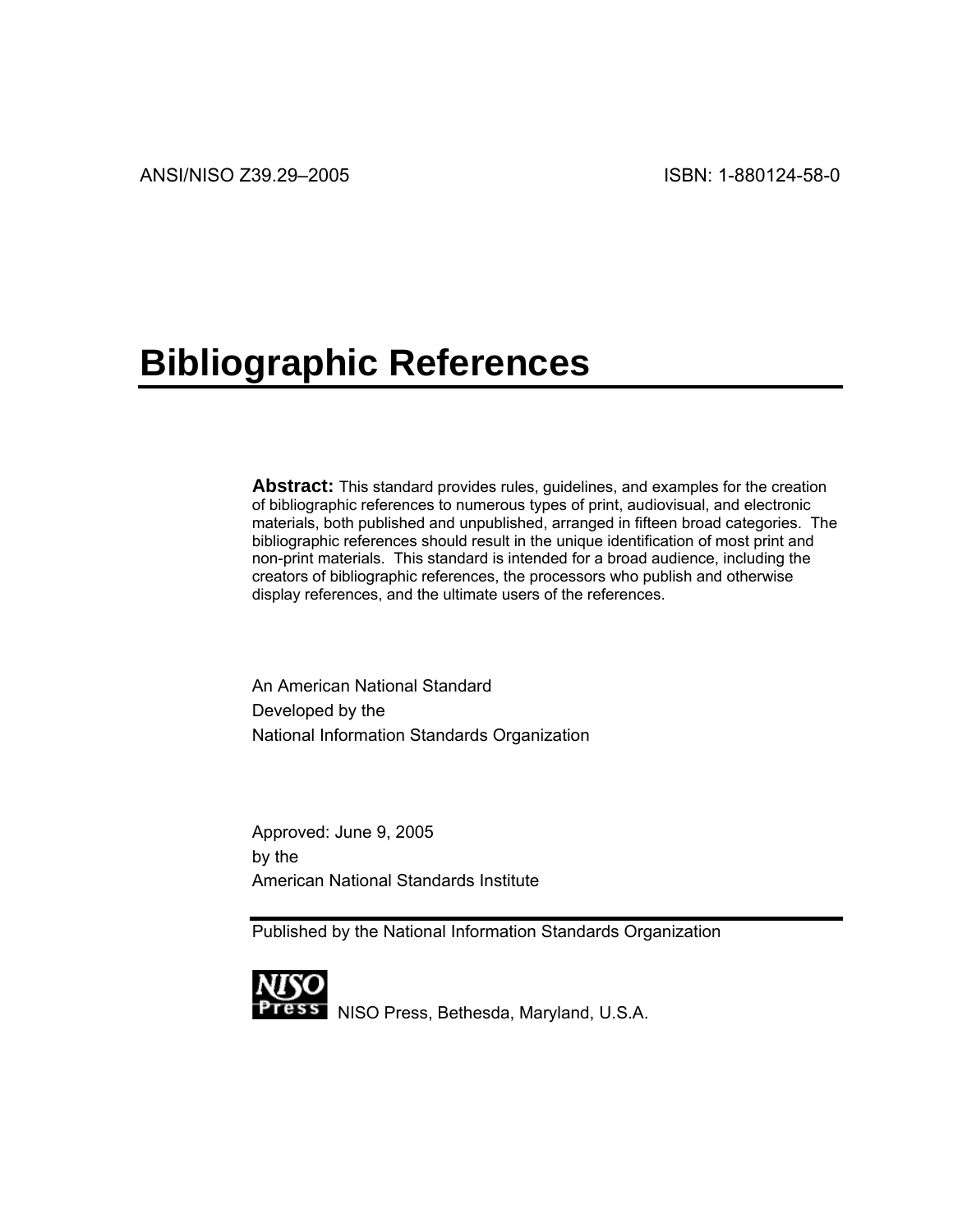# **About NISO Standards**

NISO standards are developed by the Standards Committees of the National Information Standards Organization. The development process is a strenuous one that includes a rigorous peer review of proposed standards open to each NISO Voting Member and any other interested party. Final approval of the standard involves verification by the American National Standards Institute that its requirements for due process, consensus, and other approval criteria have been met by NISO. Once verified and approved, NISO Standards also become American National Standards.

This standard may be revised or withdrawn at any time. For current information on the status of this standard contact the NISO office or visit the NISO website at: [http://www.niso.org](http://www.niso.org/) 

**Published by: NISO Press 4733 Bethesda Avenue, Suite 300 Bethesda, MD 20814 [www.niso.org](http://www.niso.org/)** 

Copyright © 2005 by the National Information Standard Organization

All rights reserved under International and Pan-American Copyright Conventions. No part of this book may be reproduced or transmitted in any form or by any means, electronic or mechanical, including photocopy, recording, or any information storage or retrieval system, without prior permission in writing from the publisher. All inquiries should be addressed to NISO Press, 4733 Bethesda Avenue, Suite 300, Bethesda, MD 20814.

ISSN: 1041-5635 ISBN: 1-880124-58-0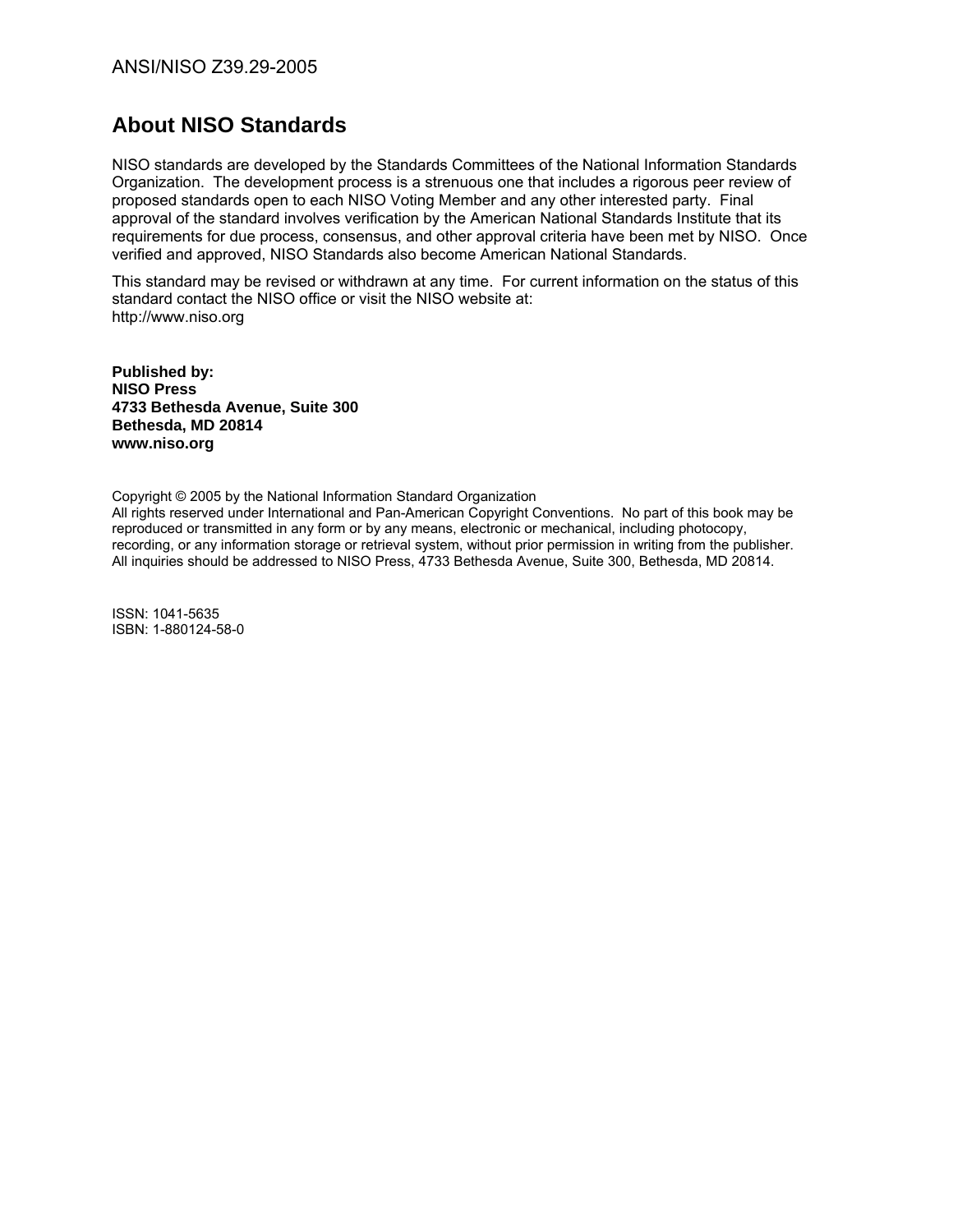# **Contents**

|  | 1 Introduction |  |  |
|--|----------------|--|--|
|  |                |  |  |
|  |                |  |  |
|  |                |  |  |
|  |                |  |  |
|  |                |  |  |
|  | 1.3.3          |  |  |
|  | 1.3.4          |  |  |
|  | 1.3.5          |  |  |

# 2 Definitions of Terms

| 3 |       | <b>Representation of Data</b>                              | 30 |
|---|-------|------------------------------------------------------------|----|
|   |       |                                                            |    |
|   | 3.1.1 |                                                            |    |
|   | 3.1.2 |                                                            |    |
|   |       |                                                            |    |
|   | 3.2.1 |                                                            |    |
|   | 3.2.2 |                                                            |    |
|   | 3.2.3 |                                                            |    |
|   | 3.2.4 |                                                            |    |
|   | 3.2.5 |                                                            |    |
|   | 3.2.6 |                                                            |    |
|   | 3.2.7 | Numbers and Other Numeric and Alphanumeric Identifiers  35 |    |
|   | 3.2.8 |                                                            |    |
|   | 3.2.9 |                                                            |    |
|   |       |                                                            |    |
|   |       |                                                            |    |
|   |       |                                                            |    |
|   | 331   |                                                            |    |
|   |       | 3.3.1.1                                                    |    |
|   |       |                                                            |    |
|   |       |                                                            |    |
|   |       |                                                            |    |
|   |       | 3.3.1.5                                                    |    |
|   |       |                                                            |    |
|   |       | 3.3.2.1                                                    |    |
|   |       | 3.3.2.2                                                    |    |
|   |       |                                                            |    |
|   | 3.3.4 |                                                            |    |
|   |       |                                                            |    |
|   |       |                                                            |    |

 $\overline{\mathbf{5}}$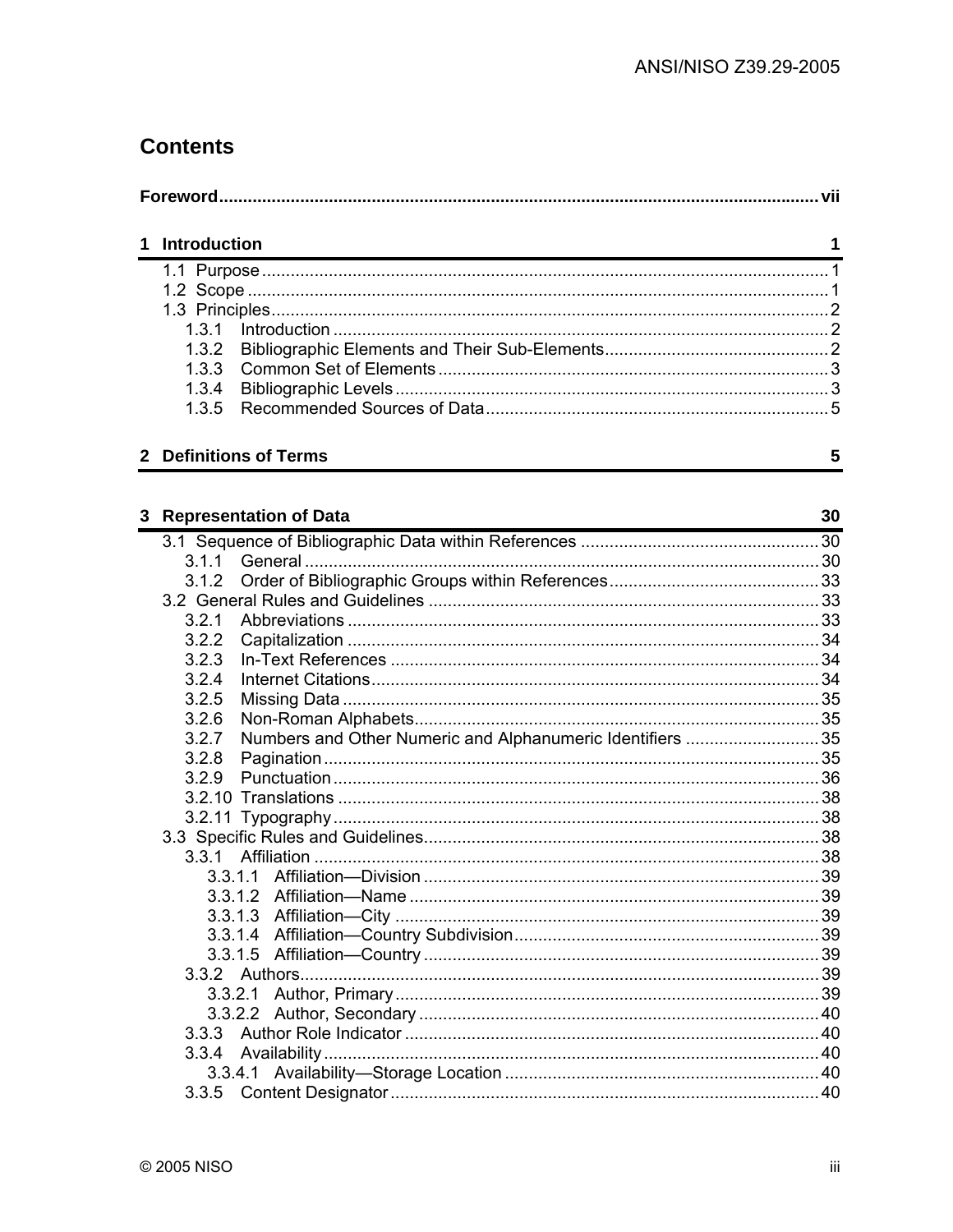| 3.3.6                                                                        |    |
|------------------------------------------------------------------------------|----|
| 3.3.7                                                                        |    |
| 3.3.8                                                                        |    |
| 3.3.9                                                                        |    |
|                                                                              |    |
|                                                                              |    |
|                                                                              |    |
|                                                                              |    |
| 3.3.14 Issue-Subdivision (Supplement/Part/Special Number)  43                |    |
|                                                                              |    |
| 3.3.16 Location within a Work-Subdivision Pagination (or its equivalent)  43 |    |
|                                                                              |    |
|                                                                              |    |
|                                                                              |    |
|                                                                              |    |
|                                                                              |    |
|                                                                              |    |
|                                                                              |    |
|                                                                              |    |
|                                                                              |    |
|                                                                              |    |
|                                                                              |    |
|                                                                              |    |
|                                                                              |    |
|                                                                              |    |
|                                                                              |    |
|                                                                              |    |
|                                                                              |    |
|                                                                              |    |
|                                                                              |    |
|                                                                              |    |
|                                                                              |    |
|                                                                              |    |
|                                                                              |    |
| 3.3.29 Volume-Subdivision (Supplement/Part/Special Number) 48                |    |
| pplication of the Standard to Specific Types of Material                     | 48 |

| Application of the Standard to Specific Types of Material                  | 48 |
|----------------------------------------------------------------------------|----|
|                                                                            |    |
|                                                                            |    |
|                                                                            |    |
|                                                                            |    |
|                                                                            |    |
|                                                                            |    |
|                                                                            |    |
|                                                                            |    |
|                                                                            |    |
| 4.2.2.3 Parts of Contributions to Journals (Parts of Journal Articles)  58 |    |
|                                                                            |    |
|                                                                            |    |
| 4.2.3.2 Contributions to Conference Proceedings (Conference Papers) 61     |    |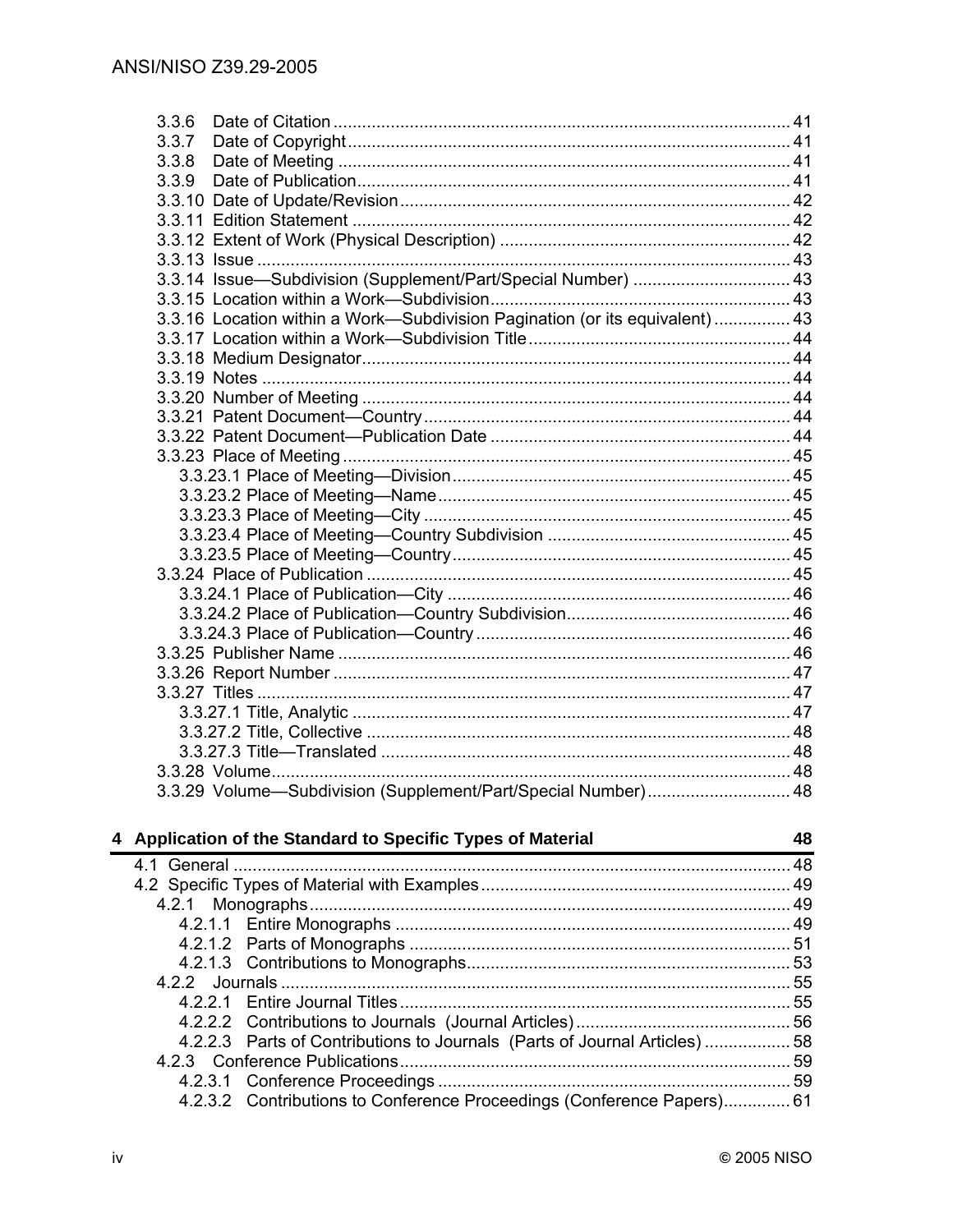| 4.2.9                                                               |  |
|---------------------------------------------------------------------|--|
|                                                                     |  |
|                                                                     |  |
|                                                                     |  |
|                                                                     |  |
|                                                                     |  |
|                                                                     |  |
|                                                                     |  |
|                                                                     |  |
|                                                                     |  |
|                                                                     |  |
|                                                                     |  |
|                                                                     |  |
|                                                                     |  |
|                                                                     |  |
|                                                                     |  |
|                                                                     |  |
|                                                                     |  |
|                                                                     |  |
|                                                                     |  |
|                                                                     |  |
|                                                                     |  |
| 4.2.13.1.3 Contributions to Monographs in Audiovisual Formats 100   |  |
|                                                                     |  |
|                                                                     |  |
| 4.2.13.2.2 Contributions to Journals (Journal Articles) in          |  |
|                                                                     |  |
| 4.2.13.2.3 Parts of Contributions to Journals (Journal Articles) in |  |
|                                                                     |  |
|                                                                     |  |
|                                                                     |  |
|                                                                     |  |
|                                                                     |  |
|                                                                     |  |
|                                                                     |  |
|                                                                     |  |
|                                                                     |  |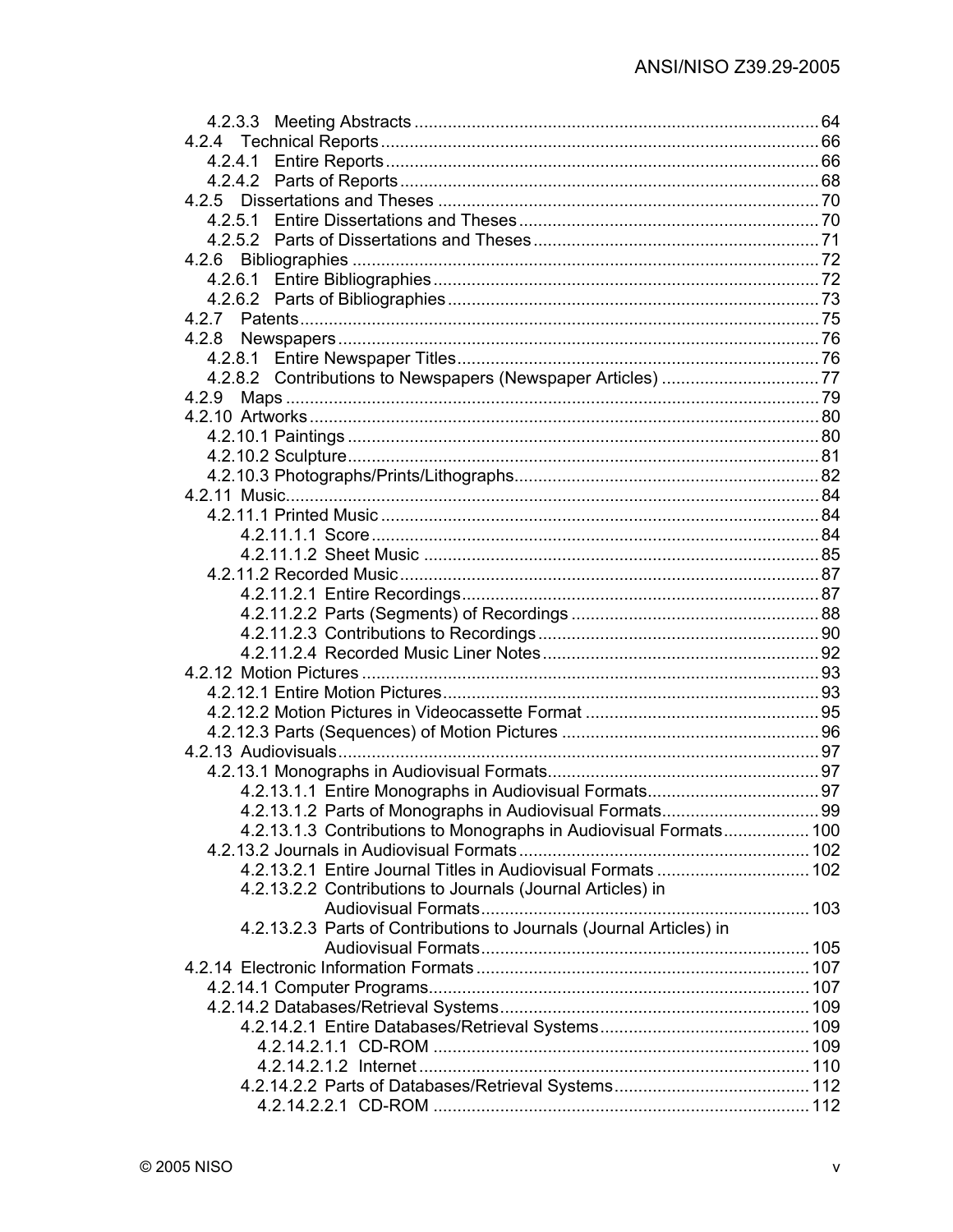| 4.2.14.2.3 Contributions to Databases/Retrieval Systems 115                      |  |
|----------------------------------------------------------------------------------|--|
|                                                                                  |  |
|                                                                                  |  |
|                                                                                  |  |
| 4.2.14.3.1 Entire Journal Titles in Electronic Formats 119                       |  |
|                                                                                  |  |
|                                                                                  |  |
| 4.2.14.3.2 Contributions to Journals (Journal Articles) in Electronic Formats122 |  |
|                                                                                  |  |
|                                                                                  |  |
|                                                                                  |  |
|                                                                                  |  |
|                                                                                  |  |
|                                                                                  |  |
| 4.2.14.4.2 Parts of Monographs in Electronic Formats 129                         |  |
|                                                                                  |  |
|                                                                                  |  |
|                                                                                  |  |
|                                                                                  |  |
|                                                                                  |  |
|                                                                                  |  |
|                                                                                  |  |
|                                                                                  |  |
|                                                                                  |  |
|                                                                                  |  |
| 4.2.15 Archives, Manuscripts, Personal Communications, and                       |  |
|                                                                                  |  |
|                                                                                  |  |
|                                                                                  |  |
| 4.2.15.1.2 Contributions to Manuscript/Archival Collections 141                  |  |
|                                                                                  |  |
| 4.2.15.2 Personal Communications (Letters, Telephone Conversations, etc.) 144    |  |
|                                                                                  |  |
|                                                                                  |  |
|                                                                                  |  |
|                                                                                  |  |
|                                                                                  |  |
| 4.2.15.4.2 Forthcoming Contributions to Journals (Journal Articles)  150         |  |
|                                                                                  |  |
|                                                                                  |  |
|                                                                                  |  |

# **Tables**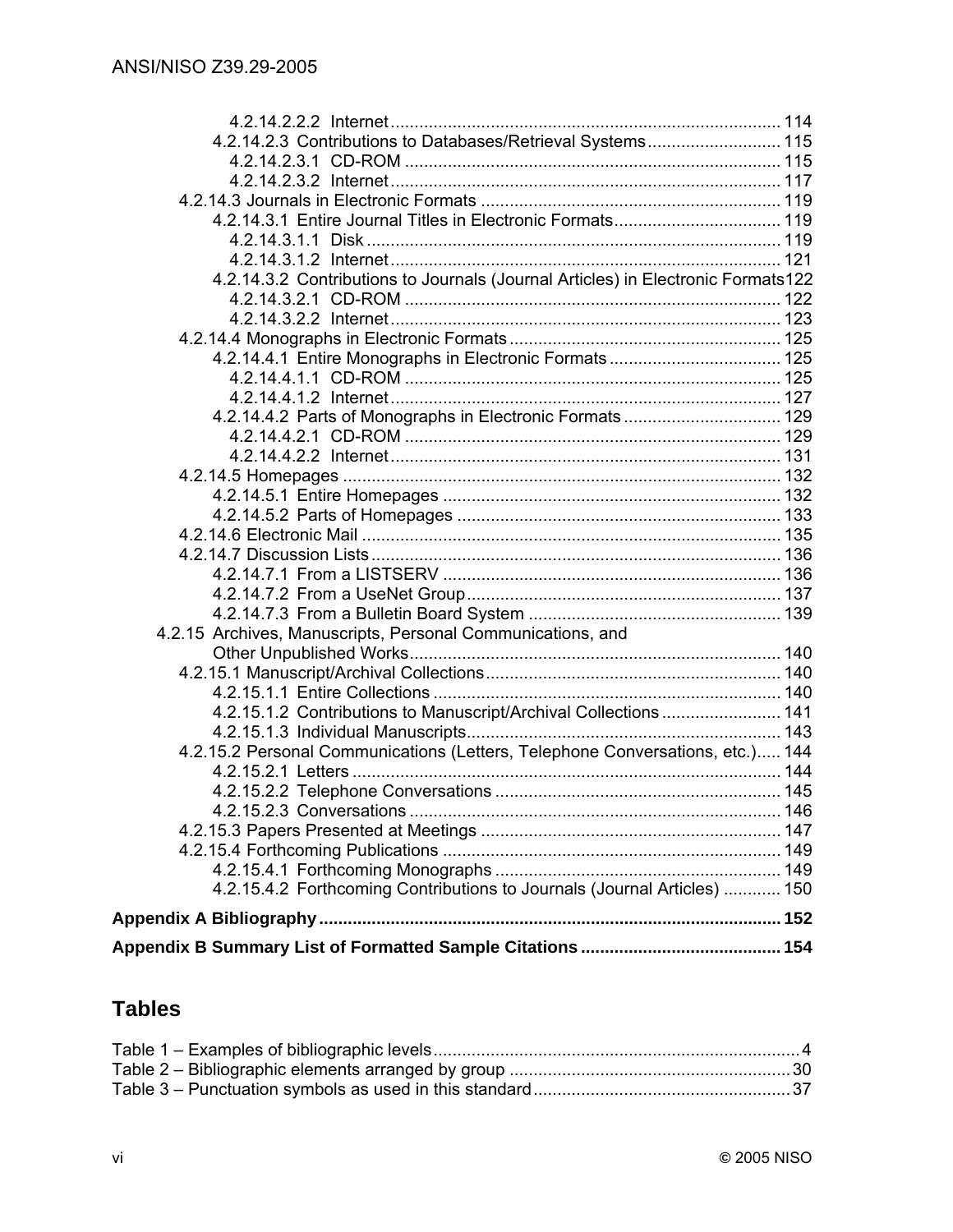# **Foreword**

(This foreword is not part of *Bibliographic References*, ANSI/NISO Z39.29-2005. It is included for information only.)

### **About This Standard**

The purpose of this standard is to provide rules, guidelines, and examples for the creation of bibliographic references to numerous types of print, audiovisual, and electronic materials, both published and unpublished. Using the format described, the creator of a reference will be able to provide information necessary to uniquely identify a work.

In developing this revision, existing practices and conventions, as well as other standards for bibliographic references, were studied to identify use, elements, formatting policies, and underlying principles. The need for conformance with established practices was carefully weighed against the potential benefits of new approaches to standardization. A streamlined, simplified process was designed to enable any user to report the critical components of a bibliographic reference. Bibliographic elements to be included are designated as Required or Optional, depending on the use of the reference, so that the content of the reference can be varied according to its function.

Much has changed since this standard was originally approved in 1977. The entire area of electronic information has grown enormously and continues to challenge our abilities to define and cite it. An extensive section dealing with a variety of electronic formats is included.

In this standard references are grouped into fifteen broad categories based on the type of work. Whether referring to a videotape, an audio book, sheet music, or other work, the user of this standard should be able to identify the appropriate category and proceed to construct the reference.

Using the concepts and bibliographic elements defined in this standard should result in easily readable references that uniquely identify any work in a consistent format adaptable to the specific needs of the creator of the reference.

#### **Trademarks, Services Marks**

Wherever used in this standard, all terms that are trademarks or service marks are and remain the property of their respective owners.

## **NISO Voting Members**

**3M**

Susan Boettcher, John Nelson (Alt)

**American Association of Law Libraries** Robert L. Oakley, Mary Alice Baish (Alt)

**American Chemical Society** Matthew Toussant

**American Library Association** Betty Landesman

**American Society for Information Science and Technology (ASIS&T)** Gail Thornburg

**American Society of Indexers** Judith Gibbs

**American Theological Library Association** Myron Chace

**ARMA International** Diane Carlisle

**Armed Forces Medical Library** Diane Zehnpfennig, Emily Court (Alt)

**Art Libraries Society of North America (ARLIS/NA)** Sarah McCleskey

**AIIM International** Betsy A. Fanning

**Association of Information and Dissemination Centers (ASIDIC)** Mariorie Hlava

**Association of Jewish Libraries** Caroline R. Miller, Elizabeth Vernon (Alt)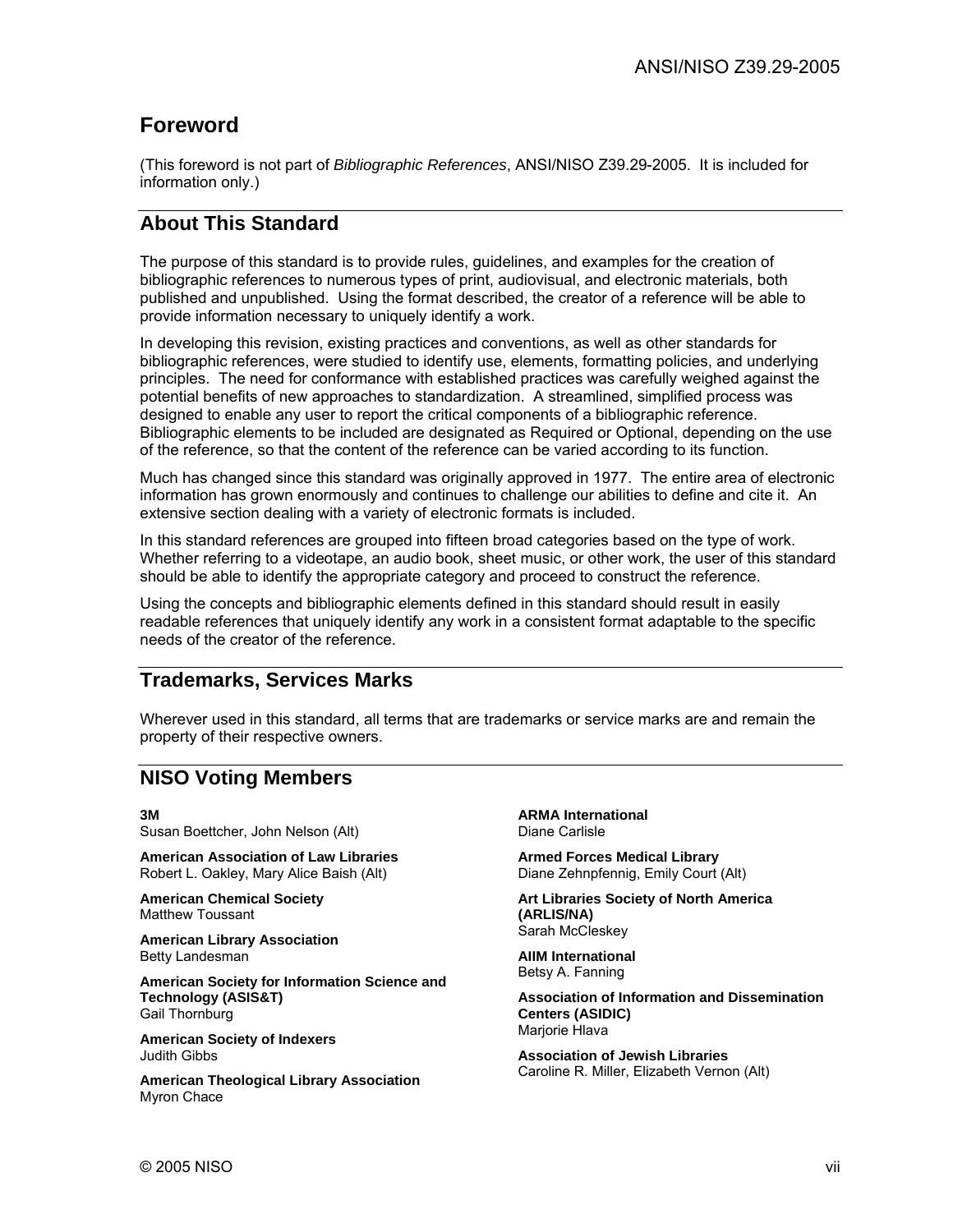**Association of Research Libraries (ARL)** Duane E. Webster, Julia Blixrud (Alt)

**Auto-Graphics, Inc.** Paul Cope

**Barnes & Noble, Inc.** Douglas Cheney

**Book Industry Communication** Brian Green

**California Digital Library** Daniel Greenstein, John Kunze (Alt)

**Cambridge Information Group** Michael Cairns, Matthew Dunie (Alt)

**Checkpoint Systems, Inc.**  Douglas Karp, Frank Palazzo (alt)

**College Center for Library Automation (CCLA)** J. Richard Madaus, Ann Armbrister (Alt)

**Colorado State Library** Brenda Bailey-Hainer, Steve Wrede (Alt)

**CrossRef** Edward Pentz, Amy Brand (Alt)

**Davandy, L.L.C.** Michael J. Mellinger

**Docutek Information Systems** Philip Kesten, Slaven Zivkovic (Alt)

**Dynix Corporation** Lynn Thackeray, Gail Wanner (Alt)

**EBSCO Information Services** Gary Coker, Oliver Pesch (Alt)

**Elsevier Science Inc.** Anthony Ross, John Mancia (Alt)

**Endeavor Information Systems, Inc.** Verne Coppi, Cindy Miller (Alt)

**Entopia, Inc.** Igor Perisic

**Ex Libris** James Steenbergen

**Fretwell-Downing Informatics** Matthew Goldner, Robin Murray (Alt)

**Gale Group** Katherine Gruber, Justine Carson (Alt)

**Geac Library Solutions** Eric Conderaerts, Eloise Sullivan (Alt)

**GIS Information Systems, Inc.** Candy Zemon, Paul Huf (Alt)

**H.W. Wilson Company** Ann Case, Patricia Kuhr (Alt)

**Helsinki University Library** Juha Hakala

**Index Data** Sebastian Hammer, David Dorman (Alt)

**Infotrieve** Jan Peterson

**Innovative Interfaces, Inc.** Gerald M. Kline, Betsy Graham (Alt)

**Institute for Scientific Information** Carolyn Finn

**The International DOI Foundation** Norman Paskin

**Ithaka / JSTOR / ARTstor**  David Yakimischak, Bruce Heterick (Alt)

**John Wiley & Sons, Inc.** Eric A. Swanson

**KINS, Inc.**  Myung-Jong Ki, Young-Jun Choi (alt)

**Library Binding Institute** Joanne Rock

**Library of Congress** Sally H. McCallum

**The Library Corporation** Mark Wilson, Ted Koppel (Alt)

**Los Alamos National Laboratory** Richard E. Luce

**Lucent Technologies** M. E. Brennan

**Medical Library Association** Nadine P. Ellero, Carla J. Funk (Alt)

**MINITEX** Cecelia Boone, William DeJohn (Alt)

**Modern Language Association** Daniel Bokser, B. Chen (Alt)

**Motion Picture Association of America** Axel aus der Muhlen

**MuseGlobal, Inc.** Kate Noerr, Clifford Hammond (Alt)

**Music Library Association** Mark McKnight, David Summerfield (Alt)

**National Agricultural Library** Eleanor G. Frierson, Gary K. McCone (Alt)

**National Archives and Records Administration** Nancy Allard

**National Federation of Abstracting and Information Services (NFAIS)** Marjorie Hlava

**National Library of Medicine** Betsy L. Humphreys

**National Security Agency** Kathleen Dolan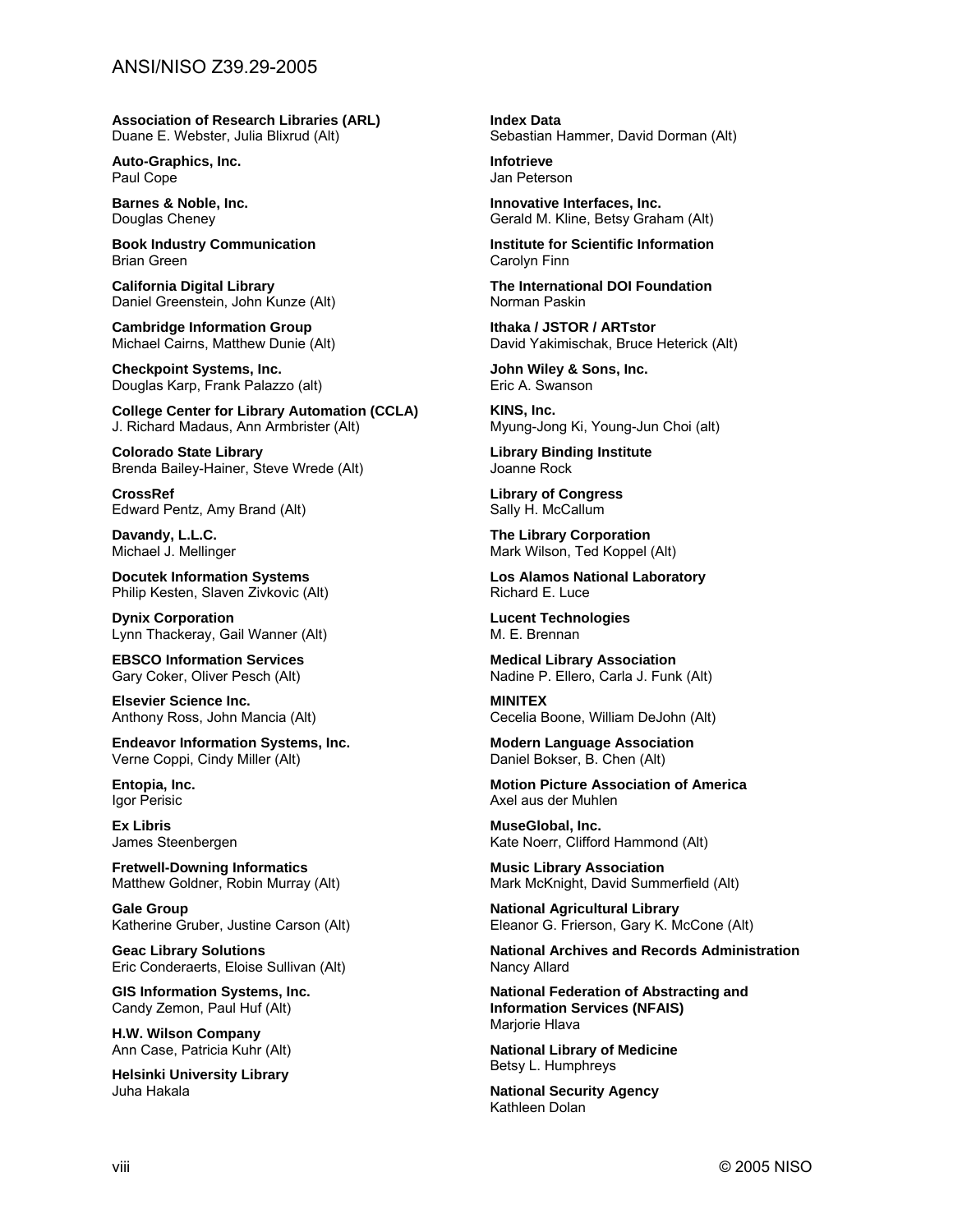**Nylink** Mary-Alice Lynch, Jane Neale (Alt)

**OCLC, Inc.** Larry Olszewski

**Openly Informatics, Inc.** Eric Hellman

**ProQuest Information and Learning** Todd Fegan, James Brei (Alt)

**Random House, Inc.** Laurie Stark

**Recording Industry Association of America** Bruce Block, Carlos Garza (Alt)

**The Research Libraries Group** Lennie Stovel, Joan Aliprand (Alt)

**SAGE Publications**  Anthony Ross, Carol Richman (Alt)

**Serials Solutions, Inc.** Mike McCracken

**SIRSI Corporation** Greg Hathorn, Slavko Manojlovich (Alt)

**Society for Technical Communication (STC)** Frederick M. O'Hara, Jr., Annette D. Reilly (Alt)

**Society of American Archivists** Lisa Weber

**Special Libraries Association (SLA)** Marcia Lei Zeng

**Synapse Corporation** Trish Yancey, Dave Clarke (Alt)

**TAGSYS, Inc.** John Jordon, Anne Salado (Alt)

**Talis Information Ltd** Terry Willan, Katie Anstock (Alt)

**Triangle Research Libraries Network** Mona C. Couts

**U.S. Department of Commerce, NIST, Office of Information Services** tba

**U.S. Department of Defense, DTIC (Defense Technical Information Center)** Richard Evans, Jane L. Cohen (Alt)

**U.S. Department of Energy, Office of Scientific & Technical Information** Ralph L. Scott, Karen J. Spence (Alt)

**U.S. Government Printing Office** Judith C. Russell, T.C. Evans (Alt)

**U.S. National Commission on Libraries and Information Science (NCLIS)** Robert E. Molyneux

**VTLS, Inc.** Carl Grant

**WebFeat** Todd Miller, Paul Duncan (Alt)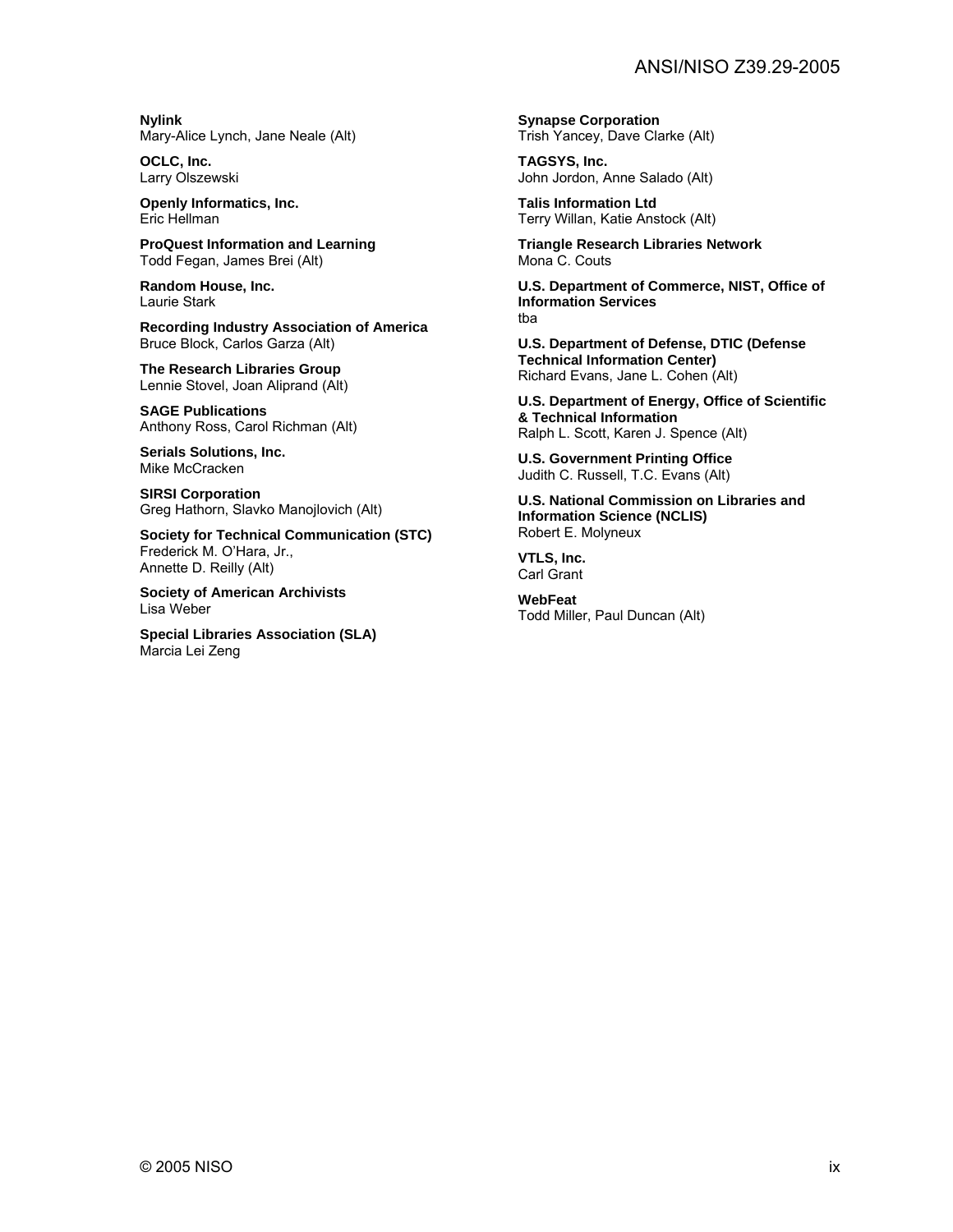### **NISO Board of Directors**

At the time NISO approved this standard, the following individuals served on its Board of Directors:

**Jan Peterson**, Chair Infotrieve

**Carl Grant**, Vice Chair and Chair-Elect VTLS, Inc.

**Beverly P. Lynch**, Immediate Past Chair UCLA Graduate School of Education & Information Studies

**Michael J. Mellinger**, Treasurer Davandy, LLC

**Patricia Stevens**, Chair of SDC OCLC, Inc.

**Patricia R Harris**, Executive Director / **Secretary NISO** 

Directors:

**Douglas Cheney**  Barnes & Noble, Inc.

**Brian Green BIC/EDItEUR** 

**Daniel Greenstein**  California Digital Library

**Deborah Loeding** The H. W. Wilson Company

**Richard E. Luce** Los Alamos National Laboratory

**Robin Murray** Fretwell-Downing Informatics

**James Neal** Columbia University

**Oliver Pesch** EBSCO Publishing

**Eric Swanson** John Wiley & Sons, Inc.

#### **Committee OO Members**

**M.E. Brennan**, Chairperson Lucent Technologies

**Margaret Morrison** Hendrix College

**Ellis Mount** Mount Data Services

**Karen Patrias** National Library of Medicine

**Victor Rosenberg** School of Information, University of Michigan

**Robert Tannehill** Chemical Abstracts Service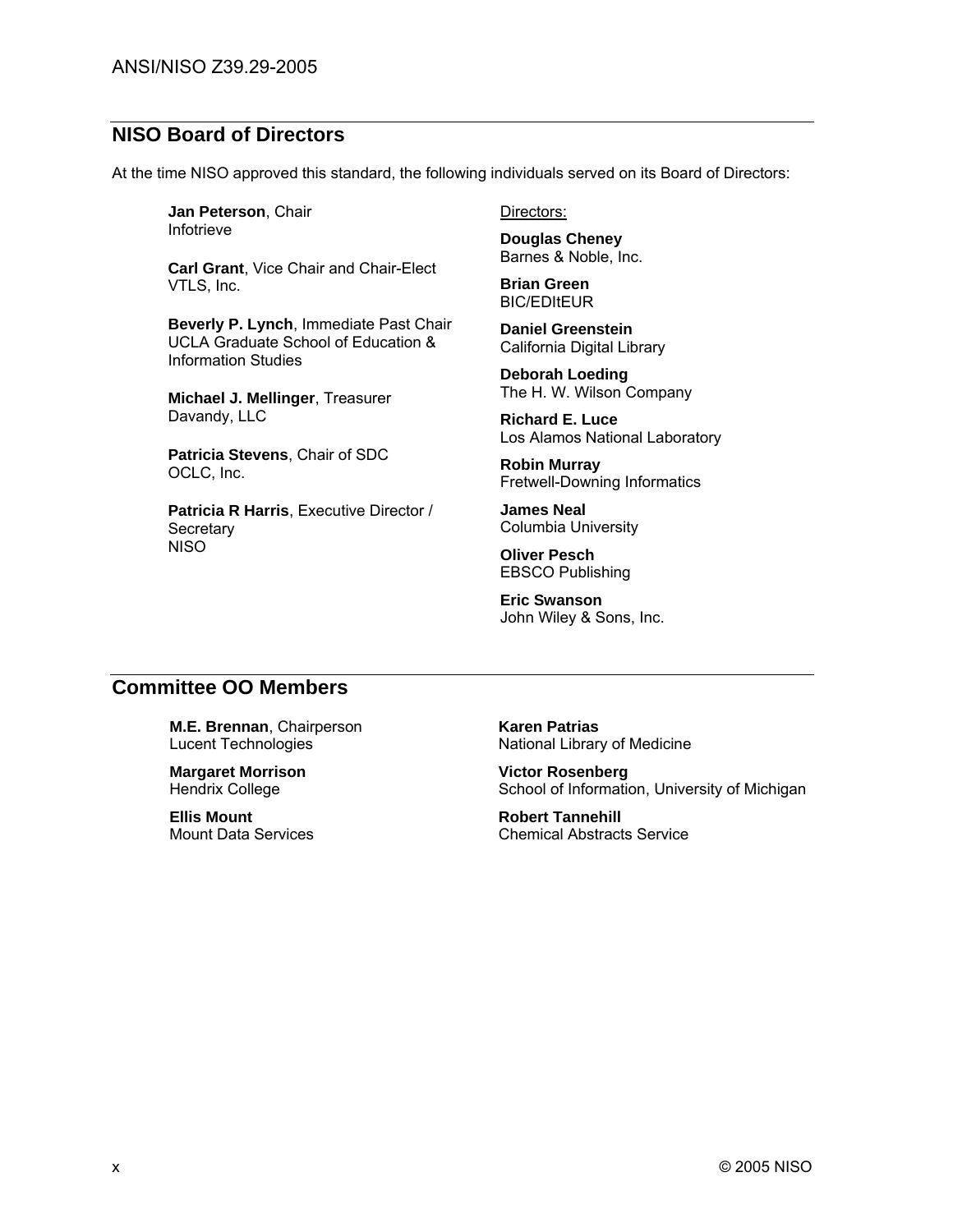# **Bibliographic References**

# **1 Introduction**

### **1.1 Purpose**

This standard is designed to be used in the preparation of bibliographic references that should result in the unique identification of print and non-print materials, both published and unpublished.

Bibliographic references perform two essential functions in the research and publishing process:

- they ensure the intellectual integrity of the research by giving credit to those persons and organizations whose previous works have contributed to the research; and
- they enable users of the references to uniquely identify and perhaps locate those materials that have contributed to the current research.

One of the challenges facing researchers at all levels of expertise is the construction of useful references to their source material. Source material varies widely in both type and complexity. This standard provides researchers with guidance in creating references for most of the materials they will encounter.

This standard is intended for a broad audience, including the creators of bibliographic references, the processors who publish and otherwise display references, and the ultimate users of the references. The creators of references include students writing papers for classes, authors of scholarly texts, compilers of bibliographies or discographies, and others. Editors and publishers, who can set policies for style and content of bibliographic references, are an important audience for this standard. Users of bibliographic references are also part of the intended audience, since their efforts to differentiate among various works and to retrieve the works they need are made easier by the provisions of this standard.

#### **1.2 Scope**

This standard applies to a broad range of source materials, print and non-print, published and unpublished. It covers the preparation of bibliographic references to all types of works for inclusion in such applications as bibliographies, end-of-work references, footnotes, and abstracting and indexing sources in any medium. It is intended for use by a general audience and may not meet the detailed needs of a particular discipline or specialty.

This standard covers all types of materials to which bibliographic references are made, regardless of their publication status or the recording medium. Thus, the scope includes all common print materials, such as books, journal articles, newspaper articles, technical reports, conference proceedings and papers, patents, dissertations, maps, and printed music. Works in other media include motion pictures, sound recordings, artworks, videotapes, microforms, electronic documents, computer programs, and Internet sites. Also included are such works as manuscripts, letters, e-mail messages, and other unpublished materials. Although these examples represent the more common types of materials covered by the standard, they are not exhaustive. The principles of the standard are intended to guide the preparation of bibliographic references for types of materials not listed or illustrated in the body of the standard.

Whether or not a work can be currently accessed, particularly in the realm of electronic documents where stability is uncertain, is not germane to the employment of this standard.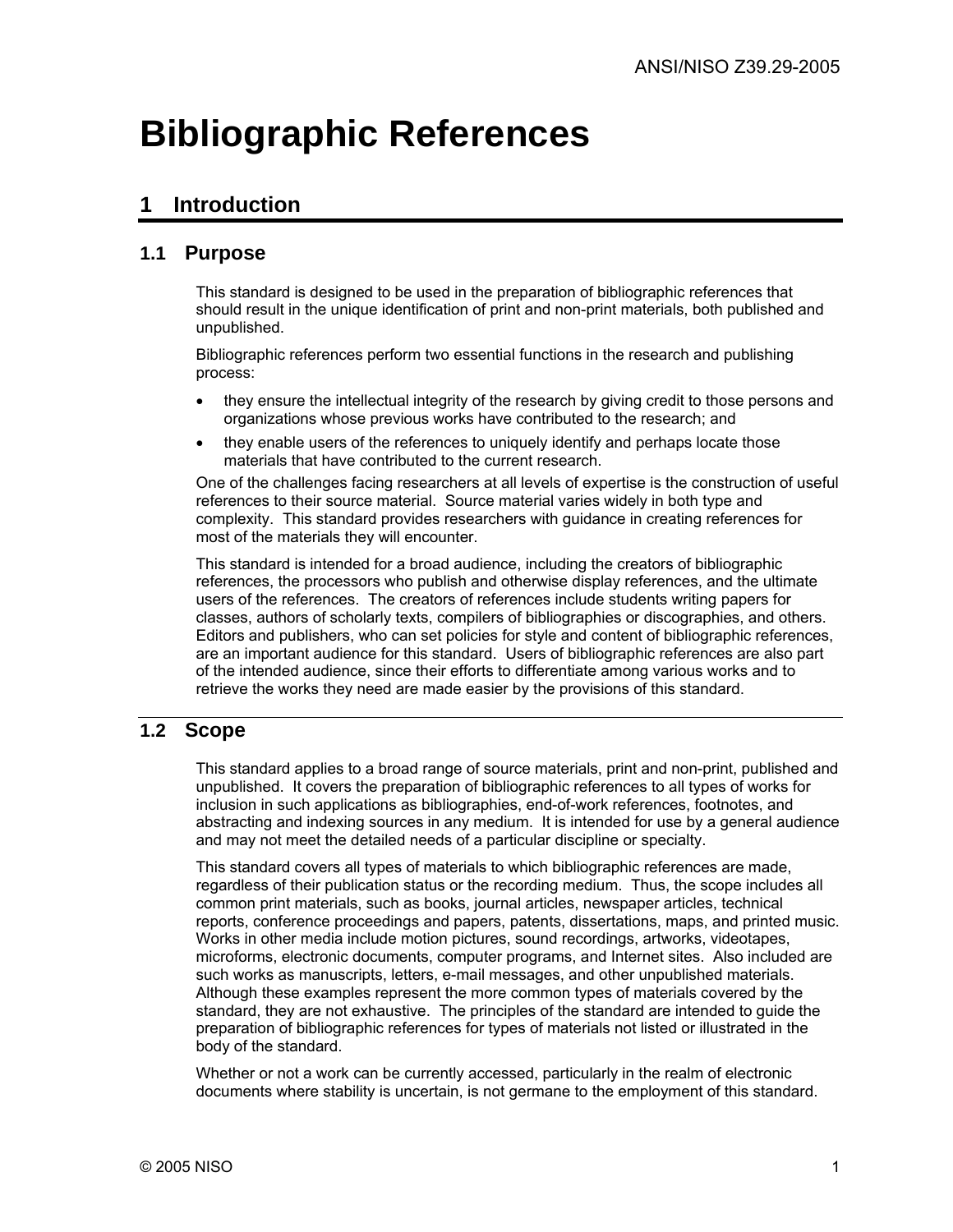This standard does not extend to three special categories.

- Library applications: The use of this standard does not apply to descriptive cataloging or associated works, such as shelflists, catalogs, or union lists. It is intended to apply to library-related functions only insofar as these activities produce bibliographies or other products containing bibliographic references.
- Computer-based bibliographic systems: This standard does not attempt to define either data elements or their uses at a level of detail normally required for unique and unambiguous entry into automated systems. Although the input to computer systems is excluded from its scope, the output of bibliographic references from a computer system (for example, printouts or screen displays) falls within the scope of this standard.
- Legal citations: This standard does not provide examples of legal citations. However, the creator of references to such materials may use the provisions of this standard or may choose to use the current edition of one of the specialized guides, such as *The Bluebook: A Uniform System of Citation* (Cambridge (MA): Harvard Law Review Association), *ALWD [Association of Legal Writing Directors] Citation Manual* (New York: Aspen), or *The University of Chicago Manual of Legal Citation* (Rochester (NY): Lawyers Cooperative Pub. Co.).

Typography and punctuation are also not part of this standard. See *Representation of Data* (Section 3). For consistency in *Applications* (Section 4), the punctuation format of the National Library of Medicine is used.

### **1.3 Principles**

#### **1.3.1 Introduction**

This standard provides guidance in creating bibliographic references for materials in any medium, published or unpublished. The creation of bibliographic references as specified in this standard follows four principles:

- References are constructed from bibliographic elements and their sub-elements for logical presentation;
- References are based on a common set of elements arranged in a specified order;
- References reflect the appropriate bibliographic levels required for unique identification of cited material; and
- References are based on recommended sources of data.

#### **1.3.2 Bibliographic Elements and Their Sub-Elements**

In this standard, references are built of bibliographic elements, such as author, title, place of publication, publisher, date, etc., and their sub-elements, where appropriate. The bibliographic elements are defined in the *Definitions* (Section 2) and are outlined in the *Representation of Data* (Section 3).

The elements in a reference may vary, depending on the use being made of the work and on the availability of bibliographic data on the original work. Some elements in a bibliographic reference are absolutely essential to the unique identification of the material being referenced; other elements may be useful but are not critical. This standard specifies which elements, where available, are required (R) and which are optional (O). The listing of optional bibliographic elements, while extensive, is not exhaustive. It is always recommended that the creator of the reference give as much information as possible to ensure clarity.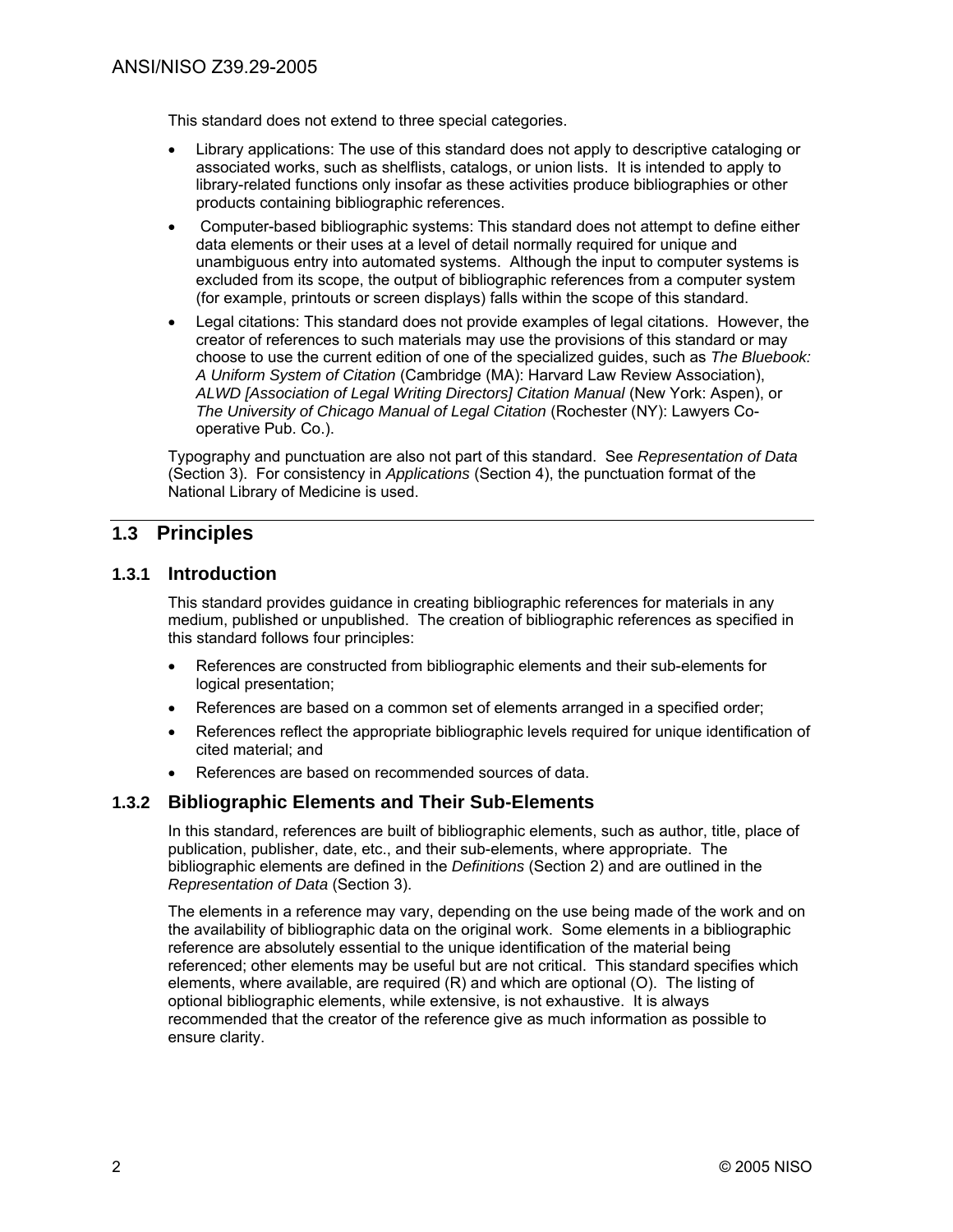#### **1.3.3 Common Set of Elements**

Regardless of the format of the material being referenced, whether it is print-based, audiovisual, electronic, or an artwork, most materials possess common elements from which a reference may be constructed. Among these common elements are an "author" (someone or some group that has responsibility for the content of the material), a "title" (the name it carries), a place of "publication" (its place of origin), a "publisher" (the name of the organization or individual that issues the work), and a "date" (when the work was published or came to be known). This standard is based on this commonality of reference forms, so that references may be easily constructed for any type of material. Not all of these elements may exist for all materials, and some of them may be more difficult to ascertain than others.

This standard lays out the sequence in which bibliographic elements are to be listed in a reference. In order to allow for the differences in types of material being referenced, this standard dictates the sequence of bibliographic elements by specifying the order of bibliographic groups. This phrase is used to refer to a set of related bibliographic elements. All kinds of authors, for instance, are included in the *Authorship Group*; elements related to the name of a work are included in the *Title Group*. These groups and their prescribed order are outlined in *Representation of Data* (Section 3).

However, for the purposes of a particular list of references, any bibliographic element may be used as the first or initial element, that is, taken out of its usual order and placed at the beginning of a reference. The remaining elements then follow in their prescribed order. Some bibliographies list date of publication first, for example. The choice of the first element is left to the discretion of the creator of the reference list, with the requirement being that the choice be consistently maintained throughout the list and that the remaining elements follow the order laid out in this standard.

#### **1.3.4 Bibliographic Levels**

In constructing a bibliographic reference, the creator of the reference decides precisely what material needs to be cited. For example, a reference to an entire book would be appropriate on some occasions, while a reference to a single chapter would be more appropriate in other cases. A reference to an entire journal article would indicate one type of use of the material, while a reference to a table or chart in that article would indicate a different type of usage.

In order to accommodate the specificity required by some references, it is frequently necessary to include logically and hierarchically related components or subdivisions of a work. A reference to a journal article, which would include an author and a title, would still be useless without mention of the title of the journal in which it appears. A reference to a single song on a compact disk that is part of a six-disk set would need to include information about the song, the disk on which it is recorded, and the name of the disk set. A reference to a document that is part of a file stored in a database will likewise require information about all three entities, the document, the file, and the database. These logical and hierarchical relationships are known in this standard as bibliographic levels.

This standard defines three bibliographic levels: analytic level, monographic level, and collective level. Each level has unique characteristics that identify and determine its uses. Some references may contain all three levels, some only two of the three, some only one, and some may contain more than one element at the same level. See Table 1 for some examples.

• A work that is part of another, larger work and cannot be uniquely identified on its own is at the **analytic level**. This is the lowest, least independent level of a bibliographic reference. Examples of such works include an article in a journal, a chapter in a book, a table or chart in a newspaper article, an authored paper in a conference proceedings, a band on a sound recording, a sequence in a motion picture film, or a section of a Web site. References to works at the analytic level must always contain information about the next higher bibliographic level to which it belongs. The placement of the analytic level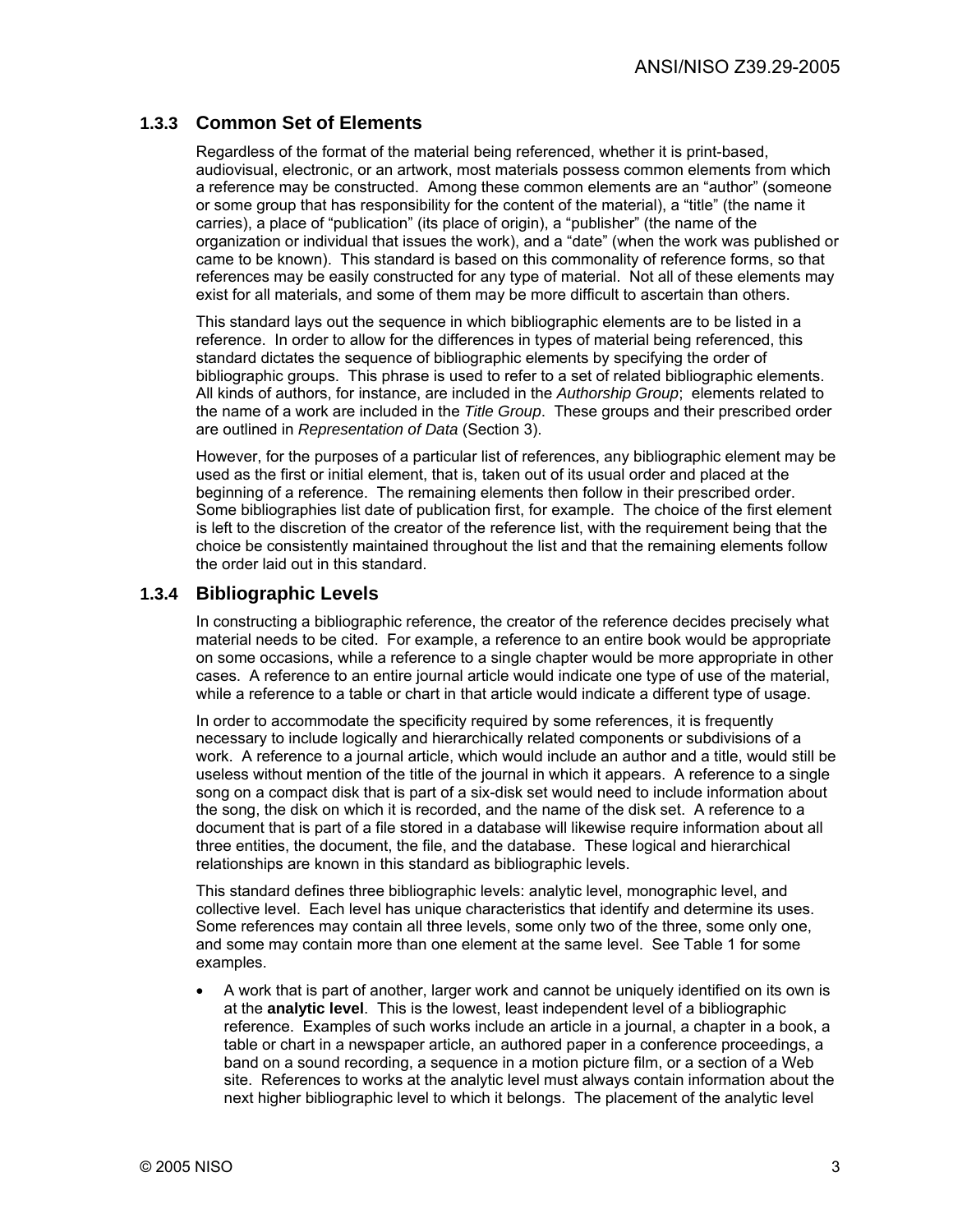information in the reference varies depending on whether or not the section or subdivision has authorship distinct from the next higher level. Rules for the placement of analytic level information are specified in the *Representation of Data* (Section 3).

- A work appearing as a single physical piece that can be completely identified on its own is at the **monographic level**, for example, a book, a report, an entire journal issue, a filmstrip, a complete musical work, or an entire database.
- A work that consists of a collection or set of separate pieces is at the **collective level**, for example, a series of monographs, a set of journal issues, a multivolume work, or an entire Web site. This is the highest, most encompassing bibliographic level.

| <b>Reference</b>                                                         | Level                                                                                                                     |
|--------------------------------------------------------------------------|---------------------------------------------------------------------------------------------------------------------------|
| a book                                                                   | the book is at the monographic level                                                                                      |
| a book in a series                                                       | the book is at the monographic level<br>the series is at the collective level                                             |
| a chapter in a book in a series                                          | the chapter is at the analytic level<br>the book is at the monographic level<br>the series is at the collective level     |
| an entire issue of a journal                                             | the journal is at the monographic level                                                                                   |
| an article in a journal                                                  | the article is at the analytic level<br>the journal is at the collective level                                            |
| a photograph in a journal article                                        | the photograph is at the analytic level<br>the article is at the analytic level<br>the journal is at the collective level |
| an entire compact disk (CD) recording                                    | the CD is at the monographic level                                                                                        |
| one piece of music on the CD                                             | the piece is at the analytic level<br>the CD is at the monographic level                                                  |
| one piece of music on one CD of a six-CD<br>set                          | the piece is at the analytic level<br>the CD is at the monographic level<br>the set is at the collective level            |
| a research paper published like a book                                   | the paper is at the monographic level                                                                                     |
| a research paper published in a single-<br>volume conference proceedings | the paper is at the analytic level<br>the conference proceedings is at the<br>monographic level                           |
| a research paper published in a multi-volume<br>conference proceedings   | the paper is at the analytic level<br>the conference proceedings is at the<br>collective level                            |

| Table 1 – Examples of bibliographic levels |  |
|--------------------------------------------|--|
|--------------------------------------------|--|

The general guideline to be followed in using the principle of bibliographic level is to cite the information at the lowest level appropriate to the use of the material and then to include in the reference any higher bibliographic levels that are necessary to identify the work. It is not sufficient, for example, to cite only a chapter of a book; the book itself must also be cited. In general, a reference should begin with the individual or body responsible for what is being cited. The primary concern of the creator of the reference and of its user is the specific and unique identification of the work or part of the work that was used.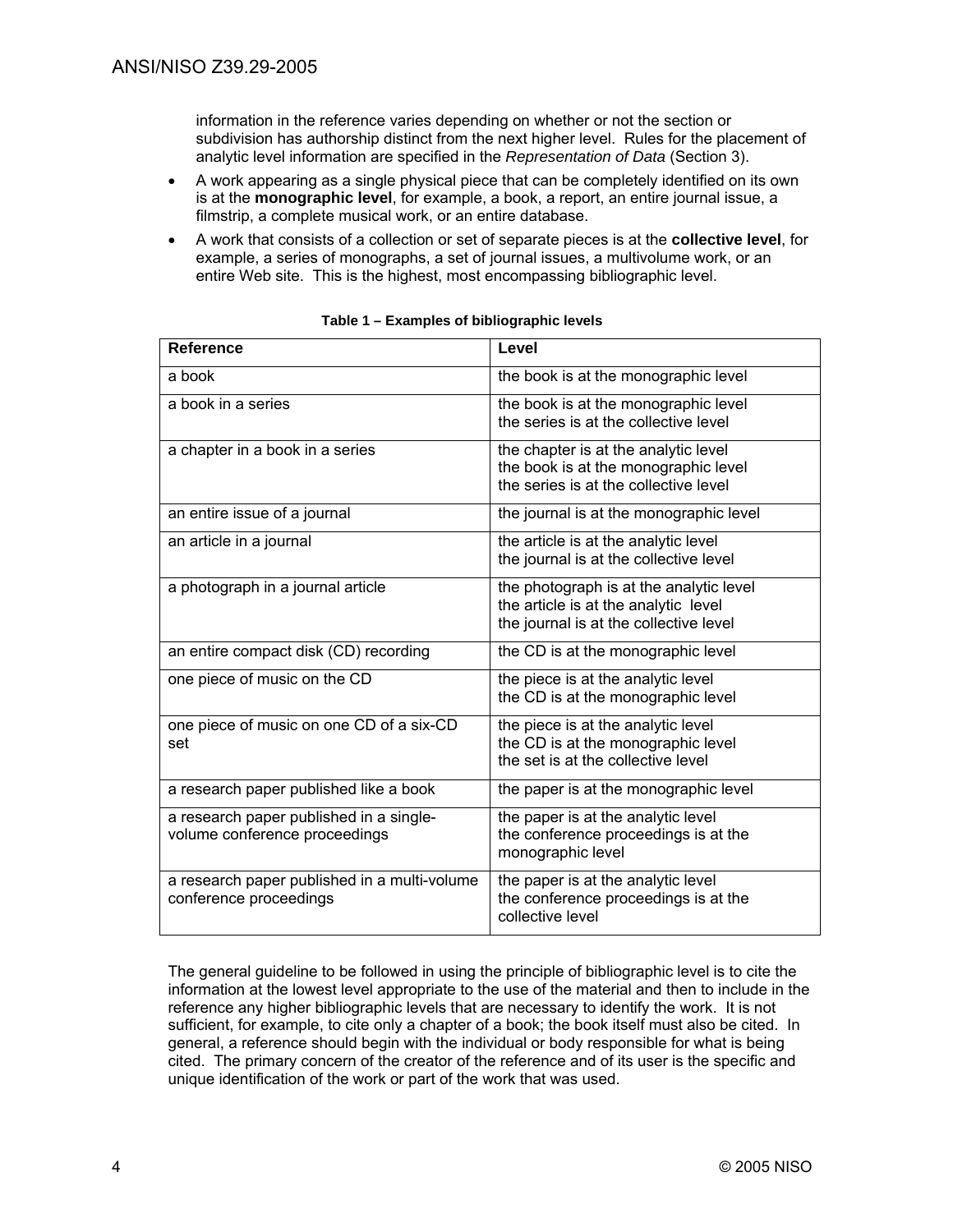#### **1.3.5 Recommended Sources of Data**

The preferred source of data for a bibliographic reference is the work itself. When the original work cannot be consulted for the creation of a reference, the most accurate available alternative source of bibliographic information should be used.

- **For printed monographic works**, the title page is the preferred source of information. Necessary data not appearing on the title page may be taken from (in decreasing order of preference) the verso (back side) of the title page, any added title page, the cover, the spine, the colophon, introductory material, and information elsewhere in the publication.
- **For printed serial publications**, the same guidelines apply, except that the masthead frequently serves in lieu of the title page for data that identify a particular item within a publication sequence, such as the volume number, issue number, or date of publication. In the case of conflicts between sources of data, preference should be given to the title page, the cover, and the masthead, in this order.
- **For subdivisions of a work**, such as a chapter in a book or an article in a journal, selection of bibliographic data follows the same guidelines as for monographic or serial works in general. Of course, for the subdivision, some bibliographic elements are usually taken from the first page or the beginning of the subdivision, such as the name of the author or the title of the subdivision itself. If this information is not available on the subdivision, it may be taken from other parts of the work, with preference given to the contents page of the next higher bibliographic level.
- **For non-print materials**, including electronic documents, the work itself is the preferred source of data, that is, information taken from the record label, the opening frames of film, the work of art, or the opening screen of a Web site. In some cases, the "container" in which the work is packaged, such as the album cover, slipcase, film can, CD-ROM jewel box, or envelope, as well as accompanying print materials, may serve as a source of bibliographic data.
- Occasionally, some data that are required in this standard are not present in the original work. **For missing required data**, other bibliographic sources should be consulted when possible. Additional guidelines on handling missing data are included with the data elements in the *Representation of Data* (Section 3).

# **2 Definitions of Terms**

This section lists, alphabetically, all bibliographic elements that are required (R) to identify uniquely the types of documents to which this standard applies. The list contains, in addition, bibliographic elements that are not essential for unique identification but are considered useful or optional (O) for such purposes as clarity, reproducibility, acquisition, or use of a work. Additional information on the bibliographic element categories of required (R) and optional (O) can be found in the *Introduction* (Section 1) of this standard.

All bibliographic elements are in upper case characters and are followed by the name of the bibliographic group in parentheses. Bibliographic groups are listed in *Representation of Data* (Section 3) of this standard. For an explanation of the group concept, see 1.3.3. Also included are cross-references that refer the user from synonyms and other terms to the bibliographic-element name used in this standard. Cross references are not italicized.

Standard definitions appear in normal typeface. This list also contains words and phrases used in the text of the standard for which there are no widely accepted definitions and those used in an extraordinary sense. These glossary entries are italicized.

A basic set of examples of references is provided in *Application of the Standard to Specific Types of Material* (Section 4). These examples use the bibliographic elements as defined in this section and exhibit a consistent punctuation, sequence, and format.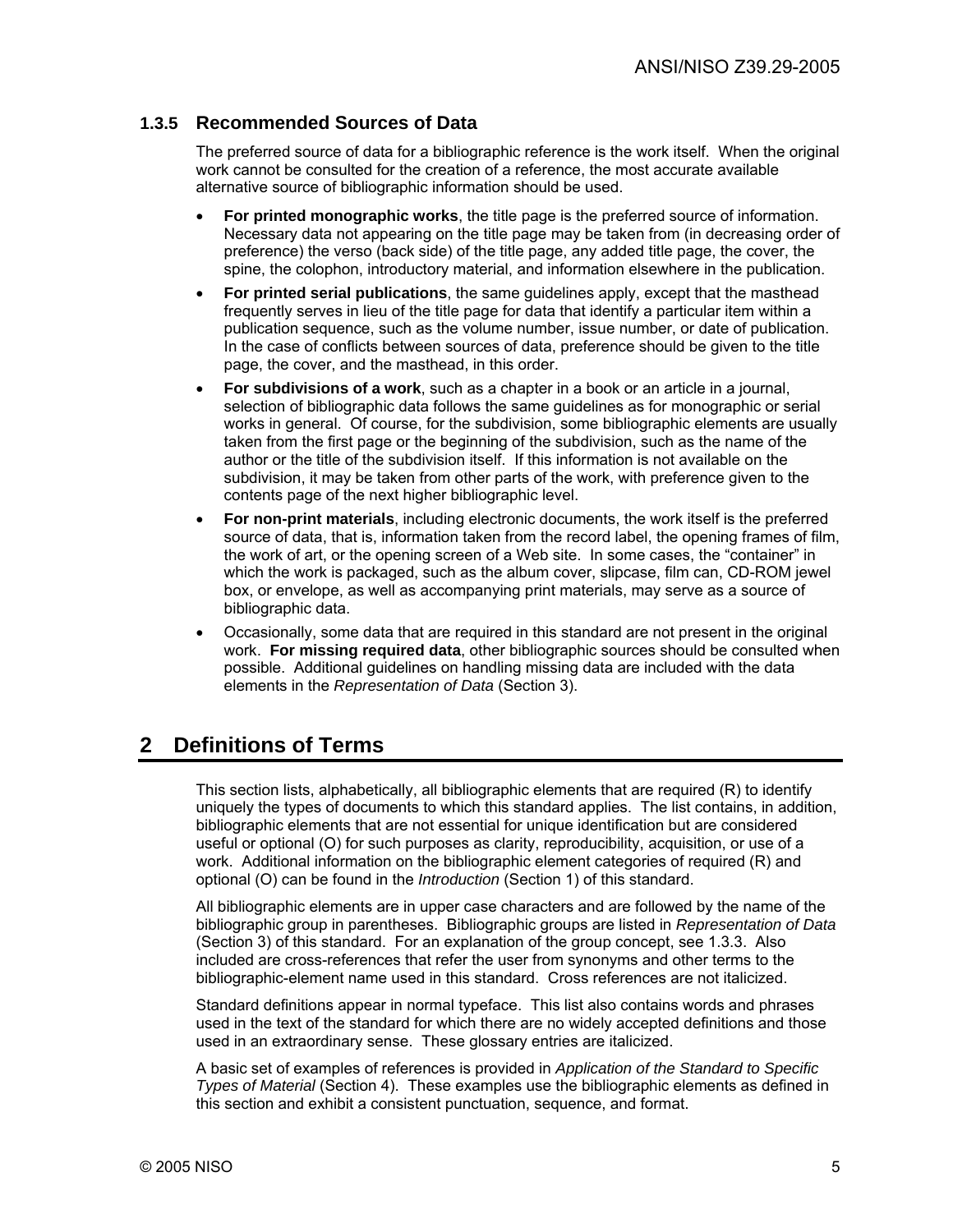| <b>Term</b>                                                                     | <b>Definition</b><br>[NOTE: Bibliographic elements are in all UPPER CASE; non-standard definitions are in <i>italics</i> .]                                                                                                                                                                                                  |
|---------------------------------------------------------------------------------|------------------------------------------------------------------------------------------------------------------------------------------------------------------------------------------------------------------------------------------------------------------------------------------------------------------------------|
| Abstract                                                                        | An abbreviated, accurate representation of the content of<br>a work without added interpretation or criticism. The<br>abstract should be accompanied by a bibliographic<br>reference to the original work when reproduced<br>separately from it.                                                                             |
|                                                                                 | See also LANGUAGE OF ABSTRACT                                                                                                                                                                                                                                                                                                |
| <b>ACCOMPANYING</b><br><b>MATERIAL</b><br>(Group: Notes)                        | Complementary or related material to be used with the<br>work being referenced (for example, teacher's manual,<br>sound recording accompanying a filmstrip, program<br>notes).                                                                                                                                               |
|                                                                                 | See also SUPPLEMENTAL MATERIAL-AVAILABILITY                                                                                                                                                                                                                                                                                  |
| <b>ACQUISITION NUMBER</b><br>(Group: Notes)                                     | The string of characters used to acquire an item from a<br>source (distributor, publisher, etc.). In some cases, the<br>acquisition number and other identification codes are one<br>and the same. In such cases, if a specific bibliographic<br>element exists, it should be used rather than<br><b>ACQUISITION NUMBER.</b> |
| <b>Added Title Page</b>                                                         | See Title Page, Added                                                                                                                                                                                                                                                                                                        |
| AFFILIATION-CITY<br>(Group: Authorship;<br>Recipient)                           | The name of the city associated with the firm,<br>organization, or corporate body at which the author or<br>recipient was located when the work was created.                                                                                                                                                                 |
| AFFILIATION-<br><b>COUNTRY</b><br>(Group: Authorship;<br>Recipient)             | The name of the country associated with the city as<br>described in AFFILIATION-CITY.                                                                                                                                                                                                                                        |
| AFFILIATION-<br><b>COUNTRY SUBDIVISION</b><br>(Group: Authorship;<br>Recipient) | The name of the national subdivision (U.S. state,<br>Canadian province, English county, Japanese prefecture,<br>etc.) associated with the firm, organization, or corporate<br>body at which the author or recipient was located when<br>the work was created.                                                                |
| AFFILIATION-DIVISION<br>(Group: Authorship;<br>Recipient)                       | The name of the department, division, or other part of the<br>firm, organization, or corporate body at which the author<br>or recipient was located when the work was created.                                                                                                                                               |
| AFFILIATION-E-MAIL<br><b>ADDRESS</b><br>(Group: Authorship;<br>Recipient)       | The electronic mail address for the author or recipient at<br>the time the work was created. These addresses follow<br>the general format: username@host.domain.                                                                                                                                                             |
| AFFILIATION-NAME<br>(Group: Authorship;<br>Recipient)                           | The name of the firm, institution, or corporate body at<br>which the author or recipient was located when the work<br>was created.                                                                                                                                                                                           |
| Alphanumeric                                                                    | Pertaining to a string of both alphabetic and numerical<br>characters.                                                                                                                                                                                                                                                       |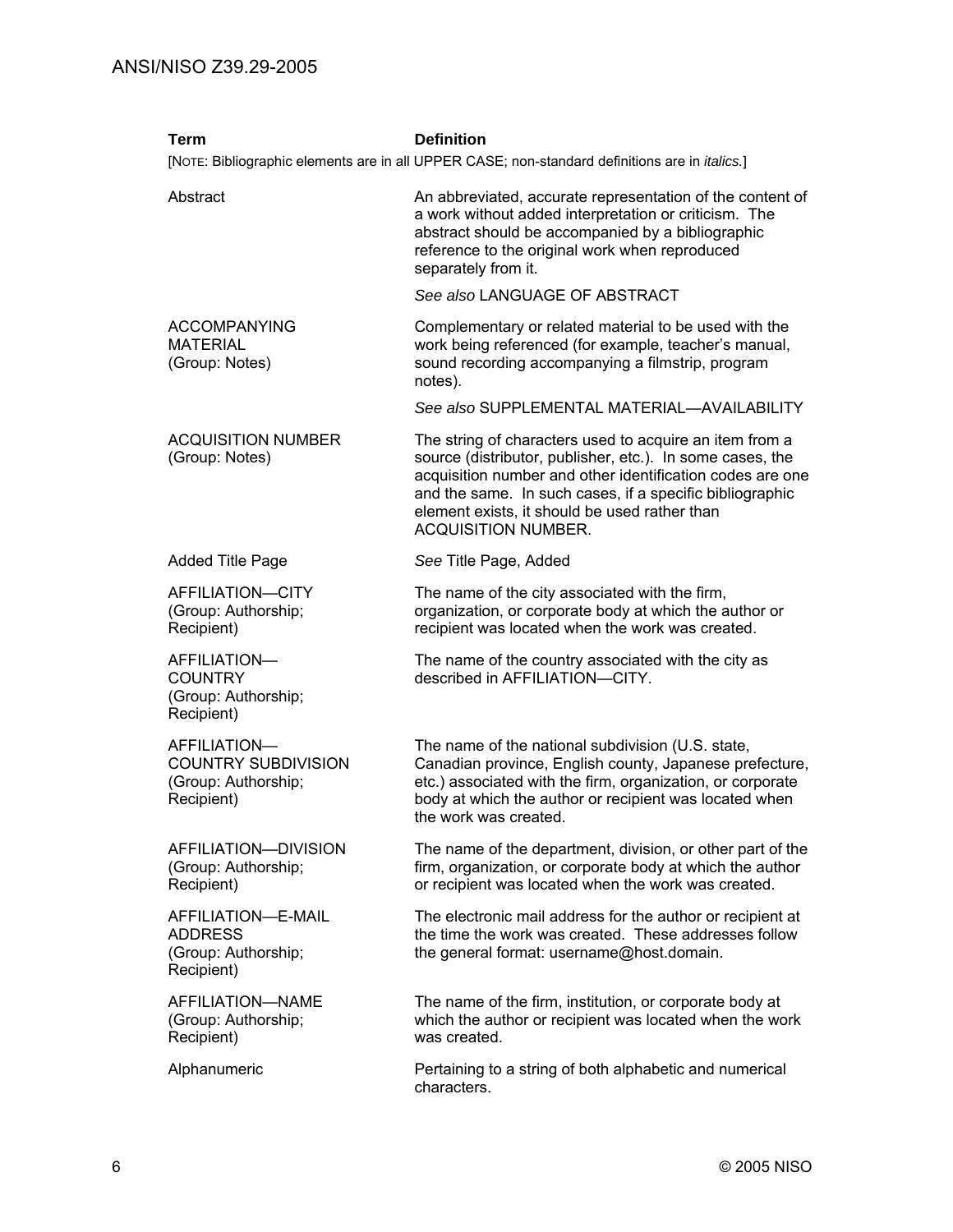| <b>Term</b>                                                                                 | <b>Definition</b><br>[NOTE: Bibliographic elements are in all UPPER CASE; non-standard definitions are in <i>italics</i> .]                                                                                                                                                                                                                                                                                                                                                                                                |
|---------------------------------------------------------------------------------------------|----------------------------------------------------------------------------------------------------------------------------------------------------------------------------------------------------------------------------------------------------------------------------------------------------------------------------------------------------------------------------------------------------------------------------------------------------------------------------------------------------------------------------|
| <b>Analytic Title</b>                                                                       | See TITLE, ANALYTIC                                                                                                                                                                                                                                                                                                                                                                                                                                                                                                        |
| <b>Analytic Level</b>                                                                       | A work comprising a part of a larger physical piece (a<br>work that is not a single, separate work in its own right) is<br>at the analytic level. See Section 1.3.2 for more details.                                                                                                                                                                                                                                                                                                                                      |
|                                                                                             | See also Bibliographic level, Collective level,<br>Monographic level.                                                                                                                                                                                                                                                                                                                                                                                                                                                      |
| <b>Article Title</b>                                                                        | Treated as TITLE, ANALYTIC                                                                                                                                                                                                                                                                                                                                                                                                                                                                                                 |
| Assignee                                                                                    | Treated as AUTHOR, PRIMARY                                                                                                                                                                                                                                                                                                                                                                                                                                                                                                 |
| <b>ASTM CODEN</b>                                                                           | See CODEN                                                                                                                                                                                                                                                                                                                                                                                                                                                                                                                  |
| Audiorecording                                                                              | See Sound Recording                                                                                                                                                                                                                                                                                                                                                                                                                                                                                                        |
| <b>AUTHOR, PRIMARY</b><br>(Group: Authorship; Series<br>Statement)                          | A person, committee, organization, or other party<br>responsible for the creation of the intellectual or artistic<br>content of a work.                                                                                                                                                                                                                                                                                                                                                                                    |
| AUTHOR, SECONDARY<br>(Group: Authorship;<br>Edition; Series Statement)                      | The person, committee, organization, or other party<br>responsible for adopting, interpreting, or otherwise<br>modifying the intellectual content of a pre-existing work,<br>that is, the work of the primary author. An example is the<br>editor of a monograph or the performer of a musical<br>work. If no primary author for the work is given, the<br>secondary author assumes the place of the primary<br>author in the reference. Follow the secondary author's<br>name with the appropriate AUTHOR ROLE INDICATOR. |
| <b>AUTHOR ROLE</b><br><b>INDICATOR</b><br>(Group: Authorship;<br>Edition; Series Statement) | A modifier appended to the AUTHOR, PRIMARY or<br>AUTHOR, SECONDARY bibliographic elements<br>indicating the type of author. The Role Indicator may be<br>abbreviated and includes, but is not limited to the<br>following: Actor, Assignee (Patent), Cartographer (cart.),<br>Compiler (comp.), Composer, Conductor, Editor (ed.),<br>Illustrator (illus.), Inventor, Librettist, Performer (group or<br>individual), Producer (corporate or personal), Reader,<br>Speaker, Translator, and Violinist.                     |
| <b>Authorship Group</b>                                                                     | The grouping of bibliographic elements that may include<br>the primary or secondary author (personal or corporate),<br>the author's affiliation, and an author role indicator.                                                                                                                                                                                                                                                                                                                                             |
| Availability                                                                                | The grouping of bibliographic elements which specifies<br>the source from which a work can be acquired or location<br>at which a work can be consulted.                                                                                                                                                                                                                                                                                                                                                                    |
| AVAILABILITY-CITY<br>(Group: Notes)                                                         | The name of the city associated with the firm,<br>organization, or corporate body from which primary<br>distribution of a work is made or at which consultation of<br>a work can be made.                                                                                                                                                                                                                                                                                                                                  |
|                                                                                             |                                                                                                                                                                                                                                                                                                                                                                                                                                                                                                                            |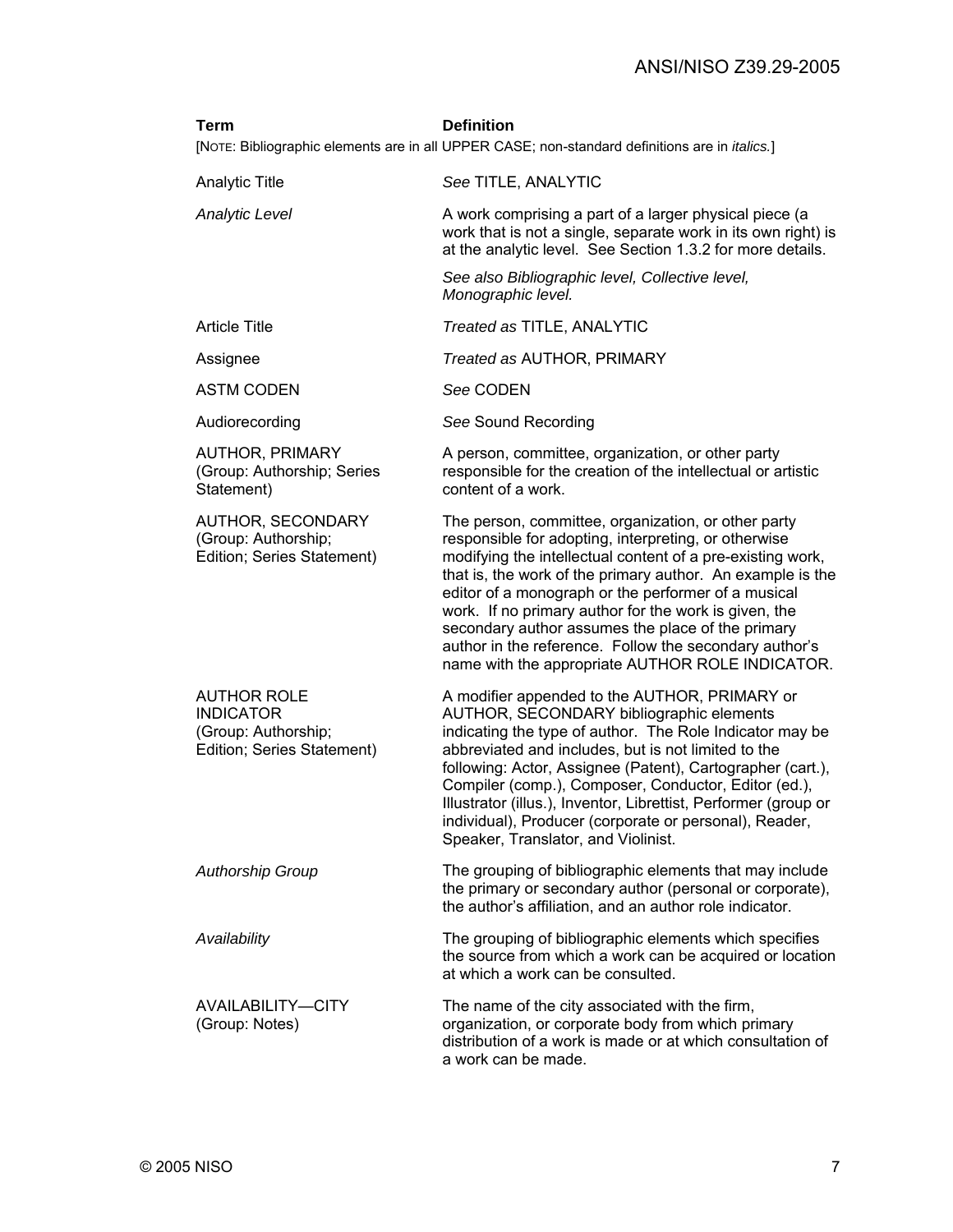| <b>Term</b>                                                   | <b>Definition</b><br>[NOTE: Bibliographic elements are in all UPPER CASE; non-standard definitions are in <i>italics.</i> ]                                                                                                                                                             |
|---------------------------------------------------------------|-----------------------------------------------------------------------------------------------------------------------------------------------------------------------------------------------------------------------------------------------------------------------------------------|
| AVAILABILITY-<br><b>COUNTRY</b><br>(Group: Notes)             | The name of the country associated with the city as<br>described in AVAILABILITY-CITY.                                                                                                                                                                                                  |
| AVAILABILITY-<br><b>COUNTRY SUBDIVISION</b><br>(Group: Notes) | The name of the national subdivision (U.S. state,<br>Canadian province, English county, Japanese prefecture,<br>etc.) associated with the firm, organization, or corporate<br>body from which primary distribution of a work is made or<br>at which consultation of a work can be made. |
| AVAILABILITY-DIVISION<br>(Group: Notes)                       | The name of the department, division, or other part of the<br>firm, organization, corporate body from which primary<br>distribution of a work is made or at which consultation of<br>a work can be made.                                                                                |
| AVAILABILITY-NAME<br>(Group: Notes)                           | The name of the person, firm, or corporate body from<br>which primary distribution of a work is made or at which a<br>work can be consulted.                                                                                                                                            |
| AVAILABILITY-POSTAL<br><b>CODE</b><br>(Group: Notes)          | The postal code associated with AVAILABILITY-<br><b>STREET ADDRESS.</b>                                                                                                                                                                                                                 |
| AVAILABILITY-<br>STORAGE LOCATION<br>(Group: Notes)           | The specific area, drawer, file, book, album, URL,<br>homepage, library call number, LISTSERV, manuscript<br>number, etc., at the point of availability in which the work<br>is maintained.                                                                                             |
| AVAILABILITY-STREET<br><b>ADDRESS</b><br>(Group: Notes)       | The street address or post office box number of the firm,<br>organization, or corporate body from which a work is<br>primarily distributed or at which a work can be consulted.                                                                                                         |
| <b>Bibliographic Element</b>                                  | A defined unit of information or data within a reference.                                                                                                                                                                                                                               |
|                                                               | See also Sub-element                                                                                                                                                                                                                                                                    |
| <b>Bibliographic Level</b>                                    | The relationship, in terms of its characteristics, of a<br>bibliographic element, a set of elements, or a work to any<br>associated elements, set of elements, or work. (See<br>section 1.3.4 for a detailed discussion of bibliographic<br>levels.)                                    |
|                                                               | See also Analytic level, Collective level, Monographic<br>level                                                                                                                                                                                                                         |
| <b>Book</b>                                                   | See Monograph                                                                                                                                                                                                                                                                           |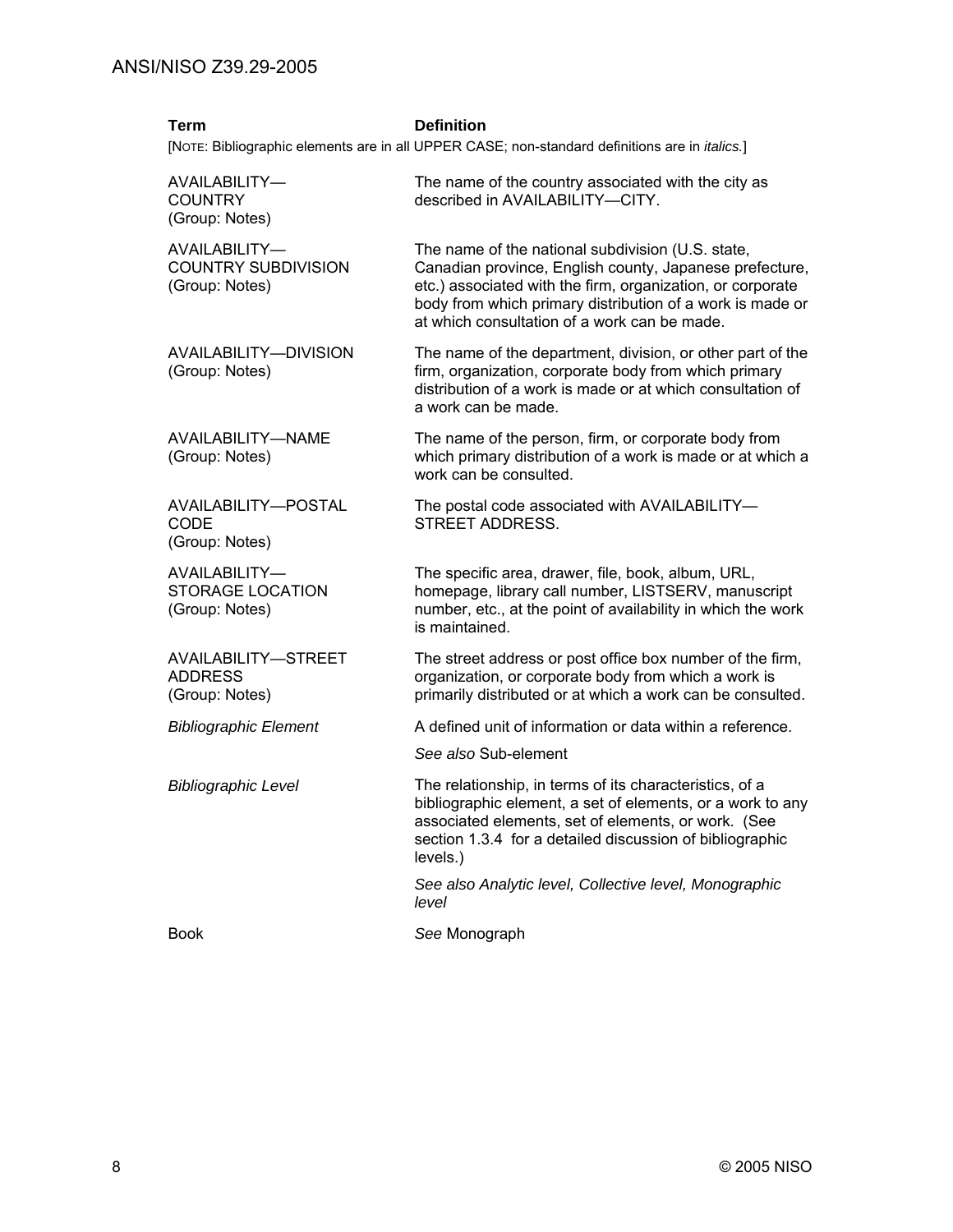| Term                              | <b>Definition</b>                                                                                                                                                                                                                                                                                                                                                                                                                                                                                                                                                     |
|-----------------------------------|-----------------------------------------------------------------------------------------------------------------------------------------------------------------------------------------------------------------------------------------------------------------------------------------------------------------------------------------------------------------------------------------------------------------------------------------------------------------------------------------------------------------------------------------------------------------------|
|                                   | [NOTE: Bibliographic elements are in all UPPER CASE; non-standard definitions are in <i>italics</i> .]                                                                                                                                                                                                                                                                                                                                                                                                                                                                |
| Caption                           | A word, phrase, or abbreviation indicating the type of<br>parts into which a serial or multipart unit has been divided<br>by the publisher, etc. A caption ordinarily appears on the<br>piece immediately preceding the numeric/alphabetic<br>designation, e.g. "volume," "Band," "Heft," "part,"<br>"number," "tome," "side" (for a sound recording disc),<br>though it may also appear following it, e.g. "1. Teil", or<br>surrounding it, e.g., "ti 17 chan". The captions, if any,<br>and numeric/alphabetic designations together constitute<br>the enumeration. |
| Cartographer                      | Treated as AUTHOR, PRIMARY; AUTHOR,<br><b>SECONDARY</b>                                                                                                                                                                                                                                                                                                                                                                                                                                                                                                               |
| Catalog Number (Trade<br>Catalog) | See ACQUISITION NUMBER                                                                                                                                                                                                                                                                                                                                                                                                                                                                                                                                                |
| CD-ROM                            | Compact Disk Read-Only Memory. A CD-ROM is a<br>computer storage disk in the same physical form as a CD<br>audio disc (music compact disc). CD-ROMs can hold<br>many megabytes of digital data.                                                                                                                                                                                                                                                                                                                                                                       |
| Citation                          | See Reference                                                                                                                                                                                                                                                                                                                                                                                                                                                                                                                                                         |
| City                              | See AFFILIATION-CITY; AVAILABILITY-CITY;<br>PLACE OF MEETING-CITY; PLACE OF<br>PUBLICATION-CITY                                                                                                                                                                                                                                                                                                                                                                                                                                                                       |
| <b>CODEN</b><br>(Group: Notes)    | A five-character, alphanumeric code that provides<br>concise, unique, and unambiguous identification of serial<br>(all alphabetic characters) and nonserial (alphanumeric<br>characters) titles. An alphanumeric check digit may be<br>added as a sixth character to permit computer verification<br>of the preceding five characters. CODEN assignment is<br>controlled by the International CODEN Service located at<br>the Chemical Abstracts Service, Columbus, OH.                                                                                               |
| Collation                         | See Physical Description Group                                                                                                                                                                                                                                                                                                                                                                                                                                                                                                                                        |
| <b>Collective Level</b>           | The bibliographic level of a work that consists of a<br>collection or set of physically separate pieces.                                                                                                                                                                                                                                                                                                                                                                                                                                                              |
|                                   | See also Anayltic level, Bibliographic level, Monographic<br>level.                                                                                                                                                                                                                                                                                                                                                                                                                                                                                                   |
| <b>Collective Level Title</b>     | See TITLE, COLLECTIVE                                                                                                                                                                                                                                                                                                                                                                                                                                                                                                                                                 |
| Colophon                          | The particulars of printer, place, date of printing, title,<br>name of author, and publisher's or printer's device found<br>at the end of printed books.                                                                                                                                                                                                                                                                                                                                                                                                              |
| Compiler                          | Treated as AUTHOR, PRIMARY. See AUTHOR ROLE<br>INDICATOR; AUTHOR, SECONDARY                                                                                                                                                                                                                                                                                                                                                                                                                                                                                           |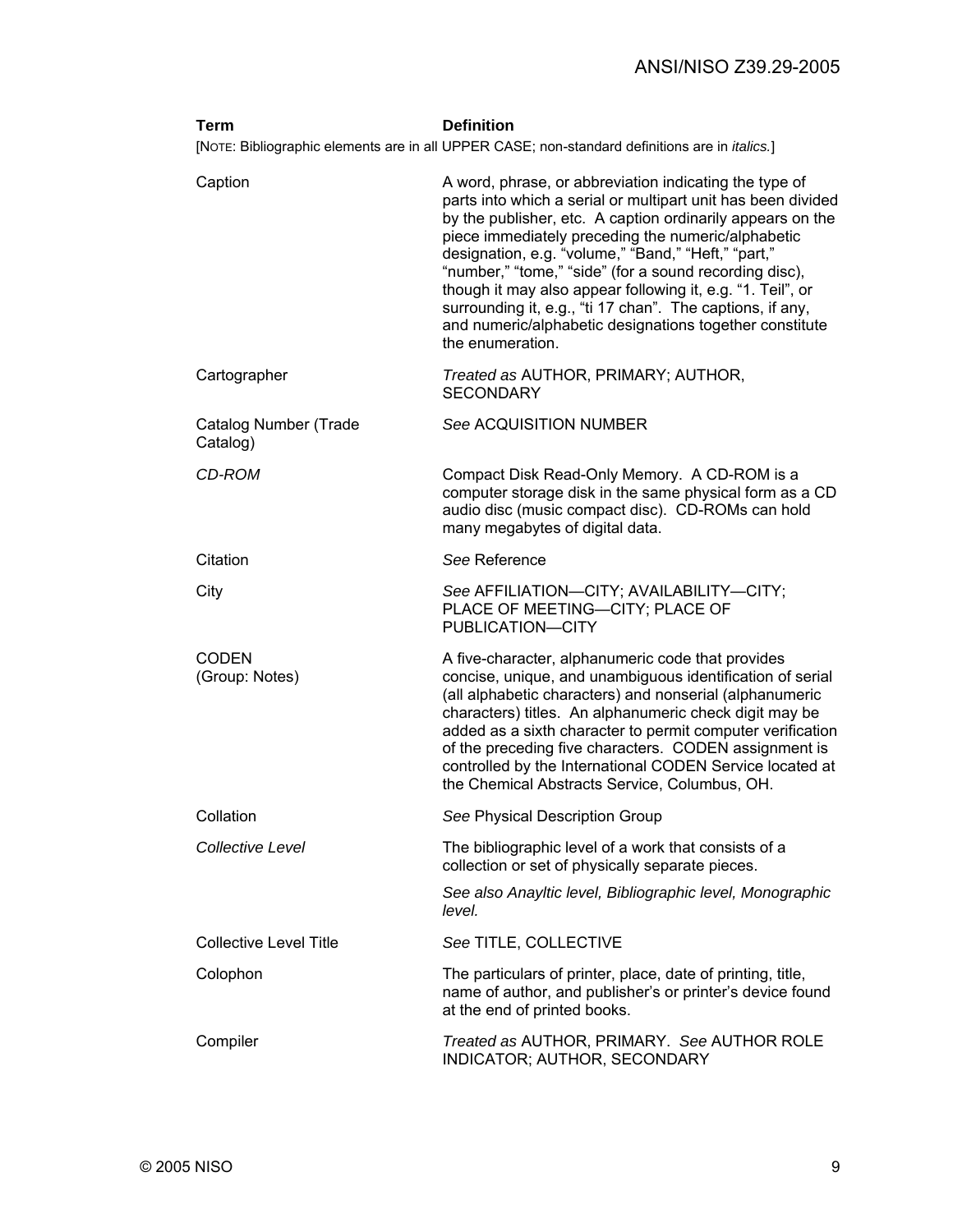| <b>Term</b>                                 | <b>Definition</b><br>[NOTE: Bibliographic elements are in all UPPER CASE; non-standard definitions are in <i>italics</i> .]                                                                                                                                                                                                                                                                                                                                                           |
|---------------------------------------------|---------------------------------------------------------------------------------------------------------------------------------------------------------------------------------------------------------------------------------------------------------------------------------------------------------------------------------------------------------------------------------------------------------------------------------------------------------------------------------------|
| Composer                                    | Treated as AUTHOR, PRIMARY. See AUTHOR ROLE<br>INDICATOR; AUTHOR, SECONDARY                                                                                                                                                                                                                                                                                                                                                                                                           |
| Computer-Readable File                      | An information package organized in units of specified<br>content and format, and distributed in a medium and in a<br>format designed to be utilized by a computer.                                                                                                                                                                                                                                                                                                                   |
| <b>Conference Proceedings</b>               | Works resulting from the publication of papers presented<br>at meetings, such as proceedings or transactions of<br>conferences, symposia, institutes, or congresses. They<br>contain more than one paper or abstract, and are usually<br>issued under the auspices of a corporate body or other<br>organizational entity.                                                                                                                                                             |
| <b>CONNECTIVE PHRASE</b>                    | A phrase or word explaining the relationship of one type<br>of work to a different kind of work, for example, a sound<br>recording accompanying a film or a chapter in a book. It<br>is also used when a work has a relationship to another<br>work that is not the "norm," or when special information is<br>provided relative to the acquisition of the work (for<br>example, Available from, In, Located at).                                                                      |
| <b>CONTENT DESIGNATOR</b><br>(Group: Title) | A term used to identify the nature of a work, e.g.,<br>bibliography, dissertation, obituary, score.                                                                                                                                                                                                                                                                                                                                                                                   |
| <b>CONTRACT NUMBER</b><br>(Group: Notes)    | A designator (alphabetic, numeric, or both) assigned by a<br>sponsoring body to identify a contract or a grant. It<br>usually lasts for the duration of a project, although<br>changes may be made when renewal contracts are<br>granted to long-run projects.                                                                                                                                                                                                                        |
|                                             | See also: REPORT NUMBER                                                                                                                                                                                                                                                                                                                                                                                                                                                               |
| <b>Contracting Body</b>                     | Treated as AVAILABILITY--DIVISION; AVAILABILITY-<br>NAME; PUBLISHER NAME                                                                                                                                                                                                                                                                                                                                                                                                              |
| Contribution                                | A portion of a larger work that constitutes an intellectually<br>separable piece of that work and that has its own<br>bibliographic identity, that is, it has an author or authors<br>and a title different from the larger work. A contribution<br>could be an article in a journal, a chapter in a book where<br>each chapter is written by a different person, a signed<br>book review, a band on a recording where each musical<br>piece is performed by a different artist, etc. |
|                                             | See also: Part.                                                                                                                                                                                                                                                                                                                                                                                                                                                                       |
| Corporate Author                            | Treated as AUTHOR, PRIMARY; AUTHOR,<br><b>SECONDARY</b>                                                                                                                                                                                                                                                                                                                                                                                                                               |
| Country                                     | See PLACE OF MEETING-COUNTRY; PLACE OF<br>PUBLICATION-COUNTRY, AVAILABILITY-<br><b>COUNTRY</b>                                                                                                                                                                                                                                                                                                                                                                                        |
| <b>Country Code</b>                         | See PATENT DOCUMENT-COUNTRY CODE                                                                                                                                                                                                                                                                                                                                                                                                                                                      |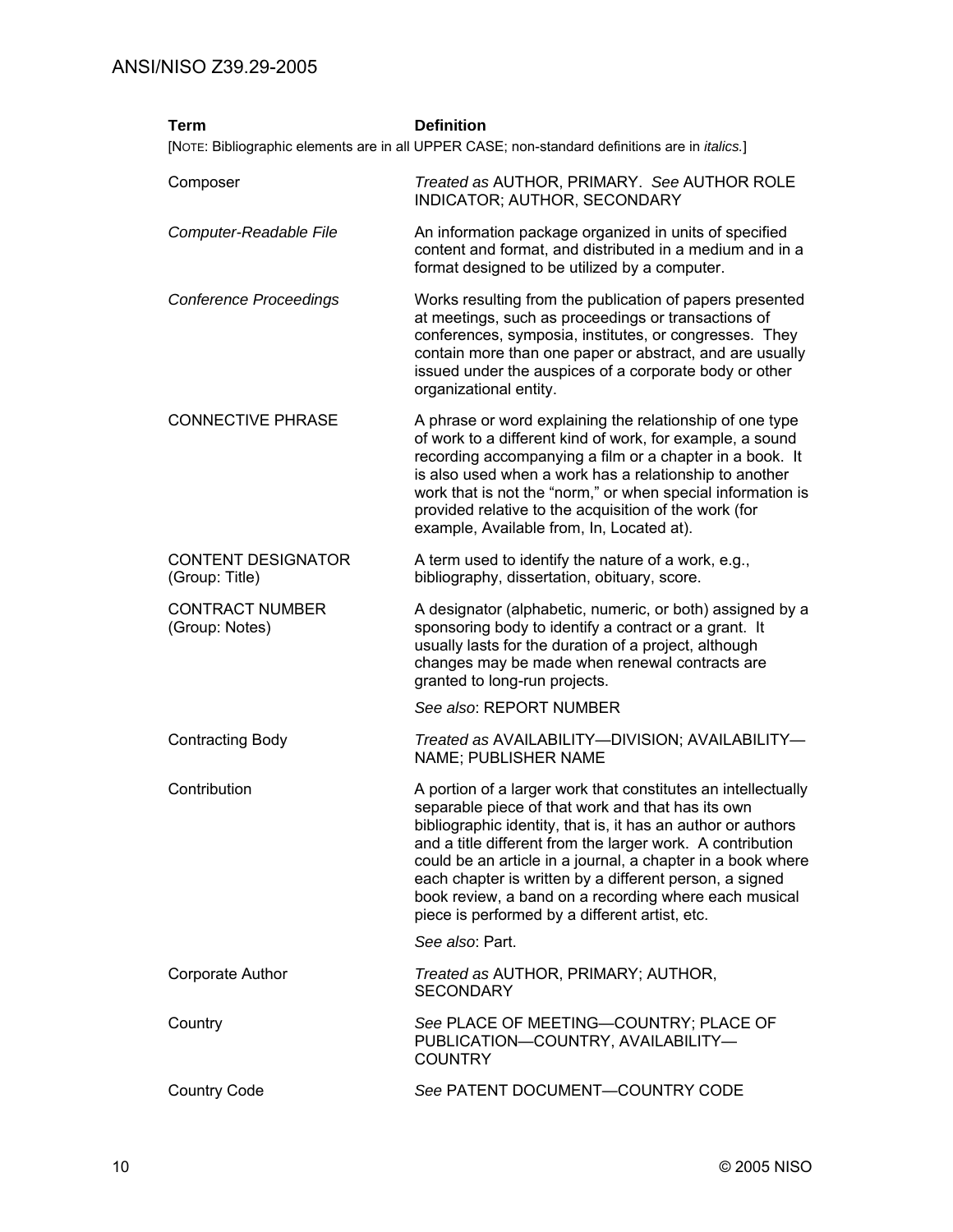| Term                                           | <b>Definition</b>                                                                                                                                                                                                                                                                                                                  |
|------------------------------------------------|------------------------------------------------------------------------------------------------------------------------------------------------------------------------------------------------------------------------------------------------------------------------------------------------------------------------------------|
|                                                | [NOTE: Bibliographic elements are in all UPPER CASE; non-standard definitions are in <i>italics</i> .]                                                                                                                                                                                                                             |
| <b>CREATION STATEMENT</b><br>(Group: Notes)    | A line of data specifying the place or date of composition,<br>or both, or creation of the information or data in a work.<br>For example, the dateline used in news releases<br>specifies where the content of the news item was<br>created, which is usually different from the date and<br>place of the newspaper's publication. |
| Data Element                                   | See Bibliographic Element                                                                                                                                                                                                                                                                                                          |
| Database                                       | An organized collection of computer records,<br>standardized in format and content, that is stored in any<br>of a variety of computer-readable modes. In the<br>database, all records are interrelated via some common<br>denominator.                                                                                             |
| DATE OF CITATION<br>(Group: Imprint)           | The date (and time if relevant) on which an electronic<br>document was seen.                                                                                                                                                                                                                                                       |
| DATE OF COPYRIGHT<br>(Group: Imprint)          | The date in the work preceded by "copyright," "c," "©",<br>"p," or date associated with a copyright statement. The<br>"p" is used for sound recordings (phonograms).                                                                                                                                                               |
| Date of Coverage                               | The period or dates designated by the publisher or<br>creator that defines the chronological limits of the content<br>of the work. This category of data is not carried as a<br>separate element, but is usually included in<br>supplementary notes.                                                                               |
| Date of Issue                                  | See DATE OF PUBLICATION                                                                                                                                                                                                                                                                                                            |
| DATE OF MEETING<br>(Group: Title)              | The date(s) on which a meeting, conference, or<br>symposium was held.                                                                                                                                                                                                                                                              |
|                                                | See also: NUMBER OF MEETING                                                                                                                                                                                                                                                                                                        |
| DATE OF PUBLICATION<br>(Group: Imprint)        | The nominal date of creation or issue of a work as<br>designated by the publisher or creator of the work.                                                                                                                                                                                                                          |
|                                                | See also: DATE OF COPYRIGHT                                                                                                                                                                                                                                                                                                        |
| Date of Recording                              | <b>Treated as CREATION STATEMENT</b>                                                                                                                                                                                                                                                                                               |
| DATE OF<br>UPDATE/REVISION<br>(Group: Imprint) | The date on which an electronic document indicates it<br>was updated or revised.                                                                                                                                                                                                                                                   |
| Dateline                                       | Treated as CREATION STATEMENT                                                                                                                                                                                                                                                                                                      |
| <b>Delimiter</b>                               | A character that serves as an initiator, a separator, or a<br>terminator of individual bibliographic elements within a<br>variable field.                                                                                                                                                                                          |
| Digital Object Identifier                      | See DOI                                                                                                                                                                                                                                                                                                                            |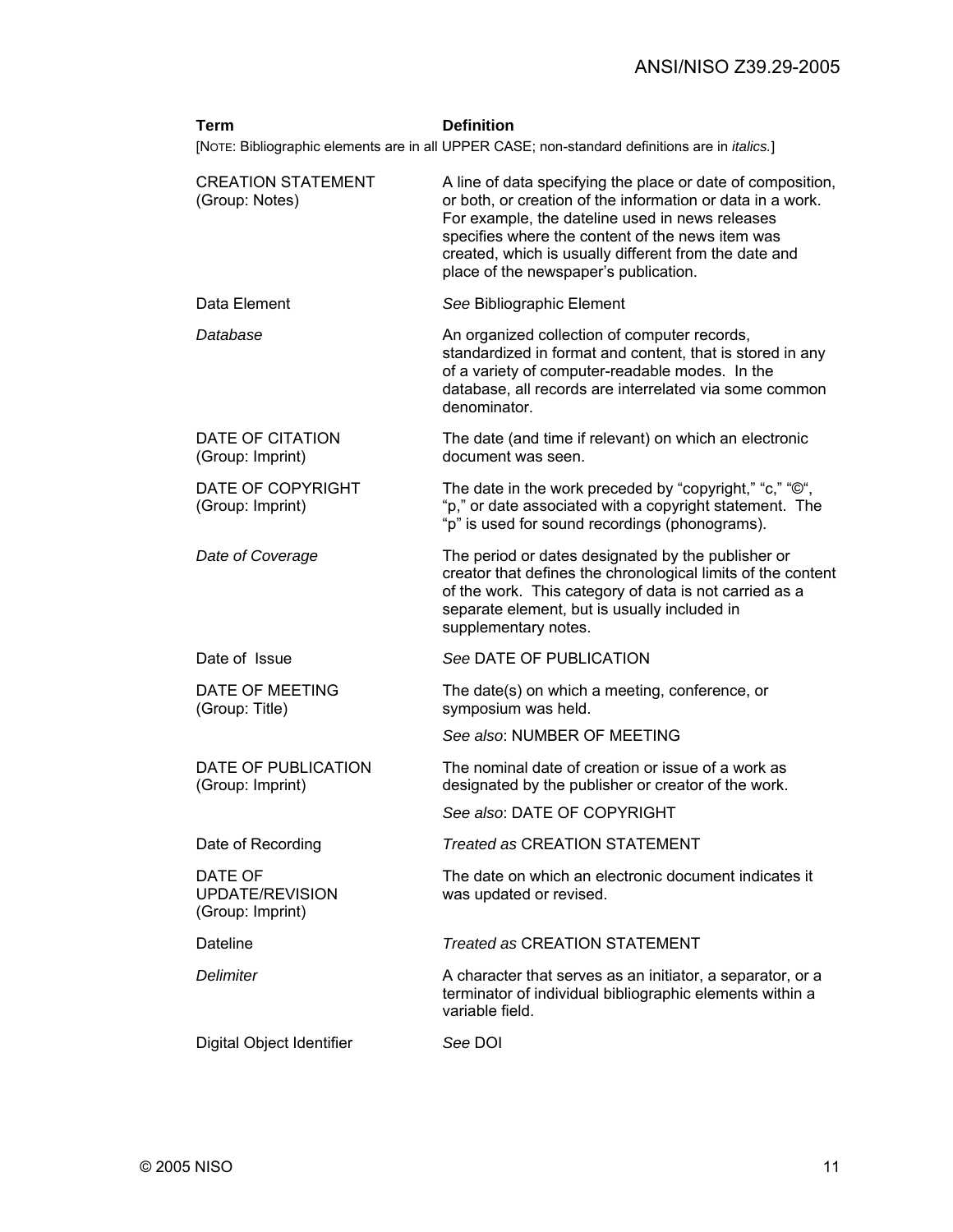| Term                                         | <b>Definition</b>                                                                                                                                                                                                                                                                                                                                                                                                                                                                          |
|----------------------------------------------|--------------------------------------------------------------------------------------------------------------------------------------------------------------------------------------------------------------------------------------------------------------------------------------------------------------------------------------------------------------------------------------------------------------------------------------------------------------------------------------------|
|                                              | [NOTE: Bibliographic elements are in all UPPER CASE; non-standard definitions are in <i>italics</i> .]                                                                                                                                                                                                                                                                                                                                                                                     |
| <b>Discussion List</b>                       | Usually an electronic mailing list and the mail sent to it<br>that has a topic area indicated. Discussion lists can be<br>monitored or unmonitored. Members of the discussion<br>list post messages to a central e-mail address from which<br>the messages are re-posted to all the members of the<br>list. Registration of some kind which can be automatic or<br>controlled is usually required.                                                                                         |
|                                              | See also Monitored Discussion List: Unmonitored<br><b>Discussion List</b>                                                                                                                                                                                                                                                                                                                                                                                                                  |
| <b>Dissertation</b>                          | A single-authored monograph presenting an extended<br>treatment of a subject that embodies the results of<br>original research and substantiates a specific view or<br>hypothesis. It is often written by a candidate for an<br>academic degree of the doctoral level, but may also be<br>completed for a degree at the master's or bachelor's<br>levels, or may not be degree-related.                                                                                                    |
| <b>Distributor</b>                           | Treated as AVAILABILITY-NAME; PUBLISHER NAME                                                                                                                                                                                                                                                                                                                                                                                                                                               |
| Document                                     | See Work                                                                                                                                                                                                                                                                                                                                                                                                                                                                                   |
| DOI<br>(Group: Notes)                        | Name (characters and/or digits) assigned to an object of<br>intellectual property (physical, digital, or abstract) such as<br>an electronic journal, image, learning object, electronic<br>book, or other kind of content. It provides current<br>information about where the object (or information about<br>it) can be found on the Internet. Information about a<br>digital object, including where to find it, may change over<br>time, but its DOI will not change; it is persistent. |
| <b>DVD</b>                                   | Digital Video Disk or Digital Versatile Disk. A type of<br>optical disk technology similar to a CD-ROM, a DVD<br>holds a minimum of 4.7GB of data. DVDs are commonly<br>used as a medium for digital representation of motion<br>pictures and other multimedia representations that<br>combine sound with graphics.                                                                                                                                                                        |
| Edition                                      | In terms of content, a particular size, style, version, or<br>form in which a work is made available. Includes all<br>impressions, issues, and reprints in which the work is<br>produced from the original form, direct or by other<br>methods, however long a period of time has lapsed since<br>first publication.                                                                                                                                                                       |
| <b>Edition Group</b>                         | The grouping of bibliographic elements that may include<br>edition information, secondary authorship, and authorship<br>role indicator.                                                                                                                                                                                                                                                                                                                                                    |
| <b>EDITION STATEMENT</b><br>(Group: Edition) | Information that identifies a different form or version of a<br>previously published work, such as 2nd edition or version<br>4.0.                                                                                                                                                                                                                                                                                                                                                          |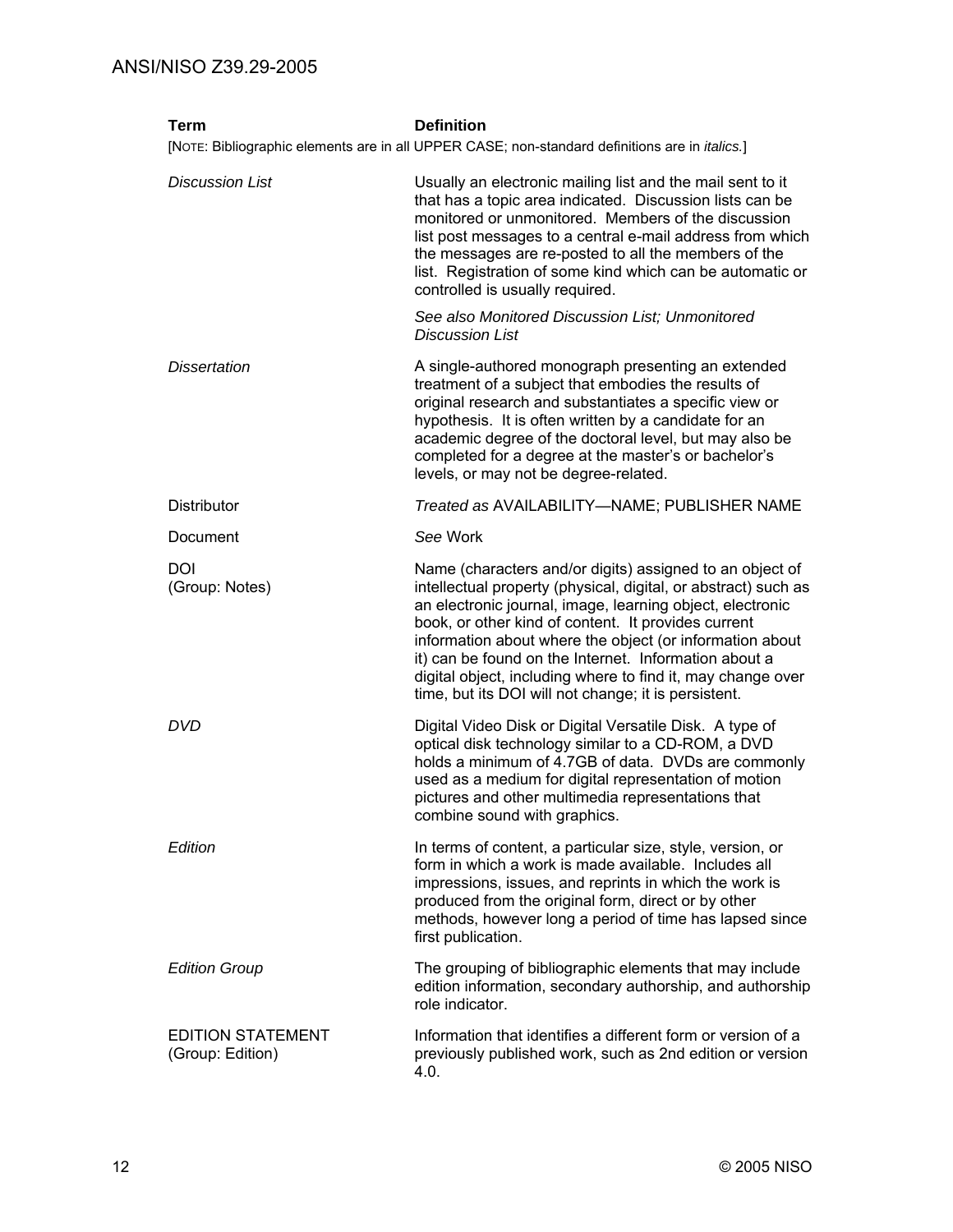| Term                                                      | <b>Definition</b><br>[NOTE: Bibliographic elements are in all UPPER CASE; non-standard definitions are in <i>italics.</i> ]                                                                                                                                                                                                                                                                                                                    |
|-----------------------------------------------------------|------------------------------------------------------------------------------------------------------------------------------------------------------------------------------------------------------------------------------------------------------------------------------------------------------------------------------------------------------------------------------------------------------------------------------------------------|
| Editor                                                    | Treated as AUTHOR, PRIMARY; AUTHOR,<br><b>SECONDARY</b>                                                                                                                                                                                                                                                                                                                                                                                        |
| <b>Electronic Document</b>                                | A work existing in an electronic form to be accessed by<br>data processing facilities or methods.                                                                                                                                                                                                                                                                                                                                              |
| <b>Electronic Messaging</b><br><b>System</b>              | Any system, protocol, or software that supports<br>messaging or signaling from one device to another, for<br>examples, pagers, e-mail, Delphi.                                                                                                                                                                                                                                                                                                 |
| Element                                                   | See Bibliographic Element                                                                                                                                                                                                                                                                                                                                                                                                                      |
| <b>End-of-Work References</b>                             | References that are collected at the end of a work in any<br>chosen order.                                                                                                                                                                                                                                                                                                                                                                     |
| Enumeration                                               | For purposes of this standard, the nonchronological<br>scheme used by the publisher on a serial or multipart<br>bibliographic unit to identify the parts of the unit and to<br>show the relationship of the parts to the unit as a whole.<br>Enumeration consists of numeric/alphabetic designations<br>and, if present, captions. In this standard, enumeration is<br>handled by VOLUME, VOLUME SUBDIVISION, ISSUE,<br>and ISSUE SUBDIVISION. |
| <b>EXTENT OF WORK</b><br>(Group: Physical<br>Description) | A number that indicates the total physical extent or size<br>of the work being referenced. This element is<br>immediately followed by the PHYSICAL FORM (for<br>example, 3 p., 6 leaves, 43 fr., 6 discs, 31 reels, 25<br>tapes, 25 cards, 50 fiche).                                                                                                                                                                                          |
| Filmstrip                                                 | A length of (usually 35mm) film on which a sequence of<br>images is recorded for still projection one frame at a time.                                                                                                                                                                                                                                                                                                                         |
| <b>Footnote Reference</b>                                 | References supplementary to printed material that are<br>placed at the base of the related page, table, etc., and<br>are connected to the related matter by a corresponding<br>number or other symbol.                                                                                                                                                                                                                                         |
| Form of Publication                                       | See MEDIUM DESIGNATOR; CONTENT DESIGNATOR                                                                                                                                                                                                                                                                                                                                                                                                      |
| Frame (Film)                                              | Treated as LOCATION WITHIN A WORK--SUBDIVISION                                                                                                                                                                                                                                                                                                                                                                                                 |
| Geographic Coordinates                                    | Treated as EXTENT OF WORK                                                                                                                                                                                                                                                                                                                                                                                                                      |
| <b>Grant Number</b>                                       | <b>Treated as CONTRACT NUMBER</b>                                                                                                                                                                                                                                                                                                                                                                                                              |
| <b>Granting Institution</b>                               | For a thesis or dissertation, the university or other body<br>awarding degrees as the result of successful completion<br>of work and study at the master's or doctoral level. The<br>name of the granting institution is entered in the<br>bibliographic element "Publisher Name" due to the<br>institution's relationship to the dissertation or thesis.                                                                                      |
|                                                           | See also: SPONSORING BODY                                                                                                                                                                                                                                                                                                                                                                                                                      |
| <b>Half Title</b>                                         | See Title-Half                                                                                                                                                                                                                                                                                                                                                                                                                                 |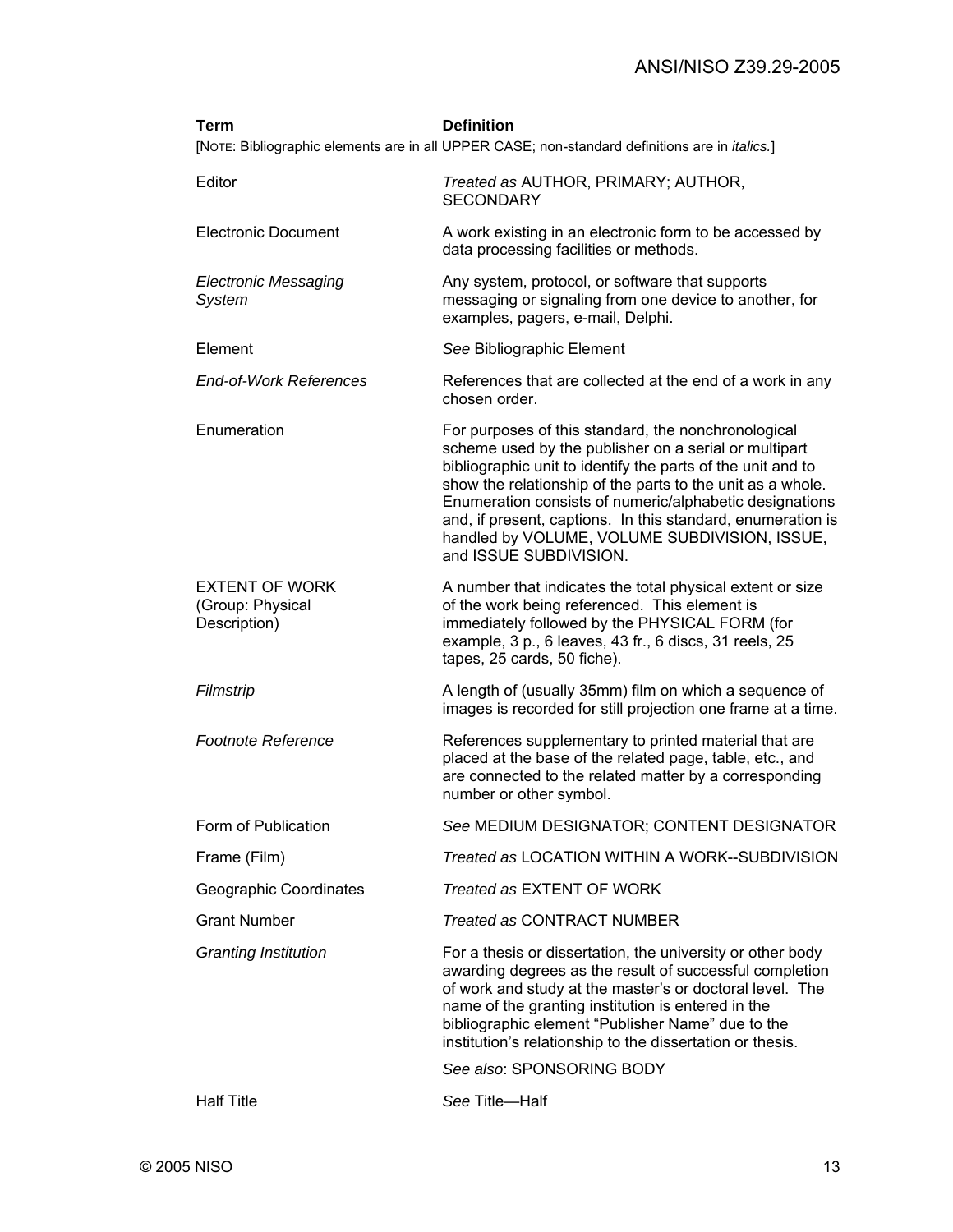| Term                                                   | <b>Definition</b>                                                                                                                                                                                                                                                                                                                                |
|--------------------------------------------------------|--------------------------------------------------------------------------------------------------------------------------------------------------------------------------------------------------------------------------------------------------------------------------------------------------------------------------------------------------|
|                                                        | [NOTE: Bibliographic elements are in all UPPER CASE; non-standard definitions are in <i>italics.</i> ]                                                                                                                                                                                                                                           |
| Headline                                               | Treated as TITLE, ANALYTIC                                                                                                                                                                                                                                                                                                                       |
| Homepage                                               | The first or introductory page of a site on the World Wide<br>Web. It is normally an introductory screen that provides<br>general information about the institution maintaining the<br>site, or a publication or group of publications available.<br>Hypertext links are included to access specific<br>documents or files archived at the site. |
| <b>Illustrator</b>                                     | Treated as AUTHOR, PRIMARY: AUTHOR,<br><b>SECONDARY</b>                                                                                                                                                                                                                                                                                          |
| <b>Imprint Date</b>                                    | See DATE OF PUBLICATION                                                                                                                                                                                                                                                                                                                          |
| <b>Imprint Group</b>                                   | The grouping of bibliographic elements which may<br>include the place of publication (city and country),<br>publisher's name, and publication/copyright date for a<br>work, as well as where in a work an item is located.                                                                                                                       |
| Index                                                  | A systematic guide to the contents and concepts in any<br>work or group of works. It is comprised of entries with<br>references or other locators that lead the user to the<br>location of these contents or concepts within the work.<br>Entries may be arranged in alphabetical, chronological,<br>numerical, or other chosen order.           |
| <b>International Standard</b><br><b>Book Number</b>    | See ISBN                                                                                                                                                                                                                                                                                                                                         |
| <b>International Standard</b><br><b>Music Number</b>   | See ISMN                                                                                                                                                                                                                                                                                                                                         |
| <b>International Standard</b><br><b>Recording Code</b> | See ISRC                                                                                                                                                                                                                                                                                                                                         |
| <b>International Standard</b><br><b>Report Number</b>  | See ISRN                                                                                                                                                                                                                                                                                                                                         |
| <b>International Standard</b><br><b>Serial Number</b>  | See ISSN                                                                                                                                                                                                                                                                                                                                         |
| In-Text Reference                                      | A usually brief designator that appears in the body of a<br>work (such as a symbol, an alphabetic designator, or an<br>author-date combination) and is used to direct the user to<br>a specific end-of-work reference, footnote, or other<br>reference.                                                                                          |
| Inventor                                               | Treated as AUTHOR, PRIMARY                                                                                                                                                                                                                                                                                                                       |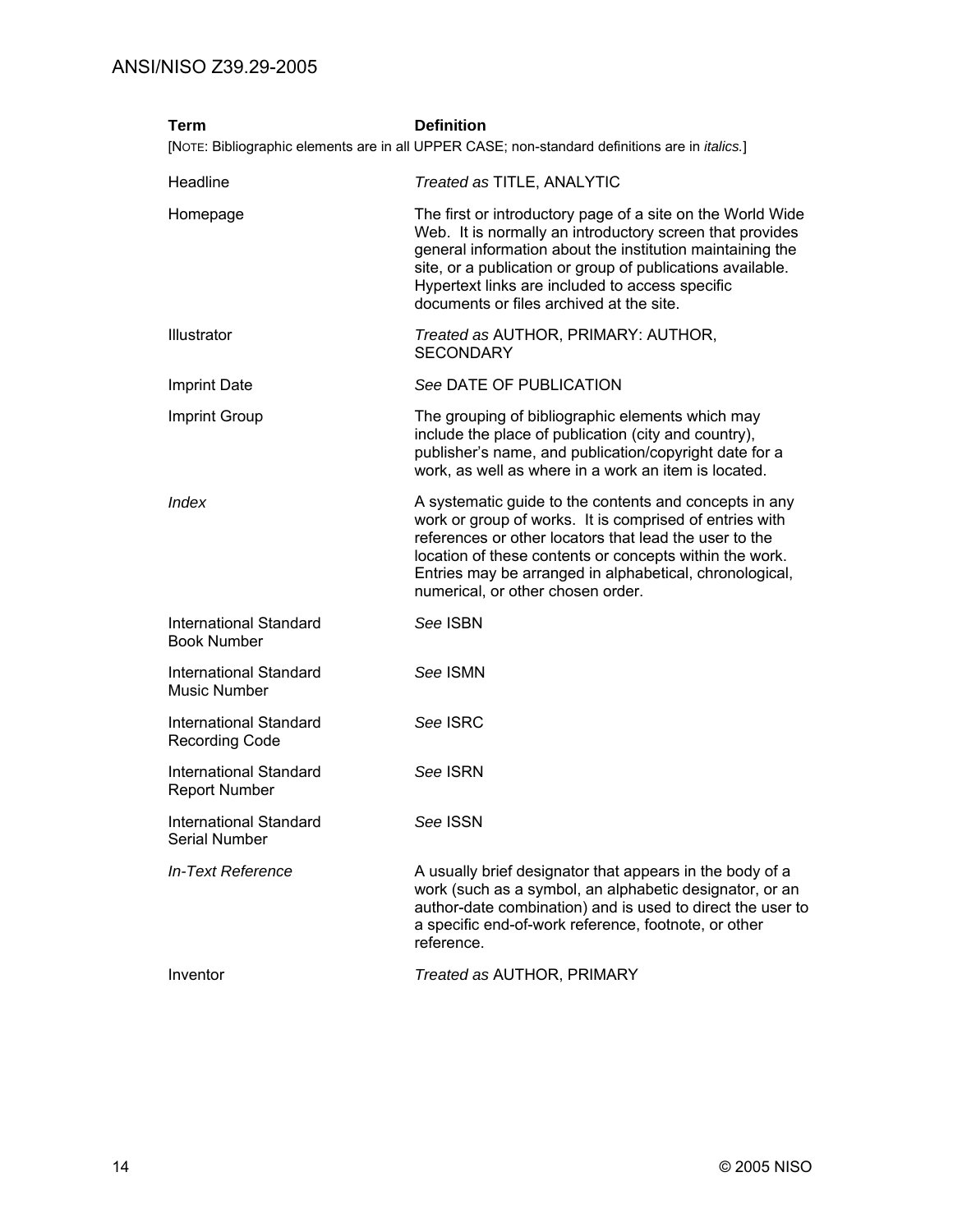| <b>Term</b>                   | <b>Definition</b>                                                                                                                                                                                                                                                                                                                                                                                                                                                                                                                                                                                                                                                                                                                                                                                                                                                                                    |
|-------------------------------|------------------------------------------------------------------------------------------------------------------------------------------------------------------------------------------------------------------------------------------------------------------------------------------------------------------------------------------------------------------------------------------------------------------------------------------------------------------------------------------------------------------------------------------------------------------------------------------------------------------------------------------------------------------------------------------------------------------------------------------------------------------------------------------------------------------------------------------------------------------------------------------------------|
|                               | [NOTE: Bibliographic elements are in all UPPER CASE; non-standard definitions are in <i>italics</i> .]                                                                                                                                                                                                                                                                                                                                                                                                                                                                                                                                                                                                                                                                                                                                                                                               |
| <b>ISBN</b><br>(Group: Notes) | The ISBN (International Standard Book Number) is a<br>four-part, ten-character code that provides unique,<br>permanent, concise, and unambiguous identification of a<br>specific nonserial publication issued by a particular<br>publisher. The four parts of the ISBN are: group identifier<br>(for example, national, geographic, language, or other<br>convenient group); publisher identifier; title identifier; and<br>check digit. The ISBN is in the general form of<br>ISBN XX-XXXX-XXX-C, where the first three groups may<br>vary in length. ISBN assignment is controlled by the<br>International Standard Book Numbering Agency, 630<br>Central Avenue, New Providence, NJ 07974. The ISBN<br>format is currently under revision. According to the<br>proposed revision, the number will be expanded from ten<br>digits to thirteen digits with the addition of a three-digit<br>prefix. |
| <b>ISMN</b><br>(Group: Notes) | The ISMN (International Standard Music Number) is an<br>alphanumeric identifier consisting of the letter M followed<br>by nine digits used to identify all international printed<br>music publications, whether available for sale, hire, or<br>free. It is not used for sound and video recordings or for<br>books on music.                                                                                                                                                                                                                                                                                                                                                                                                                                                                                                                                                                        |
| <b>ISRC</b><br>(Group: Notes) | The ISRC (International Standard Recording Code) is the<br>standard international identifier for a sound recording. It<br>numbers each recording of a piece (not the physical item)<br>regardless of the content or carrier on which it is issued.<br>The Code consists of 12 digits and comprises four<br>elements: country code, first owner code, year, and<br>recording code.                                                                                                                                                                                                                                                                                                                                                                                                                                                                                                                    |
| <b>ISRN</b><br>(Group: Notes) | The ISRN (International Standard Technical Report<br>Number) is an alphanumeric identifier containing a<br>maximum of 36 characters which when printed or written<br>is preceded by the letters ISRN; the International<br>Standard Technical Report number serves to uniquely<br>identify a single technical report.                                                                                                                                                                                                                                                                                                                                                                                                                                                                                                                                                                                |
| <b>ISSN</b><br>(Group: Notes) | The ISSN (International Standard Serial Number) is an<br>eight-character code (seven decimal digits plus an eighth<br>check character) that provides unique, permanent,<br>concise, unambiguous identification of serial publications.<br>ISSN assignment is controlled under central authority of<br>the National Serials Data Program of the Library of<br>Congress. The ISSN structure is defined by standards of<br>both the American National Standards Institute and the<br>International Organization for Standardization. The ISSN<br>is in the general form of ISSN XXXX-XXXC.                                                                                                                                                                                                                                                                                                              |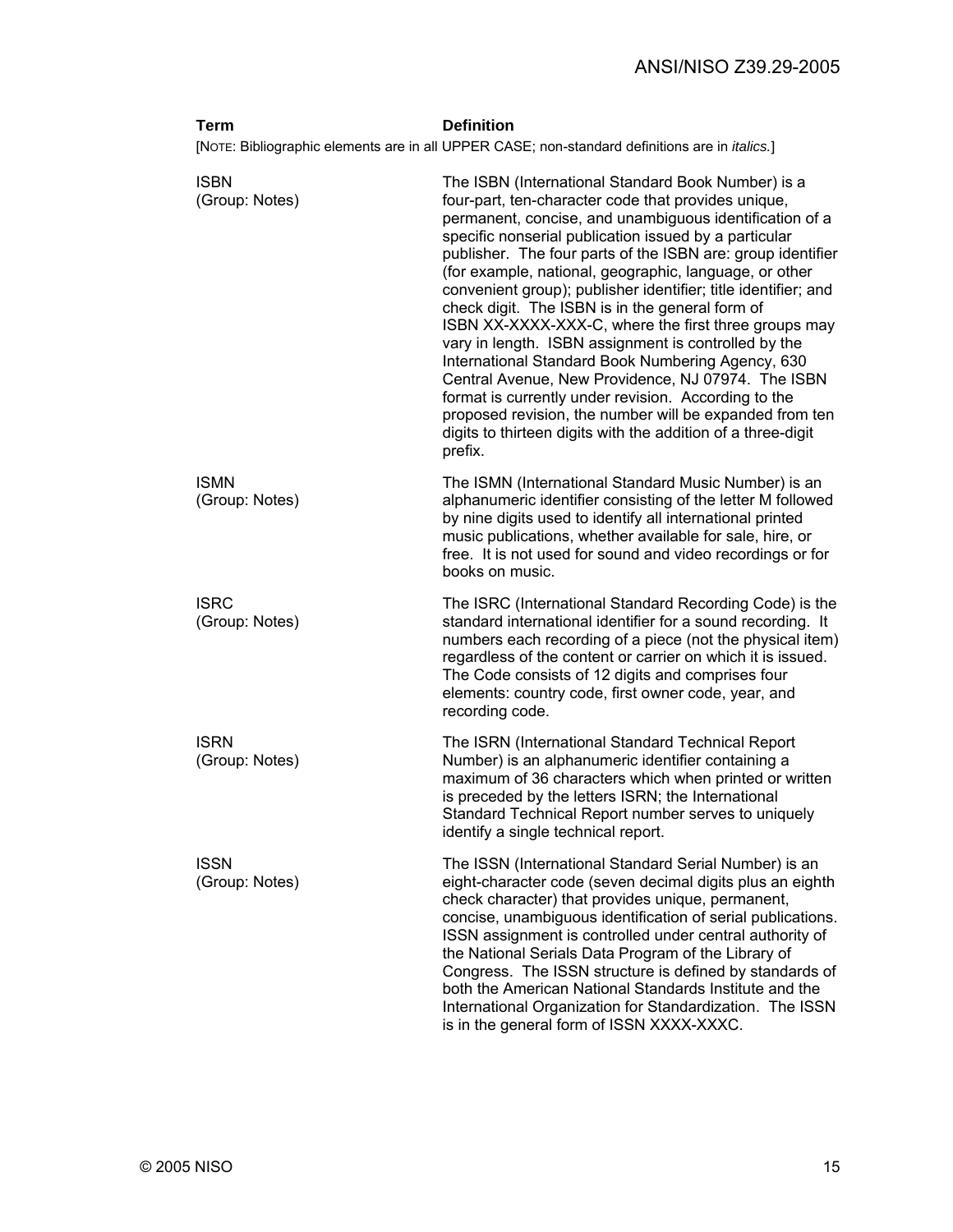| <b>Term</b>                                                       | <b>Definition</b><br>[NOTE: Bibliographic elements are in all UPPER CASE; non-standard definitions are in <i>italics</i> .]                                                                                                                                                                                                                                                                                 |
|-------------------------------------------------------------------|-------------------------------------------------------------------------------------------------------------------------------------------------------------------------------------------------------------------------------------------------------------------------------------------------------------------------------------------------------------------------------------------------------------|
| <b>ISSUE</b><br>(Group: Imprint; Series<br>Statement)             | An alphabetic, numeric, or alphanumeric designation<br>supplied by the publisher on the work that usually divides<br>a larger designation, such as a volume number, into<br>logical subunits. Publishers often identify issues with the<br>word "number" or its equivalent, such as "no.," "num.," or<br>"nr."                                                                                              |
| <b>Issue Number</b>                                               | See ISSUE                                                                                                                                                                                                                                                                                                                                                                                                   |
| <b>ISSUE-SUBDIVISION</b><br>(Group: Imprint; Series<br>Statement) | Parts, supplements, or special numbers which a<br>publisher produces to an issue. Such designators may<br>be alphabetic, numeric, or alphanumeric and are placed<br>after the Issue-Identification Data (for example, "volume<br>10, issue 2, part A" or "volume 50, issue 6, supplement<br>$1).$ "                                                                                                         |
|                                                                   | See also: VOLUME--SUBDIVISION                                                                                                                                                                                                                                                                                                                                                                               |
| Journal                                                           | A serial appearing or intended to appear indefinitely at<br>regular or stated intervals, generally more frequently than<br>annually, each issue of which normally contains separate<br>articles or papers. Newspapers and documents issued<br>by corporate bodies primarily related to their meetings<br>are not included in this term.                                                                     |
| Journal Title                                                     | Treated as TITLE, COLLECTIVE                                                                                                                                                                                                                                                                                                                                                                                |
| Label Number (Sound<br>Recordings)                                | <b>Treated as ACQUISITION NUMBER</b>                                                                                                                                                                                                                                                                                                                                                                        |
| <b>LANGUAGE OF</b><br><b>ABSTRACT</b><br>(Group: Notes)           | The language(s) in which the abstract, synopsis, digest,<br>or summary of a work is published.                                                                                                                                                                                                                                                                                                              |
| <b>LANGUAGE OF WORK</b><br>(Group: Notes)                         | The language(s) in which the article, patent, film report,<br>sound recording, or other work is published or issued.                                                                                                                                                                                                                                                                                        |
| Level                                                             | See Bibliographic Level                                                                                                                                                                                                                                                                                                                                                                                     |
| Librettist                                                        | Treated as AUTHOR, PRIMARY; AUTHOR,<br><b>SECONDARY</b>                                                                                                                                                                                                                                                                                                                                                     |
| <b>LISTSERV</b>                                                   | See Discussion list                                                                                                                                                                                                                                                                                                                                                                                         |
| Location of Work<br>(Employment)                                  | See AFFILIATION-NAME                                                                                                                                                                                                                                                                                                                                                                                        |
| <b>LOCATION WITHIN A</b><br><b>WORK</b><br>(Group: Imprint)       | A string of numerics or other characters, or a combination<br>of these, that indicates the specific point in a work at<br>which the item being referenced is located. This location<br>is normally preceded by a specific term or phrase<br>indicating the type of physical subdivision on which the<br>item being referenced resides (for example, [pages]<br>15-18, band 4, fr. 60-120, disc 9, reel 46). |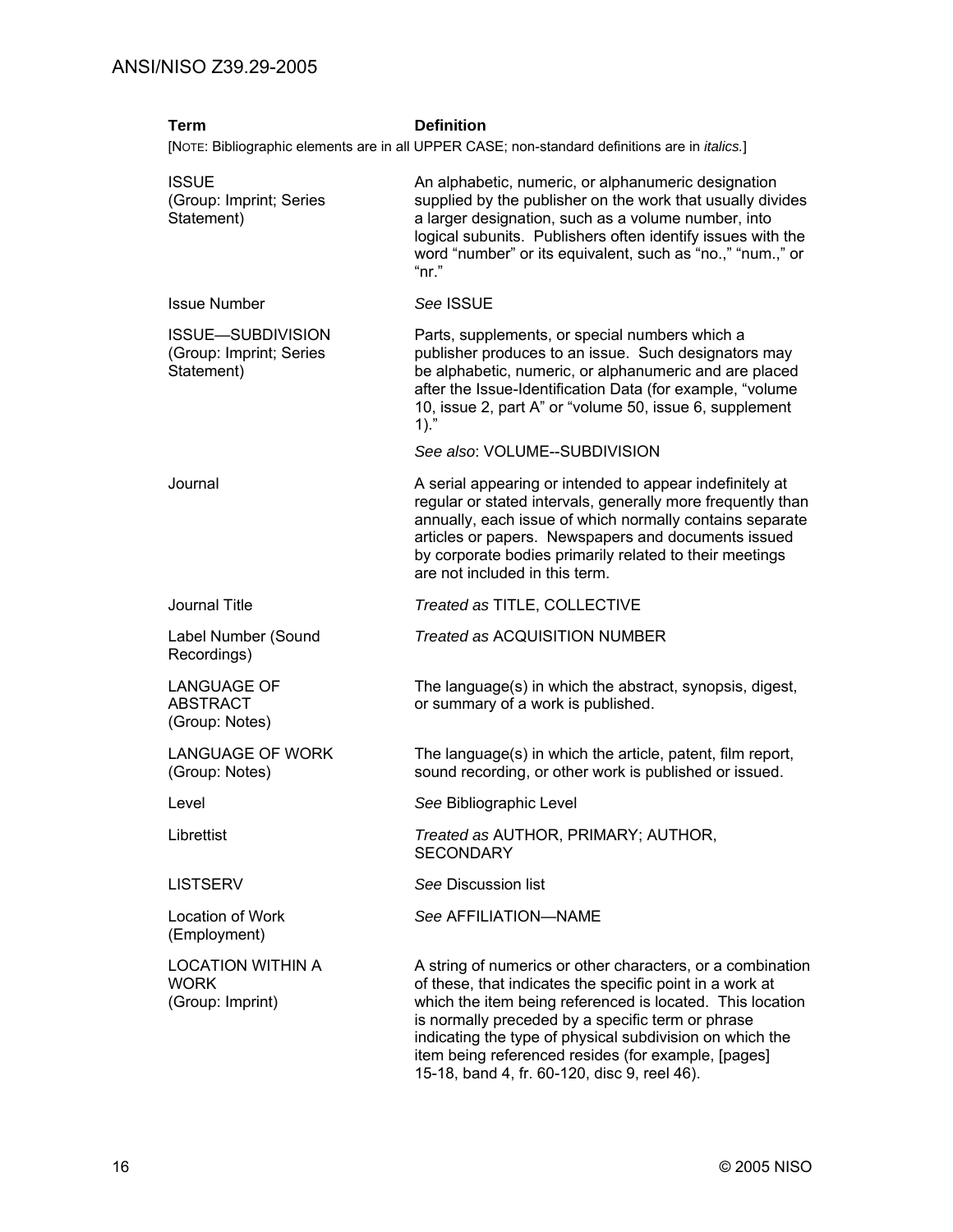#### **Term Definition**

[NOTE: Bibliographic elements are in all UPPER CASE; non-standard definitions are in *italics.*]

LOCATION WITHIN A WORK—SUBDIVISION (Group: Imprint) A subdivision may have a number of forms including: 1) a portion or smaller part of a work (e.g. a chart or a table in a chapter), 2) a portion of a contribution to a work (e.g. a chart or a table in a journal article), 3) one of several works that appears on the same page in a work (e.g. a sidebar, an unsigned obituary, or one of multiple abstracts on a page) The subdivision can also be in a non-print work (e.g. a portion of a band on a sound recording, a specific set of frames in a motion picture film, a single record in a database, etc.). The subdivision is intellectually inseparable from the work of which it is a part and usually has no author. LOCATION WITHIN A WORK—SUBDIVISION PAGINATION (OR EQUIVALENT) (Group: Imprint) A string of numerics or other characters, or a combination of these, that indicates the specific point in a work at which the subdivision being referenced is located (for example, chart 1, [page] 17; graph 6, [page] 212). LOCATION WITHIN A WORK—SUBDIVISION TITLE (Group: Imprint) The name or designation of a subdivision. The name may be the heading of a table or chart, the title of the band on a sound recording, a title frame of a filmstrip, a named section of a Web page, etc. The designation may be alphabetic, numeric, or alphanumeric. Manufacturer's Number (Sound Recordings) *Treated as* ACQUISITION NUMBER MANUSCRIPT NUMBER (Group: Notes) A sequence of alphabetic or alphanumeric characters or words uniquely identifying a manuscript. Often this code is the only method of identifying a manuscript (such as those without author or title). Examples: MS D. c.`2-393 or MS Cotton, Nero, A,x. Map Map A drawing or other representation of all or part of an object's surface. The objects are usually the earth or other celestial objects and can show countries, cities, streets, geologic features, demographic data, meteorological data, botanical and biological data, astronomical features/data, etc. MAP TYPE (Group: Title [For Projection, Physical Description Group]) A word or phrase indicating the kind of information carried by a map (for example, geological or demographic) or the type of projection used in the map (for example, Transverse Mercator Projection), or both.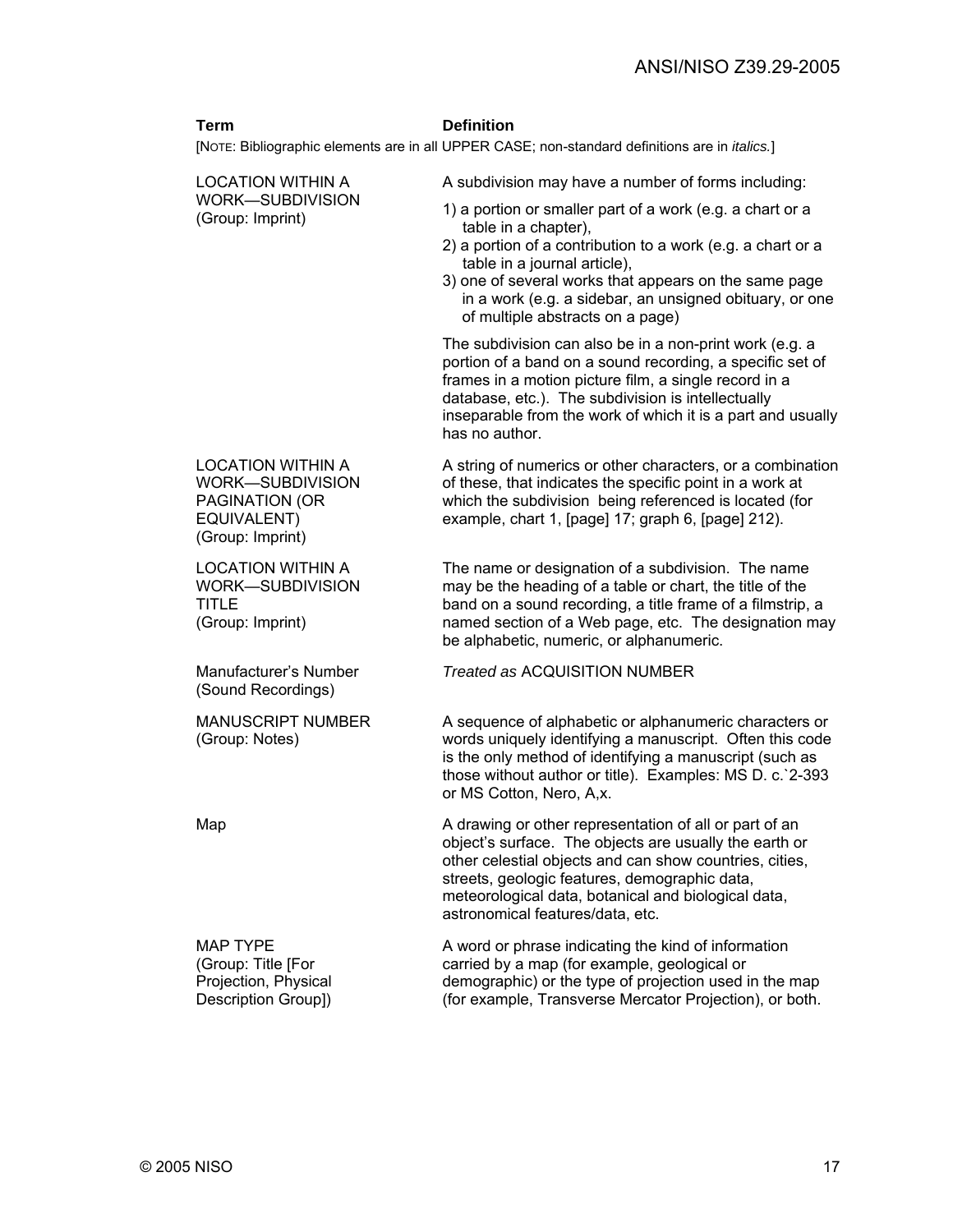| Term                                       | <b>Definition</b><br>[NOTE: Bibliographic elements are in all UPPER CASE; non-standard definitions are in <i>italics.</i> ]                                                                                                                                                                                                                                                                                                                                                                                                                                                                                                                                                                                                             |
|--------------------------------------------|-----------------------------------------------------------------------------------------------------------------------------------------------------------------------------------------------------------------------------------------------------------------------------------------------------------------------------------------------------------------------------------------------------------------------------------------------------------------------------------------------------------------------------------------------------------------------------------------------------------------------------------------------------------------------------------------------------------------------------------------|
| Masthead                                   | The statement of title, ownership, address, frequency of<br>publication, printer's name and address, and sometimes,<br>postage and subscription rates of a serial publication. It<br>is usually on the last or editorial page of a newspaper<br>and on the editorial or contents page of a journal.                                                                                                                                                                                                                                                                                                                                                                                                                                     |
| <b>MEDIUM DESIGNATOR</b><br>(Group: Title) | A term or terms denoting the specific physical format, if<br>other than printed paper, in which a referenced work is<br>issued. It tells the reader that the work being referenced<br>exists in a medium that may have special requirements<br>related to the use, acquisition, or storage of the work.<br>Details of the particular medium, including the total<br>number of physical pieces and features such as color<br>and size, are placed in the Physical Description group.<br>Designators include, but are not limited to: artifact,<br>audiocassette, Braille, CD-ROM, DVD, filmstrip, Internet,<br>microcard, microfiche, microfilm, motion picture, painting,<br>sculpture, slide, transparency, videocassette, video disc. |
| <b>Meeting City</b>                        | See PLACE OF MEETING-CITY                                                                                                                                                                                                                                                                                                                                                                                                                                                                                                                                                                                                                                                                                                               |
| <b>Meeting Country</b>                     | See PLACE OF MEETING-COUNTRY                                                                                                                                                                                                                                                                                                                                                                                                                                                                                                                                                                                                                                                                                                            |
| <b>Meeting Date</b>                        | See DATE OF MEETING                                                                                                                                                                                                                                                                                                                                                                                                                                                                                                                                                                                                                                                                                                                     |
| <b>Meeting Place</b>                       | See PLACE OF MEETING-CITY; PLACE OF<br>MEETING-COUNTRY                                                                                                                                                                                                                                                                                                                                                                                                                                                                                                                                                                                                                                                                                  |
| Microform                                  | A highly reduced photographic copy of a written or<br>printed document, produced on translucent material<br>(microfiche, microfilm) or on card stock (microcard), and<br>readable only with the aid of a magnifying device<br>(microform reader) that projects the image on a screen.                                                                                                                                                                                                                                                                                                                                                                                                                                                   |
| <b>Monitored Discussion List</b>           | A discussion list in which additions to the discussion are<br>submitted, knowing or unknowingly, to a monitor who<br>may edit, censure, or collect messages and then re-send<br>them to members of the list.                                                                                                                                                                                                                                                                                                                                                                                                                                                                                                                            |
|                                            | See also: Discussion list; Unmonitored Discussion List                                                                                                                                                                                                                                                                                                                                                                                                                                                                                                                                                                                                                                                                                  |
| Monograph                                  | A work on a particular subject that is complete in one<br>volume or unit or a finite number of volumes or units<br>issued simultaneously or over a finite period of time. It<br>may have a single level of title only (that is, a<br>monographic-level title) or it may have, in addition,<br>analytic-level titles, for example an edited monographic<br>collection of papers.                                                                                                                                                                                                                                                                                                                                                         |
| Monographic Level                          | A bibliographic level of work appearing as a single<br>physical piece that can stand alone in its own right.                                                                                                                                                                                                                                                                                                                                                                                                                                                                                                                                                                                                                            |
|                                            | See also Analytic level, Bibliographic level, Collective<br>level                                                                                                                                                                                                                                                                                                                                                                                                                                                                                                                                                                                                                                                                       |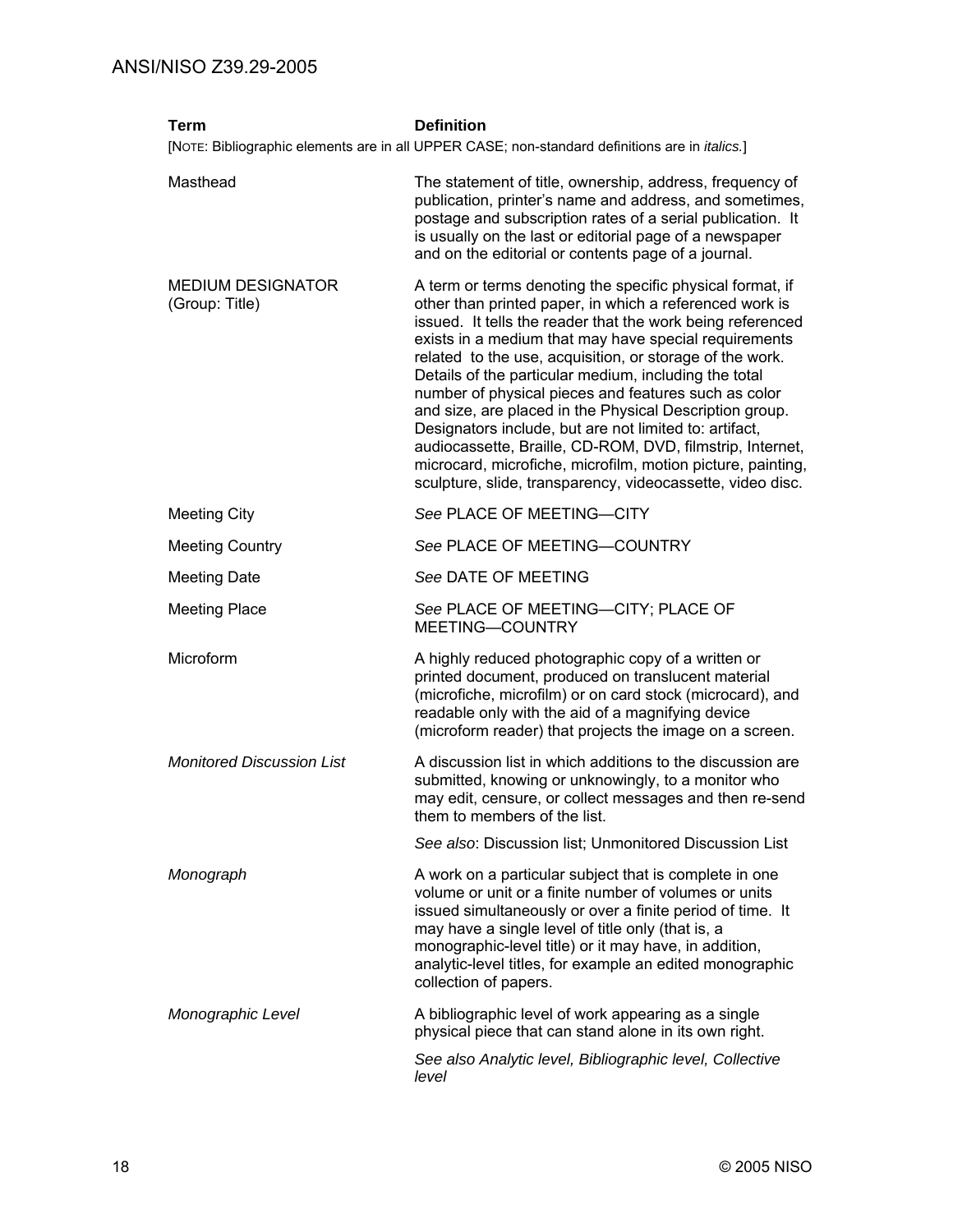| Term                                       | <b>Definition</b><br>[NOTE: Bibliographic elements are in all UPPER CASE; non-standard definitions are in <i>italics.</i> ]                                                                                                                                                                                                                                                                                                                                                                                                                                                        |
|--------------------------------------------|------------------------------------------------------------------------------------------------------------------------------------------------------------------------------------------------------------------------------------------------------------------------------------------------------------------------------------------------------------------------------------------------------------------------------------------------------------------------------------------------------------------------------------------------------------------------------------|
| Monographic-Level Title                    | See TITLE, MONOGRAPHIC                                                                                                                                                                                                                                                                                                                                                                                                                                                                                                                                                             |
| <b>Motion Picture</b>                      | A length of film on which a sequence of still images is<br>recorded such that objects within each image are<br>recorded in successive positions slightly changed.                                                                                                                                                                                                                                                                                                                                                                                                                  |
| Newsletter                                 | A printed sheet, pamphlet, or small newspaper containing<br>news or information of interest chiefly to a special group.                                                                                                                                                                                                                                                                                                                                                                                                                                                            |
| Newspaper                                  | A serial appearing or intended to appear indefinitely,<br>issued at stated and frequent intervals (usually daily,<br>weekly, or semiweekly), comprised principally of factual<br>reports of current or recent news events and interpretive<br>articles relating to those events.                                                                                                                                                                                                                                                                                                   |
| <b>Notes Group</b>                         | The grouping of bibliographic elements which enhance a<br>reference by indicating uniqueness or adding clarity.                                                                                                                                                                                                                                                                                                                                                                                                                                                                    |
| <b>NUMBER OF MEETING</b><br>(Group: Title) | An alphanumeric designator indicating the position of a<br>particular meeting in a sequence of meetings.                                                                                                                                                                                                                                                                                                                                                                                                                                                                           |
|                                            | See also DATE OF MEETING                                                                                                                                                                                                                                                                                                                                                                                                                                                                                                                                                           |
| Number of Volumes                          | See VOLUME                                                                                                                                                                                                                                                                                                                                                                                                                                                                                                                                                                         |
| <b>Order Number</b>                        | <b>Treated as ACQUISITION NUMBER</b>                                                                                                                                                                                                                                                                                                                                                                                                                                                                                                                                               |
| Page Fraction                              | Treated as LOCATION WITHIN A WORK-<br><b>SUBDIVISION</b>                                                                                                                                                                                                                                                                                                                                                                                                                                                                                                                           |
| Page Fragment                              | Treated as LOCATION WITHIN A WORK-<br><b>SUBDIVISION</b>                                                                                                                                                                                                                                                                                                                                                                                                                                                                                                                           |
| Pagination                                 | See EXTENT OF WORK; LOCATION WITHIN A<br><b>WORK-SUBDIVISION PAGINATION</b>                                                                                                                                                                                                                                                                                                                                                                                                                                                                                                        |
| Paper Title                                | Treated as TITLE, ANALYTIC                                                                                                                                                                                                                                                                                                                                                                                                                                                                                                                                                         |
| <b>Parallel Title</b>                      | See TITLE, PARALLEL                                                                                                                                                                                                                                                                                                                                                                                                                                                                                                                                                                |
| Part                                       | A portion of a larger work that cannot be intellectually<br>separated from the work and that is authored by the<br>same person(s) as the larger work. A part could be a<br>chapter in a novel, a chapter in a treatise that is written<br>by a single author or group of authors, a section of a<br>recording that contains an entire musical work, a graph or<br>chart accompanying textual information, etc. A part may<br>also be one of the subdivisions into which a work has<br>been divided by the author, publisher, or manufacturer,<br>e.g., volume 54, issue 6, part A. |
|                                            | Can alon Captribution: ICCLIE                                                                                                                                                                                                                                                                                                                                                                                                                                                                                                                                                      |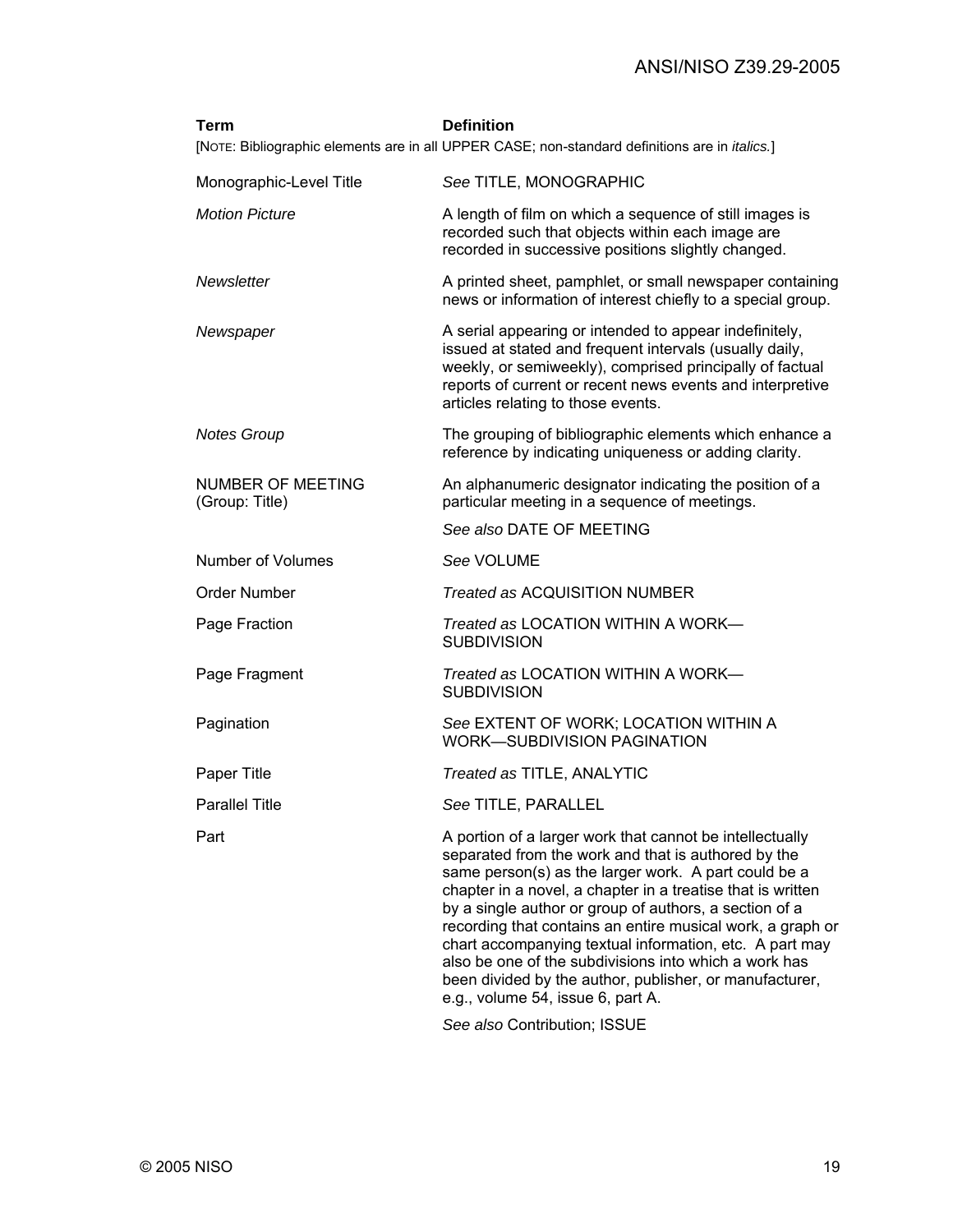| <b>Term</b>                                                                         | <b>Definition</b><br>[NOTE: Bibliographic elements are in all UPPER CASE; non-standard definitions are in <i>italics</i> .]                                                                                                                                                                                                                                                                                                                                                               |
|-------------------------------------------------------------------------------------|-------------------------------------------------------------------------------------------------------------------------------------------------------------------------------------------------------------------------------------------------------------------------------------------------------------------------------------------------------------------------------------------------------------------------------------------------------------------------------------------|
| Patent                                                                              | A title of legal protection of an invention, issued, upon<br>application and subject to meeting legal criteria, by a<br>government office. It creates a legal situation in which<br>the patented invention can normally be exploited only<br>with the authorization of the owner of the patent. The<br>protection conferred by a patent is limited in time<br>(generally 15 to 20 years from filing or grant). It is also<br>limited territorially to the country or countries concerned. |
| <b>Patent Document</b>                                                              | The expression normally includes the following<br>documents: patent for invention, inventors' certificates,<br>utility certificates, utility models, patents or certificates of<br>additions, inventors' certificates of addition, utility<br>certificates of addition, and published applications.                                                                                                                                                                                       |
| PATENT DOCUMENT-<br><b>APPLICATION FILING</b><br><b>DATE</b><br>(Group: Notes)      | The date on which a patent application was filed with<br>either a national patent office or a patent examination<br>center.                                                                                                                                                                                                                                                                                                                                                               |
| PATENT DOCUMENT-<br><b>APPLICATION NUMBER</b><br>(Group: Notes)                     | A numeric or alphanumeric string of characters that<br>identifies the number assigned to a patent application by<br>the national office or examination center at which the<br>application was filed.                                                                                                                                                                                                                                                                                      |
| <b>Patent Document</b><br>Assignee, Corporate                                       | Treated as AUTHOR, PRIMARY                                                                                                                                                                                                                                                                                                                                                                                                                                                                |
| <b>Patent Document</b><br>Assignee, Personal                                        | Treated as AUTHOR, PRIMARY                                                                                                                                                                                                                                                                                                                                                                                                                                                                |
| PATENT DOCUMENT-<br><b>CLASSIFICATION CODE</b><br>(INTERNATIONAL)<br>(Group: Notes) | A five-character alphanumeric code that identifies the<br>international classification to which a patent document<br>has been assigned. More than one classification code<br>may be recorded.                                                                                                                                                                                                                                                                                             |
| PATENT DOCUMENT-<br><b>CLASSIFICATION CODE</b><br>(NATIONAL)<br>(Group: Notes)      | A code assigned to identify the national classification to<br>which a patent document has been assigned.                                                                                                                                                                                                                                                                                                                                                                                  |
| PATENT DOCUMENT-<br><b>COUNTRY</b><br>(Group: Title)                                | The alphabetic string of characters specifying the<br>adjectival form of the name of the country publishing a<br>patent document.                                                                                                                                                                                                                                                                                                                                                         |
| PATENT DOCUMENT-<br><b>COUNTRY CODE</b><br>(Group: Title)                           | This is the two-letter abbreviation for a country as<br>specified in ISO 3166, Codes for the representation of<br>names of countries.                                                                                                                                                                                                                                                                                                                                                     |
| PATENT DOCUMENT-<br><b>NUMBER</b><br>(Group: Title)                                 | The unique numeric or alphanumeric string of characters<br>assigned to a patent document by the patent office that<br>granted and published the patent.                                                                                                                                                                                                                                                                                                                                   |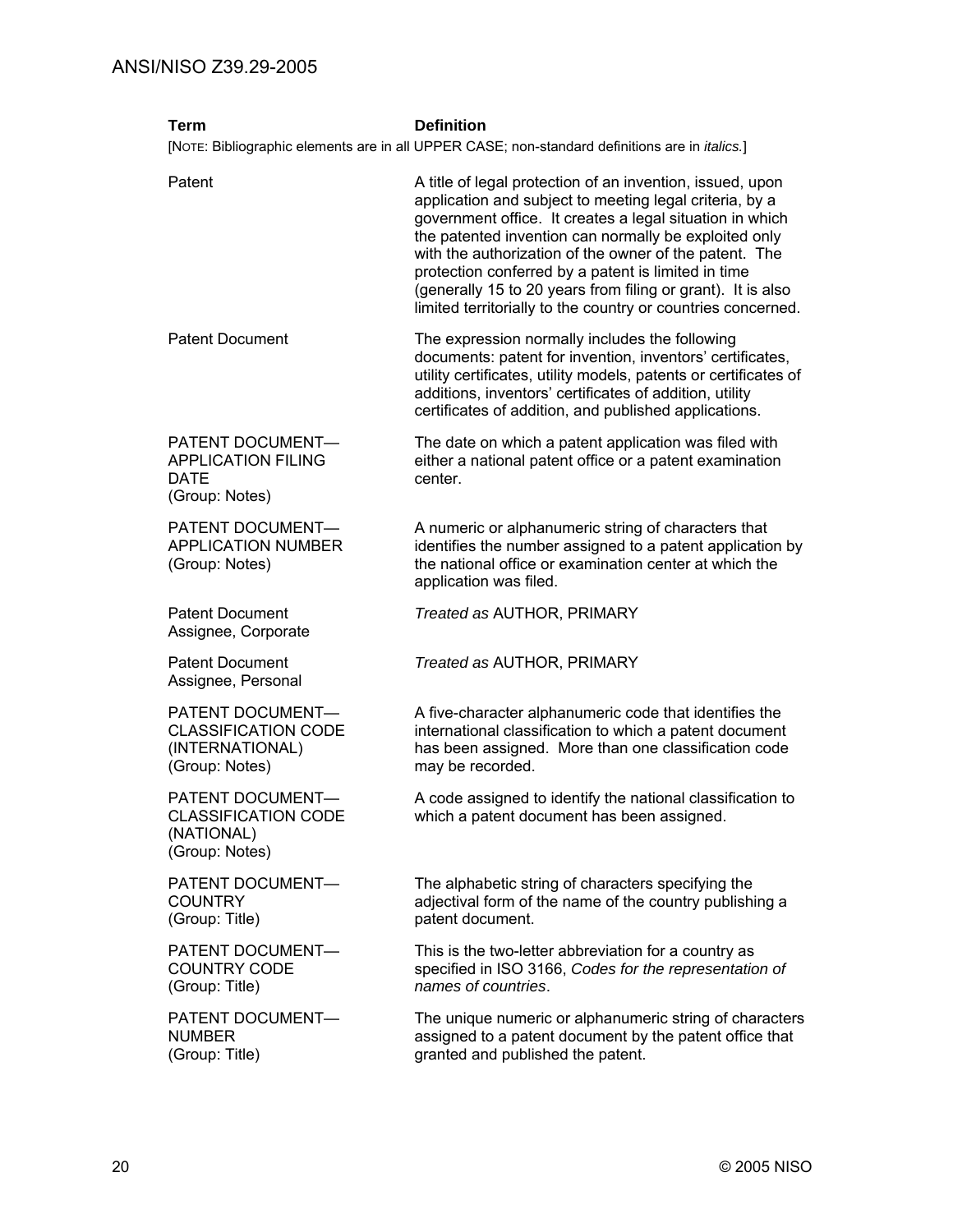#### **Term Definition**

[NOTE: Bibliographic elements are in all UPPER CASE; non-standard definitions are in *italics.*]

| PATENT DOCUMENT-<br>NUMBER, RELATED<br>(Group: Notes)     | The numeric or alphanumeric string of characters<br>identifying other documents to which the referenced<br>patent document is legally related. The legal relationship<br>between a patent document and a related document<br>must be specified, using such connective phrases as:<br>addition to, division of, amendment of, reissue of,<br>continuation-in-part of, etc.                                                                                                                                                                                                                                                                                                                                     |
|-----------------------------------------------------------|---------------------------------------------------------------------------------------------------------------------------------------------------------------------------------------------------------------------------------------------------------------------------------------------------------------------------------------------------------------------------------------------------------------------------------------------------------------------------------------------------------------------------------------------------------------------------------------------------------------------------------------------------------------------------------------------------------------|
| PATENT DOCUMENT-<br>PUBLICATION DATE<br>(Group: Imprint)  | The date that the patent document was published (open<br>to public inspection or copying), not the date of<br>conveyance of legal rights in the invention by granting of<br>a patent (if different).                                                                                                                                                                                                                                                                                                                                                                                                                                                                                                          |
| PATENT DOCUMENT-<br><b>TYPE</b><br>(Group: Title)         | The alphabetic string of characters specifying the exact<br>type of patent document being referenced.                                                                                                                                                                                                                                                                                                                                                                                                                                                                                                                                                                                                         |
| Performer                                                 | Treated as AUTHOR, SECONDARY. See AUTHOR<br><b>ROLE INDICATOR</b>                                                                                                                                                                                                                                                                                                                                                                                                                                                                                                                                                                                                                                             |
| Periodical                                                | See Journal                                                                                                                                                                                                                                                                                                                                                                                                                                                                                                                                                                                                                                                                                                   |
| <b>Personal Author</b>                                    | Treated as AUTHOR, PRIMARY; AUTHOR,<br><b>SECONDARY</b>                                                                                                                                                                                                                                                                                                                                                                                                                                                                                                                                                                                                                                                       |
| <b>Physical Description</b>                               | The terms that describe the physical construction or form<br>of a work.                                                                                                                                                                                                                                                                                                                                                                                                                                                                                                                                                                                                                                       |
|                                                           | See EXTENT OF WORK; MAP TYPE; MEDIUM<br>DESIGNATOR; PHYSICAL FORM; REPRODUCTION<br>RATE OR RATIO; SPECIAL PHYSICAL FEATURES;<br><b>SIZE</b>                                                                                                                                                                                                                                                                                                                                                                                                                                                                                                                                                                   |
| <b>Physical Description</b><br>Group                      | The grouping of bibliographic elements that may include<br>extent of the work, size, map type, packaging<br>information, or reproduction ratios.                                                                                                                                                                                                                                                                                                                                                                                                                                                                                                                                                              |
| PHYSICAL FORM<br>(Group: Physical<br>Description)         | A term denoting the physical form in which a work<br>appears or is packaged. Pages, leaves, microfilm,<br>microfiche, videocassettes, audiocassettes, albums, film<br>reels, frames, magnetic tape, disks, bytes, and boxes are<br>all examples. It is combined with EXTENT OF WORK<br>and SPECIAL PHYSICAL FEATURES to create a<br>complete physical description of a work. For works in<br>microform, most audiovisuals, and some electronic<br>formats such as CD-ROM, the PHYSICAL FORM is the<br>same as the MEDIUM DESIGNATOR. For example, a<br>work with a MEDIUM DESIGNATOR of videocassette<br>would be described in the Physical Description group as<br>2 videocassettes: 115 min., sound, color. |
| <b>PLACE OF MEETING-</b><br><b>CITY</b><br>(Group: Title) | The name of the city in which a conference, congress,<br>symposium, or other meeting was held.                                                                                                                                                                                                                                                                                                                                                                                                                                                                                                                                                                                                                |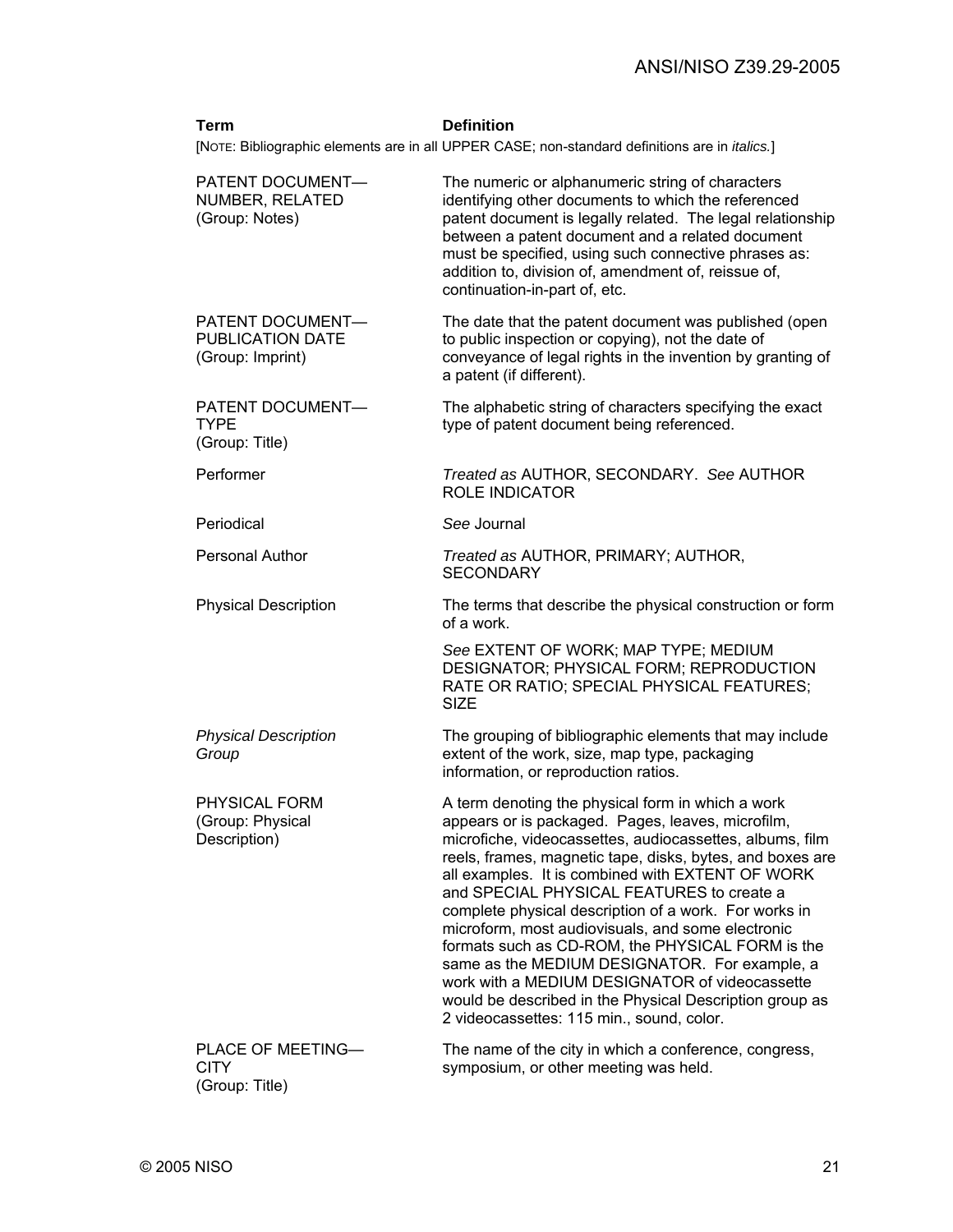#### **Term Definition**

[NOTE: Bibliographic elements are in all UPPER CASE; non-standard definitions are in *italics.*]

PLACE OF MEETING— **COUNTRY** (Group: Title)

PLACE OF MEETING— COUNTRY SUBDIVISION (Group: Title)

PLACE OF MEETING— DIVISION (Group: Title)

PLACE OF MEETING— NAME (Group: Title)

PLACE OF PUBLICATION—CITY (Group: Imprint)

PLACE OF PUBLICATION— **COUNTRY** (Group: Imprint)

PLACE OF PUBLICATION— COUNTRY SUBDIVISION (Group: Imprint)

PLATE NUMBER (Group: Notes)

Producer, Corporate or Personal

 The name of the country in which a conference, congress, symposium, or other meeting was held.

 The name of the national subdivision in which a conference, congress, symposium, or other meeting was held.

 The name of the department, division, or other part of the institution or corporate body at which a conference, congress, symposium, or other meeting was held.

 The name of the institution, corporate body, or other place at which a conference, congress, symposium, or other meeting was held.

The name of the city where the publisher is located.

*See also* PUBLISHER NAME

 The name of the country associated with the city of the publisher.

*See also* PUBLISHER NAME

 The name of the country subdivision, e.g., U.S. states, Swiss cantons, or Japanese prefectures associated with the city of the publisher. Use of this bibliographic element may be preferred over country to achieve clear identification of the proper city, for example: Portland, OR versus Portland, U.S.A.

Place of Recording *Treated as* CREATION STATEMENT

 The serial number assigned by music publishers to each publication for purposes of record and identification. It usually appears at the bottom of each page in a musical score, and sometimes on the title page. It may be used as a clue to date of publication.

*Treated as* AUTHOR, PRIMARY; AUTHOR, **SECONDARY** 

*Projection* Any systematic arrangement of meridians and parallels portraying the curved surface of a sphere or spheroid upon a plane.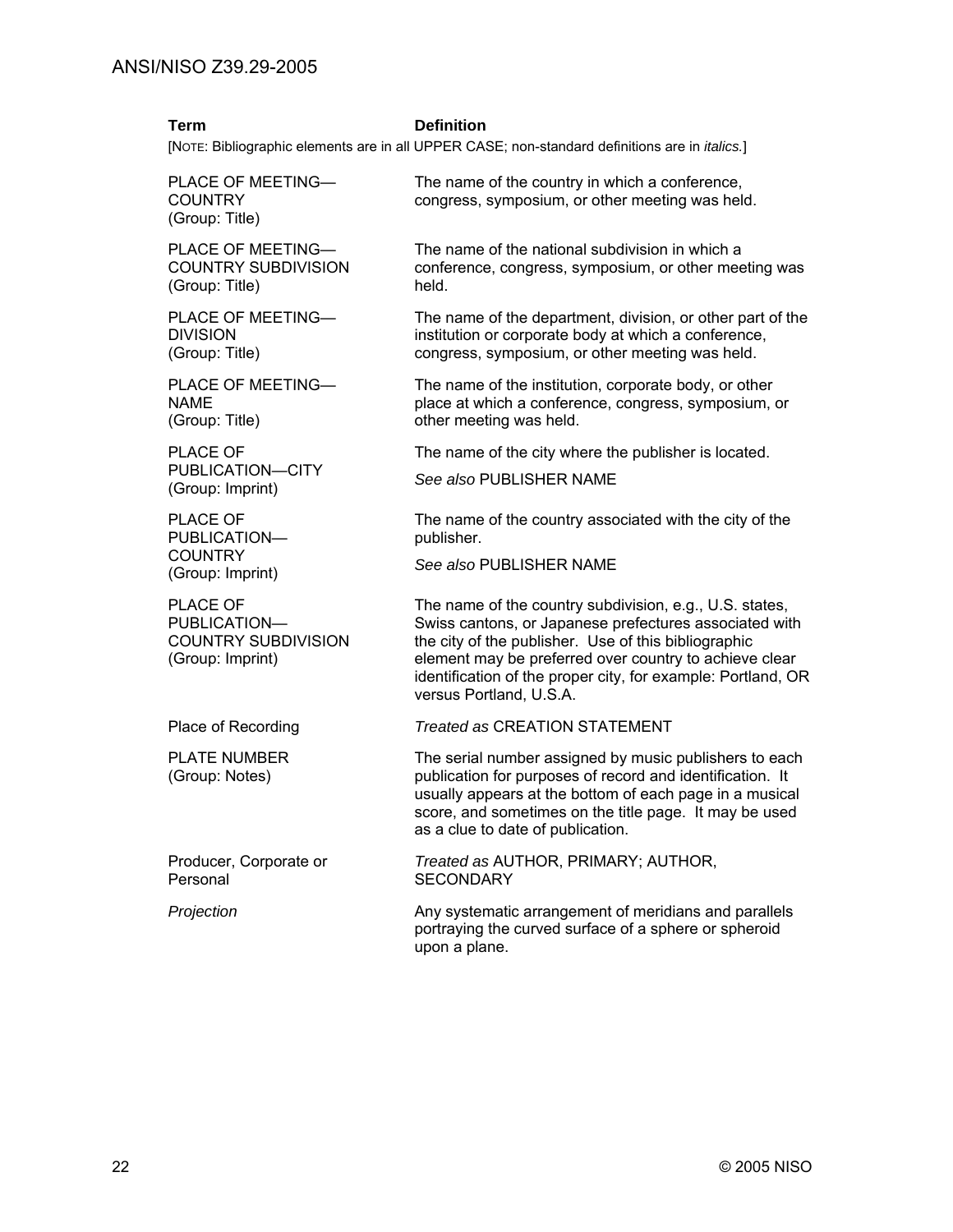| Term                                                                            | <b>Definition</b><br>[NOTE: Bibliographic elements are in all UPPER CASE; non-standard definitions are in <i>italics</i> .]                                                                                                                                                                                                                                                                                                                                        |
|---------------------------------------------------------------------------------|--------------------------------------------------------------------------------------------------------------------------------------------------------------------------------------------------------------------------------------------------------------------------------------------------------------------------------------------------------------------------------------------------------------------------------------------------------------------|
| Publication                                                                     | As defined in Article VI of the Universal Copyright<br>Convention 1971, the reproduction in tangible form and<br>the general distribution to the public of copies of a work<br>from which it can be read or otherwise visually perceived.<br>For the purposes of this standard, "publication" covers<br>any general distribution to the public of works in print and<br>of non-print works, including visual, audiovisual, and<br>electronic works. See also Work. |
| <b>Publication Date</b>                                                         | See DATE OF PUBLICATION                                                                                                                                                                                                                                                                                                                                                                                                                                            |
| <b>Publication Number</b><br>(Music)                                            | <b>Treated as PLATE NUMBER</b>                                                                                                                                                                                                                                                                                                                                                                                                                                     |
| <b>PUBLISHER NAME</b><br>(Group: Imprint)                                       | The person, firm, or corporate body responsible for<br>making a work available (issuing it) to the public. The<br>publisher, printer, and distributor of a work may be one<br>and the same. Publisher and distributor is a more<br>common coincidence.                                                                                                                                                                                                             |
| <b>Recipient Group</b>                                                          | The set of bibliographic elements that refer to the person<br>or organization who receives a communication.                                                                                                                                                                                                                                                                                                                                                        |
| <b>RECIPIENT</b><br>(Group: Recipient)                                          | The person or group who receives a communication,<br>such as a letter, e-mail message, or telephone call.                                                                                                                                                                                                                                                                                                                                                          |
| <b>Reduction Ratio</b>                                                          | The amount by which an original work is reduced in size<br>when it is converted to microform. For example, "24X"<br>indicates the microform version of a work is 24 times<br>smaller than the original.                                                                                                                                                                                                                                                            |
| Reference                                                                       | A set of bibliographic elements that refers to a work and<br>is complete enough to provide unique identification of the<br>work for a particular bibliographic function.                                                                                                                                                                                                                                                                                           |
|                                                                                 | See also End-of-Work References, Footnote Reference;<br>Index Reference, In-Text Reference.                                                                                                                                                                                                                                                                                                                                                                        |
| Report                                                                          | See Technical Report                                                                                                                                                                                                                                                                                                                                                                                                                                               |
| Report Identifier                                                               | See REPORT NUMBER                                                                                                                                                                                                                                                                                                                                                                                                                                                  |
| <b>REPORT NUMBER</b><br>(Group: Imprint)                                        | The complete, formatted alphanumeric designation that<br>identifies a report.                                                                                                                                                                                                                                                                                                                                                                                      |
|                                                                                 | See also ACQUISITION NUMBER; CONTRACT<br>NUMBER; ISRN; STRN                                                                                                                                                                                                                                                                                                                                                                                                        |
| <b>REPRODUCTION RATE</b><br><b>OR RATIO</b><br>(Group: Physical<br>Description) | The normal rate or ratio at which a nonprint work is<br>recreated (for example, 33-1/3 revolutions per minute<br>(rpm), silent at sound speed (si. at sd. speed), inches per<br>second (ips), 1600 bits per inch (bpi), 24X reduction rate,<br>$1:30,000$ (map scale)).                                                                                                                                                                                            |
| Role Indicator                                                                  | See AUTHOR ROLE INDICATOR                                                                                                                                                                                                                                                                                                                                                                                                                                          |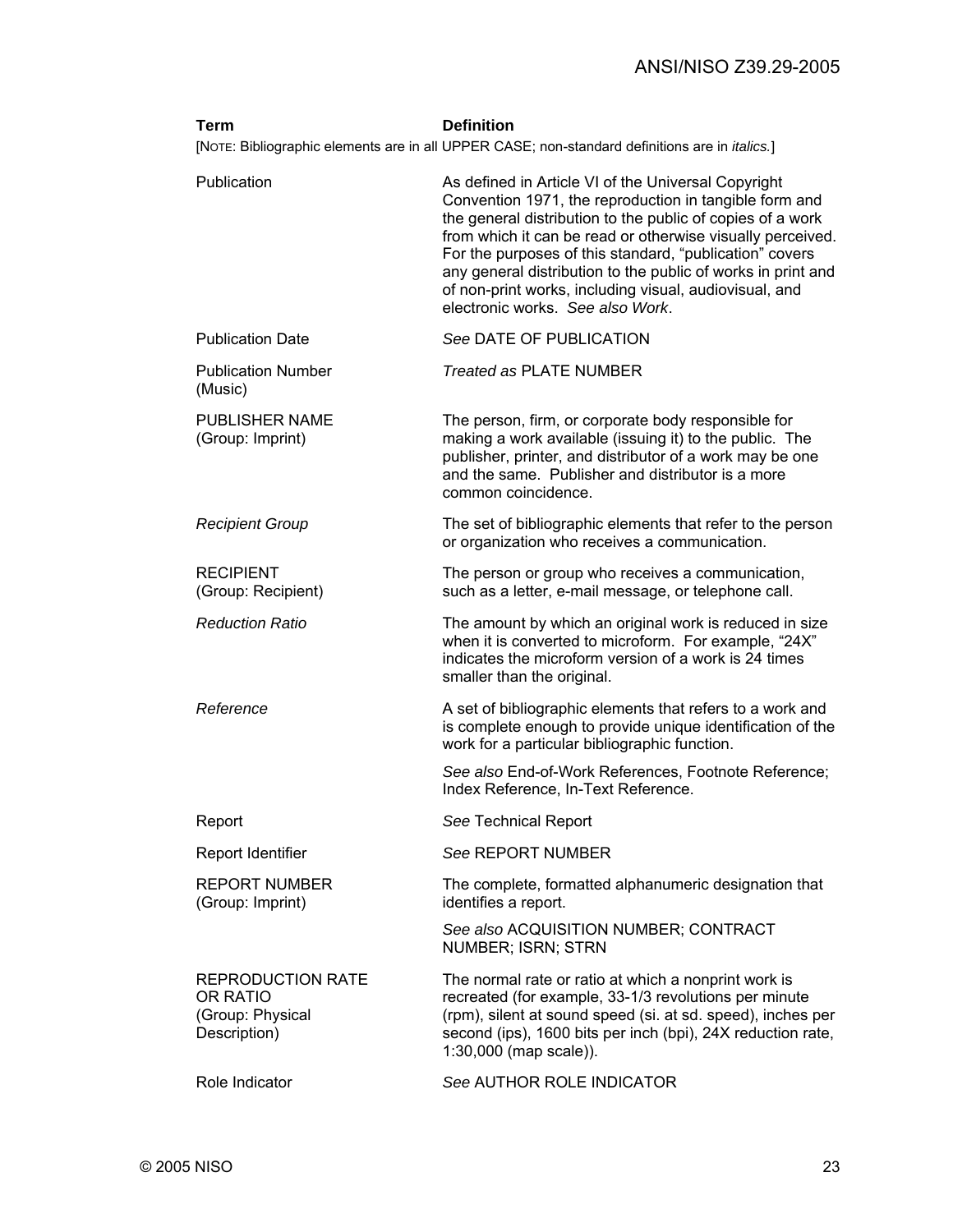| <b>Term</b>                                     | <b>Definition</b><br>[NOTE: Bibliographic elements are in all UPPER CASE; non-standard definitions are in <i>italics</i> .]                                                                                                                                                                                                                                                                                              |
|-------------------------------------------------|--------------------------------------------------------------------------------------------------------------------------------------------------------------------------------------------------------------------------------------------------------------------------------------------------------------------------------------------------------------------------------------------------------------------------|
| <b>Retrieval System</b>                         | An online or Internet based system which provides<br>access to the contents of multiple databases or files,<br>usually with a common search mechanism or command<br>language across the databases or files.                                                                                                                                                                                                              |
| <b>SBN</b>                                      | See ISBN                                                                                                                                                                                                                                                                                                                                                                                                                 |
| Scale (Maps)                                    | Treated as REPRODUCTION RATE OR RATIO                                                                                                                                                                                                                                                                                                                                                                                    |
| Score                                           | In music, a written or printed piece of concerted music in<br>which all the vocal or instrumental parts, or both, are<br>noted on a series of staves one under the other.<br>Frequently referred to as a full score.                                                                                                                                                                                                     |
| Serial                                          | A work issued in successive parts, at regular or irregular<br>intervals, usually having numerical or chronological<br>designations, and intended to be continued indefinitely.<br>Serials include periodicals; newspapers; annual works;<br>reports; journals, memoirs, proceedings, transactions,<br>etc., and numbered monographic series.                                                                             |
|                                                 | See also Journal                                                                                                                                                                                                                                                                                                                                                                                                         |
| Series                                          | A group of separate items related to one another by the<br>fact that each item bears, in addition to its own distinctive<br>(i.e., monographic) title, a collective title applying to the<br>group as a whole. The individual items may or may not<br>be numbered. The individual items are usually related to<br>each other in subject matter and issued in sequence.<br>Series may be serial in nature or monographic. |
| <b>Series Statement Group</b>                   | Those bibliographic elements used to identify a series of<br>which a work is a part.                                                                                                                                                                                                                                                                                                                                     |
| <b>Series Title</b>                             | The chief, collective-level title of a series.                                                                                                                                                                                                                                                                                                                                                                           |
|                                                 | See TITLE, COLLECTIVE                                                                                                                                                                                                                                                                                                                                                                                                    |
| Situation Date (Maps)                           | Treated as CREATION STATEMENT                                                                                                                                                                                                                                                                                                                                                                                            |
| Slide                                           | A segment of film or other transparent material on which<br>a still image is recorded, the material being masked to a<br>frame for viewing by means of a slide viewer or projector.                                                                                                                                                                                                                                      |
| <b>SIZE</b><br>(Group: Physical<br>Description) | The physical magnitude of the work being referenced (for<br>example, 25 cm, 16 mm, 12 in. / 30 cm, 2 X 2 in. /<br>$5 X 5$ cm).                                                                                                                                                                                                                                                                                           |
| Sound Recording                                 | A sequence of signals transcribed via mechanical or<br>electrical means onto various physical forms (such as<br>disc, tape, cylinder, digital file, wire, or film) for<br>meaningful aural reproduction.                                                                                                                                                                                                                 |
| Source                                          | Treated as AVAILABILITY -- NAME; PUBLISHER NAME                                                                                                                                                                                                                                                                                                                                                                          |
| Source (Newspaper Item)                         | Treated as AUTHOR, PRIMARY                                                                                                                                                                                                                                                                                                                                                                                               |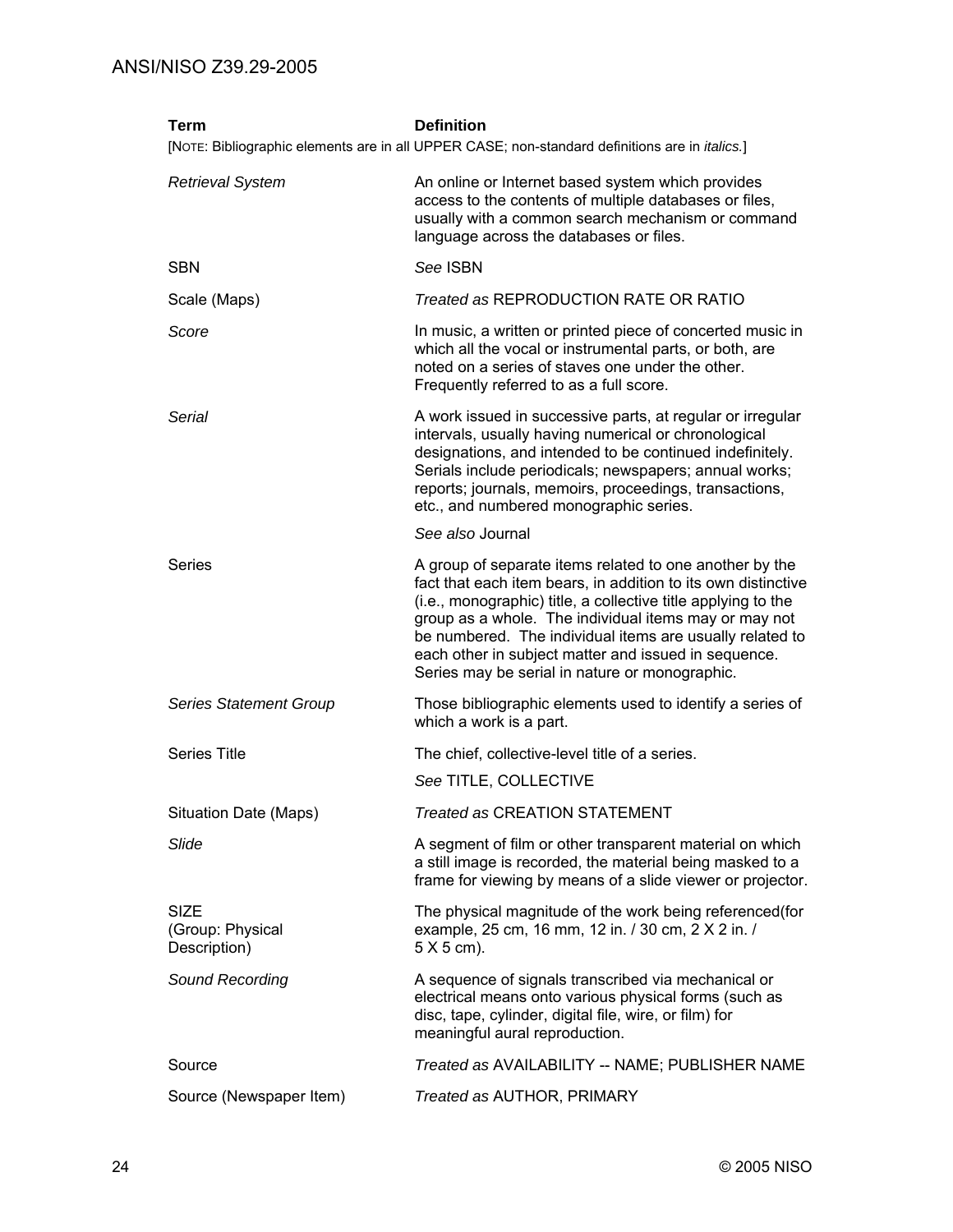#### **Term Definition**

[NOTE: Bibliographic elements are in all UPPER CASE; non-standard definitions are in *italics.*]

| SPECIAL PHYSICAL<br><b>FEATURES</b><br>(Group: Physical<br>Description) | One or more descriptive elements specifying in greater<br>detail the medium or packaging of the work being<br>referenced (for example, color, b&w, stereophonic,<br>positive microgroove, electrical, CinemaScope).                                                                                                                                                                                                                                                                                                                                                                                                                                                                              |
|-------------------------------------------------------------------------|--------------------------------------------------------------------------------------------------------------------------------------------------------------------------------------------------------------------------------------------------------------------------------------------------------------------------------------------------------------------------------------------------------------------------------------------------------------------------------------------------------------------------------------------------------------------------------------------------------------------------------------------------------------------------------------------------|
| SPONSORING BODY-<br><b>LOCATION</b><br>(Group: Notes)                   | The name of the city, country subdivision, and/or country<br>where the sponsoring body is located.                                                                                                                                                                                                                                                                                                                                                                                                                                                                                                                                                                                               |
| SPONSORING BODY-<br><b>NAME</b><br>(Group: Notes)                       | The name of the organization or body other than the<br>publisher sponsoring the work or the activity from which a<br>work or the activity from which a work emanates.                                                                                                                                                                                                                                                                                                                                                                                                                                                                                                                            |
| <b>SSN</b>                                                              | See ISSN                                                                                                                                                                                                                                                                                                                                                                                                                                                                                                                                                                                                                                                                                         |
| <b>Standard Book Number</b>                                             | See ISBN                                                                                                                                                                                                                                                                                                                                                                                                                                                                                                                                                                                                                                                                                         |
| <b>Standard Music Number</b>                                            | See ISMN                                                                                                                                                                                                                                                                                                                                                                                                                                                                                                                                                                                                                                                                                         |
| <b>Standard Serial Number</b>                                           | See ISSN                                                                                                                                                                                                                                                                                                                                                                                                                                                                                                                                                                                                                                                                                         |
| <b>Standard Technical Report</b><br>Number                              | See STRN                                                                                                                                                                                                                                                                                                                                                                                                                                                                                                                                                                                                                                                                                         |
| Storage Location                                                        | See AVAILABILITY-STORAGE LOCATION                                                                                                                                                                                                                                                                                                                                                                                                                                                                                                                                                                                                                                                                |
| String                                                                  | A sequence of characters (alphabetic, numeric, or<br>special) arranged in a line.                                                                                                                                                                                                                                                                                                                                                                                                                                                                                                                                                                                                                |
| <b>STRN</b><br>(Group: Notes)                                           | The complete, formatted, alphanumeric designation<br>identifying a specific technical report. Its maximum of 22<br>characters is divided into a report code and a sequential<br>group, separated by a group separator. The report code<br>portion of the STRN may be a maximum of 14 characters<br>in length. It designates the issuing organization or<br>corporate entity. The sequential group portion may be no<br>more than 7 characters in length. It is assigned in<br>sequence by the report-issuing agency. STRN code<br>assignment is coordinated by the National Technical<br>Information Service, Springfield, VA 22151. The general<br>format of the STRN is AXXXXX/XXX/XX-YY/XXXX. |
|                                                                         | See also REPORT NUMBER; ISRN                                                                                                                                                                                                                                                                                                                                                                                                                                                                                                                                                                                                                                                                     |
| Sub-element                                                             | A subdivision of a bibliographic element. For example,<br>for a personal name, the surname and given name or<br>initials are sub-elements that form the full AUTHOR,<br>PRIMARY bibliographic element.                                                                                                                                                                                                                                                                                                                                                                                                                                                                                           |
| Subordinate Title                                                       | See TITLE-SUBORDINATE                                                                                                                                                                                                                                                                                                                                                                                                                                                                                                                                                                                                                                                                            |
| Subtitle                                                                | See TITLE-- SUBORDINATE                                                                                                                                                                                                                                                                                                                                                                                                                                                                                                                                                                                                                                                                          |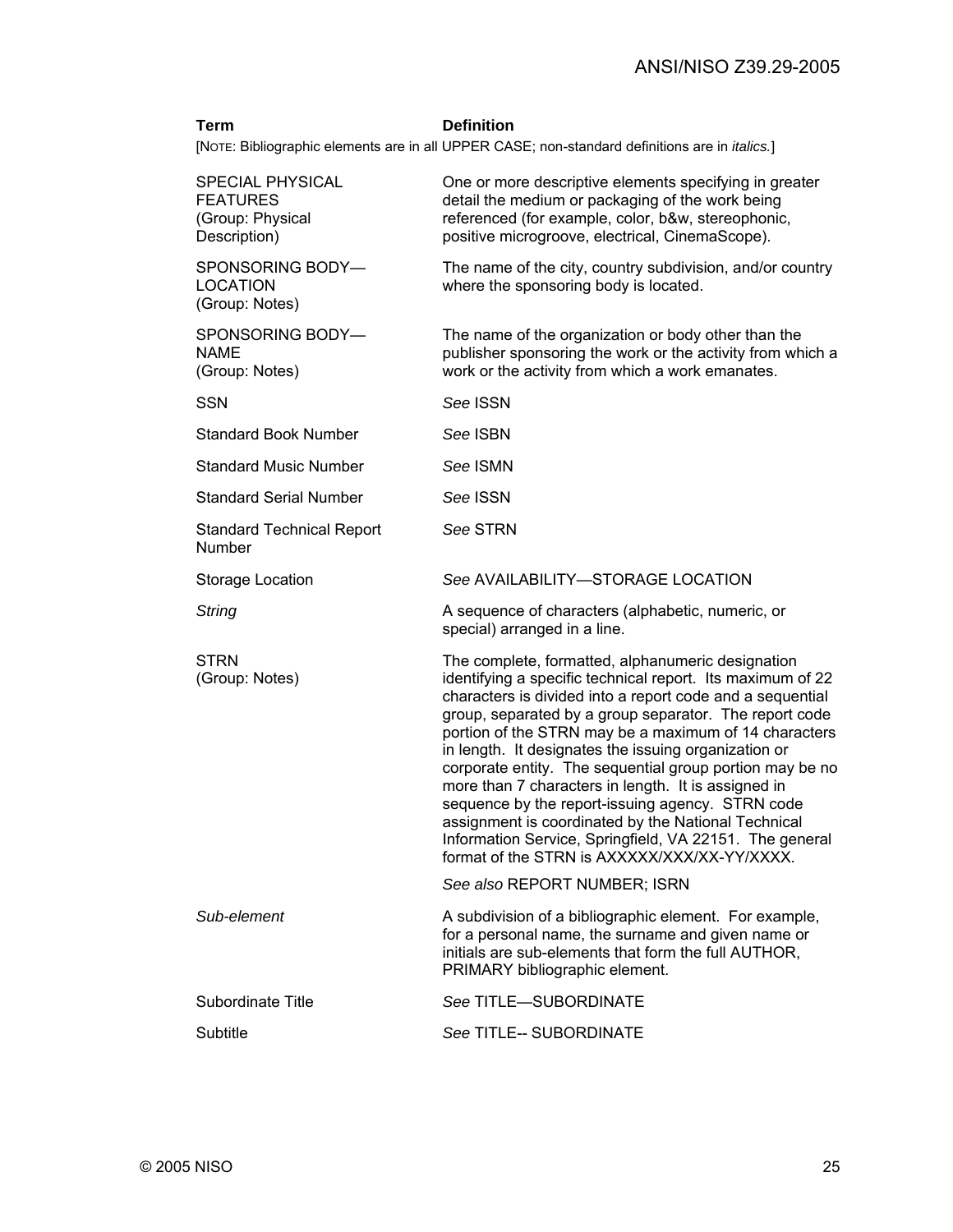| <b>Term</b>                                                               | <b>Definition</b>                                                                                                                                                                                                                                                                                                                                                                                                                                                                                                                                                                                                                                                                                                                                                  |
|---------------------------------------------------------------------------|--------------------------------------------------------------------------------------------------------------------------------------------------------------------------------------------------------------------------------------------------------------------------------------------------------------------------------------------------------------------------------------------------------------------------------------------------------------------------------------------------------------------------------------------------------------------------------------------------------------------------------------------------------------------------------------------------------------------------------------------------------------------|
|                                                                           | [NOTE: Bibliographic elements are in all UPPER CASE; non-standard definitions are in <i>italics</i> .]                                                                                                                                                                                                                                                                                                                                                                                                                                                                                                                                                                                                                                                             |
| Supplement                                                                | An item, usually issued separately, that complements a<br>work already published by bringing up-to-date or<br>otherwise continuing the original or by containing a<br>special feature not included in the original. The<br>supplement has a formal relationship with the original as<br>expressed by common authorship, a common title or<br>subtitle, and/or a stated intention to continue or<br>supplement the original.                                                                                                                                                                                                                                                                                                                                        |
| SUPPLEMENTAL<br><b>MATERIAL</b><br>(Group: Notes)                         | A physical description of material relevant to the<br>referenced work that does not accompany the actual<br>work, but is available from a separate location. This<br>bibliographic element should normally precede the<br>SUPPLEMENTAL MATERIAL--AVAILABILITY<br>bibliographic element.                                                                                                                                                                                                                                                                                                                                                                                                                                                                            |
| <b>SUPPLEMENTAL</b><br>MATERIAL-<br><b>AVAILABILITY</b><br>(Group: Notes) | A statement indicating that additional supporting material<br>related to a work may be obtained from or consulted at a<br>specific point or depository (for example, the British<br>Lending Library, the American Chemical Society, VINITI,<br>an author). If a depository number is available, it is<br>important that this information be included in the<br>statement.                                                                                                                                                                                                                                                                                                                                                                                          |
|                                                                           | NOTE: If only one grouping or set of availability data is given on<br>a work, it is to be recorded in AVAILABILITY.                                                                                                                                                                                                                                                                                                                                                                                                                                                                                                                                                                                                                                                |
| <b>SUPPLEMENTARY</b><br><b>NOTES</b><br>(Group: Notes)                    | Bibliographic information that cannot be placed in a<br>specific bibliographic element. Use of this field is limited<br>to statements or phrases required to provide uniqueness<br>of reference or added clarity                                                                                                                                                                                                                                                                                                                                                                                                                                                                                                                                                   |
| Supplier                                                                  | Treated as AVAILABILITY-NAME; PUBLISHER NAME                                                                                                                                                                                                                                                                                                                                                                                                                                                                                                                                                                                                                                                                                                                       |
| <b>Technical Report</b>                                                   | A separately issued record of research results, research<br>in progress, or other technical studies. In addition to their<br>unique, issuer-supplied report numbers, reports often<br>have contract or grant numbers, and accession or<br>acquisition numbers applied by central report agencies.<br>If in series, reports are often (1) published irregularly; (2)<br>produced noncommercially (that is, by a government<br>agency, institution, society, special contractor, or<br>grantee); (3) not necessarily typeset, possibly produced<br>using a desk top publishing program; and (4) concerned<br>only with a specific subject or a few closely related<br>subjects. Exceptions may occur to any of these criteria,<br>but their combination is the norm. |
| <b>Thesis</b>                                                             | See Dissertation                                                                                                                                                                                                                                                                                                                                                                                                                                                                                                                                                                                                                                                                                                                                                   |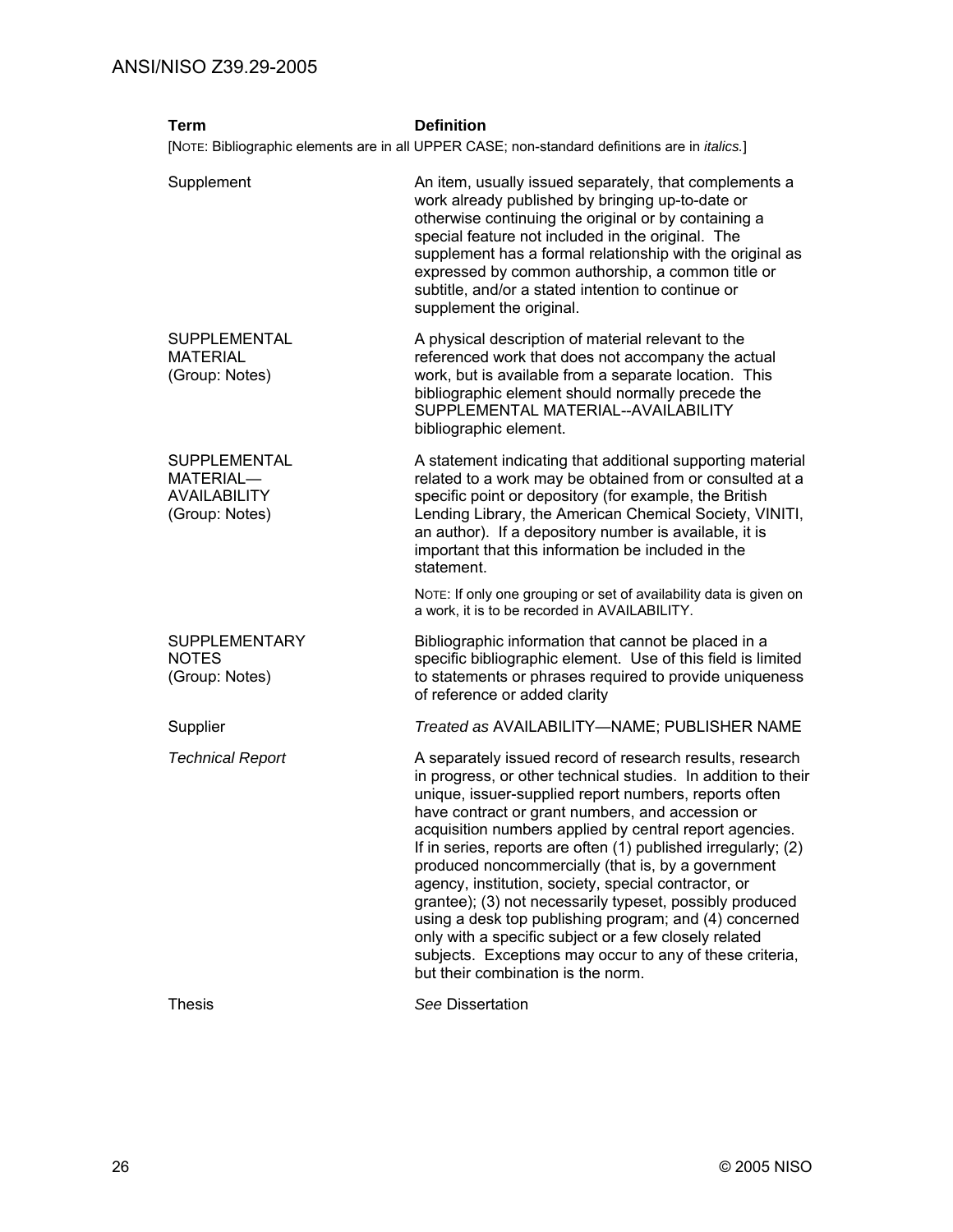| Term                                                     | <b>Definition</b>                                                                                                                                                                                                                                                                                                                                                                                |
|----------------------------------------------------------|--------------------------------------------------------------------------------------------------------------------------------------------------------------------------------------------------------------------------------------------------------------------------------------------------------------------------------------------------------------------------------------------------|
|                                                          | [NOTE: Bibliographic elements are in all UPPER CASE; non-standard definitions are in <i>italics</i> .]                                                                                                                                                                                                                                                                                           |
| TITLE-ABBREVIATED<br>(Group: Title; Series<br>Statement) | An abbreviated or condensed form of the collective or<br>monographic level title of a work, based on a contraction<br>of primary and a deletion of nonprimary title words. The<br>abbreviation shall be based on the latest edition of the<br>following international standard: ISO 4, Information and<br>documentation-Rules for the abbreviation of title words<br>and titles of publications. |
| TITLE, ANALYTIC<br>(Group: Title)                        | The title for a contribution that is included within a<br>monographic-level or collective-level work, and that is<br>handled, processed, or referenced as an individual item.<br>Examples of analytic-level titles include; the title of an<br>article in a journal, a chapter in a multi-authored work, a<br>filmstrip within a set, a band on a sound recording disc.                          |
| TITLE, COLLECTIVE<br>(Group: Title; Series<br>Statement) | The title associated with a number of separate serial or<br>nonserial works issued in succession, normally by the<br>same publisher in a uniform style, and related to one<br>another by a common title. If the work carries a title(s) in<br>more than one language, see also TITLE, PARALLEL.                                                                                                  |
|                                                          | See also TITLE, MONOGRAPHIC                                                                                                                                                                                                                                                                                                                                                                      |
| Title-Half                                               | The title of a monograph appearing on the recto of the<br>leaf preceding the title page.                                                                                                                                                                                                                                                                                                         |
| TITLE, MONOGRAPHIC<br>(Group: Title)                     | The chief distinguishing title for a single-volume nonserial<br>work; the title unique to each single volume in a<br>multivolume set; or, for serial work, the title unique to a<br>single issue.                                                                                                                                                                                                |
|                                                          | See also TITLE--ABBREVIATED; TITLE, ANALYTIC;<br>TITLE, COLLECTIVE; TITLE--PARALLEL; TITLE--<br>SUBORDINATE; TITLE-TRANSLATED                                                                                                                                                                                                                                                                    |
| TITLE-PARALLEL<br>(Group: Title)                         | The title(s) not selected as the chief, distinguishing title<br>for works that carry titles in more than one language.                                                                                                                                                                                                                                                                           |
|                                                          | See also TITLE, COLLECTIVE; TITLE, MONOGRAPHIC                                                                                                                                                                                                                                                                                                                                                   |
| Title, Proper                                            | Treated as TITLE, COLLECTIVE; TITLE,<br><b>MONOGRAPHIC</b>                                                                                                                                                                                                                                                                                                                                       |
| TITLE-SUBORDINATE<br>(Group: Title)                      | The term or phrase following the chief, distinguishing title<br>that is subordinate to and can be grammatically and<br>intellectually separated from it without loss of meaning to<br>that title. It completes and qualifies the title or makes it<br>more explicit.                                                                                                                             |
| TITLE-TRANSLATED<br>(Group: Title; Series<br>Statement)  | The English form of a title originally in another language.                                                                                                                                                                                                                                                                                                                                      |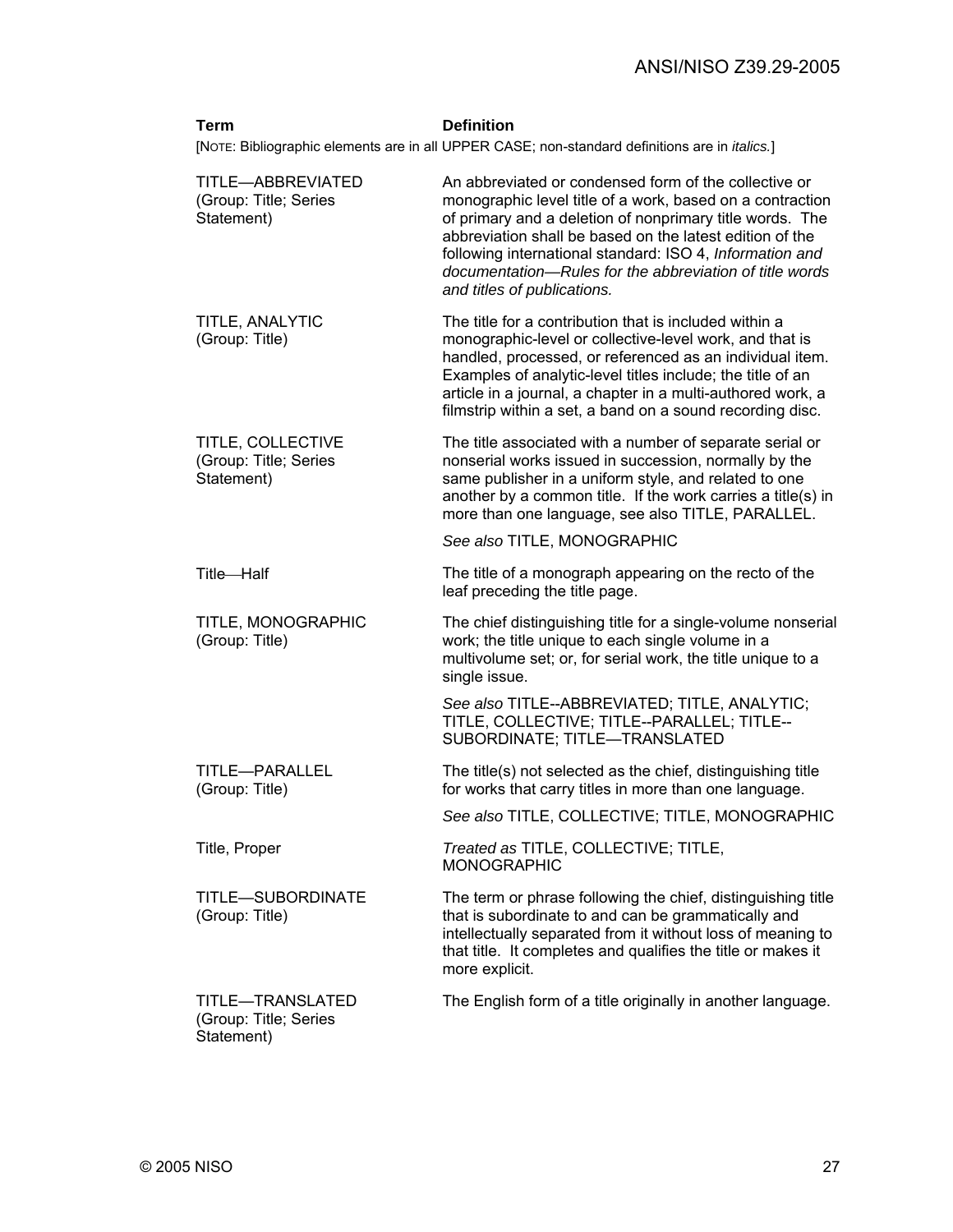| Term                                  | <b>Definition</b><br>[NOTE: Bibliographic elements are in all UPPER CASE; non-standard definitions are in <i>italics.</i> ]                                                                                                                                                                                                                                                                                                                                                                                                                                                 |
|---------------------------------------|-----------------------------------------------------------------------------------------------------------------------------------------------------------------------------------------------------------------------------------------------------------------------------------------------------------------------------------------------------------------------------------------------------------------------------------------------------------------------------------------------------------------------------------------------------------------------------|
| <b>Title Group</b>                    | The grouping of bibliographic elements that may include<br>all types of titles, the dates and places of meetings,<br>medium designators, and patent identifiers.                                                                                                                                                                                                                                                                                                                                                                                                            |
| <b>Title Page</b>                     | A page at the beginning of a work bearing the chief name<br>of the work. Normally, this is a right-hand (or recto)<br>page.                                                                                                                                                                                                                                                                                                                                                                                                                                                 |
| Title Page, Added                     | A title page additional to the one from the title page used<br>as the primary source for cataloging or reference<br>data/information. The added title page may precede or<br>follow the main title page.                                                                                                                                                                                                                                                                                                                                                                    |
| Title Page, Verso                     | The left-hand page immediately following the title page.                                                                                                                                                                                                                                                                                                                                                                                                                                                                                                                    |
| <b>Translated Title</b>               | See TITLE-TRANSLATED                                                                                                                                                                                                                                                                                                                                                                                                                                                                                                                                                        |
| Translator                            | Treated as AUTHOR, PRIMARY; AUTHOR,<br><b>SECONDARY</b>                                                                                                                                                                                                                                                                                                                                                                                                                                                                                                                     |
| Transparency                          | Transparent sheet material (plastic, glass, paper, film,<br>etc) on which a still image is recorded, designed for use<br>with an overhead projector.                                                                                                                                                                                                                                                                                                                                                                                                                        |
|                                       | See also Slide                                                                                                                                                                                                                                                                                                                                                                                                                                                                                                                                                              |
| Unique Identification                 | The minimum set of bibliographic elements that will result<br>in absolutely no confusion of the identity of one work with<br>another. The minimum set will vary, depending not only<br>on the type of work (such as a map versus a journal) but<br>also on the bibliographic level of the work being identified<br>(such as an article in a journal versus an issue of the<br>journal).                                                                                                                                                                                     |
| <b>Unmonitored Discussion</b><br>List | A discussion list in which additions to the discussion are<br>automatically posted to the members of the list.                                                                                                                                                                                                                                                                                                                                                                                                                                                              |
|                                       | See also Discussion List; Monitored Discussion List                                                                                                                                                                                                                                                                                                                                                                                                                                                                                                                         |
| URI                                   | Uniform Resource Identifier. The generic set of all<br>names and addresses which are short strings that refer<br>to intellectual objects (typically on the Internet). A URI<br>typically describes: 1) the mechanism used to access the<br>resource, 2) the specific computer that the resource is<br>housed in, and 3) the specific name of the resource (a file<br>name) on the computer. The most common form of URI<br>is the Web page address or URL. Character strings that<br>identify File Transfer Protocol (FTP) addresses and<br>e-mail addresses are also URIs. |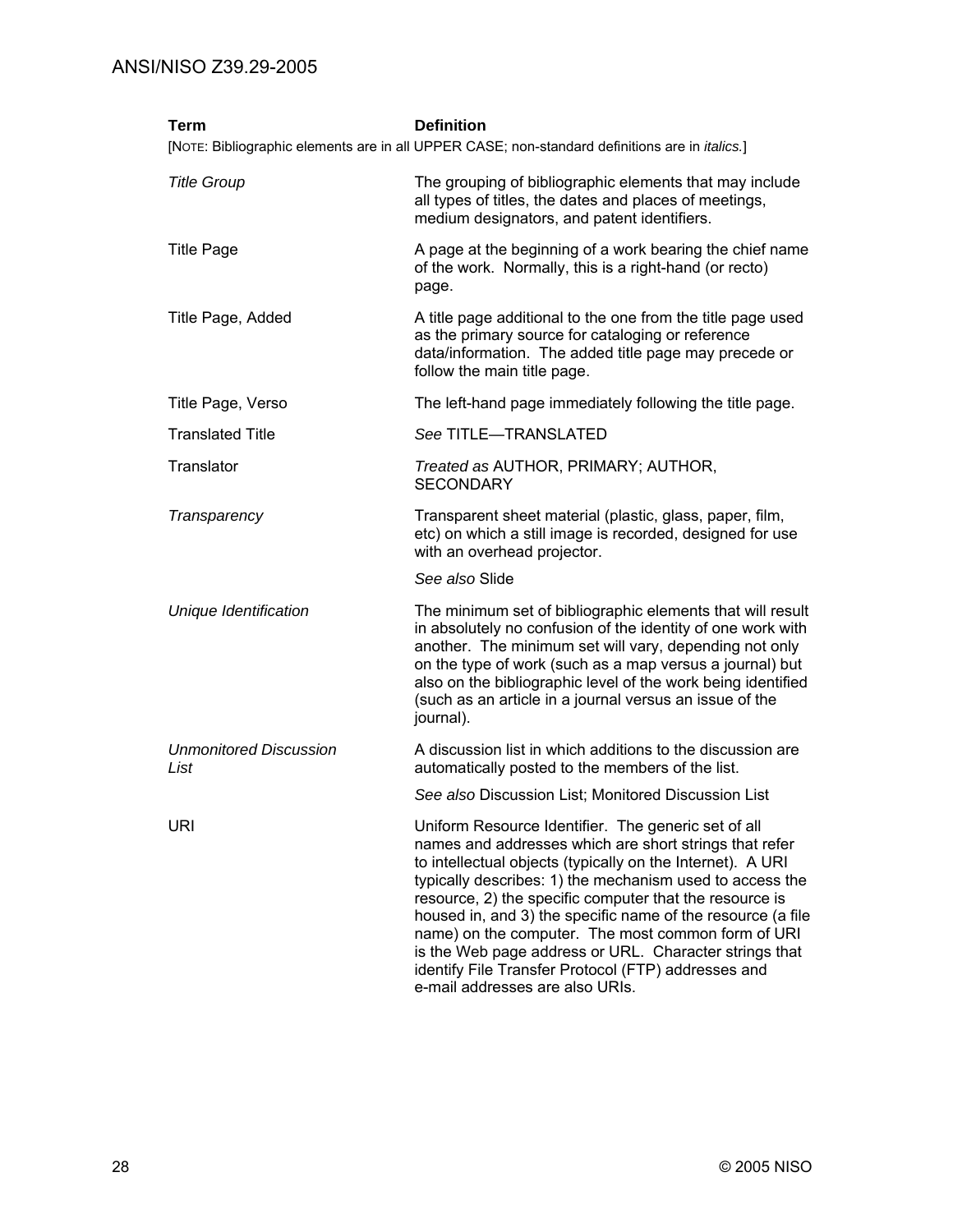# ANSI/NISO Z39.29-2005

| Term                                                                                                   | <b>Definition</b>                                                                                                                                                                                                                                                                                                                                                                                                                                                                                                                                                                    |  |  |
|--------------------------------------------------------------------------------------------------------|--------------------------------------------------------------------------------------------------------------------------------------------------------------------------------------------------------------------------------------------------------------------------------------------------------------------------------------------------------------------------------------------------------------------------------------------------------------------------------------------------------------------------------------------------------------------------------------|--|--|
| [NOTE: Bibliographic elements are in all UPPER CASE; non-standard definitions are in <i>italics.</i> ] |                                                                                                                                                                                                                                                                                                                                                                                                                                                                                                                                                                                      |  |  |
| <b>URL</b>                                                                                             | Uniform Resource Locator. Address of a file or resource<br>accessible on the Internet. The type of file or resource<br>depends on the Internet application protocol. The<br>resource can be an HTML page, an image file, a program<br>such as a common gateway interface application or Java<br>applet, or any other file supported by HTML. The URL<br>contains the name of the protocol required to access the<br>resource, a domain name that identifies a specific<br>computer on the Internet, and a pathname (hierarchical<br>description of a file location) on the computer. |  |  |
| <b>URN</b>                                                                                             | Uniform Resource Number. Name of an Internet<br>resource that has institutional persistence, that is, its<br>exact location may change from time to time, but some<br>agency will be able to find it. A URN is a form of URI. It<br>looks like "URN: [agency or directory]://[term]". The user<br>need only know the name of the resource "[term]", not its<br>location on the Internet.                                                                                                                                                                                             |  |  |
| Verso of Title Page                                                                                    | See Title Page, Verso                                                                                                                                                                                                                                                                                                                                                                                                                                                                                                                                                                |  |  |
| <b>VOLUME</b><br>(Group: Imprint; Series<br>Statement; Title)                                          | Usually, the primary or most inclusive level of<br>enumeration supplied by the publisher to identify the<br>bibliographic units of a work. Such designation may be<br>alphabetic, numeric, or alphanumeric and is usually<br>found on the work.                                                                                                                                                                                                                                                                                                                                      |  |  |
|                                                                                                        | See also ISSUE; PATENT DOCUMENT-NUMBER                                                                                                                                                                                                                                                                                                                                                                                                                                                                                                                                               |  |  |
| <b>VOLUME-SUBDIVISION</b><br>(Group: Imprint; Series<br>Statement; Title)                              | These are parts, supplements, or special numbers which<br>a publisher issues to a volume. Such designators may<br>be alphabetic, numeric, or alphanumeric and are placed<br>after the Volume (for example, "volume 3, supplement A"<br>or "volume 50, part 1)."                                                                                                                                                                                                                                                                                                                      |  |  |
|                                                                                                        | See also ISSUE-SUBDIVISION                                                                                                                                                                                                                                                                                                                                                                                                                                                                                                                                                           |  |  |
| Web page                                                                                               | The visible display of a single act of http access or the<br>results of accessing a URL that starts with "http:". This<br>would include all the images, JavaScript, Java, and their<br>visible results that are loaded when that URL is<br>accessed.                                                                                                                                                                                                                                                                                                                                 |  |  |
| Web site                                                                                               | A unified and linked collection of Web pages; a site is<br>usually well defined by the person or organization who<br>administers it, and frequently entered from a single<br>homepage. Examples are: www.netscape.com and<br>gateway.ovid.com                                                                                                                                                                                                                                                                                                                                        |  |  |
| <b>Wire Service</b>                                                                                    | <b>Treated as PUBLISHER NAME</b>                                                                                                                                                                                                                                                                                                                                                                                                                                                                                                                                                     |  |  |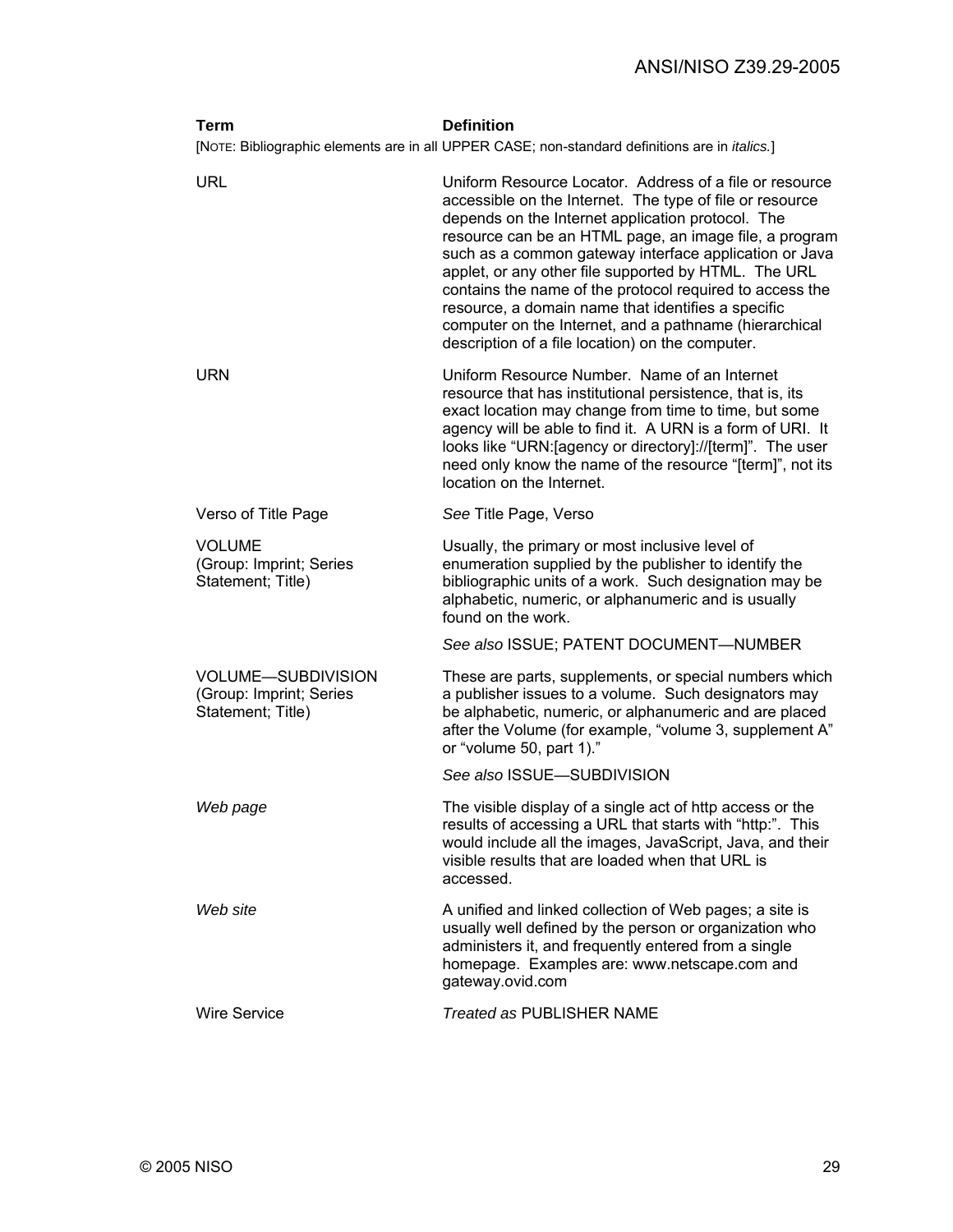#### **Term Definition**

[NOTE: Bibliographic elements are in all UPPER CASE; non-standard definitions are in *italics.*]

Work **Any recorded information**, published or unpublished, regardless of its physical form or characteristics. This includes, but is not limited to: written matter, whether handwritten, printed, typed, or in electronic form; painted, drawn, or engraved matter; sound recordings; printed photographs and exposed or printed film (still or motionpicture); and reproduction of the foregoing by whatever process. In this standard works in electronic form are called electronic documents.

# **3 Representation of Data**

# **3.1 Sequence of Bibliographic Data within References**

## **3.1.1 General**

The consistent sequencing of bibliographic elements within a reference minimizes ambiguity and aids in the unique identification of the referenced work. To allow for differences in the types of materials being referenced, this standard dictates the sequence of bibliographic elements by specifying the order of the bibliographic groups to which the elements belong. Table 2, which follows, lists the bibliographic groups and their associated bibliographic elements. The list of groups and elements is comprehensive; however, all of the elements shown may not appear in a reference to a particular work. A reference should include only those elements that are present for the work and are helpful in its unique identification.

Groups are arranged in the order dictated by this standard. Within each group in Table 2, elements are arranged alphabetically because their order in a reference depends on the type of material cited. Sub-elements (those indented) are arranged in the order they are to appear in a reference, since that order does not change. The entries in italics are placeholders (not bibliographic elements) that allow the elements beneath them to be logically gathered together.

| <b>AUTHORSHIP GROUP</b>         |
|---------------------------------|
| Affiliation                     |
| Affiliation-Division            |
| Affiliation-Name                |
| Affiliation-City                |
| Affiliation-Country Subdivision |
| Affiliation-Country             |
| Affiliation-E-mail Address      |
| Author, Primary                 |
| Author, Secondary               |
| <b>Author Role Indicator</b>    |
|                                 |
| <b>TITLE GROUP</b>              |
| <b>Content Designator</b>       |
| Date of Meeting                 |
| Map Type                        |
| <b>Medium Designator</b>        |

**Table 2 – Bibliographic elements arranged by group**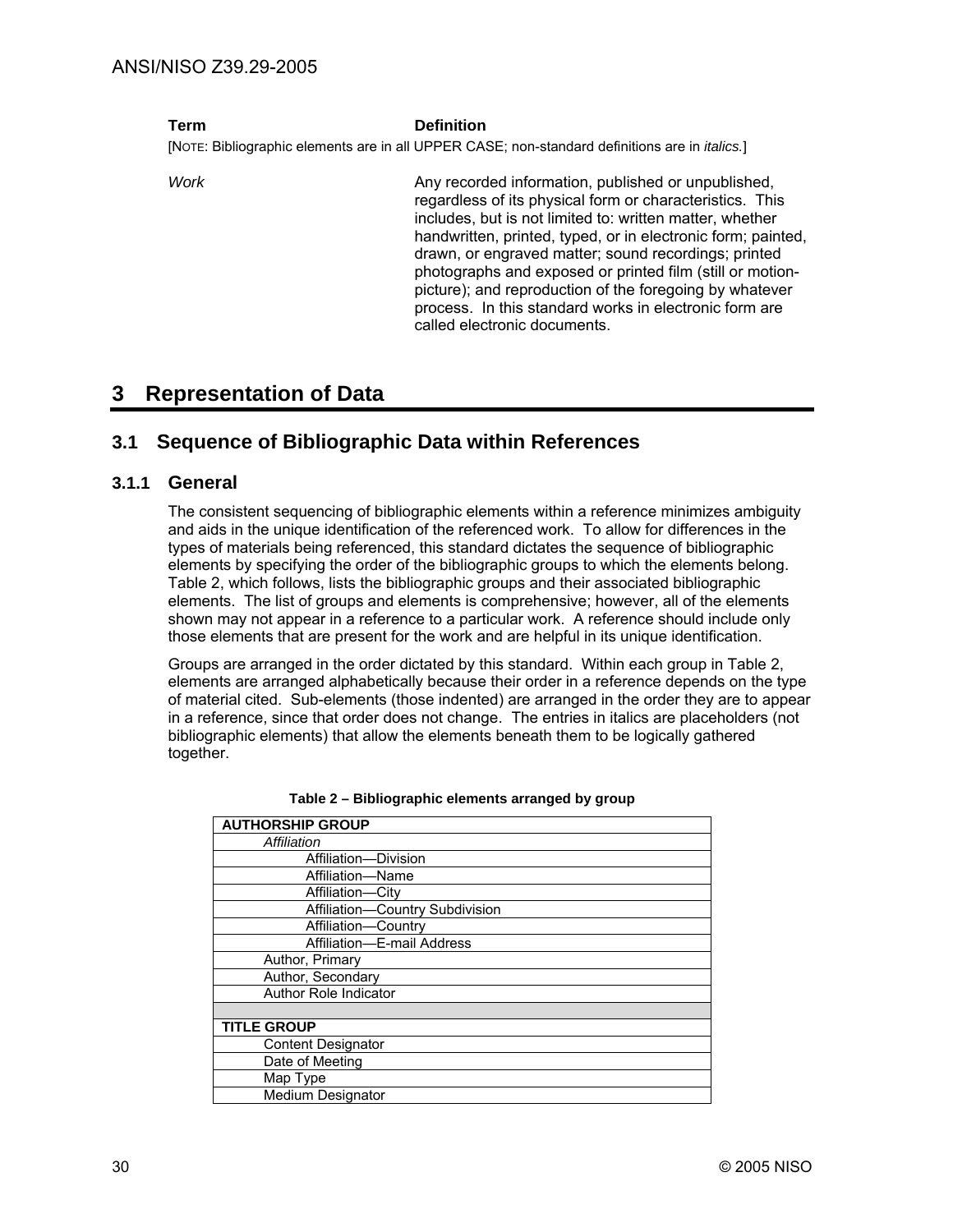| <b>Patent Document</b><br>Patent Document-Country<br>Patent Document-Type<br>Patent Document-Country Code<br>Patent Document-Number<br>Place of Meeting<br>Place of Meeting-Division<br>Place of Meeting-Name<br>Place of Meeting-City<br>Place of Meeting-Country Subdivision<br>Place of Meeting-Country<br>Title, Analytic<br>Title-Abbreviated<br>Title-Subordinate<br>Title-Parallel<br>Title-Translated<br>Title, Collective<br>Title-Abbreviated<br>Title-Subordinate<br>Title-Parallel<br>Title-Translated<br>Title, Monographic<br>Title-Abbreviated<br>Title-Subordinate<br>Title-Parallel<br>Title-Translated<br>Volume<br>Volume-Subdivision<br><b>EDITION GROUP</b><br>Author, Secondary<br>Author Role Indicator<br><b>Edition Statement</b><br><b>CONNECTIVE PHRASE</b><br><b>RECIPIENT GROUP</b><br>Affiliation<br>Affiliation-Division<br>Affiliation-Name<br>Affiliation-<br>-Citv<br>Country Subdivision<br>Affiliation-<br>Affiliation-<br>Country<br>Affiliation-<br>E-mail Address<br><b>Recipient Name</b><br><b>IMPRINT GROUP</b><br>Date of Citation<br>Date of Copyright<br>Date of Publication<br>Date-Subdivision<br>Date of Update/Revision<br>Issue<br>Issue-Subdivision<br>Location within a Work<br>Location within a Work-Subdivision | <b>TITLE GROUP (continued)</b> |
|------------------------------------------------------------------------------------------------------------------------------------------------------------------------------------------------------------------------------------------------------------------------------------------------------------------------------------------------------------------------------------------------------------------------------------------------------------------------------------------------------------------------------------------------------------------------------------------------------------------------------------------------------------------------------------------------------------------------------------------------------------------------------------------------------------------------------------------------------------------------------------------------------------------------------------------------------------------------------------------------------------------------------------------------------------------------------------------------------------------------------------------------------------------------------------------------------------------------------------------------------------------------|--------------------------------|
|                                                                                                                                                                                                                                                                                                                                                                                                                                                                                                                                                                                                                                                                                                                                                                                                                                                                                                                                                                                                                                                                                                                                                                                                                                                                        | Number of Meeting              |
|                                                                                                                                                                                                                                                                                                                                                                                                                                                                                                                                                                                                                                                                                                                                                                                                                                                                                                                                                                                                                                                                                                                                                                                                                                                                        |                                |
|                                                                                                                                                                                                                                                                                                                                                                                                                                                                                                                                                                                                                                                                                                                                                                                                                                                                                                                                                                                                                                                                                                                                                                                                                                                                        |                                |
|                                                                                                                                                                                                                                                                                                                                                                                                                                                                                                                                                                                                                                                                                                                                                                                                                                                                                                                                                                                                                                                                                                                                                                                                                                                                        |                                |
|                                                                                                                                                                                                                                                                                                                                                                                                                                                                                                                                                                                                                                                                                                                                                                                                                                                                                                                                                                                                                                                                                                                                                                                                                                                                        |                                |
|                                                                                                                                                                                                                                                                                                                                                                                                                                                                                                                                                                                                                                                                                                                                                                                                                                                                                                                                                                                                                                                                                                                                                                                                                                                                        |                                |
|                                                                                                                                                                                                                                                                                                                                                                                                                                                                                                                                                                                                                                                                                                                                                                                                                                                                                                                                                                                                                                                                                                                                                                                                                                                                        |                                |
|                                                                                                                                                                                                                                                                                                                                                                                                                                                                                                                                                                                                                                                                                                                                                                                                                                                                                                                                                                                                                                                                                                                                                                                                                                                                        |                                |
|                                                                                                                                                                                                                                                                                                                                                                                                                                                                                                                                                                                                                                                                                                                                                                                                                                                                                                                                                                                                                                                                                                                                                                                                                                                                        |                                |
|                                                                                                                                                                                                                                                                                                                                                                                                                                                                                                                                                                                                                                                                                                                                                                                                                                                                                                                                                                                                                                                                                                                                                                                                                                                                        |                                |
|                                                                                                                                                                                                                                                                                                                                                                                                                                                                                                                                                                                                                                                                                                                                                                                                                                                                                                                                                                                                                                                                                                                                                                                                                                                                        |                                |
|                                                                                                                                                                                                                                                                                                                                                                                                                                                                                                                                                                                                                                                                                                                                                                                                                                                                                                                                                                                                                                                                                                                                                                                                                                                                        |                                |
|                                                                                                                                                                                                                                                                                                                                                                                                                                                                                                                                                                                                                                                                                                                                                                                                                                                                                                                                                                                                                                                                                                                                                                                                                                                                        |                                |
|                                                                                                                                                                                                                                                                                                                                                                                                                                                                                                                                                                                                                                                                                                                                                                                                                                                                                                                                                                                                                                                                                                                                                                                                                                                                        |                                |
|                                                                                                                                                                                                                                                                                                                                                                                                                                                                                                                                                                                                                                                                                                                                                                                                                                                                                                                                                                                                                                                                                                                                                                                                                                                                        |                                |
|                                                                                                                                                                                                                                                                                                                                                                                                                                                                                                                                                                                                                                                                                                                                                                                                                                                                                                                                                                                                                                                                                                                                                                                                                                                                        |                                |
|                                                                                                                                                                                                                                                                                                                                                                                                                                                                                                                                                                                                                                                                                                                                                                                                                                                                                                                                                                                                                                                                                                                                                                                                                                                                        |                                |
|                                                                                                                                                                                                                                                                                                                                                                                                                                                                                                                                                                                                                                                                                                                                                                                                                                                                                                                                                                                                                                                                                                                                                                                                                                                                        |                                |
|                                                                                                                                                                                                                                                                                                                                                                                                                                                                                                                                                                                                                                                                                                                                                                                                                                                                                                                                                                                                                                                                                                                                                                                                                                                                        |                                |
|                                                                                                                                                                                                                                                                                                                                                                                                                                                                                                                                                                                                                                                                                                                                                                                                                                                                                                                                                                                                                                                                                                                                                                                                                                                                        |                                |
|                                                                                                                                                                                                                                                                                                                                                                                                                                                                                                                                                                                                                                                                                                                                                                                                                                                                                                                                                                                                                                                                                                                                                                                                                                                                        |                                |
|                                                                                                                                                                                                                                                                                                                                                                                                                                                                                                                                                                                                                                                                                                                                                                                                                                                                                                                                                                                                                                                                                                                                                                                                                                                                        |                                |
|                                                                                                                                                                                                                                                                                                                                                                                                                                                                                                                                                                                                                                                                                                                                                                                                                                                                                                                                                                                                                                                                                                                                                                                                                                                                        |                                |
|                                                                                                                                                                                                                                                                                                                                                                                                                                                                                                                                                                                                                                                                                                                                                                                                                                                                                                                                                                                                                                                                                                                                                                                                                                                                        |                                |
|                                                                                                                                                                                                                                                                                                                                                                                                                                                                                                                                                                                                                                                                                                                                                                                                                                                                                                                                                                                                                                                                                                                                                                                                                                                                        |                                |
|                                                                                                                                                                                                                                                                                                                                                                                                                                                                                                                                                                                                                                                                                                                                                                                                                                                                                                                                                                                                                                                                                                                                                                                                                                                                        |                                |
|                                                                                                                                                                                                                                                                                                                                                                                                                                                                                                                                                                                                                                                                                                                                                                                                                                                                                                                                                                                                                                                                                                                                                                                                                                                                        |                                |
|                                                                                                                                                                                                                                                                                                                                                                                                                                                                                                                                                                                                                                                                                                                                                                                                                                                                                                                                                                                                                                                                                                                                                                                                                                                                        |                                |
|                                                                                                                                                                                                                                                                                                                                                                                                                                                                                                                                                                                                                                                                                                                                                                                                                                                                                                                                                                                                                                                                                                                                                                                                                                                                        |                                |
|                                                                                                                                                                                                                                                                                                                                                                                                                                                                                                                                                                                                                                                                                                                                                                                                                                                                                                                                                                                                                                                                                                                                                                                                                                                                        |                                |
|                                                                                                                                                                                                                                                                                                                                                                                                                                                                                                                                                                                                                                                                                                                                                                                                                                                                                                                                                                                                                                                                                                                                                                                                                                                                        |                                |
|                                                                                                                                                                                                                                                                                                                                                                                                                                                                                                                                                                                                                                                                                                                                                                                                                                                                                                                                                                                                                                                                                                                                                                                                                                                                        |                                |
|                                                                                                                                                                                                                                                                                                                                                                                                                                                                                                                                                                                                                                                                                                                                                                                                                                                                                                                                                                                                                                                                                                                                                                                                                                                                        |                                |
|                                                                                                                                                                                                                                                                                                                                                                                                                                                                                                                                                                                                                                                                                                                                                                                                                                                                                                                                                                                                                                                                                                                                                                                                                                                                        |                                |
|                                                                                                                                                                                                                                                                                                                                                                                                                                                                                                                                                                                                                                                                                                                                                                                                                                                                                                                                                                                                                                                                                                                                                                                                                                                                        |                                |
|                                                                                                                                                                                                                                                                                                                                                                                                                                                                                                                                                                                                                                                                                                                                                                                                                                                                                                                                                                                                                                                                                                                                                                                                                                                                        |                                |
|                                                                                                                                                                                                                                                                                                                                                                                                                                                                                                                                                                                                                                                                                                                                                                                                                                                                                                                                                                                                                                                                                                                                                                                                                                                                        |                                |
|                                                                                                                                                                                                                                                                                                                                                                                                                                                                                                                                                                                                                                                                                                                                                                                                                                                                                                                                                                                                                                                                                                                                                                                                                                                                        |                                |
|                                                                                                                                                                                                                                                                                                                                                                                                                                                                                                                                                                                                                                                                                                                                                                                                                                                                                                                                                                                                                                                                                                                                                                                                                                                                        |                                |
|                                                                                                                                                                                                                                                                                                                                                                                                                                                                                                                                                                                                                                                                                                                                                                                                                                                                                                                                                                                                                                                                                                                                                                                                                                                                        |                                |
|                                                                                                                                                                                                                                                                                                                                                                                                                                                                                                                                                                                                                                                                                                                                                                                                                                                                                                                                                                                                                                                                                                                                                                                                                                                                        |                                |
|                                                                                                                                                                                                                                                                                                                                                                                                                                                                                                                                                                                                                                                                                                                                                                                                                                                                                                                                                                                                                                                                                                                                                                                                                                                                        |                                |
|                                                                                                                                                                                                                                                                                                                                                                                                                                                                                                                                                                                                                                                                                                                                                                                                                                                                                                                                                                                                                                                                                                                                                                                                                                                                        |                                |
|                                                                                                                                                                                                                                                                                                                                                                                                                                                                                                                                                                                                                                                                                                                                                                                                                                                                                                                                                                                                                                                                                                                                                                                                                                                                        |                                |
|                                                                                                                                                                                                                                                                                                                                                                                                                                                                                                                                                                                                                                                                                                                                                                                                                                                                                                                                                                                                                                                                                                                                                                                                                                                                        |                                |
|                                                                                                                                                                                                                                                                                                                                                                                                                                                                                                                                                                                                                                                                                                                                                                                                                                                                                                                                                                                                                                                                                                                                                                                                                                                                        |                                |
|                                                                                                                                                                                                                                                                                                                                                                                                                                                                                                                                                                                                                                                                                                                                                                                                                                                                                                                                                                                                                                                                                                                                                                                                                                                                        |                                |
|                                                                                                                                                                                                                                                                                                                                                                                                                                                                                                                                                                                                                                                                                                                                                                                                                                                                                                                                                                                                                                                                                                                                                                                                                                                                        |                                |
|                                                                                                                                                                                                                                                                                                                                                                                                                                                                                                                                                                                                                                                                                                                                                                                                                                                                                                                                                                                                                                                                                                                                                                                                                                                                        |                                |
|                                                                                                                                                                                                                                                                                                                                                                                                                                                                                                                                                                                                                                                                                                                                                                                                                                                                                                                                                                                                                                                                                                                                                                                                                                                                        |                                |
|                                                                                                                                                                                                                                                                                                                                                                                                                                                                                                                                                                                                                                                                                                                                                                                                                                                                                                                                                                                                                                                                                                                                                                                                                                                                        |                                |
|                                                                                                                                                                                                                                                                                                                                                                                                                                                                                                                                                                                                                                                                                                                                                                                                                                                                                                                                                                                                                                                                                                                                                                                                                                                                        |                                |
|                                                                                                                                                                                                                                                                                                                                                                                                                                                                                                                                                                                                                                                                                                                                                                                                                                                                                                                                                                                                                                                                                                                                                                                                                                                                        |                                |
|                                                                                                                                                                                                                                                                                                                                                                                                                                                                                                                                                                                                                                                                                                                                                                                                                                                                                                                                                                                                                                                                                                                                                                                                                                                                        |                                |
|                                                                                                                                                                                                                                                                                                                                                                                                                                                                                                                                                                                                                                                                                                                                                                                                                                                                                                                                                                                                                                                                                                                                                                                                                                                                        |                                |
|                                                                                                                                                                                                                                                                                                                                                                                                                                                                                                                                                                                                                                                                                                                                                                                                                                                                                                                                                                                                                                                                                                                                                                                                                                                                        |                                |
|                                                                                                                                                                                                                                                                                                                                                                                                                                                                                                                                                                                                                                                                                                                                                                                                                                                                                                                                                                                                                                                                                                                                                                                                                                                                        |                                |
|                                                                                                                                                                                                                                                                                                                                                                                                                                                                                                                                                                                                                                                                                                                                                                                                                                                                                                                                                                                                                                                                                                                                                                                                                                                                        |                                |
|                                                                                                                                                                                                                                                                                                                                                                                                                                                                                                                                                                                                                                                                                                                                                                                                                                                                                                                                                                                                                                                                                                                                                                                                                                                                        |                                |
|                                                                                                                                                                                                                                                                                                                                                                                                                                                                                                                                                                                                                                                                                                                                                                                                                                                                                                                                                                                                                                                                                                                                                                                                                                                                        |                                |
| Location within a Work-Subdivision Title                                                                                                                                                                                                                                                                                                                                                                                                                                                                                                                                                                                                                                                                                                                                                                                                                                                                                                                                                                                                                                                                                                                                                                                                                               |                                |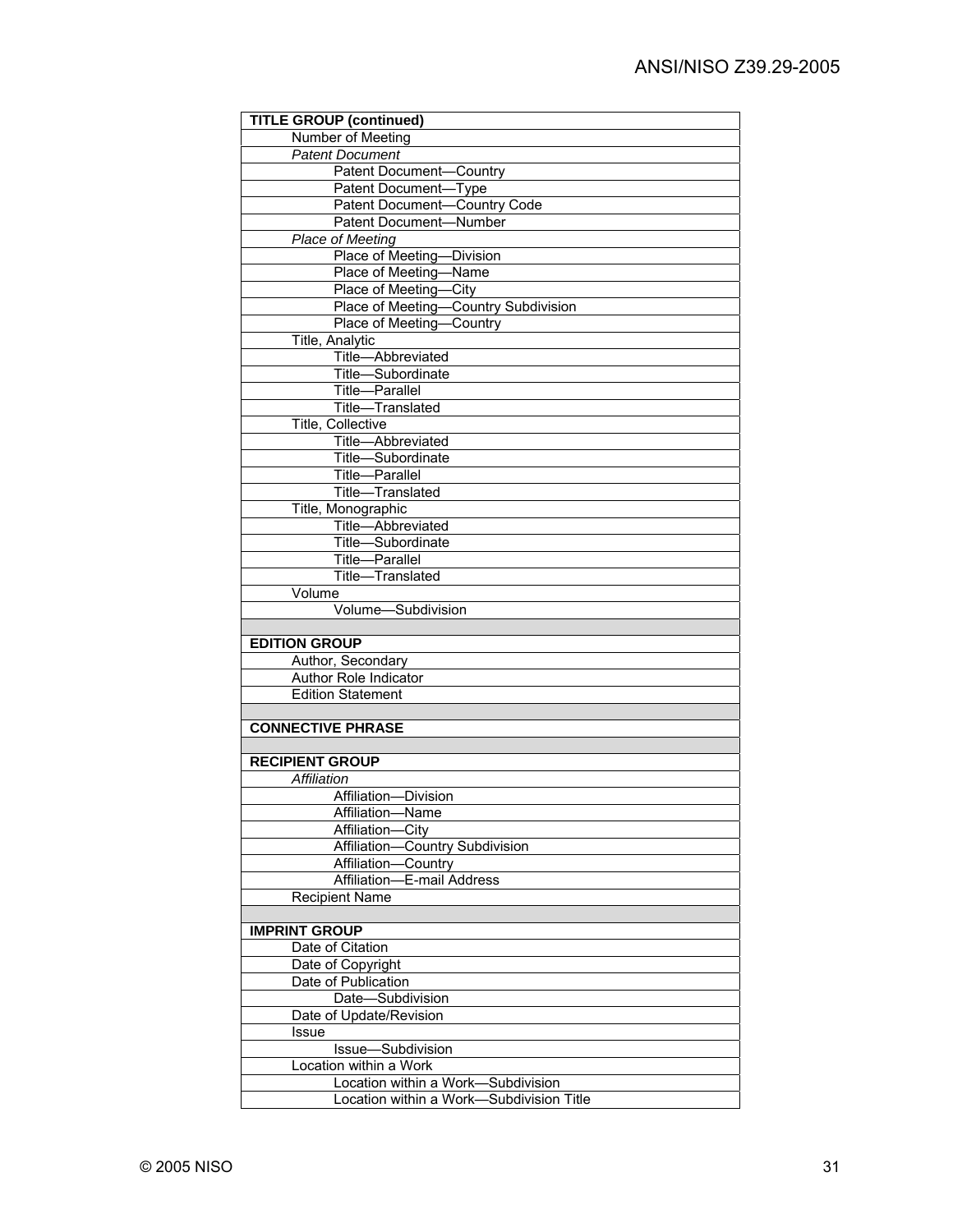| <b>IMPRINT GROUP (continued)</b>                              |
|---------------------------------------------------------------|
| Location within a Work-Subdivision Pagination (or equivalent) |
| Patent Document-Publication Date                              |
| <b>Place of Publication</b>                                   |
| Place of Publication-City                                     |
| Place of Publication-Country Subdivision                      |
| Place of Publication-Country                                  |
| <b>Publisher Name</b>                                         |
| Volume                                                        |
| Volume-Subdivision                                            |
|                                                               |
|                                                               |
| PHYSICAL DESCRIPTION GROUP<br><b>Extent of Work</b>           |
|                                                               |
| Map Type (Projection)                                         |
| <b>Physical Form</b>                                          |
| Reproduction Rate or Ratio                                    |
| Size                                                          |
| <b>Special Physical Features</b>                              |
|                                                               |
| <b>SERIES STATEMENT GROUP</b>                                 |
| Author, Primary                                               |
| Author, Secondary                                             |
| Author Role Indicator                                         |
| Issue                                                         |
| Issue-Subdivision                                             |
| Title, Collective                                             |
| Title-Abbreviated                                             |
| Title-Subordinate                                             |
| Title-Parallel                                                |
| Title-Translated                                              |
| Volume                                                        |
| Volume-Subdivision                                            |
|                                                               |
| <b>NOTES GROUP</b>                                            |
| <b>Accompanying Material</b>                                  |
| <b>Acquisition Number</b>                                     |
| Availability                                                  |
| Availability-Division                                         |
| Availability-Name                                             |
| <b>Availability-Street Address</b>                            |
|                                                               |
| Availability-City                                             |
| <b>Availability-Country Subdivision</b>                       |
| Availability-Country                                          |
| Availability-Postal Code                                      |
| Availability-Storage Location                                 |
| <b>CODEN</b>                                                  |
| <b>Contract Number</b>                                        |
| <b>Creation Statement</b>                                     |
| DOI                                                           |
| ISBN, ISSN, ISMN, STRN, or other international number         |
| Language of Abstract                                          |
| Language of Work                                              |
| <b>Patent Document</b>                                        |
| -Application Filing Date<br>Patent Document-                  |
| Patent Document-Application Number                            |
| Patent Document-Classification Code (International)           |
| Patent Document-Classification Code (National)                |
| Patent Document-Number, Related                               |
| Plate Number                                                  |
|                                                               |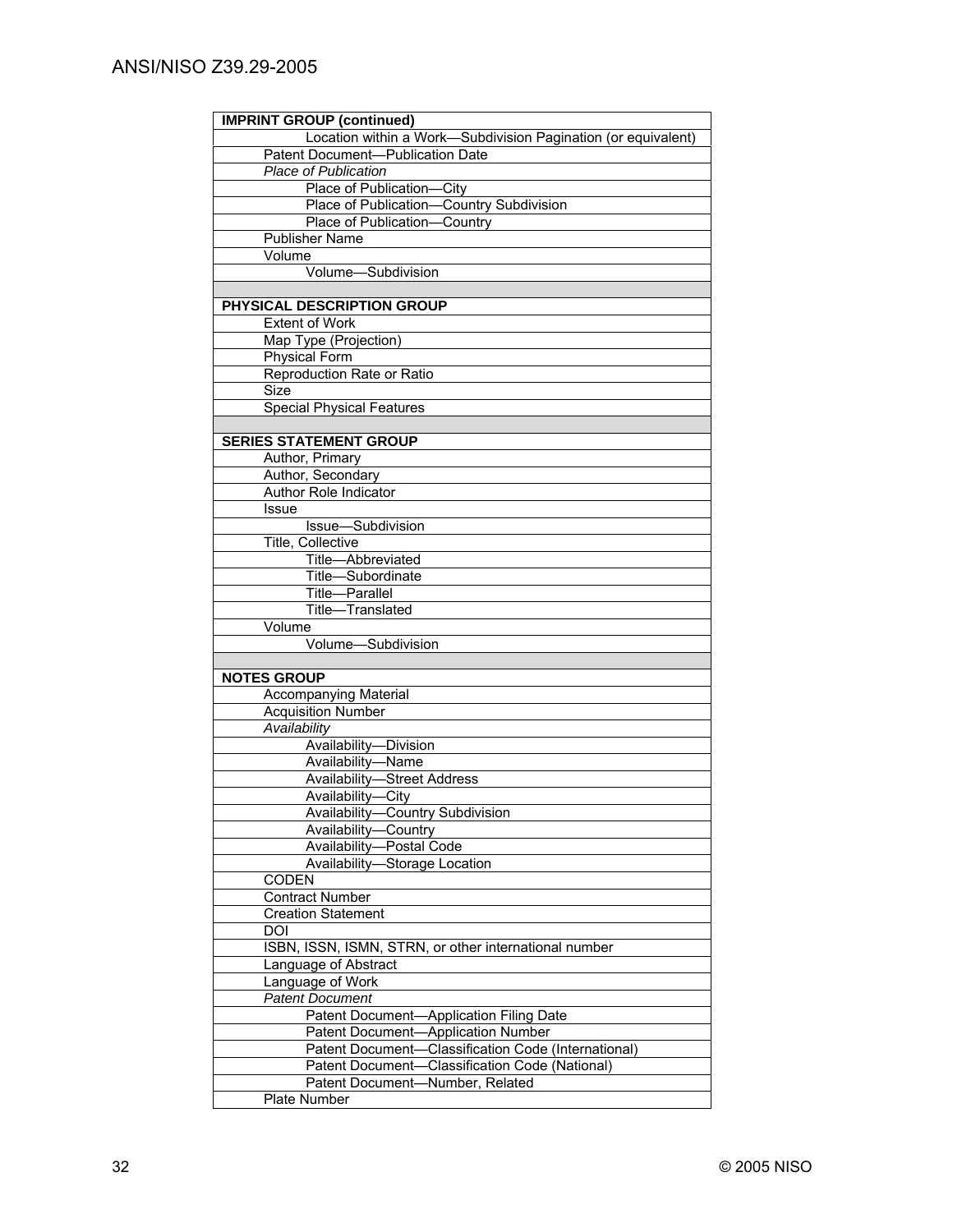| <b>NOTES GROUP (continued)</b>     |  |
|------------------------------------|--|
| <b>Report Number</b>               |  |
| Sponsoring Body                    |  |
| Sponsoring Body-Name               |  |
| Sponsoring Body-Location           |  |
| Supplemental Material              |  |
| Supplemental Material-Availability |  |
| <b>Supplementary Notes</b>         |  |

## **3.1.2 Order of Bibliographic Groups within References**

For this standard, the order of bibliographic groups within a reference shall be:

Authorship Title Edition Imprint Physical Description Series Statement **Notes** 

The location of the Connective Phrase element and of the Recipient Group depends on the needs of the reference.

This standard allows variance from this sequence to meet special needs. Any bibliographic element, such as a title or a date of publication, may be moved to another place in a reference, as long as that element appears in the same place in all references in the list and as long as the order of the remaining elements appears as specified by the standard.

The order of bibliographic groups remains the same at each bibliographic level (analytic, monographic, and collective), although not all elements will be necessary at every level of hierarchy. See Section 1.3.4 for a discussion of bibliographic levels. See the examples of works in Applications (Section 4) for illustrations of bibliographic groups within these levels.

# **3.2 General Rules and Guidelines**

The following rules and guidelines permit a number of variations in format. When choosing among these options, the creator of references should keep in mind the needs of the intended audience and should be consistent in applying the rules throughout a list of references. Information taken exactly as it appears on the referenced work is always correct.

## **3.2.1 Abbreviations**

Abbreviations used in references should comply with applicable published standards and lists whenever possible. For example, titles that are abbreviated should follow specifically ISO 4, *Information and documentation—Rules for the abbreviation of title words and titles of publications*.

To prevent ambiguity, periods are generally recommended for use with abbreviations except where prohibited by American National Standards or other nationally known authoritative sources. As an option periods may be omitted from initials in personal names and from abbreviations of titles of publications.

Note that the use of abbreviations is not required; however, abbreviations may be used to conserve space or to meet the needs of a particular publisher, class assignment, etc.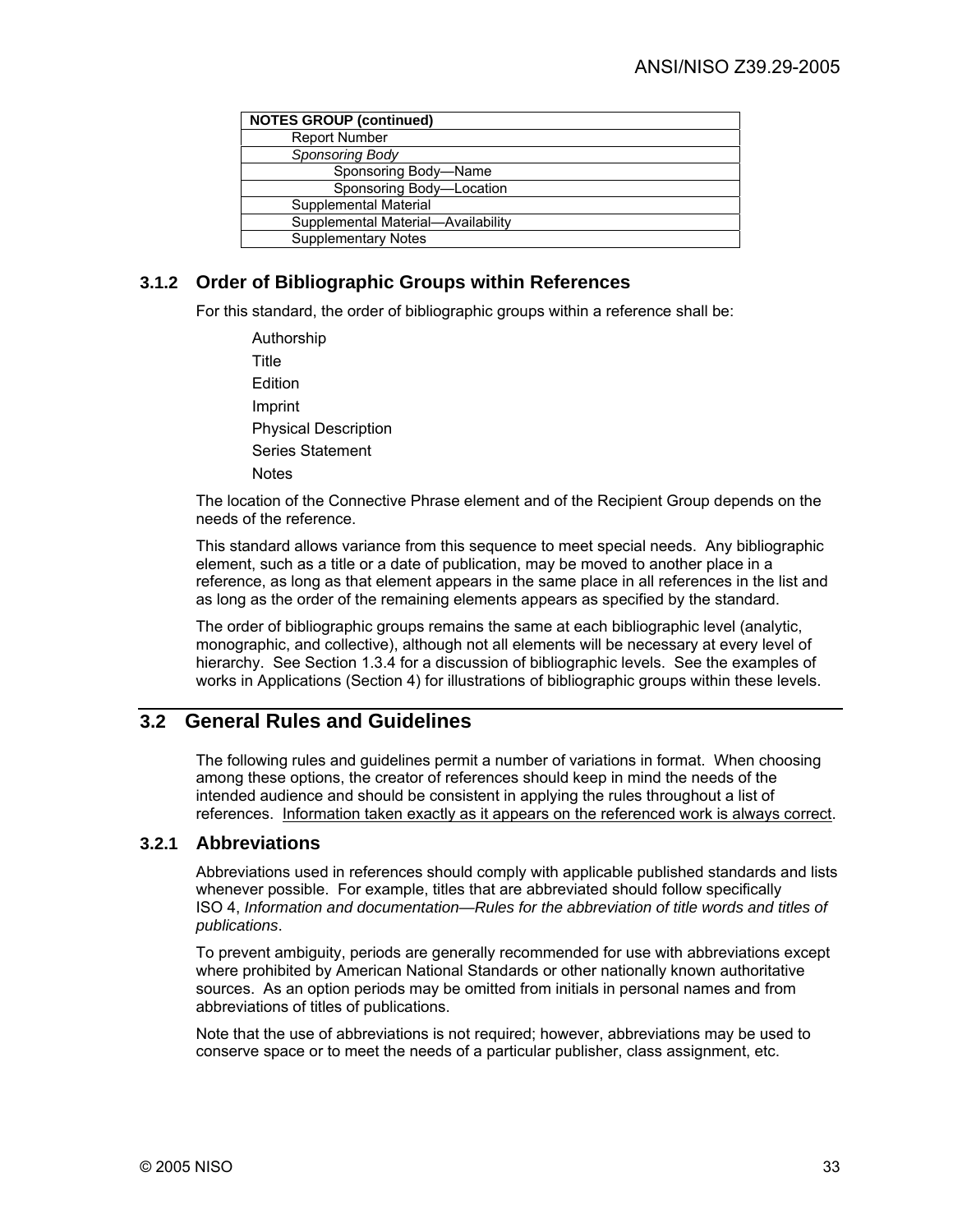## **3.2.2 Capitalization**

For guidance with capitalization, see the specific element. In all cases, capitalization may follow national practice, the norms of a particular language, or the requirements of a special application.

## **3.2.3 In-Text References**

Although the format of in-text references is not a part of this standard, some system of designators should be used within the body of the work, at the appropriate points, when there is a need to direct users to a relevant bibliographic reference, whether the references are collected at the end of a work, in footnotes, or elsewhere. Several different methods are used for this purpose, including the use of numerical symbols keyed to the numbers of the references or the use of author-date combinations keyed to the author's surname and the date of the work. No matter which method of in-text reference is used, the creator of the reference must be consistent in a given work and use only one method throughout. When both footnotes and end-of-work bibliographies are included in a given work, two different systems of notation to the references must be employed.

### **3.2.4 Internet Citations**

In general, the same basic rules that are applied to references in print publications also apply to citing the Internet. There is still an author or organization with responsibility for the item, a title, a place of publication, a publisher, a date of publication, and the extent or location of the item. However, some elements are more difficult to locate when citing Internet items and some require expansion to accommodate the electronic world. See Section 3.3 Specific Rules and Guidelines for the way specific elements are affected by the Internet. The rules and guidelines found there, combined with the general rules provided below, are meant to aid the creation of clear references to Internet resources.

The format of the item being cited determines the form of the citation. A journal article, a book or other type of monograph, or a database that simply resides on the Internet is cited the same way that such materials are in print, with these exceptions:

- The word "Internet" is given within square brackets as a medium designator after the title of the book, journal, or database.
- Any date of update/revision and a date of citation must be included along with the date of publication. See Sections 3.3.6, 3.3.9, and 3.3.10 for details. Use the dates for the individual journal article, monograph, or database, not the dates of the Internet site as a whole unless no dates can be found on the individual item.
- The extent of the work or the location within the work are often absent and must be calculated. See Sections 3.3.12 Extent of Work and 3.3.16, Location within a Work-Subdivision for details.
- The Availability—Storage Location element is used to provide the URL or other electronic address of the item.

If the item being referenced is an entire Internet Web site, cite it following the rules for homepages found in 4.2.14.5.1. Most citation difficulty arises when citing only a portion of a Web site that is not a journal article, book, or database. If the portion being referenced has no author other than the author of the site itself, begin the reference by citing the homepage. After the dates of publication and update/revision of the homepage, place a period. Next give the title of the part, the dates of the part within square brackets, and then the location/extent of the part. See Section 3.3.16 Location within a Work—Subdivision for details of the latter. The URL, DOI, or other location of the part ends the citation.

NOTE: Because URLs often contain periods as part of their structure, for clarity, end a URL with a period only if the URL cited ends with a slash (/).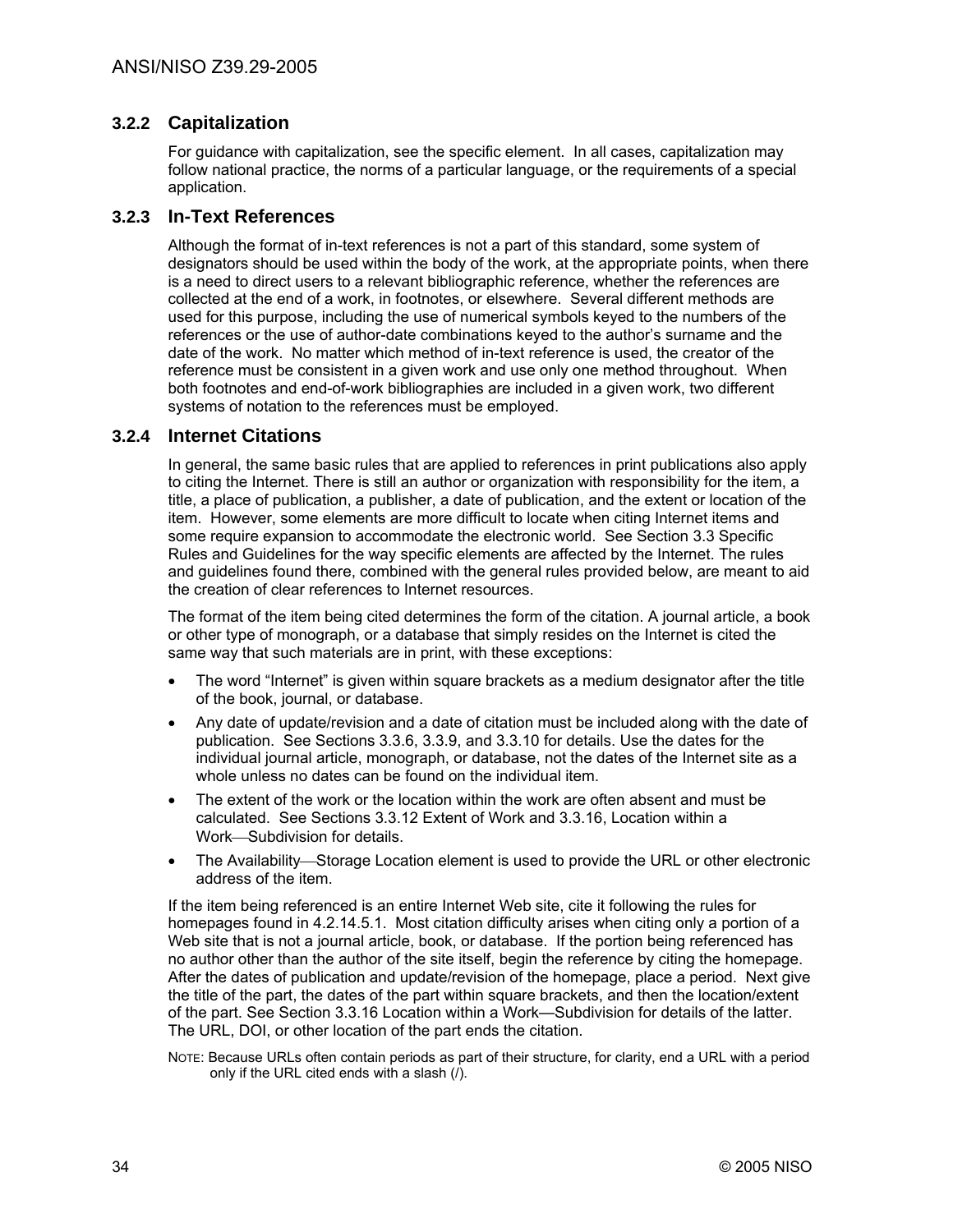#### **EXAMPLE**

*Caenorhabditis elegans* WWW Server [Internet]. Dallas: University of Texas Southwestern Medical Center; [modified 2003 Jun 11]. Genetic nomenclature for *Caenorhabditis elegans*; [modified 2001 Oct 25; cited 2003 Sep 5]; [about 9 screens]. Available from: http://elegans.swmed/edu/Genome/Nomencl2001w.htm

NOTE: The phrase caenorhabditis elegans is italicized because it is a Latin scientific name and is always italicized. In general, titles in references are not italicized. See 3.3.2.7 for title rules.

If the portion being referenced has an author (individual, organization, or corporation) different from the author of the entire Internet site, follow the rules pertaining to citing a monograph provided above.

### **3.2.5 Missing Data**

For the representation of missing data in a reference, see the rules for the individual element.

#### **3.2.6 Non-Roman Alphabets**

Bibliographic data should be represented in the same alphabet as is used in the original work, with the exception of non-Roman alphabets (e.g., Cyrillic, Arabic, Japanese). Non-Roman alphabets should be transliterated to the Roman alphabet using the International Organization for Standardization standards where they exist.

### **3.2.7 Numbers and Other Numeric and Alphanumeric Identifiers**

Ordinal numerals (for example, "first," "second," "third") and Roman numerals (for example, "I," "II," "IX") should be converted to Arabic numbers (for example, "1st," "2nd," "3rd"; "1," "2," "9"), except where required for pagination or for other specific meanings.

Units of measurement are to be recorded as they appear on the piece (for example, 35 mm film, 3.5-in. computer disk).

All numeric or alphanumeric strings used as identifiers appear in the Notes group, with the exception of volume and issue numbers, the number of a meeting, or the patent number. The Notes group includes identifiers such as ISBN, ISSN, CODEN, grant number, contract number, technical report number, DOI, URL, etc. Any such identifier is preceded by its descriptive designation and a colon, with the number recorded exactly as it appears on the piece, e.g., "ISBN: 1-55798-243-0," "Contract No.: PHS-HSM-110-72-325," or "DOI: 10.1017/S0021853703008491."

### **3.2.8 Pagination**

Pagination is handled two ways in this standard.

• "Extent of Work" in the Physical Description Group is used to indicate the total number of pages of a work. Pagination is to be recorded exactly as it appears on the work. Omission of pagination is allowed only for peripheral pages, such as advertising or introductory material of minor importance. If no page numbers are present, the total number of pages is given in brackets, e.g., "[5 p.]." If the total number of pages is an estimate, as may be necessary with some electronic documents, the number preceded by "about" should be enclosed in brackets, e.g., "[about 10 p.]."

If a work is published in more than one volume and the entire work is being referenced, the number of volumes is given instead of the number of pages. If a single volume of a multi-volume work is being cited, the volume number replaces the number of pages. See 3.3.12.

• "Location within a Work" and "Location within a Work—Subdivision Pagination (or its equivalent)" are used to specify a particular page or set of pages within a work. See 3.3.15 and 3.3.16.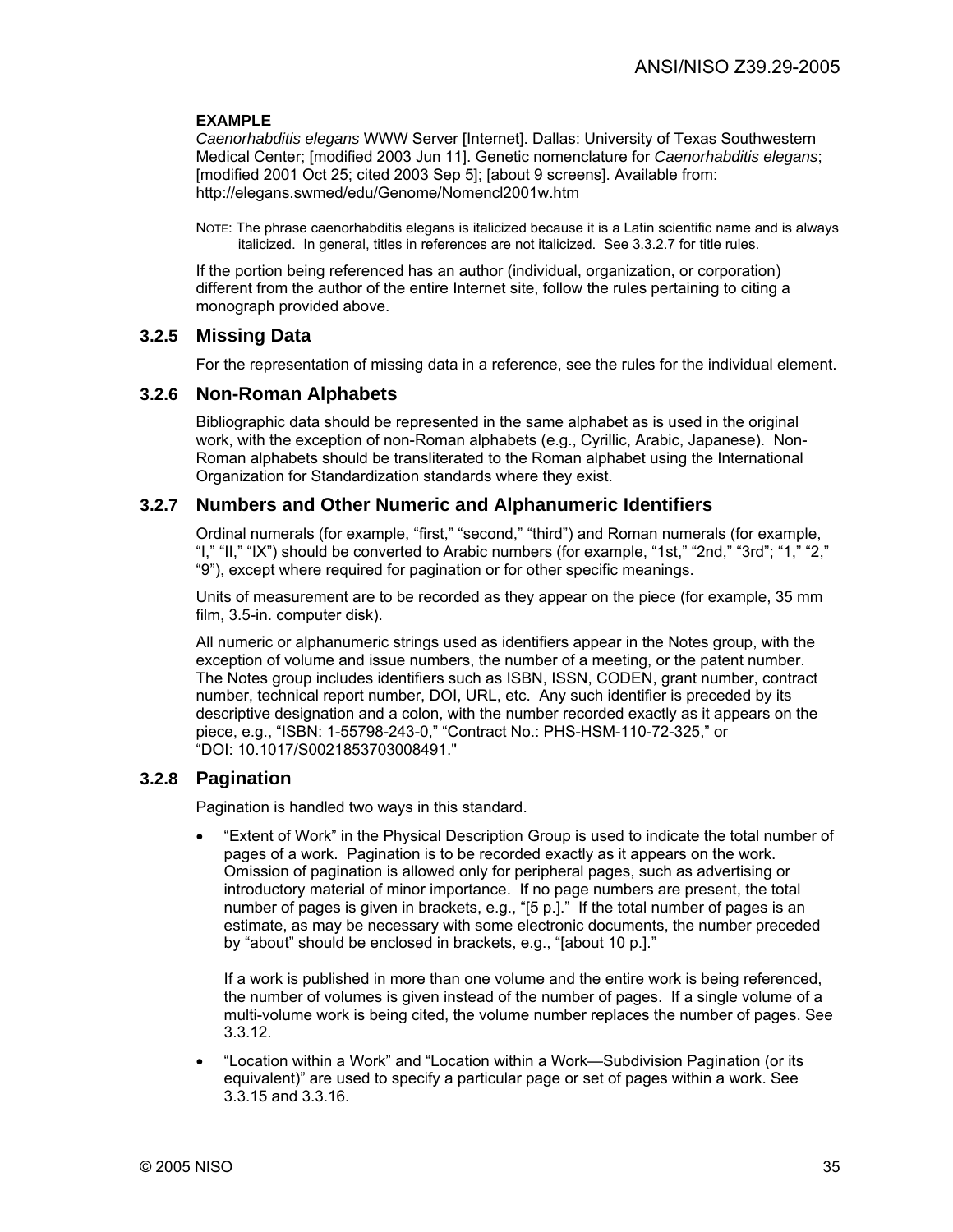For non-print works the number of lines, bands, screens, or other appropriate units may be treated in the same way as pages are.

Common usage omits the "p." associated with pagination for references to journal articles, e.g., "27(1):50-54" for an article appearing in a journal issue 1 of volume 27 on pages 50 through 54, and for newspapers, e.g., "14 (col. 2)" for a reference appearing in column 2 of page 14.

## **3.2.9 Punctuation**

This standard presents two types of punctuation:

- punctuation marks used as indicators of a specific type of bibliographic element or as qualifying information or information not found on the work being cited. This type of punctuation is described in this standard, and its use is required as described.
- punctuation marks used as delimiters, that is, punctuation used to indicate the end of a specific bibliographic element or to act as a dividing point between two elements, groups of elements, or between bibliographic fields. This type of punctuation is not dictated in this standard, although use of a consistent system of such punctuation is required.

These two types of punctuation may occur together, such as a period that marks the end of the Title Group following a bracket that closes a Medium Designator.

Normal punctuation also occurs in the text of references, such as in an author's name or in a title, but that punctuation is independent of this standard. If a title ends in a punctuation mark, such as a question mark or an exclamation point, the title punctuation takes precedence over the delimiting punctuation (the final period).

A specific system of delimiting punctuation is not required by this standard, but a consistent method of separating and identifying bibliographic elements must be used. The goal in punctuation is to use the minimum number of symbols consistent with clarity so that a reference will not become cluttered with unnecessary characters. The examples used in this standard are based on the system of punctuation used by the National Library of Medicine, which allows eight punctuation signs and a space (see Table 3). The following examples reflect a few commonly used punctuation systems that are acceptable under this standard; other consistent methods of punctuation are also acceptable.

NOTE: These examples illustrate consistent methods of punctuation in bibliographic citations. Their format may or may not comply with the provisions of this standard.

### **EXAMPLE 1**:

Billings, H. (1998). Libraries, language, and change: defining the informational present*. College & Research Libraries*, 59 (3), 212-218.

From: Publication manual of the American Psychological Association. 5th ed. Washington: American Psychological Association; 2001.

Note that this format consistently places the Date of Publication element after the author's name.

### **EXAMPLE 2:**

Billings, Harold. "Libraries, language, and change: defining the informational present." *College & Research Libraries* 59, no. 3 (May 1998): 212-218. From: The Chicago manual of style. 14th ed. Chicago: University of Chicago Press; 1993.

### **EXAMPLE 3:**

Billings, Harold. "Libraries, language, and change: defining the informational present." *College & Research Libraries* 59.3 (May 1998): 212-218.

From: MLA handbook for writers of research papers. 4th ed. New York: Modern Language Association; 1995.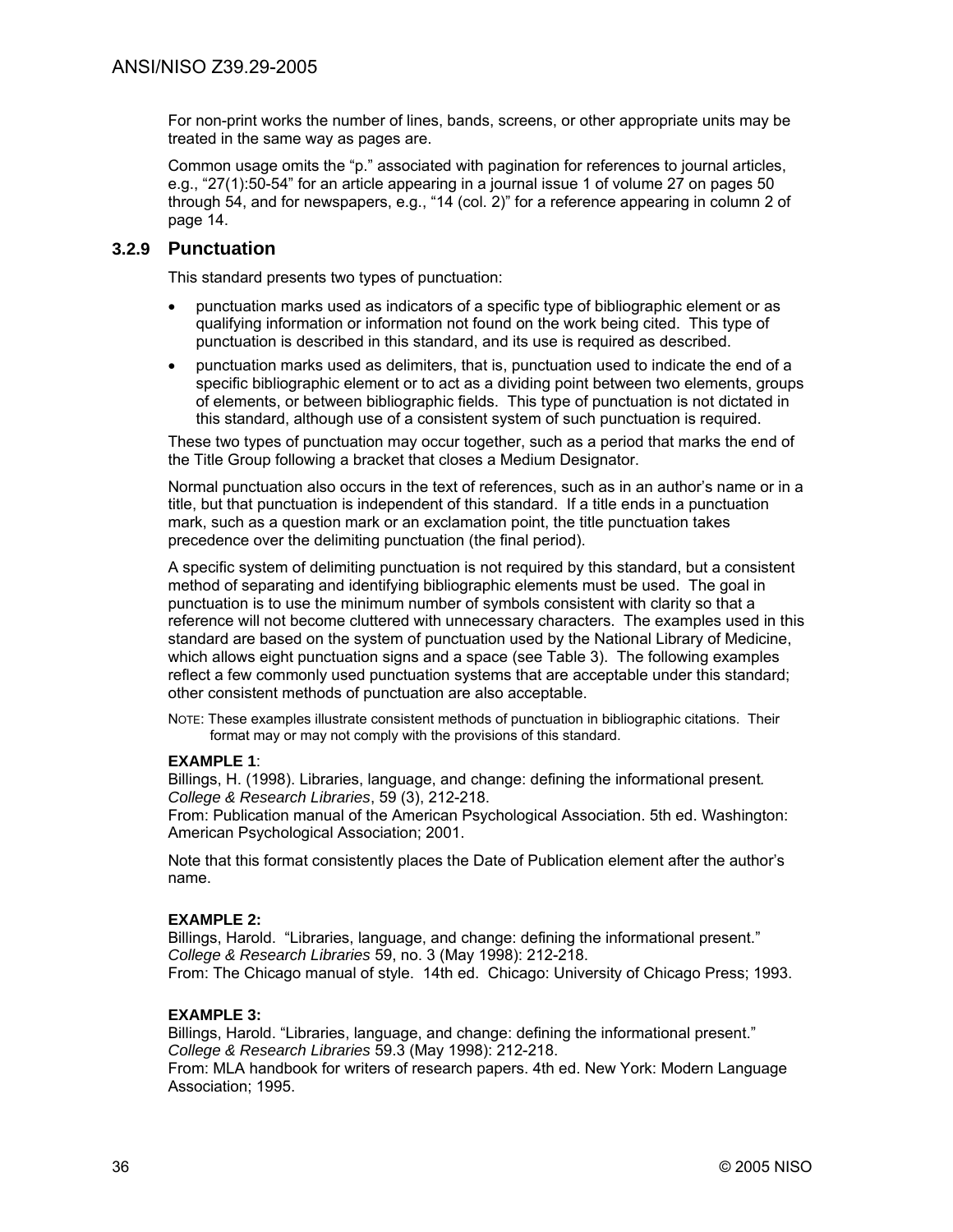#### **EXAMPLE 4:**

Billings, Harold. "Libraries, language, and change: defining the informational present." *College & Research Libraries* 59, no. 3 (May 1998): 212-218.

From: Turabian, Kate L. A manual for writers of term papers, theses, and dissertations.  $6<sup>th</sup>$  ed. Chicago: University of Chicago Press; 1996.

## **EXAMPLE 5:**

Using the punctuation system of the National Library of Medicine, the above example looks like:

Billings H. Libraries, language, and change: defining the informational present. Col Res Libr. 1998 May;59(3):212-218.

From: Patrias, Karen. National Library of Medicine recommended formats for bibliographic citation. Bethesda (MD): The Library; 1991.

The following table of punctuation symbols is provided to allow easier interpretation of the examples included in this standard. **Bold characters** in the Usage column mean that the punctuation mark used for that particular purpose is required.

| Name            | Sign               | <b>Usage</b>                                                                                                                                                                                                                                           |
|-----------------|--------------------|--------------------------------------------------------------------------------------------------------------------------------------------------------------------------------------------------------------------------------------------------------|
| <b>Brackets</b> | $\left[\,\right]$  | For information not carried on the original, such<br>as a translated title, or for inserting information<br>needed for clarity, such as Map Type or Medium<br>Designator, for example, World [political map];<br>The English patient [motion picture]. |
| Colon           | ÷                  | <b>Before Title-Subordinate.</b><br><b>After Connective Phrase.</b><br>Before any identifying number or alphanumeric<br>string, as "ISBN: 0-8412-3461-2."<br>Before Publisher Name<br>Before Location within a Work in journal titles.                 |
| Comma           | ,                  | Before the Author Role Indicator.<br>Between sub-elements of a bibliographic element or<br>a set of closely related elements, for example,<br>between sub-elements of Accompanying Material or<br>between parts of an address in Affiliation.          |
| Equal sign      | Ξ                  | Between parallel titles.                                                                                                                                                                                                                               |
| Hyphen          |                    | Between first and last indicators of a range,<br>such as volume numbers, page numbers, or<br>years.<br>To indicate indefinite continuation of publication<br>or issuance.                                                                              |
| Parentheses     | $\left( \ \right)$ | For Affiliation.<br>For the Series Statement Group.<br>To surround any qualifying information, such as<br>names of states used to clarify city names.<br>For indication of Issue.                                                                      |

**Table 3 – Punctuation symbols as used in this standard**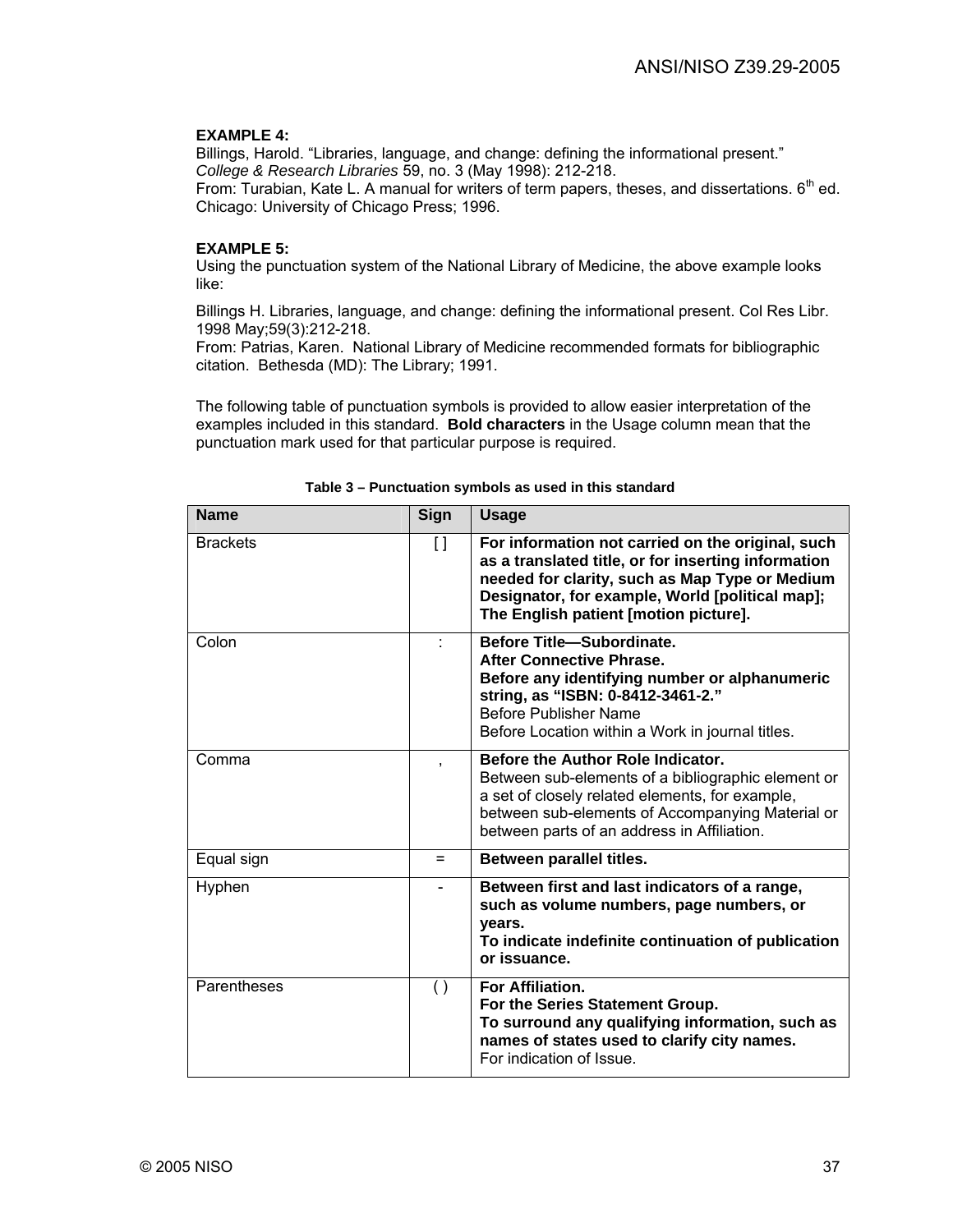| <b>Name</b> | Sign | <b>Usage</b>                                                                                                                                                                                                                                                     |
|-------------|------|------------------------------------------------------------------------------------------------------------------------------------------------------------------------------------------------------------------------------------------------------------------|
| Period      |      | Included as a final or terminal period at the end of a<br>reference.<br>After each bibliographic group.<br>Used in the Notes elements to separate different<br>kinds of notes.                                                                                   |
| Semicolon   | ÷    | Between multiple occurrences of a given<br>bibliographic element.<br>Between multiple occurrences of logically related<br>bibliographic elements within a grouping, such as<br>the parts of the Place of Meeting.<br>After the Publisher Name.<br>Before Volume. |
| Space       |      | Between bibliographic elements where there is no<br>other punctuation, and following periods and all<br>other forms of punctuation, except when followed by<br>another punctuation sign (for example, [].).                                                      |

## **3.2.10 Translations**

The extent to which bibliographic elements should be presented in their original language or in translation should be governed by the needs of the users of the reference. Translation of elements can lead to imprecision or uncertainties in the translated form and thus not be adequate for those who need the highest degree of precision. Users who need references completely precise in all elements will prefer to prepare references in the language of the work being referenced. Other users may be willing to tolerate the possibility of some imprecision through translation to English in order to gain convenience of use. The use of translation, especially in such critical elements as the title, should be conveyed to the user of the citation. This should be done by placing the translated portions of a citation in brackets and indicating the original language of the publication in the Notes position.

## **3.2.11 Typography**

Though it is recommended that bibliographic references be presented in a single typeface for the sake of simplicity and convenience, the choice of typeface used is left to the discretion of the publisher or creator of the reference. Underscoring or differences in type style, size, or weight may be employed to meet the special needs of users in emphasizing or distinguishing among bibliographic elements, grouping, or levels.

## **3.3 Specific Rules and Guidelines**

Bibliographic elements not listed below have no special rules associated with them. Examples provided in Section 4 give guidance to their use and format.

### **3.3.1 Affiliation**

Affiliation of all authors (or of recipients of letters or other forms of personal communication) or of only the first author may be given. Affiliation usually consists of the name of the department and the institution, followed by city and state/country.

Names of organizations appearing in non-Roman alphabets are romanized, transliterated, or translated, as appropriate, e.g., "Leningrad State University."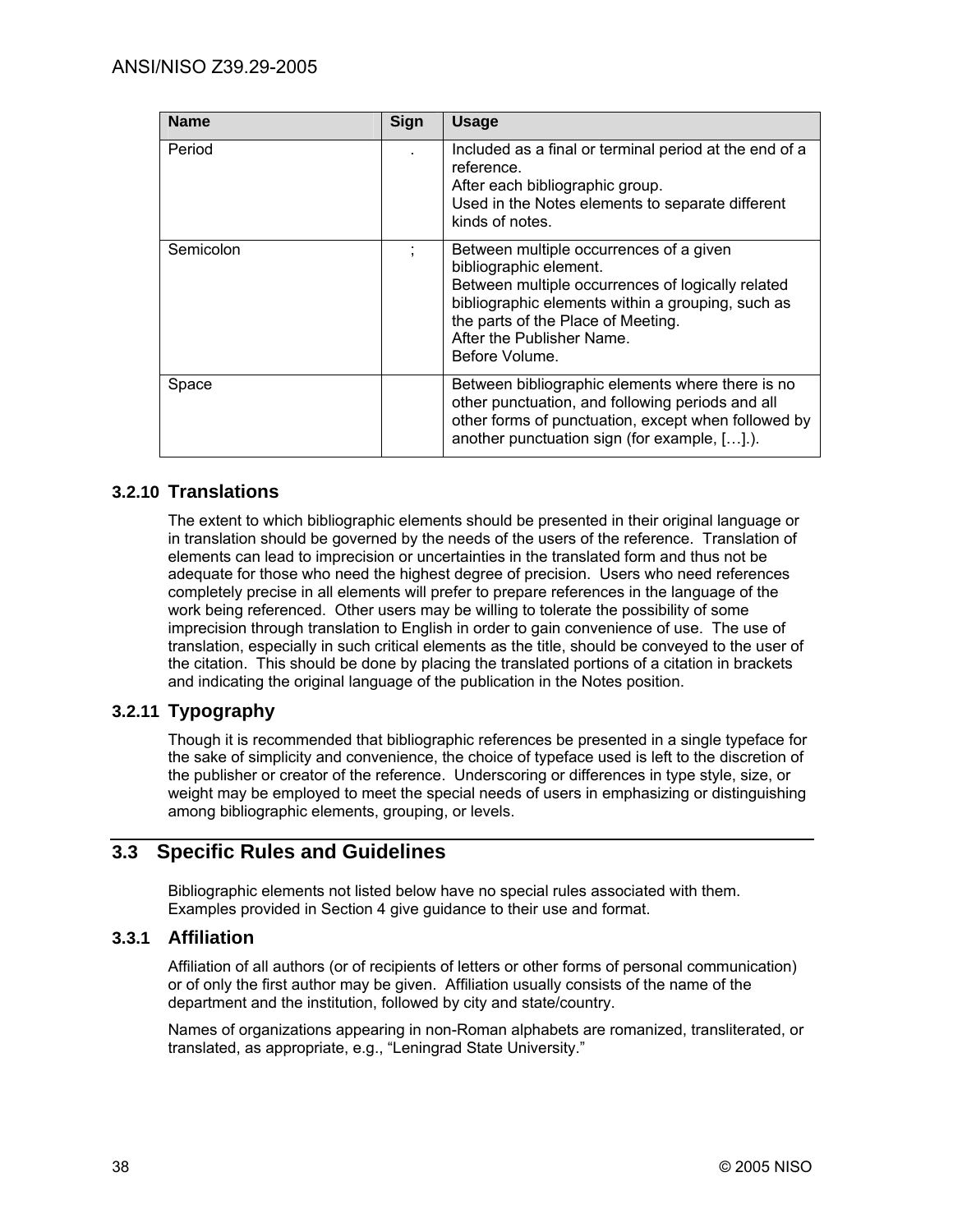Special considerations:

• For technical reports: If the authors are affiliated with the same organization that publishes the report, the affiliation is omitted. If the authors are not affiliated with the organization that publishes the report, the affiliation is highly recommended.

## **3.3.1.1 Affiliation—Division**

Common words such as "Department" may be abbreviated, as "Dept."

### **3.3.1.2 Affiliation—Name**

Common words such as "University" or "Corporation" may be abbreviated, as "Univ." or "Corp."

### **3.3.1.3 Affiliation—City**

English names are preferred when common usage dictates, such as "Moscow" for "Moskva", "Rome" for "Roma", or "Vienna" for "Wien." With the exception of non-Roman alphabets, the name used on the piece is always acceptable. As with any translation, the creator of the reference should decide on the precision of the designation based on the needs of the intended audience.

### **3.3.1.4 Affiliation—Country Subdivision**

Names of states or other country subdivisions may be abbreviated according to accepted standards. The name of a country subdivision may be omitted if the city is well known to the intended audience, as Chicago or New York.

## **3.3.1.5 Affiliation—Country**

Names of countries should be abbreviated according to ISO 3166, *Codes for the representation of names of countries*.

The name of a country may be omitted if the city is well known to the audience, as Paris or London.

## **3.3.2 Authors**

Surname is given first, followed by first name and middle initial(s). The first name may be abbreviated to an initial.

Occasionally an organization will perform the role of primary or secondary author, e.g., "Modern Language Association." If a division or other part of an organization appears, it is listed with the organization in hierarchical order from highest to lowest, e.g., "Modern Language Association, Committee on Scholarly Editions." Qualifying information, such as country or city, may be added parenthetically to reduce ambiguity, e.g., "National Trust (Great Britain)."

Names of persons or organizations appearing in non-Roman alphabets are most often romanized, but they may be transliterated, e.g., "Korenevskii, N.A.", or translated, e.g., "[Japanese Electronics Society]." If translated, the original name may be given with the bracketed translation following it, e.g., "Societa Psicoanalitica Italiana [Italian Psychoanalytic Society]."

## **3.3.2.1 Author, Primary**

The first primary author named must always be given, but if space is a consideration, all or some of the remaining primary authors may be omitted, with "et al." or "and others" following the last name given.

An organization performs the role of primary author only when there is no personal author or editor.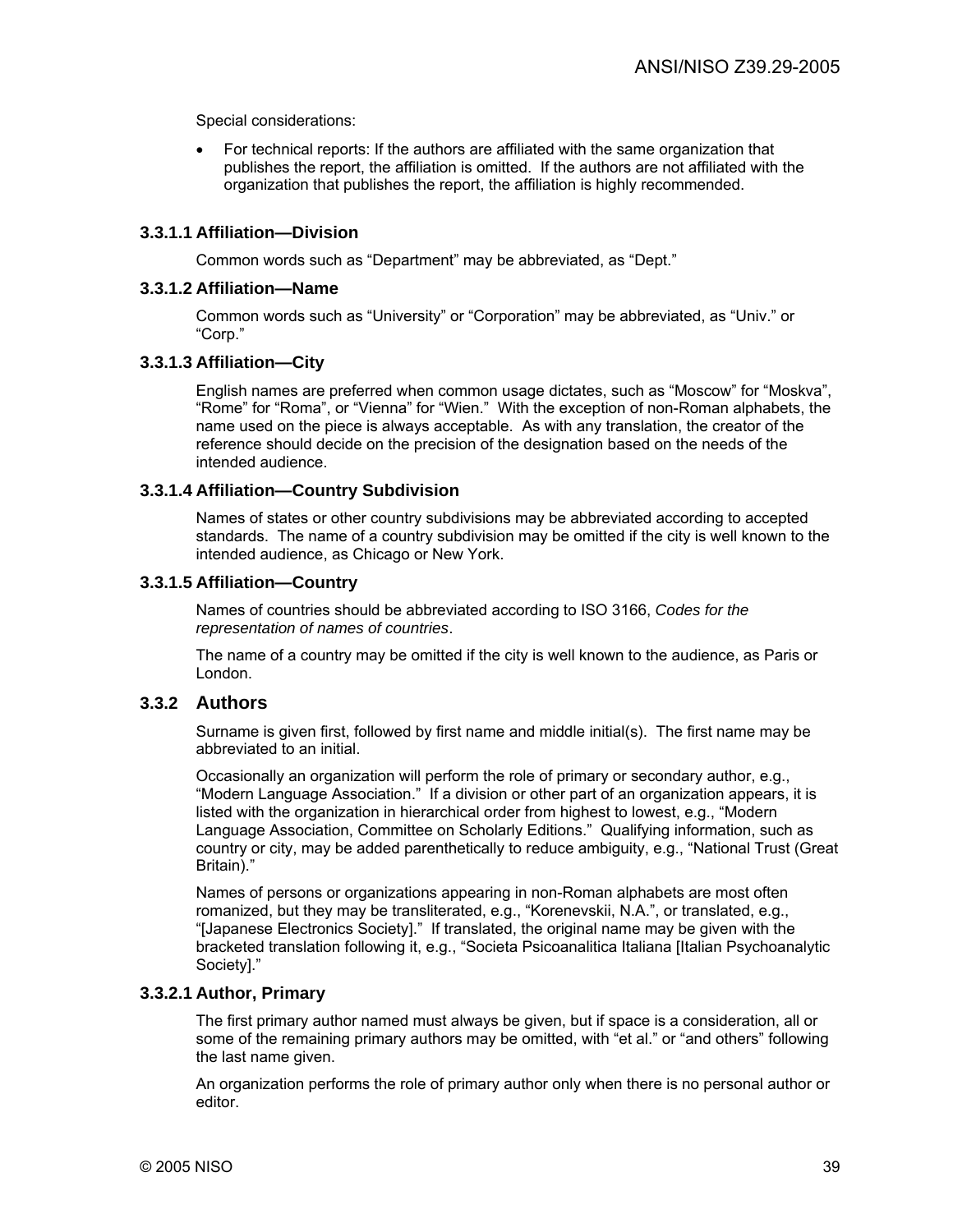If no primary author can be determined but an editor is known, the editor serves as the primary author.

If no person or organization with responsibility for the work can be determined, this element shall be omitted. The use of "anonymous" or similar indications is prohibited.

Special considerations:

• **For electronic documents:** While there are monographs and journal articles residing on the Internet which clearly state the names of the authors, most sites—particularly homepages—do not. Individuals named as Webmasters or contact people are not usually the author, especially for homepages produced by large organizations; a name in association with a copyright statement, such as "copyright 1997 by John A. Smith," may not be the author, either. If the only personal name given in a site is associated with a copyright statement, use that individual's name as the publisher. Most sites will display the name of an organization rather than a person. In such cases when the organization appears to be serving as both author and publisher, place the organization in the publisher position. (See 3.3.25 below.)

## **3.3.2.2 Author, Secondary**

If two or more types of secondary author appear—e.g., an editor and a translator—the names are recorded, surname first, in the sequence in which they appear on the piece, e.g., "Brown, J.J., editor; Green, A.B., translator", for a work where Brown's name precedes Green's name on the piece.

An editor is used as a secondary author only when there is another person or organization serving as primary author, e.g., "Martin, Eric W. Hazards of medication. 2nd ed. Ruskin, Arthur; Napke, Edward; Alexander, Stewart F., et al., editors. Philadelphia: Lippincott; 1978."

If a series has an editor, the editor's name and role designation precede the series name, e.g., "(Wynar, Lubomyr R, ed. Reference sources in the social sciences)."

## **3.3.3 Author Role Indicator**

The last named primary or secondary author is followed by a comma and an indication of the role, e.g., editor" (or "editors"), "translator" (or "translators"), "compiler" (or "compilers") or the appropriate abbreviations, e.g., "ed." (or "eds."), "tran." (or "trans."), "comp." (or "comps."). To ensure clarity, other author role indicators, such as "composer," "inventor," "assignee," are not usually abbreviated.

## **3.3.4 Availability**

These elements need to be introduced by some explanatory phrase, such as "Located in:" or "Available from:". The exact wording of this phrase is not dictated by this standard. Whatever the phrase, it is always followed by a colon before the availability information.

### **3.3.4.1 Availability—Storage Location**

Use this element to record such information as remote storage location numbers, call numbers or other shelf/storage identification information, manuscript numbers, URLs, DOIs, and other location-specific information.

### **3.3.5 Content Designator**

If a work is identified as a particular type of work, such as a bibliography, dissertation, index, book review, editorial, interview, letter, etc., this identification may follow the title in brackets, e.g., "[abstract]."

If a work can be described by both a content designator and a medium designator, the two may be combined into one statement, e.g., "[dissertation on microfilm]", "[bibliography on CD-ROM]."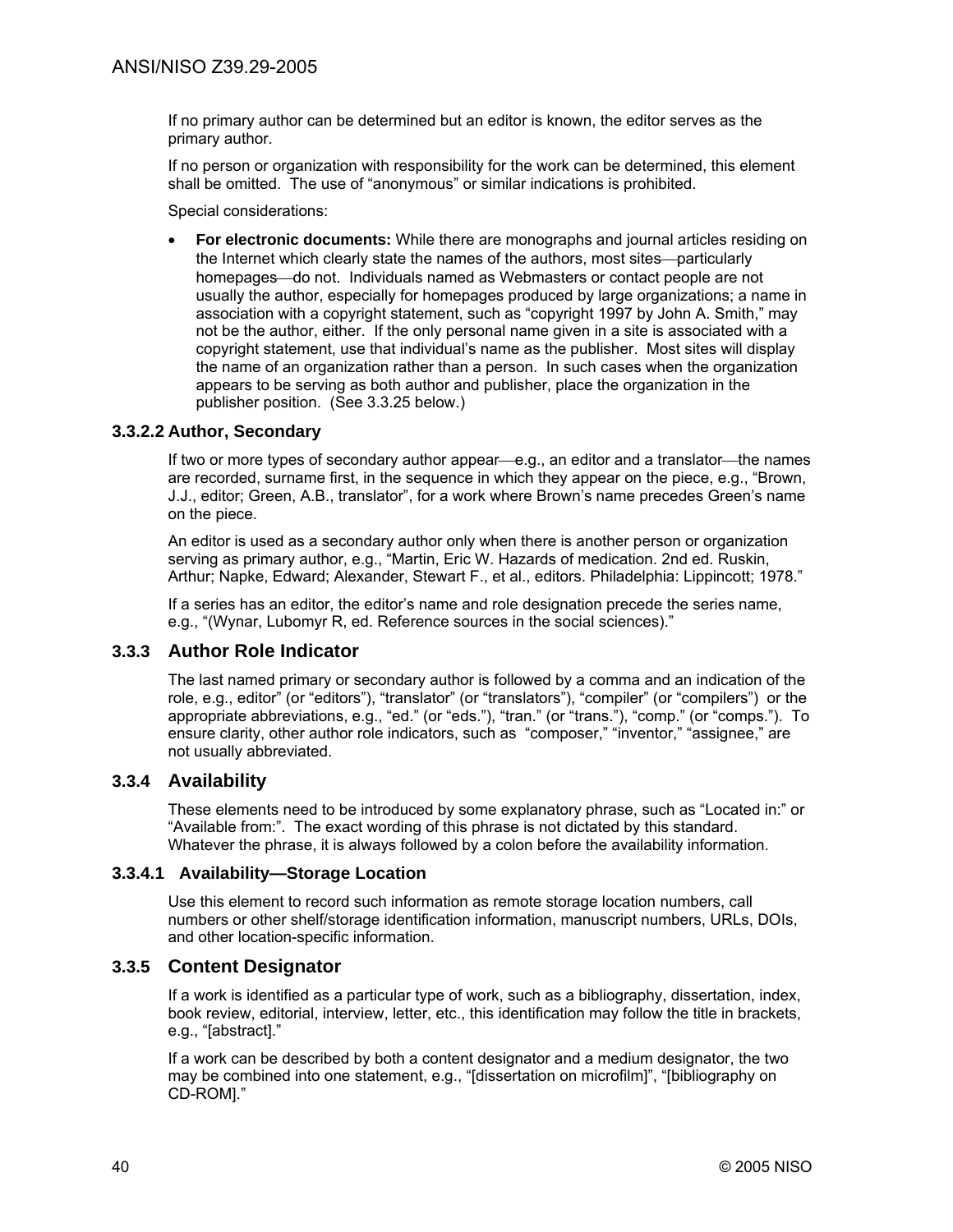Special considerations:

• For bibliographies: The content designator "bibliography" may be omitted if the word appears in the work's title.

## **3.3.6 Date of Citation**

Particularly for citations to electronic documents, where error corrections or other changes may occur or where the dates of new editions or versions may not be known, it is mandatory to include the date when the electronic materials were seen. In documents that are likely to be highly unstable, the time of the citation may also be included. This date always appears within brackets. The format is Year Month Day.

## **3.3.7 Date of Copyright**

If no date of publication can be determined, the date of copyright may be used, preceded by the letter "c", e.g., "c1988". If the date of publication and the date of copyright are several years apart, both may be used, as "1990, c1988."

### **3.3.8 Date of Meeting**

The format is Year Month Day. The inclusive dates on which the conference was held are separated by a hyphen (-), e.g., "1995 January 24-26", "1996 January 31-February 4."

English names are preferred for months.

Names of months may be abbreviated to the first three letters.

### **3.3.9 Date of Publication**

The general pattern for recording the date of publication is Year Month Day.

A single year is written in full, e.g., "1985"; if a work covers multiple years, the first and last year are given, separated by a hyphen (-), e.g., "1985-1986"; the last year may be shortened to the last two digits, e.g., "1985-86."

English names are preferred for months and seasons.

Months may be abbreviated to the first three letters, e.g., "Jan"; seasons are usually not abbreviated for the sake of clarity, e.g., "Summer"; multiple months or seasons are separated by a hyphen, e.g., "Jan-Feb" or "Fall-Winter."

Days appear after the month, e.g., "Jan 2"; multiple days may appear, e.g., "Apr 11-15" or "Jan 31-Feb 4."

If no date of publication is present, the date of copyright may be used, preceded by the letter "c", e.g., "c1988"; both the date of publication and copyright may be given if they are several years apart, e.g., "1991, c1988."

If no date can be determined, the words "date unknown" are placed in brackets.

Special considerations:

- For dissertations: The year the work was submitted, followed by the month and day, if available, e.g., "1995 Jan 3."
- For electronic works: If no date of publication or copyright is found, use the date of update/revision (see 3.3.10) and/or the date of citation (see 3.3.6), surrounded by brackets, in place of the date of publication element.
- For monographs: The year of publication followed by the month, if given, e.g., "1988 January." If no date is found in the work but may be determined from some other source, brackets are placed around it, e.g., "[1988]."
- For newspaper articles: If a dateline appears in the article, this information may be provided in the Creation Statement in the Notes Group.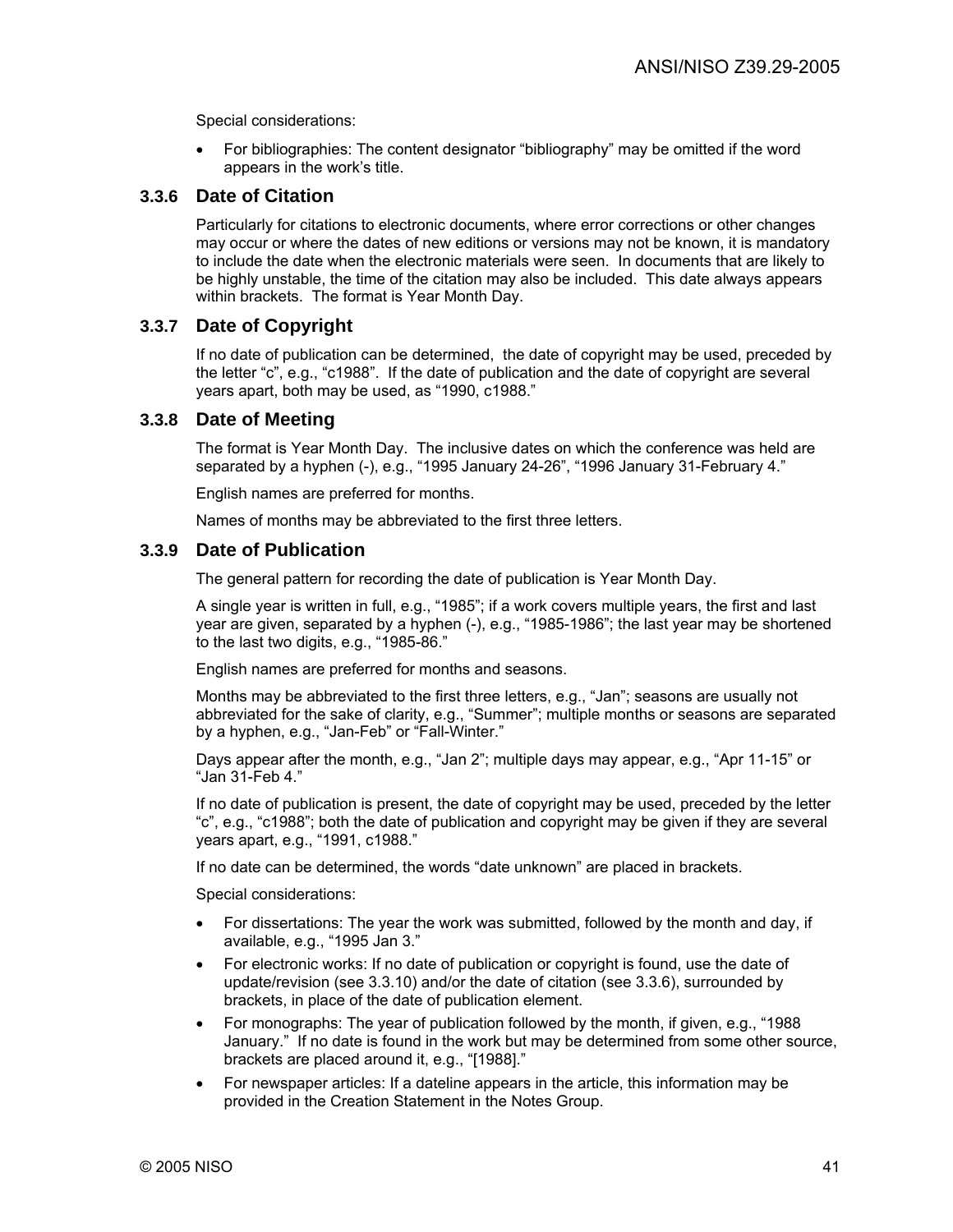• For whole journals: The beginning and ending dates during which a journal was published, including the volume and issue identification if present, are separated by a hyphen (-), e.g., "Vol. 1, 1956 - Vol. 30, 1986" or "Vol. 1, No. 1, Jan 1980 - Vol. 10, No. 12, Dec 1990"; if the journal is still being published, the beginning date is followed by a hyphen and a space, e.g., "Vol. 4, 1990 - ."

## **3.3.10 Date of Update/Revision**

Particularly for references to electronic documents, the date, and where appropriate, the time, of the most recent update or revision must be noted. The format is Year Month Day.

## **3.3.11 Edition Statement**

The name of an edition appearing in a non-Roman alphabet is romanized, transliterated, or translated, as appropriate.

Special considerations:

- For electronic publications: Editions are usually expressed as versions, updates, releases, or levels, such as "Version 3.5" or "Update 5.1."
- For journal articles: If the work is published in more than one edition or version, the particular edition/version being cited is indicated after the title, surrounded by parentheses, e.g., "(British Edition)" or (International Edition)." The name of an edition may be abbreviated according to ISO 4, *Information and documentation—Rules for the abbreviation of title words and titles of publications*, e.g., "(Br. Ed.)."
	- NOTE: When a medium designator is also present in the reference, the edition statement precedes the medium designator. This is an exception to the normal order of medium designator and edition statement.
- For monographs: If an edition is numbered as "First Edition", "Second Edition", etc., this designation is converted to Arabic numerals, as "1st ed.", "2nd ed.", etc. Words may also be used to express edition, e.g., "New revised edition." These may be abbreviated, for example, "New rev. ed."
- For newspapers: Since the pagination or content for the same story may vary among editions, the name of the edition should be entered following the title, with parentheses surrounding it; the word "edition" may be abbreviated as "Ed."; e.g., "New York Times (New England Final)" or "Current News (Early Bird Ed.)."
	- NOTE: When a medium designator is also present in the reference, the edition statement precedes the medium designator. This is an exception to the normal order of medium designator and edition statement.

## **3.3.12 Extent of Work (Physical Description)**

This is the length of the item being cited, usually expressed by the total number of pages of a print item or the number of minutes of run time for an audiovisual. Although the extent of work is an optional element in any citation, the length of a document provides useful information for the user. For example, a ten-page journal article would be viewed as substantive, while a ten-page book probably would not.

All numbers are given in Arabic numerals.

Special considerations:

• For electronic documents: Many electronic documents lack traditional page numbers, and homepages are non-linear, often having innumerable hypertext links. For publications other than homepages, extent is usually shown in the number of screens, lines, paragraphs, or bytes. Alternatively, if an electronic documented is printed out, its extent may be expressed in the traditional number of pages. Length is sometimes supplied by the publisher, as when a list of items with their size is presented to the user for assistance with downloading or when the item being cited is a PDF document. If length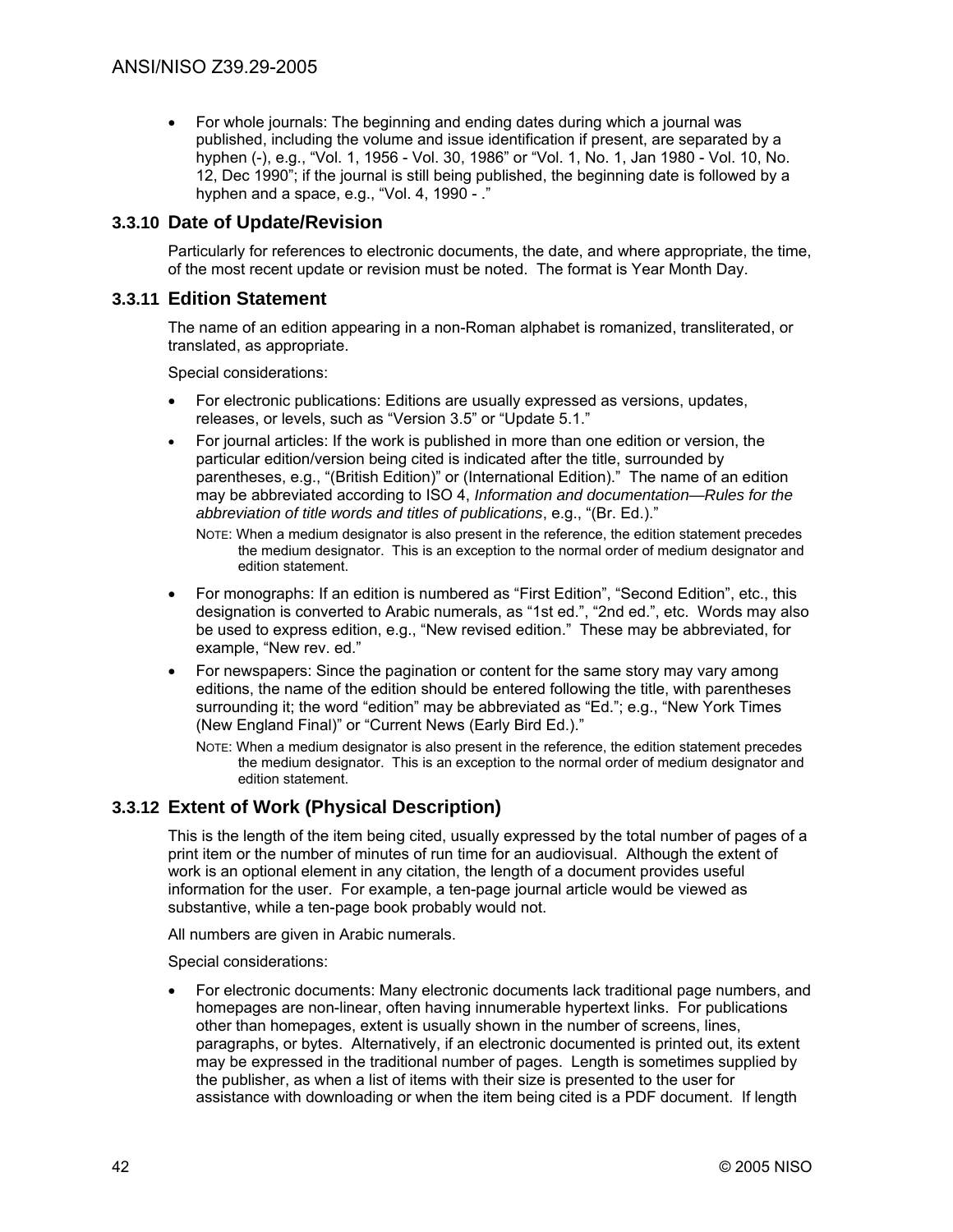is not supplied by the publisher, the extent is calculated by the best means possible and placed in brackets, such as "[about 5 screens]," "[about 21 p.]," or "[332K bytes]." Of course, screen sizes, fonts used, and printers vary widely, but the purpose is to give the user of the citation an indication of the length of the item. When the number is approximated, the word "about" appears before the length indicator, both in brackets.

- For journal articles: If a work is published in microform or is an audiovisual or electronic work, information about the location of the work on the source may be given, e.g., "microfiche 2-3 of 4 microfiche", "cassette 4", or "screen 10-15."
- For manuscripts: Most manuscripts do not have page numbers written on them. Their extent is usually expressed in terms of the number of pieces of paper, called leaves, as "1 leaf" or "5 leaves." Large manuscript collections may measure extent in cartons, boxes, or linear feet.
- For monographs: The total number of pages is noted if the work is contained in one volume, e.g., "54 p."; if in more than one volume, the total number of volumes is given, e.g., "3 vol.", in place of the number of pages.

## **3.3.13 Issue**

Given in Arabic numerals only, e.g., convert "IV" or "Fourth" to "4."

An issue number may be omitted if the work uses continuous pagination throughout the volume. However, this is not recommended practice because it increases the difficulty for the user of retrieving the particular item being cited.

## **3.3.14 Issue—Subdivision (Supplement/Part/Special Number)**

Words indicating supplement, part, special number, etc., to an issue are usually abbreviated, e.g., "Suppl.", "Pt.", or "Spec. No."; if a number or letter is present, it is included, e.g., "Pt. A"; Arabic numbers only are used, e.g.; "Suppl. 3" for "Supplement III."

## **3.3.15 Location within a Work—Subdivision**

If a part of a work (a subdivision of the work that does not have its own author and thus cannot be bibliographically separated from the larger work) is being referenced, such as a chapter, section, figure, table, appendix, graph, photograph, etc., it is identified with any accompanying number (in Arabic numerals) or letter, e.g., "Table 3" or "Appendix B". As an alternative, if page numbers are continuous throughout the part, the inclusive pages of the part may be given instead of its identifier, e.g., "p. 130-145" for a chapter appearing on pages 130 through 145.

### **3.3.16 Location within a Work—Subdivision Pagination (or its equivalent)**

If the part being referenced appears on a single page, recording band, frame of film, screen, etc., the single page number or its equivalent is recorded, e.g., "p. 12", "band 6", "screen 4."

In print works, the first and last page numbers are separated by a hyphen, e.g., "p. 123-126"; if the page number is preceded or followed by a letter, the letter is included, e.g., " p. S10-12" or "p. 124A-126A." Note that when page numbers are followed by letters, both the full page designation and the letter are retained.

If space is an issue, repeating page numbers may be omitted, e.g., "p. 123-6", although care should be used to minimize any ambiguity this practice may introduce.

Roman numerals used as page numbers are retained, given in upper or lower case as found in the work, e.g., "p. XXVI-XXVII."

For works published on non-consecutive pages, all page numbers may be given; or if space is a consideration, up to three groupings of discontinuous pages may be given, followed by "passim" or "continued."

If no page numbers appear, the total number of pages is given in brackets, e.g., "[14 p.]."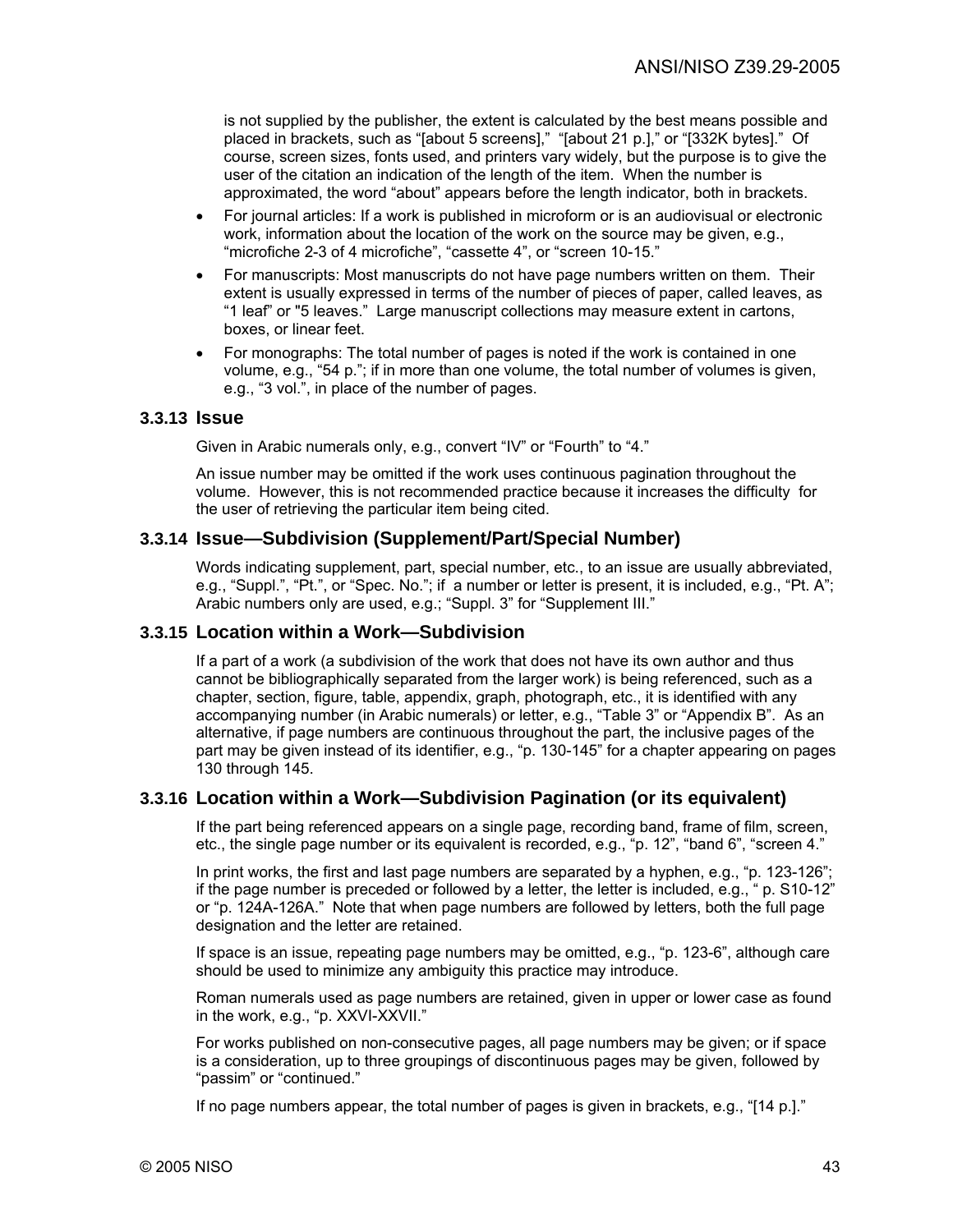Special considerations:

- For electronic documents: Many electronic documents carry no page numbers. If a work includes some form of numeration such as paragraph numbers or line numbers, use these to indicate the location within the work, such as "paragraph 3" or "lines 50-62." If no numeration scheme can be found, give the total extent of the subdivision being cited, calculated by the best means possible and placed within brackets, such as "[about 2 screens]," or "[about 1 p.]." Of course, screen sizes, fonts used, and printers vary widely, but the purpose is to give the user of the reference an indication of the length of the subdivision. Because the number is approximated, the word "about" appears before the length indicator, both inside square brackets.
- For newspapers: The column number in which the article begins on the page may be added in parentheses, e.g., "(col. 2)".

## **3.3.17 Location within a Work—Subdivision Title**

If a part of a work is being referenced, such as a chapter, figure, table, appendix, graph, photograph, etc., the title of the portion is given following the identifier (if any), e.g., "Table 3, School enrollment in 1995" or "Chapter 2, Understanding the Internet".

A title appearing in a non-Roman language is romanized, transliterated, or translated, as appropriate.

## **3.3.18 Medium Designator**

The specific type of medium is indicated following the title, surrounded by brackets, e.g., "[microfiche]", "[videocassette]", "[CD-ROM]" or "[Internet]."

If a work can be described by both a content designator and a medium designator, the two may be combined into one statement, e.g., "[dissertation on microfilm]", "[bibliography on CD-ROM]."

### **3.3.19 Notes**

This element gives the creator of the reference an opportunity to provide additional information that may be of interest to the audience, for example, the commercial format of a videocassette or the system requirements for an electronic document. This information may be taken from the source, but no rules, not even the use of complete sentences, govern its form.

All identifying numbers, with the exceptions of volume and issue numbers, the number of a meeting, and the patent number, appear in the Notes group.

## **3.3.20 Number of Meeting**

All numbers are represented as Arabic numerals, e.g., "Third" becomes "3rd," "XII" becomes "12th." Other designations should be entered as they appear on the work, such as "Fall" or "Midyear." If both a meeting number and other designations are present, only the meeting number is used.

## **3.3.21 Patent Document—Country**

The adjectival form of the country name is used, e.g., "French patent."

The two-letter country code (Patent Document—Country Code) associated with the patent number, if present, must be included in the reference, e.g., "German patent DE 1,234,567."

## **3.3.22 Patent Document—Publication Date**

The year is followed by the month and day, e.g., "1972 April 4."

English names are preferred for months; names of months may be abbreviated to the first three letters.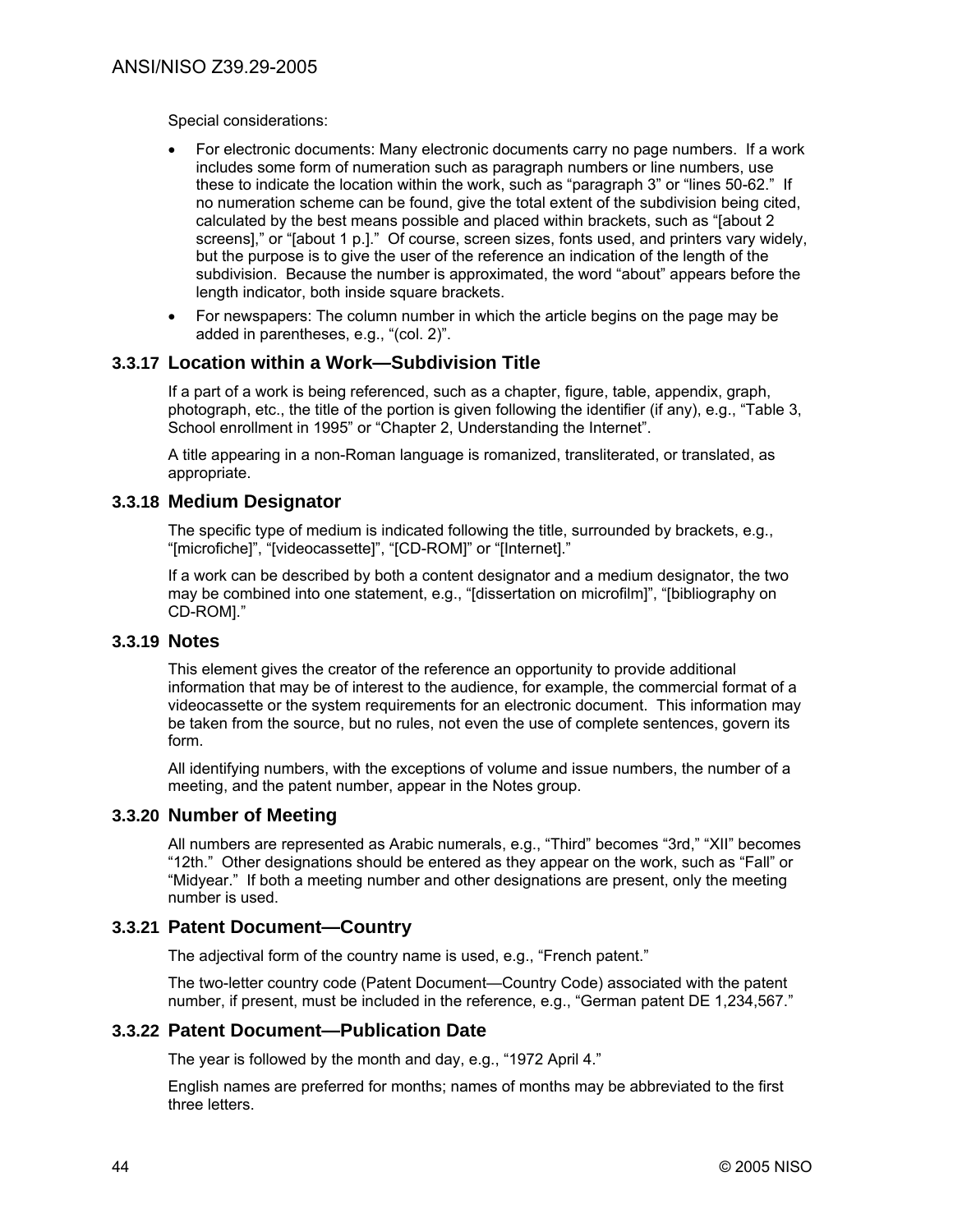## **3.3.23 Place of Meeting**

Names of organizations appearing in non-Roman alphabets are romanized, transliterated, or translated, as appropriate.

#### **3.3.23.1 Place of Meeting—Division**

Common words such as "Department" may be abbreviated, as "Dept."

#### **3.3.23.2 Place of Meeting—Name**

Common words such as "University" or "Corporation" may be abbreviated, as "Univ." or "Corp."

### **3.3.23.3 Place of Meeting—City**

The city where the conference was held followed by the state or country, e.g., "Rome, GA."

English names are preferred when available, such as "Moscow" for "Moskva", "Rome" for "Roma", or "Vienna" for "Wien." With the exception of non-Roman alphabets, the name used on the piece is always acceptable. As with any translation, the creator of the reference should decide on the precision of the designation based on the needs of the intended audience.

#### **3.3.23.4 Place of Meeting—Country Subdivision**

Names of states or other country subdivisions may be abbreviated according to accepted standards. If the city is well known, as Chicago or New York, the country subdivision may be omitted.

#### **3.3.23.5 Place of Meeting—Country**

Names of countries should be abbreviated according to ISO 3166, *Codes for the representation of names of countries*. If the city is well known, as London or Paris, the country may be omitted.

## **3.3.24 Place of Publication**

The place of publication is the city where the work is published. Additional identification, such as country subdivision and country, are added where appropriate to avoid ambiguity.

If more than one location appears, the more prominent or else the first appearing is listed. The choice of place of publication is best made in consideration of the audience. If, for example, the reference is being created primarily for a U.S. audience and both a U.S. and foreign place of publication appear on the source, the U.S. location may be preferred.

If no place of publication is found on the work but can be reasonably inferred, e.g., Washington, DC for a work from the US Department of State, the place name is given in brackets, e.g.; "[Washington (DC)]."

If no place of publication can be determined or reasonably inferred, the words "place unknown" are given in brackets.

The name of a city, country subdivision, or country in a non-Roman alphabet is romanized, transliterated, or translated, as appropriate.

Special considerations:

• For Internet documents: In the case of the Internet, the place of publication is the city in which the individual or the organization issuing or sponsoring the Web site resides. This information is usually found at the bottom of a homepage, but may also be at the top of the first screen, on a sidebar, or at the end of a document. If it is not in one of these locations, it may be obtained from a linkage within the site, usually under a "contact us" or similar link.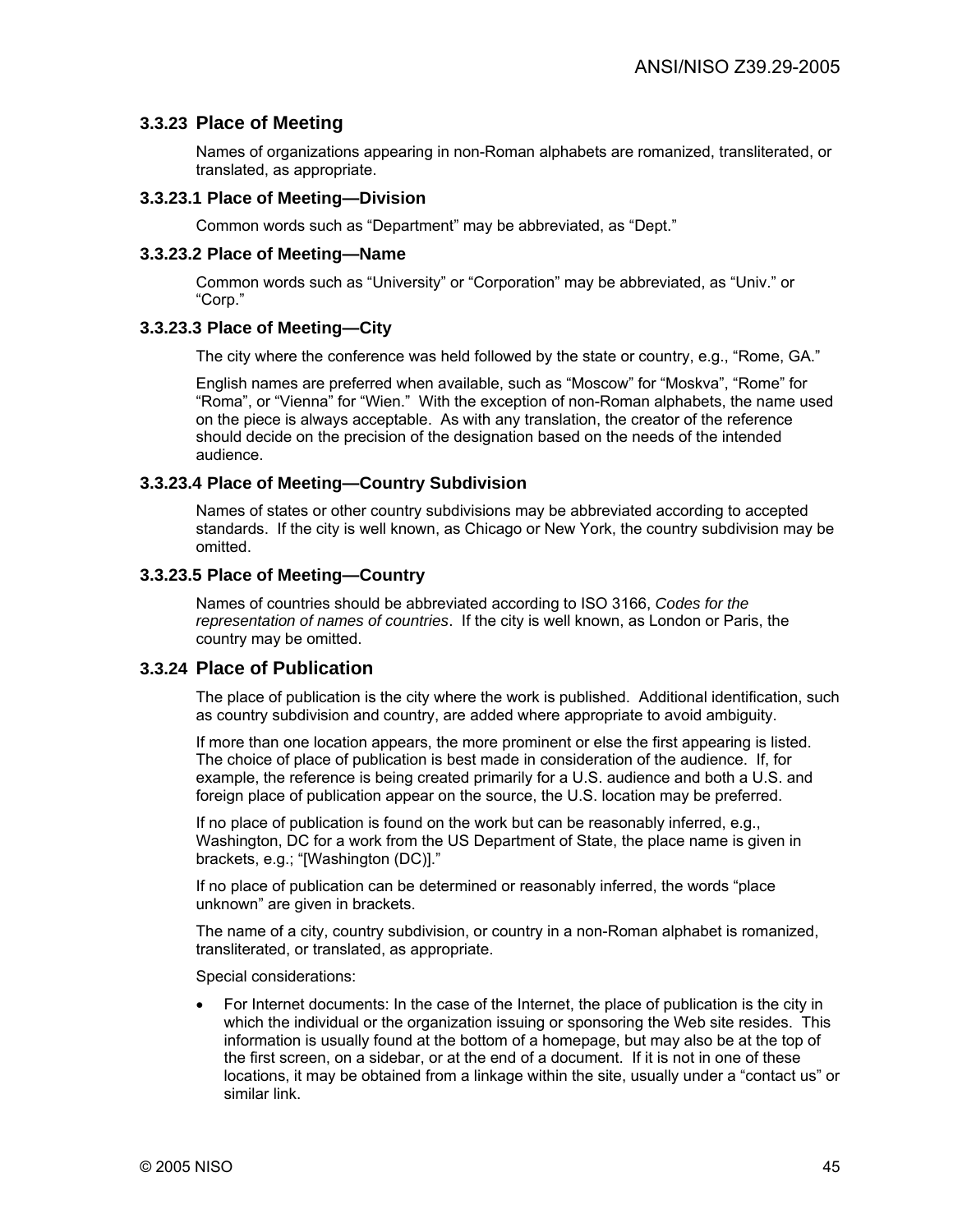## **3.3.24.1 Place of Publication—City**

The city where published, followed by the state or country (surrounded by parentheses) if needed for clarification, e.g., "Rome (GA)."

English names are preferred when available, such as "Moscow" for "Moskva", "Rome" for "Roma", or "Vienna" for "Wien." With the exception of non-Roman alphabets, the name used on the piece is always acceptable. As with any translation, the creator of the reference should decide on the precision of the designation based on the needs of the intended audience.

## **3.3.24.2 Place of Publication—Country Subdivision**

Names of states or other country subdivisions may be abbreviated according to accepted standards. If the city is well known, as Chicago or New York, the country subdivision may be omitted.

### **3.3.24.3 Place of Publication—Country**

Names of countries should be abbreviated according to ISO 3166, *Codes for the representation of names of countries*. If the city is well known, as London or Paris, the country may be omitted.

### **3.3.25 Publisher Name**

Names of organizations appearing in non-Roman alphabets are romanized or transliterated, or names may be translated, e.g., "[Japanese Electronics Society]" or "Societa Psicoanalitica Italiana [Italian Psychoanalytic Society]."

If a division or other part of the organization appears, it is listed with the organization in hierarchical order from highest to lowest, e.g., "Library of Congress, Congressional Research Service."

The name may be given in a shortened form, e.g., "Wiley " for "John Wiley and Sons". Common words such as "Association", "Company", or "University" may be abbreviated, as "Assn.", "Co.", and "Univ."

If the publisher is also the author of the work, such as "University of Pennsylvania," or if the name of the publisher appears in the title of the work, such as "Journal of the Indiana Folklore Society, the publisher name may be shortened, as "The University" or "The Society." However, if the creator of the reference is formatting references for a database in which the name of the publisher is searchable, it may be advisable to give the name in full.

If no publisher can be determined, the words "publisher unknown" are placed in brackets.

Special considerations:

- For electronic documents: The advent of the Internet and other online sources has stretched the definition of "publication" and "publisher." However, in electronic terms a publisher is defined as the individual or organization which produces or sponsors the site. As with the place of publication, this information is usually found at the bottom of a homepage, at the top or on a sidebar of the first screen, or at the end of a document. The publisher may also be identified by looking for the organization named after a copyright statement, e.g., "copyright 1997 by the American Chemical Society." If wording such as "this site is maintained by XYZ Corporation for ABC Organization" appears, ABC Organization is considered the publisher and XYZ the distributor. Publisher information is required in a citation; distributor information may be included as a note.
- For technical reports: The sponsoring organization is often the publisher; but if the performing organization issues the report and thus is given as publisher, the sponsoring organization is acknowledged in the Notes Group.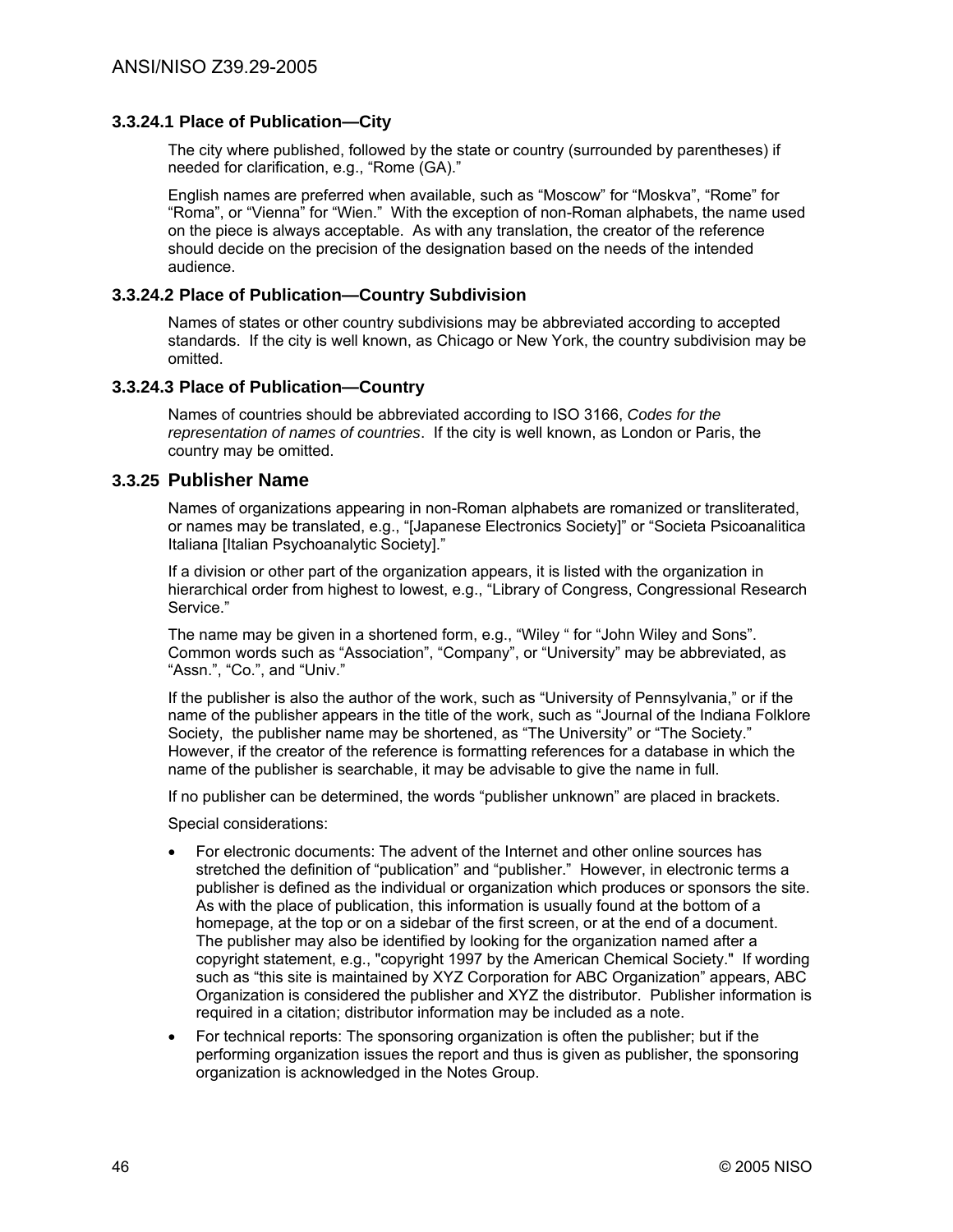## **3.3.26 Report Number**

The alphanumeric string in which an alphabetic report code for the performing and/or sponsoring organization is followed by a numeric series representing the date and sequence of issuance is recorded as it appears on the work, e.g., "NASA/CR-86/3840" for a NASA contractor report issued in 1986; see ANSI Z39.23-1997, *Standard Technical Report Number Format and Creation* for the establishment and use of report numbers.

If multiple report numbers are found on the work, the most prominent number identifying the report should be used, usually the one assigned by the sponsoring agency. If a different number is to be used to order or otherwise acquire the report, that number should be recorded in the "Acquisition Number" element in the Notes Group.

To avoid confusion with the contract/grant number, it is suggested that the words "Report No." precede this number. A colon after the descriptive phrase is required.

### **3.3.27 Titles**

A title is given in its original language; a title appearing in a non-Roman alphabet is romanized or transliterated. A translation, enclosed in brackets, may follow the original.

If the title is presented in two languages, reflecting the bilingual nature of the text, both titles are given in the order presented in the work, separated by an equal sign (=).

This standard does not specify means for distinguishing the title of the smallest bibliographic unit when more than one title occurs within the same reference (for example, the title of an article published in a journal or the title of a chapter of a book). However, such techniques as quotation marks, underlining, or special type fonts, like italics, may be used for such purpose at the option of the user.

For titles of electronic monographs and monographic series, the title should appear just as it would for print publications, that is, with only the first word and all proper nouns capitalized. The titles of electronic journals and other serials should appear just as it would for print publications, that is, with all significant words capitalized. Titles for other electronic formats, such as homepages, databases, and discussion lists, should duplicate as closely as possible what appears on the screen. In all cases, if the use of special characters or other nonstandard typographic features is present, the title should be represented as it appears on the source.

Special considerations:

- For Internet documents: Monographs on the Internet will usually display clearly identifiable titles, and serials will have both the title of the article and the title of the journal. Homepages, on the other hand, may display only the name of the organization responsible for the site. If so, this name becomes the title. Some basic rules to follow for identifying wording as a title are:
	- (1) Look for what is the most prominent (usually the largest) wording on the screen.
	- (2) Look for wording followed by a copyright, trademark, or registered trademark symbol (©, ™, or ®).
	- (3) Look at the title bar of the Web browser (generally in the top left corner).
	- (4) Look for the title in the source code of the document.

#### **3.3.27.1 Title, Analytic**

Analytic titles are always followed by a connective phrase, such as "In", followed by a colon, that leads to the description of the larger work to which it belongs. The one exception to this is for citations to journal articles, where long tradition has omitted the connective phrase before the title of the journal.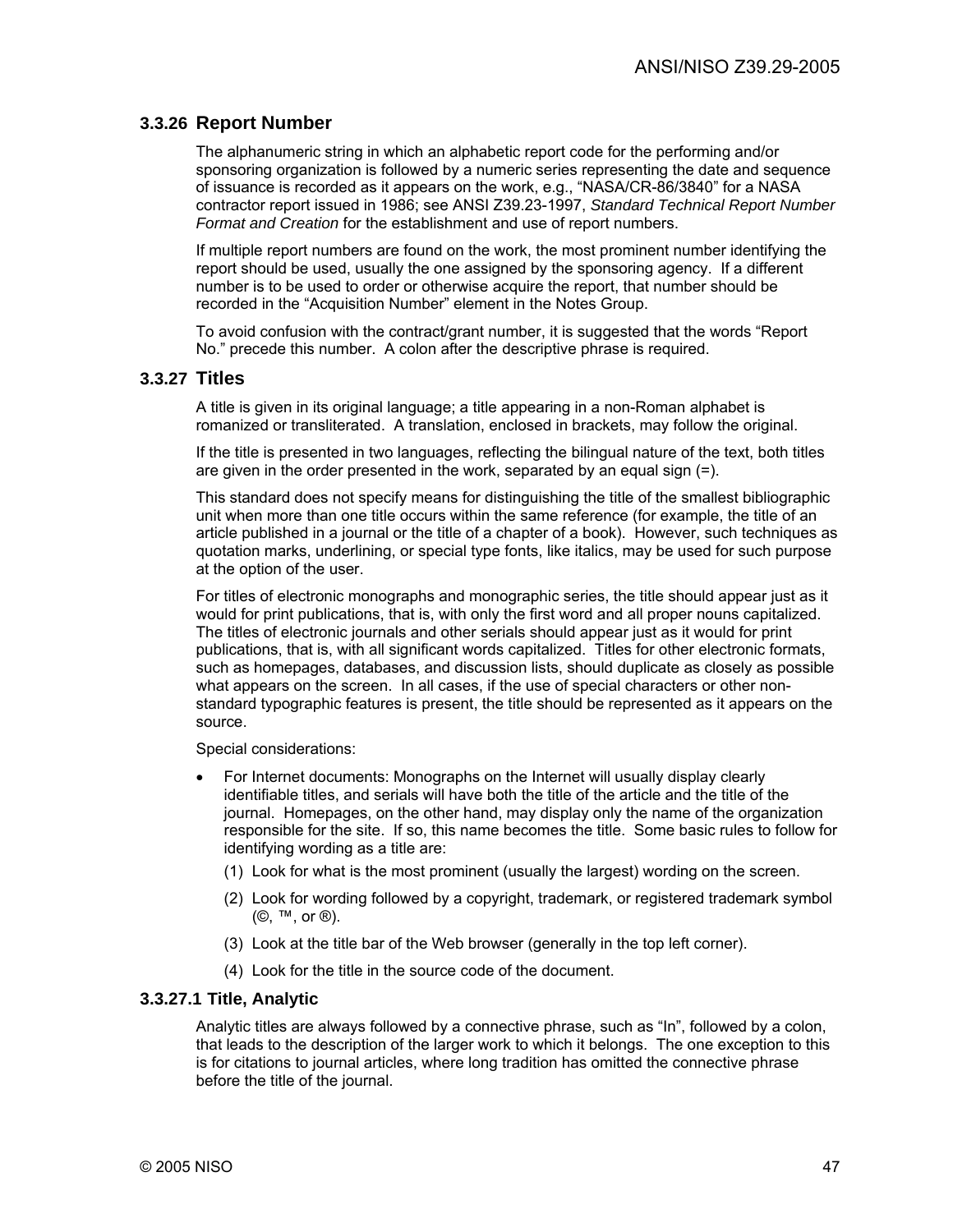More than one level of analytic title may exist, such as an authored section of a chapter written by a different author that is included in a monograph that has an editor. The reference must include the lowest appropriate level, e.g., the information describing the authored section, and the highest level required for unique identification of the location of that section, e.g., the information about the edited monograph. The intervening level of analytic title is not included in the reference.

## **3.3.27.2 Title, Collective**

Special considerations:

- For journal titles when citing an article: A title may be written in full or abbreviated according to ISO 4, *Information and documentation—Rules for the abbreviation of title words and titles of publications*; periods may be omitted after abbreviated words.
- For whole journals and newspaper titles: A title is written out in full, without abbreviation.
- For newspaper titles: If the location of the newspaper is not apparent from the title, it is added parenthetically to the name, e.g., "El Dia (Mexico City)."

## **3.3.27.3 Title—Translated**

Translations of titles follow the original title and are enclosed in square brackets. If the translation substitutes for the original title, it is still enclosed in square brackets.

## **3.3.28 Volume**

This is given in alphabetic characters or Arabic numbers only or both, e.g., "54B"; convert "LX" or "Sixtieth" to "60."

Special considerations:

• For newspapers: As an option, in addition to the date of publication, the volume number (and issue number, if present) may be given.

## **3.3.29 Volume—Subdivision (Supplement/Part/Special Number)**

Words indicating supplement, part, special number, etc., to a volume are usually abbreviated, e.g., "Suppl.", "Pt.", or "Spec. No."; if a number or letter is present, it is included, e.g., "Pt. A"; Arabic numbers only are used, e.g., "Suppl. 3" for "Supplement III."

# **4 Application of the Standard to Specific Types of Material**

## **4.1 General**

This section provides the bibliographic groups and their elements for each type of material being cited, e.g., monographs, journals, etc. Groups and elements are presented in the order in which they should appear in a reference. The list of elements for each type of material is comprehensive; however, all of the elements shown may not appear in references to all works. For example, a Series Statement Group and its elements have been provided for all works, yet not all works are part of a series. While the list provides for all those elements that might reasonably be needed to construct a citation, special circumstances may also require the use of additional elements. See *Representation of Data* (Section 3) for a complete list of all groups and elements.

The designation "R" or "O" indicating whether the use of an element is required or optional has also been provided for each element used in a reference to each type of material. See Section 1.3.2 for an explanation of this designation. A particular element may be optional (O) for one type of work and required (R) in another. For example, the element Availability— Storage Location in an electronic monograph on CD-ROM has as an "O" designation but for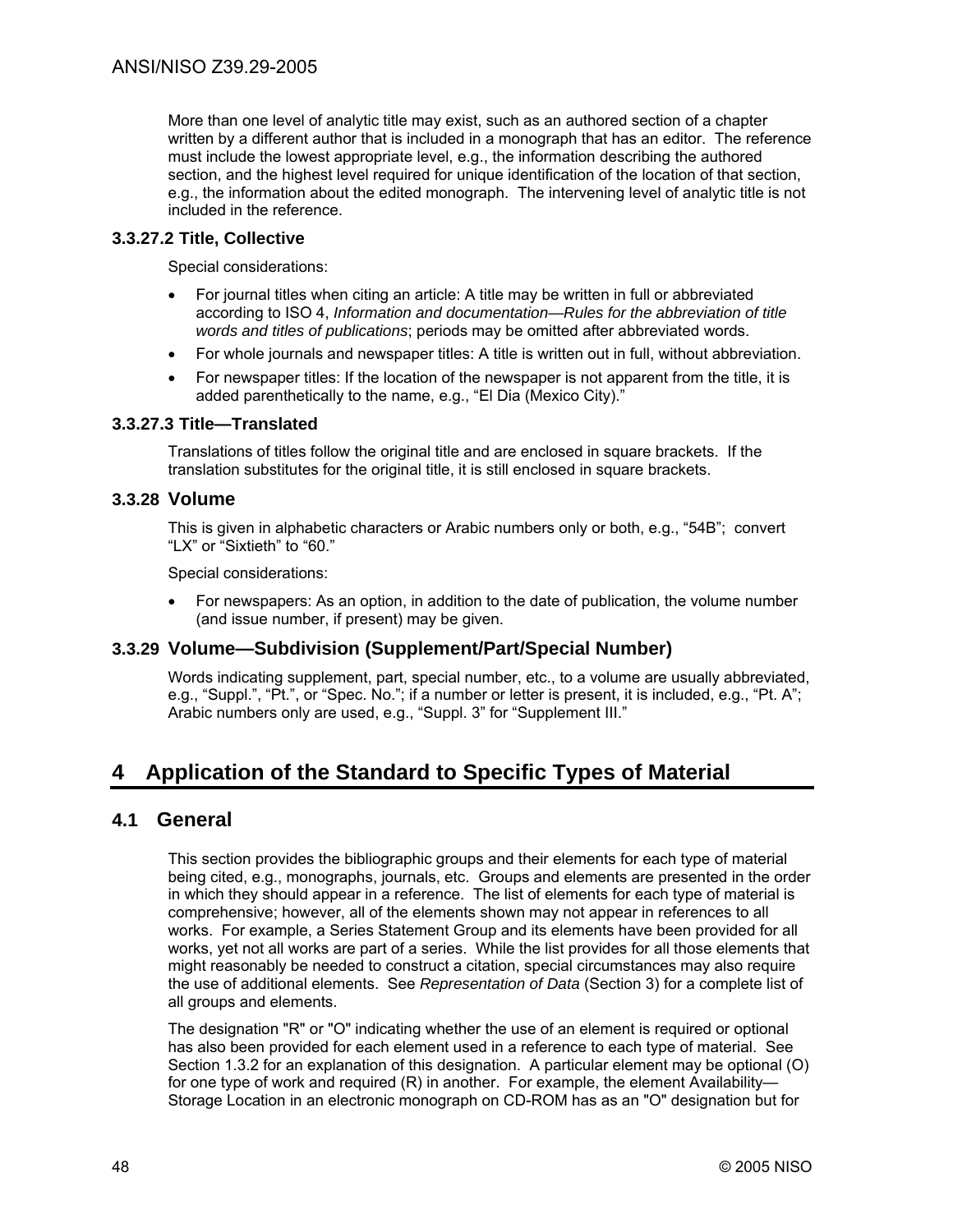an electronic monograph on the Internet has an "R." This is because the Internet is the only place (location) where you can find the monograph, but the CD-ROM has multiple possibilities for location.

Note that an asterisk follows some of these "R" and "O" designations in the examples below. This indicates that an element may be required or optional depending on the circumstances of a particular citation. For example, the element Date of Copyright is ordinarily an optional one. However if there is no Date of Publication, then the Date of Copyright becomes required. Similarly, the Availability elements (Availability—Name, Availability—City, etc.) are ordinarily optional, but if one Availability element is used, all should be used.

In addition to the bibliographic groups and elements, the entry for each type of material also includes an example of a typical citation. This citation has been formatted with punctuation at the end of each entry. Section 3.2.8 states that while a specific system of punctuation is not mandated by this standard, a consistent method of punctuation must be used. For the examples given throughout this section, the system of punctuation employed by the National Library of Medicine has been used (see Table 3). The majority of the examples provided have been taken from actual publications and have been chosen because they represent typical material or contain specific elements needed for illustration. In a few instances creative license was employed to provide an example (or an element within an example) with a full range of elements.

# **4.2 Specific Types of Material with Examples**

## **4.2.1 Monographs**

See also: 4.2.13.1 *Monographic Audiovisuals,*

- 4.2.14.4 *Monographs in Electronic Formats,*
- 4.2.15.4.1 *Forthcoming Monographs.*

### **4.2.1.1 Entire Monographs**

See also: 4.2.13.1.1 *Entire Monographs in Audiovisual Formats,*

- 4.2.14.4.1 *Entire Monographs in Electronic Formats,*
- 4.2.15.4.1 *Forthcoming Monographs.*

| R/O                | <b>Elements in Order of Appearance</b> | <b>Examples of Elements</b>                |
|--------------------|----------------------------------------|--------------------------------------------|
|                    |                                        |                                            |
|                    | <b>AUTHORSHIP GROUP</b>                |                                            |
| R                  | Author, Primary or Author, Secondary   | Luzikov, Valentin N.                       |
| $O^*$              | Author Role Indicator                  |                                            |
| $O^*$              | Affiliation-Division                   |                                            |
| $O^*$              | Affiliation-Name                       |                                            |
| $O^*$              | Affiliation-City                       |                                            |
| $O^*$              | Affiliation-Country Subdivision        |                                            |
| $O^*$              | Affiliation-Country                    |                                            |
| $O^*$              | Affiliation-E-mail Address             |                                            |
|                    |                                        |                                            |
| <b>TITLE GROUP</b> |                                        |                                            |
| R                  | Title, Monographic                     | Mitochondrial biogenesis and<br>breakdown. |
| $\circ$            | Title-Subordinate                      |                                            |
| O                  | Title—Parallel                         |                                            |
| O                  | Title-Translated                       |                                            |
| R                  | <b>Medium Designator</b>               |                                            |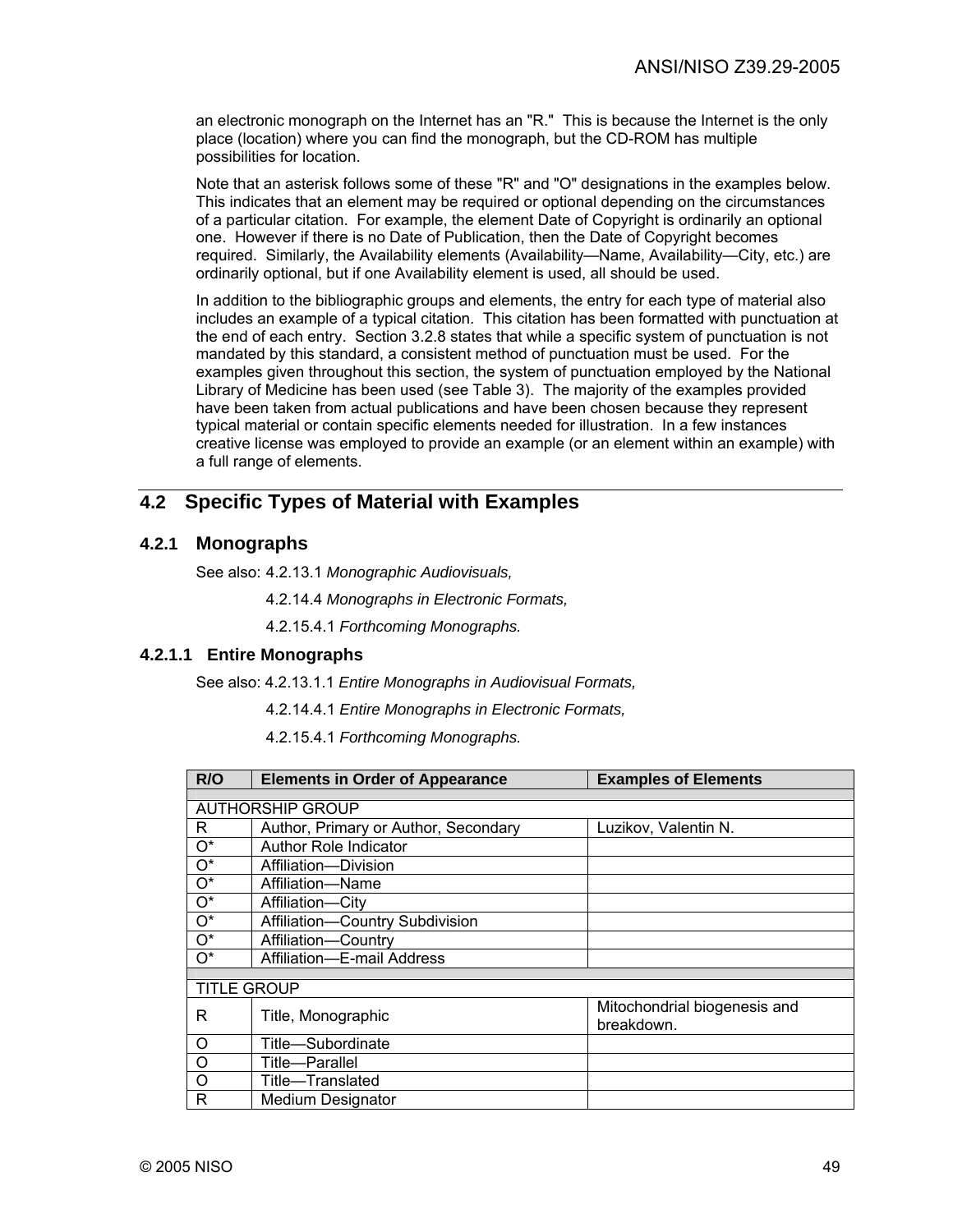| R/O                                                      | <b>Elements in Order of Appearance</b>                                   | <b>Examples of Elements</b>                                 |
|----------------------------------------------------------|--------------------------------------------------------------------------|-------------------------------------------------------------|
|                                                          | <b>EDITION GROUP</b>                                                     |                                                             |
| R                                                        | <b>Edition Statement</b>                                                 | 2nd ed.                                                     |
| O                                                        | Author, Secondary                                                        | Galkin, Alexander V.,                                       |
| $\overline{O^*}$                                         | Author Role Indicator                                                    | translator.                                                 |
|                                                          |                                                                          |                                                             |
|                                                          | <b>IMPRINT GROUP</b>                                                     |                                                             |
| R<br>$\overline{\mathsf{R}^*}$                           | Place of Publication-City                                                | New York:                                                   |
| $R^*$                                                    | Place of Publication-Country Subdivision<br>Place of Publication-Country |                                                             |
| R                                                        | <b>Publisher Name</b>                                                    | Consultants Bureau;                                         |
| R                                                        | Date of Publication                                                      | 1985.                                                       |
| $\overline{\mathrm{O}^*}$                                | Date of Copyright                                                        |                                                             |
|                                                          |                                                                          |                                                             |
|                                                          | PHYSICAL DESCRIPTION GROUP                                               |                                                             |
| O                                                        | <b>Extent of Work</b>                                                    | 362                                                         |
| O                                                        | <b>Physical Form</b>                                                     | p.                                                          |
| O                                                        | <b>Special Physical Features</b>                                         |                                                             |
| O                                                        | <b>Size</b>                                                              |                                                             |
| $\circ$                                                  | Reproduction Rate or Ratio                                               |                                                             |
|                                                          | <b>SERIES STATEMENT GROUP</b>                                            |                                                             |
| O                                                        | Author, Primary or Author, Secondary                                     |                                                             |
| O*                                                       | Author Role Indicator                                                    |                                                             |
| O                                                        | Title, Collective                                                        | (Mitochondria library;                                      |
| $\overline{O}$                                           | Title-Abbreviated                                                        |                                                             |
| $\overline{O}$                                           | Title-Translated                                                         |                                                             |
| $\overline{O}$                                           | Volume                                                                   | vol. 3).                                                    |
| O                                                        | Volume-Subdivision                                                       |                                                             |
| O                                                        | <b>Issue</b>                                                             |                                                             |
| O                                                        | Issue-Subdivision                                                        |                                                             |
|                                                          | <b>NOTES GROUP</b>                                                       |                                                             |
| O                                                        | <b>Accompanying Material</b>                                             |                                                             |
| O*                                                       | Availability-Division                                                    |                                                             |
| $\overline{O^*}$                                         | Availability-Name                                                        |                                                             |
| $\overline{\mathrm{O}^*}$                                | <b>Availability-Street Address</b>                                       |                                                             |
| $\overline{O^*}$                                         | Availability-City                                                        |                                                             |
| Ő.                                                       | Availability-Country Subdivision                                         |                                                             |
| $O^*$                                                    | Availability-Country                                                     |                                                             |
| $\mathsf O$                                              | Availability-Postal Code                                                 |                                                             |
| $\overline{O}$                                           | Availability-Storage Location                                            |                                                             |
| $\overline{O}$                                           | <b>Acquisition Number</b>                                                |                                                             |
| $\overline{O}$                                           | <b>Creation Statement</b>                                                |                                                             |
| $\overline{O}$                                           | Language of Work                                                         |                                                             |
| $\overline{O}$                                           | Language of Abstract                                                     |                                                             |
| $\overline{O}$                                           | Sponsoring Body-Name                                                     |                                                             |
| $\overline{\circ}$                                       | Sponsoring Body-Location                                                 |                                                             |
| $\overline{\circ}$                                       | <b>ISBN</b>                                                              |                                                             |
| $\overline{O}$                                           | <b>ISSN</b>                                                              |                                                             |
| $\overline{O}$                                           | Supplemental Material                                                    |                                                             |
| $\overline{O}$                                           | Supplemental Material-Availability                                       |                                                             |
| O                                                        | <b>Supplementary Notes</b>                                               | Translation of: Reguliatsiia<br>formirovaniia mitokhondrii. |
| * R or O depending on presence/content of other elements |                                                                          |                                                             |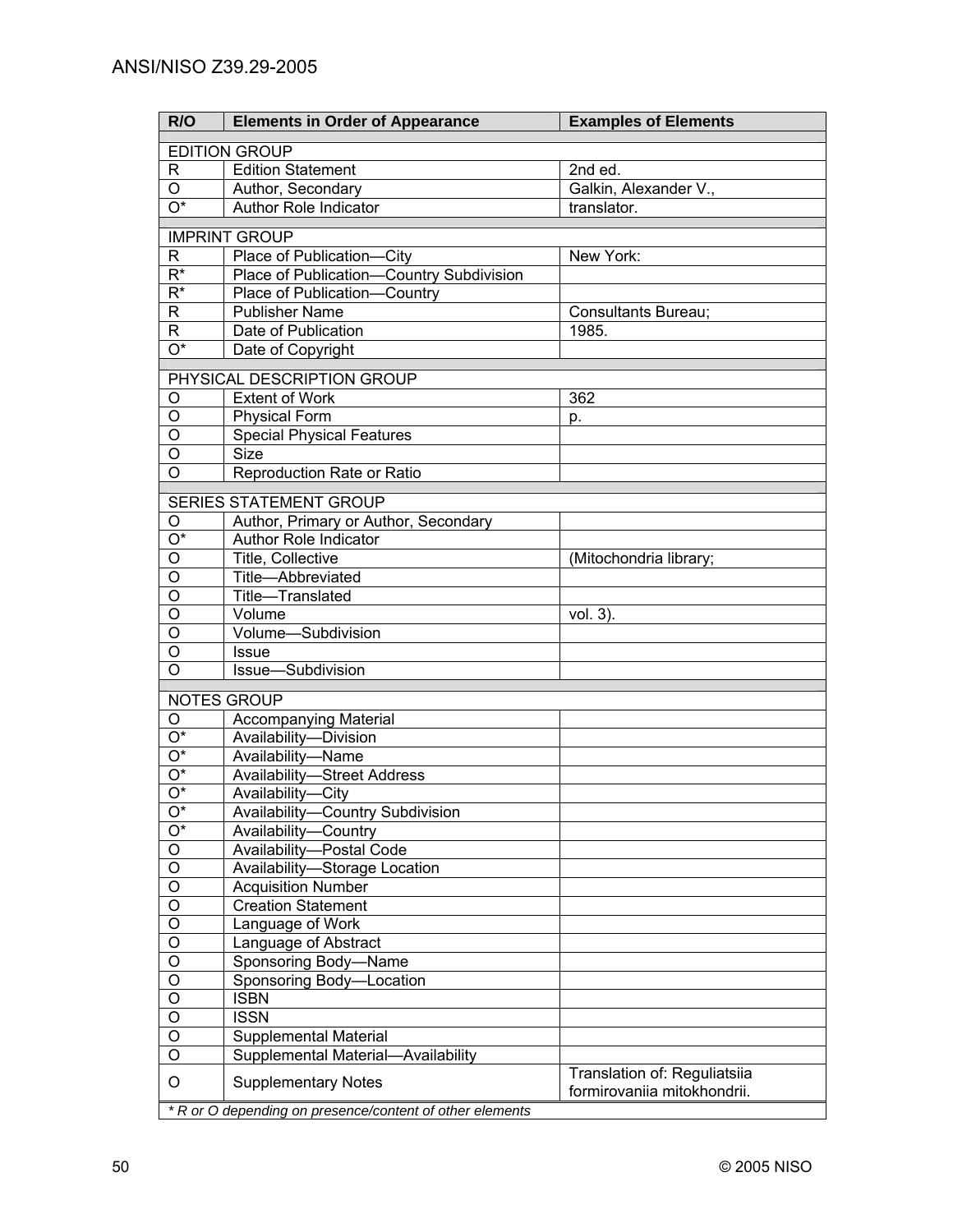#### **Formatted sample citation for entire monographs:**

Luzikov, Valentin N. Mitochondrial biogenesis and breakdown. 2nd ed. Galkin, Alexander V., translator. New York: Consultants Bureau; 1985. 362 p. (Mitochondria library; vol. 3). Translation of: Reguliatsiia formirovaniia mitokhondrii.

## **4.2.1.2 Parts of Monographs**

#### See also: 4.2.13.1.2 *Parts of Monographs in Audiovisual Formats,*

4.2.14.4.2 *Parts of Monographs in Electronic Formats.*

| R/O                           | <b>Elements in Order of Appearance</b>                                         | <b>Examples of Elements</b>      |
|-------------------------------|--------------------------------------------------------------------------------|----------------------------------|
|                               | <b>AUTHORSHIP GROUP</b>                                                        |                                  |
| R                             | Author, Primary or Author, Secondary                                           | Shakelford, Richard T.           |
| $\overline{O^*}$              | <b>Author Role Indicator</b>                                                   |                                  |
| $\overline{O^*}$              | Affiliation-Division                                                           |                                  |
| $\overline{O^*}$              | Affiliation-Name                                                               |                                  |
| $\overline{O^*}$              | Affiliation-City                                                               |                                  |
| $\overline{\mathrm{O}^*}$     | Affiliation-Country Subdivision                                                |                                  |
| $\overline{O^*}$              | Affiliation-Country                                                            |                                  |
| $\overline{O^*}$              | Affiliation-E-mail Address                                                     |                                  |
|                               |                                                                                |                                  |
|                               | TITLE GROUP (Collective or Monographic Level)+                                 |                                  |
| R                             | Title, Collective or Title, Monographic                                        | Surgery of the alimentary tract. |
| O                             | Title-Subordinate                                                              |                                  |
| O                             | <b>Title-Parallel</b>                                                          |                                  |
| O                             | Title-Translated                                                               |                                  |
| $\mathsf{R}$                  | Medium Designator                                                              |                                  |
|                               | <b>EDITION GROUP</b>                                                           |                                  |
| $\mathsf R$                   | Edition Statement                                                              | 2nd ed.                          |
| $\circ$                       | Author, Secondary                                                              |                                  |
| $\overline{O^*}$              | <b>Author Role Indicator</b>                                                   |                                  |
|                               | TITLE GROUP (Monographic Level)++                                              |                                  |
| $\mathsf{R}$                  | Volume                                                                         | Vol. 1,                          |
| $\overline{R}$                | Title, Monographic                                                             | The esophagus.                   |
| O                             | Title-Subordinate                                                              |                                  |
| O                             | Title-Parallel                                                                 |                                  |
| O                             | Title-Translated                                                               |                                  |
|                               |                                                                                |                                  |
|                               | <b>IMPRINT GROUP</b><br>Place of Publication-City                              |                                  |
| R<br>$\overline{R^*}$         | Place of Publication-Country Subdivision                                       | Philadelphia:                    |
| $\overline{R^*}$              |                                                                                |                                  |
| $\overline{R}$                | Place of Publication-Country<br><b>Publisher Name</b>                          |                                  |
|                               |                                                                                | Saunders;<br>1978.               |
| $\mathsf{R}$                  | Date of Publication                                                            |                                  |
| $\overline{\mathrm{O}^*}$     | Date of Copyright                                                              |                                  |
| $\mathsf R$<br>$\overline{R}$ | Location within a Work-Subdivision                                             | Chapter 3,                       |
|                               | Location within a Work-Subdivision Title<br>Location within a Work-Subdivision | Esophagoscopy;                   |
| R.                            | Pagination                                                                     | p. 29-40.                        |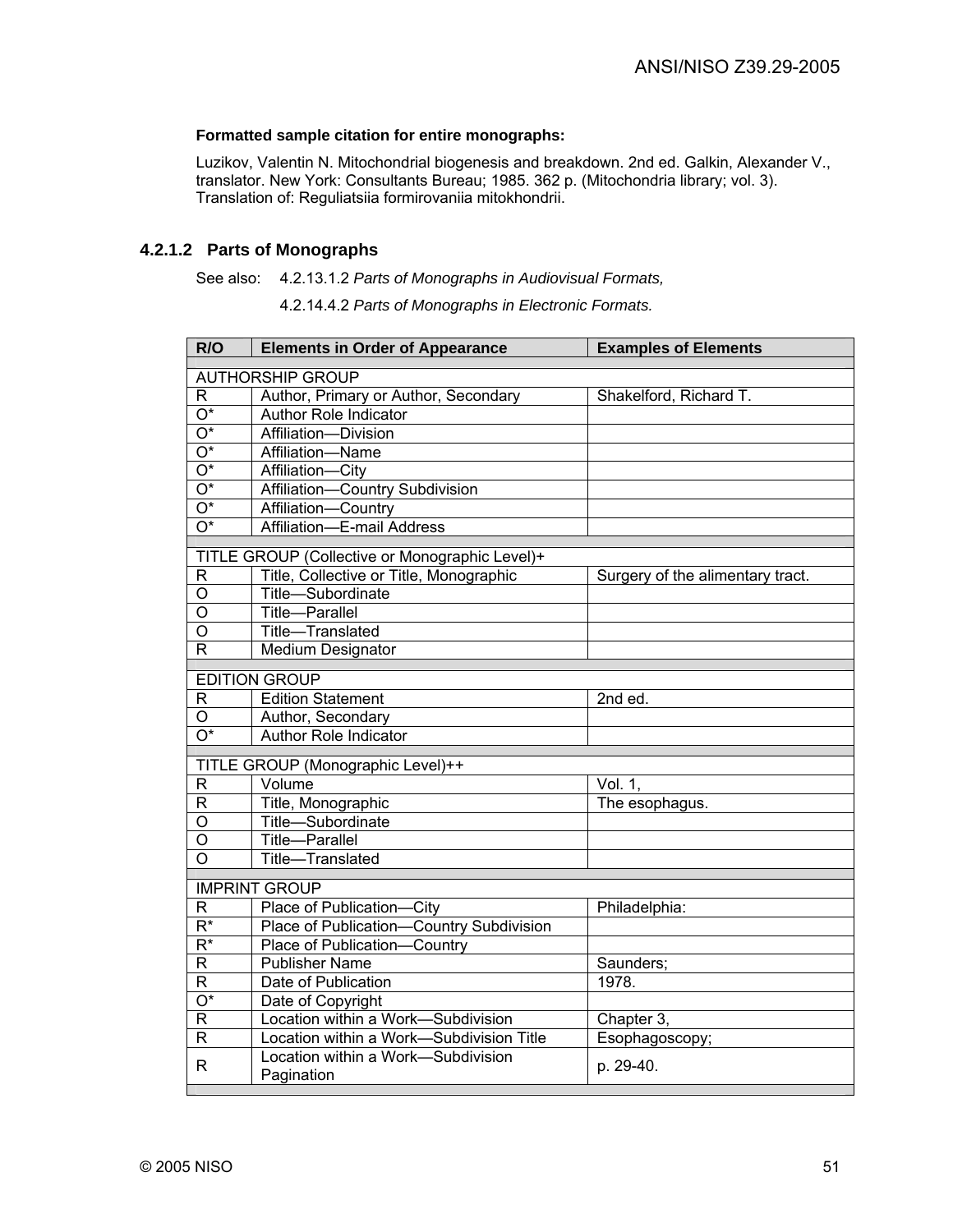| R/O                        | <b>Elements in Order of Appearance</b>                           | <b>Examples of Elements</b> |
|----------------------------|------------------------------------------------------------------|-----------------------------|
| PHYSICAL DESCRIPTION GROUP |                                                                  |                             |
| O                          | <b>Extent of Work</b>                                            |                             |
| $\circ$                    | <b>Physical Form</b>                                             |                             |
| O                          | <b>Special Physical Features</b>                                 |                             |
| $\overline{O}$             | <b>Size</b>                                                      |                             |
| $\overline{\circ}$         | Reproduction Rate or Ratio                                       |                             |
|                            |                                                                  |                             |
|                            | <b>SERIES STATEMENT GROUP</b>                                    |                             |
| O                          | Author, Primary or Author, Secondary                             |                             |
| $\overline{O^*}$           | <b>Author Role Indicator</b>                                     |                             |
| O                          | <b>Title, Collective</b>                                         |                             |
| $\overline{O}$             | Title-Abbreviated                                                |                             |
| $\overline{O}$             | Title-Translated                                                 |                             |
| O                          | Volume                                                           |                             |
| $\overline{O}$             | Volume-Subdivision                                               |                             |
| $\overline{O}$             | <b>Issue</b>                                                     |                             |
| $\overline{O}$             | Issue-Subdivision                                                |                             |
|                            | NOTES GROUP                                                      |                             |
| O                          | <b>Accompanying Material</b>                                     |                             |
| $O^*$                      | Availability-Division                                            |                             |
| $\overline{O^*}$           | Availability-Name                                                |                             |
| $\overline{O^*}$           | <b>Availability-Street Address</b>                               |                             |
| $\overline{O^*}$           | Availability-City                                                |                             |
| $O^*$                      | Availability-Country Subdivision                                 |                             |
| $\overline{O^*}$           | Availability-Country                                             |                             |
| $\overline{O}$             | Availability-Postal Code                                         |                             |
| $\overline{O}$             | Availability-Storage Location                                    |                             |
| O                          | <b>Acquisition Number</b>                                        |                             |
| $\overline{0}$             | <b>Creation Statement</b>                                        |                             |
| $\overline{\mathsf{o}}$    | Language of Work                                                 |                             |
| $\overline{O}$             | Language of Abstract                                             |                             |
| $\overline{O}$             | Sponsoring Body-Name                                             |                             |
| O                          | Sponsoring Body-Location                                         |                             |
| $\overline{0}$             | <b>ISBN</b>                                                      |                             |
| O                          | <b>ISSN</b>                                                      |                             |
| $\overline{0}$             | <b>Supplemental Material</b>                                     |                             |
| $\circ$                    | Supplemental Material-Availability                               |                             |
| $\overline{O}$             | <b>Supplementary Notes</b>                                       |                             |
|                            | + Collective level when citing a multivolume set                 |                             |
|                            | ++ Monographic level when citing one volume of a multivolume set |                             |
|                            | R or O depending on presence/content of other elements           |                             |

## **Formatted sample citation for parts of monographs:**

Shakelford, Richard T. Surgery of the alimentary tract. 2nd ed. Vol. 1, The esophagus. Philadelphia: Saunders; 1978. Chapter 3, Esophagoscopy; p. 29-40.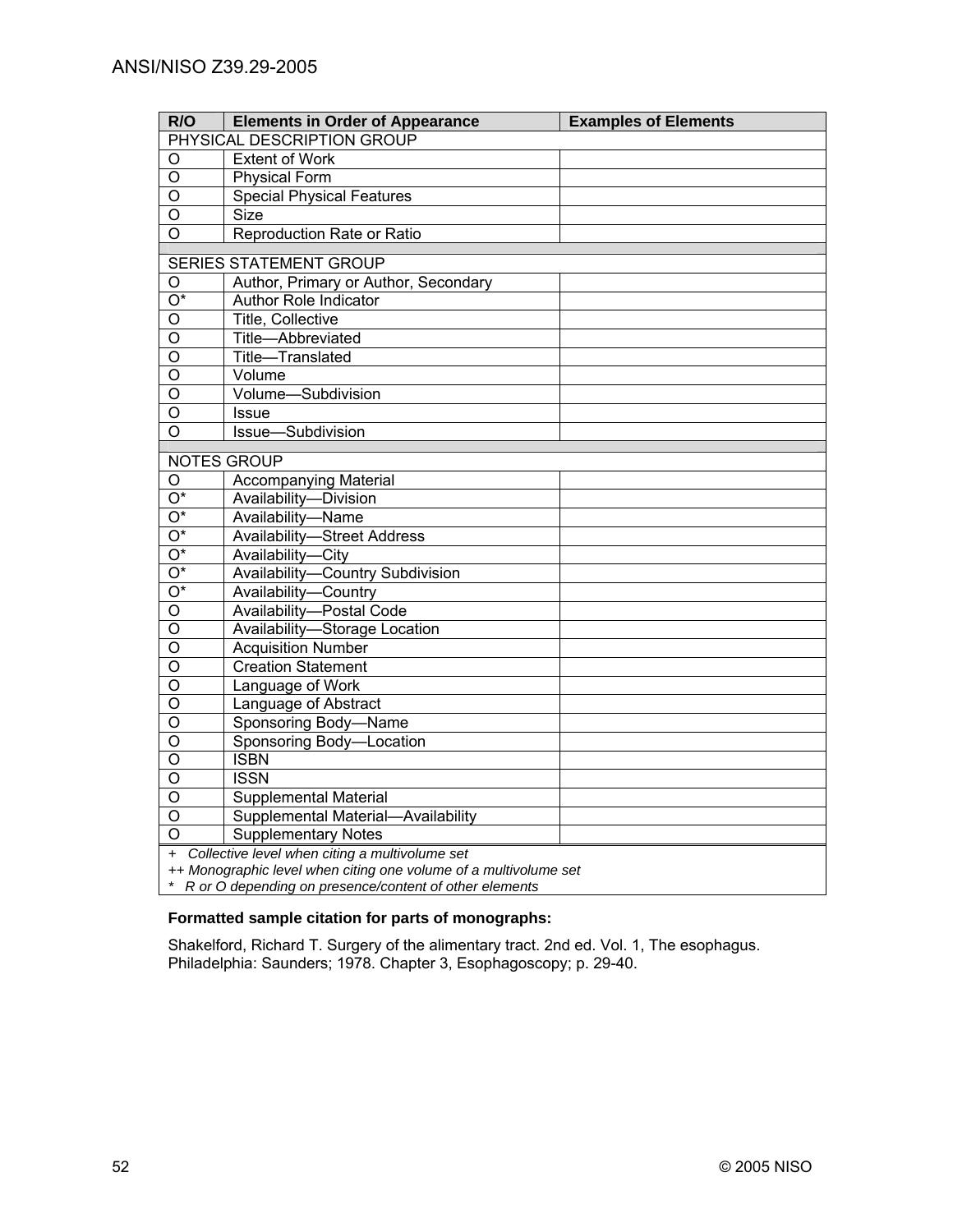# **4.2.1.3 Contributions to Monographs**

See also: 4.2.13.1.3 *Contributions to Monographs in Audiovisual Formats.*

| R/O                   | <b>Elements in Order of Appearance</b>                               | <b>Examples of Elements</b>                  |
|-----------------------|----------------------------------------------------------------------|----------------------------------------------|
|                       | <b>AUTHORSHIP GROUP</b>                                              |                                              |
| R.                    | Author, Primary or Author, Secondary                                 | Kessler, Robert M.; Freeman,<br>Mark P.      |
| $O^*$                 | Author Role Indicator                                                |                                              |
| $\overline{O^*}$      | Affiliation-Division                                                 |                                              |
| $\overline{O^*}$      | Affiliation-Name                                                     |                                              |
| $\overline{O^*}$      | Affiliation-City                                                     |                                              |
| $\overline{O^*}$      | Affiliation-Country Subdivision                                      |                                              |
| $\overline{O^*}$      | Affiliation-Country                                                  |                                              |
| $\overline{O^*}$      | Affiliation-E-mail Address                                           |                                              |
|                       | <b>TITLE GROUP (Analytic Level)</b>                                  |                                              |
| R                     | Title, Analytic                                                      | Ischemic cerebrovascular disease.            |
| O                     | Title-Subordinate                                                    |                                              |
| O                     | Title-Parallel                                                       |                                              |
| $\overline{O}$        | Title-Translated                                                     |                                              |
|                       | <b>CONNECTIVE PHRASE</b>                                             | In:                                          |
|                       |                                                                      |                                              |
|                       | <b>AUTHORSHIP GROUP</b>                                              |                                              |
| R<br>$\overline{O^*}$ | Author, Primary or Author, Secondary<br><b>Author Role Indicator</b> | Partain, C.L.; Price, Ronald R.,<br>editors. |
|                       |                                                                      |                                              |
|                       | TITLE GROUP (Collective or Monographic Level)+                       |                                              |
| R                     | Title, Collective or Title, Monographic                              | Magnetic resonance imaging.                  |
| O                     | Title-Subordinate                                                    |                                              |
| O                     | Title-Parallel                                                       |                                              |
| O                     | Title-Translated                                                     |                                              |
| R                     | <b>Medium Designator</b>                                             |                                              |
|                       | <b>EDITION GROUP</b>                                                 |                                              |
| R                     | <b>Edition Statement</b>                                             | 2nd ed.                                      |
| O                     | Author, Secondary                                                    |                                              |
| O*                    | <b>Author Role Indicator</b>                                         |                                              |
|                       | TITLE GROUP (Monographic Level)++                                    |                                              |
| R                     | Volume                                                               | Vol. 1,                                      |
| $\mathsf{R}$          | Title, Monographic                                                   | Clinical principles.                         |
| O                     | Title-Subordinate                                                    |                                              |
| O                     | Title-<br>Parallel                                                   |                                              |
| $\circ$               | Title-Translated                                                     |                                              |
|                       |                                                                      |                                              |
|                       | <b>IMPRINT GROUP</b><br>Place of Publication-<br>-City               | Philadelphia:                                |
| R<br>$\overline{R^*}$ | Country Subdivision<br>Place of Publication-                         |                                              |
| $\overline{R^*}$      | Place of Publication-<br>Country                                     |                                              |
| $\mathsf{R}$          | <b>Publisher Name</b>                                                | Saunders;                                    |
| R                     | Date of Publication                                                  | 1988.                                        |
| $\overline{O^*}$      | Date of Copyright                                                    |                                              |
| R                     | Location within a Work                                               | p. 197-210.                                  |
|                       |                                                                      |                                              |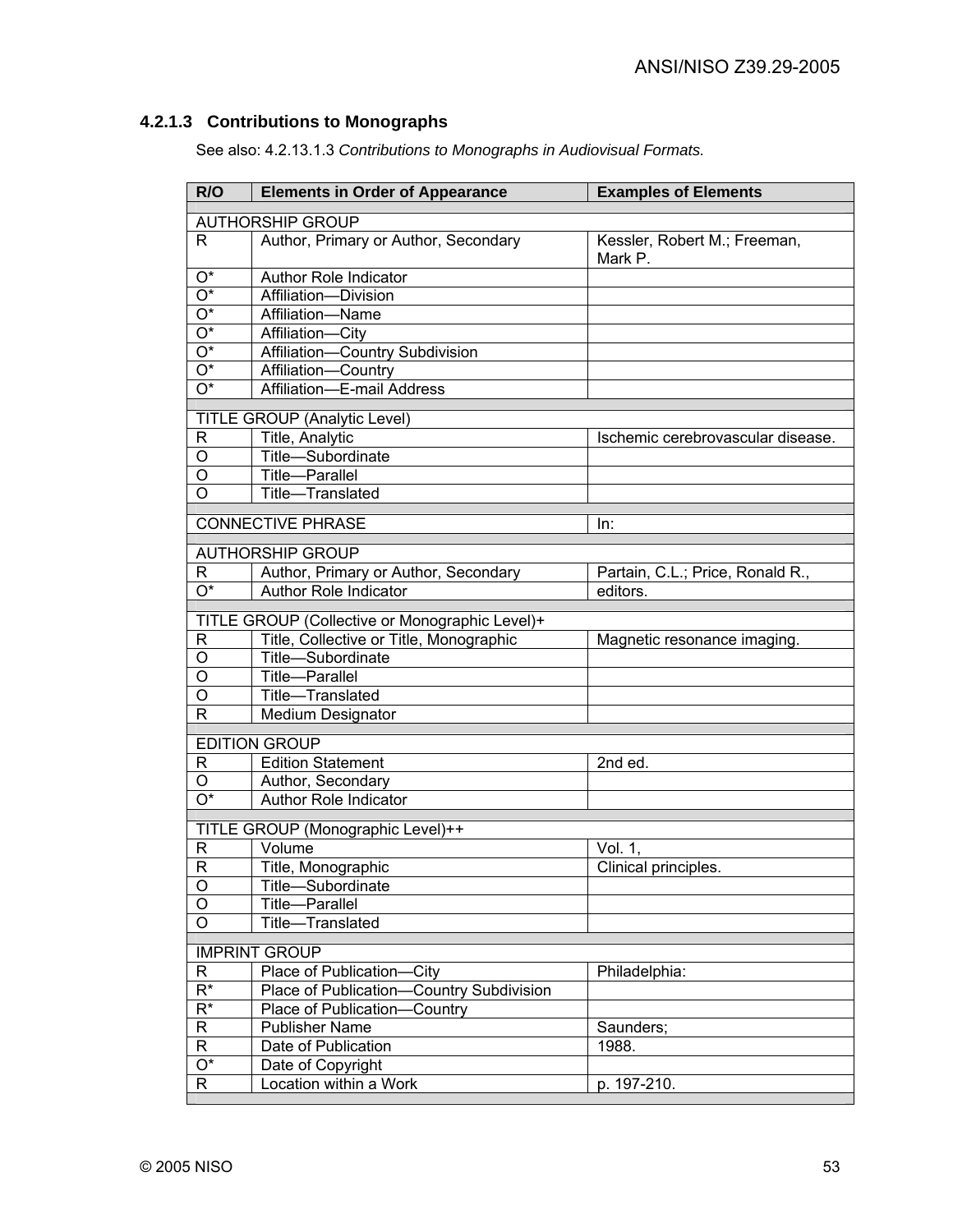| R/O                | <b>Elements in Order of Appearance</b>                           | <b>Examples of Elements</b> |  |
|--------------------|------------------------------------------------------------------|-----------------------------|--|
|                    | PHYSICAL DESCRIPTION GROUP                                       |                             |  |
| O                  | <b>Extent of work</b>                                            |                             |  |
| $\circ$            | <b>Physical Form</b>                                             |                             |  |
| O                  | <b>Special Physical Features</b>                                 |                             |  |
| $\overline{O}$     | <b>Size</b>                                                      |                             |  |
| $\overline{\circ}$ | Reproduction Rate or Ratio                                       |                             |  |
|                    |                                                                  |                             |  |
|                    | <b>SERIES STATEMENT GROUP</b>                                    |                             |  |
| O                  | Author, Primary or Author, Secondary                             |                             |  |
| $\overline{O^*}$   | <b>Author Role Indicator</b>                                     |                             |  |
| $\circ$            | <b>Title, Collective</b>                                         |                             |  |
| $\overline{O}$     | Title-Abbreviated                                                |                             |  |
| $\overline{O}$     | Title-Translated                                                 |                             |  |
| O                  | Volume                                                           |                             |  |
| $\overline{O}$     | Volume-Subdivision                                               |                             |  |
| $\overline{O}$     | <b>Issue</b>                                                     |                             |  |
| $\overline{O}$     | Issue-Subdivision                                                |                             |  |
|                    | NOTES GROUP                                                      |                             |  |
| O                  | <b>Accompanying Material</b>                                     |                             |  |
| $O^*$              | Availability-Division                                            |                             |  |
| $\overline{O^*}$   | Availability-Name                                                |                             |  |
| $\overline{O^*}$   | <b>Availability-Street Address</b>                               |                             |  |
| $\overline{O^*}$   | Availability-City                                                |                             |  |
| $O^*$              | Availability-Country Subdivision                                 |                             |  |
| $\overline{O^*}$   | Availability-Country                                             |                             |  |
| $\overline{O}$     | Availability-Postal Code                                         |                             |  |
| $\overline{O}$     | Availability-Storage Location                                    |                             |  |
| O                  | <b>Acquisition Number</b>                                        |                             |  |
| $\overline{0}$     | <b>Creation Statement</b>                                        |                             |  |
| $\overline{0}$     | Language of Work                                                 |                             |  |
| $\overline{O}$     | Language of Abstract                                             |                             |  |
| $\overline{O}$     | Sponsoring Body-Name                                             |                             |  |
| O                  | Sponsoring Body-Location                                         |                             |  |
| $\overline{0}$     | <b>ISBN</b>                                                      |                             |  |
| O                  | <b>ISSN</b>                                                      |                             |  |
| $\overline{0}$     | <b>Supplemental Material</b>                                     |                             |  |
| $\circ$            | Supplemental Material-Availability                               |                             |  |
| $\Omega$           | <b>Supplementary Notes</b>                                       |                             |  |
|                    | + Collective level when citing a multivolume set                 |                             |  |
|                    | ++ Monographic level when citing one volume of a multivolume set |                             |  |
|                    | R or O depending on presence/content of other elements           |                             |  |

#### **Formatted sample citation for contributions to monographs:**

Kessler, Robert M.; Freeman, Mark P. Ischemic cerebrovascular disease. In: Partain, C.L.; Price, Ronald R., editors. Magnetic imaging. 2nd ed. Vol. 1, Clinical principles. Philadelphia: Saunders; 1988. p. 197-210.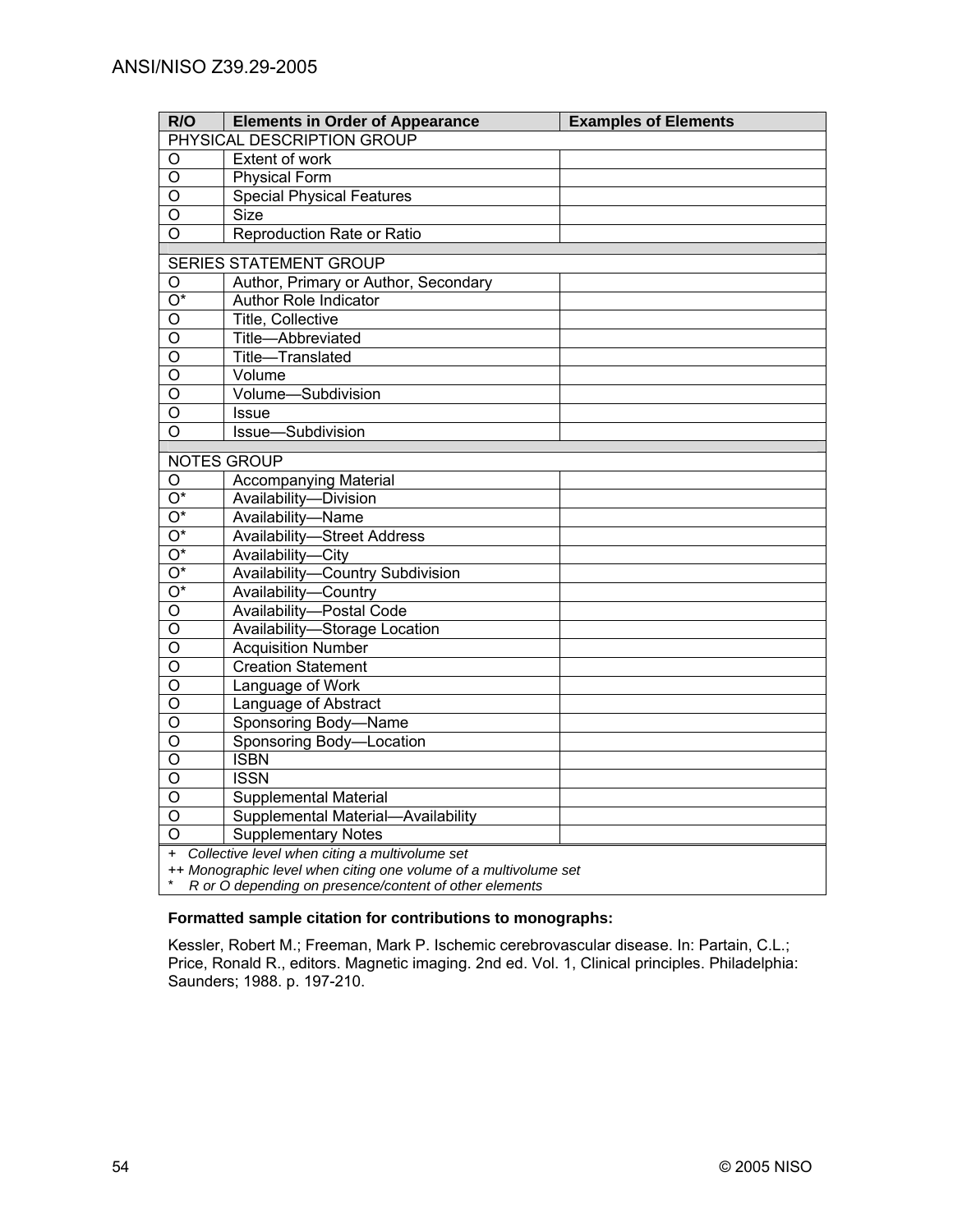## **4.2.2 Journals**

See also: 4.2.13.2 *Journals in Audiovisual Formats,*

4.2.14.3 *Journals in Electronic Formats.* 

## **4.2.2.1 Entire Journal Titles**

## See also: 4.2.13.2.1 *Entire Journal Titles in Audiovisual Formats*

4.2.14.3.1 *Entire Journal Titles in Electronic Formats*

| R/O                | <b>Elements in Order of Appearance</b>                         | <b>Examples of Elements</b>         |
|--------------------|----------------------------------------------------------------|-------------------------------------|
| <b>TITLE GROUP</b> |                                                                |                                     |
| R                  | Title, Collective                                              | BMJ:                                |
| O                  | Title-Subordinate                                              | <b>British Medical Journal</b>      |
| O                  | Title-Parallel                                                 |                                     |
| $\overline{O}$     | Title-Translated                                               |                                     |
| $\mathsf{R}$       | <b>Edition Statement +</b>                                     | (Clinical Research Edition).        |
| R                  | Medium Designator                                              |                                     |
|                    | <b>EDITION GROUP</b>                                           |                                     |
| O                  | Author, Secondary                                              |                                     |
| $\overline{O^*}$   | <b>Author Role Indicator</b>                                   |                                     |
|                    |                                                                |                                     |
|                    | <b>IMPRINT GROUP</b>                                           |                                     |
| R                  | Place of Publication-City                                      | London:                             |
| $\overline{R^*}$   | Place of Publication-Country Subdivision                       |                                     |
| $\overline{R^*}$   | Place of Publication-Country                                   |                                     |
| $\mathsf R$        | <b>Publisher Name</b>                                          | <b>British Medical Association.</b> |
| $\mathsf R$        | Volume                                                         | Vol. 297,                           |
| R                  | Volume-Subdivision                                             |                                     |
| $\mathsf{R}$       | <b>Issue</b>                                                   | No. 6640,                           |
| $\mathsf{R}$       | Issue-Subdivision                                              |                                     |
| R                  | Date of Publication                                            | Jul 2, 1988-.                       |
| R                  | Date-Subdivision                                               |                                     |
|                    | PHYSICAL DESCRIPTION GROUP (For journals in microform formats) |                                     |
| O                  | <b>Physical Form</b>                                           |                                     |
| O                  | <b>Special Physical Features</b>                               |                                     |
| O                  | <b>Size</b>                                                    |                                     |
| O                  | Reproduction Rate or Ratio                                     |                                     |
|                    | <b>SERIES STATEMENT GROUP</b>                                  |                                     |
|                    |                                                                |                                     |
| O<br>O*            | Author, Primary or Author, Secondary<br>Author Role Indicator  |                                     |
| $\overline{O}$     |                                                                |                                     |
| O                  | Title, Collective                                              |                                     |
| O                  | Title-Abbreviated                                              |                                     |
| O                  | Title-Translated                                               |                                     |
|                    | Volume                                                         |                                     |
| Ő<br>$\circ$       | Volume-Subdivision                                             |                                     |
|                    | Issue                                                          |                                     |
| $\circ$            | Issue-Subdivision                                              |                                     |
|                    | <b>NOTES GROUP</b>                                             |                                     |
| O                  | <b>Accompanying Material</b>                                   |                                     |
| O*                 | Availability-Division                                          |                                     |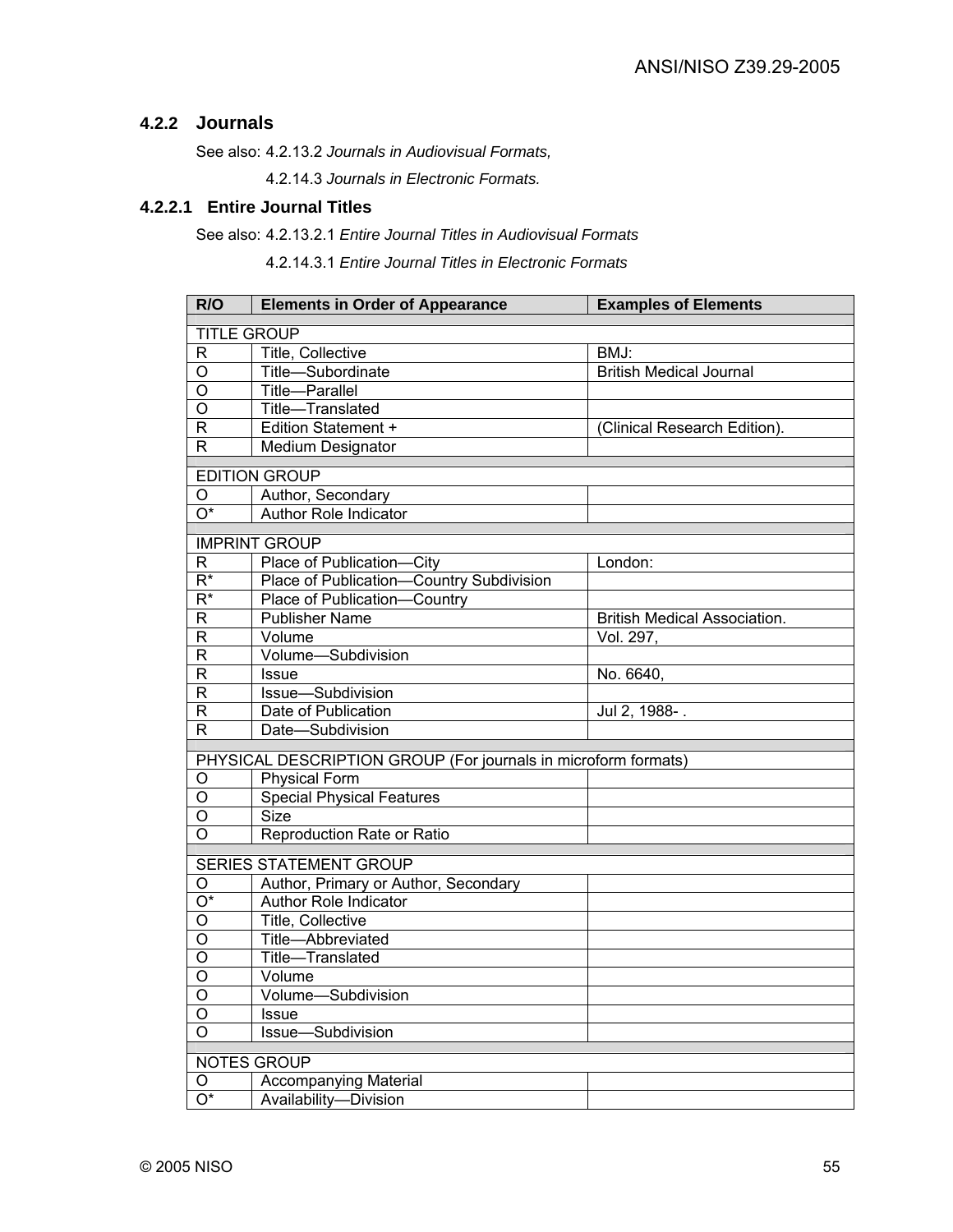| R/O                                                                                | <b>Elements in Order of Appearance</b> | <b>Examples of Elements</b>                          |
|------------------------------------------------------------------------------------|----------------------------------------|------------------------------------------------------|
| O*                                                                                 | Availability-Name                      |                                                      |
| $O^*$                                                                              | <b>Availability-Street Address</b>     |                                                      |
| $\overline{O^*}$                                                                   | Availability-City                      |                                                      |
| $O^*$                                                                              | Availability-Country Subdivision       |                                                      |
| $\overline{\mathrm{O}^*}$                                                          | Availability-Country                   |                                                      |
| O                                                                                  | Availability-Postal Code               |                                                      |
| O                                                                                  | Availability-Storage Location          |                                                      |
| O                                                                                  | <b>Acquisition Number</b>              |                                                      |
| O                                                                                  | <b>Creation Statement</b>              |                                                      |
| $\overline{O}$                                                                     | Language of Work                       |                                                      |
| O                                                                                  | Language of Abstract                   |                                                      |
| O                                                                                  | Sponsoring Body-Name                   |                                                      |
| O                                                                                  | Sponsoring Body-Location               |                                                      |
| O                                                                                  | <b>CODEN</b>                           |                                                      |
| $\circ$                                                                            | ISSN                                   |                                                      |
| $\circ$                                                                            | Supplemental Material                  |                                                      |
| O                                                                                  | Supplemental Material-Availability     |                                                      |
| Ω                                                                                  | <b>Supplementary Notes</b>             | <b>Weekly. Continues: British Medical</b><br>Journal |
|                                                                                    |                                        |                                                      |
| + An Edition Statement is considered part of the TITLE GROUP when citing journals. |                                        |                                                      |
| * R or O depending on presence/content of other elements                           |                                        |                                                      |

#### **Formatted sample citation for entire journal titles:**

BMJ: British Medical Journal (Clinical Research Edition). London: British Medical Association. Vol. 297, No. 6640, Jul 2, 1988- . Weekly. Continues: British Medical Journal.

## **4.2.2.2 Contributions to Journals (Journal Articles)**

See also: 4.2.13.2.2 *Contributions to Journals (Journal Articles) in Audiovisual Formats,*

4.2.14.3.2 *Contributions to Journals (Journal Articles) in Electronic Formats,*

4.2.15.4.2 *Forthcoming Journal Articles.*

| R/O   | <b>Elements in Order of Appearance</b> | <b>Examples of Elements</b>                                                                                         |  |
|-------|----------------------------------------|---------------------------------------------------------------------------------------------------------------------|--|
|       |                                        |                                                                                                                     |  |
|       | <b>AUTHORSHIP GROUP</b>                |                                                                                                                     |  |
| R.    | Author, Primary or Author, Secondary   | Gardos, George; Cole, Jonathan<br>O.; Haskell, David; Marby, David;<br>Paine, Susan Schniebolk; Moore,<br>Patricia. |  |
| O*    | <b>Author Role Indicator</b>           |                                                                                                                     |  |
| $O^*$ | Affiliation-Division                   |                                                                                                                     |  |
| $O^*$ | Affiliation-Name                       |                                                                                                                     |  |
| $O^*$ | Affiliation-City                       |                                                                                                                     |  |
| $O^*$ | Affiliation-Country Subdivision        |                                                                                                                     |  |
| $O^*$ | Affiliation-Country                    |                                                                                                                     |  |
| O*    | Affiliation-E-mail Address             |                                                                                                                     |  |
|       |                                        |                                                                                                                     |  |
|       | TITLE GROUP (Analytic Level)           |                                                                                                                     |  |
| R     | Title, Analytic                        | The natural history of tardive                                                                                      |  |
|       |                                        | dyskinesia.                                                                                                         |  |
| Ω     | Title-Subordinate                      |                                                                                                                     |  |
|       | Title-Parallel                         |                                                                                                                     |  |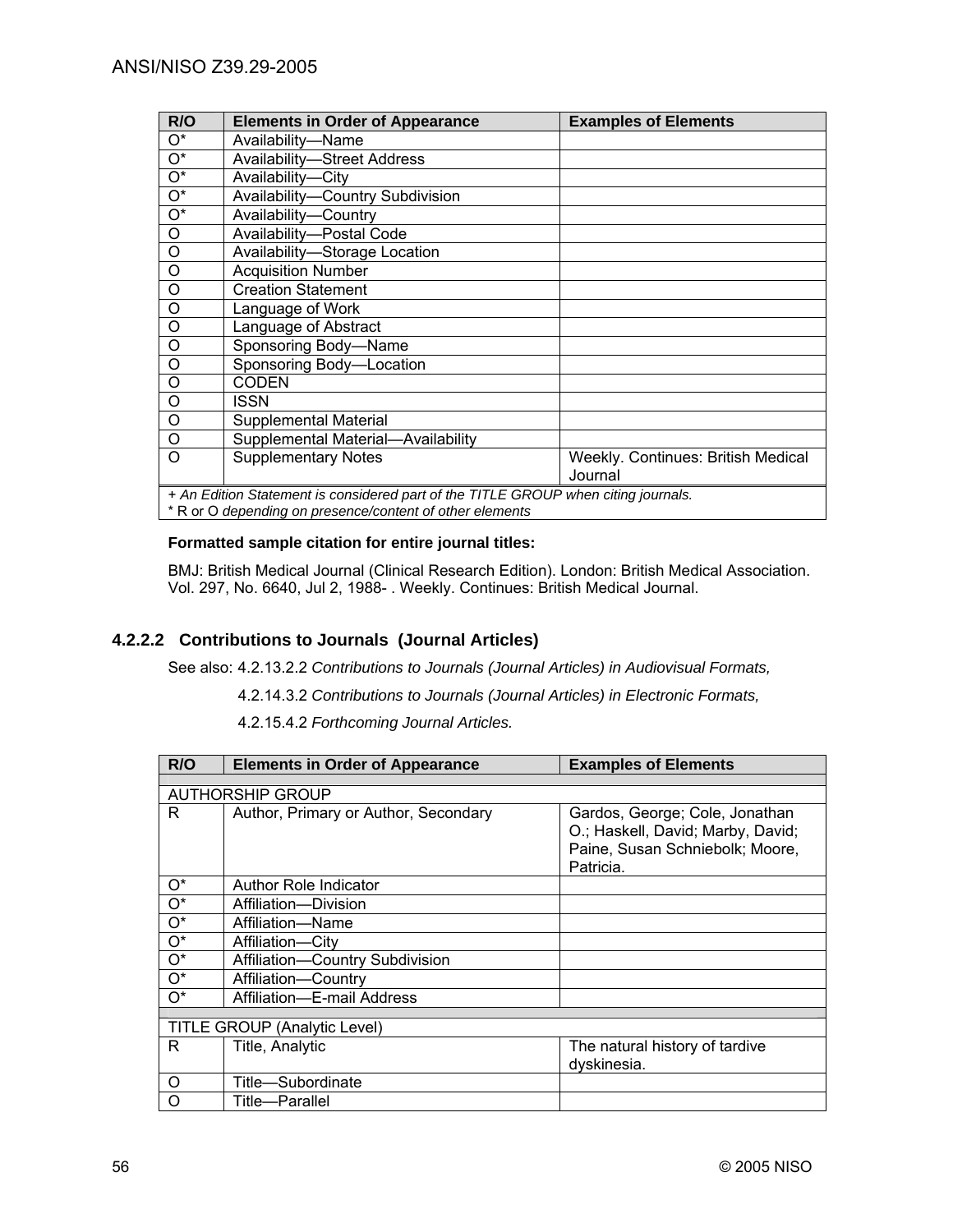| R/O                       | <b>Elements in Order of Appearance</b>                                                                                                         | <b>Examples of Elements</b> |  |
|---------------------------|------------------------------------------------------------------------------------------------------------------------------------------------|-----------------------------|--|
| O                         | Title-Translated                                                                                                                               |                             |  |
| $\overline{O}$            | <b>Content Designator</b>                                                                                                                      |                             |  |
|                           | <b>TITLE GROUP (Collective Level)</b>                                                                                                          |                             |  |
| $\overline{\mathsf{R}^*}$ | Title, Collective                                                                                                                              |                             |  |
| $\overline{O^*}$          | Title-Abbreviated                                                                                                                              | J Clin Psychopharmacol.     |  |
| $\overline{O}$            | Title-Subordinate                                                                                                                              |                             |  |
| $\overline{O}$            | Title-Parallel                                                                                                                                 |                             |  |
| $\overline{\mathsf{o}}$   | Title-Translated                                                                                                                               |                             |  |
| $\overline{\mathsf{R}}$   | Edition Statement +                                                                                                                            |                             |  |
| $\overline{\mathsf{R}}$   | Medium Designator                                                                                                                              |                             |  |
|                           |                                                                                                                                                |                             |  |
|                           | <b>IMPRINT GROUP</b>                                                                                                                           |                             |  |
| $\mathsf{R}$              | Date of Publication                                                                                                                            | 1988 Aug;                   |  |
| $\mathsf{R}$              | Date-Subdivision                                                                                                                               |                             |  |
| $\mathsf{R}$              | Volume                                                                                                                                         | 8                           |  |
| $\mathsf{R}$              | Volume-Subdivision                                                                                                                             |                             |  |
| $\mathsf{R}$              | <b>Issue</b>                                                                                                                                   | (4)                         |  |
| $\mathsf{R}$              | Issue-Subdivision                                                                                                                              | Suppl):                     |  |
| $\mathsf{R}$              | Location within a Work                                                                                                                         | 31S-37S.                    |  |
|                           | PHYSICAL DESCRIPTION GROUP (For journals in microform formats)                                                                                 |                             |  |
| O                         | Extent of Work                                                                                                                                 |                             |  |
| O                         | <b>Physical Form</b>                                                                                                                           |                             |  |
| O                         | <b>Special Physical Features</b>                                                                                                               |                             |  |
| O                         | <b>Size</b>                                                                                                                                    |                             |  |
| O                         | Reproduction Rate or Ratio                                                                                                                     |                             |  |
|                           |                                                                                                                                                |                             |  |
|                           | <b>NOTES GROUP</b>                                                                                                                             |                             |  |
| O                         | <b>Accompanying Material</b>                                                                                                                   |                             |  |
| $\overline{O^*}$          | Availability-Division                                                                                                                          |                             |  |
| $\overline{O^*}$          | Availability-Name                                                                                                                              |                             |  |
| $\overline{O^*}$          | <b>Availability-Street Address</b>                                                                                                             |                             |  |
| $\overline{O^*}$          | Availability-City                                                                                                                              |                             |  |
| $\overline{O^*}$          | Availability-Country Subdivision                                                                                                               |                             |  |
| $\overline{O^*}$          | Availability-Country                                                                                                                           |                             |  |
| $\overline{O}$            | Availability-Postal Code                                                                                                                       |                             |  |
| $\overline{O}$            | Availability-Storage Location                                                                                                                  |                             |  |
| O                         | <b>Acquisition Number</b>                                                                                                                      |                             |  |
| $\circ$                   | <b>Creation Statement</b>                                                                                                                      |                             |  |
| $\overline{O}$            | Language of Work                                                                                                                               |                             |  |
| $\overline{O}$            | Language of Abstract                                                                                                                           |                             |  |
| $\overline{O}$            | Sponsoring Body-Name                                                                                                                           |                             |  |
| $\overline{O}$            | Sponsoring Body-Location                                                                                                                       |                             |  |
| $\overline{O}$            | <b>CODEN</b>                                                                                                                                   |                             |  |
| $\overline{O}$            | <b>ISSN</b>                                                                                                                                    |                             |  |
| $\overline{O}$            | Supplemental Material                                                                                                                          |                             |  |
| $\overline{O}$            | Supplemental Material-Availability                                                                                                             |                             |  |
| O                         | <b>Supplementary Notes</b>                                                                                                                     |                             |  |
|                           | + An Edition Statement is considered part of the TITLE GROUP when citing journals.<br>* R or O depending on presence/content of other elements |                             |  |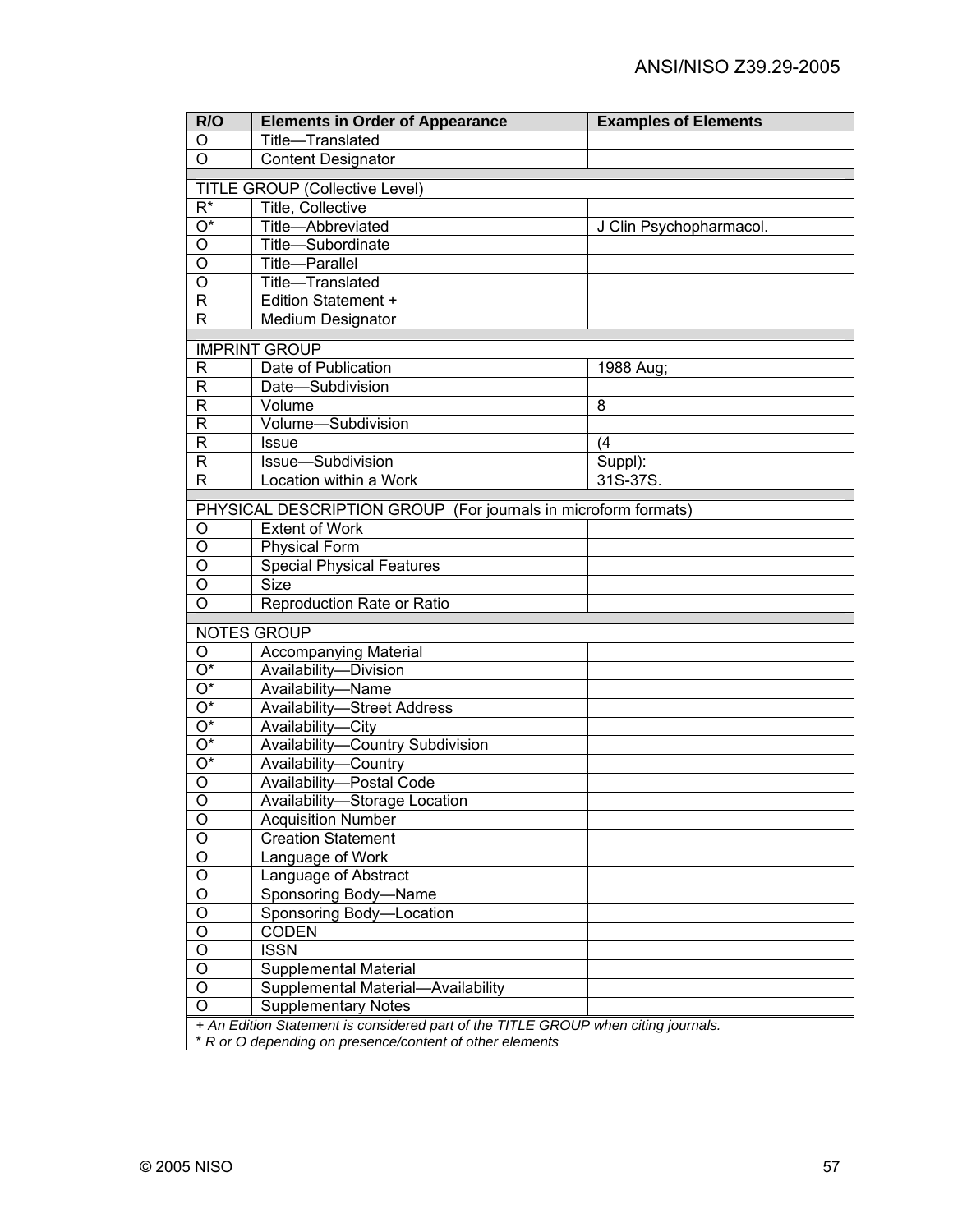### **Formatted sample citation for contributions to journals (journal articles):**

Gardos, George; Cole, Jonathan O.; Haskell, David; Marby, David; Paine, Susan Schniebolk; Moore, Patricia. The natural history of tardive dyskinesia. J Clin Psychopharmacol. 1988 Aug;8(4 Suppl):31S-37S.

## **4.2.2.3 Parts of Contributions to Journals (Parts of Journal Articles)**

See also: 4.2.13.2.3 *Parts of Contributions to Journals (Journal Articles) in Audiovisual Formats.*

| R/O                       | <b>Elements in Order of Appearance</b>           | <b>Examples of Elements</b>                                                                                         |
|---------------------------|--------------------------------------------------|---------------------------------------------------------------------------------------------------------------------|
|                           | <b>AUTHORSHIP GROUP</b>                          |                                                                                                                     |
| R                         | Author, Primary or Author, Secondary             | Gardos, George; Cole, Jonathan<br>O.; Haskell, David; Marby, David;<br>Paine, Susan Schniebolk; Moore,<br>Patricia. |
| $O^*$                     | <b>Author Role Indicator</b>                     |                                                                                                                     |
| $\overline{\mathrm{O}^*}$ | Affiliation-Division                             |                                                                                                                     |
| $\overline{O^*}$          | Affiliation-Name                                 |                                                                                                                     |
| $\overline{\mathrm{O}^*}$ | Affiliation-City                                 |                                                                                                                     |
| $\overline{O^*}$          | Affiliation-Country Subdivision                  |                                                                                                                     |
| $\overline{\mathrm{O}^*}$ | Affiliation-Country                              |                                                                                                                     |
| $\overline{O^*}$          | Affiliation-E-mail Address                       |                                                                                                                     |
|                           | TITLE GROUP (Analytic Level)                     |                                                                                                                     |
| $\mathsf{R}$              | Title, Analytic                                  | The natural history of tardive<br>dyskinesia.                                                                       |
| O                         | Title-Subordinate                                |                                                                                                                     |
| $\overline{\rm o}$        | <b>Title-Parallel</b>                            |                                                                                                                     |
| O                         | Title-Translated                                 |                                                                                                                     |
| O                         | <b>Content Designator</b>                        |                                                                                                                     |
|                           | <b>TITLE GROUP (Collective Level)</b>            |                                                                                                                     |
| $\overline{\mathsf{R}^*}$ | Title, Collective                                |                                                                                                                     |
| $\overline{O^*}$          | Title-Abbreviated                                | J Clin Psychopharmacol.                                                                                             |
| O                         | Title-Subordinate                                |                                                                                                                     |
| O                         | <b>Title-Parallel</b>                            |                                                                                                                     |
| $\overline{\rm o}$        | Title-Translated                                 |                                                                                                                     |
| R                         | <b>Edition Statement +</b>                       |                                                                                                                     |
| R                         | Medium Designator                                |                                                                                                                     |
|                           | <b>IMPRINT GROUP</b>                             |                                                                                                                     |
| $\overline{R}$            | Date of Publication                              | 1988 Aug;                                                                                                           |
| R                         | Date-Subdivision                                 |                                                                                                                     |
| R                         | Volume                                           | 8                                                                                                                   |
| R                         | Volume-Subdivision                               |                                                                                                                     |
| $\overline{\mathsf{R}}$   | <b>Issue</b>                                     | (4)                                                                                                                 |
| R                         | Issue-Subdivision                                | Suppl):                                                                                                             |
| R                         | Location within a Work                           | 31S-37S.                                                                                                            |
| R                         | Location within a Work-Subdivision               | Table 3.                                                                                                            |
| $\overline{\mathsf{R}}$   | Location within a Work-Subdivision Title         | Occurrence in the United States;                                                                                    |
| R                         | Location within a Work-Subdivision<br>Pagination | p. 32S.                                                                                                             |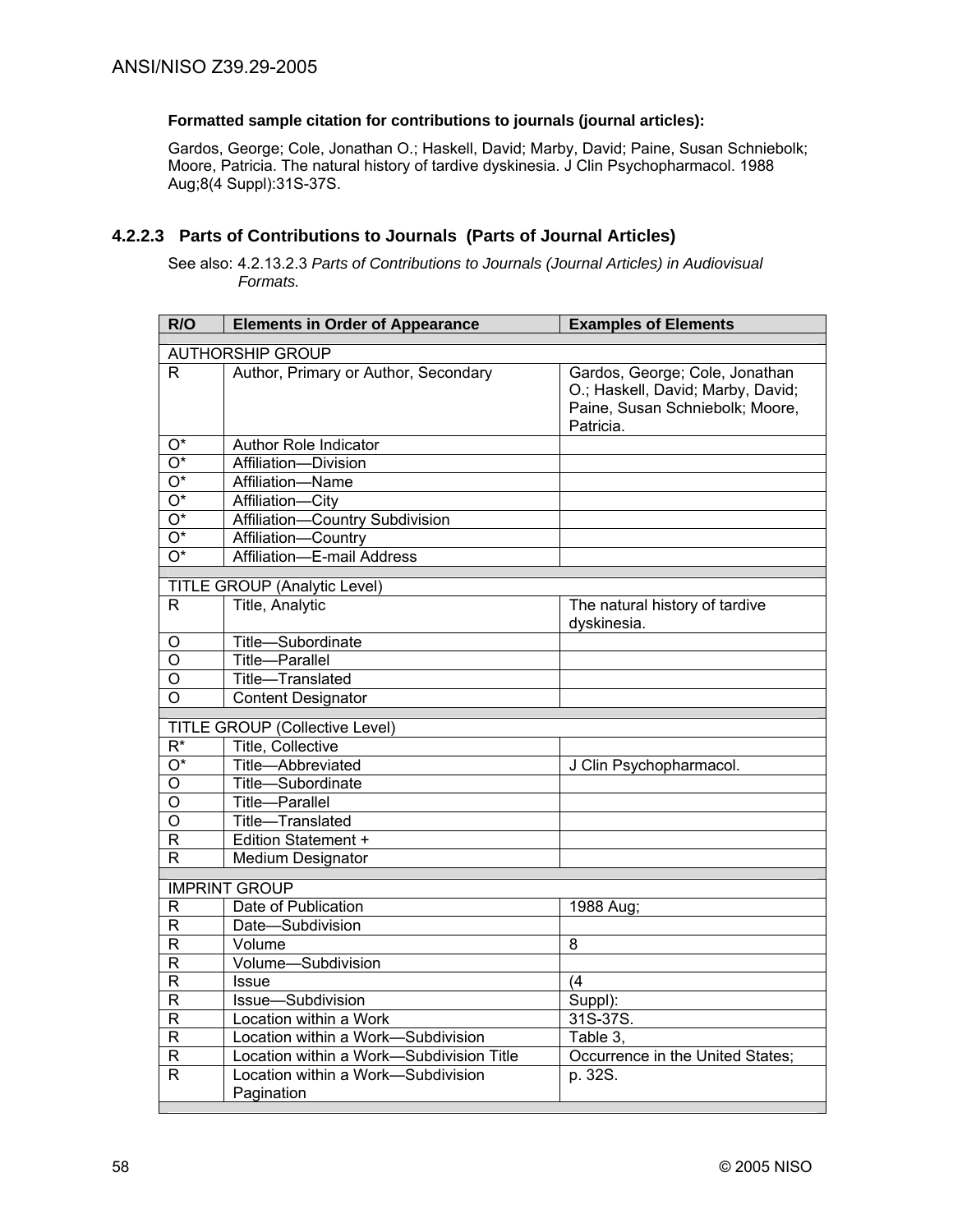| R/O                                                                                | <b>Elements in Order of Appearance</b> | <b>Examples of Elements</b> |
|------------------------------------------------------------------------------------|----------------------------------------|-----------------------------|
| PHYSICAL DESCRIPTION GROUP (For journals in microform formats)                     |                                        |                             |
| O                                                                                  | <b>Extent of Work</b>                  |                             |
| O                                                                                  | <b>Physical Form</b>                   |                             |
| O                                                                                  | <b>Special Physical Features</b>       |                             |
| $\circ$                                                                            | <b>Size</b>                            |                             |
| O                                                                                  | Reproduction Rate or Ratio             |                             |
|                                                                                    | <b>NOTES GROUP</b>                     |                             |
| O                                                                                  | <b>Accompanying Material</b>           |                             |
| $\overline{\mathrm{O}^*}$                                                          | Availability-Division                  |                             |
| $\overline{O^*}$                                                                   | Availability-Name                      |                             |
| $\mathrm{O}^\star$                                                                 | <b>Availability-Street Address</b>     |                             |
| $\overline{O^*}$                                                                   | Availability-City                      |                             |
| $\overline{O^*}$                                                                   | Availability-Country Subdivision       |                             |
| $\overline{O^*}$                                                                   | Availability-Country                   |                             |
| $\overline{0}$                                                                     | Availability-Postal Code               |                             |
| $\circ$                                                                            | Availability-Storage Location          |                             |
| $\overline{\mathsf{o}}$                                                            | <b>Acquisition Number</b>              |                             |
| $\overline{0}$                                                                     | <b>Creation Statement</b>              |                             |
| $\overline{0}$                                                                     | Language of Work                       |                             |
| O                                                                                  | Language of Abstract                   |                             |
| O                                                                                  | Sponsoring Body-Name                   |                             |
| $\circ$                                                                            | Sponsoring Body-Location               |                             |
| O                                                                                  | <b>CODEN</b>                           |                             |
| O                                                                                  | <b>ISSN</b>                            |                             |
| $\circ$                                                                            | Supplemental Material                  |                             |
| $\circ$                                                                            | Supplemental Material-Availability     |                             |
| $\overline{0}$                                                                     | <b>Supplementary Notes</b>             |                             |
|                                                                                    |                                        |                             |
| + An Edition Statement is considered part of the TITLE GROUP when citing journals. |                                        |                             |

\* *R or O depending on presence/content of other elements* 

#### **Formatted sample citation for parts of contributions to journals (parts of journal articles):**

Gardos, George; Cole, Jonathan O.; Haskell, David; Marby, David; Paine, Susan Schniebolk; Moore, Patricia. The natural history of tardive dyskinesia. J Clin Psychopharmacol. 1988 Aug;8(4 Suppl):31S-37S. Table 3, Occurrence in the United States; p. 32S.

## **4.2.3 Conference Publications**

## **4.2.3.1 Conference Proceedings**

| R/O              | <b>Elements in Order of Appearance</b> | <b>Examples of Elements</b> |
|------------------|----------------------------------------|-----------------------------|
|                  |                                        |                             |
|                  | <b>AUTHORSHIP GROUP</b>                |                             |
| R                | Author, Secondary                      | Yamaha, Edward,             |
| R                | Author Role Indicator                  | editor.                     |
| $O^*$            | Affiliation-Division                   |                             |
| $\overline{O^*}$ | Affiliation-Name                       |                             |
| $\overline{O^*}$ | Affiliation-City                       |                             |
| $\overline{O^*}$ | Affiliation-Country Subdivision        |                             |
|                  | Affiliation-Country                    |                             |
| $O^*$            | Affiliation-E-mail Address             |                             |
| $\overline{O^*}$ |                                        |                             |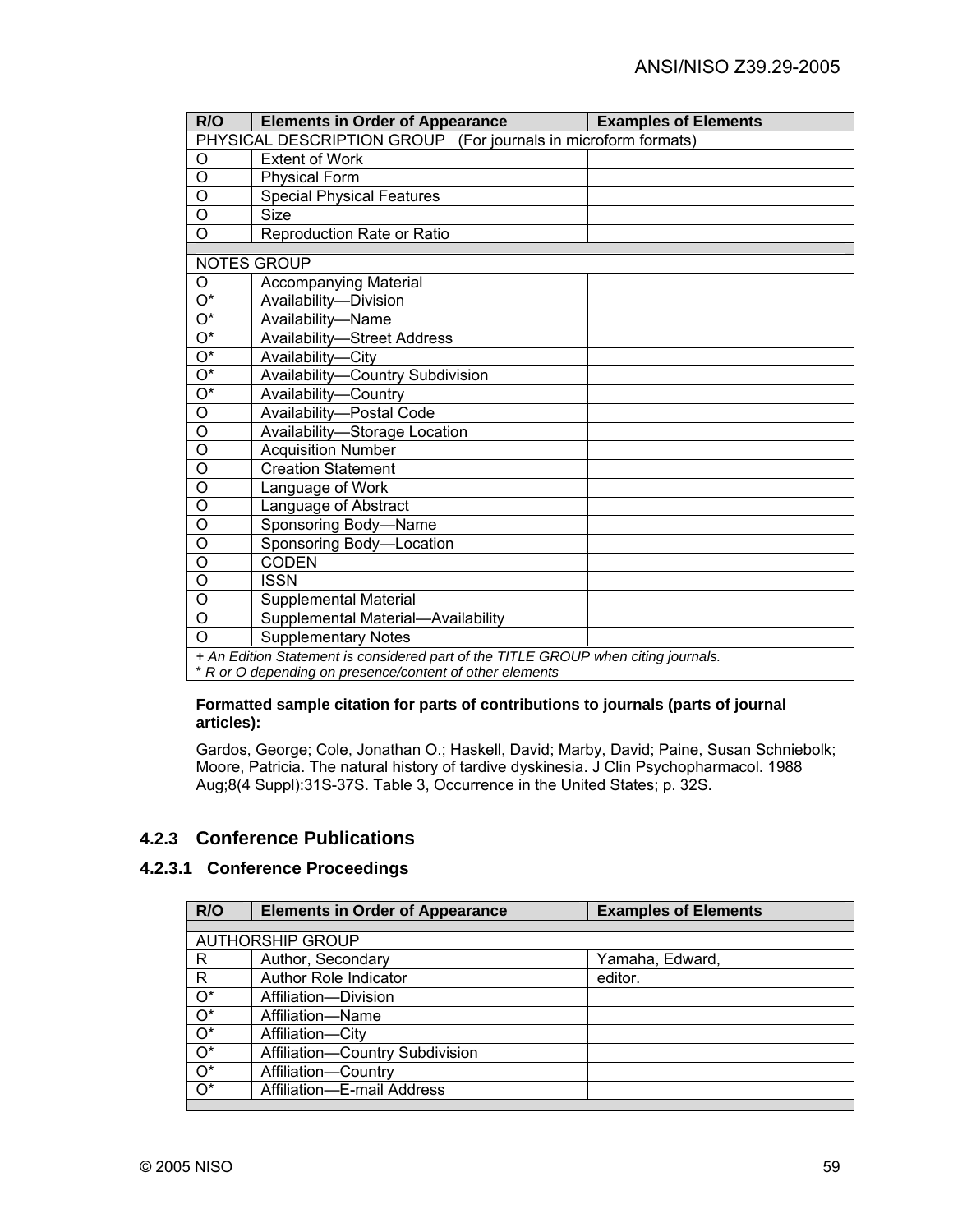| R/O                                            | <b>Elements in Order of Appearance</b>   | <b>Examples of Elements</b> |  |
|------------------------------------------------|------------------------------------------|-----------------------------|--|
| TITLE GROUP (Collective or Monographic Level)+ |                                          |                             |  |
| $\mathsf{R}$                                   | Number of Meeting                        |                             |  |
| $\mathsf R$                                    | Title, Collective or Title, Monographic  | The new science.            |  |
| $\overline{O}$                                 | Title-Subordinate                        |                             |  |
| $\overline{0}$                                 | <b>Title-Parallel</b>                    |                             |  |
| $\overline{\mathsf{o}}$                        | Title-Translated                         |                             |  |
| $\overline{O}$                                 | Date of Meeting                          |                             |  |
| $\overline{O^*}$                               | Place of Meeting-Division                |                             |  |
| $\overline{O^*}$                               | Place of Meeting-Name                    |                             |  |
| $\overline{O^*}$                               | Place of Meeting-City                    |                             |  |
| $\overline{O^*}$                               | Place of Meeting-Country Subdivision     |                             |  |
| $\overline{O^*}$                               | Place of Meeting-Country                 |                             |  |
| $\overline{R}$                                 | Medium Designator                        |                             |  |
|                                                | TITLE GROUP (Collective Level)++         |                             |  |
| R                                              | Number of Meeting                        | 3rd                         |  |
| R                                              | Title, Collective                        | Japanese Conference on the  |  |
|                                                |                                          | Future of Science;          |  |
| O                                              | Title-Subordinate                        |                             |  |
| O                                              | <b>Title-Parallel</b>                    |                             |  |
| O                                              | Title-Translated                         |                             |  |
| O                                              | Date of Meeting                          | 1995 Mar 5-10;              |  |
| $O^*$                                          | Place of Meeting-Division                |                             |  |
| $O^*$                                          | Place of Meeting-Name                    | Hokkaido University,        |  |
| $O^*$                                          | Place of Meeting-City                    | Sapporo,                    |  |
| $O^*$                                          | Place of Meeting-Country Subdivision     |                             |  |
| $O^*$                                          | Place of Meeting-Country                 | Japan.                      |  |
| R                                              | <b>Medium Designator</b>                 |                             |  |
|                                                | <b>EDITION GROUP</b>                     |                             |  |
| O                                              | Author, Secondary                        | Smith, Edward,              |  |
| $\overline{O^*}$                               | Author Role Indicator                    | translator.                 |  |
|                                                |                                          |                             |  |
|                                                | <b>IMPRINT GROUP</b>                     |                             |  |
| $\mathsf R$                                    | Place of Publication-City                | Tokyo:                      |  |
| $\overline{R^*}$                               | Place of Publication-Country Subdivision |                             |  |
| $\overline{R^*}$                               | Place of Publication-<br>-Country        |                             |  |
| $\overline{R}$                                 | <b>Publisher Name</b>                    | Rising Sun Press;           |  |
| $\mathsf{R}$<br>$\overline{O^*}$               | Date of Publication                      | 1996.                       |  |
|                                                | Date of Copyright                        |                             |  |
|                                                | PHYSICAL DESCRIPTION GROUP               |                             |  |
| O                                              | <b>Extent of Work</b>                    | 325                         |  |
| O                                              | <b>Physical Form</b>                     | p.                          |  |
| O                                              | <b>Special Physical Features</b>         |                             |  |
| O                                              | <b>Size</b>                              |                             |  |
| O                                              | Reproduction Rate or Ratio               |                             |  |
|                                                | <b>SERIES STATEMENT GROUP</b>            |                             |  |
| O                                              | Author, Primary or Author, Secondary     |                             |  |
| $\overline{O^*}$                               | Author Role Indicator                    |                             |  |
| $\overline{O}$                                 | Title, Collective                        |                             |  |
| $\overline{0}$                                 | Title-Abbreviated                        |                             |  |
| $\overline{O}$                                 | Title-Translated                         |                             |  |
| $\overline{O}$                                 | Volume                                   |                             |  |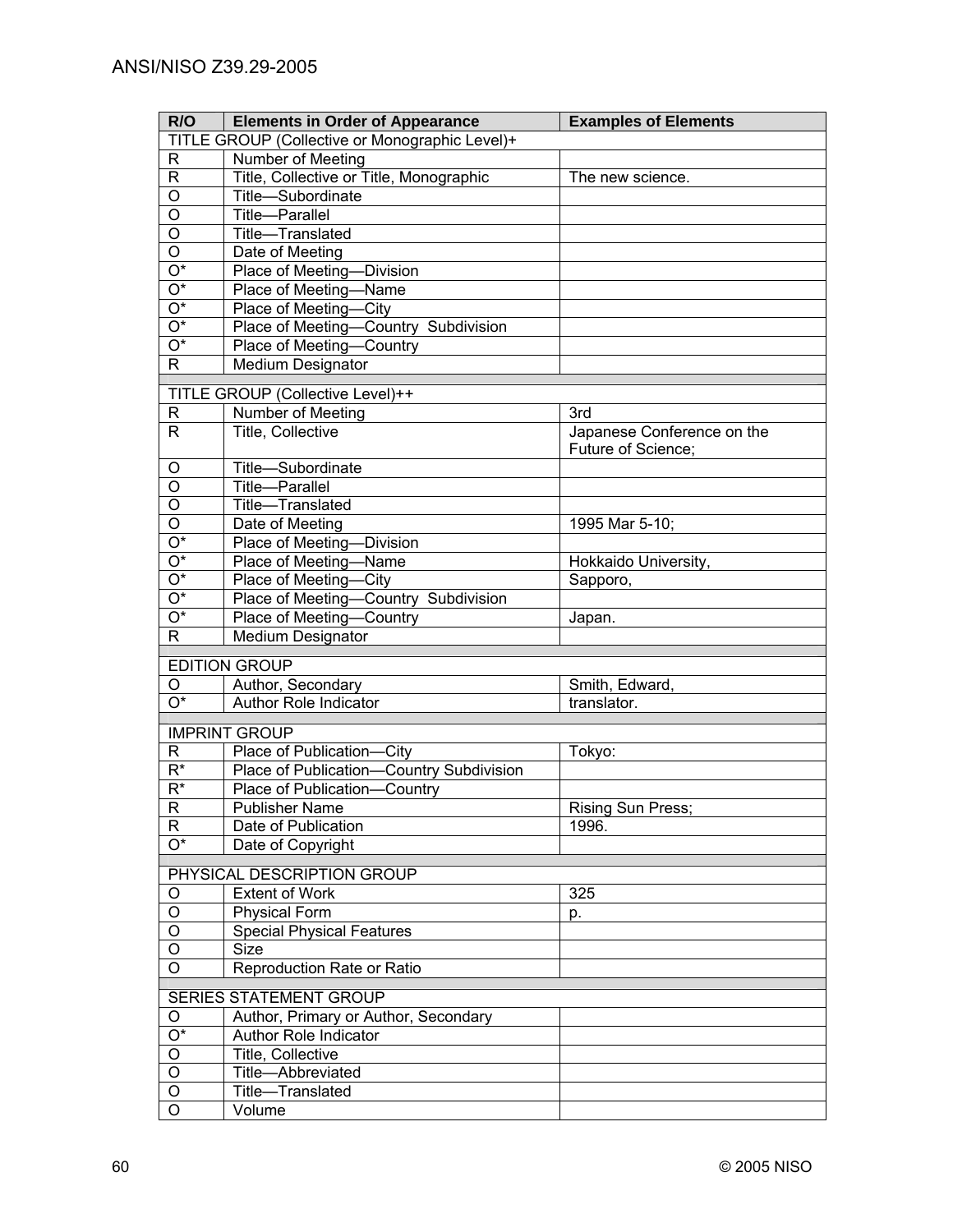| R/O                                                                                                                                                                                                                                                                                                       | <b>Elements in Order of Appearance</b> | <b>Examples of Elements</b> |
|-----------------------------------------------------------------------------------------------------------------------------------------------------------------------------------------------------------------------------------------------------------------------------------------------------------|----------------------------------------|-----------------------------|
| O                                                                                                                                                                                                                                                                                                         | Volume-Subdivision                     |                             |
| O                                                                                                                                                                                                                                                                                                         | Issue                                  |                             |
| O                                                                                                                                                                                                                                                                                                         | Issue-Subdivision                      |                             |
|                                                                                                                                                                                                                                                                                                           |                                        |                             |
|                                                                                                                                                                                                                                                                                                           | <b>NOTES GROUP</b>                     |                             |
| O                                                                                                                                                                                                                                                                                                         | <b>Accompanying Material</b>           |                             |
| O*                                                                                                                                                                                                                                                                                                        | Availability-Division                  |                             |
| $\overline{\mathrm{O}^*}$                                                                                                                                                                                                                                                                                 | Availability-Name                      |                             |
| $\overline{\mathrm{O}^*}$                                                                                                                                                                                                                                                                                 | <b>Availability-Street Address</b>     |                             |
| $\overline{O^*}$                                                                                                                                                                                                                                                                                          | Availability-City                      |                             |
| $\overline{O^*}$                                                                                                                                                                                                                                                                                          | Availability-Country Subdivision       |                             |
| $\overline{O^*}$                                                                                                                                                                                                                                                                                          | Availability-Country                   |                             |
| $\circ$                                                                                                                                                                                                                                                                                                   | Availability-Postal Code               |                             |
| O                                                                                                                                                                                                                                                                                                         | Availability-Storage Location          |                             |
| $\circ$                                                                                                                                                                                                                                                                                                   | <b>Acquisition Number</b>              |                             |
| O                                                                                                                                                                                                                                                                                                         | <b>Creation Statement</b>              |                             |
| $\overline{0}$                                                                                                                                                                                                                                                                                            | Language of Work                       |                             |
| O                                                                                                                                                                                                                                                                                                         | Language of Abstract                   |                             |
| $\overline{0}$                                                                                                                                                                                                                                                                                            | Sponsoring Body-Name                   |                             |
| $\overline{0}$                                                                                                                                                                                                                                                                                            | Sponsoring Body-Location               |                             |
| $\overline{0}$                                                                                                                                                                                                                                                                                            | <b>ISBN</b>                            |                             |
| O                                                                                                                                                                                                                                                                                                         | <b>ISSN</b>                            |                             |
| O                                                                                                                                                                                                                                                                                                         | Supplemental Material                  |                             |
| O                                                                                                                                                                                                                                                                                                         | Supplemental Material-Availability     |                             |
| $\overline{0}$                                                                                                                                                                                                                                                                                            | <b>Supplementary Notes</b>             |                             |
| Collective level used when there is no separate title for the monograph, only the conference title;<br>$+$<br>monographic level used when the monograph has a title in addition to the conference name<br>++ Collective level used for name of the conference when there is a separate title given at the |                                        |                             |
| monographic level above                                                                                                                                                                                                                                                                                   |                                        |                             |

\* *R or O depending on presence/content of other elements* 

#### **Formatted sample citation for entire conference publications (conference proceedings):**

Yamaha, Edward, editor. The new science. 3rd Japanese Conference on the Future of Science; 1995 Mar 5-10; Hokkaido University, Sapporo, Japan. Smith, Edward, translator. Tokyo: Rising Sun Press; 1996. 325 p.

## **4.2.3.2 Contributions to Conference Proceedings (Conference Papers)**

See also: 4.2.15.3 *Papers Presented at Meetings for unpublished papers.*

| R/O                          | <b>Elements in Order of Appearance</b> | <b>Examples of Elements</b> |  |
|------------------------------|----------------------------------------|-----------------------------|--|
|                              |                                        |                             |  |
| <b>AUTHORSHIP GROUP</b>      |                                        |                             |  |
| R                            | Author, Primary                        | Matsu, John                 |  |
| $\overline{O^*}$             | Affiliation-Division                   | (Department of Ethics,      |  |
| $\overline{O^*}$             | Affiliation-Name                       | Nagasaki University,        |  |
| $\overline{O^*}$             | Affiliation-City                       | Nagasaki,                   |  |
| $\overline{O^*}$             | Affiliation-Country Subdivision        |                             |  |
| $\overline{O^*}$             | Affiliation-Country                    | Japan).                     |  |
| $O^*$                        | Affiliation-E-mail Address             |                             |  |
|                              |                                        |                             |  |
| TITLE GROUP (Analytic Level) |                                        |                             |  |
| R                            | Title, Analytic                        | Ethical implications:       |  |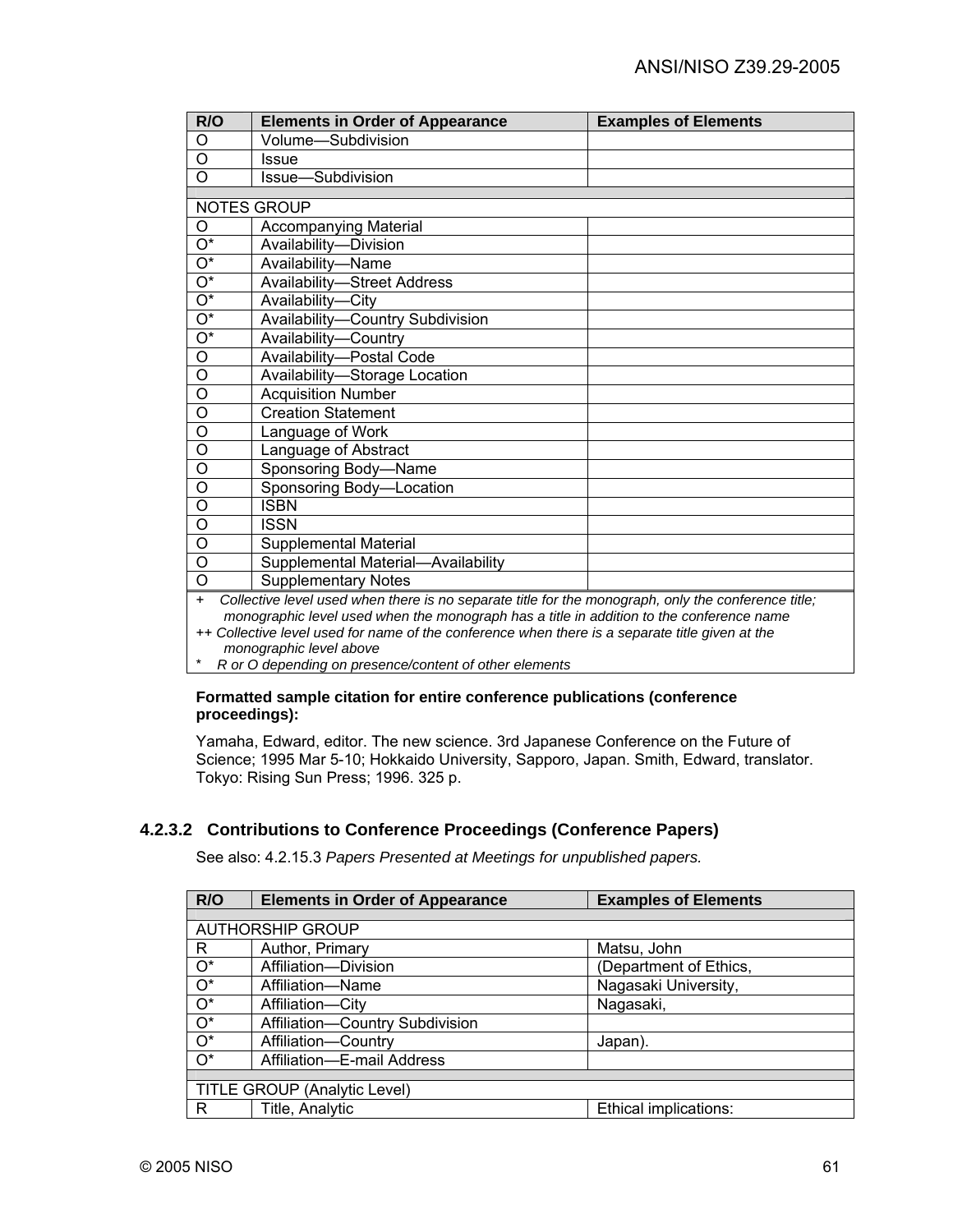| R/O                             | <b>Elements in Order of Appearance</b>                                     | <b>Examples of Elements</b>      |  |
|---------------------------------|----------------------------------------------------------------------------|----------------------------------|--|
| O                               | Title-Subordinate                                                          | what does the next century hold? |  |
| $\overline{0}$                  | <b>Title-Parallel</b>                                                      |                                  |  |
| $\overline{O}$                  | Title-Translated                                                           |                                  |  |
|                                 |                                                                            |                                  |  |
| <b>CONNECTIVE PHRASE</b><br>In: |                                                                            |                                  |  |
| <b>AUTHORSHIP GROUP</b>         |                                                                            |                                  |  |
| R                               | Author, Secondary                                                          | Yamaha, Edward,                  |  |
| $\mathsf{R}$                    | <b>Author Role Indicator</b>                                               | editor                           |  |
|                                 |                                                                            |                                  |  |
|                                 | TITLE GROUP (Collective or Monographic Level)+<br><b>Number of Meeting</b> |                                  |  |
| R<br>R                          | Title, Collective or Title, Monographic                                    | The new science.                 |  |
| O                               | Title-Subordinate                                                          |                                  |  |
| O                               | Title-Parallel                                                             |                                  |  |
| O                               | Title-Translated                                                           |                                  |  |
| O                               | Date of Meeting                                                            |                                  |  |
| O*                              | Place of Meeting-Division                                                  |                                  |  |
| $\overline{O^*}$                | Place of Meeting-Name                                                      |                                  |  |
| $\overline{O^*}$                | Place of Meeting-City                                                      |                                  |  |
| $\overline{O^*}$                | Place of Meeting-Country Subdivision                                       |                                  |  |
| $\overline{O^*}$                | Place of Meeting-Country                                                   |                                  |  |
| R                               | Medium Designator                                                          |                                  |  |
|                                 |                                                                            |                                  |  |
|                                 | TITLE GROUP (Collective Level)++                                           |                                  |  |
| R                               | Number of Meeting                                                          | 3rd                              |  |
| $\mathsf{R}$                    | Title, Collective                                                          | Japanese Conference on the       |  |
|                                 |                                                                            | Future of Science;               |  |
| O                               | Title-Subordinate                                                          |                                  |  |
| O                               | Title-Parallel                                                             |                                  |  |
| O                               | Title-Translated                                                           |                                  |  |
| $\circ$<br>$\overline{O^*}$     | Date of Meeting                                                            | 1995 Mar 5-10;                   |  |
| $\overline{O^*}$                | Place of Meeting-Division                                                  |                                  |  |
| $\overline{O^*}$                | Place of Meeting-Name<br>Place of Meeting-City                             | Hokkaido University,             |  |
| $\overline{O^*}$                | Place of Meeting-Country Subdivision                                       | Sapporo,                         |  |
| $\overline{O^*}$                | Place of Meeting-Country                                                   | Japan.                           |  |
| $\mathsf{R}$                    | <b>Medium Designator</b>                                                   |                                  |  |
|                                 |                                                                            |                                  |  |
| <b>EDITION GROUP</b>            |                                                                            |                                  |  |
| O                               | Author, Secondary                                                          | Smith, Edward,                   |  |
| $\overline{O^*}$                | <b>Author Role Indicator</b>                                               | translator.                      |  |
| <b>IMPRINT GROUP</b>            |                                                                            |                                  |  |
| R                               | Place of Publication-City                                                  | Tokyo:                           |  |
| $R^*$                           | Place of Publication-Country Subdivision                                   |                                  |  |
| $R^*$                           | Place of Publication-Country                                               |                                  |  |
| R                               | <b>Publisher Name</b>                                                      | Rising Sun Press;                |  |
| R                               | Date of Publication                                                        | 1996.                            |  |
| $O^*$                           | Date of Copyright                                                          |                                  |  |
| R                               | Location within a Work                                                     | p. 35-42.                        |  |
|                                 |                                                                            |                                  |  |
| PHYSICAL DESCRIPTION GROUP      |                                                                            |                                  |  |
| O                               | <b>Extent of Work</b>                                                      |                                  |  |
| O                               | <b>Physical Form</b>                                                       |                                  |  |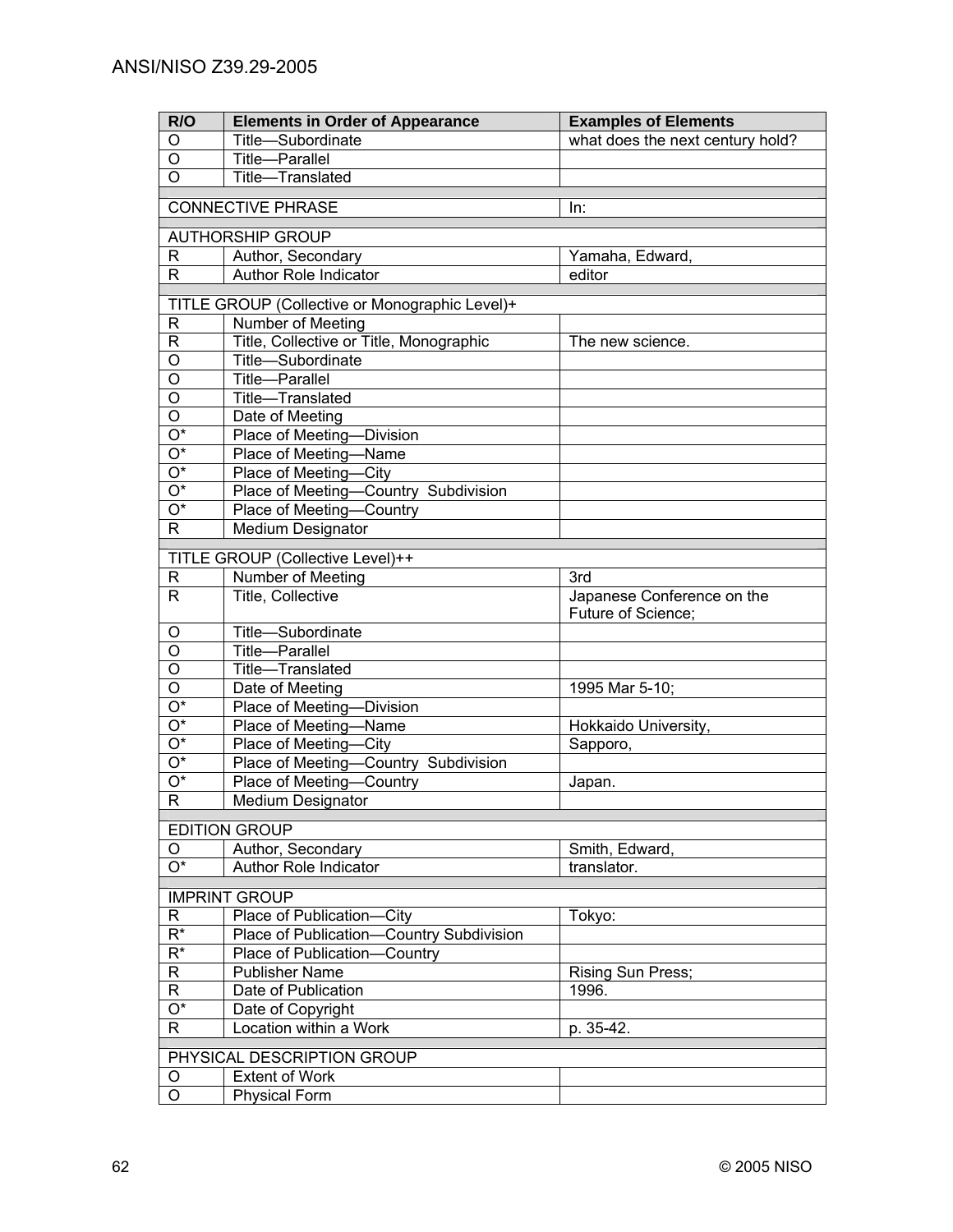| R/O                                                                                                        | <b>Elements in Order of Appearance</b> | <b>Examples of Elements</b> |
|------------------------------------------------------------------------------------------------------------|----------------------------------------|-----------------------------|
| O                                                                                                          | <b>Special Physical Features</b>       |                             |
| $\overline{\mathsf{o}}$                                                                                    | <b>Size</b>                            |                             |
| $\overline{O}$                                                                                             | Reproduction Rate or Ratio             |                             |
|                                                                                                            | <b>SERIES STATEMENT GROUP</b>          |                             |
| O                                                                                                          | Author, Primary or Author, Secondary   |                             |
| $\overline{O^*}$                                                                                           | <b>Author Role Indicator</b>           |                             |
| $\overline{0}$                                                                                             | <b>Title, Collective</b>               |                             |
| $\overline{0}$                                                                                             | Title-Abbreviated                      |                             |
| $\overline{\mathsf{o}}$                                                                                    | Title-Translated                       |                             |
| $\overline{\mathsf{o}}$                                                                                    | Volume                                 |                             |
| $\circ$                                                                                                    | Volume-Subdivision                     |                             |
| $\overline{0}$                                                                                             | <b>Issue</b>                           |                             |
| $\overline{0}$                                                                                             | Issue-Subdivision                      |                             |
|                                                                                                            | NOTES GROUP                            |                             |
| O                                                                                                          | <b>Accompanying Material</b>           |                             |
| $\overline{O^*}$                                                                                           | Availability-Division                  |                             |
| $\overline{O^*}$                                                                                           | Availability-Name                      |                             |
| $\overline{O^*}$                                                                                           | <b>Availability-Street Address</b>     |                             |
| $\overline{O^*}$                                                                                           | Availability-City                      |                             |
| $\overline{O^*}$                                                                                           | Availability-Country Subdivision       |                             |
| $\overline{O^*}$                                                                                           | Availability-Country                   |                             |
| $\overline{O}$                                                                                             | Availability-Postal Code               |                             |
| $\overline{0}$                                                                                             | Availability-Storage Location          |                             |
| $\overline{\circ}$                                                                                         | <b>Acquisition Number</b>              |                             |
| $\overline{\circ}$                                                                                         | <b>Creation Statement</b>              |                             |
| $\overline{\circ}$                                                                                         | Language of Work                       |                             |
| $\overline{\circ}$                                                                                         | Language of Abstract                   |                             |
| $\overline{\circ}$                                                                                         | Sponsoring Body-Name                   |                             |
| $\overline{0}$                                                                                             | Sponsoring Body-Location               |                             |
| $\overline{O}$                                                                                             | <b>ISBN</b>                            |                             |
| $\overline{\mathsf{o}}$                                                                                    | <b>ISSN</b>                            |                             |
| $\overline{\mathsf{o}}$                                                                                    | <b>Supplemental Material</b>           |                             |
| $\overline{O}$                                                                                             | Supplemental Material-Availability     |                             |
| $\overline{O}$                                                                                             | <b>Supplementary Notes</b>             |                             |
| Collective level used when there is no separate title for the monograph, only the conference title;<br>$+$ |                                        |                             |
| monographic level used when the monograph has a title in addition to the conference name                   |                                        |                             |

++ *Collective level used for name of the conference when there is a separate title given at the monographic level above*

\* *R or O depending on presence/content of other elements* 

#### **Formatted sample citation for contributions to conference publications (conference papers):**

Matsu, John (Department of Ethics, Nagasaki University, Nagasaki, Japan). Ethical implications: what does the next century hold? In: Yamaha, Edward, editor. The new science. 3rd Japanese Conference on the Future of Science; 1995 Mar 5-10; Hokkaido University, Sapporo, Japan. Smith, Edward, translator. Tokyo: Rising Sun Press; 1996. p. 35-42.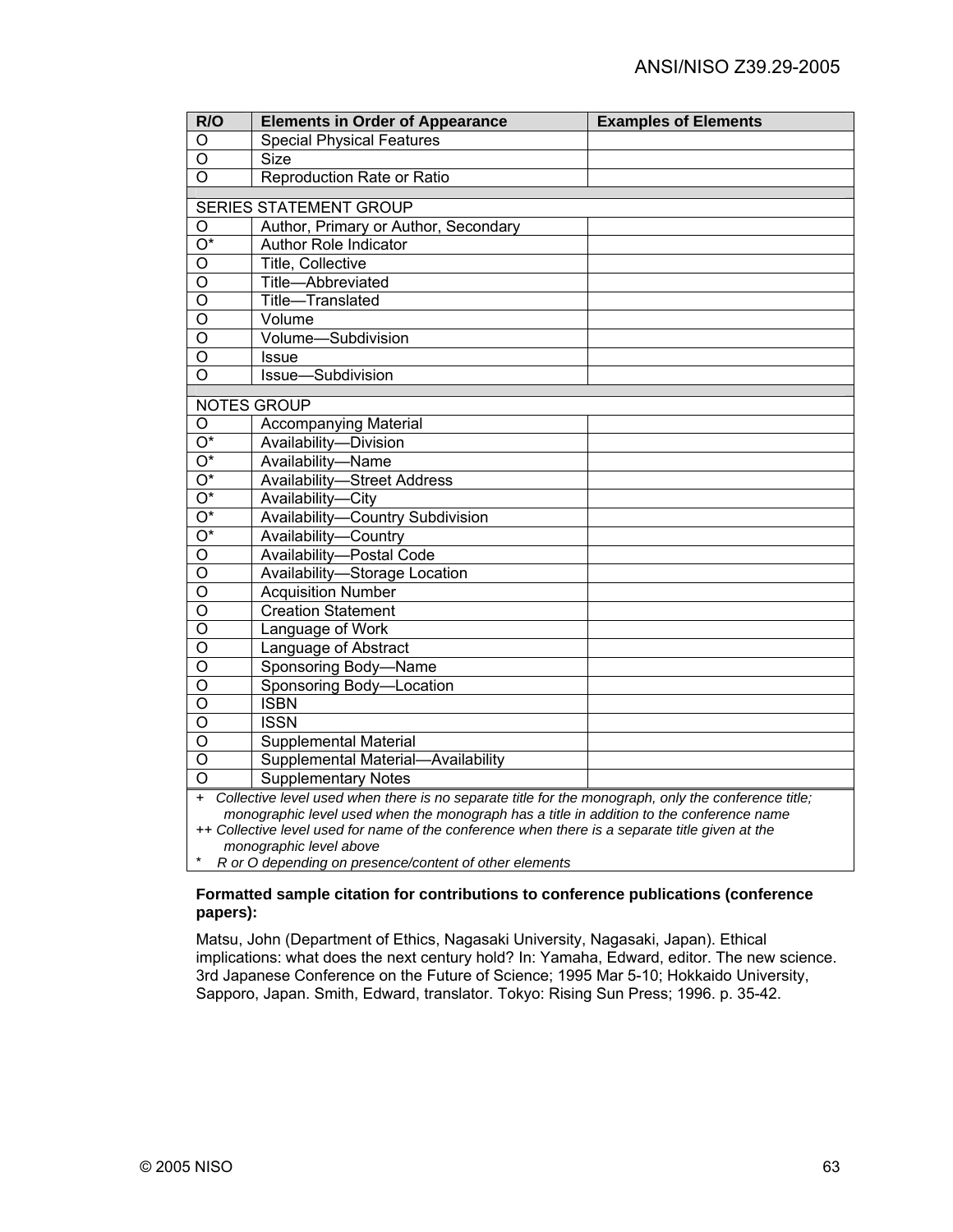# **4.2.3.3 Meeting Abstracts**

| R/O                                  | <b>Elements in Order of Appearance</b>                        | <b>Examples of Elements</b>          |  |
|--------------------------------------|---------------------------------------------------------------|--------------------------------------|--|
|                                      | <b>AUTHORSHIP GROUP</b>                                       |                                      |  |
| R                                    | Author, Primary                                               | Miller, P.D.                         |  |
| $\overline{O^*}$                     | Affiliation-Division                                          | (Center for Bone Research,           |  |
| $\overline{O^*}$                     | Affiliation-Name                                              | University of Colorado Health        |  |
|                                      |                                                               | Sciences Center,                     |  |
| Ο*                                   | Affiliation-City                                              | Denver,                              |  |
| O*                                   | Affiliation-Country Subdivision                               | CO).                                 |  |
| O*                                   | Affiliation-Country                                           |                                      |  |
| $\overline{\mathrm{O}^*}$            | Affiliation-E-mail Address                                    |                                      |  |
|                                      | TITLE GROUP (Analytic Level)                                  |                                      |  |
| R.                                   | Title, Analytic                                               | The treatment of post-menopausal     |  |
|                                      |                                                               | osteoporosis with long-term cyclical |  |
|                                      |                                                               | etidronate                           |  |
| O                                    | Title-Subordinate                                             |                                      |  |
| O                                    | Title-Parallel                                                |                                      |  |
| O                                    | Title-Translated                                              |                                      |  |
| O                                    | <b>Content Designator</b>                                     | [abstract].                          |  |
|                                      | <b>CONNECTIVE PHRASE</b>                                      | In:                                  |  |
|                                      |                                                               |                                      |  |
|                                      | <b>AUTHORSHIP GROUP</b>                                       |                                      |  |
| R.                                   | Author, Secondary                                             | Ring, E.F.J.; Elvins, D.M.; Bhalla,  |  |
|                                      |                                                               | A.K.,                                |  |
| R.                                   | Author Role Indicator                                         | editors.                             |  |
|                                      | TITLE GROUP (Collective or Monographic Level)+                |                                      |  |
| R                                    | Number of Meeting                                             |                                      |  |
| R.                                   | Title, Collective or Title, Monographic                       | Current research in osteoporosis     |  |
|                                      |                                                               | and bone mineral measurement 4:      |  |
| O                                    | Title-Subordinate                                             | 1996.                                |  |
| $\overline{0}$                       | Title-Parallel                                                |                                      |  |
| $\overline{O}$                       | Title-Translated                                              |                                      |  |
| $\overline{\mathsf{o}}$              | Date of Meeting                                               |                                      |  |
| $\overline{O^*}$<br>$\overline{O^*}$ | Place of Meeting-Division                                     |                                      |  |
| $\overline{O^*}$                     | Place of Meeting-Name                                         |                                      |  |
| $\overline{O^*}$                     | Place of Meeting-City<br>Place of Meeting-Country Subdivision |                                      |  |
| $\overline{O^*}$                     | Place of Meeting-Country                                      |                                      |  |
| $\overline{R}$                       | <b>Medium Designator</b>                                      |                                      |  |
|                                      |                                                               |                                      |  |
|                                      | TITLE GROUP (Collective Level)++                              |                                      |  |
| $\mathsf{R}$                         | Number of Meeting                                             | 5th                                  |  |
| $\mathsf{R}$                         | Title, Collective                                             | Bath Conference on Osteoporosis      |  |
|                                      |                                                               | and Bone Mineral Measurement;        |  |
| O                                    | Title-Subordinate                                             |                                      |  |
| $\overline{O}$<br>$\overline{O}$     | Title-Parallel                                                |                                      |  |
| $\overline{O}$                       | Title-Translated                                              |                                      |  |
| $\overline{O^*}$                     | Date of Meeting<br>Place of Meeting-<br><b>Division</b>       | 1996 Jun 24-26;                      |  |
| $\overline{O^*}$                     | Place of Meeting-Name                                         |                                      |  |
| $\overline{O^*}$                     | Place of Meeting-City                                         | Bath,                                |  |
|                                      |                                                               |                                      |  |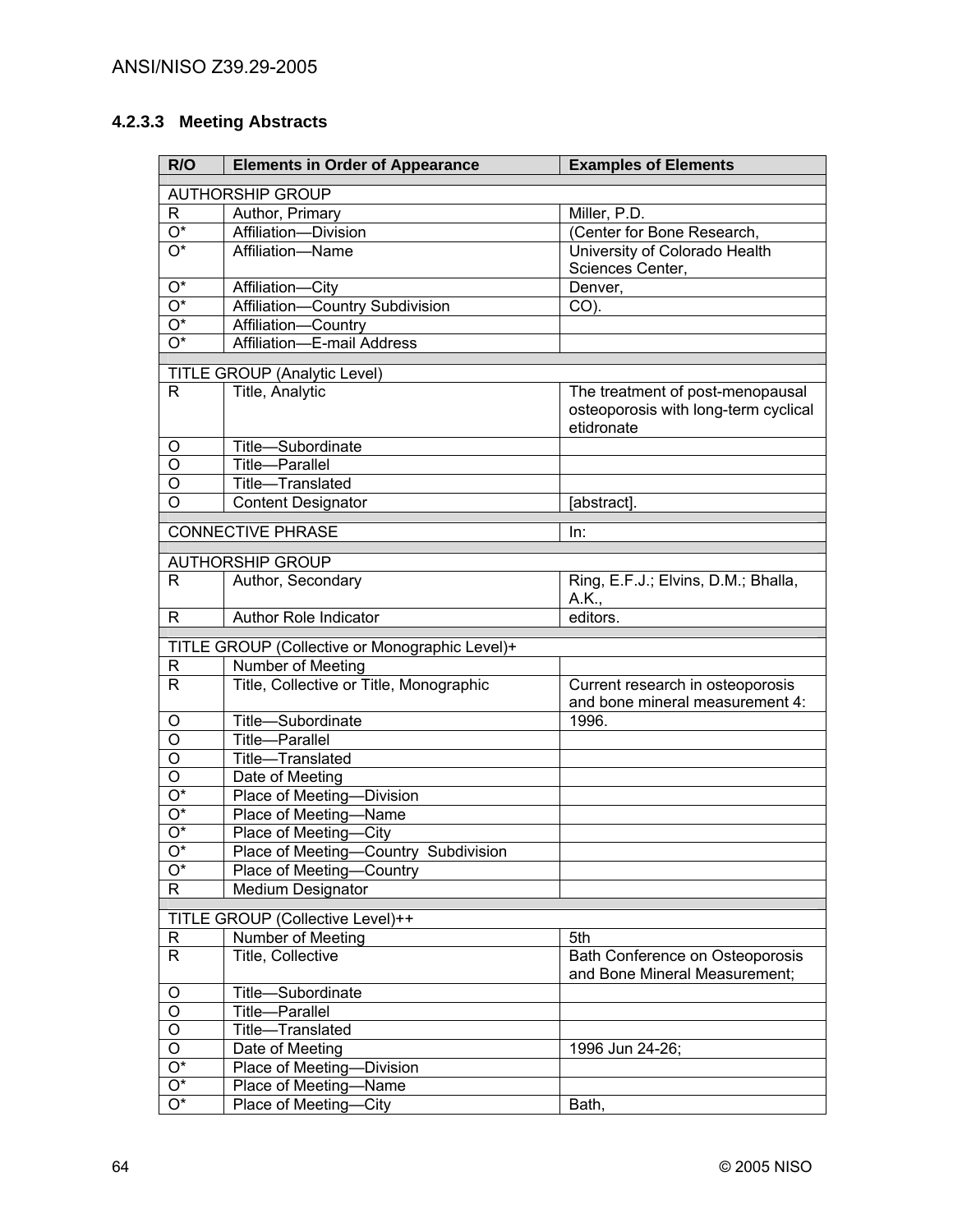| R/O                   | <b>Elements in Order of Appearance</b>                  | <b>Examples of Elements</b>      |
|-----------------------|---------------------------------------------------------|----------------------------------|
| O*                    | Place of Meeting-Country Subdivision                    |                                  |
| O*                    | Place of Meeting-Country                                | UK.                              |
| R                     | <b>Medium Designator</b>                                |                                  |
|                       |                                                         |                                  |
|                       | <b>EDITION GROUP</b>                                    |                                  |
| O<br>$\overline{O^*}$ | Author, Secondary<br>Author Role Indicator              |                                  |
|                       |                                                         |                                  |
|                       | <b>IMPRINT GROUP</b>                                    |                                  |
| R                     | Place of Publication-City                               | London:                          |
| $\overline{R^*}$      | Place of Publication-Country Subdivision                |                                  |
| $R^*$                 | Place of Publication-Country                            |                                  |
| R                     | <b>Publisher Name</b>                                   | British Institute of Radiology;  |
| R                     | Date of Publication                                     | 1996.                            |
| $\overline{O^*}$      | Date of Copyright                                       |                                  |
| R.                    | Location within a Work                                  | p. 138.                          |
|                       |                                                         |                                  |
|                       | PHYSICAL DESCRIPTION GROUP                              |                                  |
| O                     | <b>Extent of Work</b>                                   |                                  |
| $\bigcirc$<br>$\circ$ | <b>Physical Form</b>                                    |                                  |
| $\circ$               | <b>Special Physical Features</b><br><b>Size</b>         |                                  |
| $\circ$               |                                                         |                                  |
|                       | Reproduction Rate or Ratio                              |                                  |
|                       | <b>SERIES STATEMENT GROUP</b>                           |                                  |
| O                     | Author, Primary or Author, Secondary                    |                                  |
| O*                    | Author Role Indicator                                   |                                  |
| O                     | Title, Collective                                       |                                  |
| O                     | Title-Abbreviated                                       |                                  |
| O                     | Title-Translated                                        |                                  |
| O                     | Volume                                                  |                                  |
| O                     | Volume-Subdivision                                      |                                  |
| O                     | <b>Issue</b>                                            |                                  |
| O                     | Issue-Subdivision                                       |                                  |
|                       |                                                         |                                  |
|                       | <b>NOTES GROUP</b>                                      |                                  |
| O<br>O*               | <b>Accompanying Material</b>                            |                                  |
|                       | Availability-Division                                   |                                  |
| O*<br>$O^*$           | Availability-Name<br><b>Availability-Street Address</b> |                                  |
| $\overline{O^*}$      | Availability-City                                       |                                  |
| $\overline{O^*}$      | Availability-Country Subdivision                        |                                  |
| $\overline{O^*}$      | Availability-Country                                    |                                  |
| $\overline{O}$        | Availability-Postal Code                                |                                  |
| $\overline{O}$        | Availability-Storage Location                           |                                  |
| $\overline{O}$        | <b>Acquisition Number</b>                               |                                  |
| $\overline{O}$        | <b>Creation Statement</b>                               |                                  |
| $\overline{O}$        | Language of Work                                        |                                  |
| $\overline{O}$        | Language of Abstract                                    |                                  |
| $\overline{0}$        | Sponsoring Body-Name                                    | Sponsored by the Royal National  |
|                       |                                                         | Hospital for Rheumatic Diseases, |
| O                     | Sponsoring Body-Location                                | Bath, UK.;                       |
| O                     | Sponsoring Body-Name                                    | National Osteoporosis Society.   |
| O                     | Sponsoring Body-Location                                |                                  |
| O                     | <b>ISBN</b>                                             | ISBN: 0-905747-34-9.             |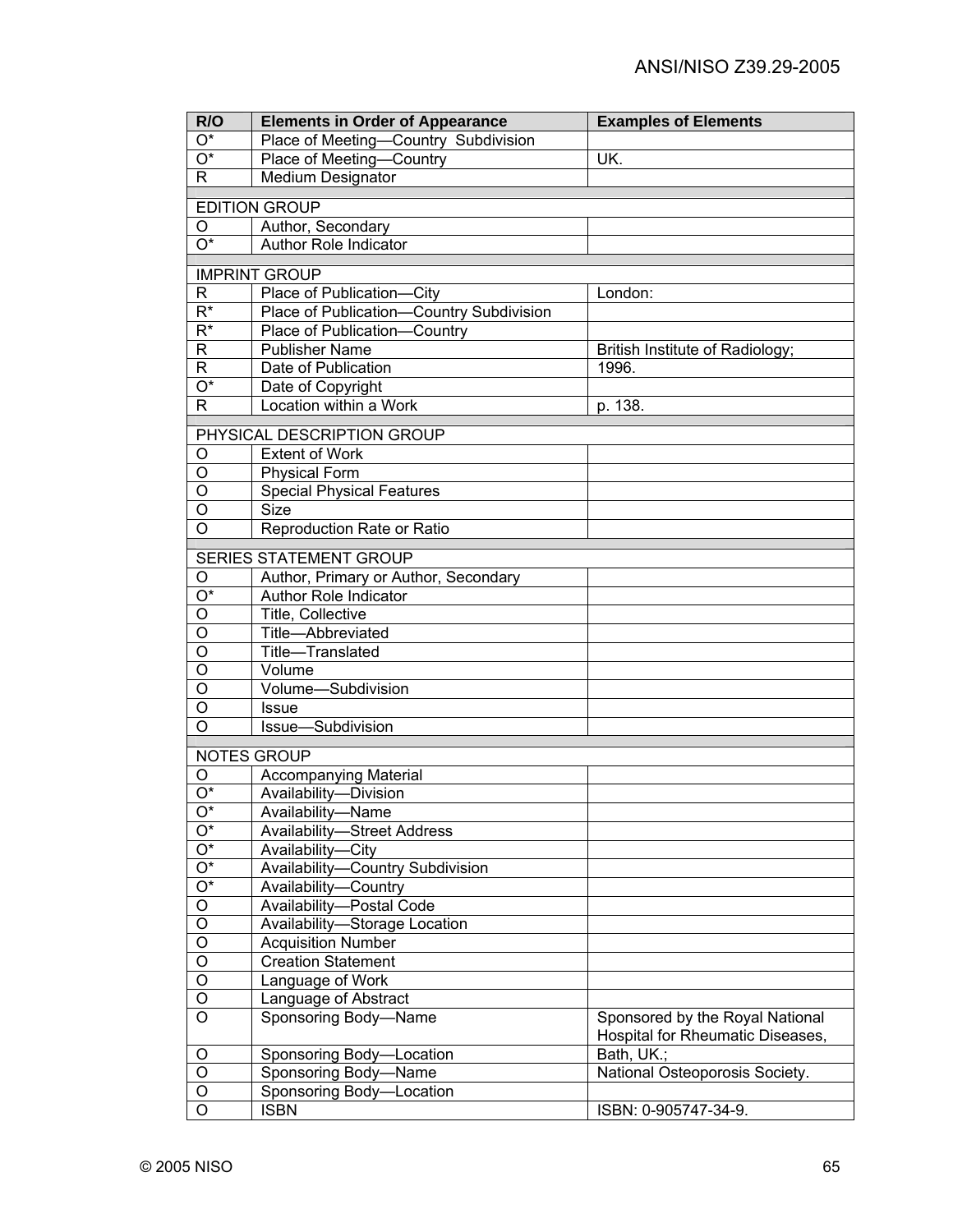| R/O                                                                                                                                                                                                                                                                                                                                        | <b>Elements in Order of Appearance</b>                 | <b>Examples of Elements</b> |
|--------------------------------------------------------------------------------------------------------------------------------------------------------------------------------------------------------------------------------------------------------------------------------------------------------------------------------------------|--------------------------------------------------------|-----------------------------|
| $\circ$                                                                                                                                                                                                                                                                                                                                    | ISSN                                                   |                             |
| $\circ$                                                                                                                                                                                                                                                                                                                                    | Supplemental Material                                  |                             |
| $\circ$                                                                                                                                                                                                                                                                                                                                    | Supplemental Material-Availability                     |                             |
| $\circ$                                                                                                                                                                                                                                                                                                                                    | <b>Supplementary Notes</b>                             |                             |
| Collective level used when there is no separate title for the monograph, only the conference title;<br>$\ddot{}$<br>monographic level used when the monograph has a title in addition to the conference name<br>++ Collective level used for name of the conference when there is a separate title given at the<br>monographic level above |                                                        |                             |
|                                                                                                                                                                                                                                                                                                                                            | R or O depending on presence/content of other elements |                             |

### **Formatted sample citation for meeting abstracts:**

Miller, P.D. (Center for Bone Research, University of Colorado Health Sciences Center, Denver, CO). The treatment of post-menopausal osteoporosis with long-term cyclical etidronate [abstract]. In: Ring, E.F.J.; Elvins, D.M.; Bhalla, A.K., editors. Current research in osteoporosis and bone mineral measurement 4: 1996. 5th Bath Conference on Osteoporosis and Bone Mineral Measurement; 1996 Jun 24-26; Bath, UK. London: British Institute of Radiology; 1996. p. 138. Sponsored by the Royal National Hospital for Rheumatic Diseases, Bath, UK; National Osteoporosis Society. ISBN: 0-905747-34-9.

## **4.2.4 Technical Reports**

## **4.2.4.1 Entire Reports**

| R/O                       | <b>Elements in Order of Appearance</b>   | <b>Examples of Elements</b>       |  |
|---------------------------|------------------------------------------|-----------------------------------|--|
|                           |                                          |                                   |  |
|                           | <b>AUTHORSHIP GROUP</b>                  |                                   |  |
| R                         | Author, Primary or Author, Secondary     | Norman, John C.; Elias, Peter     |  |
| $\overline{\mathrm{O}^*}$ | <b>Author Role Indicator</b>             |                                   |  |
| $\overline{\mathrm{O}^*}$ | Affiliation-Division                     |                                   |  |
| $\overline{O^*}$          | Affiliation-Name                         | (Texas Heart Institute,           |  |
| $\overline{O^*}$          | Affiliation-City                         | Houston,                          |  |
| $\overline{\mathrm{O}^*}$ | Affiliation-Country Subdivision          | $TX$ ).                           |  |
| $\mathrm{O}^\star$        | Affiliation-Country                      |                                   |  |
| O*                        | Affiliation-E-mail Address               |                                   |  |
| <b>TITLE GROUP</b>        |                                          |                                   |  |
|                           |                                          |                                   |  |
| R                         | Title, Monographic                       | ALVAD:                            |  |
| O                         | Title-Subordinate                        | 1980.                             |  |
| O                         | Title-Parallel                           |                                   |  |
| O                         | Title-Translated                         |                                   |  |
| R                         | <b>Medium Designator</b>                 |                                   |  |
|                           | <b>EDITION GROUP</b>                     |                                   |  |
|                           |                                          |                                   |  |
| R                         | <b>Edition Statement</b>                 | Final report.                     |  |
| O                         | Author, Secondary                        |                                   |  |
| $O^*$                     | <b>Author Role Indicator</b>             |                                   |  |
|                           | <b>IMPRINT GROUP</b>                     |                                   |  |
| $\mathsf{R}$              | Place of Publication-City                | <b>Bethesda</b>                   |  |
| $R^*$                     | Place of Publication-Country Subdivision | (MD):                             |  |
| $R^*$                     | Place of Publication-Country             |                                   |  |
| R.                        | <b>Publisher Name</b>                    | National Heart and Lung Institute |  |
|                           |                                          | (US), Devices and Technology      |  |
|                           |                                          | Branch;                           |  |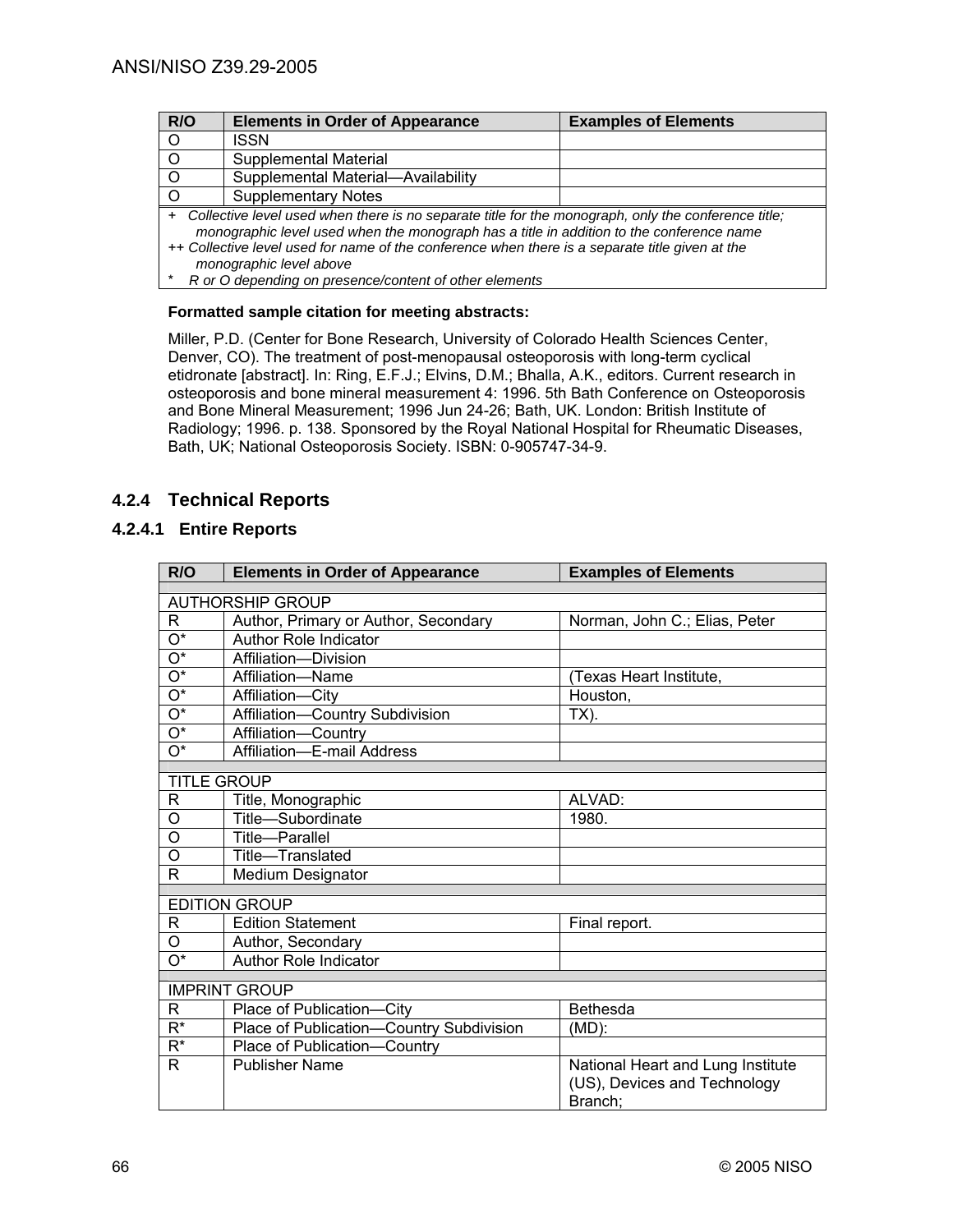| R/O                       | <b>Elements in Order of Appearance</b>                   | <b>Examples of Elements</b>             |  |
|---------------------------|----------------------------------------------------------|-----------------------------------------|--|
| R                         | Date of Publication                                      | 1980 Jan.                               |  |
| $\overline{O^*}$          | Date of Copyright                                        |                                         |  |
|                           |                                                          |                                         |  |
|                           | PHYSICAL DESCRIPTION GROUP                               |                                         |  |
| O                         | <b>Extent of Work</b>                                    | $\overline{2}$                          |  |
| O                         | <b>Physical Form</b>                                     | vols.                                   |  |
| O                         | <b>Special Physical Features</b>                         |                                         |  |
| O                         | <b>Size</b>                                              |                                         |  |
| O                         | Reproduction Rate or Ratio                               |                                         |  |
|                           | SERIES STATEMENT GROUP                                   |                                         |  |
| O                         | Author, Primary or Author, Secondary                     |                                         |  |
| $\overline{\mathrm{O}^*}$ | Author Role Indicator                                    |                                         |  |
| O                         | Title, Collective                                        |                                         |  |
| $\overline{O}$            | Title-Abbreviated                                        |                                         |  |
| $\overline{O}$            | Title-Translated                                         |                                         |  |
| $\overline{O}$            | Volume                                                   |                                         |  |
| $\overline{O}$            | Volume-Subdivision                                       |                                         |  |
| O                         | <b>Issue</b>                                             |                                         |  |
| $\overline{O}$            | Issue-Subdivision                                        |                                         |  |
|                           |                                                          |                                         |  |
|                           | <b>NOTES GROUP</b>                                       |                                         |  |
| R.                        | <b>Report Number</b>                                     | Report No.: NIH-N01-HV-5-3006-4-<br>VI. |  |
| O                         | <b>Contract Number</b>                                   | Contract No.: N01-HV-5-3006.            |  |
| $\overline{O}$            | <b>Accompanying Material</b>                             |                                         |  |
| $\overline{O^*}$          | Availability-Division                                    |                                         |  |
| $\overline{O^*}$          | Availability-Name                                        | Available from: NTIS,                   |  |
| $\overline{O^*}$          | <b>Availability-Street Address</b>                       |                                         |  |
| $\overline{O^*}$          | Availability-City                                        | Springfield,                            |  |
| $\overline{O^*}$          | Availability-Country Subdivision                         | VA;                                     |  |
| $\overline{O^*}$          | Availability-Country                                     |                                         |  |
| $\overline{O}$            | Availability-Postal Code                                 |                                         |  |
| $\overline{O}$            | Availability-Storage Location                            |                                         |  |
| $\overline{O}$            | <b>Acquisition Number</b>                                | PB80-148810.                            |  |
| $\overline{O}$            | Language of Work                                         |                                         |  |
| $\overline{O}$            | Language of Abstract                                     |                                         |  |
| $\overline{O}$            | Sponsoring Body-Name                                     |                                         |  |
| $\overline{0}$            | Sponsoring Body-Location                                 |                                         |  |
| $\overline{O}$            | <b>ISBN</b>                                              |                                         |  |
| $\overline{O}$            | <b>ISRN</b>                                              |                                         |  |
| $\overline{O}$            | <b>ISSN</b>                                              |                                         |  |
| $\overline{O}$            | <b>STRN</b>                                              |                                         |  |
| $\overline{O}$            | Supplemental Material                                    |                                         |  |
| $\overline{O}$            | Supplemental Material-Availability                       |                                         |  |
| $\overline{0}$            | <b>Supplementary Notes</b>                               |                                         |  |
|                           | * R or O depending on presence/content of other elements |                                         |  |

## **Formatted sample citation for entire technical reports:**

Norman, John C.; Elias, Peter (Texas Heart Institute, Houston, TX). ALVAD: 1980. Final report. Bethesda (MD): National Heart and Lung Institute (US), Devices and Technology Branch; 1980 Jan. 2 vols. Report No.: NIH-N01-HV-5-3006-4-VU. Contract No.: N01-HV-5-3006. Available from: NTIS, Springfield, VA; PB80-148810.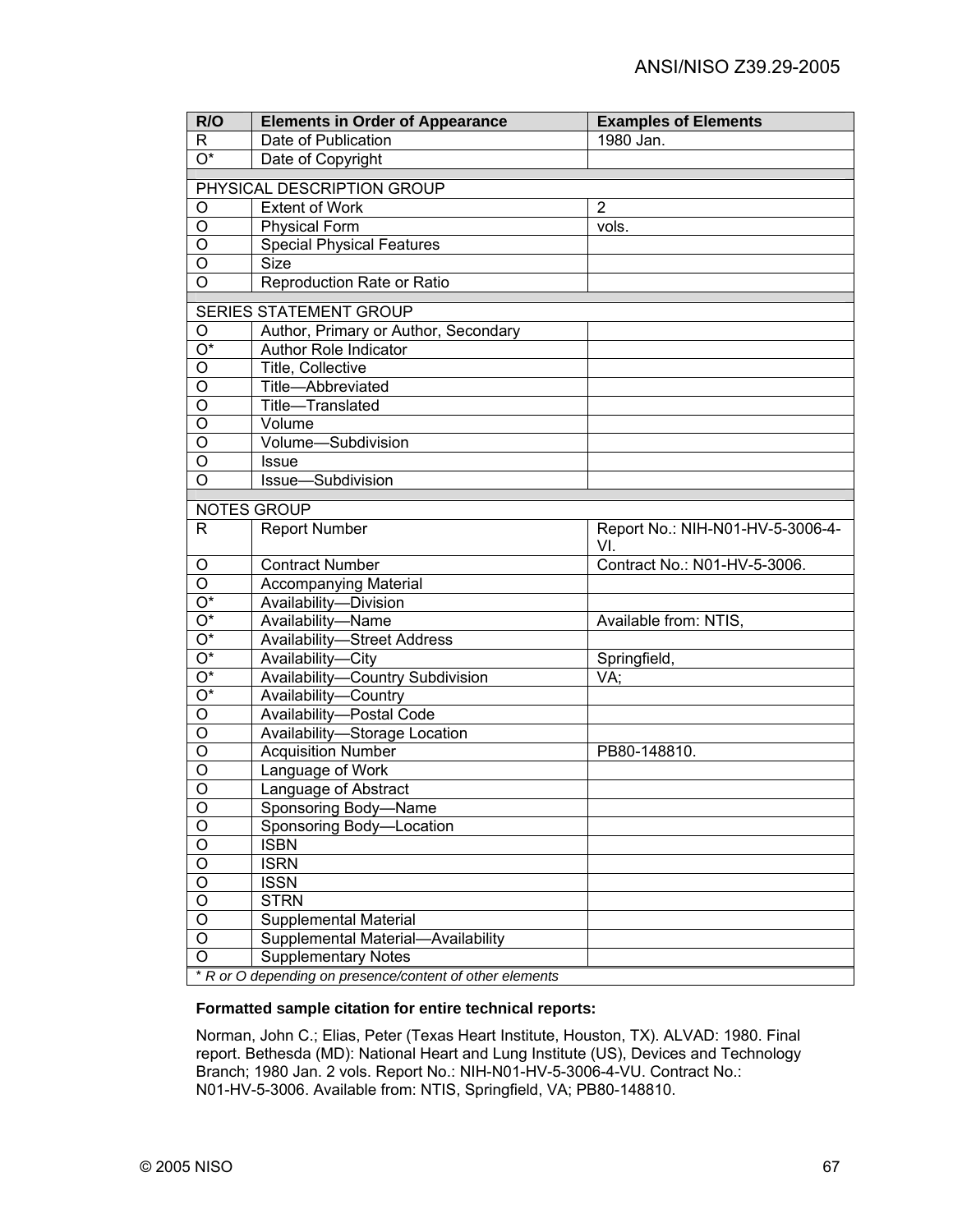# **4.2.4.2 Parts of Reports**

| R/O                           | <b>Elements in Order of Appearance</b>                                         | <b>Examples of Elements</b>       |
|-------------------------------|--------------------------------------------------------------------------------|-----------------------------------|
| <b>AUTHORSHIP GROUP</b>       |                                                                                |                                   |
| $\mathsf{R}$                  | Author, Primary or Author, Secondary                                           | Norman, John C.; Elias, Peter     |
| $\overline{\mathrm{O}^*}$     | Author Role Indicator                                                          |                                   |
| $\overline{\mathrm{O}^*}$     | Affiliation-Division                                                           |                                   |
| $\overline{\mathrm{O}^*}$     | Affiliation-Name                                                               | (Texas Heart Institute,           |
| $\overline{O^*}$              | Affiliation-City                                                               | Houston,                          |
| $\overline{O^*}$              | Affiliation-Country Subdivision                                                | $TX)$ .                           |
| $\overline{\mathrm{O}^*}$     | Affiliation-Country                                                            |                                   |
| $\overline{O^*}$              | <b>E-mail Address</b><br>Affiliation-                                          |                                   |
|                               |                                                                                |                                   |
|                               | TITLE GROUP (Collective or Monographic Level)+                                 |                                   |
| R                             | Title, Collective or Title, Monographic                                        | ALVAD:                            |
| O                             | Title-Subordinate                                                              | 1980.                             |
| O                             | Title-Parallel                                                                 |                                   |
| O                             | Title-Translated                                                               |                                   |
| R                             | Medium Designator                                                              |                                   |
|                               | <b>EDITION GROUP</b>                                                           |                                   |
| R                             | <b>Edition Statement</b>                                                       | Final report.                     |
| O                             | Author, Secondary                                                              |                                   |
| $\overline{O^*}$              | Author Role Indicator                                                          |                                   |
|                               | TITLE GROUP (Monographic Level)++                                              |                                   |
| $\mathsf{R}$                  | Volume                                                                         | Vol. 2,                           |
| $\mathsf{R}$                  | Title, Monographic                                                             | Flow diagrams.                    |
| $\overline{O}$                | Title-Subordinate                                                              |                                   |
| $\overline{0}$                | Title-Parallel                                                                 |                                   |
| $\overline{\mathsf{o}}$       | Title-Translated                                                               |                                   |
|                               |                                                                                |                                   |
|                               | <b>IMPRINT GROUP</b>                                                           |                                   |
| R                             | Place of Publication-City                                                      | Bethesda                          |
| $\overline{R^*}$              | Place of Publication-Country Subdivision                                       | $(MD)$ :                          |
| $R^*$                         | Place of Publication-Country                                                   |                                   |
| $\mathsf{R}$                  | <b>Publisher Name</b>                                                          | National Heart and Lung Institute |
|                               |                                                                                | (US), Devices and Technology      |
|                               |                                                                                | Branch;                           |
| R                             | Date of Publication                                                            | 1980 Jan.                         |
| $O^*$                         | Date of Copyright                                                              |                                   |
| $\mathsf R$<br>$\overline{R}$ | Location within a Work-Subdivision<br>Location within a Work-Subdivision Title | Appendix 2,<br>Definitions;       |
| $\overline{R}$                | Location within a Work-Subdivision                                             | p. 305-307.                       |
|                               | Pagination                                                                     |                                   |
|                               |                                                                                |                                   |
|                               | PHYSICAL DESCRIPTION GROUP                                                     |                                   |
| O                             | <b>Extent of Work</b>                                                          |                                   |
| O                             | <b>Physical Form</b>                                                           |                                   |
| $\mathsf O$                   | <b>Special Physical Features</b>                                               |                                   |
| $\mathsf O$                   | <b>Size</b>                                                                    |                                   |
| O                             | Reproduction Rate or Ratio                                                     |                                   |
| <b>SERIES STATEMENT GROUP</b> |                                                                                |                                   |
| O                             | Author, Primary or Author, Secondary                                           |                                   |
|                               |                                                                                |                                   |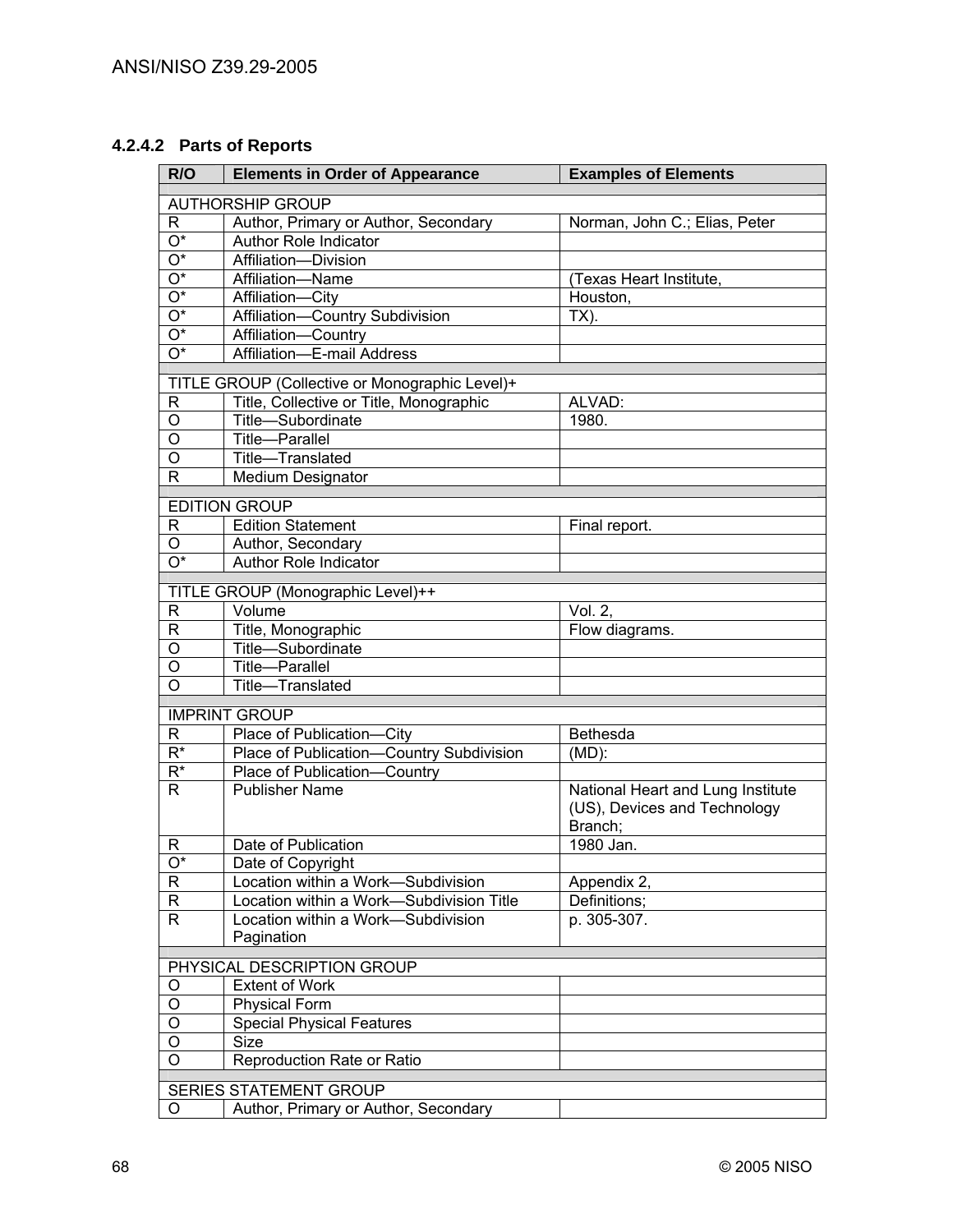| R/O                     | <b>Elements in Order of Appearance</b>                     | <b>Examples of Elements</b>      |  |
|-------------------------|------------------------------------------------------------|----------------------------------|--|
| $\overline{O^*}$        | <b>Author Role Indicator</b>                               |                                  |  |
| $\overline{\circ}$      | Title, Collective                                          |                                  |  |
| $\overline{O}$          | Title-Abbreviated                                          |                                  |  |
| $\overline{\mathsf{o}}$ | Title-Translated                                           |                                  |  |
| $\overline{\circ}$      | Volume                                                     |                                  |  |
| $\overline{O}$          | Volume-Subdivision                                         |                                  |  |
| $\overline{\circ}$      | <b>Issue</b>                                               |                                  |  |
| O                       | Issue-Subdivision                                          |                                  |  |
|                         | <b>NOTES GROUP</b>                                         |                                  |  |
| R                       | <b>Report Number</b>                                       | Report No.: NIH-N01-HV-5-3006-4- |  |
|                         |                                                            | VI.                              |  |
| O                       | <b>Contract Number</b>                                     | Contract No.: N01-HV-5-3006.     |  |
| $\circ$                 | <b>Accompanying Material</b>                               |                                  |  |
| $\overline{O^*}$        | Availability-Division                                      |                                  |  |
| $\overline{O^*}$        | Availability-Name                                          | Available from: NTIS,            |  |
| $\overline{O^*}$        | Availability-Street Address                                |                                  |  |
| $\overline{O^*}$        | Availability-City                                          | Springfield,                     |  |
| $\overline{O^*}$        | Availability-Country Subdivision                           | VA;                              |  |
| $\overline{O^*}$        | Availability-Country                                       |                                  |  |
| $\overline{O}$          | Availability-Postal Code                                   |                                  |  |
| $\overline{\circ}$      | Availability-Storage Location                              |                                  |  |
| $\overline{\mathsf{o}}$ | <b>Acquisition Number</b>                                  | PB80-148810.                     |  |
| O                       | Language of Work                                           |                                  |  |
| O                       | Language of Abstract                                       |                                  |  |
| $\overline{\circ}$      | Sponsoring Body-Name                                       |                                  |  |
| $\overline{O}$          | Sponsoring Body-Location                                   |                                  |  |
| $\overline{O}$          | <b>ISBN</b>                                                |                                  |  |
| $\overline{O}$          | <b>ISRN</b>                                                |                                  |  |
| $\overline{O}$          | <b>ISSN</b>                                                |                                  |  |
| $\overline{O}$          | <b>STRN</b>                                                |                                  |  |
| $\overline{O}$          | <b>Supplemental Material</b>                               |                                  |  |
| O                       | Supplemental Material-Availability                         |                                  |  |
| $\overline{O}$          | <b>Supplementary Notes</b>                                 |                                  |  |
| $\ddot{}$               | Collective level when citing a multivolume set             |                                  |  |
|                         | ++ Monographic when citing one volume of a multivolume set |                                  |  |

\* *R or O depending on presence/content of other elements* 

#### **Formatted sample citation for parts of technical reports:**

Norman, John C.; Elias, Peter (Texas Heart Institute, Houston, TX). ALVAD: 1980. Final report. Vol. 2, Flow diagrams. Bethesda (MD): National Heart and Lung Institute (US), Devices and Technology Branch; 1980 Jan. Appendix 2, Definitions; p. 305-307. Report No.: NIH-N01-HV-5-3006-4-VU. Contract No.: N01-HV-5-3006. Available from: NTIS, Springfield, VA; PB80-148810.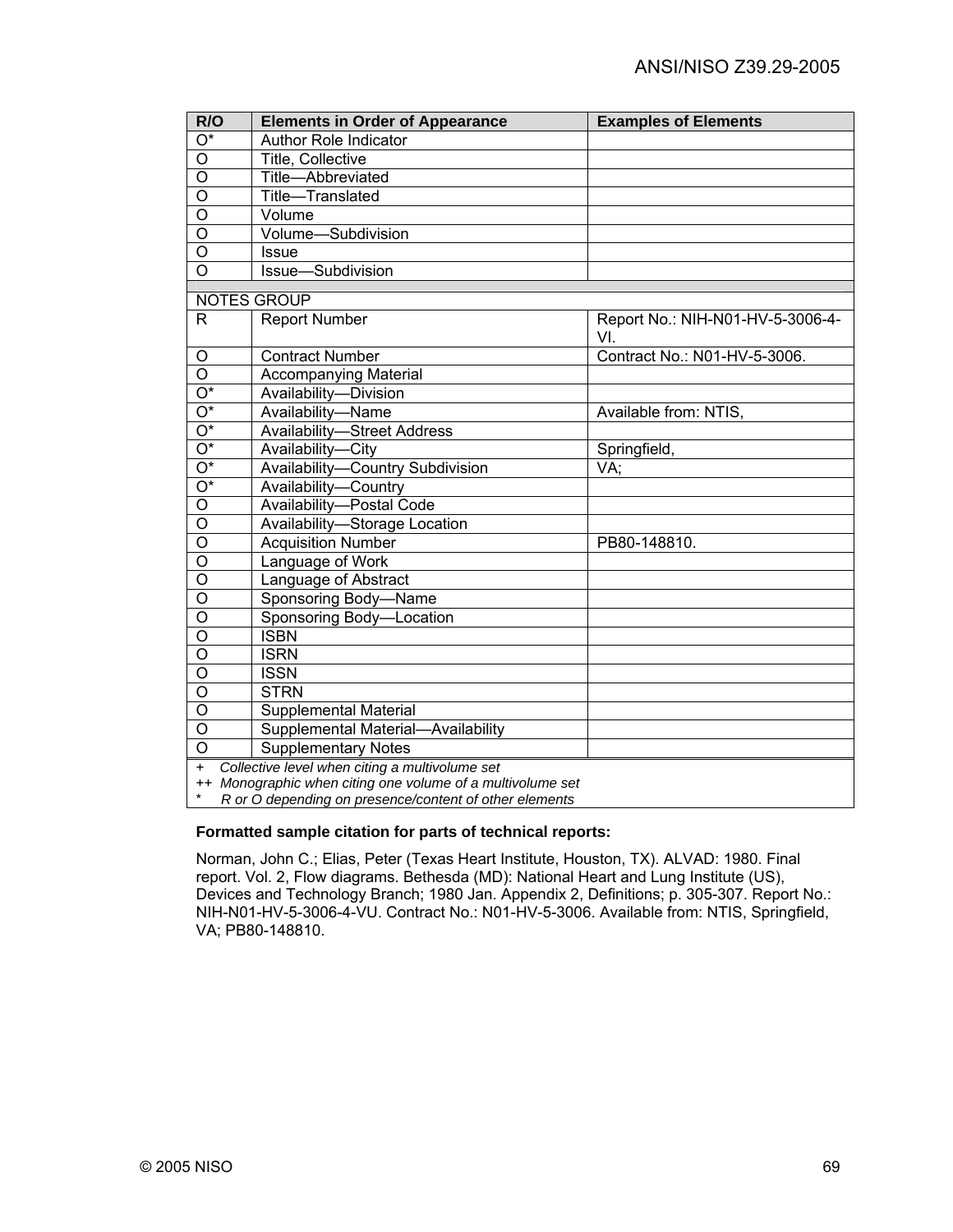## **4.2.5 Dissertations and Theses**

# **4.2.5.1 Entire Dissertations and Theses**

| R/O                     | <b>Elements in Order of Appearance</b>                            | <b>Examples of Elements</b>                        |
|-------------------------|-------------------------------------------------------------------|----------------------------------------------------|
| <b>AUTHORSHIP GROUP</b> |                                                                   |                                                    |
| R                       | Author, Primary                                                   | Weir, David R.                                     |
|                         | <b>TITLE GROUP</b>                                                |                                                    |
| R                       | Title, Monographic                                                | Fertility transition in rural France,<br>1740-1829 |
| O                       | Title-Subordinate                                                 |                                                    |
| $\circ$                 | <b>Title-Parallel</b>                                             |                                                    |
| O                       | Title-Translated                                                  |                                                    |
| O                       | <b>Content Designator</b>                                         | [dissertation]                                     |
| R                       | Medium Designator                                                 |                                                    |
|                         | <b>IMPRINT GROUP</b>                                              |                                                    |
| $\mathsf{R}$            | Place of Publication-City                                         | [Stanford                                          |
| $\overline{R^*}$        | Place of Publication-Country Subdivision                          | $\overline{(CA)}$ :                                |
| $\overline{R^*}$        | Place of Publication-Country                                      |                                                    |
| $\overline{R}$          | <b>Publisher Name</b>                                             | Stanford University;                               |
| R.                      | Date of Publication                                               | 1982.                                              |
|                         |                                                                   |                                                    |
|                         | PHYSICAL DESCRIPTION GROUP                                        |                                                    |
| O                       | <b>Extent of Work</b>                                             | 366                                                |
| $\overline{O}$          | <b>Physical Form</b>                                              | p.                                                 |
| O                       | <b>Special Physical Features</b>                                  |                                                    |
| O                       | Size                                                              |                                                    |
| $\overline{O}$          | Reproduction Rate or Ratio                                        |                                                    |
|                         | <b>NOTES GROUP</b>                                                |                                                    |
| O                       | <b>Accompanying Material</b>                                      |                                                    |
| $O^*$                   | Availability-Division                                             |                                                    |
| $\overline{O^*}$        | Availability-Name                                                 | Available from: UMI,                               |
| $\overline{O^*}$        | <b>Availability-Street Address</b>                                |                                                    |
| $\overline{O^*}$        | Availability-City                                                 | Ann Arbor,                                         |
| $\overline{O^*}$        | <b>Availability-Country Subdivision</b>                           | $MI$ ;                                             |
| $\overline{O^*}$        | Availability-Country                                              |                                                    |
| $\overline{O}$          | Availability-Postal Code                                          |                                                    |
| O                       | Availability-Storage Location                                     |                                                    |
| $\overline{O}$          | <b>Acquisition Number</b>                                         | AAD82-17006.                                       |
| $\overline{O}$          | Language of Work                                                  | Language of Abstract                               |
| $\overline{\rm o}$      | Sponsoring Body-Name                                              | Sponsoring Body-Location                           |
| O                       | Supplemental Material                                             |                                                    |
| $\overline{O}$          | Supplemental Material-Availability                                |                                                    |
| O                       | <b>Supplementary Notes</b>                                        |                                                    |
|                         | $*$ P or $\Omega$ depending on presence/content of other elements |                                                    |

\* *R or O depending on presence/content of other elements* 

### **Formatted sample citation for entire dissertations and theses:**

Weir, David R. Fertility transition in rural France, 1740-1829 [dissertation]. [Stanford (CA)]: Stanford University; 1982. 366 p. Available from: UMI, Ann Arbor, MI; AAD82-17006.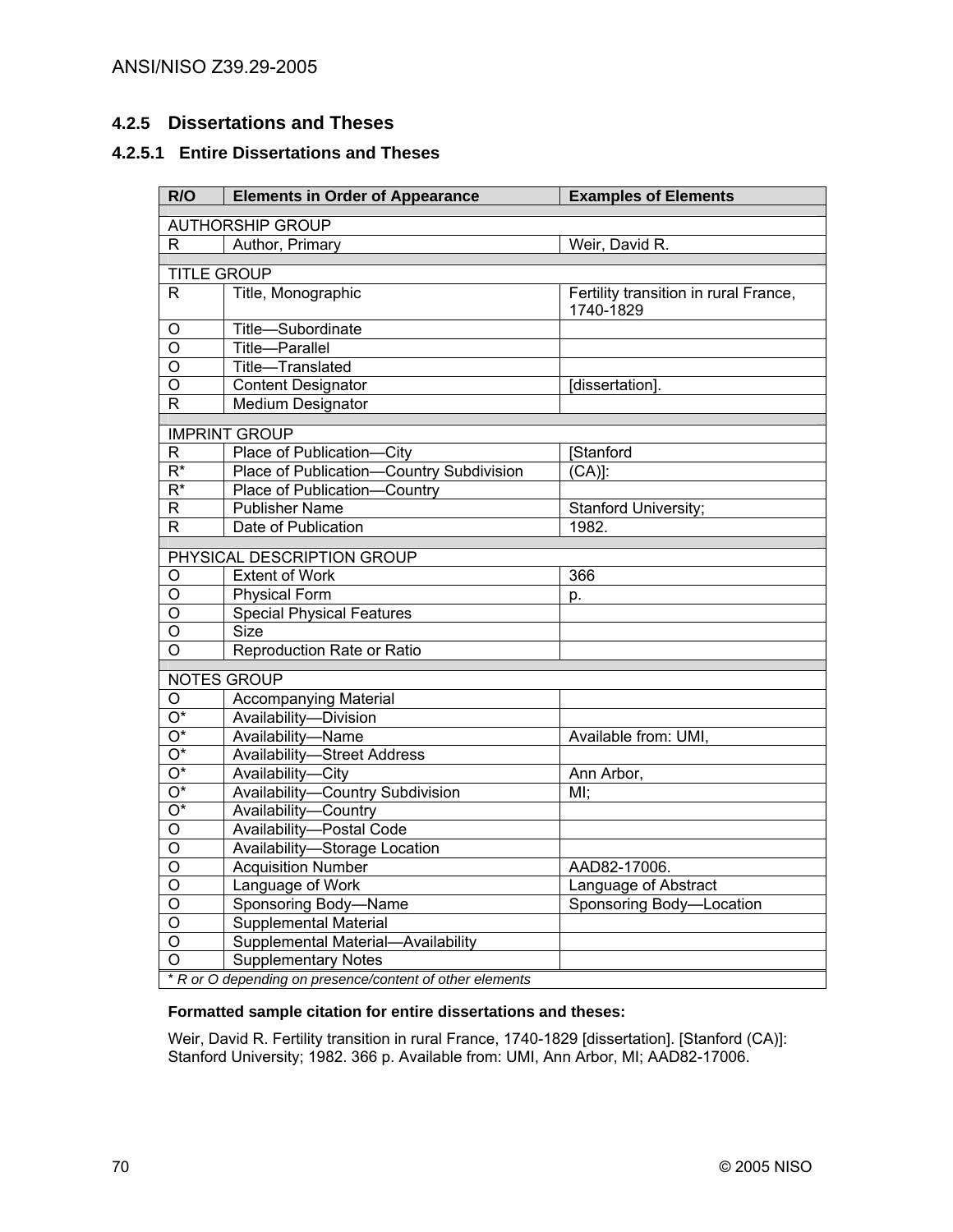| R/O                       | <b>Elements in Order of Appearance</b>                   | <b>Examples of Elements</b>                        |
|---------------------------|----------------------------------------------------------|----------------------------------------------------|
| <b>AUTHORSHIP GROUP</b>   |                                                          |                                                    |
| R                         | Author, Primary                                          | Weir, David R.                                     |
|                           |                                                          |                                                    |
|                           | <b>TITLE GROUP</b>                                       |                                                    |
| R                         | Title, Monographic                                       | Fertility transition in rural France,<br>1740-1829 |
| O                         | Title-Subordinate                                        |                                                    |
| $\overline{\circ}$        | Title-Parallel                                           |                                                    |
| $\overline{\circ}$        | Title-Translated                                         |                                                    |
| $\overline{\circ}$        | <b>Content Designator</b>                                | [dissertation].                                    |
| $\overline{\mathsf{R}}$   | Medium Designator                                        |                                                    |
|                           | <b>IMPRINT GROUP</b>                                     |                                                    |
| R                         | Place of Publication-City                                | <b>Stanford</b>                                    |
| $\overline{\mathsf{R}^*}$ | Place of Publication-Country Subdivision                 | $\overline{(CA)}$ :                                |
| $\overline{\mathsf{R}^*}$ | Place of Publication-Country                             |                                                    |
| R                         | <b>Publisher Name</b>                                    | Stanford University;                               |
| R                         | Date of Publication                                      | 1982.                                              |
| R                         | Location within a Work-Subdivision                       | Table 1,                                           |
| R                         | Location within a Work-Subdivision Title                 | Female age at first marriage;                      |
| R                         | Location within a Work-Subdivision                       | p. 19.                                             |
|                           | Pagination                                               |                                                    |
|                           |                                                          |                                                    |
|                           | PHYSICAL DESCRIPTION GROUP                               |                                                    |
| O                         | <b>Extent of Work</b>                                    |                                                    |
| O                         | <b>Physical Form</b>                                     |                                                    |
| O                         | <b>Special Physical Features</b>                         |                                                    |
| O                         | <b>Size</b>                                              |                                                    |
| O                         | Reproduction Rate or Ratio                               |                                                    |
|                           | <b>NOTES GROUP</b>                                       |                                                    |
| O                         | <b>Accompanying Material</b>                             |                                                    |
| $\overline{O^*}$          | Availability-Division                                    |                                                    |
| $\overline{O^*}$          | Availability-Name                                        | Available from: UMI,                               |
| $\overline{O^*}$          | <b>Availability-Street Address</b>                       |                                                    |
| $\overline{O^*}$          | Availability-City                                        | Ann Arbor,                                         |
| $\overline{O^*}$          | Availability-Country Subdivision                         | MI;                                                |
| $\overline{O^*}$          | Availability-Country                                     |                                                    |
| $\overline{O}$            | Availability-Postal Code                                 |                                                    |
| $\overline{\circ}$        | Availability-Storage Location                            |                                                    |
| $\overline{O}$            | <b>Acquisition Number</b>                                | AAD82-17006.                                       |
| $\overline{O}$            | Language of Work                                         |                                                    |
| $\overline{O}$            | Language of Abstract                                     |                                                    |
| $\overline{O}$            | Sponsoring Body-Name                                     |                                                    |
| $\overline{O}$            | Sponsoring Body-Location                                 |                                                    |
| $\overline{O}$            | Supplemental Material                                    |                                                    |
| $\overline{O}$            | Supplemental Material-Availability                       |                                                    |
| $\overline{0}$            | <b>Supplementary Notes</b>                               |                                                    |
|                           | * R or O depending on presence/content of other elements |                                                    |

# **4.2.5.2 Parts of Dissertations and Theses**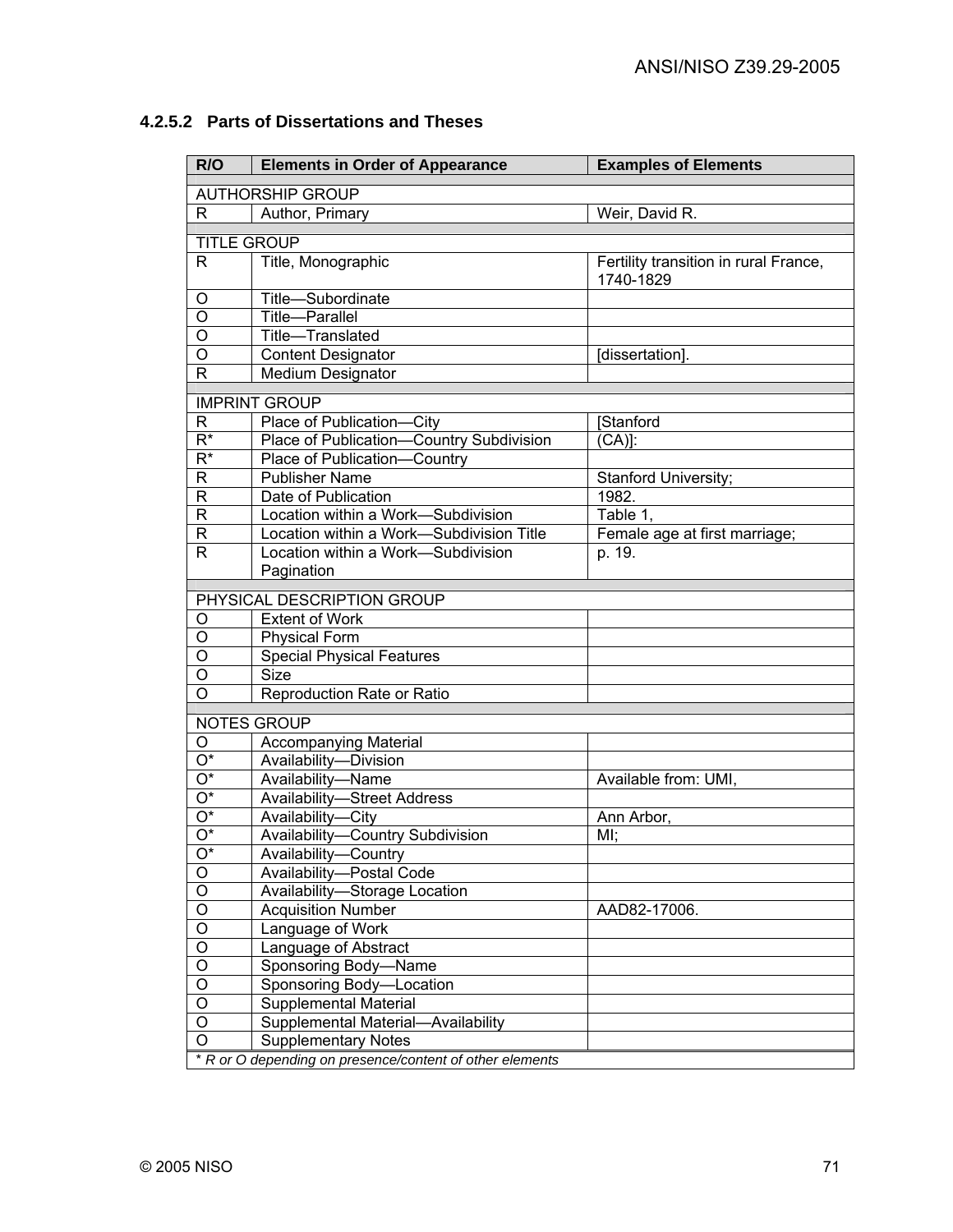## **Formatted sample citation for parts of dissertations and theses:**

Weir, David R. Fertility transition in rural France, 1740-1829 [dissertation]. [Stanford (CA)]: Stanford University; 1982. Table 1, Female age at first marriage; p. 19. Available from: UMI, Ann Arbor, MI; AAD82-17006.

# **4.2.6 Bibliographies**

## **4.2.6.1 Entire Bibliographies**

| R/O                       | <b>Elements in Order of Appearance</b>                                | <b>Examples of Elements</b>                              |  |
|---------------------------|-----------------------------------------------------------------------|----------------------------------------------------------|--|
|                           | <b>AUTHORSHIP GROUP</b>                                               |                                                          |  |
| R                         | Author, Primary or Author, Secondary                                  | van de Kamp, Jacqueline,                                 |  |
| R.                        | <b>Author Role Indicator</b>                                          | compiler.                                                |  |
| $\overline{O^*}$          | Affiliation-Division                                                  |                                                          |  |
| $\overline{O^*}$          | Affiliation-Name                                                      |                                                          |  |
| $\overline{O^*}$          | Affiliation-City                                                      |                                                          |  |
| $\overline{O^*}$          | Affiliation-Country Subdivision                                       |                                                          |  |
| $\overline{\mathrm{O}^*}$ | Affiliation-Country                                                   |                                                          |  |
| $\overline{O^*}$          | Affiliation-E-mail Address                                            |                                                          |  |
| <b>TITLE GROUP</b>        |                                                                       |                                                          |  |
| R                         | Title, Monographic                                                    | <b>Blood substitutes</b>                                 |  |
| Ο                         | Title-Subordinate                                                     |                                                          |  |
| O                         | Title-Parallel                                                        |                                                          |  |
| O                         | Title-Translated                                                      |                                                          |  |
| O                         | <b>Content Designator</b>                                             | [bibliography].                                          |  |
| R                         | <b>Medium Designator</b>                                              |                                                          |  |
|                           | <b>EDITION GROUP</b>                                                  |                                                          |  |
| R                         | <b>Edition Statement</b>                                              |                                                          |  |
| O                         | Author, Secondary                                                     | Patrias, Karen,                                          |  |
| $\overline{O^*}$          | Author Role Indicator                                                 | editor.                                                  |  |
|                           |                                                                       |                                                          |  |
|                           | <b>IMPRINT GROUP</b>                                                  |                                                          |  |
| R                         | Place of Publication-City                                             | <b>Bethesda</b>                                          |  |
| $\overline{\mathsf{R}^*}$ | Place of Publication-Country Subdivision                              | $(MD)$ :                                                 |  |
| $\overline{\mathsf{R}^*}$ | Place of Publication-<br>Country                                      |                                                          |  |
| $\mathsf{R}$              | <b>Publisher Name</b>                                                 | National Library of Medicine (US),<br>Reference Section; |  |
| R                         | Date of Publication                                                   | 1990.                                                    |  |
| $\overline{O^*}$          | Date of Copyright                                                     |                                                          |  |
|                           | PHYSICAL DESCRIPTION GROUP                                            |                                                          |  |
| O                         | <b>Extent of Work</b>                                                 | 35                                                       |  |
| O                         | Physical Form                                                         | p.                                                       |  |
| O                         | <b>Special Physical Features</b>                                      |                                                          |  |
| O                         | <b>Size</b>                                                           |                                                          |  |
| Ő                         | Reproduction Rate or Ratio                                            |                                                          |  |
|                           |                                                                       |                                                          |  |
|                           | <b>SERIES STATEMENT GROUP</b><br>Author, Primary or Author, Secondary |                                                          |  |
| O<br>$\overline{O^*}$     | Author Role Indicator                                                 |                                                          |  |
| O                         | Title, Collective                                                     | (Current bibliographies in medicine;                     |  |
| O                         | Title-Abbreviated                                                     |                                                          |  |
|                           |                                                                       |                                                          |  |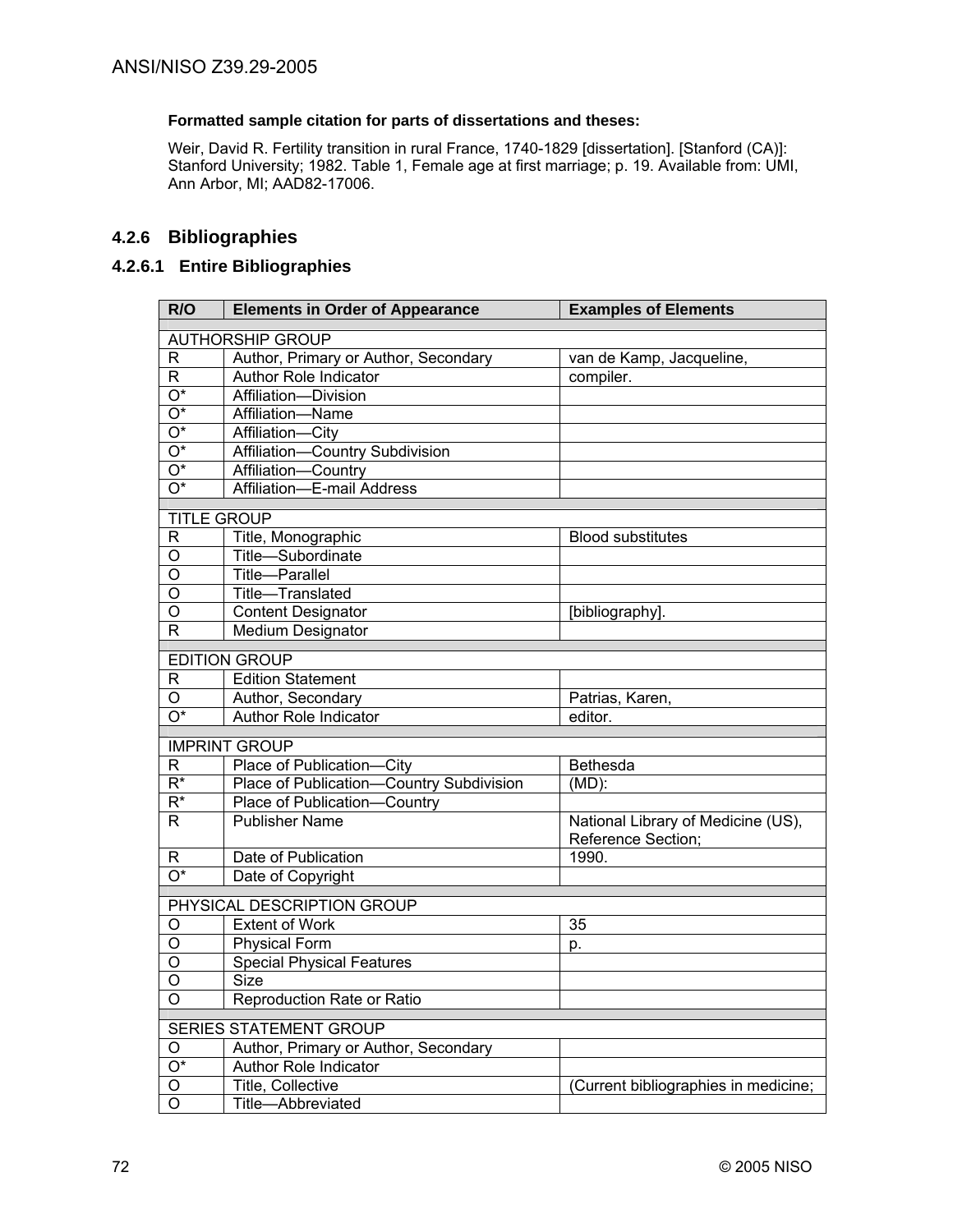| R/O                     | <b>Elements in Order of Appearance</b>                   | <b>Examples of Elements</b>                               |
|-------------------------|----------------------------------------------------------|-----------------------------------------------------------|
| O                       | Title-Translated                                         |                                                           |
| $\overline{O}$          | Volume                                                   |                                                           |
| O                       | Volume-Subdivision                                       |                                                           |
| $\overline{O}$          | Issue                                                    | no. 90-16).                                               |
| $\overline{O}$          | Issue-Subdivision                                        |                                                           |
|                         | <b>NOTES GROUP</b>                                       |                                                           |
| O                       |                                                          |                                                           |
| $\overline{O^*}$        | <b>Accompanying Material</b>                             |                                                           |
|                         | Availability-Division                                    |                                                           |
| $O^*$                   | Availability-Name                                        | Available from: US Government<br>Printing Office,         |
| $O^*$                   | <b>Availability-Street Address</b>                       |                                                           |
| $O^*$                   | Availability-City                                        | Washington,                                               |
| $\overline{O^*}$        | Availability-Country Subdivision                         | DC:                                                       |
| $\overline{O^*}$        | Availability-Country                                     |                                                           |
| $\overline{O}$          | Availability-Postal Code                                 |                                                           |
| O                       | Availability-Storage Location                            |                                                           |
| $\overline{O}$          | <b>Acquisition Number</b>                                | Stock No.: 817-006-00016-7.                               |
| O                       | <b>Creation Statement</b>                                |                                                           |
| $\overline{O}$          | Language of Work                                         |                                                           |
| O                       | Language of Abstract                                     |                                                           |
| $\overline{O}$          | Sponsoring Body-Name                                     |                                                           |
| $\overline{O}$          | Sponsoring Body-Location                                 |                                                           |
| $\overline{\mathsf{o}}$ | <b>ISBN</b>                                              |                                                           |
| $\overline{\circ}$      | <b>ISSN</b>                                              |                                                           |
| O                       | Supplemental Material                                    |                                                           |
| O                       | Supplemental Material-Availability                       |                                                           |
| $\overline{O}$          | <b>Supplementary Notes</b>                               | 744 citations from January 1986<br>through December 1990. |
|                         | * R or O depending on presence/content of other elements |                                                           |

#### **Formatted sample citation for entire bibliographies:**

van de Kamp, Jacqueline, compiler. Blood substitutes [bibliography]. Patrias, Karen, editor. Bethesda (MD): National Library of Medicine (US), Reference Section; 1990. 35 p. (Current bibliographies in medicine; no. 90-16). Available from: US Government Printing Office, Washington, DC; Stock No.: 817-006-00016-7. 744 citations from January 1986 through December 1990.

## **4.2.6.2 Parts of Bibliographies**

| R/O   | <b>Elements in Order of Appearance</b> | <b>Examples of Elements</b> |
|-------|----------------------------------------|-----------------------------|
|       |                                        |                             |
|       | <b>AUTHORSHIP GROUP</b>                |                             |
| R     | Author, Primary or Author, Secondary   | van de Kamp, Jacqueline,    |
| R     | <b>Author Role Indicator</b>           | compiler.                   |
| $O^*$ | Affiliation-Division                   |                             |
| $O^*$ | Affiliation-Name                       |                             |
| $O^*$ | Affiliation-City                       |                             |
| $O^*$ | Affiliation-Country Subdivision        |                             |
| $O^*$ | Affiliation-Country                    |                             |
| $O^*$ | Affiliation-E-mail Address             |                             |
|       |                                        |                             |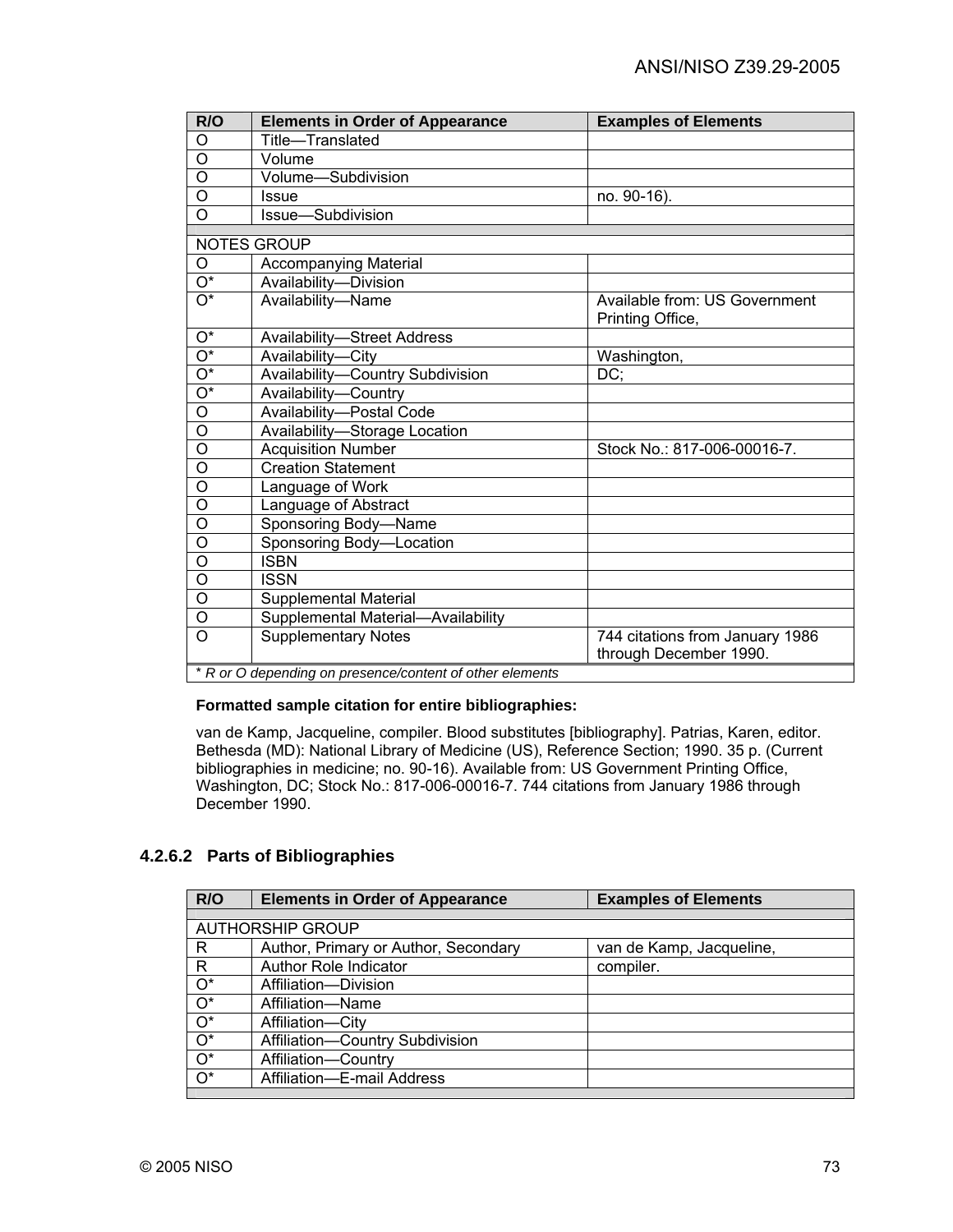| R/O                       | <b>Elements in Order of Appearance</b>         | <b>Examples of Elements</b>         |
|---------------------------|------------------------------------------------|-------------------------------------|
|                           | TITLE GROUP (Collective or Monographic Level)+ |                                     |
| R                         | Title, Collective or Title, Monographic        | <b>Blood substitutes</b>            |
| $\mathsf O$               | Title-Subordinate                              |                                     |
| $\overline{\mathsf{o}}$   | Title-Parallel                                 |                                     |
| $\overline{\mathsf{o}}$   | Title-Translated                               |                                     |
| $\overline{0}$            | <b>Content Designator</b>                      | [bibliography].                     |
| $\mathsf{R}$              | Medium Designator                              |                                     |
|                           |                                                |                                     |
|                           | <b>EDITION GROUP</b>                           |                                     |
| R                         | <b>Edition Statement</b>                       |                                     |
| $\circ$                   | Author, Secondary                              | Patrias, Karen,                     |
| $\overline{\mathrm{O}^*}$ | <b>Author Role Indicator</b>                   | editor.                             |
|                           | TITLE GROUP (Monographic Level)++              |                                     |
| $\mathsf{R}$              | Volume                                         |                                     |
| $\mathsf R$               | Title, Monographic                             |                                     |
| $\overline{0}$            | Title-Subordinate                              |                                     |
| $\overline{0}$            | Title-Parallel                                 |                                     |
| $\overline{O}$            | Title-Translated                               |                                     |
|                           |                                                |                                     |
|                           | <b>IMPRINT GROUP</b>                           |                                     |
| R                         | Place of Publication-City                      | <b>Bethesda</b>                     |
| $R^*$                     | Place of Publication-Country Subdivision       | $(MD)$ :                            |
| $R^*$                     | Place of Publication-Country                   |                                     |
| R                         | <b>Publisher Name</b>                          | National Library of Medicine (US),  |
|                           |                                                | Reference Section;                  |
| R                         | Date of Publication                            | 1990.                               |
| $\overline{O^*}$          | Date of Copyright                              |                                     |
| $\overline{R}$            | Location within a Work-Subdivision             |                                     |
| $\mathsf R$               | Location within a Work-Subdivision Title       | Adverse effects;                    |
| $\mathsf{R}$              | Location within a Work-Subdivision             | p. 4-6.                             |
|                           | Pagination                                     |                                     |
|                           | PHYSICAL DESCRIPTION GROUP                     |                                     |
| O                         | <b>Extent of Work</b>                          |                                     |
| O                         | <b>Physical Form</b>                           |                                     |
| O                         | <b>Special Physical Features</b>               |                                     |
| $\circ$                   | Size                                           |                                     |
| O                         | <b>Reproduction Rate or Ratio</b>              |                                     |
|                           |                                                |                                     |
|                           | SERIES STATEMENT GROUP                         |                                     |
| O                         | Author, Primary or Author, Secondary           |                                     |
| $O^*$                     | Author Role Indicator                          |                                     |
| O                         | Title, Collective                              | Current bibliographies in medicine; |
| $\overline{O}$            | Title-Abbreviated                              |                                     |
| $\overline{O}$            | Title-Translated                               |                                     |
| $\overline{O}$            | Volume                                         |                                     |
| $\overline{O}$            | Volume-Subdivision                             |                                     |
| $\mathsf O$               | <b>Issue</b>                                   | no. 90-16).                         |
| $\circ$                   | Issue-Subdivision                              |                                     |
| NOTES GROUP               |                                                |                                     |
| O                         | <b>Accompanying Material</b>                   |                                     |
| $\overline{O^*}$          | Availability-Division                          |                                     |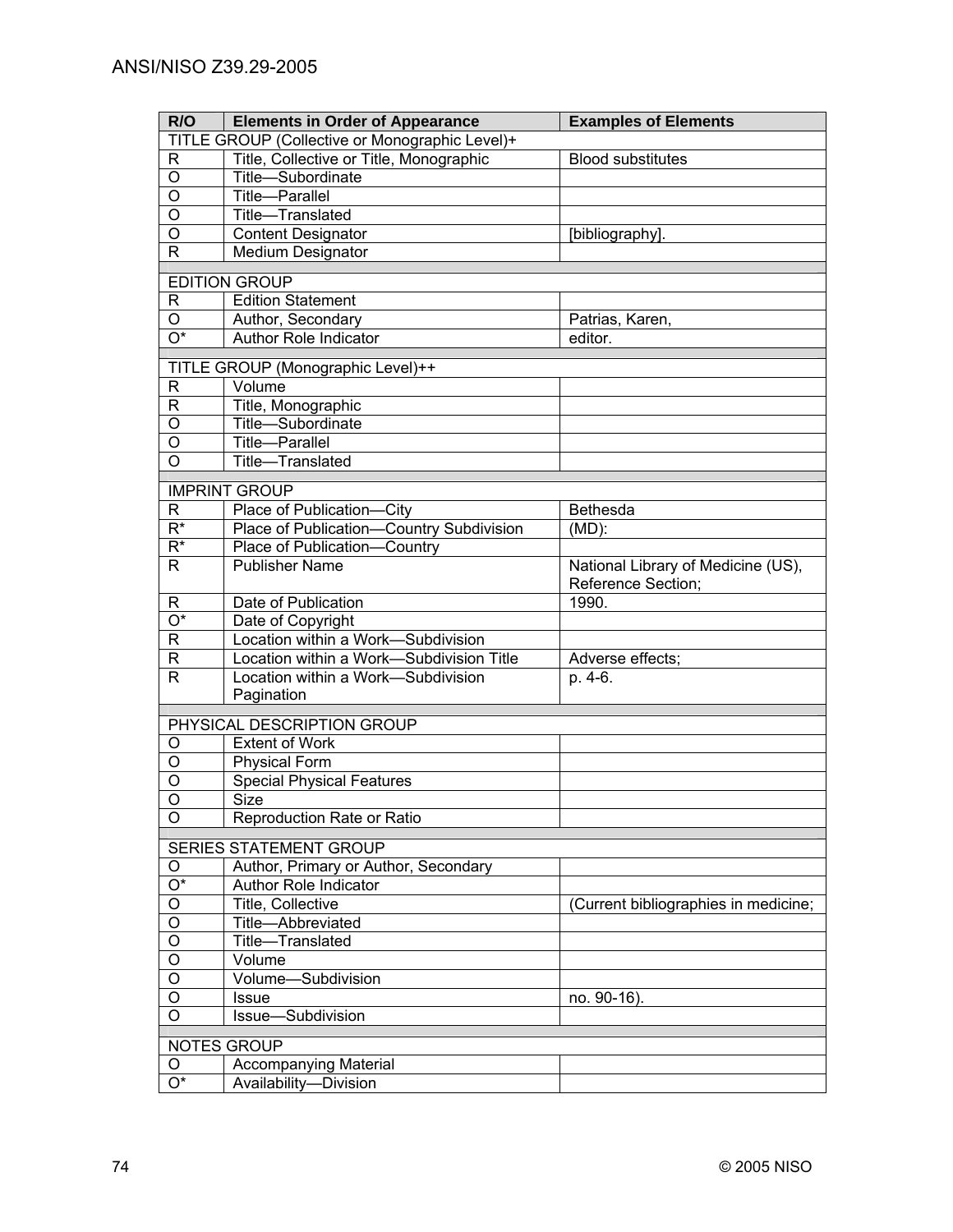| R/O      | <b>Elements in Order of Appearance</b>                                      | <b>Examples of Elements</b>     |
|----------|-----------------------------------------------------------------------------|---------------------------------|
| $O^*$    | Availability-Name                                                           | Available from: US Government   |
|          |                                                                             | Printing Office,                |
| $O^*$    | <b>Availability-Street Address</b>                                          |                                 |
| $O^*$    | Availability-City                                                           | Washington,                     |
| $O^*$    | Availability-Country Subdivision                                            | DC;                             |
| $O^*$    | Availability-Country                                                        |                                 |
| O        | Availability-Postal Code                                                    |                                 |
| O        | Availability-Storage Location                                               |                                 |
| $\circ$  | <b>Acquisition Number</b>                                                   | Stock No.: 817-006-00016-7.     |
| O        | <b>Creation Statement</b>                                                   |                                 |
| O        | Language of Work                                                            |                                 |
| $\circ$  | Language of Abstract                                                        |                                 |
| O        | Sponsoring Body-Name                                                        |                                 |
| O        | Sponsoring Body-Location                                                    |                                 |
| $\circ$  | <b>ISBN</b>                                                                 |                                 |
| O        | <b>ISSN</b>                                                                 |                                 |
| O        | Supplemental Material                                                       |                                 |
| $\circ$  | Supplemental Material-Availability                                          |                                 |
| $\Omega$ | <b>Supplementary Notes</b>                                                  | 744 citations from January 1986 |
|          |                                                                             | through December 1990.          |
| $+$      | Collective level when citing a multivolume set<br>$\mathbf{u} = \mathbf{v}$ |                                 |

++ *Monographic when citing one volume of a multivolume set*

\* *R or O depending on presence/content of other elements* 

### **Formatted sample citation for parts of bibliographies:**

van de Kamp, Jacqueline, compiler. Blood substitutes [bibliography]. Patrias, Karen, editor. Bethesda (MD): National Library of Medicine (US), Reference Section; 1990. Adverse effects; p. 4-6. (Current bibliographies in medicine; no. 90-16). Available from: US Government Printing Office, Washington, DC; Stock No.: 817-006-00016-7. 744 citations from January 1986 through December 1990.

### **4.2.7 Patents**

| R/O | <b>Elements in Order of Appearance</b> | <b>Examples of Elements</b> |
|-----|----------------------------------------|-----------------------------|
|     |                                        |                             |
|     | <b>AUTHORSHIP GROUP</b>                |                             |
| R   | Author, Primary                        | Steer, Peter L.,            |
| R   | <b>Author Role Indicator</b>           | inventor;                   |
| R   | Author, Primary                        | E.R. Squibb and Sons, Inc., |
| R   | Author Role Indicator                  | assignee.                   |
|     |                                        |                             |
|     | <b>TITLE GROUP (Analytic Level)</b>    |                             |
| R   | Title, Analytic                        | Urostomy appliance.         |
| O   | Title-Subordinate                      |                             |
| O   | Title-Parallel                         |                             |
| O   | Title-Translated                       |                             |
| R   | <b>Medium Designator</b>               |                             |
|     |                                        |                             |
|     | <b>TITLE GROUP (Collective Level)</b>  |                             |
| R   | Patent Document-Country                | <b>United States</b>        |
| R   | Patent Document-Type                   | patent                      |
| R   | Patent Document-Country Code           | US                          |
| R   | <b>Patent Document-Number</b>          | 4.867.749.                  |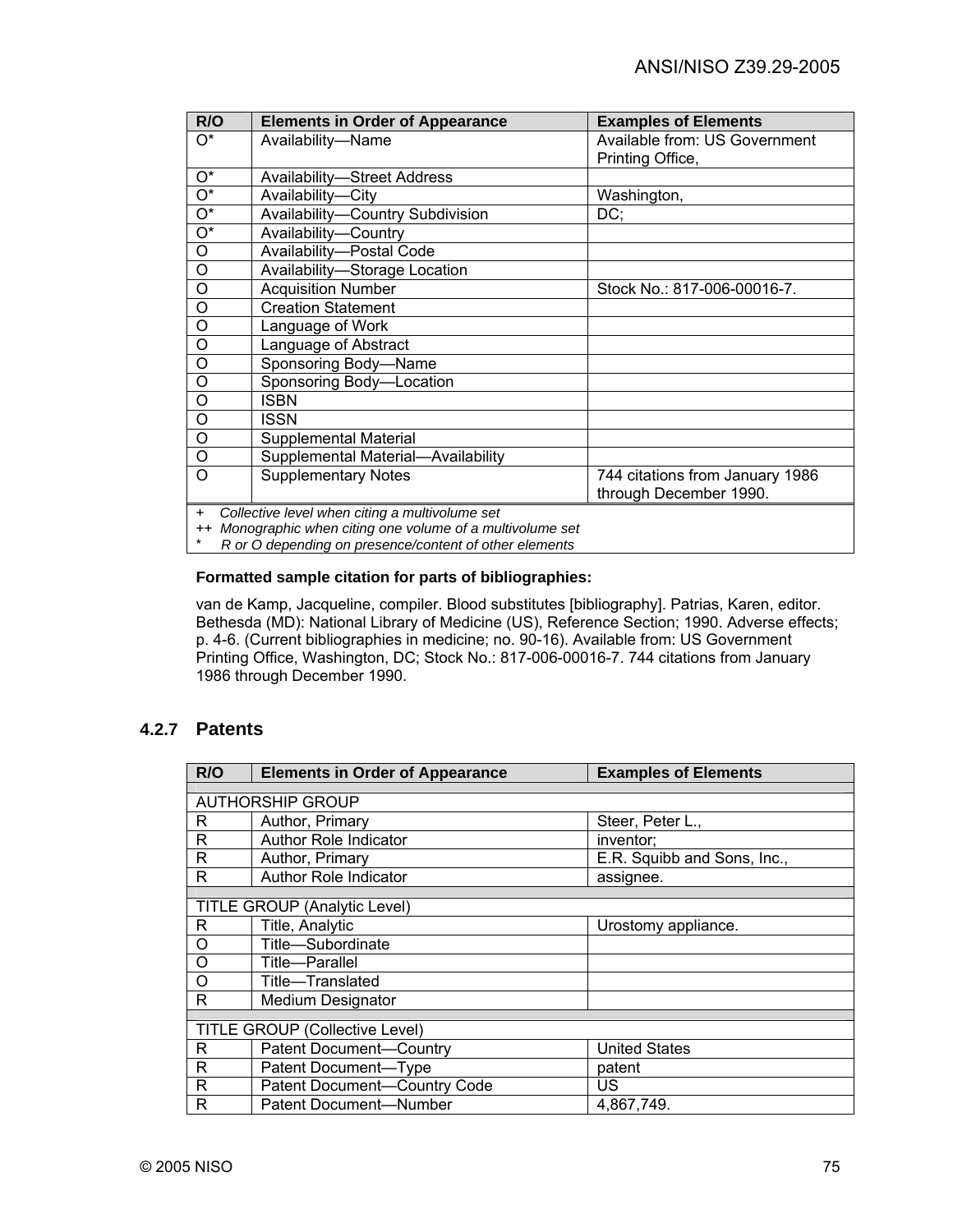| R/O                     | <b>Elements in Order of Appearance</b>                                                              | <b>Examples of Elements</b>           |
|-------------------------|-----------------------------------------------------------------------------------------------------|---------------------------------------|
| <b>IMPRINT GROUP</b>    |                                                                                                     |                                       |
| R.                      | Patent Document - Publication Date +                                                                | 1989 Sep 19.                          |
|                         |                                                                                                     |                                       |
|                         | PHYSICAL DESCRIPTION GROUP                                                                          |                                       |
| O                       | <b>Extent of Work</b>                                                                               | 8                                     |
| $\overline{0}$          | <b>Physical Form</b>                                                                                | p.                                    |
| $\overline{0}$          | <b>Special Physical Features</b>                                                                    |                                       |
| $\overline{\mathsf{o}}$ | <b>Size</b>                                                                                         |                                       |
| $\overline{\mathsf{o}}$ | Reproduction Rate or Ratio                                                                          |                                       |
|                         | NOTES GROUP                                                                                         |                                       |
| O                       | <b>Accompanying Material</b>                                                                        |                                       |
| $\overline{O^*}$        | Availability-Name                                                                                   |                                       |
| $\overline{O^*}$        | <b>Availability-Street Address</b>                                                                  |                                       |
| $\overline{O^*}$        | Availability-City                                                                                   |                                       |
| $\overline{O^*}$        | Availability-Division                                                                               |                                       |
| $\overline{O^*}$        | Availability-Country Subdivision                                                                    |                                       |
| $\overline{O^*}$        | Availability-Country                                                                                |                                       |
| $\overline{\mathsf{o}}$ | Availability-Postal Code                                                                            |                                       |
| $\overline{\mathsf{o}}$ | Availability-Storage Location                                                                       |                                       |
| O                       | Patent Document - Classification Code                                                               | Int. Cl. A61F-005/44. (International) |
| $\overline{O}$          | Patent Document - Classification Code                                                               |                                       |
|                         | (National)                                                                                          |                                       |
| O                       | Patent Document - Application Number                                                                |                                       |
| $\overline{\mathsf{o}}$ | Patent Document - Application Filing Date+                                                          |                                       |
| $\overline{\mathsf{o}}$ | Patent Document-Number, Related                                                                     |                                       |
| $\overline{\mathsf{o}}$ | Language of Work                                                                                    |                                       |
| $\overline{0}$          | Language of Abstract                                                                                |                                       |
| $\overline{\mathsf{o}}$ | <b>Supplementary Notes</b>                                                                          |                                       |
|                         | + Some countries use the Application Filing Date as the date of record and thus have no Publication |                                       |

*Date. In such cases, the Application Filing Date should be used in the Imprint Group.*

\* *R or O depending on presence/content of other elements* 

## **Formatted sample citation for patents:**

Steer, Peter L., inventor; E.L. Squibb and Sons, Inc., assignee. Urostomy appliance. United States patent US 4,867,749. 1989 Sep. 19. 8 p. Int. Cl. A61F-005/44.

# **4.2.8 Newspapers**

# **4.2.8.1 Entire Newspaper Titles**

| R/O                | <b>Elements in Order of Appearance</b> | <b>Examples of Elements</b> |
|--------------------|----------------------------------------|-----------------------------|
|                    |                                        |                             |
| <b>TITLE GROUP</b> |                                        |                             |
| R                  | Title, Collective                      | The Washington Post.        |
|                    | Title-Subordinate                      |                             |
| $\circ$            | Title-Parallel                         |                             |
| $\circ$            | Title-Translated                       |                             |
| $\mathsf{R}$       | Edition Statement +                    |                             |
| R                  | <b>Medium Designator</b>               |                             |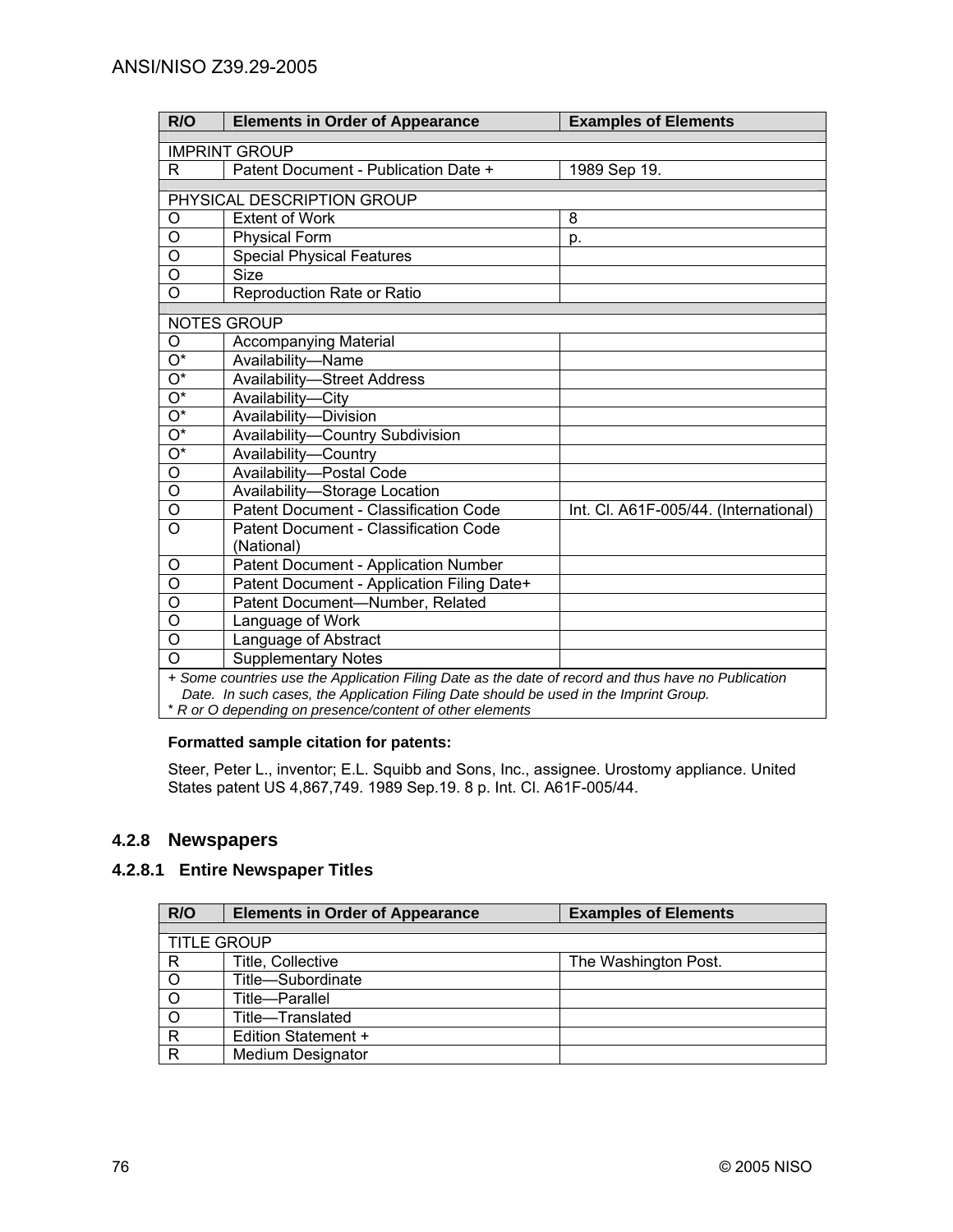| R/O                                                                                  | <b>Elements in Order of Appearance</b>                           | <b>Examples of Elements</b> |
|--------------------------------------------------------------------------------------|------------------------------------------------------------------|-----------------------------|
| <b>EDITION GROUP</b>                                                                 |                                                                  |                             |
| O                                                                                    | Author, Secondary                                                | Downie, Leonard, Jr.,       |
| $\overline{O^*}$                                                                     | Author Role Indicator                                            | executive editor.           |
|                                                                                      |                                                                  |                             |
|                                                                                      | <b>IMPRINT GROUP</b>                                             |                             |
| R                                                                                    | Place of Publication-City                                        | Washington                  |
| $R^*$                                                                                | Place of Publication-Country Subdivision                         | $(DC)$ :                    |
| $\overline{R^*}$                                                                     | Place of Publication-Country                                     |                             |
| R                                                                                    | <b>Publisher Name</b>                                            | The Washington Post Co.     |
| $\overline{0}$                                                                       | Volume                                                           |                             |
| $\overline{0}$                                                                       | <b>Issue</b>                                                     |                             |
| $\overline{\mathsf{R}}$                                                              | Date of Publication                                              | $1877 - 1$                  |
|                                                                                      | PHYSICAL DESCRIPTION GROUP (For newspapers in microform formats) |                             |
| O                                                                                    | <b>Physical Form</b>                                             |                             |
| $\circ$                                                                              | <b>Special Physical Features</b>                                 |                             |
| $\overline{0}$                                                                       | <b>Size</b>                                                      |                             |
| $\overline{O}$                                                                       | <b>Reproduction Rate or Ratio</b>                                |                             |
|                                                                                      |                                                                  |                             |
|                                                                                      | <b>NOTES GROUP</b>                                               |                             |
| $O^*$                                                                                | Availability-Division                                            |                             |
| $\overline{O^*}$                                                                     | Availability-Name                                                |                             |
| $\overline{O^*}$                                                                     | <b>Availability-Street Address</b>                               |                             |
| $\overline{O^*}$                                                                     | Availability-City                                                |                             |
| $\overline{O^*}$                                                                     | Availability-Country Subdivision                                 |                             |
| $O^*$                                                                                | Availability-Country                                             |                             |
| $\overline{O}$                                                                       | Availability-Postal Code                                         |                             |
| $\mathsf O$                                                                          | Availability-Storage Location                                    |                             |
| $\overline{O}$                                                                       | <b>Acquisition Number</b>                                        |                             |
| $\overline{O}$                                                                       | <b>Creation Statement</b>                                        |                             |
| O                                                                                    | Language of Work                                                 |                             |
| O                                                                                    | Sponsoring Body-Name                                             |                             |
| O                                                                                    | Sponsoring Body-Location                                         |                             |
| O                                                                                    | <b>CODEN</b>                                                     |                             |
| $\circ$                                                                              | <b>ISSN</b>                                                      | ISSN: 0190-8286.            |
| $\circ$                                                                              | <b>Supplementary Notes</b>                                       | Daily.                      |
| + An Edition Statement is considered part of the TITLE GROUP when citing newspapers. |                                                                  |                             |
| * R or O depending on presence/content of other elements                             |                                                                  |                             |

## **Formatted sample citation for entire newspaper titles:**

The Washington Post. Downie, Leonard, Jr., executive editor. Washington (DC): The Washington Post Co. 1877- . ISSN: 0190-8286. Daily.

## **4.2.8.2 Contributions to Newspapers (Newspaper Articles)**

| R/O                                 | <b>Elements in Order of Appearance</b> | <b>Examples of Elements</b>       |
|-------------------------------------|----------------------------------------|-----------------------------------|
|                                     |                                        |                                   |
|                                     | <b>AUTHORSHIP GROUP</b>                |                                   |
| R                                   | Author, Primary                        | Okie, Susan.                      |
|                                     |                                        |                                   |
| <b>TITLE GROUP (Analytic Level)</b> |                                        |                                   |
| R                                   | Title, Analytic                        | Probe of alleged scientific fraud |
|                                     |                                        | urged.                            |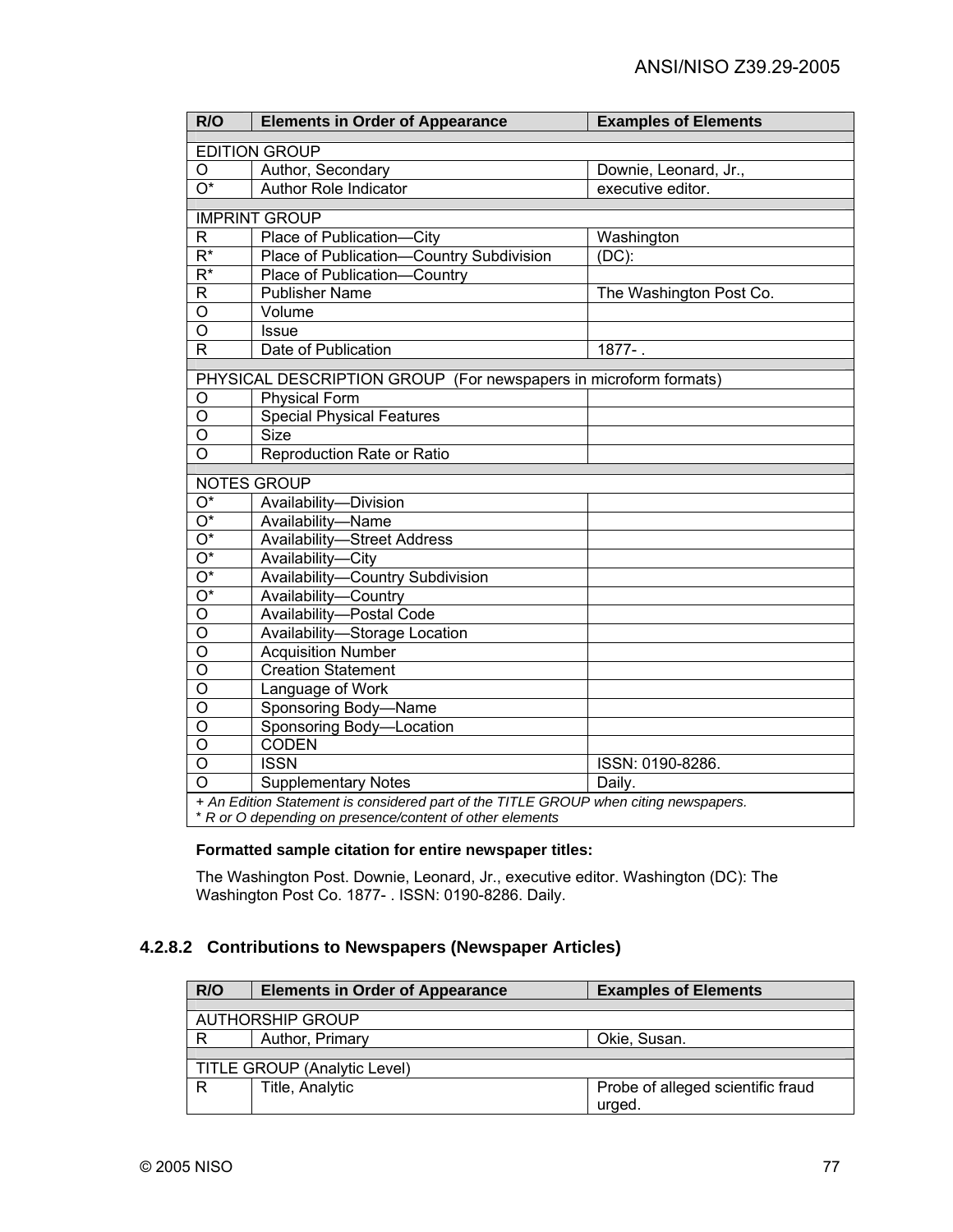| R/O                                                                                              | <b>Elements in Order of Appearance</b>                                                      | <b>Examples of Elements</b> |
|--------------------------------------------------------------------------------------------------|---------------------------------------------------------------------------------------------|-----------------------------|
| O                                                                                                | Title-Subordinate                                                                           |                             |
| O                                                                                                | <b>Title-Parallel</b>                                                                       |                             |
| $\circ$                                                                                          | Title-Translated                                                                            |                             |
|                                                                                                  | <b>TITLE GROUP (Collective Level)</b>                                                       |                             |
| R                                                                                                | <b>Title, Collective</b>                                                                    | The Washington Post         |
| O                                                                                                | Title-Subordinate                                                                           |                             |
| O                                                                                                | Title-Parallel                                                                              |                             |
| O                                                                                                | Title-Translated                                                                            |                             |
| R                                                                                                | Edition Statement +                                                                         | (Final ed.).                |
| R                                                                                                | <b>Medium Designator</b>                                                                    |                             |
|                                                                                                  | <b>IMPRINT GROUP</b>                                                                        |                             |
| $\mathsf{R}$                                                                                     | Date of Publication                                                                         | 1989 Jan 13;                |
| $\mathsf R$                                                                                      | Volume++                                                                                    | Sect. A:                    |
| $\overline{O}$                                                                                   | <b>Issue</b>                                                                                |                             |
| $\overline{R}$                                                                                   | Location within a Work                                                                      | 18                          |
| $\overline{O}$                                                                                   | Location within a Work-Subdivision                                                          | $(col. 2)$ .                |
|                                                                                                  | PHYSICAL DESCRIPTION GROUP (For newspapers in microform formats)                            |                             |
| O                                                                                                | <b>Extent of Work</b>                                                                       |                             |
| O                                                                                                | <b>Physical Form</b>                                                                        |                             |
| O                                                                                                | <b>Special Physical Features</b>                                                            |                             |
| O                                                                                                | Size <sup>T</sup>                                                                           |                             |
| O                                                                                                | Reproduction Rate or Ratio                                                                  |                             |
|                                                                                                  | <b>NOTES GROUP</b>                                                                          |                             |
| $O^*$                                                                                            |                                                                                             |                             |
| $\overline{O^*}$                                                                                 | Availability-Name                                                                           |                             |
| $\overline{O^*}$                                                                                 | Availability-Division                                                                       |                             |
| $\overline{O^*}$                                                                                 | <b>Availability-Street Address</b><br>Availability-City                                     |                             |
| $\overline{O^*}$                                                                                 | Availability-Country Subdivision                                                            |                             |
| $\overline{O^*}$                                                                                 | Availability-Country                                                                        |                             |
| $\overline{\circ}$                                                                               | Availability-Postal Code                                                                    |                             |
| $\overline{\circ}$                                                                               | Availability-Storage Location                                                               |                             |
| $\overline{\circ}$                                                                               | <b>Acquisition Number</b>                                                                   |                             |
| $\overline{\circ}$                                                                               | <b>Creation Statement</b>                                                                   |                             |
| $\overline{O}$                                                                                   | Language of Work                                                                            |                             |
| O                                                                                                | Sponsoring Body-Name                                                                        |                             |
| O                                                                                                | Sponsoring Body-Location                                                                    |                             |
| $\overline{O}$                                                                                   | <b>CODEN</b>                                                                                |                             |
| $\overline{O}$                                                                                   | <b>ISSN</b>                                                                                 |                             |
| $\overline{O}$                                                                                   | <b>Supplementary Notes</b>                                                                  |                             |
| An Edition Statement is considered part of the TITLE GROUP when citing newspapers.<br>+          |                                                                                             |                             |
| + + When sections are named by letters, they may be omitted as volumes and incorporated into the |                                                                                             |                             |
|                                                                                                  | pagination instead, as ":A18." Alternatively, volume and issue numbers may also be used, as |                             |
| "114(16):A18 (col. 2)."                                                                          |                                                                                             |                             |

\* *R or O depending on presence/content of other elements* 

### **Formatted sample citation for contributions to newspapers (newspaper articles):**

Okie, Susan. Probe of alleged scientific fraud urged. The Washington Post (Final ed.). 1989 Jan 13; Sect. A:18 (col. 2).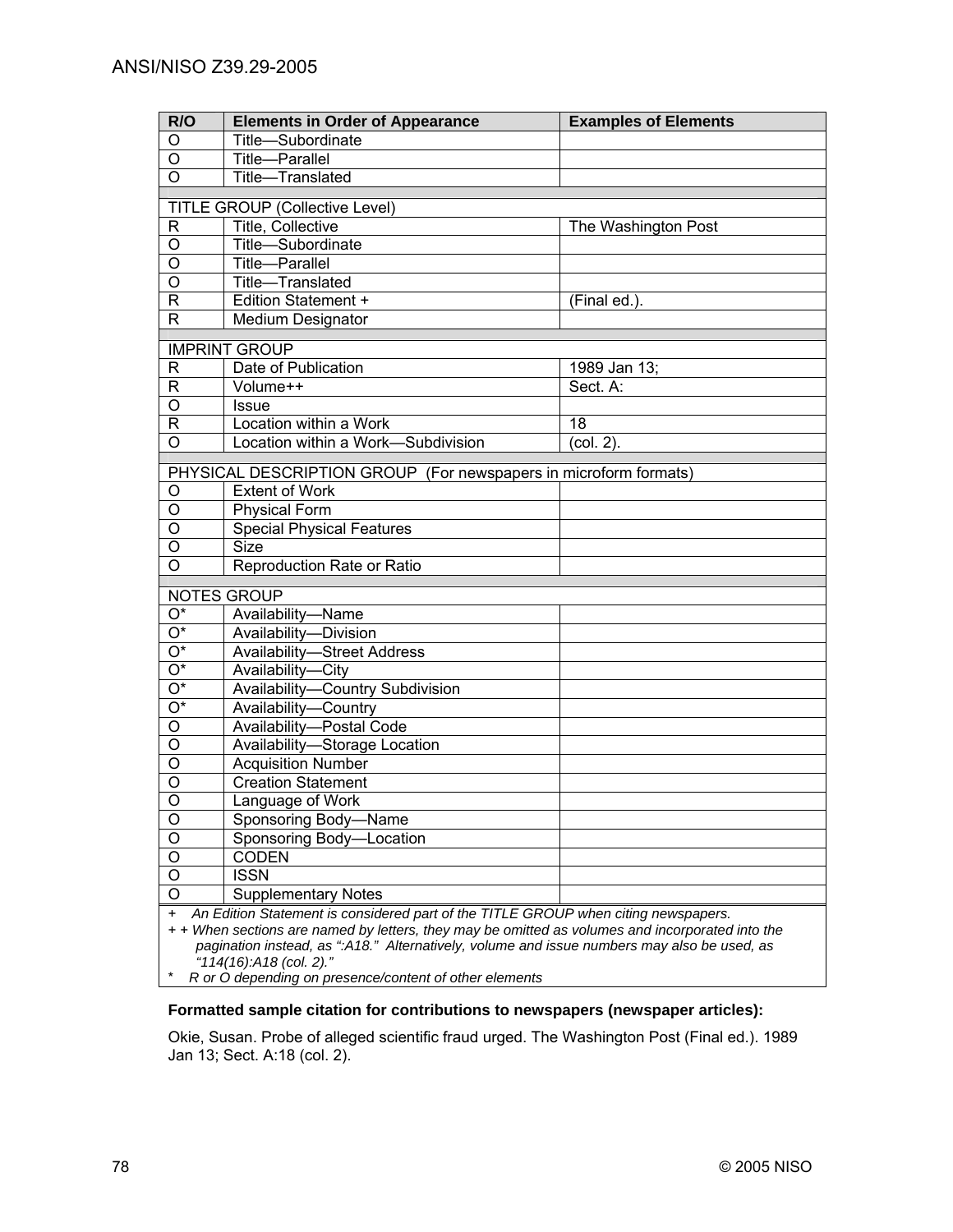# **4.2.9 Maps**

For maps appearing in monographs, see 4.2.1.3 *Contributions to Monographs.*

| R/O                       | <b>Elements in Order of Appearance</b>   | <b>Examples of Elements</b> |
|---------------------------|------------------------------------------|-----------------------------|
|                           | <b>AUTHORSHIP GROUP</b>                  |                             |
| R                         | Author, Primary                          | McDonald, Robert,           |
| $\mathsf{R}$              | Author Role Indicator                    | cartographer.               |
|                           |                                          |                             |
|                           | <b>TITLE GROUP</b>                       |                             |
| $\mathsf R$               | Title, Monographic                       | Antarctica                  |
| O                         | Title-Subordinate                        |                             |
| O                         | Title-Parallel                           |                             |
| O                         | Title-Translated                         |                             |
| $\mathsf{R}$              | Map Type                                 | [map].                      |
| R                         | <b>Medium Designator</b>                 |                             |
|                           | <b>EDITION GROUP</b>                     |                             |
| $\mathsf{R}$              | <b>Edition Statement</b>                 | Rev. ed.                    |
| $\mathsf O$               | Author, Secondary                        |                             |
| $\overline{O^*}$          | Author Role Indicator                    |                             |
|                           | <b>IMPRINT GROUP</b>                     |                             |
| R                         | Place of Publication-City                | Washington                  |
| $R^*$                     | Place of Publication-Country Subdivision | $(DC)$ :                    |
| $R^*$                     | Place of Publication-Country             |                             |
| $\mathsf R$               | <b>Publisher Name</b>                    | US Geological Survey;       |
| R                         | Date of Publication                      | 1972.                       |
| O*                        | Date of Copyright                        |                             |
|                           |                                          |                             |
|                           | PHYSICAL DESCRIPTION GROUP               |                             |
| O                         | <b>Extent of Work</b>                    | 1                           |
| O                         | <b>Physical Form</b>                     | sheet:                      |
| O                         | Reproduction Rate or Ratio (scale)       | 1:250,000;                  |
| O                         | Map Type (projection)                    |                             |
| O                         | <b>Size</b>                              | 80 x 44.5 cm;               |
| $\overline{O}$            | <b>Special Physical Features</b>         | color.                      |
|                           | <b>SERIES STATEMENT GROUP</b>            |                             |
| O                         | Author, Primary or Author, Secondary     |                             |
| $\overline{\mathrm{O}^*}$ | <b>Author Role Indicator</b>             |                             |
| $\overline{O}$            | Title, Collective                        | (Reconnaissance series;     |
| $\overline{O}$            | Title-Abbreviated                        |                             |
| O                         | Title-Translated                         |                             |
| $\mathsf O$               | Volume                                   | ST 57-60/0).                |
| $\overline{0}$            | Volume-Subdivision                       |                             |
| $\overline{0}$            | <b>Issue</b>                             |                             |
| $\overline{O}$            | Issue-Subdivision                        |                             |
|                           | NOTES GROUP                              |                             |
| O                         | <b>Accompanying Material</b>             |                             |
| $\overline{\mathrm{O}^*}$ | Availability-Division                    |                             |
| $\overline{O^*}$          | Availability-Name                        |                             |
| $\overline{O^*}$          | <b>Availability-Street Address</b>       |                             |
| $\overline{\mathrm{O}^*}$ | Availability-City                        |                             |
|                           |                                          |                             |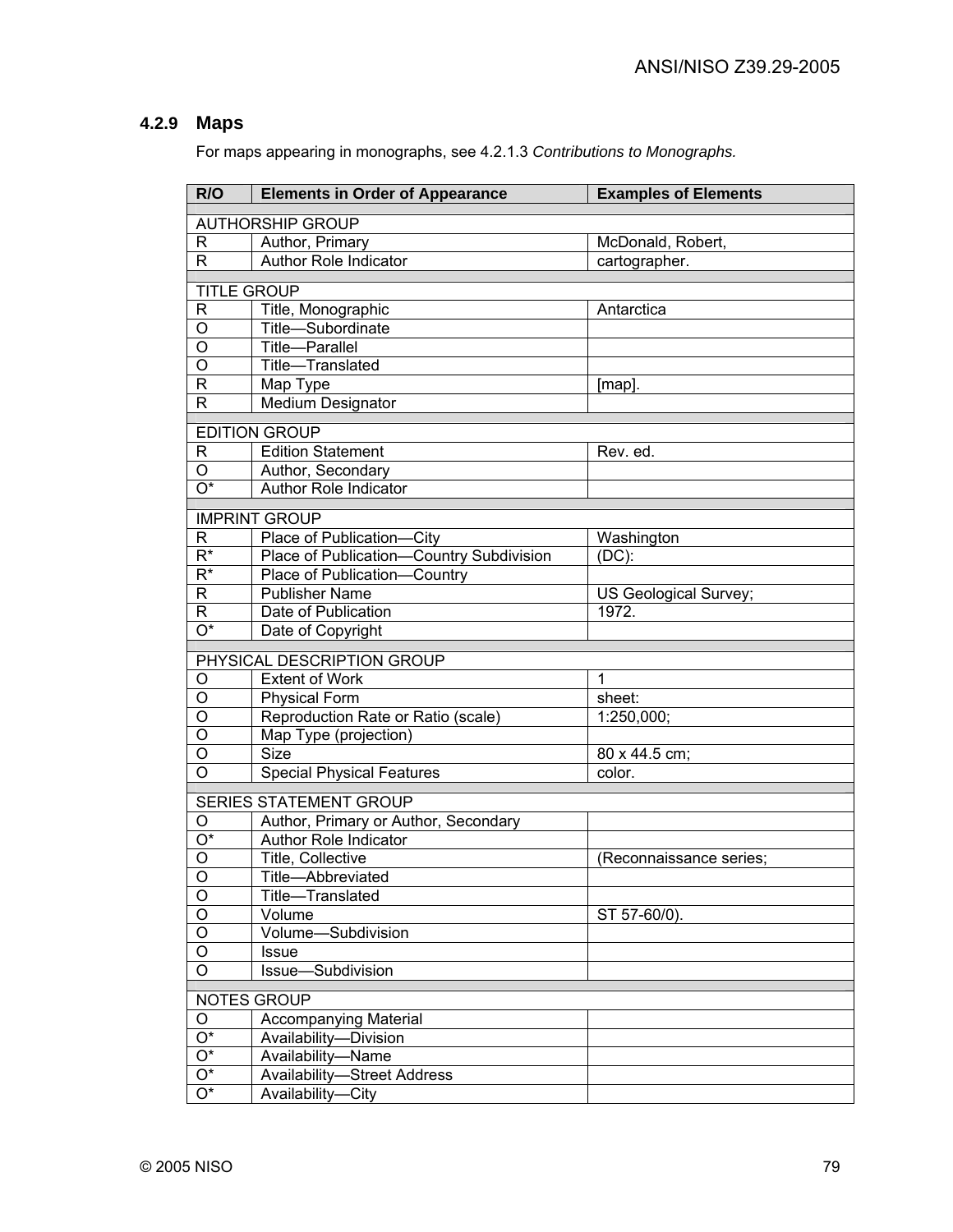| R/O                | <b>Elements in Order of Appearance</b>                   | <b>Examples of Elements</b> |
|--------------------|----------------------------------------------------------|-----------------------------|
| $\circ$            | Availability-Country Subdivision                         |                             |
| $\overline{O^*}$   | Availability-Country                                     |                             |
| $\overline{\circ}$ | Availability-Postal Code                                 |                             |
| $\overline{\circ}$ | Availability-Storage Location                            |                             |
| $\overline{\circ}$ | <b>Acquisition Number</b>                                |                             |
| $\overline{\circ}$ | <b>Creation Statement</b>                                |                             |
| $\overline{\circ}$ | Language of Work                                         |                             |
| $\overline{\circ}$ | Sponsoring Body-Name                                     |                             |
| $\overline{\circ}$ | Sponsoring Body-Location                                 |                             |
| $\overline{\circ}$ | Supplemental Material                                    |                             |
| $\overline{\circ}$ | Supplemental Material-Availability                       |                             |
| $\overline{O}$     | <b>Supplementary Notes</b>                               |                             |
|                    | * R or O depending on presence/content of other elements |                             |

#### **Formatted sample citation for maps:**

McDonald, Robert, cartographer. Antarctica [map]. Rev. ed. Washington: US Geological Survey; 1972. 1 sheet: 1:250,000; 80 x 44.5 cm; color. (Reconnaissance series; ST 57-60/0).

## **4.2.10 Artworks**

## **4.2.10.1 Paintings**

For oils, watercolors, drawings, and other similar original works of art.

For paintings appearing in monographs, see 4.2.1.3 *Contributions to Monographs.*

See also 4.2.10.3 *Photographs/Prints/Lithographs.*

| R/O                | <b>Elements in Order of Appearance</b>   | <b>Examples of Elements</b> |  |
|--------------------|------------------------------------------|-----------------------------|--|
|                    |                                          |                             |  |
|                    | <b>AUTHORSHIP GROUP</b>                  |                             |  |
| R                  | Author, Primary                          | O'Keeffe, Georgia.          |  |
| O                  | <b>Author Role Indicator</b>             |                             |  |
|                    |                                          |                             |  |
| <b>TITLE GROUP</b> |                                          |                             |  |
| R                  | Title, Monographic                       | Ranchos Church - Taos       |  |
| O                  | Title-Subordinate                        |                             |  |
| O                  | Title-Parallel                           |                             |  |
| O                  | Title-Translated                         |                             |  |
| R                  | <b>Medium Designator</b>                 | [painting].                 |  |
|                    |                                          |                             |  |
|                    | <b>EDITION GROUP</b>                     |                             |  |
| R                  | <b>Edition Statement</b>                 |                             |  |
|                    |                                          |                             |  |
|                    | <b>IMPRINT GROUP</b>                     |                             |  |
| O                  | Place of Publication-City                |                             |  |
| O                  | Place of Publication-Country Subdivision |                             |  |
| O                  | Place of Publication-Country             |                             |  |
| R                  | Date of Publication                      | $[1930]$ .                  |  |
| 0*                 | Date of Copyright                        |                             |  |
|                    |                                          |                             |  |
|                    | PHYSICAL DESCRIPTION GROUP               |                             |  |
| O                  | <b>Extent of Work</b>                    |                             |  |
| O                  | <b>Physical Form</b>                     |                             |  |
| O                  | <b>Special Physical Features</b>         | Oil on canvas:              |  |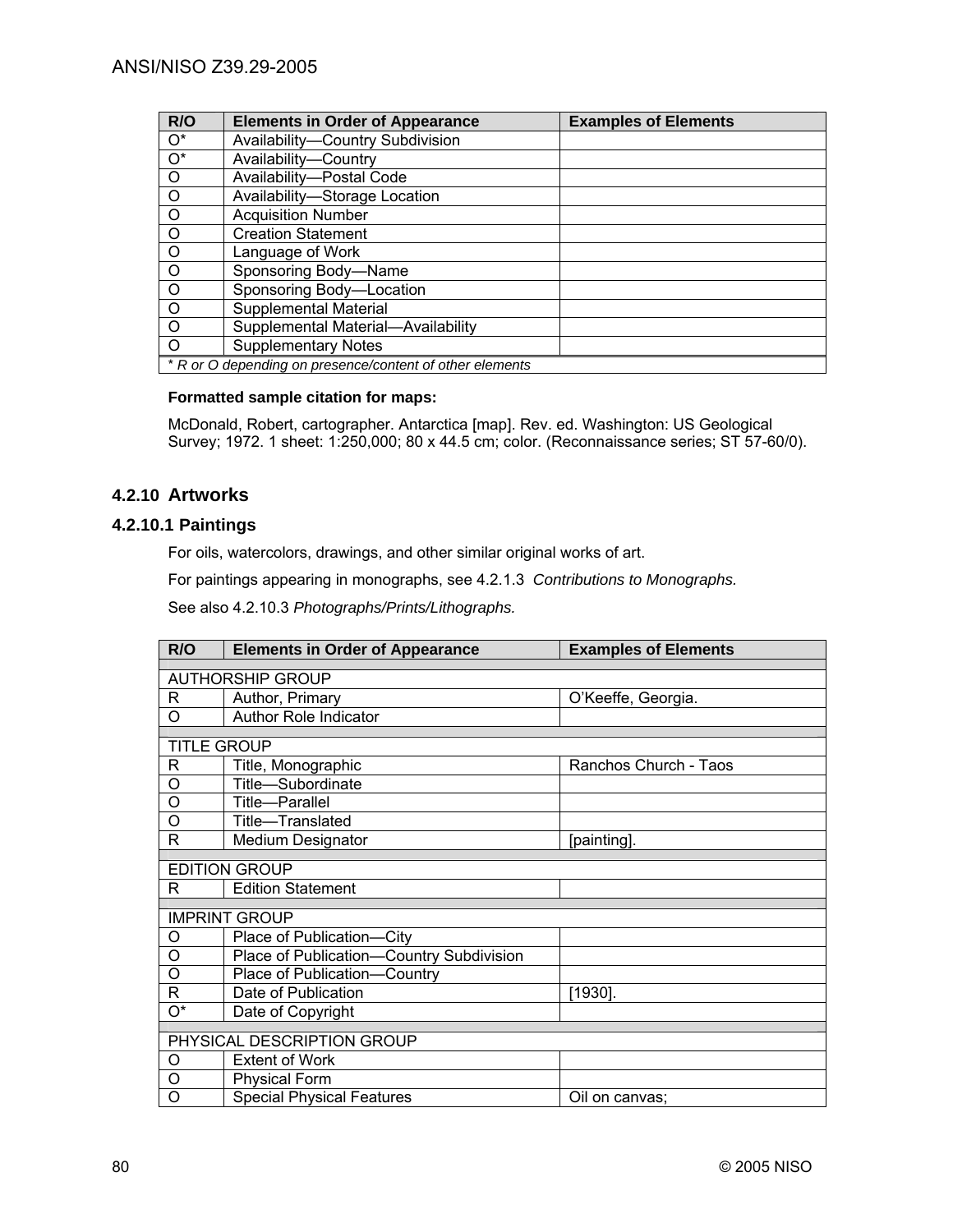| R/O                       | <b>Elements in Order of Appearance</b>                   | <b>Examples of Elements</b>  |
|---------------------------|----------------------------------------------------------|------------------------------|
| O                         | Size                                                     | 24 x 36 in.                  |
|                           |                                                          |                              |
|                           | SERIES STATEMENT GROUP                                   |                              |
| O                         | Title, Collective                                        |                              |
| O                         | Title-Abbreviated                                        |                              |
| O                         | Title-Translated                                         |                              |
| O                         | Volume                                                   |                              |
| O                         | Issue                                                    |                              |
|                           |                                                          |                              |
|                           | <b>NOTES GROUP</b>                                       |                              |
| $O^*$                     | Availability-Division                                    | Located at: Alfred Stieglitz |
|                           |                                                          | Collection,                  |
| $\overline{O^*}$          | Availability-Name                                        | Metropolitan Museum of Art,  |
| $O^*$                     | <b>Availability-Street Address</b>                       |                              |
| $\overline{\mathrm{O}^*}$ | Availability-City                                        | New York.                    |
| $O^*$                     | Availability-Country Subdivision                         |                              |
| $\overline{\mathrm{O}^*}$ | Availability-Country                                     |                              |
| O                         | Availability-Postal Code                                 |                              |
| $\circ$                   | Availability-Storage Location                            |                              |
| $\overline{O}$            | <b>Acquisition Number</b>                                |                              |
| O                         | <b>Creation Statement</b>                                |                              |
| O                         | Sponsoring Body-Name                                     |                              |
| O                         | Sponsoring Body-Location                                 |                              |
| O                         | <b>Supplementary Notes</b>                               |                              |
|                           | * R or O depending on presence/content of other elements |                              |

#### **Formatted sample citation for paintings:**

O'Keeffe, Georgia. Ranchos Church – Taos [painting]. [1930]. Oil on canvas; 24 x 36 in. Located at: Alfred Stieglitz Collection, Metropolitan Museum of Art, New York.

## **4.2.10.2 Sculpture**

| R/O                | <b>Elements in Order of Appearance</b>   | <b>Examples of Elements</b> |  |
|--------------------|------------------------------------------|-----------------------------|--|
|                    |                                          |                             |  |
|                    | <b>AUTHORSHIP GROUP</b>                  |                             |  |
| R                  | Author, Primary                          | Calder, Alexander.          |  |
| Ο                  | <b>Author Role Indicator</b>             |                             |  |
|                    |                                          |                             |  |
| <b>TITLE GROUP</b> |                                          |                             |  |
| R                  | Title, Monographic                       | The white frame             |  |
| O                  | Title-Subordinate                        |                             |  |
| O                  | Title-Parallel                           |                             |  |
| O                  | Title-Translated                         |                             |  |
| R                  | Medium Designator                        | [sculpture].                |  |
|                    |                                          |                             |  |
|                    | <b>EDITION GROUP</b>                     |                             |  |
| R                  | <b>Edition Statement</b>                 |                             |  |
|                    |                                          |                             |  |
|                    | <b>IMPRINT GROUP</b>                     |                             |  |
| O                  | Place of Publication-City                |                             |  |
| O                  | Place of Publication-Country Subdivision |                             |  |
| O                  | Place of Publication-Country             |                             |  |
| R                  | Date of Publication                      | [1934].                     |  |
| O*                 | Date of Copyright                        |                             |  |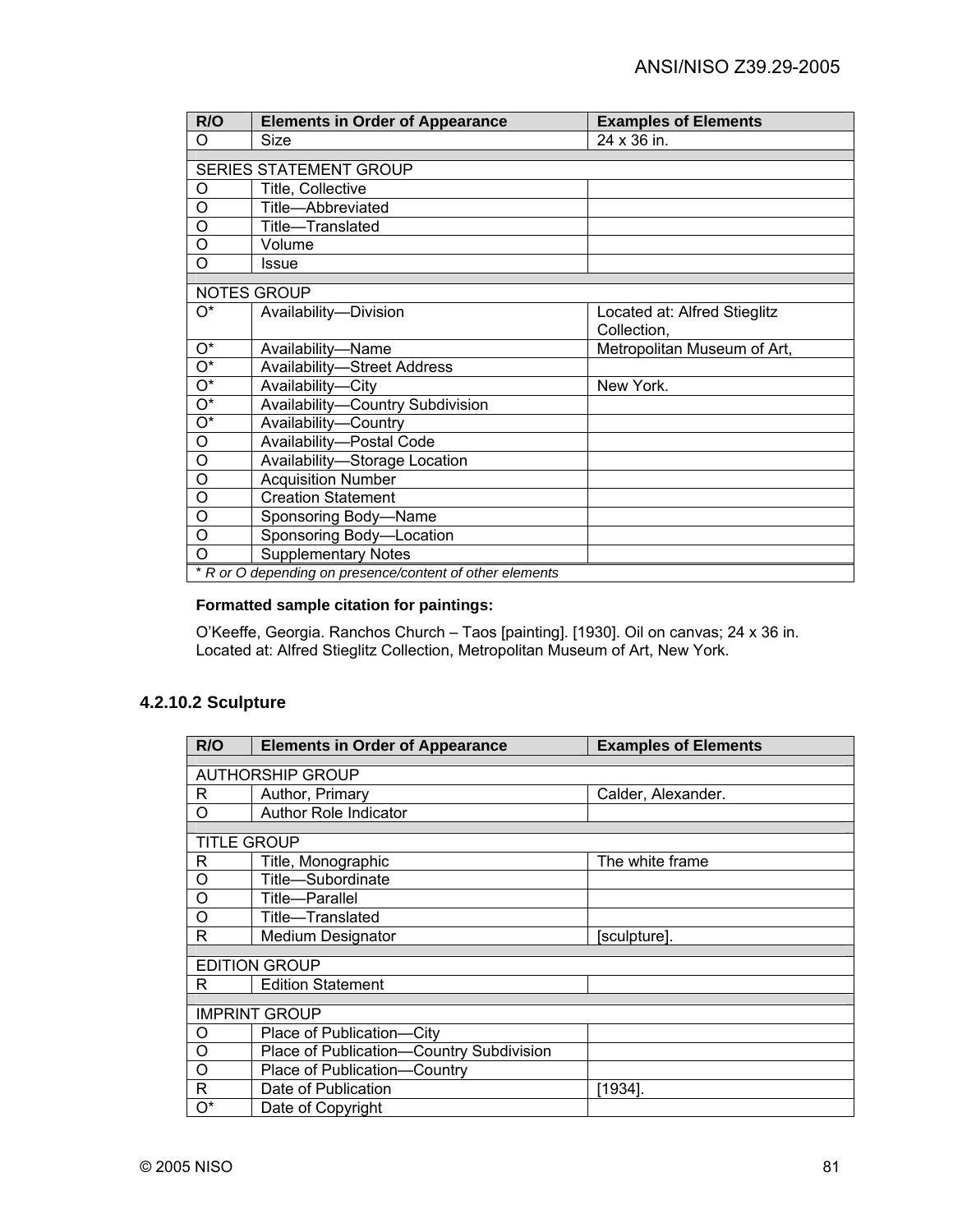| R/O                        | <b>Elements in Order of Appearance</b>                   | <b>Examples of Elements</b>       |
|----------------------------|----------------------------------------------------------|-----------------------------------|
| PHYSICAL DESCRIPTION GROUP |                                                          |                                   |
| $\circ$                    | <b>Extent of Work</b>                                    |                                   |
| O                          | <b>Physical Form</b>                                     |                                   |
| $\circ$                    | <b>Special Physical Features</b>                         | Wood, wire, and sheet metal, with |
|                            |                                                          | engine;                           |
| R                          | <b>Size</b>                                              | 228 x 224 cm.                     |
| $\overline{O}$             | <b>Reproduction Rate or Ratio</b>                        |                                   |
|                            |                                                          |                                   |
|                            | <b>SERIES STATEMENT GROUP</b>                            |                                   |
| O                          | Title, Collective                                        |                                   |
| $\overline{O}$             | Title-Abbreviated                                        |                                   |
| O                          | Title-Translated                                         |                                   |
| $\overline{0}$             | Volume                                                   |                                   |
| $\overline{O}$             | Issue                                                    |                                   |
|                            | NOTES GROUP                                              |                                   |
| $O^*$                      | Availability-Division                                    |                                   |
| $\overline{O^*}$           | Availability-Name                                        | Located at: Moderna Museet,       |
| $\overline{O^*}$           | <b>Availability-Street Address</b>                       |                                   |
| $\overline{O^*}$           | Availability-City                                        | Stockholm,                        |
| $\overline{O^*}$           | Availability-Country Subdivision                         |                                   |
| $\overline{O^*}$           | Availability-Country                                     | Sweden.                           |
| $\overline{O}$             | Availability-Postal Code                                 |                                   |
| $\circ$                    | Availability-Storage Location                            |                                   |
| $\overline{\mathsf{o}}$    | <b>Acquisition Number</b>                                |                                   |
| $\circ$                    | <b>Creation Statement</b>                                |                                   |
| O                          | Sponsoring Body-Name                                     |                                   |
| O                          | Sponsoring Body-Location                                 |                                   |
| O                          | <b>Supplementary Notes</b>                               |                                   |
|                            | * R or O depending on presence/content of other elements |                                   |

### **Formatted sample citation for sculpture:**

Calder, Alexander. The white frame [sculpture]. [1934]. Wood, wire, and sheet metal, with engine; 228 x 224 cm. Located at: Moderna Museet, Stockholm, Sweden.

# **4.2.10.3 Photographs/Prints/Lithographs**

For photographs appearing in monographs, see 4.2.1.3 *Contributions to Monographs*.

| R/O                     | <b>Elements in Order of Appearance</b> | <b>Examples of Elements</b> |
|-------------------------|----------------------------------------|-----------------------------|
|                         |                                        |                             |
| <b>AUTHORSHIP GROUP</b> |                                        |                             |
| R                       | Author, Primary                        | Adams, Ansel.               |
| $\circ$                 | Author Role Indicator                  |                             |
| $O^*$                   | Affiliation-Division                   |                             |
| $\overline{O^*}$        | Affiliation-Name                       |                             |
| $\overline{O^*}$        | Affiliation-City                       |                             |
| $\overline{O^*}$        | Affiliation-Country Subdivision        |                             |
| $\overline{O^*}$        | Affiliation-Country                    |                             |
| $\overline{O^*}$        | Affiliation-E-mail Address             |                             |
|                         |                                        |                             |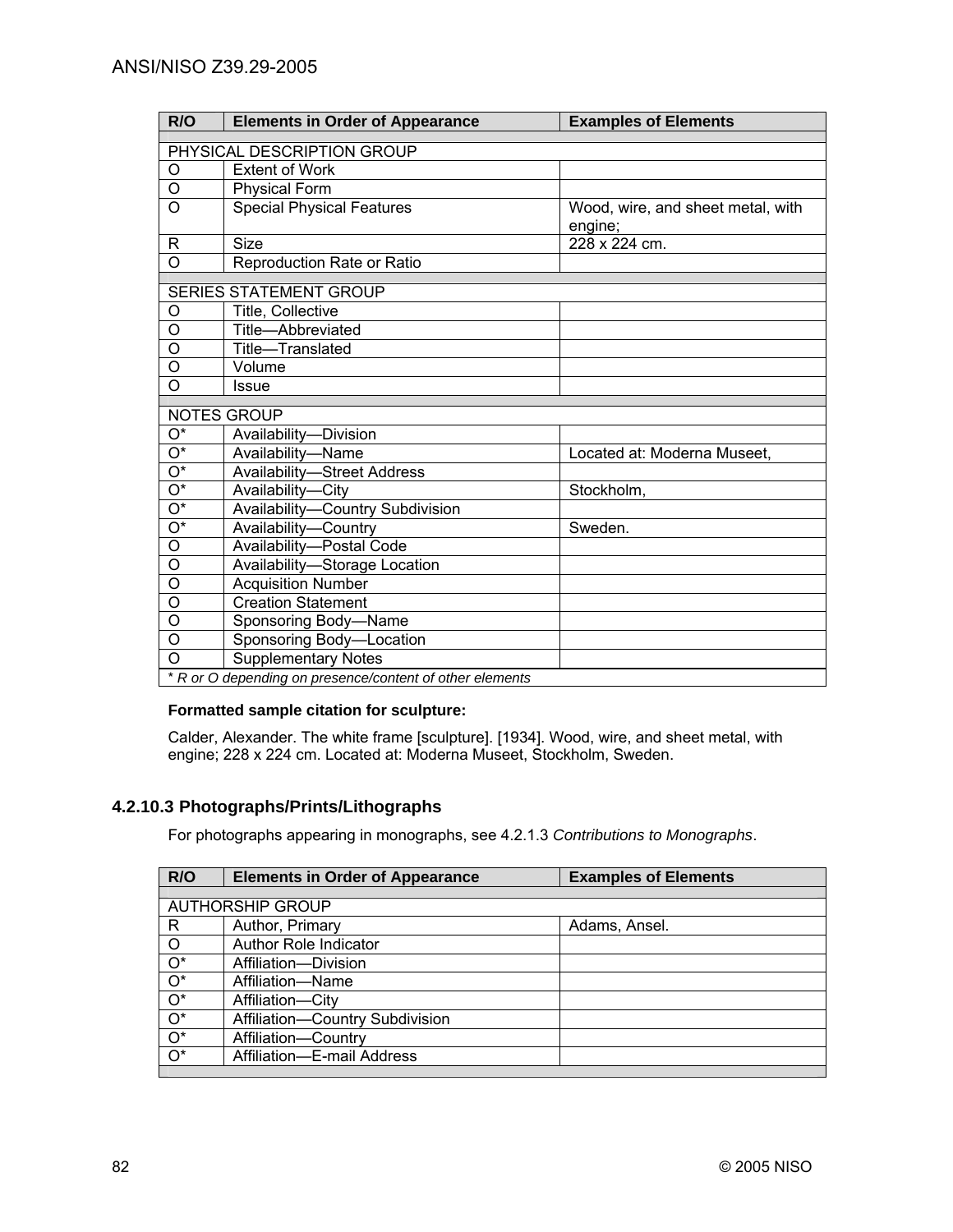| R/O                       | <b>Elements in Order of Appearance</b>                   | <b>Examples of Elements</b>             |  |
|---------------------------|----------------------------------------------------------|-----------------------------------------|--|
| <b>TITLE GROUP</b>        |                                                          |                                         |  |
| R                         | Title, Monographic                                       | Monolith:                               |  |
| O                         | Title-Subordinate                                        | the face of half dome                   |  |
| O                         | Title-Parallel                                           |                                         |  |
| O                         | Title-Translated                                         |                                         |  |
| R                         | Medium Designator                                        | [photograph].                           |  |
|                           |                                                          |                                         |  |
|                           | <b>EDITION GROUP</b>                                     |                                         |  |
| R.                        | <b>Edition Statement</b>                                 |                                         |  |
|                           | <b>IMPRINT GROUP</b>                                     |                                         |  |
| R                         | Place of Publication-City                                |                                         |  |
| $R^*$                     | Place of Publication-Country Subdivision                 |                                         |  |
| $R^*$                     | Place of Publication-Country                             |                                         |  |
| R                         | <b>Publisher Name</b>                                    |                                         |  |
| R                         | Date of Publication                                      | [1927].                                 |  |
| $\overline{\mathrm{O}^*}$ | Date of Copyright                                        |                                         |  |
|                           |                                                          |                                         |  |
|                           | PHYSICAL DESCRIPTION GROUP                               |                                         |  |
| O                         | <b>Extent of Work</b>                                    |                                         |  |
| O                         | <b>Physical Form</b>                                     |                                         |  |
| O                         | <b>Special Physical Features</b>                         | Black and white vintage print;          |  |
| R                         | <b>Size</b>                                              | $6 \times 8$ in.                        |  |
| O                         | Reproduction Rate or Ratio                               |                                         |  |
|                           | SERIES STATEMENT GROUP                                   |                                         |  |
| O                         | Author, Primary or Author, Secondary                     |                                         |  |
| O*                        | Author Role Indicator                                    |                                         |  |
| O                         | Title, Collective                                        |                                         |  |
| O                         | Title-Abbreviated                                        |                                         |  |
| $\overline{O}$            | Title-Translated                                         |                                         |  |
| O                         | Volume                                                   |                                         |  |
| $\Omega$                  | Issue                                                    |                                         |  |
|                           |                                                          |                                         |  |
|                           | <b>NOTES GROUP</b>                                       |                                         |  |
| O*                        | Availability-Division                                    |                                         |  |
| $\overline{O^*}$          | Availability-Name                                        | Located at: The Ansel Adams<br>Gallery, |  |
| Ő*                        | <b>Availability-Street Address</b>                       |                                         |  |
| $O^*$                     | Availability-City                                        | Yosemite,                               |  |
| $O^*$                     | Availability-Country Subdivision                         |                                         |  |
| $O^*$                     | Availability-Country                                     | CA.                                     |  |
| O                         | Availability-Postal Code                                 |                                         |  |
| O                         | Availability-Storage Location                            |                                         |  |
| O                         | <b>Acquisition Number</b>                                |                                         |  |
| O                         | <b>Creation Statement</b>                                | Taken in Yosemite National Park         |  |
| O                         | Sponsoring Body-Name                                     |                                         |  |
| O                         | Sponsoring Body-Location                                 |                                         |  |
| O                         | <b>Supplementary Notes</b>                               |                                         |  |
|                           | * R or O depending on presence/content of other elements |                                         |  |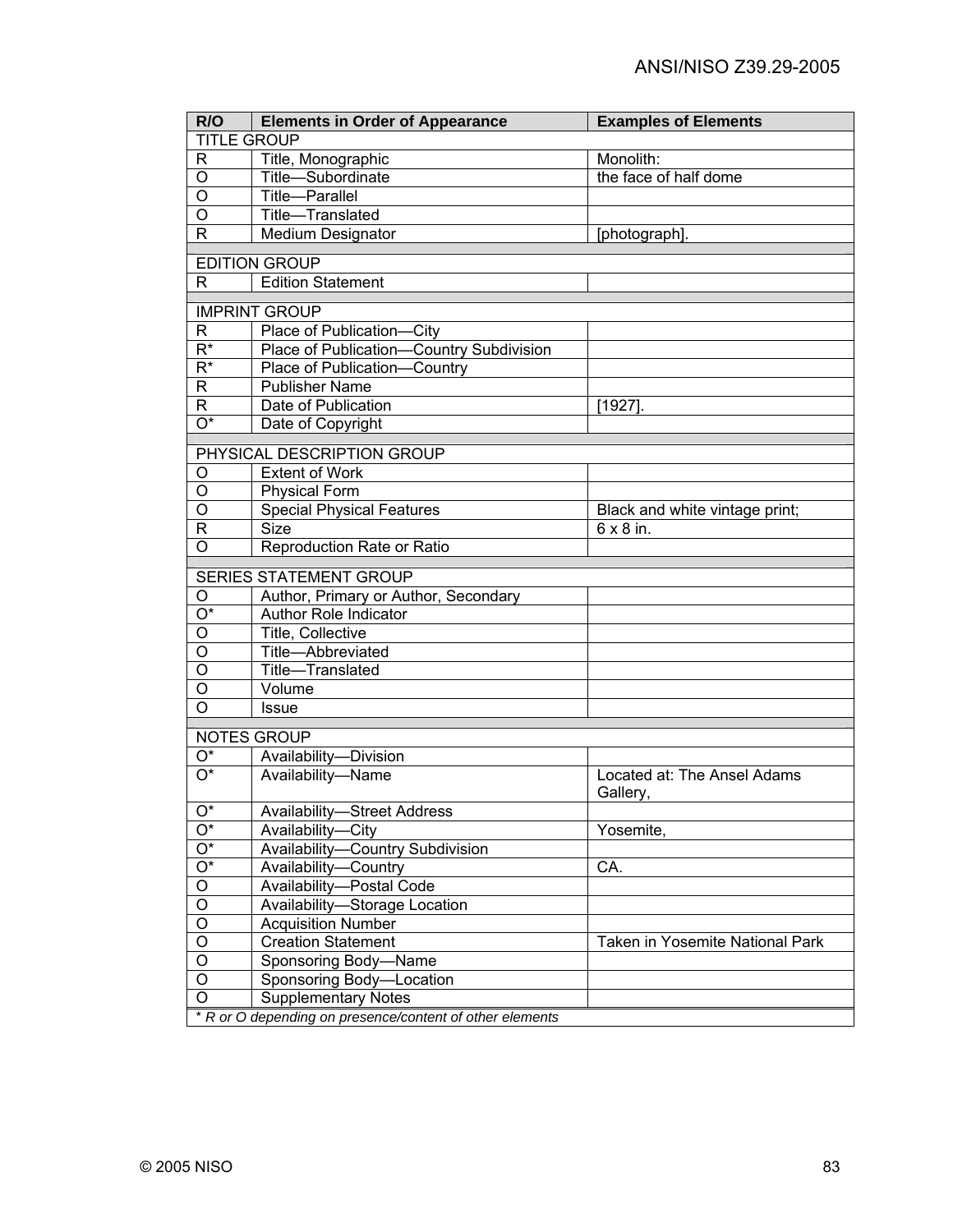## **Formatted sample citation for photographs:**

Adams, Ansel. Monolith: the face of half dome [photograph]. [1927]. Black and white vintage print; 6 x 8 in. Located at: The Ansel Adams Gallery, Yosemite, CA. Taken in Yosemite National Park.

## **4.2.11 Music**

## **4.2.11.1 Printed Music**

### **4.2.11.1.1 Score**

| <b>AUTHORSHIP GROUP</b><br>Author, Primary (Composer)<br>$\mathsf{R}$<br>Tchaikovsky, Peter Ilich,<br><b>Author Role Indicator</b><br>$\circ$<br>composer.<br>$\overline{O^*}$<br>Affiliation-Division<br>$\overline{O^*}$<br>Affiliation-Name<br>$\overline{O^*}$<br>Affiliation-City<br>$\overline{O^*}$<br>Affiliation-Country Division | R/O              | <b>Elements in Order of Appearance</b> | <b>Examples of Elements</b> |  |
|--------------------------------------------------------------------------------------------------------------------------------------------------------------------------------------------------------------------------------------------------------------------------------------------------------------------------------------------|------------------|----------------------------------------|-----------------------------|--|
|                                                                                                                                                                                                                                                                                                                                            |                  |                                        |                             |  |
|                                                                                                                                                                                                                                                                                                                                            |                  |                                        |                             |  |
|                                                                                                                                                                                                                                                                                                                                            |                  |                                        |                             |  |
|                                                                                                                                                                                                                                                                                                                                            |                  |                                        |                             |  |
|                                                                                                                                                                                                                                                                                                                                            |                  |                                        |                             |  |
|                                                                                                                                                                                                                                                                                                                                            |                  |                                        |                             |  |
|                                                                                                                                                                                                                                                                                                                                            |                  |                                        |                             |  |
|                                                                                                                                                                                                                                                                                                                                            | $\overline{O^*}$ | Affiliation-Country                    |                             |  |
| $\overline{O^*}$<br>Affiliation-E-mail Address                                                                                                                                                                                                                                                                                             |                  |                                        |                             |  |
| <b>TITLE GROUP</b>                                                                                                                                                                                                                                                                                                                         |                  |                                        |                             |  |
| $\mathsf R$<br>Title, Monographic<br>The swan lake ballet:                                                                                                                                                                                                                                                                                 |                  |                                        |                             |  |
| $\overline{O}$<br>Title-Subordinate<br>op. $20$                                                                                                                                                                                                                                                                                            |                  |                                        |                             |  |
| Title-Parallel<br>$=$ Le lac des cygnes:<br>O                                                                                                                                                                                                                                                                                              |                  |                                        |                             |  |
| $\overline{\mathsf{o}}$<br>Title-Subordinate<br>grand ballet en 4 actes:                                                                                                                                                                                                                                                                   |                  |                                        |                             |  |
| Title-Subordinate<br>O<br>op. 20                                                                                                                                                                                                                                                                                                           |                  |                                        |                             |  |
| $\overline{\circ}$<br>Title-Translated                                                                                                                                                                                                                                                                                                     |                  |                                        |                             |  |
| $\overline{\mathsf{R}}$<br>Medium Designator<br>[score].                                                                                                                                                                                                                                                                                   |                  |                                        |                             |  |
| <b>EDITION GROUP</b>                                                                                                                                                                                                                                                                                                                       |                  |                                        |                             |  |
| <b>Edition Statement</b><br>$\mathsf R$                                                                                                                                                                                                                                                                                                    |                  |                                        |                             |  |
| O<br>Author, Secondary                                                                                                                                                                                                                                                                                                                     |                  |                                        |                             |  |
| $\overline{O}$<br>Author Role Indicator                                                                                                                                                                                                                                                                                                    |                  |                                        |                             |  |
|                                                                                                                                                                                                                                                                                                                                            |                  |                                        |                             |  |
| <b>IMPRINT GROUP</b>                                                                                                                                                                                                                                                                                                                       |                  |                                        |                             |  |
| Place of Publication-City<br>R<br>New York:                                                                                                                                                                                                                                                                                                |                  |                                        |                             |  |
| $R^*$<br>Place of Publication-Country Subdivision                                                                                                                                                                                                                                                                                          |                  |                                        |                             |  |
| $\overline{R^*}$<br>Place of Publication-Country                                                                                                                                                                                                                                                                                           |                  |                                        |                             |  |
| R<br><b>Publisher Name</b><br><b>Broude Brothers;</b>                                                                                                                                                                                                                                                                                      |                  |                                        |                             |  |
| R<br>Date of Publication<br>$[1951]$ .<br>$\overline{O^*}$                                                                                                                                                                                                                                                                                 |                  |                                        |                             |  |
| Date of Copyright                                                                                                                                                                                                                                                                                                                          |                  |                                        |                             |  |
| PHYSICAL DESCRIPTION GROUP                                                                                                                                                                                                                                                                                                                 |                  |                                        |                             |  |
| O<br><b>Extent of Work</b><br>685                                                                                                                                                                                                                                                                                                          |                  |                                        |                             |  |
| O<br><b>Physical Form</b><br>p.                                                                                                                                                                                                                                                                                                            |                  |                                        |                             |  |
| O<br><b>Special Physical Features</b>                                                                                                                                                                                                                                                                                                      |                  |                                        |                             |  |
| O<br>Size                                                                                                                                                                                                                                                                                                                                  |                  |                                        |                             |  |
| O<br>Reproduction Rate or Ratio                                                                                                                                                                                                                                                                                                            |                  |                                        |                             |  |
| <b>SERIES STATEMENT GROUP</b>                                                                                                                                                                                                                                                                                                              |                  |                                        |                             |  |
| Author, Primary or Author, Secondary<br>O                                                                                                                                                                                                                                                                                                  |                  |                                        |                             |  |
| $\overline{O^*}$<br><b>Author Role Indicator</b>                                                                                                                                                                                                                                                                                           |                  |                                        |                             |  |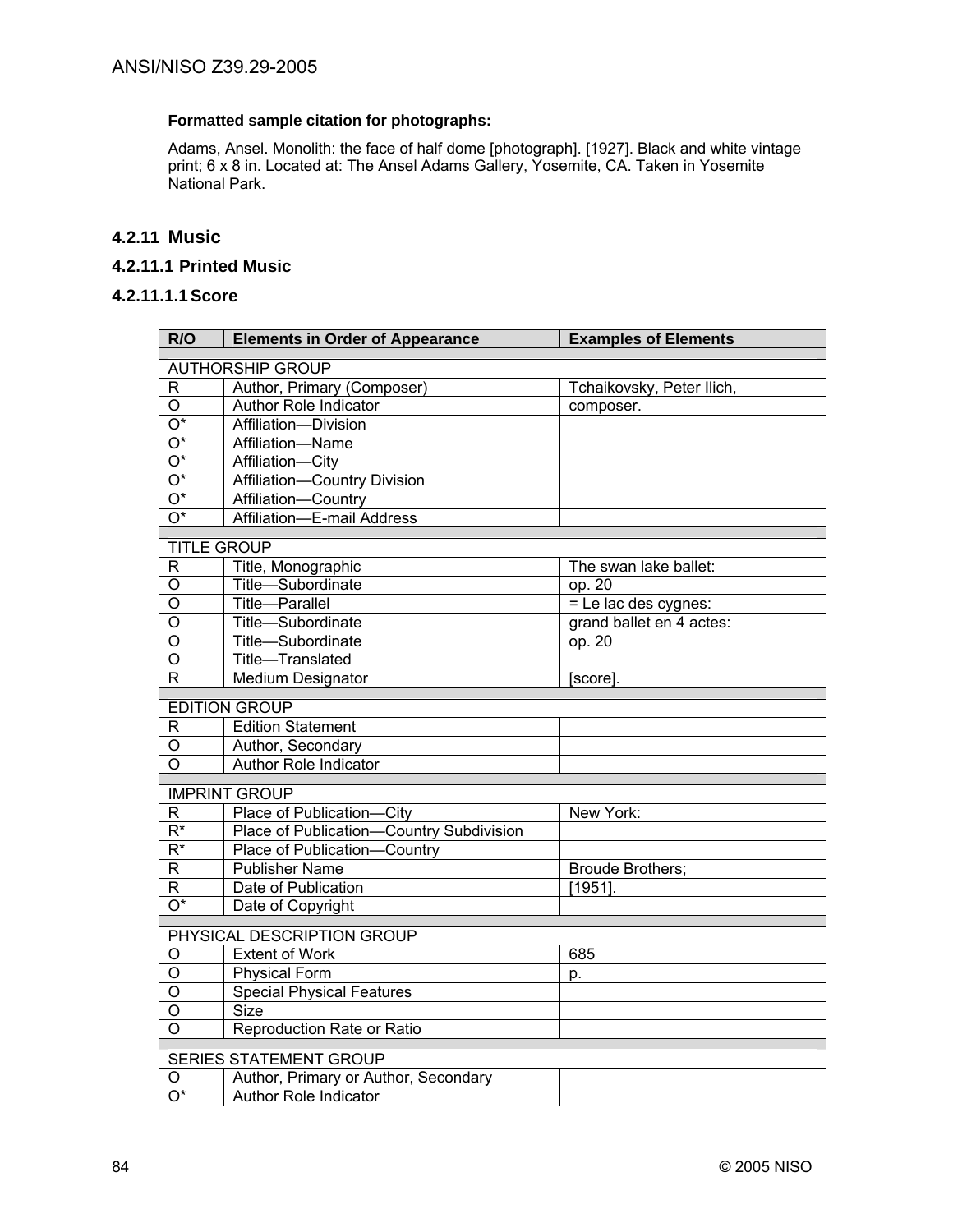| R/O                       | <b>Elements in Order of Appearance</b>                   | <b>Examples of Elements</b> |
|---------------------------|----------------------------------------------------------|-----------------------------|
| O                         | Title, Collective                                        |                             |
| O                         | Title-Abbreviated                                        |                             |
| $\circ$                   | Title-Translated                                         |                             |
| $\circ$                   | Volume                                                   |                             |
| O                         | Issue                                                    |                             |
|                           | <b>NOTES GROUP</b>                                       |                             |
| O                         | <b>Plate Number</b>                                      | Plate No.: B.B.59.          |
| O                         | Accompanying Material                                    |                             |
| $O^*$                     | Availability-Division                                    |                             |
| $\overline{O^*}$          | Availability-Name                                        |                             |
| $\overline{O^*}$          | <b>Availability-Street Address</b>                       |                             |
| $\overline{\mathrm{O}^*}$ | Availability-City                                        |                             |
| $\overline{O^*}$          | Availability-Country Subdivision                         |                             |
| $\overline{O^*}$          | Availability-Country                                     |                             |
| $\circ$                   | Availability-Postal Code                                 |                             |
| O                         | Availability-Storage Location                            |                             |
| $\overline{0}$            | <b>Acquisition Number</b>                                |                             |
| O                         | <b>Creation Statement</b>                                |                             |
| O                         | Language of Work                                         |                             |
| $\circ$                   | Sponsoring Body-Name                                     |                             |
| $\circ$                   | Sponsoring Body-Location                                 |                             |
| O                         | <b>ISBN</b>                                              |                             |
| O                         | <b>ISMN</b>                                              |                             |
| $\circ$                   | Supplemental Material                                    |                             |
| $\circ$                   | Supplemental Material-Availability                       |                             |
| $\Omega$                  | <b>Supplementary Notes</b>                               |                             |
|                           | * R or O depending on presence/content of other elements |                             |

## **Formatted sample citation for a score:**

Tchaikovsky, Peter Ilich, composer. The swan lake ballet: op. 20 = Le lac des cygnes: grand ballet en 4 actes: op. 20 [score]. New York: Broude Brothers; [1951]. 685 p. Plate No.: B.B.59.

## **4.2.11.1.2 Sheet Music**

| R/O                | <b>Elements in Order of Appearance</b> | <b>Examples of Elements</b>       |
|--------------------|----------------------------------------|-----------------------------------|
|                    |                                        |                                   |
|                    | <b>AUTHORSHIP GROUP</b>                |                                   |
| R.                 | Author, Primary (Composer)             | Bachrach, Burt,                   |
| $\circ$            | Author Role Indicator                  | composer.                         |
| $O^*$              | Affiliation-Division                   |                                   |
| $O^*$              | Affiliation-Name                       |                                   |
| $O^*$              | Affiliation-City                       |                                   |
| $O^*$              | Affiliation-Country Division           |                                   |
| $O^*$              | Affiliation-Country                    |                                   |
| $O^*$              | Affiliation-E-mail Address             |                                   |
|                    |                                        |                                   |
| <b>TITLE GROUP</b> |                                        |                                   |
| R                  | Title, Monographic                     | Raindrops keep fallin' on my head |
| $\circ$            | Title-Subordinate                      |                                   |
| O                  | Title-Parallel                         |                                   |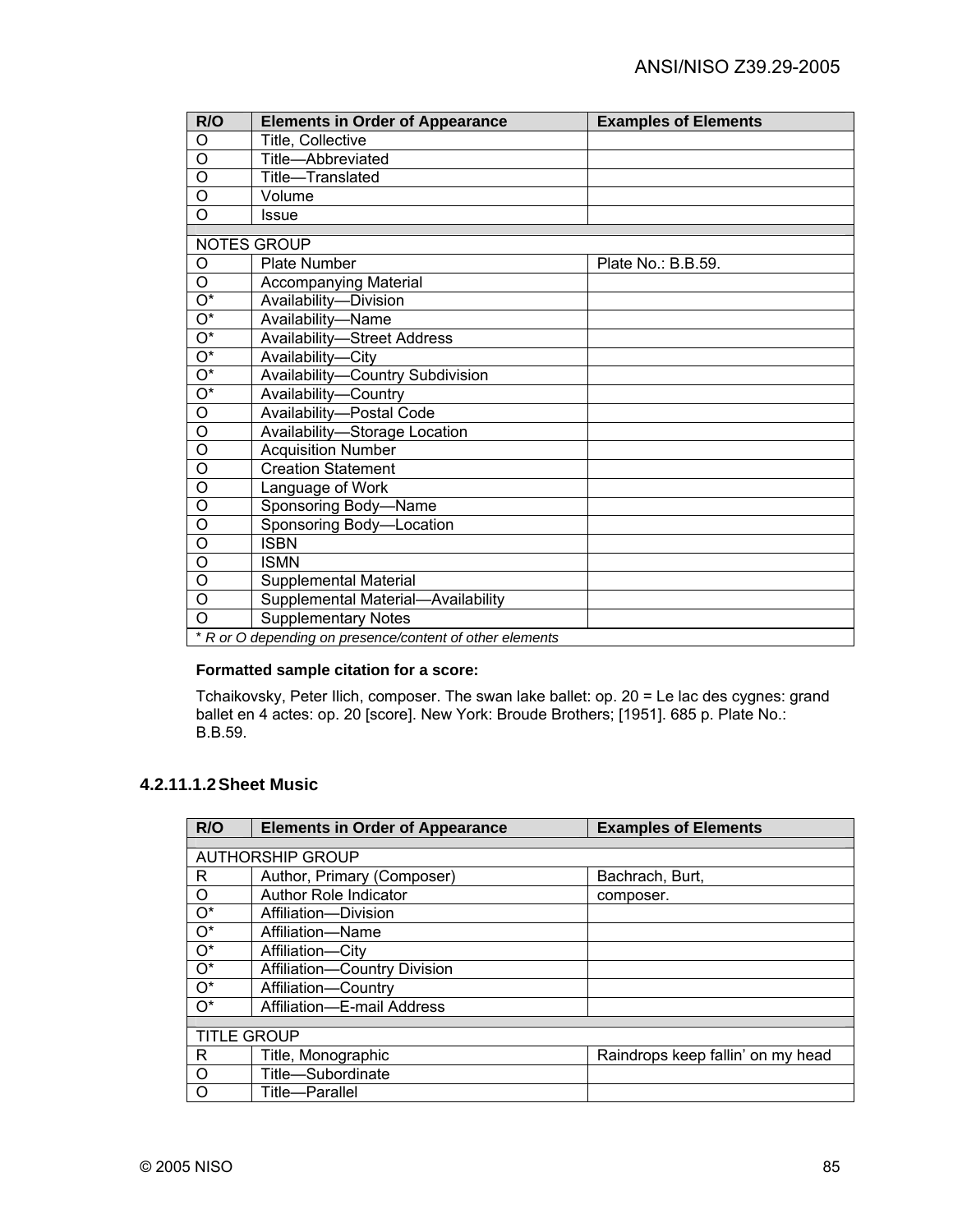| R/O                                | <b>Elements in Order of Appearance</b>                   | <b>Examples of Elements</b> |
|------------------------------------|----------------------------------------------------------|-----------------------------|
| O                                  | Title-Translated                                         |                             |
| R.                                 | Medium Designator                                        | [sheet music].              |
|                                    |                                                          |                             |
| R                                  | <b>EDITION GROUP</b><br><b>Edition Statement</b>         |                             |
| O                                  | Author, Secondary                                        | David, Hal,                 |
| $\overline{\mathrm{O}^*}$          | Author Role Indicator                                    | librettist.                 |
|                                    |                                                          |                             |
|                                    | <b>IMPRINT GROUP</b>                                     |                             |
| $\mathsf{R}$                       | Place of Publication-City                                | New York:                   |
| R.                                 | Place of Publication-Country Subdivision                 |                             |
| $\overline{\mathsf{R}^*}$          | Place of Publication-Country                             |                             |
| R                                  | <b>Publisher Name</b>                                    | Columbia;                   |
| $\overline{\mathsf{R}}$            | Date of Publication                                      | 1969.                       |
| $\overline{O^*}$                   | Date of Copyright                                        |                             |
|                                    | PHYSICAL DESCRIPTION GROUP                               |                             |
| O                                  | <b>Extent of Work</b>                                    | 6                           |
| O                                  | <b>Physical Form</b>                                     | p.                          |
| O                                  | <b>Special Physical Features</b>                         |                             |
| O                                  | <b>Size</b>                                              |                             |
| O                                  | Reproduction Rate or Ratio                               |                             |
|                                    |                                                          |                             |
|                                    | <b>SERIES STATEMENT GROUP</b>                            |                             |
| O                                  | Author, Primary or Author, Secondary                     |                             |
| $\overline{O^*}$<br>$\overline{0}$ | Author Role Indicator                                    |                             |
| $\overline{0}$                     | Title, Collective                                        |                             |
| $\overline{0}$                     | Title-Abbreviated                                        |                             |
| $\overline{O}$                     | Title-Translated<br>Volume                               |                             |
| $\overline{O}$                     | <b>Issue</b>                                             |                             |
|                                    |                                                          |                             |
|                                    | NOTES GROUP                                              |                             |
| O                                  | <b>Plate Number</b>                                      | Plate No.: C6939.           |
| $\overline{O}$                     | <b>Accompanying Material</b>                             |                             |
| O*                                 | Availability-Division                                    |                             |
| O*                                 | Availability-Name                                        |                             |
| $O^*$                              | <b>Availability-Street Address</b>                       |                             |
| O*                                 | Availability-City                                        |                             |
| O*                                 | Availability-Country Subdivision                         |                             |
| $O^*$                              | Availability-Country                                     |                             |
| O                                  | Availability-Postal Code                                 |                             |
| O                                  | Availability-Storage Location                            |                             |
| O                                  | <b>Acquisition Number</b>                                |                             |
| O                                  | <b>Creation Statement</b>                                |                             |
| O                                  | Language of Work                                         |                             |
| O                                  | Sponsoring Body-Name                                     |                             |
| O                                  | Sponsoring Body-Location                                 |                             |
| O                                  | <b>ISBN</b><br><b>ISMN</b>                               |                             |
| O<br>O                             | Supplemental Material                                    |                             |
| O                                  | Supplemental Material-Availability                       |                             |
| O                                  | <b>Supplementary Notes</b>                               | For the piano.              |
|                                    | * R or O depending on presence/content of other elements |                             |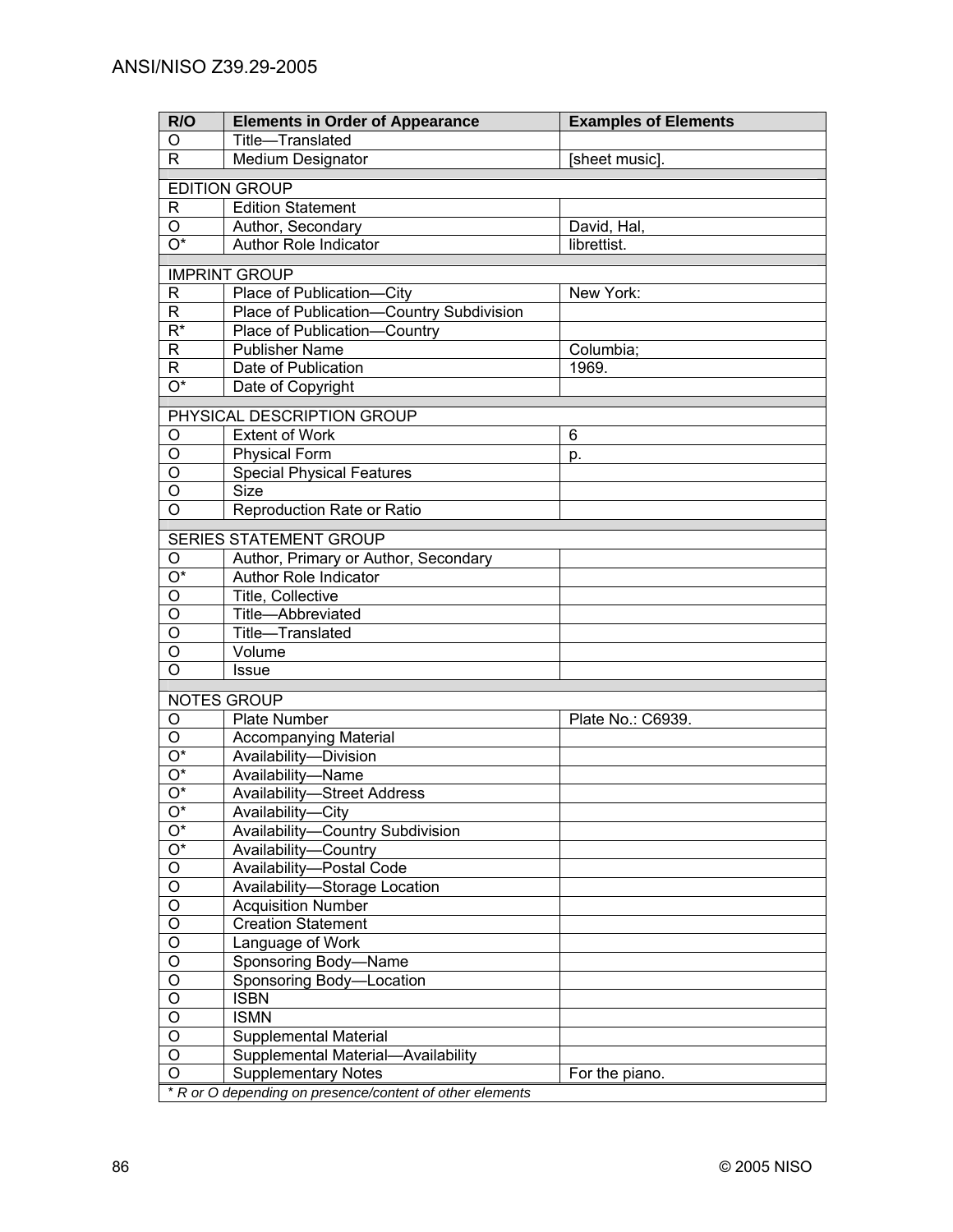### **Formatted sample citation for sheet music:**

Bachrach, Burt, composer. Raindrops keep fallin' on my head [sheet music]. David, Hal, librettist. New York: Columbia; 1969. 6 p. Plate No.: C6939. For the piano.

## **4.2.11.2 Recorded Music**

### **4.2.11.2.1 Entire Recordings**

| R/O                       | <b>Elements in Order of Appearance</b>   | <b>Examples of Elements</b>         |
|---------------------------|------------------------------------------|-------------------------------------|
|                           | <b>AUTHORSHIP GROUP</b>                  |                                     |
| R                         | Author, Primary                          | Beethoven, [Ludwig van],            |
| O                         | Author Role Indicator                    | composer.                           |
| $\overline{O^*}$          | Affiliation-Division                     |                                     |
| $\overline{O^*}$          | Affiliation-Name                         |                                     |
| $\overline{O^*}$          | Affiliation-City                         |                                     |
| $\overline{O^*}$          | Affiliation-Country Division             |                                     |
| $\overline{O^*}$          | Affiliation-Country                      |                                     |
| $\overline{O^*}$          | Affiliation-E-mail Address               |                                     |
| <b>TITLE GROUP</b>        |                                          |                                     |
| $\mathsf{R}$              | Title, Monographic                       | Concerto no. 1 in C major for piano |
|                           |                                          | and orchestra:                      |
| O                         | Title-Subordinate                        | op. 15                              |
| O                         | Title-Parallel                           |                                     |
| O                         | Title-Translated                         |                                     |
| $\mathsf{R}$              | Medium Designator                        | [phonograph record].                |
|                           |                                          |                                     |
|                           | <b>EDITION GROUP</b>                     |                                     |
| R                         | <b>Edition Statement</b>                 |                                     |
| O                         | Author, Secondary                        | Serkin, Rudolf,                     |
| O*                        | Author Role Indicator                    | pianist;                            |
| O                         | Author, Secondary                        | Philadelphia Orchestra;             |
| O*                        | Author Role Indicator                    |                                     |
| O                         | Author, Secondary                        | Ormandy, Eugene,                    |
| O*                        | Author Role Indicator                    | conductor.                          |
|                           | <b>IMPRINT GROUP</b>                     |                                     |
| R                         | Place of Publication-City                | New York:                           |
| $R^*$                     | Place of Publication-Country Subdivision |                                     |
| $R^*$                     | Place of Publication-Country             |                                     |
| R                         | <b>Publisher Name</b>                    | Columbia;                           |
| R                         | Date of Publication                      | 1954.                               |
| $\overline{O^*}$          | Date of Copyright                        |                                     |
|                           | PHYSICAL DESCRIPTION GROUP               |                                     |
| O                         | <b>Extent of Work</b>                    | 1                                   |
| $\overline{O}$            | <b>Physical Form</b>                     | phonograph record:                  |
| $\overline{O}$            | <b>Special Physical Features</b>         |                                     |
| $\overline{O}$            | Size                                     | 12 in.,                             |
| $\overline{\mathsf{o}}$   | Reproduction Rate or Ratio               | $33$ 1/3 rpm.                       |
|                           |                                          |                                     |
|                           | <b>SERIES STATEMENT GROUP</b>            |                                     |
| O                         | Author, Primary or Author, Secondary     |                                     |
| $\overline{\mathrm{O}^*}$ | Author Role Indicator                    |                                     |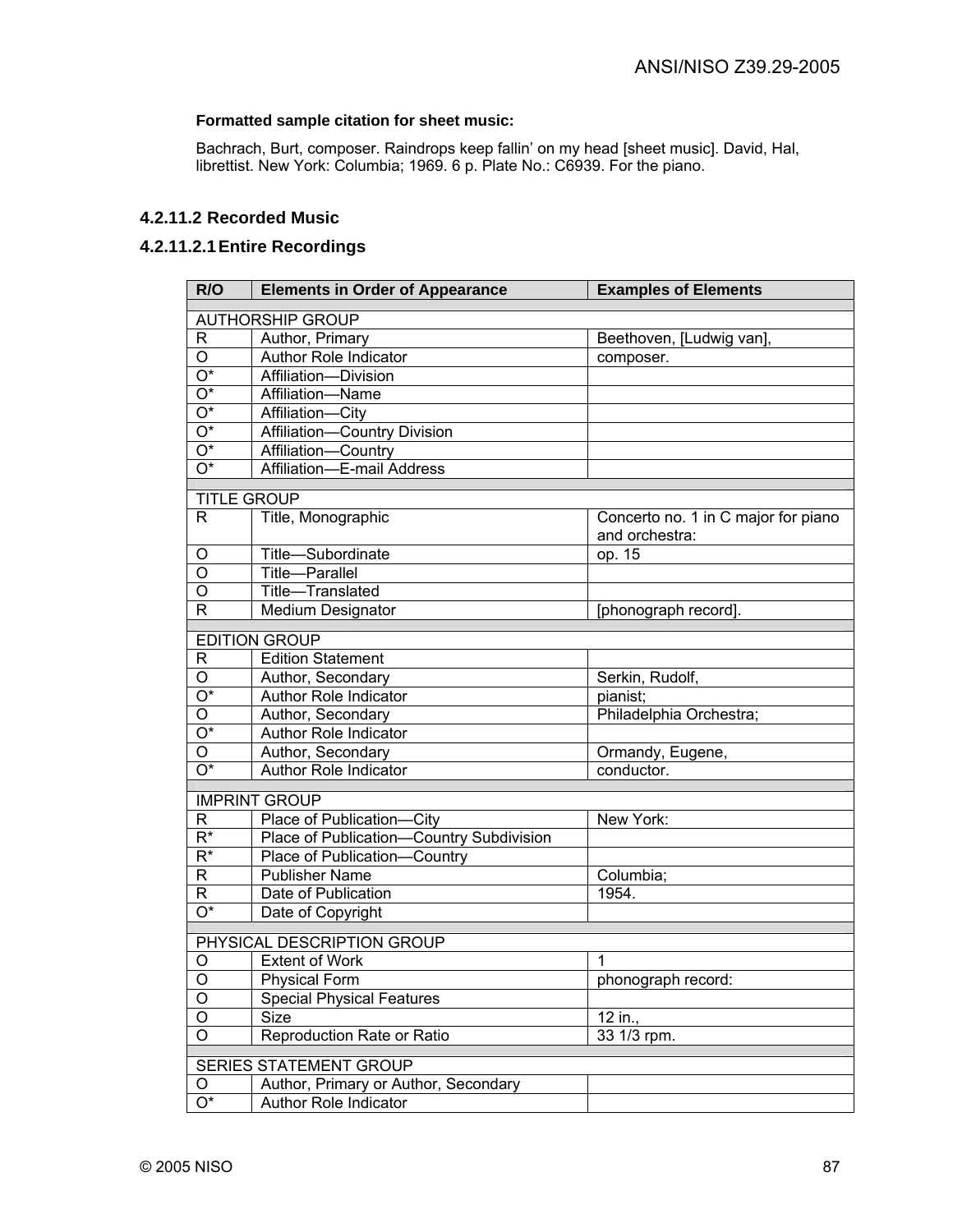| R/O                       | <b>Elements in Order of Appearance</b>                   | <b>Examples of Elements</b> |
|---------------------------|----------------------------------------------------------|-----------------------------|
| O                         | Title, Collective                                        |                             |
| O                         | Title-Abbreviated                                        |                             |
| O                         | Title-Translated                                         |                             |
| $\overline{O}$            | Volume                                                   |                             |
| $\Omega$                  | Issue                                                    |                             |
|                           | NOTES GROUP                                              |                             |
| O                         | <b>Accompanying Material</b>                             |                             |
| $\overline{\mathrm{O}^*}$ | Availability-Division                                    |                             |
| О*                        | Availability-Name                                        |                             |
| $\overline{\mathrm{O}^*}$ | <b>Availability-Street Address</b>                       |                             |
| $\overline{\mathrm{O}^*}$ | Availability-City                                        |                             |
| $\overline{O^*}$          | Availability-Country Subdivision                         |                             |
| $\overline{\mathrm{O}^*}$ |                                                          |                             |
|                           | Availability-Country                                     |                             |
| O                         | Availability-Postal Code                                 |                             |
| $\circ$                   | Availability-Storage Location                            |                             |
| O                         | <b>Acquisition Number</b>                                | Acquisition No.: ML 4914.   |
| $\circ$                   | <b>Creation Statement</b>                                |                             |
| $\circ$                   | Language of Work                                         |                             |
| O                         | Sponsoring Body-Name                                     |                             |
| $\circ$                   | Sponsoring Body-Location                                 |                             |
| $\circ$                   | <b>ISBN</b>                                              |                             |
| O                         | <b>ISRC</b>                                              |                             |
| O                         | <b>Supplemental Material</b>                             |                             |
| $\circ$                   | Supplemental Material-Availability                       |                             |
| $\Omega$                  | <b>Supplementary Notes</b>                               |                             |
|                           | * R or O depending on presence/content of other elements |                             |

### **Formatted sample citation for entire recordings:**

Beethoven, [Ludwig van], composer. Concerto no. 1 in C major for piano and orchestra: op. 15 [phonograph record]. Serkin, Rudolf, pianist; Philadelphia Orchestra; Ormandy, Eugene, conductor. New York: Columbia; 1954. 1 phonograph record: 12 in., 33 1/3 rpm. Acquisition No.: ML 4914.

# **4.2.11.2.2 Parts (Segments) of Recordings**

| R/O         | <b>Elements in Order of Appearance</b> | <b>Examples of Elements</b> |  |
|-------------|----------------------------------------|-----------------------------|--|
|             |                                        |                             |  |
|             | <b>AUTHORSHIP GROUP</b>                |                             |  |
| R           | Author, Primary                        | The Lettermen,              |  |
| $\circ$     | <b>Author Role Indicator</b>           | performers.                 |  |
| $O^*$       | Affiliation-Division                   |                             |  |
| $O^*$       | Affiliation-Name                       |                             |  |
| $O^*$       | Affiliation-City                       |                             |  |
| $O^*$       | Affiliation-Country Subdivision        |                             |  |
| $O^*$       | Affiliation-Country                    |                             |  |
| $\bigcap^*$ | Affiliation-E-mail Address             |                             |  |
|             |                                        |                             |  |
|             | TITLE GROUP (Monographic Level) +      |                             |  |
| R.          | Title, Monographic                     | In love with The Lettermen  |  |
| $\circ$     | Title-Subordinate                      |                             |  |
| O           | Title-Parallel                         |                             |  |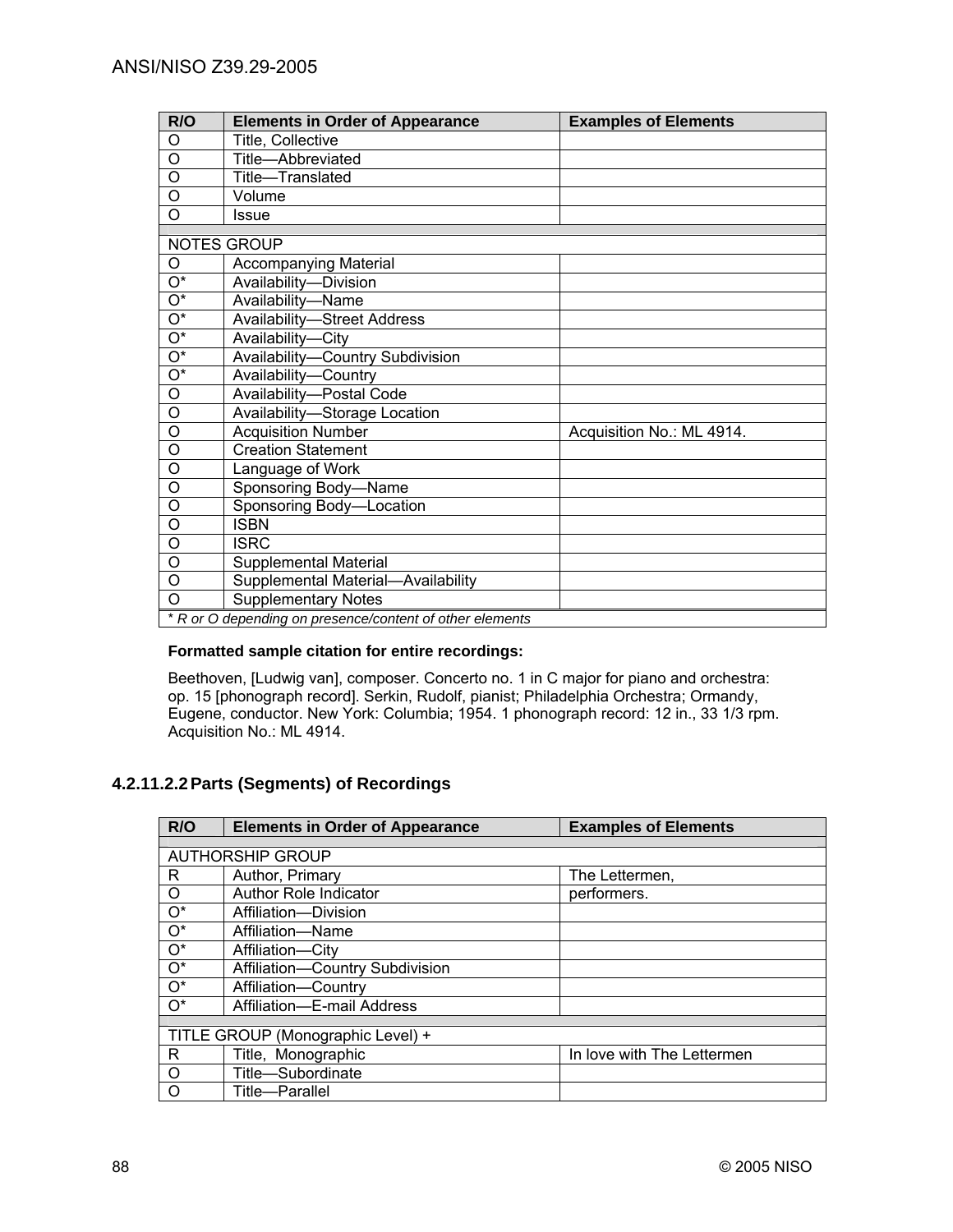| R/O                              | <b>Elements in Order of Appearance</b>   | <b>Examples of Elements</b> |
|----------------------------------|------------------------------------------|-----------------------------|
| O                                | Title-Translated                         |                             |
| $\mathsf{R}$                     | <b>Medium Designator</b>                 | [audiocassette].            |
|                                  | <b>EDITION GROUP</b>                     |                             |
| R                                | <b>Edition Statement</b>                 |                             |
| O                                | Author, Secondary                        |                             |
| $\overline{O^*}$                 | Author Role Indicator                    |                             |
|                                  |                                          |                             |
|                                  | <b>IMPRINT GROUP</b>                     |                             |
| R                                | Place of Publication-City                | [place unknown]:            |
| $\overline{\mathsf{R}^*}$        | Place of Publication-Country Subdivision |                             |
| $\overline{\mathsf{R}^*}$        | Place of Publication-Country             |                             |
| $\mathsf R$                      | <b>Publisher Name</b>                    | Capitol Records, Inc.;      |
| $\mathsf R$                      | Date of Publication                      |                             |
| $\overline{\mathrm{O}^*}$        | Date of Copyright                        | c1984.                      |
| $\mathsf R$                      | Location within a Work-Subdivision ++    | Segment 3,                  |
| $\mathsf R$                      | Location within a Work-Subdivision Title | Too young;                  |
| $\mathsf{R}$                     | Location within a Work-Subdivision       | [2 min., 12 sec.].          |
|                                  | Pagination                               |                             |
|                                  | PHYSICAL DESCRIPTION GROUP               |                             |
| O                                | <b>Extent of Work</b>                    | $\mathbf{1}$                |
| O                                | <b>Physical Form</b>                     | audiocassette.              |
| O                                | <b>Special Physical Features</b>         |                             |
| O                                | <b>Size</b>                              |                             |
| $\overline{O}$                   | Reproduction Rate or Ratio               |                             |
|                                  | <b>SERIES STATEMENT GROUP</b>            |                             |
| O                                | Author, Primary or Author, Secondary     |                             |
| $\overline{\mathrm{O}^*}$        | Author Role Indicator                    |                             |
| O                                | Title, Collective                        |                             |
| O                                | Title-Abbreviated                        |                             |
| O                                | Title-Translated                         |                             |
| O                                | Volume                                   |                             |
| O                                | <b>Issue</b>                             |                             |
|                                  |                                          |                             |
|                                  | <b>NOTES GROUP</b>                       |                             |
| O                                | <b>Accompanying Material</b>             |                             |
| $\overline{O^*}$                 | Availability-Division                    |                             |
| $O^*$                            | Availability-Name                        |                             |
| $\overline{O^*}$                 | <b>Availability-Street Address</b>       |                             |
| $O^*$                            | Availability-City                        |                             |
| $\overline{O^*}$                 | Availability-Country Subdivision         |                             |
| $\overline{O^*}$                 | Availability-Country                     |                             |
| $\overline{O}$                   | Availability-Postal Code                 |                             |
| $\overline{\circ}$               | Availability-Storage Location            |                             |
| $\overline{O}$                   | <b>Acquisition Number</b>                |                             |
| $\overline{O}$                   | <b>Creation Statement</b>                |                             |
| $\overline{O}$                   | Language of Work                         |                             |
| $\overline{O}$                   | Sponsoring Body-Name                     |                             |
| $\overline{O}$                   | Sponsoring Body-Location                 |                             |
| $\overline{O}$<br>$\overline{O}$ | <b>ISBN</b>                              |                             |
| $\overline{O}$                   | <b>ISRC</b>                              |                             |
| $\overline{\mathsf{o}}$          | Supplemental Material                    |                             |
|                                  | Supplemental Material-Availability       |                             |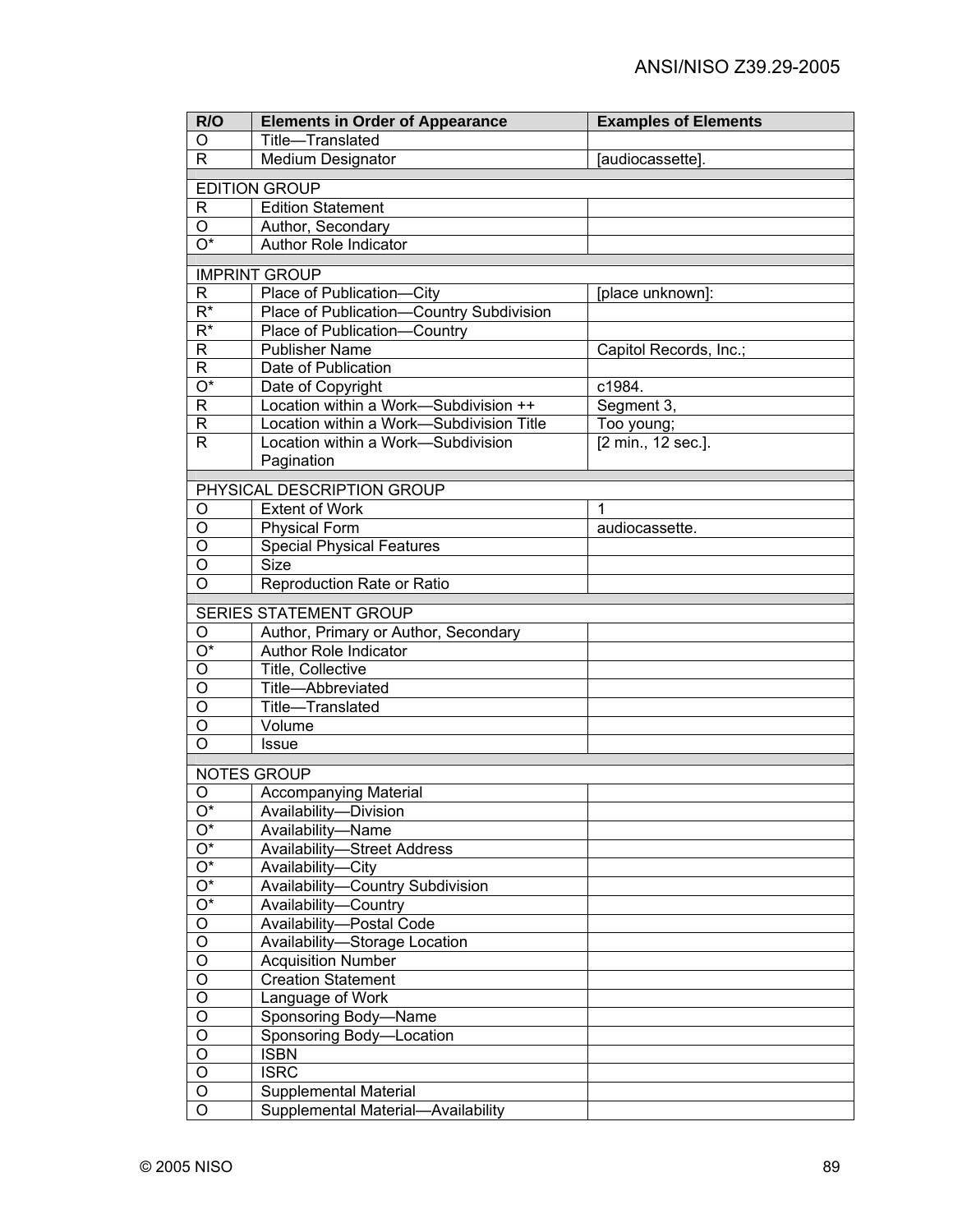| R/O                                              | <b>Elements in Order of Appearance</b>                                                                 | <b>Examples of Elements</b> |
|--------------------------------------------------|--------------------------------------------------------------------------------------------------------|-----------------------------|
| $\overline{O}$                                   | <b>Supplementary Notes</b>                                                                             |                             |
| + Collective level when citing a multivolume set |                                                                                                        |                             |
|                                                  | ++ Use of "presentation," "segment," or other similar wording in brackets is recommended when specific |                             |
|                                                  | wording is not provided in the AV or in accompanying documentation                                     |                             |
| *                                                | R or O depending on presence/content of other elements                                                 |                             |

### **Formatted sample citation for parts (segments) of recordings:**

The Lettermen, performers. In love with The Lettermen [audiocassette]. [place unknown]: Capitol Records, Inc.; c1984. Segment 3, Too young; [2 min., 12 sec.]. 1 audiocassette.

# **4.2.11.2.3 Contributions to Recordings**

| R/O                          | <b>Elements in Order of Appearance</b>          | <b>Examples of Elements</b>      |
|------------------------------|-------------------------------------------------|----------------------------------|
|                              | <b>AUTHORSHIP GROUP</b>                         |                                  |
| R                            | Author, Primary                                 | Upshaw, Dawn,                    |
| $\overline{O}$               | <b>Author Role Indicator</b>                    | vocalist.                        |
| $\overline{O^*}$             | Affiliation-Division                            |                                  |
| $\overline{O^*}$             | Affiliation-Name                                |                                  |
| $\overline{O^*}$             | Affiliation-City                                |                                  |
| $\overline{O^*}$             | Affiliation-Country Subdivision                 |                                  |
| $\overline{O^*}$             | Affiliation-Country                             |                                  |
| $\overline{O^*}$             | Affiliation-E-mail Address                      |                                  |
|                              | TITLE GROUP (Analytic Level)                    |                                  |
| R                            | Title, Analytic                                 | Someone to watch over me.        |
| О                            | Title-Subordinate                               |                                  |
| O                            | Title-Parallel                                  |                                  |
| O                            | Title-Translated                                |                                  |
|                              |                                                 |                                  |
|                              | <b>CONNECTIVE PHRASE</b>                        | In:                              |
|                              | <b>AUTHORSHIP GROUP</b>                         |                                  |
| R                            | Author, Primary                                 | Gershwin, George; Gershwin, Ira, |
| $\overline{O}$               | Author Role Indicator                           | composers.                       |
|                              | TITLE GROUP (Collective or Monographic Level) + |                                  |
| R                            | Title, Collective or Title, Monographic         | George & Ira Gershwin:           |
| O                            | Title-Subordinate                               | standards and gems               |
| O                            | Title-Parallel                                  |                                  |
| O                            | Title-Translated                                |                                  |
| R                            | Medium Designator                               | [compact disc].                  |
|                              | <b>EDITION GROUP</b>                            |                                  |
| R                            | <b>Edition Statement</b>                        |                                  |
| O                            | Author, Secondary                               |                                  |
| $\overline{\mathrm{O}^*}$    | <b>Author Role Indicator</b>                    |                                  |
|                              |                                                 |                                  |
|                              | <b>IMPRINT GROUP</b>                            |                                  |
| R                            | Place of Publication-City                       | New York:                        |
| $\overline{\mathsf{R}^*}$    | Place of Publication-Country Subdivision        |                                  |
| $\overline{\mathsf{R}^*}$    | Place of Publication-Country                    |                                  |
| R<br>$\overline{\mathsf{R}}$ | <b>Publisher Name</b>                           | Nonesuch;                        |
|                              | Date of Publication                             | 1998.                            |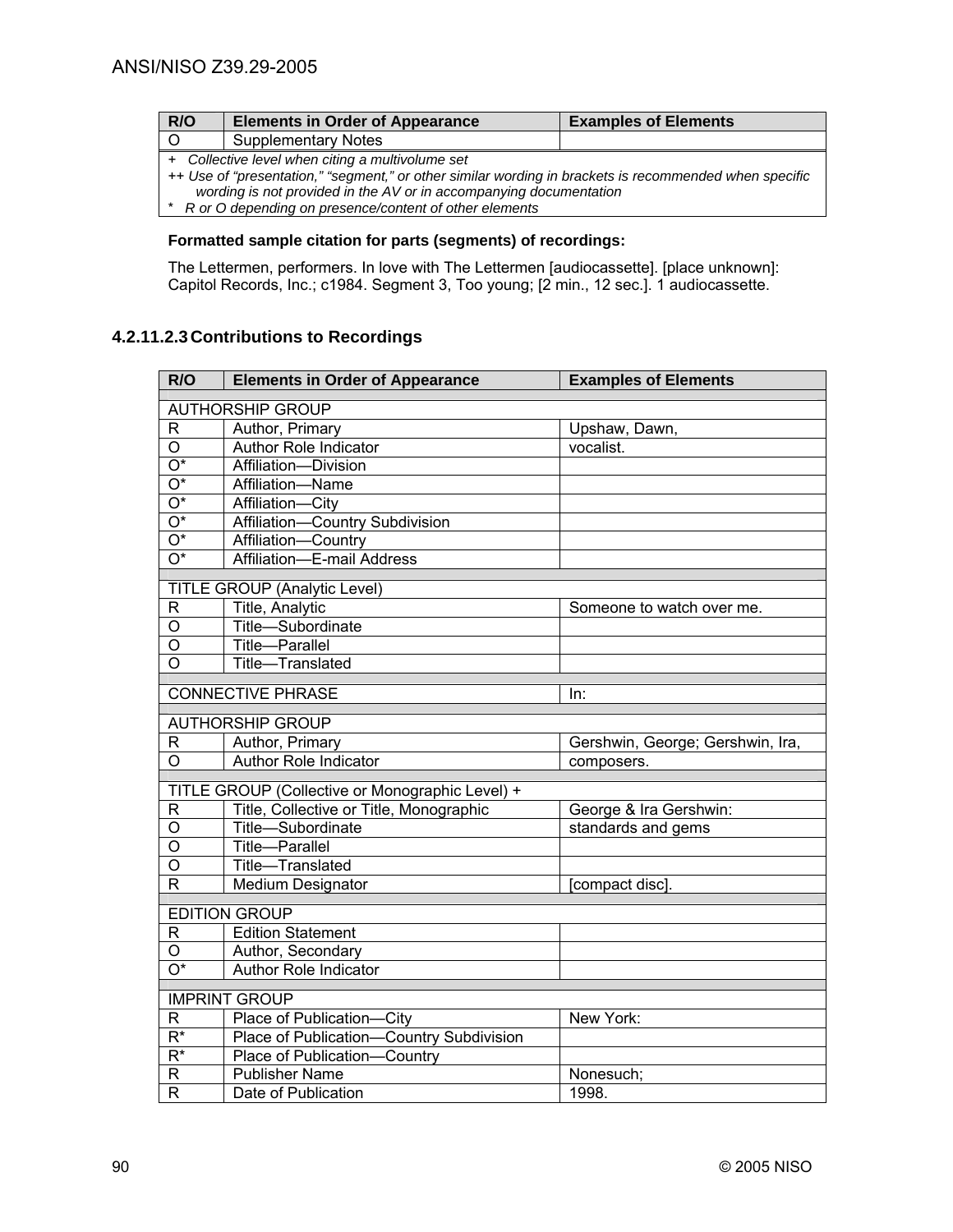| R/O                     | <b>Elements in Order of Appearance</b>           | <b>Examples of Elements</b>     |
|-------------------------|--------------------------------------------------|---------------------------------|
| $\overline{O^*}$        | Date of Copyright                                |                                 |
| $\mathsf R$             | Location within a Work-Subdivision               | Band 6;                         |
| $\overline{R}$          | Location within a Work-Subdivision               | [2 min., 45 sec.].              |
|                         | Pagination                                       |                                 |
|                         | PHYSICAL DESCRIPTION GROUP                       |                                 |
| $\overline{O}$          | <b>Extent of Work</b>                            | $\mathbf{1}$                    |
| O                       | <b>Physical Form</b>                             | compact disc.                   |
| $\overline{0}$          | <b>Special Physical Features</b>                 |                                 |
| $\overline{0}$          | <b>Size</b>                                      |                                 |
| $\overline{O}$          | Reproduction Rate or Ratio                       |                                 |
|                         |                                                  |                                 |
|                         | <b>SERIES STATEMENT GROUP</b>                    |                                 |
| O                       | Author, Primary or Author, Secondary             |                                 |
| $\overline{O^*}$        | <b>Author Role Indicator</b>                     |                                 |
| $\overline{0}$          | <b>Title, Collective</b>                         |                                 |
| $\circ$                 | Title-Abbreviated                                |                                 |
| $\overline{O}$          | Title-Translated                                 |                                 |
| $\overline{0}$          | Volume                                           |                                 |
| $\overline{\circ}$      | <b>Issue</b>                                     |                                 |
|                         | NOTES GROUP                                      |                                 |
| O                       | Accompanying Material                            |                                 |
| $\overline{O^*}$        | Availability-Division                            |                                 |
| $\overline{O^*}$        | Availability-Name                                |                                 |
| $\overline{O^*}$        | <b>Availability-Street Address</b>               |                                 |
| $\overline{O^*}$        | Availability-City                                |                                 |
| $\overline{O^*}$        | Availability-Country Subdivision                 |                                 |
| $\overline{O^*}$        | Availability-Country                             |                                 |
| $\bigcirc$              | Availability-Postal Code                         |                                 |
| $\overline{O}$          | Availability-Storage Location                    |                                 |
| $\overline{0}$          | <b>Acquisition Number</b>                        | Acquisition No.: BOOOOOA7SK.    |
| $\overline{\circ}$      | <b>Creation Statement</b>                        |                                 |
| $\circ$                 | Language of Work                                 |                                 |
| $\overline{O}$          | Sponsoring Body-Name                             |                                 |
| $\overline{\mathsf{o}}$ | Sponsoring Body-Location                         |                                 |
| $\overline{\mathsf{o}}$ | <b>ISBN</b>                                      |                                 |
| $\circ$                 | <b>ISRC</b>                                      |                                 |
| $\overline{O}$          | <b>Supplemental Material</b>                     |                                 |
| $\overline{O}$          | Supplemental Material-Availability               |                                 |
| $\overline{O}$          | <b>Supplementary Notes</b>                       | Liner notes by Edward Jablonski |
|                         |                                                  | are included in jewel case.     |
|                         | + Collective level when citing a multivolume set |                                 |

\* *R or O depending on presence/content of other elements* 

### **Formatted sample citation for contributions to recordings:**

Upshaw, Dawn, vocalist. Someone to watch over me. In: Gershwin, George; Gershwin, Ira, composers. George & Ira Gershwin: standards and gems [compact disc]. New York: Nonesuch; 1998. Band 6; [2 min., 45 sec.]. 1 compact disc. Acquisition No.: B0000A7SK. Liner notes by Edward Jablonski are included in jewel case.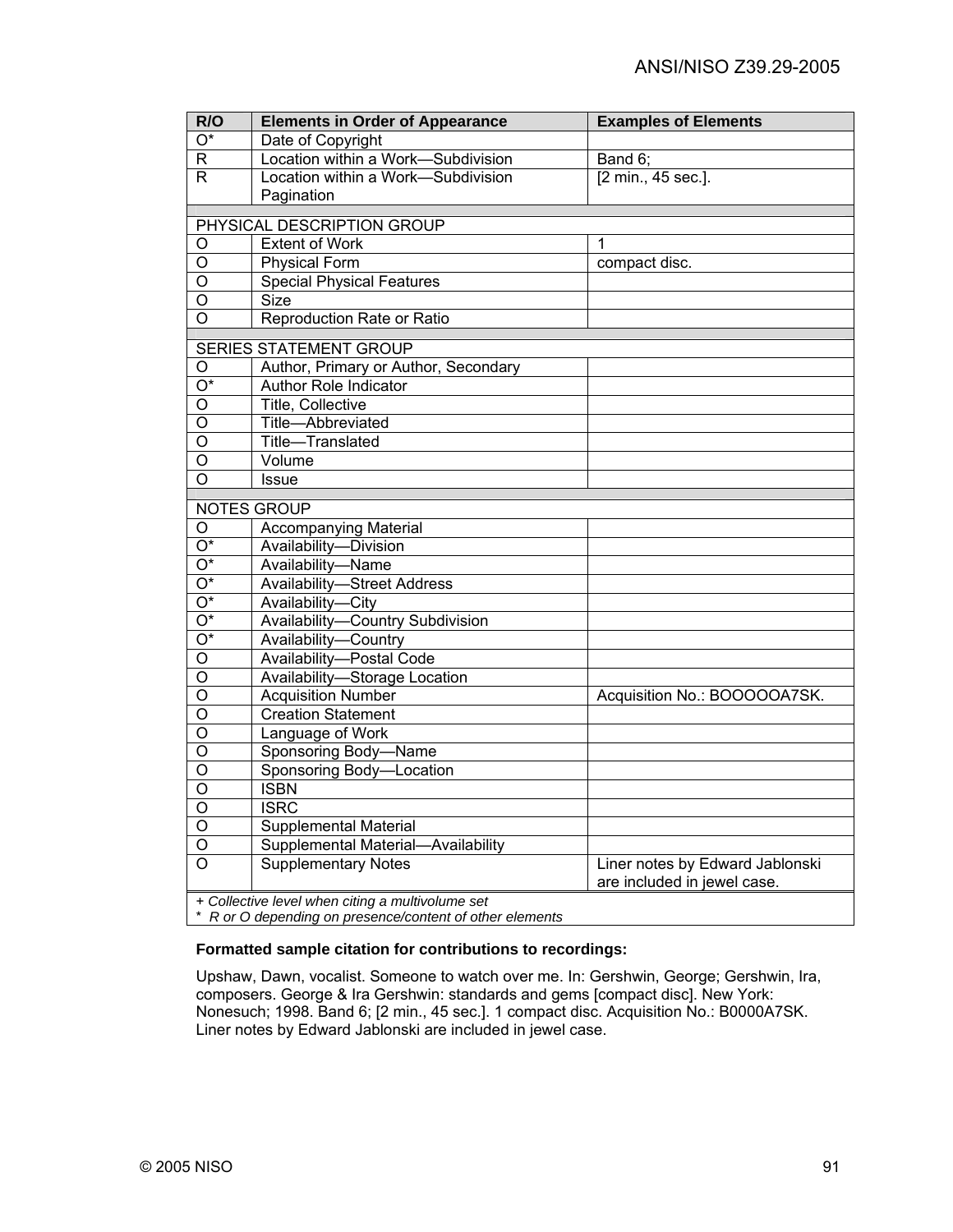# **4.2.11.2.4 Recorded Music Liner Notes**

| R/O                       | <b>Elements in Order of Appearance</b>          | <b>Examples of Elements</b> |
|---------------------------|-------------------------------------------------|-----------------------------|
|                           | <b>AUTHORSHIP GROUP</b>                         |                             |
| R                         | Author, Primary                                 | Crouch, Stanley.            |
| $\overline{O}$            | <b>Author Role Indicator</b>                    |                             |
| $\overline{O^*}$          | Affiliation-Division                            |                             |
| $\overline{O^*}$          | Affiliation-Name                                |                             |
| $\overline{O^*}$          | Affiliation-City                                |                             |
| $\overline{O^*}$          | Affiliation-Country                             |                             |
| $\overline{O^*}$          | Affiliation-Country Subdivision                 |                             |
| $\overline{\mathrm{O}^*}$ | Affiliation-E-mail Address                      |                             |
|                           | <b>TITLE GROUP (Analytic Level)</b>             |                             |
| R                         | Title, Analytic                                 | [Liner notes].              |
| O                         | Title-Subordinate                               |                             |
| O                         | Title-Parallel                                  |                             |
| O                         | Title-Translated                                |                             |
|                           |                                                 |                             |
|                           | <b>CONNECTIVE PHRASE</b>                        | In:                         |
|                           | <b>AUTHORSHIP GROUP</b>                         |                             |
| R                         | Author, Primary                                 | Marsalis, Wynton,           |
| O                         | <b>Author Role Indicator</b>                    | composer and performer.     |
|                           | TITLE GROUP (Collective or Monographic Level) + |                             |
| R                         | Title Collective, or Title, Monographic         | The resolution of romance   |
| $\mathsf O$               | Title-Subordinate                               |                             |
| $\overline{0}$            | Title-Parallel                                  |                             |
| $\overline{\mathsf{o}}$   | Title-Translated                                |                             |
| $\overline{\mathsf{R}}$   | <b>Medium Designator</b>                        | [audiocassette].            |
|                           | <b>EDITION GROUP</b>                            |                             |
| R                         | <b>Edition Statement</b>                        |                             |
| $\circ$                   | Author, Secondary                               |                             |
| $\overline{\mathrm{O}^*}$ | <b>Author Role Indicator</b>                    |                             |
|                           | <b>IMPRINT GROUP</b>                            |                             |
| R                         | Place of Publication-City                       | New York:                   |
| $R^*$                     | Place of Publication-Country Subdivision        |                             |
| $\overline{R^*}$          | Place of Publication-Country                    |                             |
| R                         | <b>Publisher Name</b>                           | <b>CBS Records;</b>         |
| $\mathsf{R}$              | Date of Publication                             | 1990.                       |
| $\overline{O^*}$          | Date of Copyright                               |                             |
|                           | PHYSICAL DESCRIPTION GROUP                      |                             |
| O                         | <b>Extent of Work</b>                           | 1                           |
| O                         | <b>Physical Form</b>                            | audiocassette.              |
| O                         | <b>Special Physical Features</b>                |                             |
| O                         | Size                                            |                             |
| O                         | Reproduction Rate or Ratio                      |                             |
| SERIES STATEMENT GROUP    |                                                 |                             |
| O                         | Author, Primary or Author, Secondary            |                             |
| $O^*$                     | Author Role Indicator                           |                             |
| O                         | Title, Collective                               | (Marsalis standard time).   |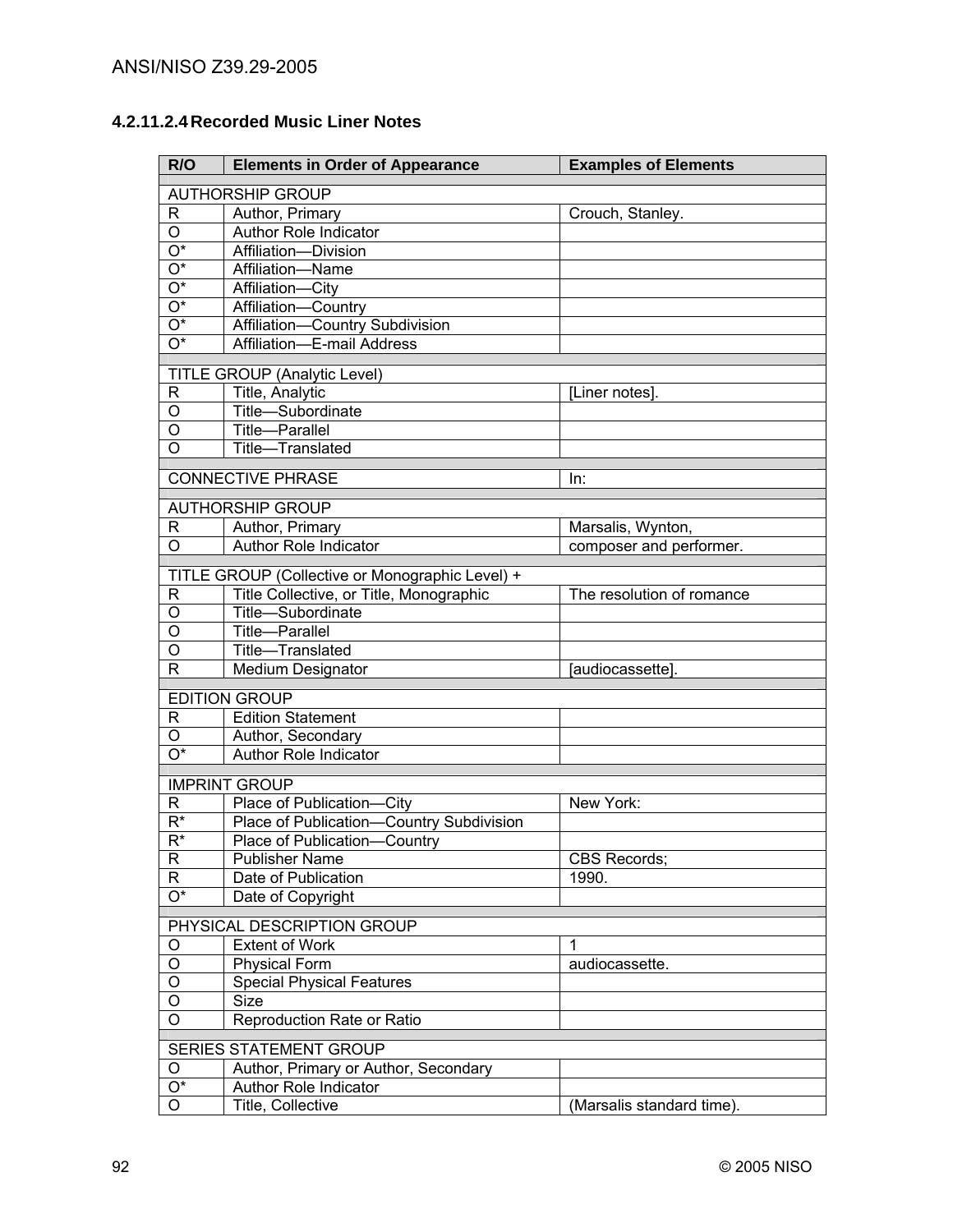| R/O                                                      | <b>Elements in Order of Appearance</b> | <b>Examples of Elements</b>           |
|----------------------------------------------------------|----------------------------------------|---------------------------------------|
| O                                                        | Title-Abbreviated                      |                                       |
| O                                                        | Title-Translated                       |                                       |
| O                                                        | Volume                                 |                                       |
| O                                                        | Issue                                  |                                       |
|                                                          |                                        |                                       |
|                                                          | NOTES GROUP                            |                                       |
| O*                                                       | Availability-Division                  |                                       |
| $\overline{O^*}$                                         | Availability-Name                      |                                       |
| $\overline{O^*}$                                         | <b>Availability-Street Address</b>     |                                       |
| $\overline{O^*}$                                         | Availability-City                      |                                       |
| $\overline{O^*}$                                         | Availability-Country Subdivision       |                                       |
| $\overline{\mathrm{O}^*}$                                | Availability-Country                   |                                       |
| $\circ$                                                  | Availability-Postal Code               |                                       |
| O                                                        | Availability-Storage Location          |                                       |
| $\circ$                                                  | <b>Acquisition Number</b>              | Acquisition No.: CT 46143.            |
| $\circ$                                                  | <b>Creation Statement</b>              |                                       |
| O                                                        | Language of Work                       |                                       |
| O                                                        | Sponsoring Body-Name                   |                                       |
| $\circ$                                                  | Sponsoring Body-Location               |                                       |
| O                                                        | <b>ISBN</b>                            |                                       |
| O                                                        | <b>ISRC</b>                            |                                       |
| $\overline{O}$                                           | Supplemental Material                  |                                       |
| O                                                        | Supplemental Material-Availability     |                                       |
| O                                                        | <b>Supplementary Notes</b>             | Liner notes are on insert in cassette |
|                                                          |                                        | case.                                 |
| + Collective level when citing a multivolume set         |                                        |                                       |
| * R or O depending on presence/content of other elements |                                        |                                       |

#### **Formatted sample citation for recorded music liner notes:**

Crouch, Stanley. [Liner notes]. In: Marsalis, Wynton, composer and performer. The resolution of romance [audiocassette]. New York: CBS Records; 1990. 1 audiocassette. (Marsalis standard time). Acquisition No.: CT 46143. Liner notes are on insert in cassette case.

## **4.2.12 Motion Pictures**

See also 4.2.13, *Audiovisuals for technical material in motion picture format.* 

## **4.2.12.1 Entire Motion Pictures**

| R/O                  | <b>Elements in Order of Appearance</b> | <b>Examples of Elements</b> |
|----------------------|----------------------------------------|-----------------------------|
|                      |                                        |                             |
| <b>TITLE GROUP</b>   |                                        |                             |
| R                    | Title, Monographic                     | Gone with the wind          |
| $\circ$              | Title-Subordinate                      |                             |
| $\circ$              | Title-Parallel                         |                             |
| $\circ$              | Title-Translated                       |                             |
| R                    | <b>Medium Designator</b>               | [motion picture].           |
|                      |                                        |                             |
| <b>EDITION GROUP</b> |                                        |                             |
| R                    | <b>Edition Statement</b>               |                             |
| $\circ$              | Author, Secondary                      | Selznick, David O.,         |
| O                    | Author Role Indicator                  | producer.                   |
|                      |                                        |                             |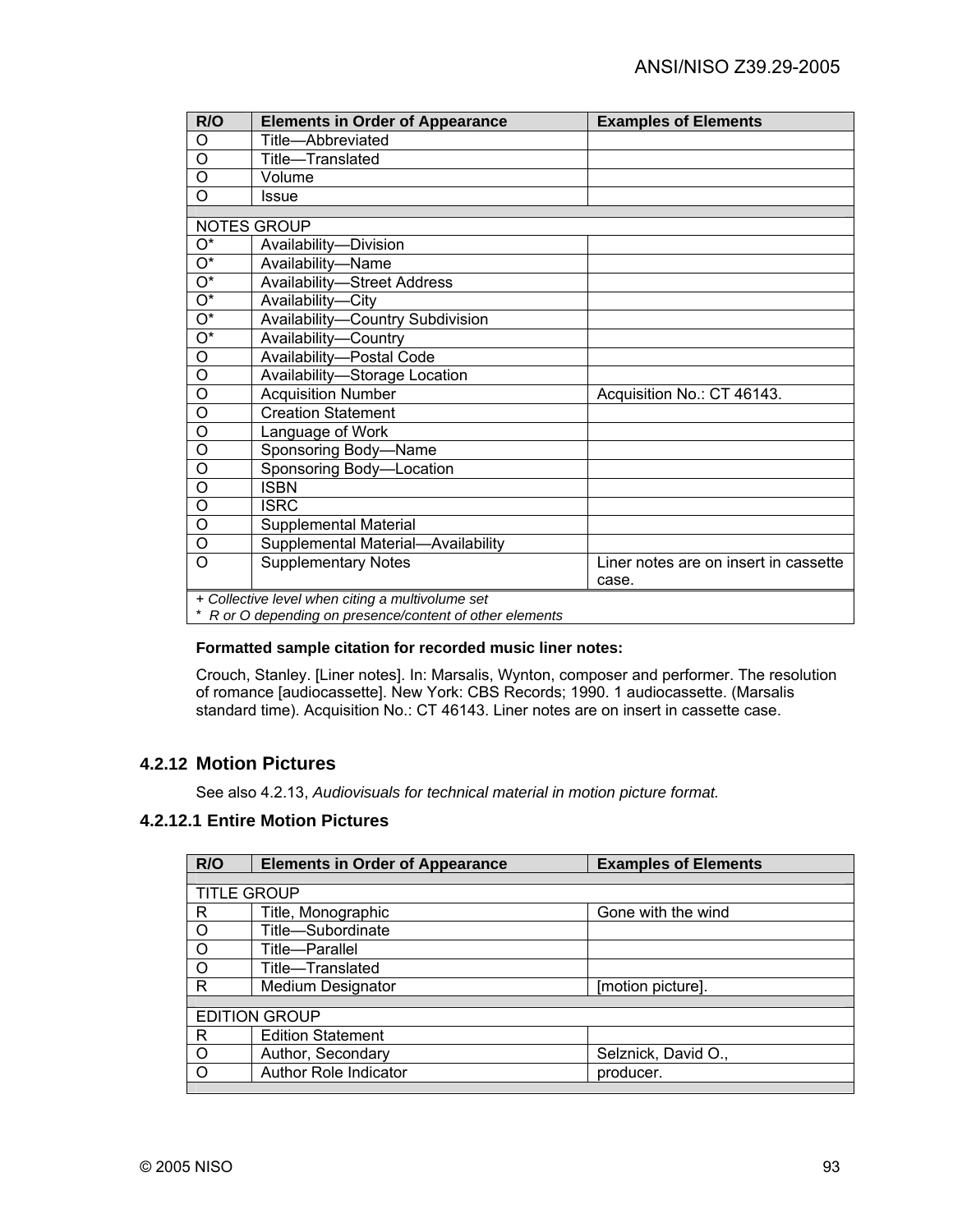| R/O                       | <b>Elements in Order of Appearance</b>                   | <b>Examples of Elements</b>         |
|---------------------------|----------------------------------------------------------|-------------------------------------|
| <b>IMPRINT GROUP</b>      |                                                          |                                     |
| R.                        | Place of Publication-City                                | <b>Culver City</b>                  |
| $\overline{R^*}$          | Place of Publication-Country Subdivision                 | $(CA)$ :                            |
| $\overline{\mathsf{R}^*}$ | Place of Publication-Country                             |                                     |
| $\overline{R}$            | <b>Publisher Name</b>                                    | Metro-Goldwyn-Mayer;                |
| $\overline{\mathsf{R}}$   | Date of Publication                                      | 1939.                               |
| $\overline{\mathrm{O}^*}$ | Date of Copyright                                        |                                     |
|                           | PHYSICAL DESCRIPTION GROUP                               |                                     |
| O                         | <b>Extent of Work</b>                                    | $\overline{7}$                      |
| $\overline{O}$            | <b>Physical Form</b>                                     | film reels:                         |
| $\overline{0}$            | <b>Extent of Work</b>                                    | 222 min.,                           |
| O                         | <b>Special Physical Features</b>                         | sound, color,                       |
| $\overline{O}$            | <b>Size</b>                                              | 16 mm.                              |
|                           | <b>SERIES STATEMENT GROUP</b>                            |                                     |
|                           | Author, Primary or Author, Secondary                     |                                     |
| O<br>$\overline{O^*}$     | <b>Author Role Indicator</b>                             |                                     |
| O                         | <b>Title, Collective</b>                                 |                                     |
| O                         | Title-Abbreviated                                        |                                     |
| O                         | Title-Translated                                         |                                     |
| O                         | Volume                                                   |                                     |
| O                         | <b>Issue</b>                                             |                                     |
|                           |                                                          |                                     |
|                           | <b>NOTES GROUP</b>                                       |                                     |
| O                         | <b>Accompanying Material</b>                             |                                     |
| $\overline{O^*}$          | Availability-Division                                    |                                     |
| $\overline{O^*}$          | Availability-Name                                        |                                     |
| $\overline{O^*}$          | <b>Availability-Street Address</b>                       |                                     |
| $\overline{O^*}$          | Availability-City                                        |                                     |
| $\overline{O^*}$          | Availability-Country Subdivision                         |                                     |
| $\overline{O^*}$          | Availability-Country                                     |                                     |
| $\overline{O}$            | Availability-Postal Code                                 |                                     |
| $\overline{0}$            | Availability-Storage Location                            |                                     |
| $\overline{0}$            | <b>Acquisition Number</b>                                |                                     |
| $\overline{\mathsf{o}}$   | <b>Creation Statement</b>                                |                                     |
| $\overline{0}$            | <b>ISBN</b>                                              |                                     |
| $\overline{O}$            | Language of Work                                         |                                     |
| $\overline{O}$            | Supplemental Material                                    |                                     |
| $\overline{O}$            | Supplemental Material-<br>-Availability                  |                                     |
| $\overline{\circ}$        | <b>Supplementary Notes</b>                               | VHS format. Credits: Directed by    |
|                           |                                                          | Victor Fleming, screenplay by       |
|                           |                                                          | Sidney Howard, music score by       |
|                           |                                                          | Max Steiner, starring Clark Gable,  |
|                           |                                                          | Vivien Leigh, Leslie Howard, Olivia |
|                           |                                                          | de Havilland, and Hattie McDaniel.  |
|                           | * R or O depending on presence/content of other elements |                                     |

\* *R or O depending on presence/content of other elements* 

#### **Formatted sample citation for entire motion pictures:**

Gone with the wind [motion picture]. Selznick, David O., producer. Culver City (CA): Metro-Goldwyn-Mayer; 1939. 7 film reels: 222 min., sound, color, 16 mm. VHS format. Credits: Directed by Victor Fleming, screenplay by Sidney Howard, music score by Max Steiner, starring Clark Gable, Vivien Leigh, Leslie Howard, Olivia de Havilland, and Hattie McDaniel.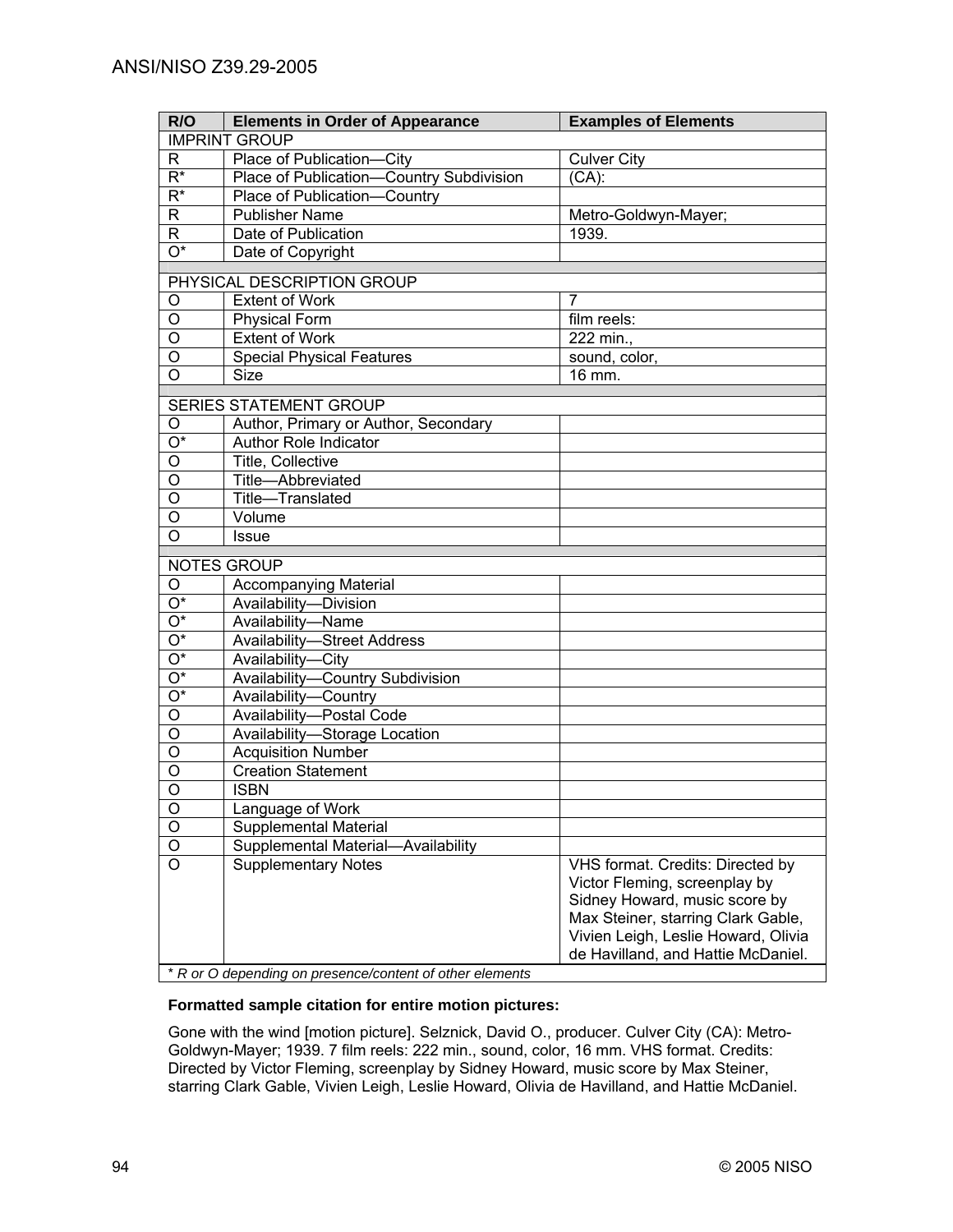| R/O                     | <b>Elements in Order of Appearance</b>                               | <b>Examples of Elements</b>           |
|-------------------------|----------------------------------------------------------------------|---------------------------------------|
|                         | <b>TITLE GROUP</b>                                                   |                                       |
| R                       | Title, Monographic                                                   | The lion in winter                    |
| O                       | Title-Subordinate                                                    |                                       |
| $\overline{0}$          | Title-Parallel                                                       |                                       |
| $\overline{\rm o}$      | Title-Translated                                                     |                                       |
| $\overline{\mathsf{R}}$ | <b>Medium Designator</b>                                             | [videocassette].                      |
|                         |                                                                      |                                       |
|                         | <b>EDITION GROUP</b>                                                 |                                       |
| R                       | Edition Statement                                                    |                                       |
| O<br>O                  | Author, Secondary<br>Author Role Indicator                           | Poll, Martin,                         |
|                         |                                                                      | producer.                             |
|                         | <b>IMPRINT GROUP</b>                                                 |                                       |
| R                       | Place of Publication-City                                            | Los Angeles:                          |
| $\overline{R^*}$        | Place of Publication-Country Subdivision                             |                                       |
| $R^*$                   | Place of Publication-Country                                         |                                       |
| R                       | <b>Publisher Name</b>                                                | <b>Embassy Home Entertainment;</b>    |
| R                       | Date of Publication                                                  | 1986.                                 |
| $\overline{O^*}$        | Date of Copyright                                                    |                                       |
|                         | PHYSICAL DESCRIPTION GROUP                                           |                                       |
| O                       | <b>Extent of Work</b>                                                | $\mathbf{1}$                          |
| $\overline{0}$          | <b>Physical Form</b>                                                 | videocassette:                        |
| $\overline{\mathsf{o}}$ | <b>Extent of Work</b>                                                | 136 min.,                             |
| $\overline{\mathsf{o}}$ | <b>Special Physical Features</b>                                     | sound, color,                         |
| $\overline{\mathsf{o}}$ | <b>Size</b>                                                          | $1/2$ in.                             |
|                         |                                                                      |                                       |
| O                       | SERIES STATEMENT GROUP                                               |                                       |
| O*                      | Author, Primary or Author, Secondary<br><b>Author Role Indicator</b> |                                       |
| O                       | Title, Collective                                                    |                                       |
| O                       | Title-Abbreviated                                                    |                                       |
| O                       | Title-Translated                                                     |                                       |
| O                       | Volume                                                               |                                       |
| O                       | <b>Issue</b>                                                         |                                       |
|                         |                                                                      |                                       |
|                         | <b>NOTES GROUP</b>                                                   |                                       |
| O<br>Ο*                 | Accompanying Material                                                |                                       |
| $\overline{O^*}$        | Availability-Division<br>Availability-Name                           |                                       |
| $\overline{O^*}$        | <b>Availability-Street Address</b>                                   |                                       |
| $\overline{O^*}$        | Availability-City                                                    |                                       |
| $\overline{O^*}$        | Availability-Country Subdivision                                     |                                       |
| $\overline{O^*}$        | Availability-Country                                                 |                                       |
| $\overline{O}$          | Availability-Postal Code                                             |                                       |
| $\overline{O}$          | Availability-Storage Location                                        |                                       |
| $\overline{O}$          | <b>Acquisition Number</b>                                            |                                       |
| $\overline{O}$          | <b>Creation Statement</b>                                            | Motion picture originally released to |
|                         |                                                                      | theaters in 1968.                     |
| O                       | <b>ISBN</b>                                                          |                                       |
| O                       | Language of Work                                                     |                                       |
| O                       | <b>Supplemental Material</b>                                         |                                       |

# **4.2.12.2 Motion Pictures in Videocassette Format**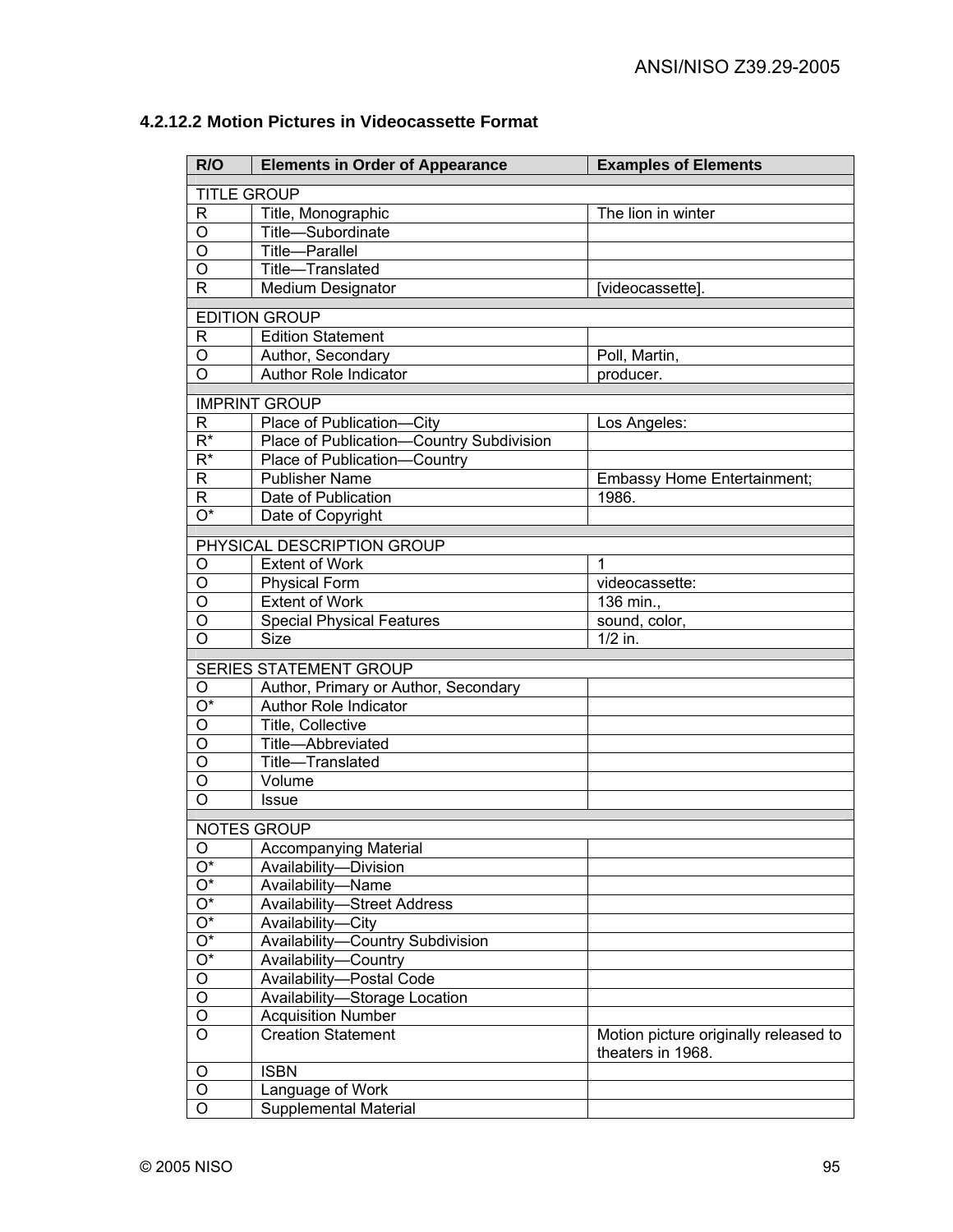| R/O     | <b>Elements in Order of Appearance</b>                              | <b>Examples of Elements</b>                                                                                                                                                        |
|---------|---------------------------------------------------------------------|------------------------------------------------------------------------------------------------------------------------------------------------------------------------------------|
| $\circ$ | Supplemental Material-Availability                                  |                                                                                                                                                                                    |
| $\circ$ | <b>Supplementary Notes</b>                                          | VHS format. Credits: Directed by<br>Anthony Harvey, adapted by James<br>Goldman from his play, starring<br>Peter O'Toole and Katherine<br>Hepburn, musical score by John<br>Barry. |
|         | $*$ D as $\Omega$ depending an presence equipment of other elements |                                                                                                                                                                                    |

\* *R or O depending on presence/content of other elements* 

#### **Formatted sample citation for motion pictures in videocassette format:**

The lion in winter [videocassette]. Poll, Martin, producer. Los Angeles: Embassy Home Entertainment; 1986. 1 videocassette: 136 min., sound, color, 1/2 in. Motion picture originally released to theaters in 1968. VHS format. Credits: Directed by Anthony Harvey, adapted by James Goldman from his play, starring Peter O'Toole and Katherine Hepburn, musical score by John Barry.

## **4.2.12.3 Parts (Sequences) of Motion Pictures**

| R/O                           | <b>Elements in Order of Appearance</b>         | <b>Examples of Elements</b> |  |
|-------------------------------|------------------------------------------------|-----------------------------|--|
|                               | <b>TITLE GROUP</b>                             |                             |  |
| R                             | Title, Monographic                             | Big town                    |  |
| O                             | Title-Subordinate                              |                             |  |
| O                             | <b>Title-Parallel</b>                          |                             |  |
| $\overline{\rm o}$            | Title-Translated                               |                             |  |
| R                             | Medium Designator                              | [motion picture].           |  |
|                               | <b>EDITION GROUP</b>                           |                             |  |
|                               | <b>Edition Statement</b>                       |                             |  |
| R<br>O                        |                                                |                             |  |
| O                             | Author, Secondary<br>Author Role Indicator     | Miller, William,            |  |
|                               |                                                | producer.                   |  |
|                               | <b>IMPRINT GROUP</b>                           |                             |  |
| R                             | Place of Publication-City                      | New York:                   |  |
| $\overline{\mathsf{R}^*}$     | Place of Publication-Country Subdivision       |                             |  |
| $\overline{\mathsf{R}^*}$     | Place of Publication-Country                   |                             |  |
| $\overline{\mathsf{R}}$       | <b>Publisher Name</b>                          | Texture Films:              |  |
| R                             | Date of Publication                            | 1973.                       |  |
| $\overline{O^*}$              | Date of Copyright                              |                             |  |
| $\mathsf{R}$                  | Location within a Work - Subdivision           | 1st vignette,               |  |
| R                             | Location within a Work-Subdivision Title       | Mannequin;                  |  |
| R                             | Location within a Work-Subdivision             | [25 min.].                  |  |
|                               | Pagination                                     |                             |  |
|                               | PHYSICAL DESCRIPTION GROUP (Monographic Level) |                             |  |
| O                             | <b>Extent of Work</b>                          | 3                           |  |
| $\overline{0}$                | Physical Form                                  | film reels:                 |  |
| O                             | <b>Extent of Work</b>                          | 91 min.,                    |  |
| $\overline{0}$                | <b>Special Physical Features</b>               | sound, color,               |  |
| O                             | <b>Size</b>                                    | 16 mm.                      |  |
|                               |                                                |                             |  |
| <b>SERIES STATEMENT GROUP</b> |                                                |                             |  |
| O                             | Author, Primary or Author, Secondary           |                             |  |
| $\overline{\mathrm{O}^*}$     | Author Role Indicator                          |                             |  |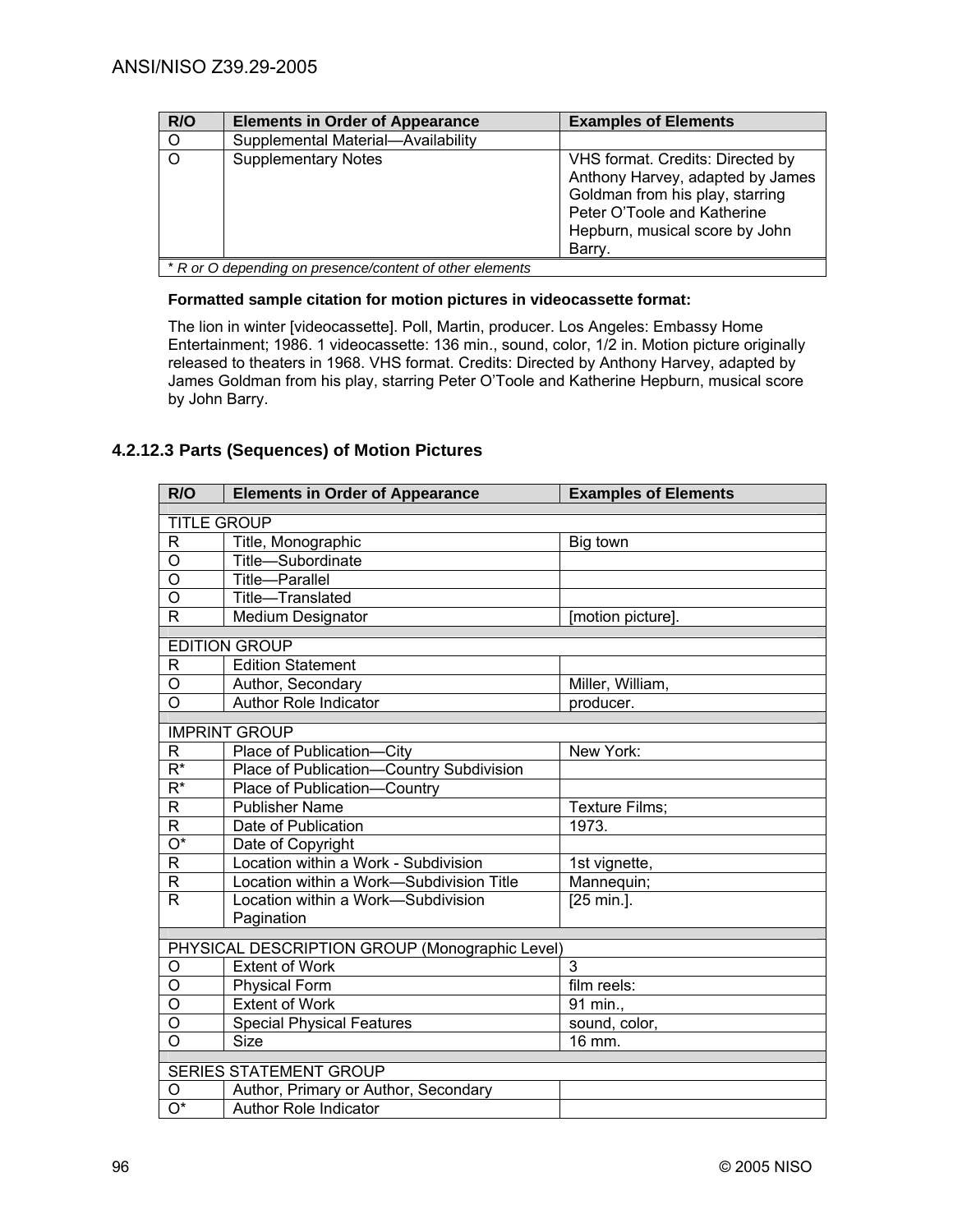| R/O                       | <b>Elements in Order of Appearance</b>                   | <b>Examples of Elements</b> |
|---------------------------|----------------------------------------------------------|-----------------------------|
| O                         | Title, Collective                                        |                             |
| O                         | Title-Abbreviated                                        |                             |
| O                         | Title-Translated                                         |                             |
| O                         | Volume                                                   |                             |
| O                         | Issue                                                    |                             |
|                           | <b>NOTES GROUP</b>                                       |                             |
|                           |                                                          |                             |
| O                         | Accompanying Material                                    |                             |
| $O^*$                     | Availability-Division                                    |                             |
| $O^*$                     | Availability-Name                                        |                             |
| $\overline{O^*}$          | <b>Availability-Street Address</b>                       |                             |
| $\overline{O^*}$          | Availability-City                                        |                             |
| $\overline{O^*}$          | Availability-Country Subdivision                         |                             |
| $\overline{\mathrm{O}^*}$ | Availability-Country                                     |                             |
| O                         | Availability-Postal Code                                 |                             |
| O                         | Availability-Storage Location                            |                             |
| O                         | <b>Acquisition Number</b>                                |                             |
| O                         | <b>Creation Statement</b>                                |                             |
| O                         | <b>ISBN</b>                                              |                             |
| O                         | Language of Work                                         |                             |
| O                         | Supplemental Material                                    |                             |
| O                         | Supplemental Material-Availability                       |                             |
| $\Omega$                  | <b>Supplementary Notes</b>                               |                             |
|                           | * R or O depending on presence/content of other elements |                             |

### **Formatted sample citation for parts (sequences) of motion pictures:**

Big town [motion picture]. Miller, William, producer. New York: Texture Films; 1973. 1st vignette, Mannequin; [25 min.]. 3 film reels: 91 min., sound, color, 16 mm.

## **4.2.13 Audiovisuals**

See also 4.2.12, *Motion Pictures for non-technical material.* 

### **4.2.13.1 Monographs in Audiovisual Formats**

## **4.2.13.1.1 Entire Monographs in Audiovisual Formats**

| R/O                     | <b>Elements in Order of Appearance</b> | <b>Examples of Elements</b>  |  |
|-------------------------|----------------------------------------|------------------------------|--|
|                         |                                        |                              |  |
| <b>AUTHORSHIP GROUP</b> |                                        |                              |  |
| R                       | Author, Primary or Author, Secondary   | Coche, Judith; Coche, Erich. |  |
| $O^*$                   | <b>Author Role Indicator</b>           |                              |  |
| $O^*$                   | Affiliation-Division                   |                              |  |
| $O^*$                   | Affiliation-Name                       |                              |  |
| $O^*$                   | Affiliation-City                       |                              |  |
| $\overline{O^*}$        | Affiliation-Country Subdivision        |                              |  |
| $\overline{O^*}$        | Affiliation-Country                    |                              |  |
| $O^*$                   | Affiliation-E-mail Address             |                              |  |
|                         |                                        |                              |  |
| <b>TITLE GROUP</b>      |                                        |                              |  |
| R                       | Title, Monographic                     | Techniques in couples group  |  |
|                         |                                        | psychology                   |  |
| $\circ$                 | Title-Subordinate                      |                              |  |
| $\circ$                 | Title-Parallel                         |                              |  |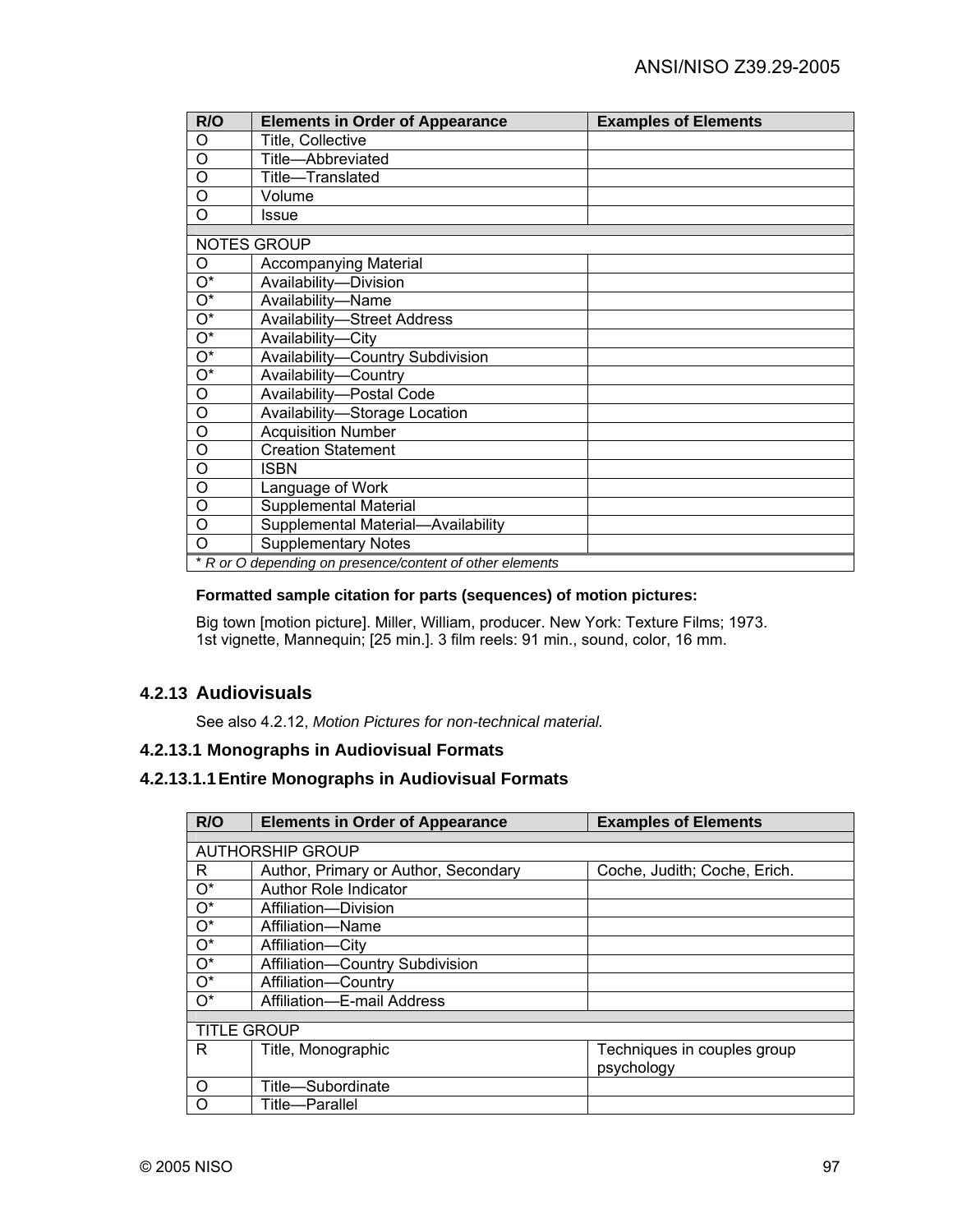| R/O<br><b>Examples of Elements</b><br><b>Elements in Order of Appearance</b>    |  |  |  |
|---------------------------------------------------------------------------------|--|--|--|
| Title-Translated<br>O                                                           |  |  |  |
| Medium Designator<br>R<br>[videocassette].                                      |  |  |  |
| <b>EDITION GROUP</b>                                                            |  |  |  |
| R<br><b>Edition Statement</b>                                                   |  |  |  |
| $\circ$<br>Author, Secondary<br>Blue Sky Productions,                           |  |  |  |
| $\overline{O^*}$<br>Author Role Indicator<br>producer.                          |  |  |  |
|                                                                                 |  |  |  |
| <b>IMPRINT GROUP</b>                                                            |  |  |  |
| Place of Publication-City<br>New York:<br>R                                     |  |  |  |
| $\overline{\mathsf{R}^*}$<br>Place of Publication-Country Subdivision           |  |  |  |
| $R^*$<br>Place of Publication-Country                                           |  |  |  |
| <b>Publisher Name</b><br>Brunner/Mazel;<br>R                                    |  |  |  |
| R.<br>Date of Publication<br>1990.                                              |  |  |  |
| $\overline{O^*}$<br>Date of Copyright                                           |  |  |  |
| PHYSICAL DESCRIPTION GROUP                                                      |  |  |  |
| $\mathbf{1}$<br><b>Extent of Work</b><br>O                                      |  |  |  |
| O<br><b>Physical Form</b><br>videocassette:                                     |  |  |  |
| $\overline{O}$<br><b>Extent of Work</b><br>48 min.,                             |  |  |  |
| $\overline{O}$<br><b>Special Physical Features</b><br>sound, color,             |  |  |  |
| O<br><b>Size</b><br>$1/2$ in.                                                   |  |  |  |
| $\overline{O}$<br>Reproduction Rate or Ratio                                    |  |  |  |
|                                                                                 |  |  |  |
| SERIES STATEMENT GROUP                                                          |  |  |  |
| O<br>Author, Primary or Author, Secondary<br>O*<br><b>Author Role Indicator</b> |  |  |  |
| O<br>Title, Collective                                                          |  |  |  |
| O<br>Title-Abbreviated                                                          |  |  |  |
| O<br>Title-Translated                                                           |  |  |  |
| O<br>Volume                                                                     |  |  |  |
| O<br><b>Issue</b>                                                               |  |  |  |
|                                                                                 |  |  |  |
| NOTES GROUP                                                                     |  |  |  |
| <b>Accompanying Material</b><br>O<br>Accompanied by: 1 guide.                   |  |  |  |
| O*<br>Availability-Division                                                     |  |  |  |
| O*<br>Availability-Name                                                         |  |  |  |
| $\overline{O^*}$<br><b>Availability-Street Address</b>                          |  |  |  |
| O*<br>Availability-City                                                         |  |  |  |
| $O^*$<br>Availability-Country Subdivision                                       |  |  |  |
| $O^*$<br>Availability-Country                                                   |  |  |  |
| $\mathsf O$<br>Availability-Postal Code                                         |  |  |  |
| $\overline{O}$<br>Availability-Storage Location                                 |  |  |  |
| $\overline{O}$<br><b>Acquisition Number</b><br>$\overline{O}$                   |  |  |  |
| <b>Creation Statement</b><br>$\overline{O}$                                     |  |  |  |
| Language of Work<br>$\overline{O}$                                              |  |  |  |
| Language of Abstract<br>$\overline{O}$<br>Sponsoring Body-Name                  |  |  |  |
| $\overline{O}$<br>Sponsoring Body-Location                                      |  |  |  |
| $\mathsf O$<br><b>ISBN</b>                                                      |  |  |  |
| O<br><b>ISAN</b>                                                                |  |  |  |
| $\overline{O}$<br><b>Supplemental Material</b>                                  |  |  |  |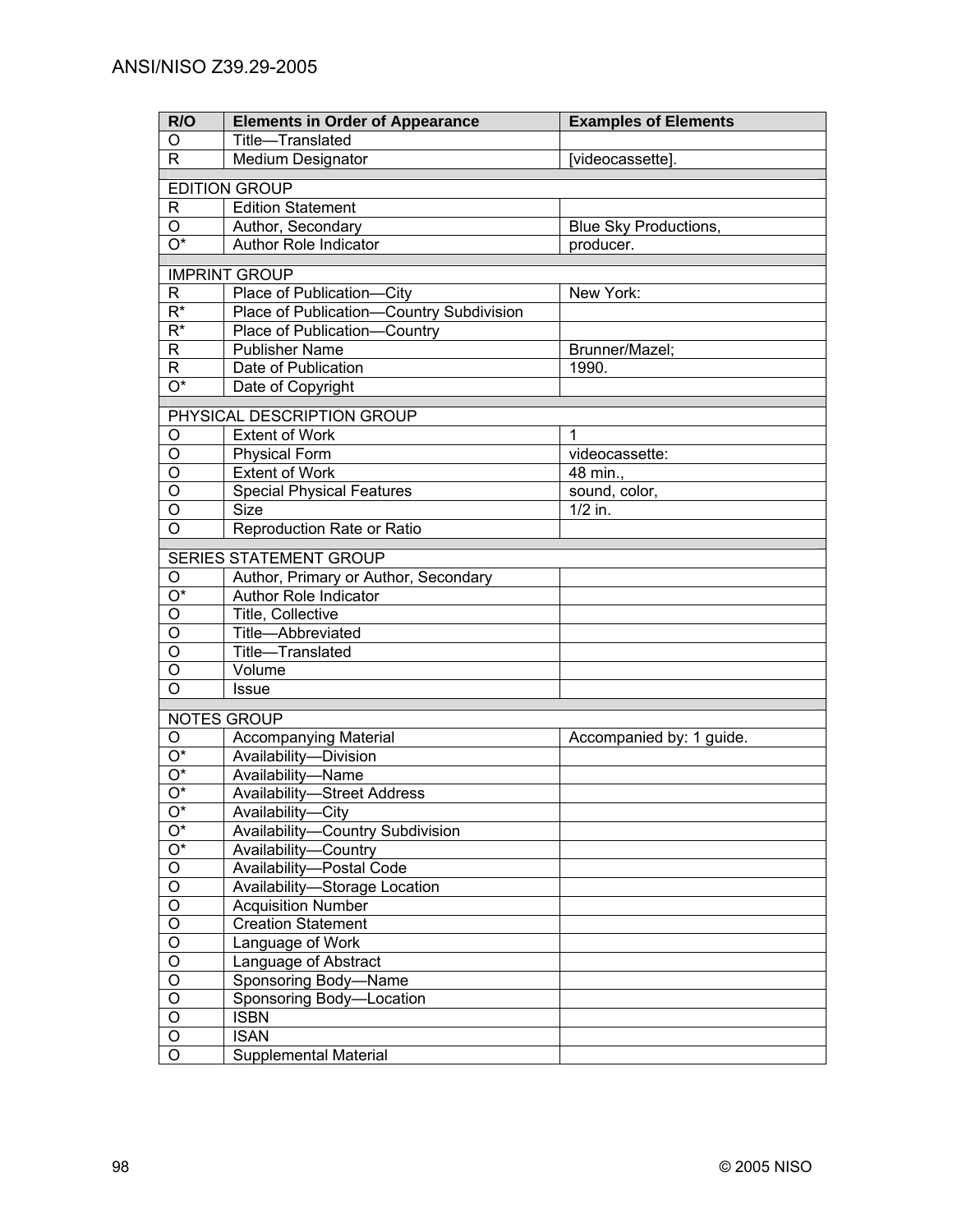| R/O                                                      | <b>Elements in Order of Appearance</b> | <b>Examples of Elements</b> |
|----------------------------------------------------------|----------------------------------------|-----------------------------|
|                                                          | Supplemental Material-Availability     |                             |
|                                                          | <b>Supplementary Notes</b>             |                             |
| * R or O depending on presence/content of other elements |                                        |                             |

### **Formatted sample citation for entire monographs in audiovisual formats:**

Coche, Judith; Coche, Erich. Techniques in couples group psychology [videocassette]. Blue Sky Productions, producer. New York: Brunner/Mazel; 1990. 1 videocassette: 48 min., sound, color, 1/2 in. Accompanied by: 1 guide.

## **4.2.13.1.2 Parts of Monographs in Audiovisual Formats**

| R/O                     | <b>Elements in Order of Appearance</b>         | <b>Examples of Elements</b>                                     |
|-------------------------|------------------------------------------------|-----------------------------------------------------------------|
| <b>AUTHORSHIP GROUP</b> |                                                |                                                                 |
| R                       | Author, Primary or Author, Secondary           |                                                                 |
| $\overline{O^*}$        | <b>Author Role Indicator</b>                   |                                                                 |
| $\overline{O^*}$        | Affiliation-Division                           |                                                                 |
| $\overline{O^*}$        | Affiliation-Name                               |                                                                 |
| $\overline{O^*}$        | Affiliation-City                               |                                                                 |
| $\overline{O^*}$        | Affiliation-Country Subdivision                |                                                                 |
| $\overline{O^*}$        | Affiliation-Country                            |                                                                 |
| $\overline{O^*}$        | Affiliation-E-mail Address                     |                                                                 |
| <b>TITLE GROUP</b>      |                                                |                                                                 |
|                         |                                                |                                                                 |
| R<br>$\circ$            | Title, Monographic<br>Title-Subordinate        | The promise of recovery:                                        |
|                         |                                                | a psychiatric illness guide for<br>consumers and their families |
| O                       | Title-Parallel                                 |                                                                 |
| O                       | Title-Translated                               |                                                                 |
| R                       | <b>Medium Designator</b>                       | [videocassette].                                                |
|                         | <b>EDITION GROUP</b>                           |                                                                 |
| R                       | <b>Edition Statement</b>                       |                                                                 |
| O                       | Author, Secondary                              |                                                                 |
| $\overline{O^*}$        | <b>Author Role Indicator</b>                   |                                                                 |
|                         | <b>IMPRINT GROUP</b>                           |                                                                 |
| $\mathsf R$             | Place of Publication-City                      | Wilmette                                                        |
| $\overline{R^*}$        | Place of Publication-Country Subdivision       | $\overline{L}(L)$ :                                             |
| $\overline{R^*}$        | Place of Publication-Country                   |                                                                 |
| R                       | <b>Publisher Name</b>                          | Gerald T. Rogers Productions;                                   |
| $\mathsf R$             | Date of Publication                            |                                                                 |
| $\overline{O^*}$        | Date of Copyright                              | c1995.                                                          |
| $\overline{R}$          | Location within a Work-Subdivision             | Segment C,                                                      |
| R                       | Location within a Work-Subdivision Title       | How to use therapy and counseling;                              |
| $\mathsf{R}$            | Location within a Work-Subdivision             | [30 min., 30 sec.].                                             |
|                         | Pagination                                     |                                                                 |
|                         | PHYSICAL DESCRIPTION GROUP (Monographic Level) |                                                                 |
| O                       | <b>Extent of Work</b>                          | 11                                                              |
| O                       | <b>Physical Form</b>                           | videocassettes:                                                 |
| O                       | <b>Extent of Work</b>                          | 315 min.                                                        |
| O                       | <b>Special Physical Features</b>               | sound, color,                                                   |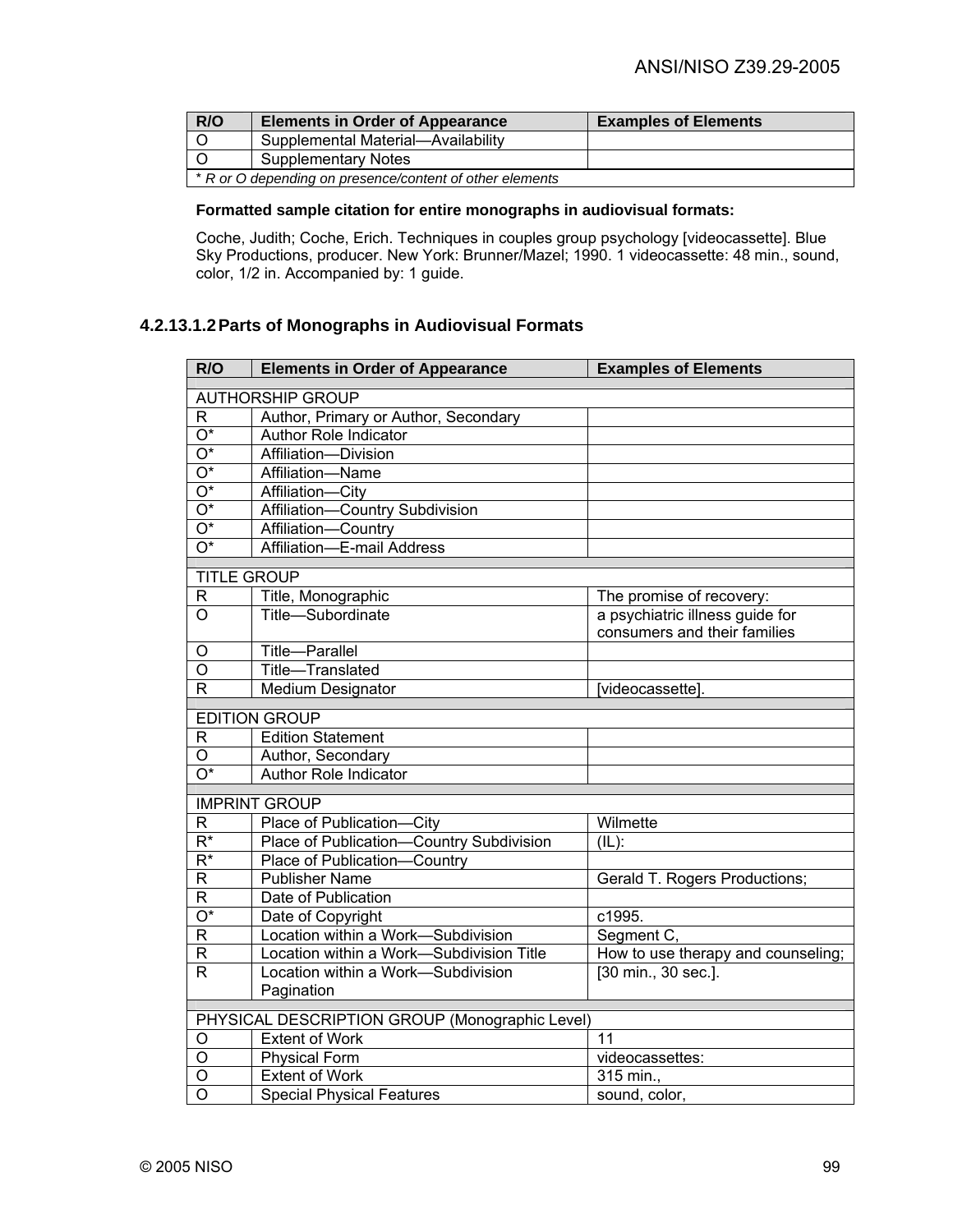| R/O                       | <b>Elements in Order of Appearance</b>                   | <b>Examples of Elements</b>    |  |
|---------------------------|----------------------------------------------------------|--------------------------------|--|
| O                         | Size                                                     | $1/2$ in.                      |  |
| $\overline{\circ}$        | Reproduction Rate or Ratio                               |                                |  |
|                           | <b>SERIES STATEMENT GROUP</b>                            |                                |  |
| O                         | Author, Primary or Author, Secondary                     |                                |  |
| $\overline{\mathrm{O}^*}$ | <b>Author Role Indicator</b>                             |                                |  |
| $\overline{\mathsf{o}}$   | Title, Collective                                        |                                |  |
| $\overline{0}$            | Title-Abbreviated                                        |                                |  |
| $\overline{0}$            | Title-Translated                                         |                                |  |
| $\overline{0}$            | Volume                                                   |                                |  |
| $\overline{0}$            | <b>Issue</b>                                             |                                |  |
|                           |                                                          |                                |  |
|                           | <b>NOTES GROUP</b>                                       |                                |  |
| O                         | <b>Accompanying Material</b>                             | Accompanied by: 1 manual and 1 |  |
|                           |                                                          | workbook.                      |  |
| $\overline{O^*}$          | Availability-Division                                    |                                |  |
| $\overline{O^*}$          | Availability-Name                                        |                                |  |
| $\overline{O^*}$          | <b>Availability-Street Address</b>                       |                                |  |
| $\overline{O^*}$          | Availability-City                                        |                                |  |
| $\overline{O^*}$          | Availability-Country Subdivision                         |                                |  |
| $\overline{O^*}$          | Availability-Country                                     |                                |  |
| $\overline{\circ}$        | Availability-Postal Code                                 |                                |  |
| $\overline{\mathsf{o}}$   | Availability-Storage Location                            |                                |  |
| $\overline{\circ}$        | <b>Acquisition Number</b>                                |                                |  |
| O                         | <b>Creation Statement</b>                                |                                |  |
| O                         | Language of Work                                         |                                |  |
| O                         | Language of Abstract                                     |                                |  |
| $\overline{0}$            | Sponsoring Body-Name                                     |                                |  |
| $\overline{O}$            | Sponsoring Body-Location                                 |                                |  |
| $\overline{0}$            | <b>ISBN</b>                                              |                                |  |
| $\overline{\circ}$        | <b>ISAN</b>                                              |                                |  |
| $\overline{0}$            | <b>Supplemental Material</b>                             |                                |  |
| $\overline{O}$            | Supplemental Material-Availability                       |                                |  |
| $\overline{0}$            | <b>Supplementary Notes</b>                               |                                |  |
|                           | * R or O depending on presence/content of other elements |                                |  |

### **Formatted sample citation for parts of monographs in audiovisual formats:**

The promise of recovery: a psychiatric illness guide for consumers and their families [videocassette]. Wilmette (IL): Gerald T. Rogers Productions; c1995. Segment C, How to use therapy and counseling; [30 min., 30 sec.]. 11 videocassettes: 315 min., sound, color, 1/2 in. Accompanied by: 1 manual and 1 workbook.

## **4.2.13.1.3 Contributions to Monographs in Audiovisual Formats**

| R/O                     | <b>Elements in Order of Appearance</b> | <b>Examples of Elements</b> |
|-------------------------|----------------------------------------|-----------------------------|
|                         |                                        |                             |
| <b>AUTHORSHIP GROUP</b> |                                        |                             |
| R                       | Author, Primary                        | Rogers, Arvey.              |
| $O^*$                   | Author Role Indicator                  |                             |
| $O^*$                   | Affiliation-Division                   |                             |
| $O^*$                   | Affiliation-Name                       |                             |
| $O^*$                   | Affiliation-City                       |                             |
| $O^*$                   | Affiliation-Country Subdivision        |                             |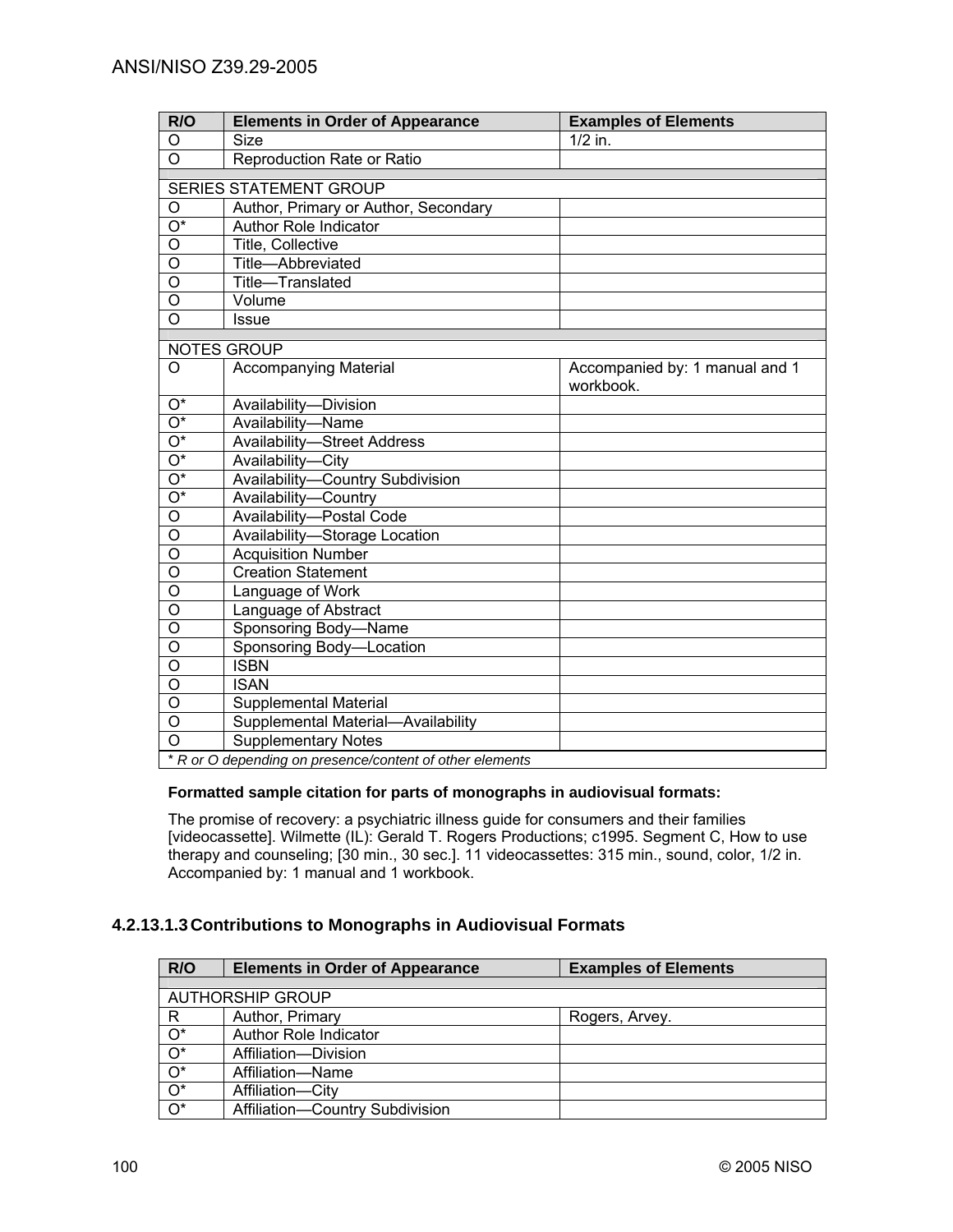| TITLE GROUP (Analytic Level)<br>$\mathsf{R}$<br>Title, Analytic<br>Breast cancer.<br>O<br>Title-Subordinate<br>O<br><b>Title-Parallel</b><br>O<br>Title-Translated<br><b>CONNECTIVE PHRASE</b><br>In:<br><b>AUTHORSHIP GROUP</b><br>Author, Primary or Author, Secondary<br>Locker, Gershon Y.,<br>R<br>$\overline{O^*}$<br>Author Role Indicator<br>editor.<br>TITLE GROUP (Monographic Level)<br>Title, Monographic<br>Specialty review in medical<br>R<br>oncology<br>Title-Subordinate<br>O<br>O<br><b>Title-Parallel</b><br>O<br>Title-Translated<br>$\overline{O}$<br><b>Medium Designator</b><br>[videocassette].<br><b>EDITION GROUP</b><br><b>Edition Statement</b><br>R<br>O<br>Author, Secondary<br>University of Texas Video<br>Productions,<br>$\overline{\mathrm{O}^*}$<br>Author Role Indicator<br>producer.<br><b>IMPRINT GROUP</b> | R/O                       | <b>Elements in Order of Appearance</b> | <b>Examples of Elements</b> |  |
|-----------------------------------------------------------------------------------------------------------------------------------------------------------------------------------------------------------------------------------------------------------------------------------------------------------------------------------------------------------------------------------------------------------------------------------------------------------------------------------------------------------------------------------------------------------------------------------------------------------------------------------------------------------------------------------------------------------------------------------------------------------------------------------------------------------------------------------------------------|---------------------------|----------------------------------------|-----------------------------|--|
|                                                                                                                                                                                                                                                                                                                                                                                                                                                                                                                                                                                                                                                                                                                                                                                                                                                     | $\overline{\mathrm{O}^*}$ | Affiliation-Country                    |                             |  |
|                                                                                                                                                                                                                                                                                                                                                                                                                                                                                                                                                                                                                                                                                                                                                                                                                                                     |                           |                                        |                             |  |
|                                                                                                                                                                                                                                                                                                                                                                                                                                                                                                                                                                                                                                                                                                                                                                                                                                                     |                           |                                        |                             |  |
|                                                                                                                                                                                                                                                                                                                                                                                                                                                                                                                                                                                                                                                                                                                                                                                                                                                     |                           |                                        |                             |  |
|                                                                                                                                                                                                                                                                                                                                                                                                                                                                                                                                                                                                                                                                                                                                                                                                                                                     |                           |                                        |                             |  |
|                                                                                                                                                                                                                                                                                                                                                                                                                                                                                                                                                                                                                                                                                                                                                                                                                                                     |                           |                                        |                             |  |
|                                                                                                                                                                                                                                                                                                                                                                                                                                                                                                                                                                                                                                                                                                                                                                                                                                                     |                           |                                        |                             |  |
|                                                                                                                                                                                                                                                                                                                                                                                                                                                                                                                                                                                                                                                                                                                                                                                                                                                     |                           |                                        |                             |  |
|                                                                                                                                                                                                                                                                                                                                                                                                                                                                                                                                                                                                                                                                                                                                                                                                                                                     |                           |                                        |                             |  |
|                                                                                                                                                                                                                                                                                                                                                                                                                                                                                                                                                                                                                                                                                                                                                                                                                                                     |                           |                                        |                             |  |
|                                                                                                                                                                                                                                                                                                                                                                                                                                                                                                                                                                                                                                                                                                                                                                                                                                                     |                           |                                        |                             |  |
|                                                                                                                                                                                                                                                                                                                                                                                                                                                                                                                                                                                                                                                                                                                                                                                                                                                     |                           |                                        |                             |  |
|                                                                                                                                                                                                                                                                                                                                                                                                                                                                                                                                                                                                                                                                                                                                                                                                                                                     |                           |                                        |                             |  |
|                                                                                                                                                                                                                                                                                                                                                                                                                                                                                                                                                                                                                                                                                                                                                                                                                                                     |                           |                                        |                             |  |
|                                                                                                                                                                                                                                                                                                                                                                                                                                                                                                                                                                                                                                                                                                                                                                                                                                                     |                           |                                        |                             |  |
|                                                                                                                                                                                                                                                                                                                                                                                                                                                                                                                                                                                                                                                                                                                                                                                                                                                     |                           |                                        |                             |  |
|                                                                                                                                                                                                                                                                                                                                                                                                                                                                                                                                                                                                                                                                                                                                                                                                                                                     |                           |                                        |                             |  |
|                                                                                                                                                                                                                                                                                                                                                                                                                                                                                                                                                                                                                                                                                                                                                                                                                                                     |                           |                                        |                             |  |
|                                                                                                                                                                                                                                                                                                                                                                                                                                                                                                                                                                                                                                                                                                                                                                                                                                                     |                           |                                        |                             |  |
|                                                                                                                                                                                                                                                                                                                                                                                                                                                                                                                                                                                                                                                                                                                                                                                                                                                     |                           |                                        |                             |  |
|                                                                                                                                                                                                                                                                                                                                                                                                                                                                                                                                                                                                                                                                                                                                                                                                                                                     |                           |                                        |                             |  |
|                                                                                                                                                                                                                                                                                                                                                                                                                                                                                                                                                                                                                                                                                                                                                                                                                                                     |                           |                                        |                             |  |
|                                                                                                                                                                                                                                                                                                                                                                                                                                                                                                                                                                                                                                                                                                                                                                                                                                                     |                           |                                        |                             |  |
|                                                                                                                                                                                                                                                                                                                                                                                                                                                                                                                                                                                                                                                                                                                                                                                                                                                     |                           |                                        |                             |  |
|                                                                                                                                                                                                                                                                                                                                                                                                                                                                                                                                                                                                                                                                                                                                                                                                                                                     | R                         | Place of Publication-City              | Mt. Laurel                  |  |
| Place of Publication-Country Subdivision<br>$R^*$<br>(NJ):                                                                                                                                                                                                                                                                                                                                                                                                                                                                                                                                                                                                                                                                                                                                                                                          |                           |                                        |                             |  |
| $R^*$<br>Place of Publication-Country                                                                                                                                                                                                                                                                                                                                                                                                                                                                                                                                                                                                                                                                                                                                                                                                               |                           |                                        |                             |  |
| $\mathsf{R}$<br><b>Publisher Name</b><br>CMEVideo, Inc.;                                                                                                                                                                                                                                                                                                                                                                                                                                                                                                                                                                                                                                                                                                                                                                                            |                           |                                        |                             |  |
| R<br>Date of Publication<br>1995.                                                                                                                                                                                                                                                                                                                                                                                                                                                                                                                                                                                                                                                                                                                                                                                                                   |                           |                                        |                             |  |
| O*<br>Date of Copyright                                                                                                                                                                                                                                                                                                                                                                                                                                                                                                                                                                                                                                                                                                                                                                                                                             |                           |                                        |                             |  |
| Location within a Work<br>R<br>[18 min.].                                                                                                                                                                                                                                                                                                                                                                                                                                                                                                                                                                                                                                                                                                                                                                                                           |                           |                                        |                             |  |
| PHYSICAL DESCRIPTION GROUP (Monographic Level)                                                                                                                                                                                                                                                                                                                                                                                                                                                                                                                                                                                                                                                                                                                                                                                                      |                           |                                        |                             |  |
| <b>Extent of Work</b><br>17<br>O                                                                                                                                                                                                                                                                                                                                                                                                                                                                                                                                                                                                                                                                                                                                                                                                                    |                           |                                        |                             |  |
| <b>Physical Form</b><br>videocassettes:<br>O                                                                                                                                                                                                                                                                                                                                                                                                                                                                                                                                                                                                                                                                                                                                                                                                        |                           |                                        |                             |  |
| $\circ$<br><b>Extent of Work</b><br>32 hours, 10 min.,                                                                                                                                                                                                                                                                                                                                                                                                                                                                                                                                                                                                                                                                                                                                                                                              |                           |                                        |                             |  |
| $\bigcirc$<br><b>Special Physical Features</b><br>sound, color,                                                                                                                                                                                                                                                                                                                                                                                                                                                                                                                                                                                                                                                                                                                                                                                     |                           |                                        |                             |  |
| O<br>$1/2$ in.<br>Size                                                                                                                                                                                                                                                                                                                                                                                                                                                                                                                                                                                                                                                                                                                                                                                                                              |                           |                                        |                             |  |
| Reproduction Rate or Ratio<br>O                                                                                                                                                                                                                                                                                                                                                                                                                                                                                                                                                                                                                                                                                                                                                                                                                     |                           |                                        |                             |  |
| SERIES STATEMENT GROUP                                                                                                                                                                                                                                                                                                                                                                                                                                                                                                                                                                                                                                                                                                                                                                                                                              |                           |                                        |                             |  |
| Author, Primary or Author, Secondary<br>O                                                                                                                                                                                                                                                                                                                                                                                                                                                                                                                                                                                                                                                                                                                                                                                                           |                           |                                        |                             |  |
| $\overline{O^*}$<br>Author Role Indicator                                                                                                                                                                                                                                                                                                                                                                                                                                                                                                                                                                                                                                                                                                                                                                                                           |                           |                                        |                             |  |
| $\circ$<br>Title, Collective<br>(CMEVideo;                                                                                                                                                                                                                                                                                                                                                                                                                                                                                                                                                                                                                                                                                                                                                                                                          |                           |                                        |                             |  |
| $\overline{O}$<br>Title-Abbreviated                                                                                                                                                                                                                                                                                                                                                                                                                                                                                                                                                                                                                                                                                                                                                                                                                 |                           |                                        |                             |  |
| $\overline{O}$<br>Title-Translated                                                                                                                                                                                                                                                                                                                                                                                                                                                                                                                                                                                                                                                                                                                                                                                                                  |                           |                                        |                             |  |
| $\circ$<br>Volume                                                                                                                                                                                                                                                                                                                                                                                                                                                                                                                                                                                                                                                                                                                                                                                                                                   |                           |                                        |                             |  |
| $\circ$<br>no. 145).<br>Issue                                                                                                                                                                                                                                                                                                                                                                                                                                                                                                                                                                                                                                                                                                                                                                                                                       |                           |                                        |                             |  |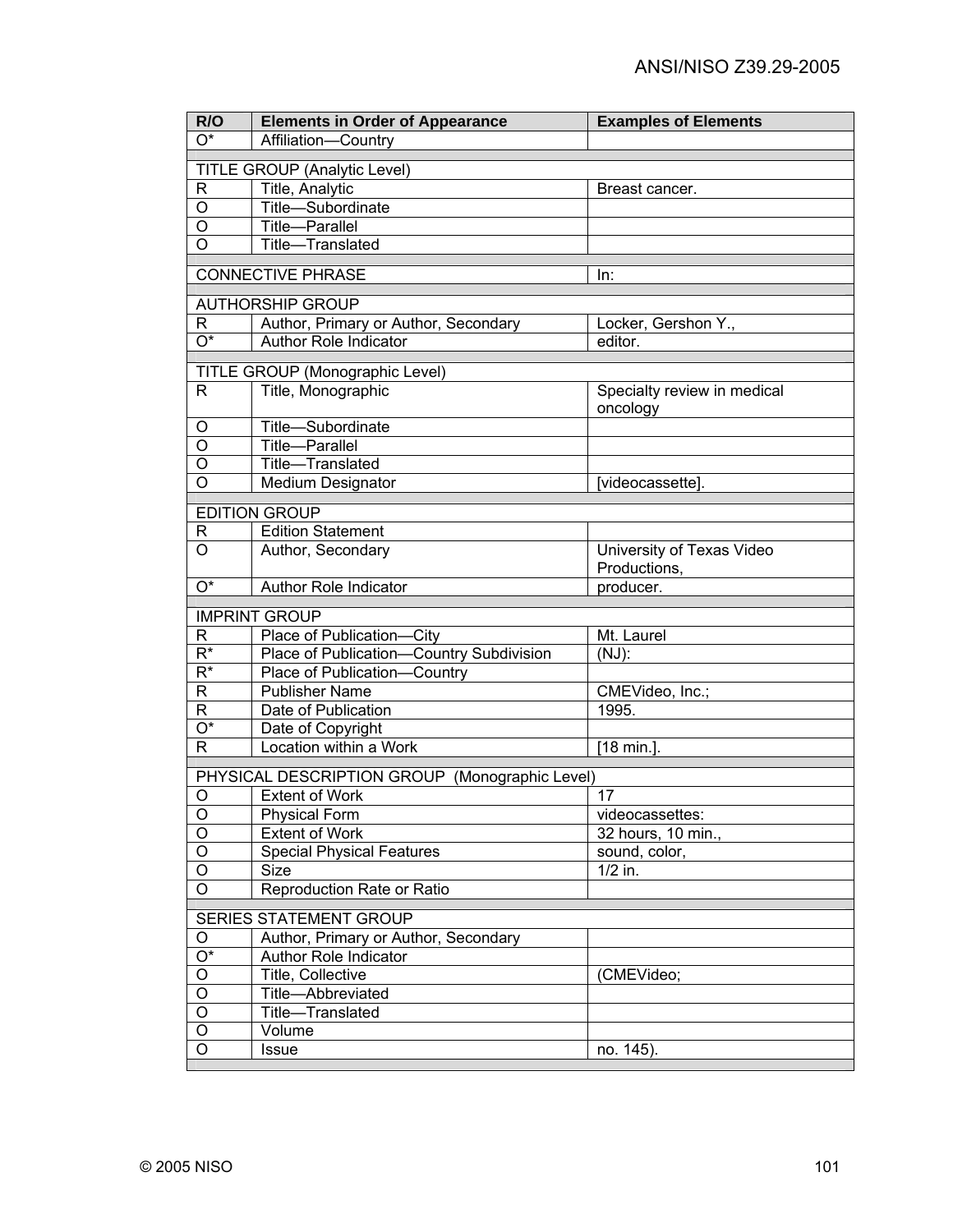| R/O                                                      | <b>Elements in Order of Appearance</b> | <b>Examples of Elements</b>                                         |
|----------------------------------------------------------|----------------------------------------|---------------------------------------------------------------------|
|                                                          | NOTES GROUP                            |                                                                     |
| O                                                        | <b>Accompanying Material</b>           | Accompanied by: 1 syllabus and 2<br>post-tests.                     |
| $O^*$                                                    | Availability-Division                  |                                                                     |
| О*                                                       | Availability-Name                      |                                                                     |
| О*                                                       | <b>Availability-Street Address</b>     |                                                                     |
| $O^*$                                                    | Availability-City                      |                                                                     |
| $O^*$                                                    | Availability-Country Subdivision       |                                                                     |
| $\mathrm{O}^\star$                                       | Availability-Country                   |                                                                     |
| O                                                        | Availability-Postal Code               |                                                                     |
| $\overline{0}$                                           | Availability-Storage Location          |                                                                     |
| $\overline{O}$                                           | <b>Acquisition Number</b>              |                                                                     |
| O                                                        | <b>Creation Statement</b>              |                                                                     |
| $\circ$                                                  | Language of Work                       |                                                                     |
| O                                                        | Language of Abstract                   |                                                                     |
| O                                                        | Sponsoring Body-Name                   | Sponsored by the National Center<br>for Advanced Medical Education. |
| O                                                        | Sponsoring Body-Location               |                                                                     |
| $\circ$                                                  | ISBN                                   |                                                                     |
| O                                                        | <b>ISAN</b>                            |                                                                     |
| O                                                        | Supplemental Material                  |                                                                     |
| O                                                        | Supplemental Material-Availability     |                                                                     |
| O                                                        | <b>Supplementary Notes</b>             |                                                                     |
| * R or O depending on presence/content of other elements |                                        |                                                                     |

### **Formatted sample citation for contributions to monographs in audiovisual formats:**

Rogers, Arvey. Breast cancer. In: Locker, Gershon Y., editor. Specialty review in medical oncology [videocassette]. University of Texas Video Productions, producer. Mt. Laurel (NJ): CMEVideo, Inc.; 1995. [18 min.]. 17 videocassettes: 32 hours, 10 min., sound, color, 1/2 in. (CMEVideo; no. 145). Accompanied by: 1 syllabus and 2 post-tests. Sponsored by the National Center for Advanced Medical Education.

## **4.2.13.2 Journals in Audiovisual Formats**

# **4.2.13.2.1 Entire Journal Titles in Audiovisual Formats**

| R/O                | <b>Elements in Order of Appearance</b>   | <b>Examples of Elements</b> |
|--------------------|------------------------------------------|-----------------------------|
|                    |                                          |                             |
| <b>TITLE GROUP</b> |                                          |                             |
| R.                 | Title, Collective                        | <b>Podiatry Tracts</b>      |
| $\circ$            | Title-Subordinate                        |                             |
| $\circ$            | Title—Parallel                           |                             |
| $\circ$            | Title-Translated                         |                             |
| R                  | Edition Statement +                      |                             |
| R                  | <b>Medium Designator</b>                 | [audiocassette].            |
|                    |                                          |                             |
|                    | <b>EDITION GROUP</b>                     |                             |
| O                  | Author, Secondary                        |                             |
| $O^*$              | <b>Author Role Indicator</b>             |                             |
|                    |                                          |                             |
|                    | <b>IMPRINT GROUP</b>                     |                             |
| R.                 | Place of Publication-City                | <b>Baltimore</b>            |
| $R^*$              | Place of Publication-Country Subdivision | (MD):                       |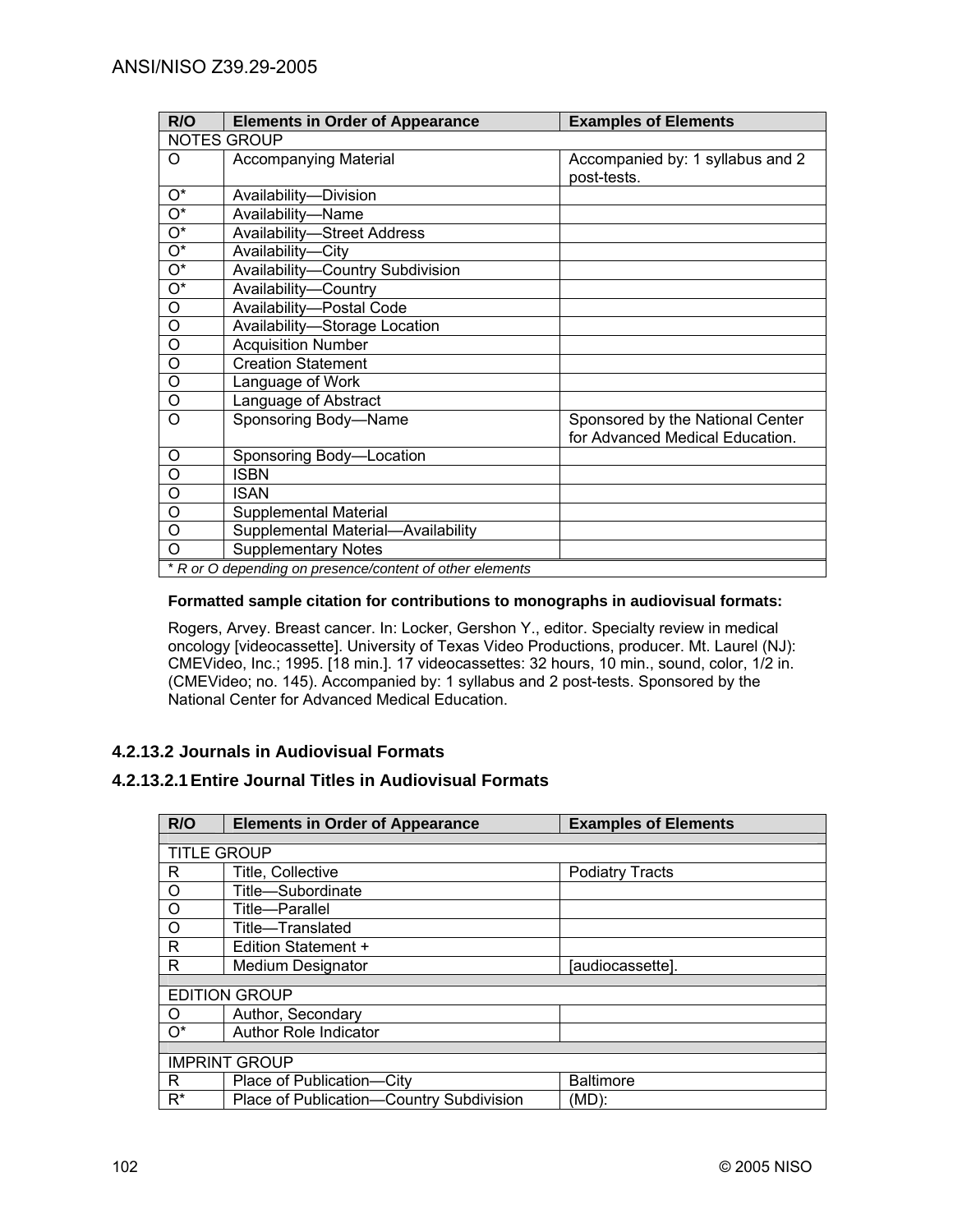| R/O                                                                                  | <b>Elements in Order of Appearance</b>                   | <b>Examples of Elements</b> |  |
|--------------------------------------------------------------------------------------|----------------------------------------------------------|-----------------------------|--|
| $\overline{R^*}$                                                                     | Place of Publication-Country                             |                             |  |
| $\overline{R}$                                                                       | <b>Publisher Name</b>                                    | Williams & Wilkins.         |  |
| $\overline{R}$                                                                       | Volume                                                   | Vol. 1,                     |  |
| $\overline{R}$                                                                       | Volume-Subdivision                                       |                             |  |
| $\mathsf{R}$                                                                         | <b>Issue</b>                                             | No. 1,                      |  |
| R                                                                                    | Issue-Subdivision                                        |                             |  |
| $\mathsf{R}$                                                                         | Date of Publication                                      | Jan 1988 - .                |  |
| $\overline{R}$                                                                       | Date-Subdivision                                         |                             |  |
|                                                                                      | PHYSICAL DESCRIPTION GROUP                               |                             |  |
| O                                                                                    | <b>Extent of Work</b>                                    | 1                           |  |
| O                                                                                    | <b>Physical Form</b>                                     | audiocassette:              |  |
| $\overline{0}$                                                                       | <b>Special Physical Features</b>                         |                             |  |
| $\overline{\mathsf{o}}$                                                              | <b>Size</b>                                              |                             |  |
| $\overline{O}$                                                                       | Reproduction Rate or Ratio                               | 1 7/8 ips.                  |  |
|                                                                                      |                                                          |                             |  |
|                                                                                      | <b>NOTES GROUP</b>                                       |                             |  |
| $\circ$                                                                              | <b>Accompanying Material</b>                             | Accompanied by: 1 guide.    |  |
| $\overline{O^*}$                                                                     | Availability-Division                                    |                             |  |
| $\overline{O^*}$                                                                     | Availability-Name                                        |                             |  |
| $\overline{O^*}$                                                                     | <b>Availability-Street Address</b>                       |                             |  |
| $\overline{O^*}$                                                                     | Availability-City                                        |                             |  |
| $\overline{O^*}$                                                                     | Availability-Country Subdivision                         |                             |  |
| $\overline{O^*}$                                                                     | Availability-Country                                     |                             |  |
| $\overline{O}$                                                                       | Availability-Postal Code                                 |                             |  |
| $\overline{O}$                                                                       | Availability-Storage Location                            |                             |  |
| $\overline{0}$                                                                       | <b>Acquisition Number</b>                                |                             |  |
| $\overline{\rm o}$                                                                   | <b>Creation Statement</b>                                |                             |  |
| $\overline{\mathsf{o}}$                                                              | Language of Work                                         |                             |  |
| O                                                                                    | Language of Abstract                                     |                             |  |
| $\overline{0}$                                                                       | Sponsoring Body-Name                                     |                             |  |
| $\overline{\mathsf{o}}$                                                              | Sponsoring Body-Location                                 |                             |  |
| $\overline{\mathsf{o}}$                                                              | <b>ISSN</b>                                              |                             |  |
| O                                                                                    | <b>ISAN</b>                                              |                             |  |
| $\circ$                                                                              | <b>Supplemental Material</b>                             |                             |  |
| O                                                                                    | Supplemental Material-Availability                       |                             |  |
| $\overline{O}$                                                                       | <b>Supplementary Notes</b>                               | Bimonthly.                  |  |
| + An Edition Statement is considered a part of the TITLE GROUP when citing journals. |                                                          |                             |  |
|                                                                                      | * R or O depending on presence/content of other elements |                             |  |

## **Formatted sample citation for entire journal titles in audiovisual formats:**

Podiatry Tracts [audiocassette]. Baltimore (MD): Williams & Wilkins. Vol. 1, No. 1, Jan 1988- . 1 audiocassette: 1 7/8 ips. Accompanied by: 1 guide. Bimonthly.

# **4.2.13.2.2 Contributions to Journals (Journal Articles) in Audiovisual Formats**

| R/O              | <b>Elements in Order of Appearance</b> | <b>Examples of Elements</b> |
|------------------|----------------------------------------|-----------------------------|
|                  |                                        |                             |
|                  | AUTHORSHIP GROUP                       |                             |
| R                | Author, Primary or Author, Secondary   | Wilson, J.H.                |
| $O^*$            | Author Role Indicator                  |                             |
| $\overline{O^*}$ | Affiliation-Division                   |                             |
| $\overline{O^*}$ | Affiliation-Name                       | (Good Samaritan Hospital,   |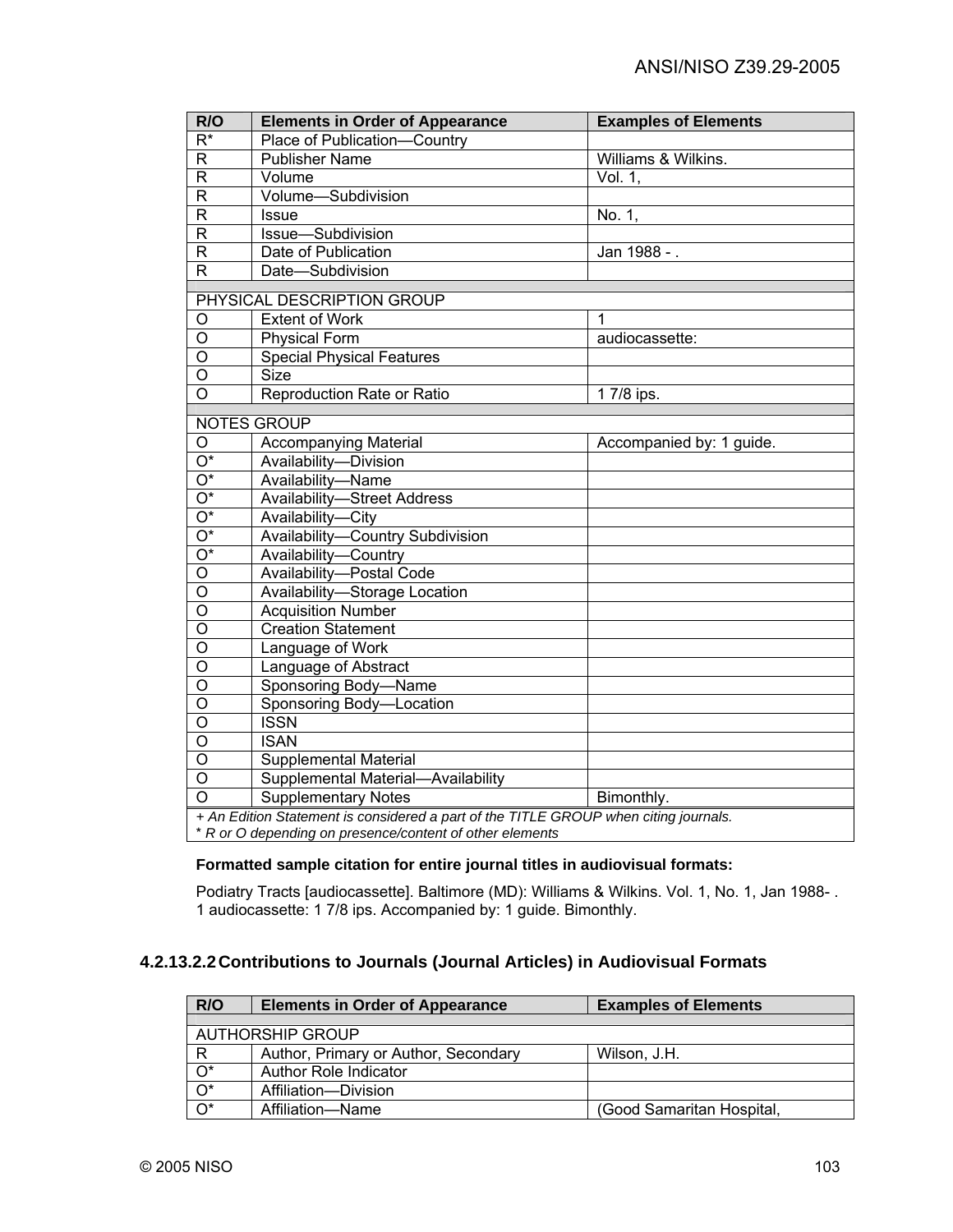| R/O                             | <b>Elements in Order of Appearance</b>                        | <b>Examples of Elements</b>       |
|---------------------------------|---------------------------------------------------------------|-----------------------------------|
| $O^*$                           | Affiliation-City                                              | Cincinnati,                       |
| $\overline{O^*}$                | Affiliation-Country Subdivision                               | OH);                              |
| $\overline{O^*}$                | Affiliation-Country                                           |                                   |
| $\overline{O^*}$                | Affiliation-E-mail Address                                    |                                   |
|                                 |                                                               |                                   |
|                                 | <b>AUTHORSHIP GROUP</b>                                       |                                   |
| R.<br>$\overline{\mathrm{O}^*}$ | Author, Primary or Author, Secondary<br>Author Role Indicator | Singhoffer, J.H.                  |
| $\overline{\mathrm{O}^*}$       | Affiliation-Division                                          |                                   |
| $\overline{\mathrm{O}^*}$       | Affiliation-Name                                              | (University of Cincinnati,        |
| $\overline{\mathrm{O}^*}$       | Affiliation-City                                              | Cincinnati.                       |
| $\overline{\mathrm{O}^*}$       | Affiliation-Country Subdivision                               | OH).                              |
| $\overline{\mathrm{O}^*}$       | Affiliation-Country                                           |                                   |
| $\overline{\mathrm{O}^*}$       | Affiliation-E-mail Address                                    |                                   |
|                                 |                                                               |                                   |
|                                 | TITLE GROUP (Analytic Level)                                  |                                   |
| R                               | Title, Analytic                                               | Paradoxical embolus in evolution: |
| $\circ$                         | Title-Subordinate                                             | report of a case.                 |
| $\overline{O}$                  | Title-Parallel                                                |                                   |
| $\overline{\circ}$              | Title-Translated                                              |                                   |
|                                 | <b>TITLE GROUP (Collective Level)</b>                         |                                   |
| R                               | Title, Collective                                             |                                   |
| $O^*$                           | Title-Abbreviated                                             | Dyn Cardiovasc Imaging            |
| O                               | Title-Subordinate                                             |                                   |
| Ο                               | Title-Parallel                                                |                                   |
| O                               | Title-Translated                                              |                                   |
| R                               | Edition Statement +                                           |                                   |
| R                               | <b>Medium Designator</b>                                      | [videocassette].                  |
|                                 |                                                               |                                   |
|                                 | <b>IMPRINT GROUP</b>                                          |                                   |
| R<br>$\mathsf R$                | Date of Publication<br>Date-Subdivision                       | 1990 Jan;                         |
| $\mathsf R$                     | Volume                                                        | 3                                 |
| $\mathsf{R}$                    | Volume-Subdivision                                            |                                   |
| $\mathsf{R}$                    | <b>Issue</b>                                                  | $(1)$ :                           |
| $\mathsf R$                     | Issue-Subdivision                                             |                                   |
| $\mathsf{R}$                    | Location within a Work-Subdivision ++                         | [presentation 2,                  |
| R                               | Location within a Work-Subdivision                            | 4 min., 15 sec.].                 |
|                                 | Pagination                                                    |                                   |
|                                 |                                                               |                                   |
|                                 | PHYSICAL DESCRIPTION GROUP (Collective Level)                 |                                   |
| O                               | <b>Extent of Work</b>                                         | 1                                 |
| $\overline{O}$                  | <b>Physical Form</b>                                          | videocassette:                    |
| $\overline{O}$                  | <b>Special Physical Features</b>                              | sound, color,                     |
| $\overline{O}$                  | Size                                                          | $1/2$ in.                         |
| $\overline{\circ}$              | Reproduction Rate or Ratio                                    |                                   |
|                                 | <b>NOTES GROUP</b>                                            |                                   |
| O                               | <b>Accompanying Material</b>                                  | Accompanied by: 1 guide, p. 26-7. |
| $O^*$                           | Availability-Division                                         |                                   |
| $\mathrm{O}^\star$              | Availability-Name                                             |                                   |
| $\overline{O^*}$                | <b>Availability-Street Address</b>                            |                                   |
| Ο*                              | Availability-City                                             |                                   |
| O*                              | Availability-Country Subdivision                              |                                   |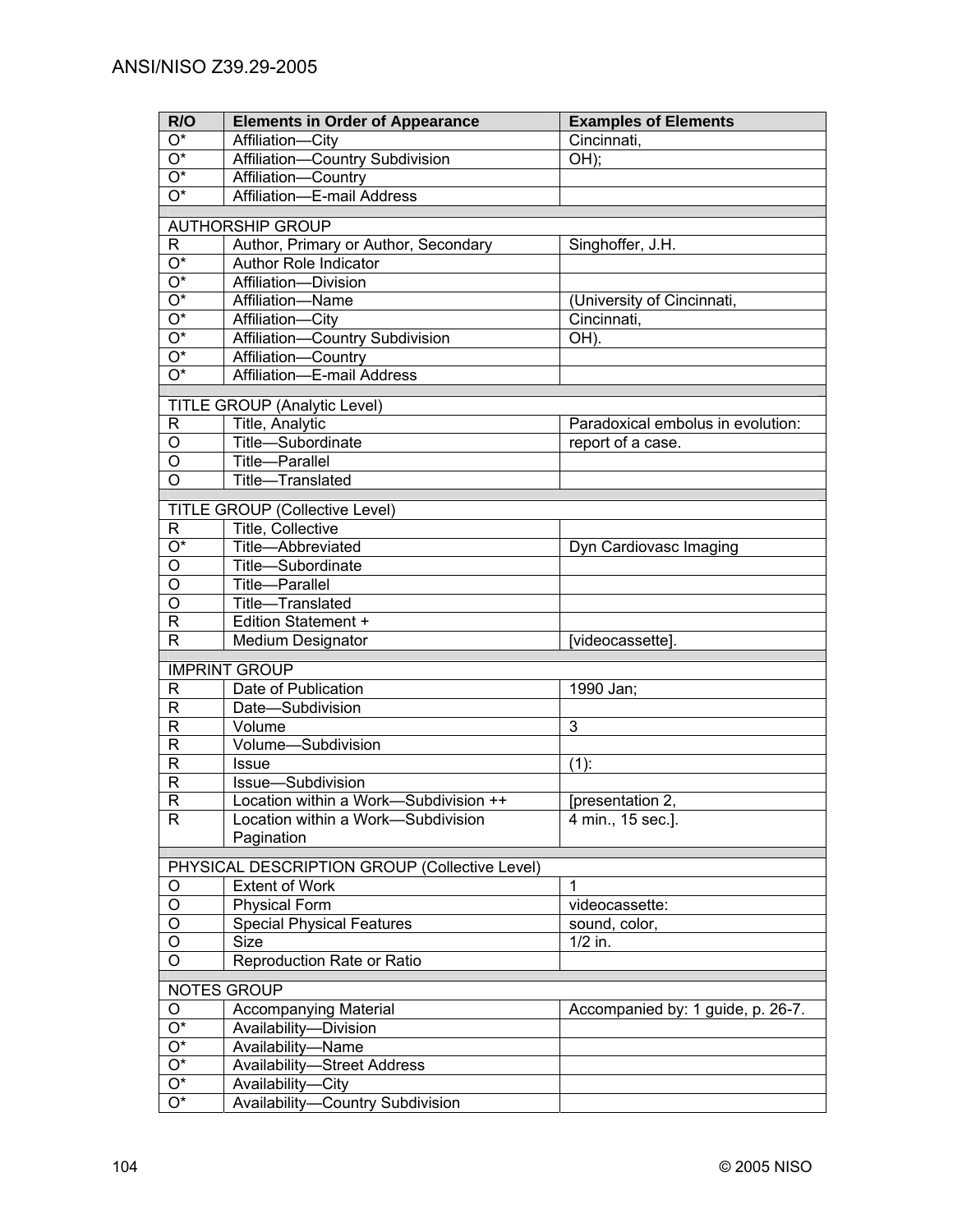| R/O                                                                                  | <b>Elements in Order of Appearance</b> | <b>Examples of Elements</b> |
|--------------------------------------------------------------------------------------|----------------------------------------|-----------------------------|
| $O^*$                                                                                | Availability-Country                   |                             |
| $\circ$                                                                              | Availability-Postal Code               |                             |
| $\circ$                                                                              | Availability-Storage Location          |                             |
| $\circ$                                                                              | <b>Acquisition Number</b>              |                             |
| $\circ$                                                                              | <b>Creation Statement</b>              |                             |
| $\circ$                                                                              | Language of Work                       |                             |
| $\circ$                                                                              | Language of Abstract                   |                             |
| $\circ$                                                                              | Sponsoring Body-Name                   |                             |
| $\circ$                                                                              | Sponsoring Body-Location               |                             |
| $\circ$                                                                              | <b>ISSN</b>                            |                             |
| $\circ$                                                                              | ISAN                                   |                             |
| $\circ$                                                                              | Supplemental Material                  |                             |
| $\circ$                                                                              | Supplemental Material-Availability     |                             |
| $\Omega$                                                                             | <b>Supplementary Notes</b>             |                             |
| + An Edition Statement is considered a part of the TITLE GROUP when citing journals. |                                        |                             |

++ *Use of "presentation," "segment," or other similar wording in brackets is recommended when specific* 

*wording not provided in the AV or in accompanying documentation*

\* *R or O depending on presence/content of other elements* 

### **Formatted sample citation for contributions to journals (journal articles) in audiovisual formats:**

Wilson, J.H. (Good Samaritan Hospital, Cincinnati, OH); Singhoffer, J.H. (University of Cincinnati, Cincinnati, OH). Paradoxical embolus in evolution: report of a case. Dyn Cardiovasc Imaging [videocassette]. 1990 Jan;3(1):[presentation 2, 4 min., 15 sec.]. 1 videocassette: sound, color, 1/2 in. Accompanied by: 1 guide, p. 26-27.

# **4.2.13.2.3 Parts of Contributions to Journals (Journal Articles) in Audiovisual Formats**

| R/O                       | <b>Elements in Order of Appearance</b> | <b>Examples of Elements</b>       |
|---------------------------|----------------------------------------|-----------------------------------|
|                           |                                        |                                   |
|                           | <b>AUTHORSHIP GROUP</b>                |                                   |
| R                         | Author, Primary or Author, Secondary   | Wilson, J.H.                      |
| О*                        | <b>Author Role Indicator</b>           |                                   |
| $\overline{O^*}$          | Affiliation-Division                   |                                   |
| $\overline{O^*}$          | Affiliation-Name                       | (Good Samaritan Hospital,         |
| $\overline{O^*}$          | Affiliation-City                       | Cincinnati,                       |
| $\overline{\mathrm{O}^*}$ | Affiliation-Country Subdivision        | OH);                              |
| $O^*$                     | Affiliation-Country                    |                                   |
| O*                        | Affiliation-E-mail Address             |                                   |
|                           |                                        |                                   |
|                           | <b>AUTHORSHIP GROUP</b>                |                                   |
| R                         | Author, Primary or Author, Secondary   | Singhoffer, J.H.                  |
| О*                        | <b>Author Role Indicator</b>           |                                   |
| $O^*$                     | Affiliation-Division                   |                                   |
| $\overline{\mathrm{O}^*}$ | Affiliation-Name                       | (University of Cincinnati,        |
| $\overline{O^*}$          | Affiliation-City                       | Cincinnati,                       |
| $\overline{O^*}$          | Affiliation-Country Subdivision        | OH).                              |
| $O^*$                     | Affiliation-Country                    |                                   |
| O*                        | Affiliation-E-mail Address             |                                   |
|                           |                                        |                                   |
|                           | <b>TITLE GROUP (Analytic Level)</b>    |                                   |
| R                         | Title, Analytic                        | Paradoxical embolus in evolution: |
| O                         | Title-Subordinate                      | report of a case.                 |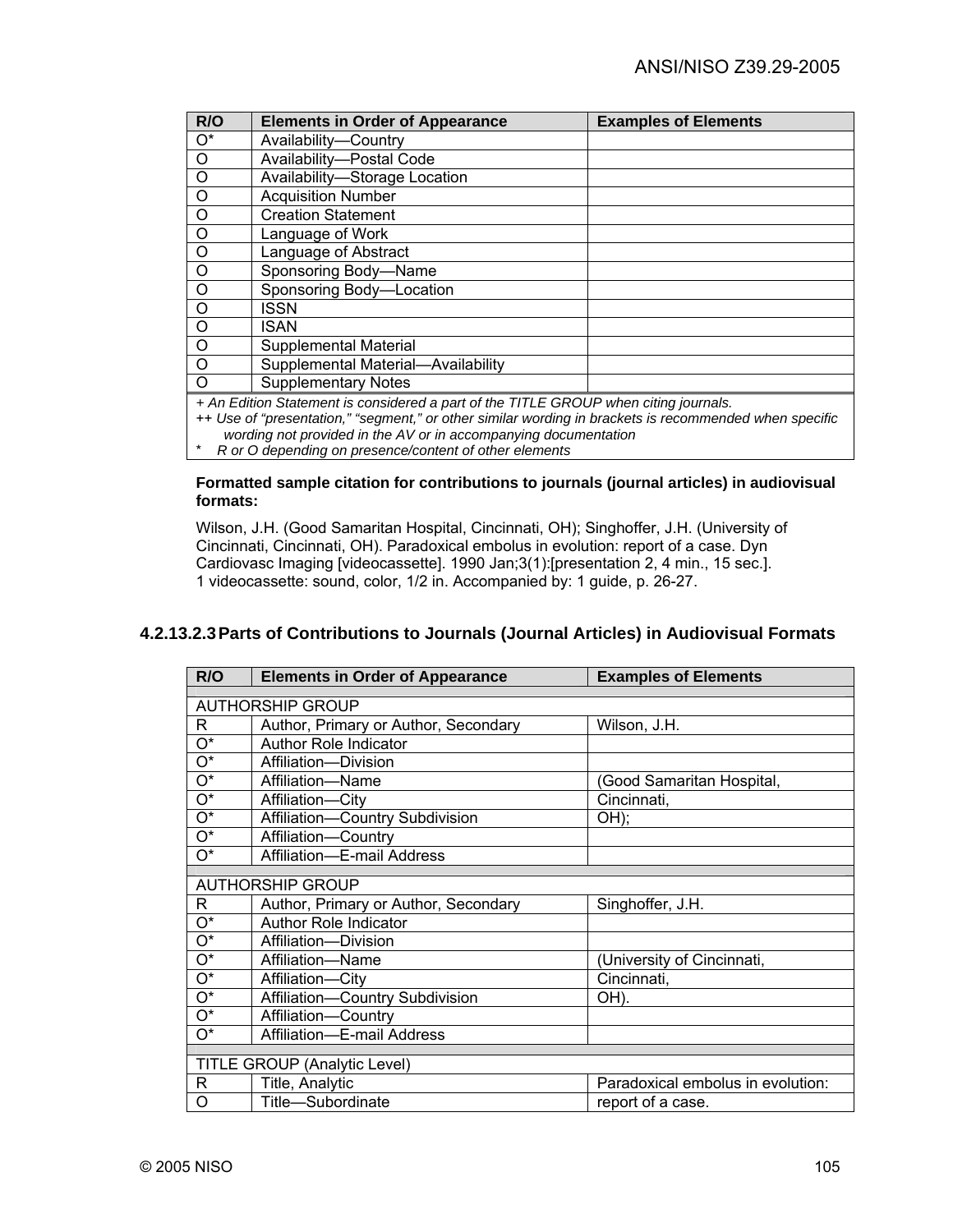| <b>Examples of Elements</b>        |
|------------------------------------|
|                                    |
|                                    |
|                                    |
|                                    |
|                                    |
| Dyn Cardiovasc Imaging             |
|                                    |
|                                    |
|                                    |
|                                    |
| [videocassette].                   |
|                                    |
|                                    |
|                                    |
|                                    |
|                                    |
|                                    |
|                                    |
| [presentation 2,                   |
| 4 min., 15 sec.].                  |
|                                    |
|                                    |
| Evolutionary scale.                |
|                                    |
|                                    |
|                                    |
|                                    |
|                                    |
| videocassette:                     |
| sound, color,                      |
|                                    |
|                                    |
|                                    |
| Accompanied by: 1 guide, p. 26-27. |
|                                    |
|                                    |
|                                    |
|                                    |
|                                    |
|                                    |
|                                    |
|                                    |
|                                    |
|                                    |
|                                    |
|                                    |
|                                    |
|                                    |
|                                    |
|                                    |
|                                    |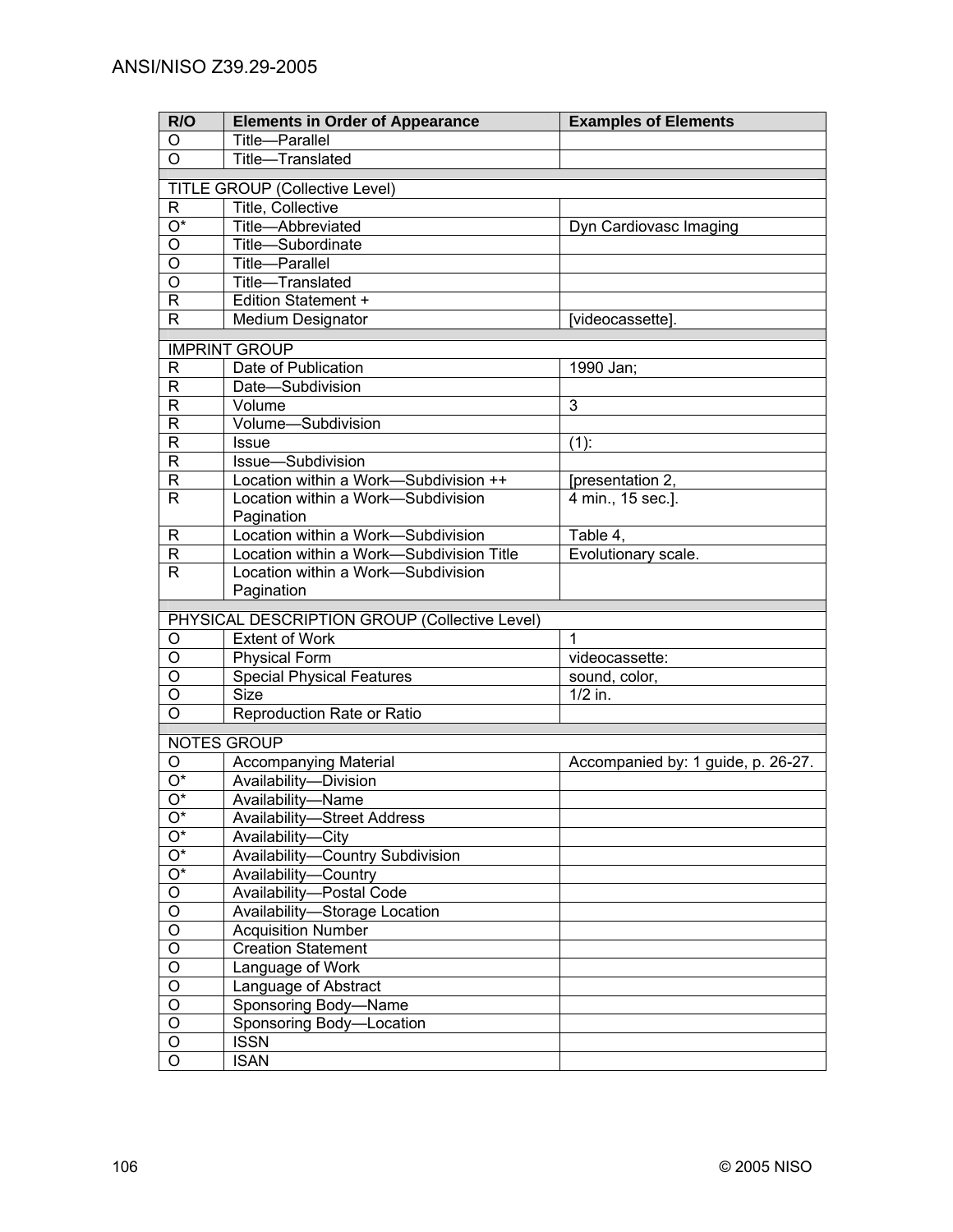| R/O                                                                                                    | <b>Elements in Order of Appearance</b> | <b>Examples of Elements</b> |
|--------------------------------------------------------------------------------------------------------|----------------------------------------|-----------------------------|
| $\circ$                                                                                                | <b>Supplemental Material</b>           |                             |
|                                                                                                        | Supplemental Material-Availability     |                             |
|                                                                                                        | <b>Supplementary Notes</b>             |                             |
| + An Edition Statement is considered a part of the TITLE GROUP when citing journals.                   |                                        |                             |
| ++ Use of "presentation," "segment," or other similar wording in brackets is recommended when specific |                                        |                             |
| wording is not provided in the AV or in accompanying material                                          |                                        |                             |

#### **Formatted sample citation for parts of contributions to journals (parts of journal articles) in audiovisual formats:**

Wilson, J.H. (Good Samaritan Hospital, Cincinnati, OH); Singhoffer, J.H. (University of Cincinnati, Cincinnati, OH). Paradoxical embolus in evolution: report of a case. Dyn Cardiovasc Imaging [videocassette]. 1990 Jan;3(1):[presentation 2, 4 min., 15 sec.]. Table 4, Evolutionary scale. 1 videocassette: sound, color, 1/2 in. Accompanied by: 1 guide, p. 26-27.

# **4.2.14 Electronic Information Formats**

## **4.2.14.1 Computer Programs**

| R/O                       | <b>Elements in Order of Appearance</b>   | <b>Examples of Elements</b>    |
|---------------------------|------------------------------------------|--------------------------------|
| <b>AUTHORSHIP GROUP</b>   |                                          |                                |
| R                         | Author, Primary or Author, Secondary     | Kacamarek, Robert M.           |
| $\overline{O^*}$          | Author Role Indicator                    |                                |
| $\overline{O^*}$          | Affiliation-Division                     |                                |
| $\overline{O^*}$          | Affiliation-Name                         |                                |
| $\overline{O^*}$          | Affiliation-City                         |                                |
| $\overline{O^*}$          | Affiliation-Country Subdivision          |                                |
| $\overline{O^*}$          | Affiliation-Country                      |                                |
| $\overline{O^*}$          | Affiliation-E-mail Address               |                                |
|                           |                                          |                                |
| <b>TITLE GROUP</b>        |                                          |                                |
| R                         | Title, Monographic                       | Respiratory care programs:     |
| O<br>$\overline{O}$       | Title-Subordinate                        | ventilator-induced lung injury |
|                           | Title-Parallel                           |                                |
| O                         | Title-Translated                         |                                |
| $\overline{\rm o}$        | <b>Content Designator</b>                | [computer program on           |
| R                         | <b>Medium Designator</b>                 | disk].                         |
|                           | <b>EDITION GROUP</b>                     |                                |
| R                         | <b>Edition Statement</b>                 | Version 1.0.                   |
| O                         | Author, Secondary                        |                                |
| $\overline{\mathrm{O}^*}$ | Author Role Indicator                    |                                |
|                           |                                          |                                |
|                           | <b>IMPRINT GROUP</b>                     |                                |
| R                         | Place of Publication-City                | <b>Baltimore</b>               |
| $R^*$                     | Place of Publication-Country Subdivision | (MD):                          |
| $\overline{\mathsf{R}^*}$ | Place of Publication-Country             |                                |
| $\mathsf{R}$              | <b>Publisher Name</b>                    | Williams & Wilkins;            |
| R                         | Date of Publication                      |                                |
| $\overline{\mathrm{O}^*}$ | Date of Copyright                        | c1996.                         |
| $\mathsf{R}$              | Date of Update/Revision                  |                                |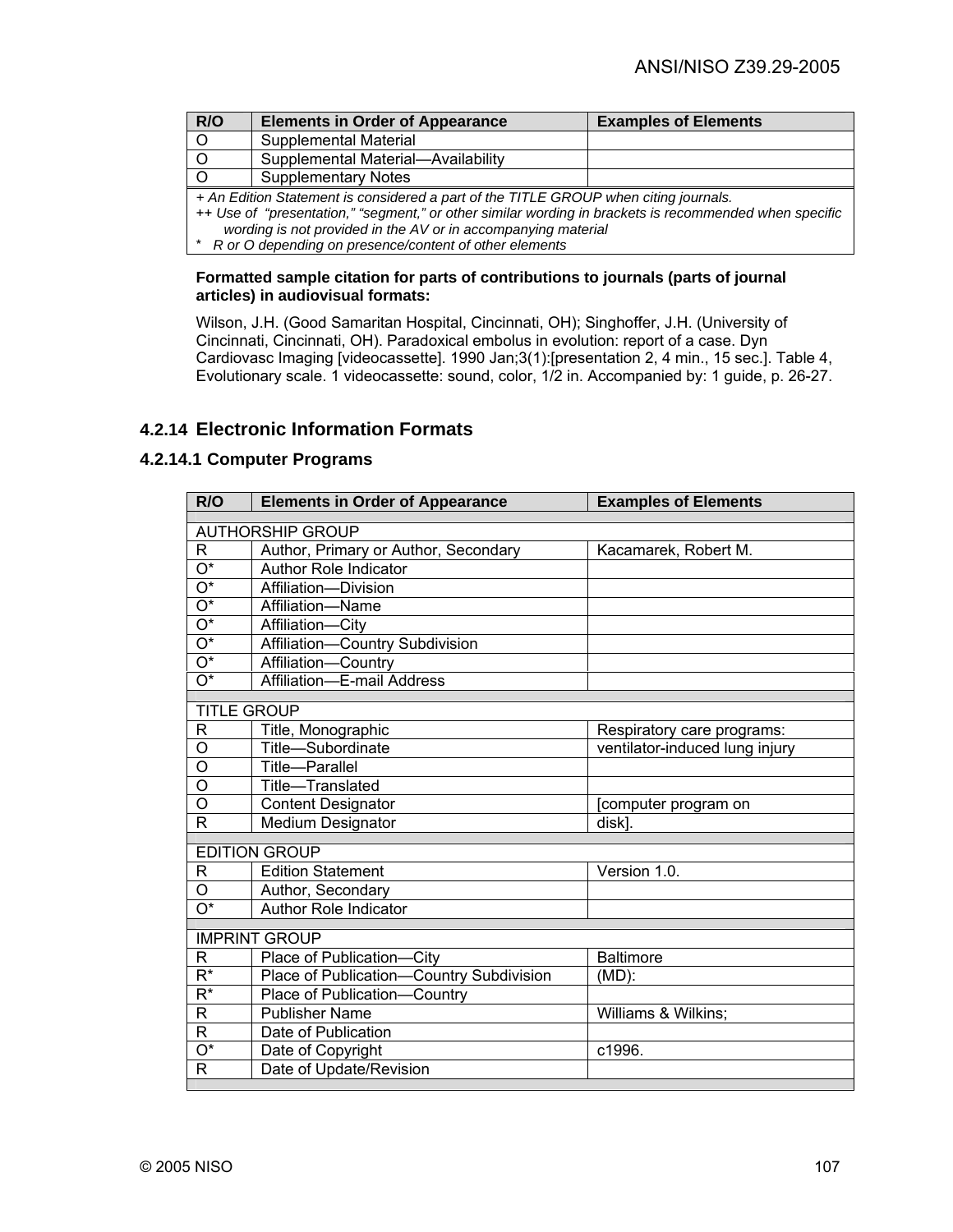| R/O                        | <b>Elements in Order of Appearance</b>                     | <b>Examples of Elements</b>                                                                                                                                                |
|----------------------------|------------------------------------------------------------|----------------------------------------------------------------------------------------------------------------------------------------------------------------------------|
| PHYSICAL DESCRIPTION GROUP |                                                            |                                                                                                                                                                            |
| O                          | <b>Extent of Work</b>                                      | $\overline{2}$                                                                                                                                                             |
| O                          | <b>Physical Form</b>                                       | computer disks:                                                                                                                                                            |
| O                          | <b>Special Physical Features</b>                           | color,                                                                                                                                                                     |
| $\overline{O}$             | <b>Size</b>                                                | 3 1/2 in.                                                                                                                                                                  |
| $\circ$                    | Reproduction Rate or Ratio                                 |                                                                                                                                                                            |
|                            | <b>SERIES STATEMENT GROUP</b>                              |                                                                                                                                                                            |
| O                          | Author, Primary or Author, Secondary                       |                                                                                                                                                                            |
| $\overline{\mathrm{O}^*}$  | <b>Author Role Indicator</b>                               |                                                                                                                                                                            |
| $\circ$                    | Title, Collective                                          | (Medi-Sim computer-assisted                                                                                                                                                |
|                            |                                                            | instruction).                                                                                                                                                              |
| O                          | Title-Abbreviated                                          |                                                                                                                                                                            |
| O                          | Title-Translated                                           |                                                                                                                                                                            |
| O                          | Volume                                                     |                                                                                                                                                                            |
| O                          | Volume-Subdivision                                         |                                                                                                                                                                            |
| O                          | <b>Issue</b>                                               |                                                                                                                                                                            |
| $\overline{O}$             | Issue-Subdivision                                          |                                                                                                                                                                            |
|                            | NOTES GROUP                                                |                                                                                                                                                                            |
| O                          | <b>Accompanying Material</b>                               | Accompanied by: 1 guide.                                                                                                                                                   |
| $\overline{O^*}$           | Availability-Division                                      |                                                                                                                                                                            |
| $\overline{O^*}$           | Availability-Name                                          | Located at: National Library of<br>Medicine,                                                                                                                               |
| $O^*$                      | <b>Availability-Street Address</b>                         |                                                                                                                                                                            |
| $\overline{O^*}$           | Availability-City                                          | Bethesda,                                                                                                                                                                  |
| $\overline{O^*}$           | Availability-Country Subdivision                           | MD;                                                                                                                                                                        |
| $\overline{O^*}$           | Availability-Country                                       |                                                                                                                                                                            |
| O                          | Availability-Postal Code                                   |                                                                                                                                                                            |
| O                          | Availability-Storage Location                              | WF 140 CA no. 6 1996.                                                                                                                                                      |
| $\overline{O}$             | <b>Acquisition Number</b>                                  |                                                                                                                                                                            |
| $\overline{O}$             | <b>Creation Statement</b>                                  |                                                                                                                                                                            |
| $\overline{O}$             | Language of Work                                           |                                                                                                                                                                            |
| O                          | Language of Abstract                                       |                                                                                                                                                                            |
| O                          | Sponsoring Body-Name                                       |                                                                                                                                                                            |
| O                          | Sponsoring Body-Location                                   |                                                                                                                                                                            |
| O                          | <b>ISBN</b>                                                |                                                                                                                                                                            |
| O                          | <b>ISSN</b>                                                |                                                                                                                                                                            |
| O                          | <b>Supplemental Material</b>                               |                                                                                                                                                                            |
| $\mathsf O$                | Supplemental Material-Availability                         |                                                                                                                                                                            |
| O                          | <b>Supplementary Notes</b>                                 | System Requirements: IBM-PC or<br>compatible, 486; 33 MHZ or faster<br>CPU; 8 MB RAM; Windows 3.1,<br>3.11, or Windows 95; SVGA display<br>supporting at least 256 colors. |
|                            | $*$ R or O depending on presence/content of other elements |                                                                                                                                                                            |

## **Formatted sample citation for computer programs:**

Kacamarek, Robert M. Respiratory care programs: ventilator-induced lung injury [computer program on disk]. Version 1.0. Baltimore (MD): Williams & Wilkins; c1996. 2 computer disks: color, 3 1/2 in. (Medi-Sim computer-assisted instruction). Accompanied by: 1 guide. Located at: National Library of Medicine, Bethesda, MD; WF 140 CA no. 6 1996. System Requirements: IBM-PC or compatible, 486; 33 MHZ or faster CPU; 8 MB RAM; Windows 3.1, 3.11, or Windows 95; SVGA display supporting at least 256 colors.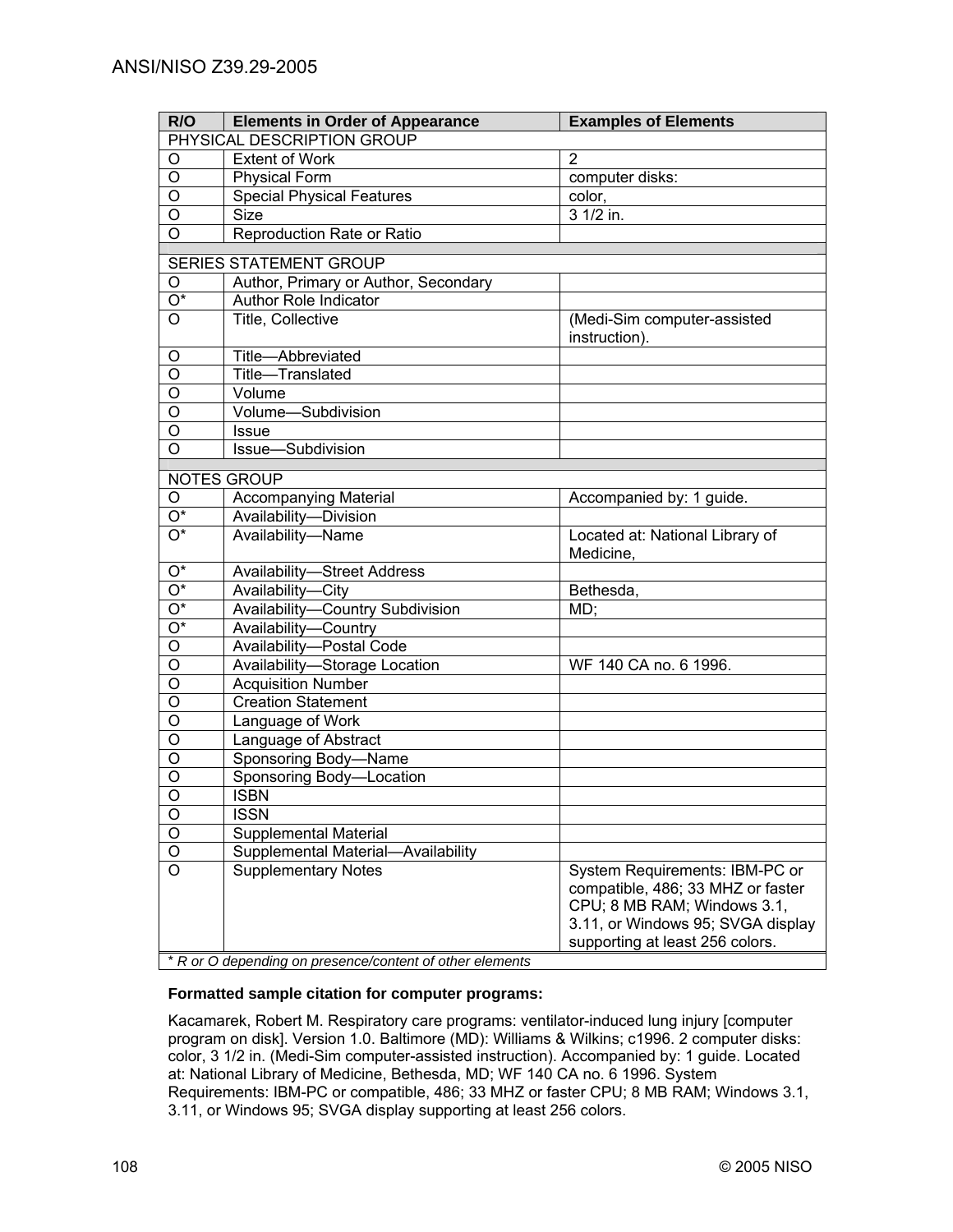# **4.2.14.2 Databases/Retrieval Systems**

# **4.2.14.2.1 Entire Databases/Retrieval Systems**

# **4.2.14.2.1.1 CD-ROM**

| R/O                       | <b>Elements in Order of Appearance</b>                       | <b>Examples of Elements</b>    |  |
|---------------------------|--------------------------------------------------------------|--------------------------------|--|
|                           | <b>AUTHORSHIP GROUP</b>                                      |                                |  |
| R.                        | Author, Primary or Author, Secondary                         |                                |  |
| $\overline{\mathrm{O}^*}$ | <b>Author Role Indicator</b>                                 |                                |  |
| $\overline{\mathrm{O}^*}$ | Affiliation-Division                                         |                                |  |
| $\overline{\mathrm{O}^*}$ | Affiliation-Name                                             |                                |  |
| $\overline{O^*}$          | Affiliation-City                                             |                                |  |
| $\overline{O^*}$          |                                                              |                                |  |
|                           | Affiliation-Country Subdivision                              |                                |  |
| $\overline{\mathrm{O}^*}$ | Affiliation-Country                                          |                                |  |
| $\overline{O^*}$          | Affiliation-E-mail Address                                   |                                |  |
| <b>TITLE GROUP</b>        |                                                              |                                |  |
| R                         | Title, Collective                                            | Compact library:               |  |
| O                         | Title-Subordinate                                            | <b>AIDS</b>                    |  |
| O                         | <b>Title-Parallel</b>                                        |                                |  |
| O                         | Title-Translated                                             |                                |  |
| O                         | <b>Content Designator</b>                                    | [database on                   |  |
| $\mathsf{R}$              | Medium Designator                                            | CD-ROM].                       |  |
|                           |                                                              |                                |  |
|                           | <b>EDITION GROUP</b>                                         |                                |  |
| R                         | <b>Edition Statement</b>                                     | Version 1.55a.                 |  |
| O                         | Author, Secondary                                            |                                |  |
| $\overline{O^*}$          | Author Role Indicator                                        |                                |  |
|                           | <b>IMPRINT GROUP</b>                                         |                                |  |
| R                         | Place of Publication-City                                    | Boston:                        |  |
| $\overline{R^*}$          | Place of Publication-Country Subdivision                     |                                |  |
| $\overline{R^*}$          | Place of Publication-<br>Country                             |                                |  |
| R.                        | <b>Publisher Name</b>                                        | Massachusetts Medical Society, |  |
|                           |                                                              | Medical Publishing Group.      |  |
| R                         | Date of Publication                                          | 1980-1990                      |  |
| $\overline{\mathrm{O}^*}$ | Date of Copyright                                            |                                |  |
| $\mathsf{R}$              | Date of Update/Revision                                      | [updated 1990 Oct].            |  |
|                           |                                                              |                                |  |
|                           | PHYSICAL DESCRIPTION GROUP                                   |                                |  |
| O                         | <b>Extent of Work</b>                                        | 1                              |  |
| O                         | <b>Physical Form</b>                                         | computer disk:                 |  |
| O                         | <b>Special Physical Features</b>                             | color,                         |  |
| O                         | Size                                                         | $51/4$ in.;                    |  |
|                           | PHYSICAL DESCRIPTION GROUP (Repeated for more than one type) |                                |  |
| O                         | Extent of Work                                               |                                |  |
| O                         | <b>Physical Form</b>                                         | CD-ROM:                        |  |
| O                         | <b>Special Physical Features</b>                             | color.                         |  |
| O                         | <b>Size</b>                                                  |                                |  |
|                           |                                                              |                                |  |
|                           | SERIES STATEMENT GROUP                                       |                                |  |
| O                         | Author, Primary or Author, Secondary                         |                                |  |
| $O^*$                     | Author Role Indicator                                        |                                |  |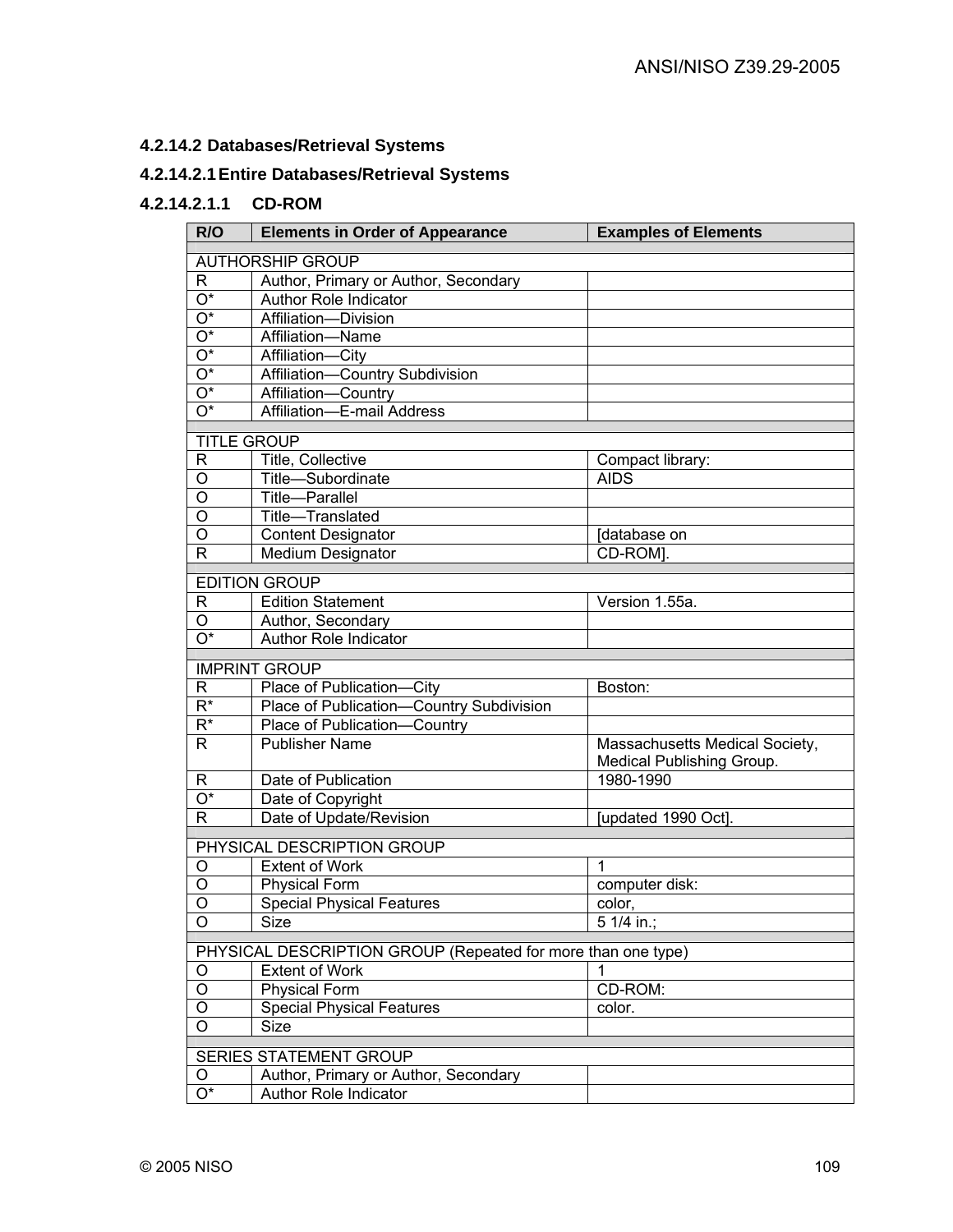| R/O                       | <b>Elements in Order of Appearance</b>                   | <b>Examples of Elements</b>       |
|---------------------------|----------------------------------------------------------|-----------------------------------|
| O                         | Title, Collective                                        |                                   |
| O                         | Title-Abbreviated                                        |                                   |
| O                         | Title-Translated                                         |                                   |
| O                         | Volume                                                   |                                   |
| O                         | Volume-Subdivision                                       |                                   |
| O                         | <b>Issue</b>                                             |                                   |
| O                         | Issue-Subdivision                                        |                                   |
|                           | <b>NOTES GROUP</b>                                       |                                   |
| O                         | <b>Accompanying Material</b>                             | Accompanied by: 1 manual.         |
| $\overline{\mathrm{O}^*}$ | Availability-Division                                    |                                   |
| $\overline{\mathrm{O}^*}$ | Availability-Name                                        |                                   |
| $\overline{\mathrm{O}^*}$ | <b>Availability-Street Address</b>                       |                                   |
| $\overline{\mathrm{O}^*}$ | Availability-City                                        |                                   |
| $\overline{\mathrm{O}^*}$ | Availability-Country Subdivision                         |                                   |
| $\overline{O^*}$          | Availability-Country                                     |                                   |
| O                         | Availability-Postal Code                                 |                                   |
| O                         | Availability-Storage Location                            |                                   |
| O                         | <b>Acquisition Number</b>                                |                                   |
| O                         | <b>Creation Statement</b>                                |                                   |
| O                         | Language of Work                                         |                                   |
| O                         | Language of Abstract                                     |                                   |
| O                         | Sponsoring Body-Name                                     |                                   |
| O                         | Sponsoring Body-Location                                 |                                   |
| O                         | <b>ISBN</b>                                              |                                   |
| O                         | <b>ISSN</b>                                              |                                   |
| O                         | Supplemental Material                                    |                                   |
| O                         | Supplemental Material-Availability                       |                                   |
| O                         | <b>Supplementary Notes</b>                               | System Requirements: IBM PC,      |
|                           |                                                          | PS/2 or compatible; floppy drive; |
|                           |                                                          | hard disk with at least 1 MB free |
|                           |                                                          | space; 640 K memory; MS-DOS       |
|                           |                                                          | 3.0 or higher; Microsoft CD-ROM   |
|                           |                                                          | Extensions; Amdek CD-1 or Hitachi |
|                           |                                                          | 1502S CD-ROM drive. Updated       |
|                           |                                                          | quarterly.                        |
|                           | * R or O depending on presence/content of other elements |                                   |

#### **Formatted sample citation for entire databases/retrieval systems on CD-ROM:**

Compact library: AIDS [database on CD-ROM]. Version 1.55a. Boston: Massachusetts Medical Society, Medical Publishing Group. 1980-1990 [updated 1990 Oct]. 1 computer disk: color, 5 1/4 in.; 1 CD-ROM: color. Accompanied by: 1 manual. System Requirements: IBM PC, PS/2 or compatible; floppy drive; hard disk with at least 1MB free space; 640 K memory; MS-DOS 3.0 or higher; Microsoft CD-ROM Extensions; Amdek CD-1 or Hitachi 1502S CD-ROM drive. Updated quarterly.

## **4.2.14.2.1.2 Internet**

| R/O                     | <b>Elements in Order of Appearance</b> | <b>Examples of Elements</b> |  |
|-------------------------|----------------------------------------|-----------------------------|--|
|                         |                                        |                             |  |
| <b>AUTHORSHIP GROUP</b> |                                        |                             |  |
| R                       | Author, Primary or Author, Secondary   |                             |  |
| $\overline{O^*}$        | Author Role Indicator                  |                             |  |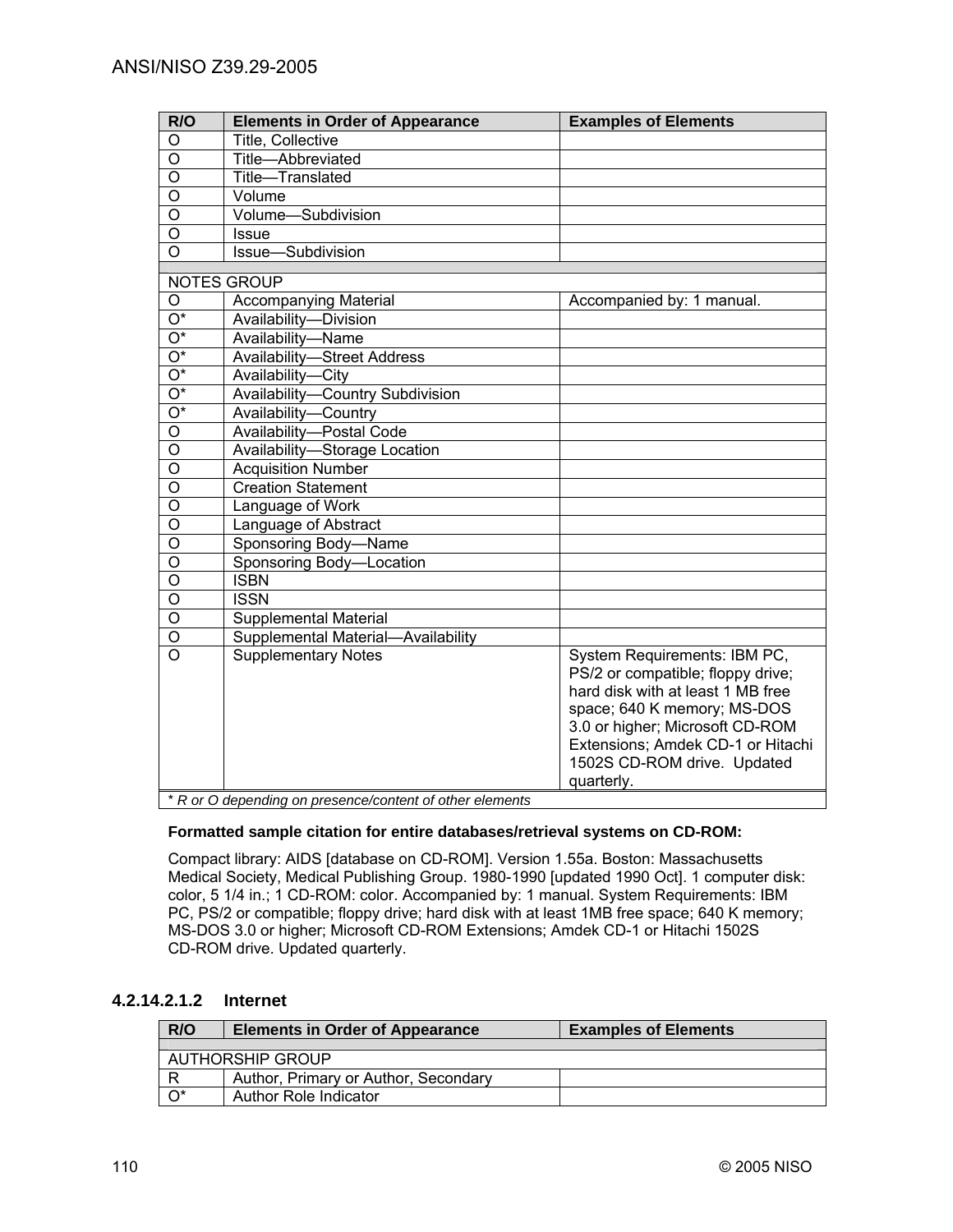| R/O                       | <b>Elements in Order of Appearance</b>   | <b>Examples of Elements</b> |
|---------------------------|------------------------------------------|-----------------------------|
| $O^*$                     | Affiliation-Division                     |                             |
| $O^*$                     | Affiliation-Name                         |                             |
| $\overline{O^*}$          | Affiliation-City                         |                             |
| $\overline{O^*}$          | Affiliation-Country Subdivision          |                             |
| $\overline{O^*}$          | Affiliation-Country                      |                             |
| $\overline{O^*}$          | Affiliation-E-mail Address               |                             |
|                           | <b>TITLE GROUP</b>                       |                             |
| R                         | Title, Collective                        | DialogWeb                   |
| O                         | Title-Subordinate                        |                             |
| $\overline{O}$            | Title-Parallel                           |                             |
| $\overline{O}$            | Title-Translated                         |                             |
| $\overline{O}$            | <b>Content Designator</b>                | [retrieval system on the    |
| $\overline{\mathsf{R}}$   | Medium Designator                        | Internet].                  |
|                           | <b>EDITION GROUP</b>                     |                             |
| R                         | <b>Edition Statement</b>                 | Version 2.1                 |
| O                         | Author, Secondary                        |                             |
| $\overline{O^*}$          | <b>Author Role Indicator</b>             |                             |
|                           | <b>IMPRINT GROUP</b>                     |                             |
| R                         | Place of Publication-City                | Cary                        |
| $R^*$                     | Place of Publication-Country Subdivision | $(NC)$ :                    |
| $R^*$                     | Place of Publication-Country             |                             |
| R                         | <b>Publisher Name</b>                    | The Dialog Corporation.     |
| R                         | Date of Publication                      |                             |
| $\overline{\mathrm{O}^*}$ | Date of Copyright                        | c1997-2000 -                |
| R                         | Date of Update/Revision                  |                             |
| R                         | Date of Citation                         | [cited 2001 May 5].         |
|                           | PHYSICAL DESCRIPTION GROUP               |                             |
| O                         | <b>Extent of Work</b>                    |                             |
| O                         | <b>Physical Form</b>                     |                             |
| O                         | <b>Special Physical Features</b>         |                             |
| O                         | <b>Size</b>                              |                             |
|                           |                                          |                             |
|                           | SERIES STATEMENT GROUP                   |                             |
| O                         | Author, Primary or Author, Secondary     |                             |
| $\overline{O^*}$<br>O     | Author Role Indicator                    |                             |
| O                         | Title, Collective<br>Title-Abbreviated   |                             |
| O                         | Title-Translated                         |                             |
| O                         | Volume                                   |                             |
| $\circ$                   | Volume-Subdivision                       |                             |
| O                         | <b>Issue</b>                             |                             |
| O                         | Issue-Subdivision                        |                             |
|                           |                                          |                             |
|                           | NOTES GROUP                              |                             |
| O                         | <b>Accompanying Material</b>             |                             |
| $\overline{O^*}$          | Availability-Division                    |                             |
| $\overline{O^*}$          | Availability-Name                        |                             |
| $\overline{O^*}$          | <b>Availability-Street Address</b>       |                             |
| $\overline{\mathrm{O}^*}$ | Availability-City                        |                             |
| $\overline{O^*}$          | Availability-Country Subdivision         |                             |
| $\overline{O^*}$          | Availability-Country                     |                             |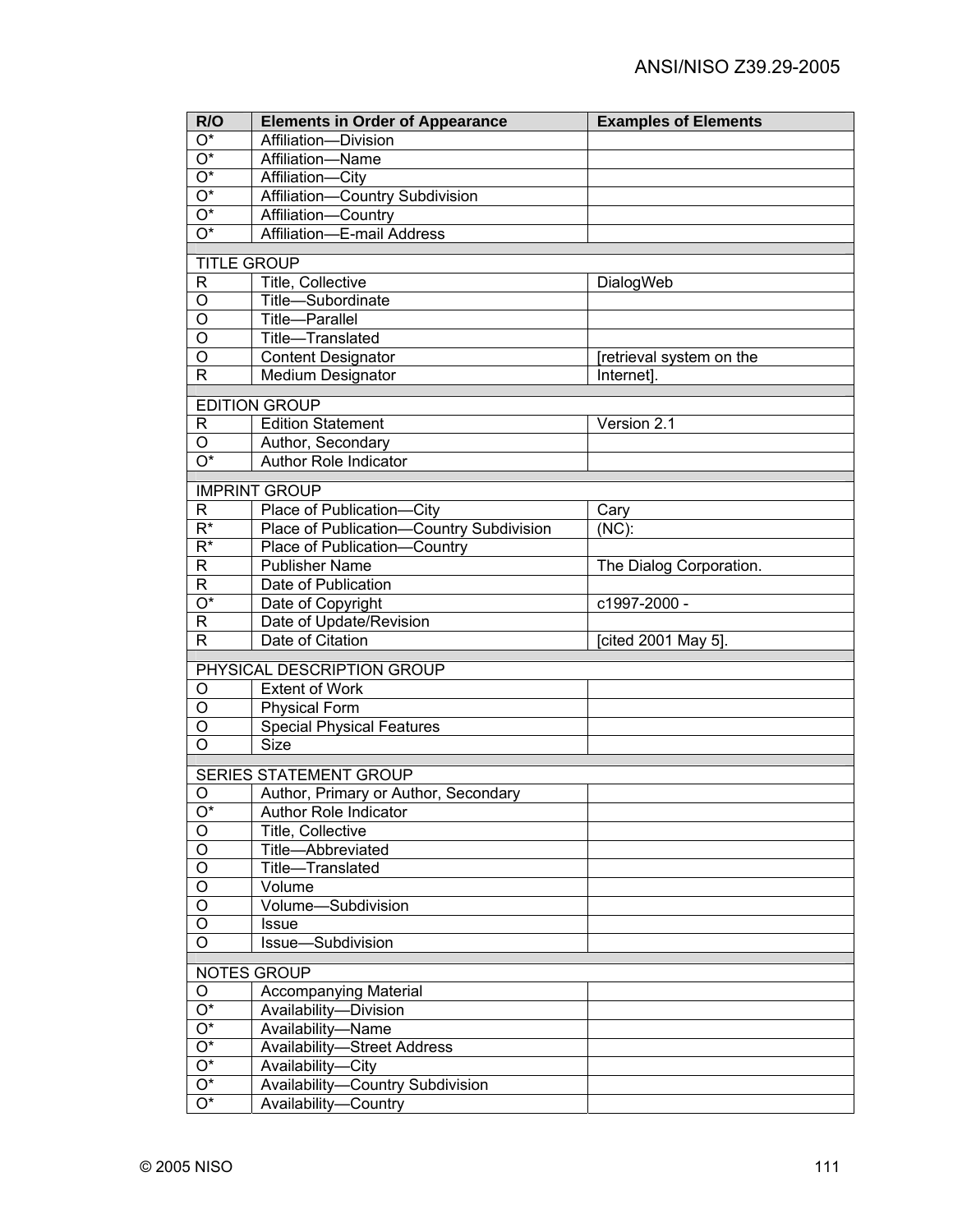| R/O                | <b>Elements in Order of Appearance</b>                   | <b>Examples of Elements</b> |
|--------------------|----------------------------------------------------------|-----------------------------|
| O                  | Availability-Postal Code                                 |                             |
| R.                 | Availability-Storage Location                            | Available from:             |
|                    |                                                          | http://www.dialogweb.com    |
| $\circ$            | <b>Acquisition Number</b>                                |                             |
| $\overline{O}$     | <b>Creation Statement</b>                                |                             |
| $\overline{0}$     | Language of Work                                         |                             |
| $\overline{\circ}$ | Language of Abstract                                     |                             |
| $\overline{\circ}$ | Sponsoring Body-Name                                     |                             |
| $\overline{0}$     | Sponsoring Body-Location                                 |                             |
| $\overline{O}$     | <b>ISBN</b>                                              |                             |
| $\overline{\circ}$ | ISSN                                                     |                             |
| $\overline{O}$     | <b>Supplemental Material</b>                             |                             |
| $\overline{O}$     | Supplemental Material-Availability                       |                             |
| $\circ$            | <b>Supplementary Notes</b>                               | Subscription required.      |
|                    | * R or O depending on presence/content of other elements |                             |

### **Formatted sample citation for entire databases/retrieval systems on the Internet:**

DialogWeb [retrieval system on the Internet]. Version 2.1. Cary (NC): The Dialog Corporation. c1997-2000 - [cited 2001 May 5]. Available from: http://www.dialogweb.com Subscription required.

# **4.2.14.2.2 Parts of Databases/Retrieval Systems**

## **4.2.14.2.2.1 CD-ROM**

| R/O                       | <b>Elements in Order of Appearance</b>   | <b>Examples of Elements</b> |  |
|---------------------------|------------------------------------------|-----------------------------|--|
| <b>AUTHORSHIP GROUP</b>   |                                          |                             |  |
|                           |                                          |                             |  |
| R                         | Author, Primary or Author, Secondary     |                             |  |
| $\overline{O^*}$          | Author Role Indicator                    |                             |  |
| $\overline{O^*}$          | Affiliation-Division                     |                             |  |
| $\overline{\mathrm{O}^*}$ | Affiliation-Name                         |                             |  |
| $\mathrm{O}^\star$        | Affiliation-City                         |                             |  |
| $O^*$                     | Affiliation-Country Subdivision          |                             |  |
| $\mathrm{O}^\star$        | Affiliation-Country                      |                             |  |
| $\mathrm{O}^\star$        | Affiliation-E-mail Address               |                             |  |
|                           |                                          |                             |  |
| <b>TITLE GROUP</b>        |                                          |                             |  |
| R                         | Title, Collective                        | Toxic release inventory     |  |
| O                         | Title-Subordinate                        |                             |  |
| O                         | Title-Parallel                           |                             |  |
| O                         | Title-Translated                         |                             |  |
| O                         | <b>Content Designator</b>                | database on                 |  |
| R                         | <b>Medium Designator</b>                 | CD-ROM].                    |  |
|                           | <b>EDITION GROUP</b>                     |                             |  |
|                           |                                          |                             |  |
| R                         | <b>Edition Statement</b>                 |                             |  |
| O                         | Author, Secondary                        |                             |  |
| 0*                        | Author Role Indicator                    |                             |  |
|                           | <b>IMPRINT GROUP</b>                     |                             |  |
|                           |                                          |                             |  |
| R                         | Place of Publication-City                | Washington:                 |  |
| $R^*$                     | Place of Publication-Country Subdivision |                             |  |
| $R^*$                     | Place of Publication-Country             |                             |  |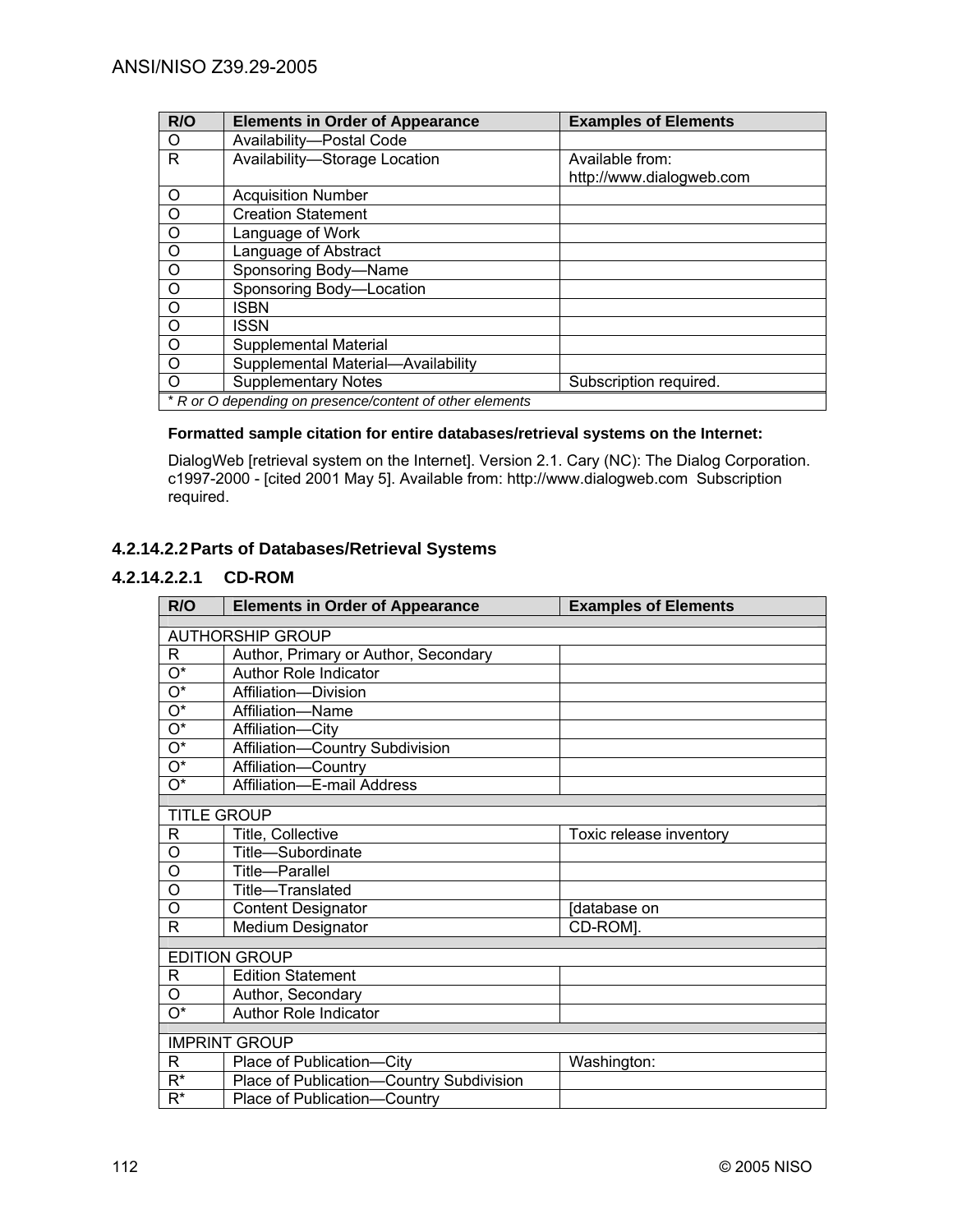| R/O                       | <b>Elements in Order of Appearance</b>                   | <b>Examples of Elements</b>                       |
|---------------------------|----------------------------------------------------------|---------------------------------------------------|
| R.                        | <b>Publisher Name</b>                                    | <b>Environmental Protection Agency</b>            |
|                           |                                                          | (US), Office of Pollution Prevention              |
|                           |                                                          | and Toxics;                                       |
| R                         | Date of Publication                                      | 1987-89-.                                         |
| $\overline{\mathrm{O}^*}$ | Date of Copyright                                        |                                                   |
| $\mathsf R$               | Date of Update/Revision                                  |                                                   |
| $\mathsf{R}$              | Location within a Work-Subdivision                       |                                                   |
| $\mathsf{R}$              | Location within a Work-Subdivision Title                 | 1,1,1-Trichloroethane;                            |
| $\mathsf{R}$              | Location within a Work-Subdivision                       | [about 9 screens].                                |
|                           | Pagination                                               |                                                   |
|                           | PHYSICAL DESCRIPTION GROUP (For Collective Level)        |                                                   |
| O                         | <b>Extent of Work</b>                                    | $\overline{2}$                                    |
| O                         | <b>Physical Form</b>                                     | CD-ROMs:                                          |
| O                         | <b>Special Physical Features</b>                         | color.                                            |
| O                         | <b>Size</b>                                              |                                                   |
|                           |                                                          |                                                   |
|                           | SERIES STATEMENT GROUP                                   |                                                   |
| O                         | Author, Primary or Author, Secondary                     |                                                   |
| $\overline{O^*}$          | <b>Author Role Indicator</b>                             |                                                   |
| $\overline{\mathsf{o}}$   | Title, Collective                                        |                                                   |
| $\overline{\mathsf{o}}$   | Title-Abbreviated                                        |                                                   |
| $\overline{\mathsf{o}}$   | Title-Translated                                         |                                                   |
| $\overline{\mathsf{o}}$   | Volume                                                   |                                                   |
| $\overline{\mathsf{o}}$   | Volume-Subdivision                                       |                                                   |
| $\overline{\mathsf{o}}$   | Issue                                                    |                                                   |
| $\overline{\mathsf{o}}$   | Issue-Subdivision                                        |                                                   |
|                           |                                                          |                                                   |
|                           | <b>NOTES GROUP</b>                                       |                                                   |
| O                         | <b>Accompanying Material</b>                             |                                                   |
| $O^*$                     | Availability-Division                                    |                                                   |
| O*                        | Availability-Name                                        | Available from: US Government<br>Printing Office, |
| $O^*$                     | Availability-Street Address                              |                                                   |
| $\overline{O^*}$          | Availability-City                                        | Washington;                                       |
| $\overline{O^*}$          | Availability-Country Subdivision                         |                                                   |
| $\overline{O^*}$          | Availability-Country                                     |                                                   |
| $\overline{O}$            | Availability-Postal Code                                 |                                                   |
| O                         | Availability-Storage Location                            |                                                   |
| $\mathsf O$               | <b>Acquisition Number</b>                                | SuDocs No.: EP 5.22/2.                            |
| $\overline{O}$            | <b>Creation Statement</b>                                |                                                   |
| $\overline{O}$            | Language of Work                                         |                                                   |
| $\overline{O}$            | Language of Abstract                                     |                                                   |
| $\overline{O}$            | Sponsoring Body-Name                                     |                                                   |
| $\overline{O}$            | Sponsoring Body-Location                                 |                                                   |
| $\overline{O}$            | <b>ISBN</b>                                              |                                                   |
| $\overline{O}$            | <b>ISSN</b>                                              |                                                   |
| $\overline{O}$            | <b>Supplemental Material</b>                             |                                                   |
| $\overline{O}$            | Supplemental Material-Availability                       |                                                   |
| O                         | <b>Supplementary Notes</b>                               | Updated annually.                                 |
|                           | * R or O depending on presence/content of other elements |                                                   |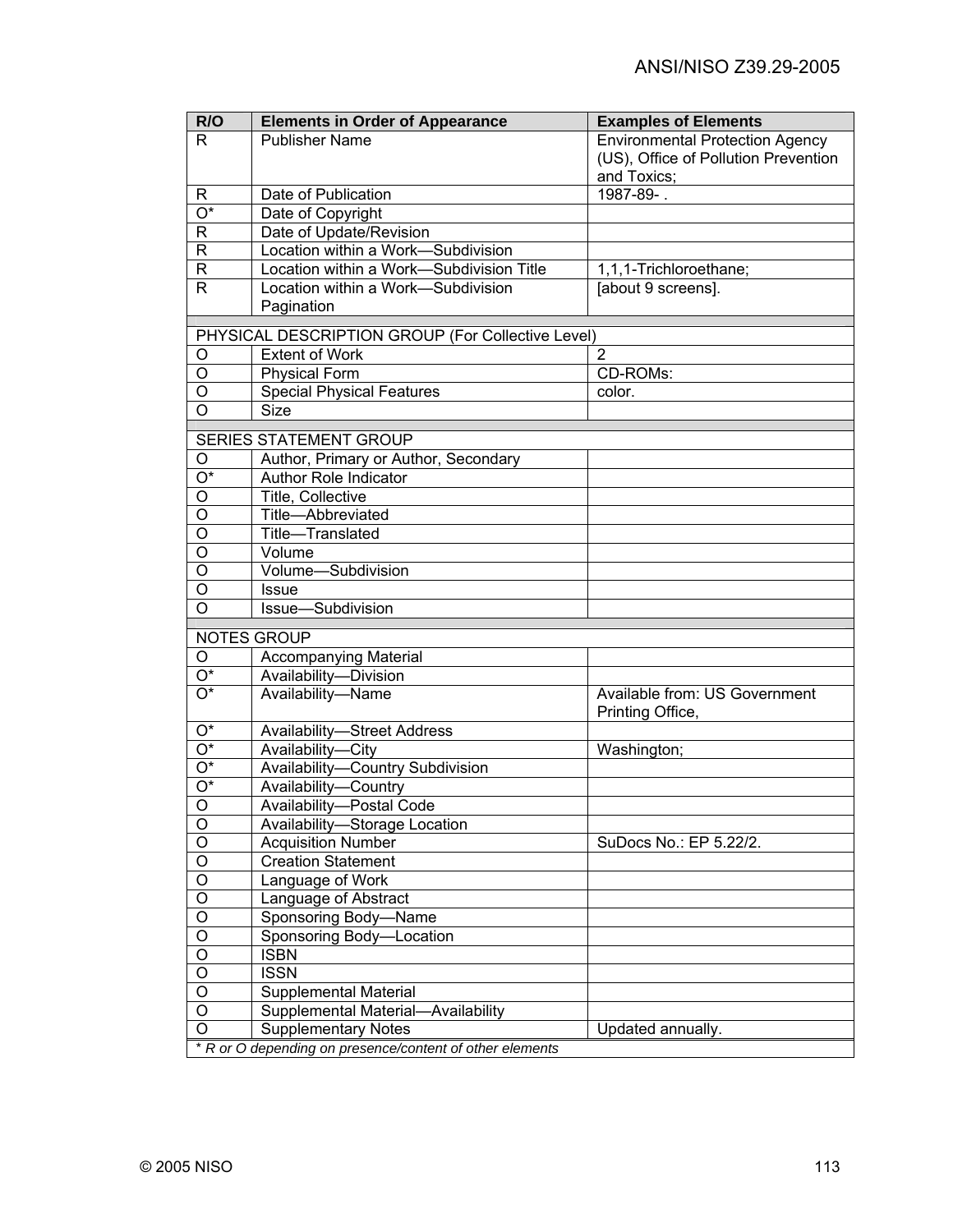#### **Formatted sample citation for parts of databases/retrieval systems on CD-ROM:**

Toxic release inventory [database on CD-ROM]. Washington: Environmental Protection Agency (US), Office of Pollution Prevention and Toxics; 1987-89 - . 1,1,1-Trichloroethane; [about 9 screens]. 2 CD-ROMs: color. Available from: US Government Printing Office, Washington; SuDocs No.: EP 5.22/2. Updated annually.

# **4.2.14.2.2.2 Internet**

| R/O                       | <b>Elements in Order of Appearance</b>            | <b>Examples of Elements</b>           |
|---------------------------|---------------------------------------------------|---------------------------------------|
|                           | <b>AUTHORSHIP GROUP</b>                           |                                       |
| R                         | Author, Primary or Author, Secondary              |                                       |
| O*                        | Author Role Indicator                             |                                       |
| O*                        | Affiliation-Division                              |                                       |
| O*                        | Affiliation-Name                                  |                                       |
| O*                        | Affiliation-City                                  |                                       |
| $O^*$                     | Affiliation-Country Subdivision                   |                                       |
| $O^*$                     | Affiliation-Country                               |                                       |
| $\overline{O^*}$          | Affiliation-E-mail Address                        |                                       |
| <b>TITLE GROUP</b>        |                                                   |                                       |
| $\mathsf{R}$              | Title, Collective                                 | PubMed                                |
| $\overline{O}$            | Title-Subordinate                                 |                                       |
| $\overline{O}$            | Title-Parallel                                    |                                       |
| $\overline{O}$            | Title-Translated                                  |                                       |
| O                         | <b>Content Designator</b>                         | Idatabase on the                      |
| $\mathsf{R}$              | Medium Designator                                 | Internet].                            |
|                           | <b>EDITION GROUP</b>                              |                                       |
|                           | <b>Edition Statement</b>                          |                                       |
| R<br>O                    |                                                   |                                       |
| $\overline{O^*}$          | Author, Secondary<br><b>Author Role Indicator</b> |                                       |
|                           |                                                   |                                       |
|                           | <b>IMPRINT GROUP</b>                              |                                       |
| $\mathsf{R}$              | Place of Publication-City                         | <b>Bethesda</b>                       |
| $\overline{\mathsf{R}^*}$ | Place of Publication-Country Subdivision          | (MD):                                 |
| $\overline{R^*}$          | Place of Publication-<br>Country                  |                                       |
| R.                        | <b>Publisher Name</b>                             | National Library of Medicine (US),    |
|                           |                                                   | National Center for Biotechnology     |
|                           |                                                   | Information;                          |
| R                         | Date of Publication                               | 1960-                                 |
| O*                        | Date of Copyright                                 |                                       |
| $\mathsf{R}$              | Date of Update/Revision                           |                                       |
| $\overline{\mathsf{R}}$   | Date of Citation                                  | [cited 2001 Mar 12].                  |
| $\overline{\mathsf{R}}$   | Location within a Work-Subdivision                |                                       |
| $\mathsf{R}$              | Location within a Work-Subdivision Title          | Citation matcher for single articles; |
| $\mathsf{R}$              | Location within a Work-Subdivision                | labout 1 screen].                     |
|                           | Pagination                                        |                                       |
|                           | PHYSICAL DESCRIPTION GROUP                        |                                       |
| O                         | <b>Extent of Work</b>                             |                                       |
| $\bigcirc$                | Physical Form                                     |                                       |
| O                         | <b>Special Physical Features</b>                  |                                       |
| O                         | <b>Size</b>                                       |                                       |
|                           |                                                   |                                       |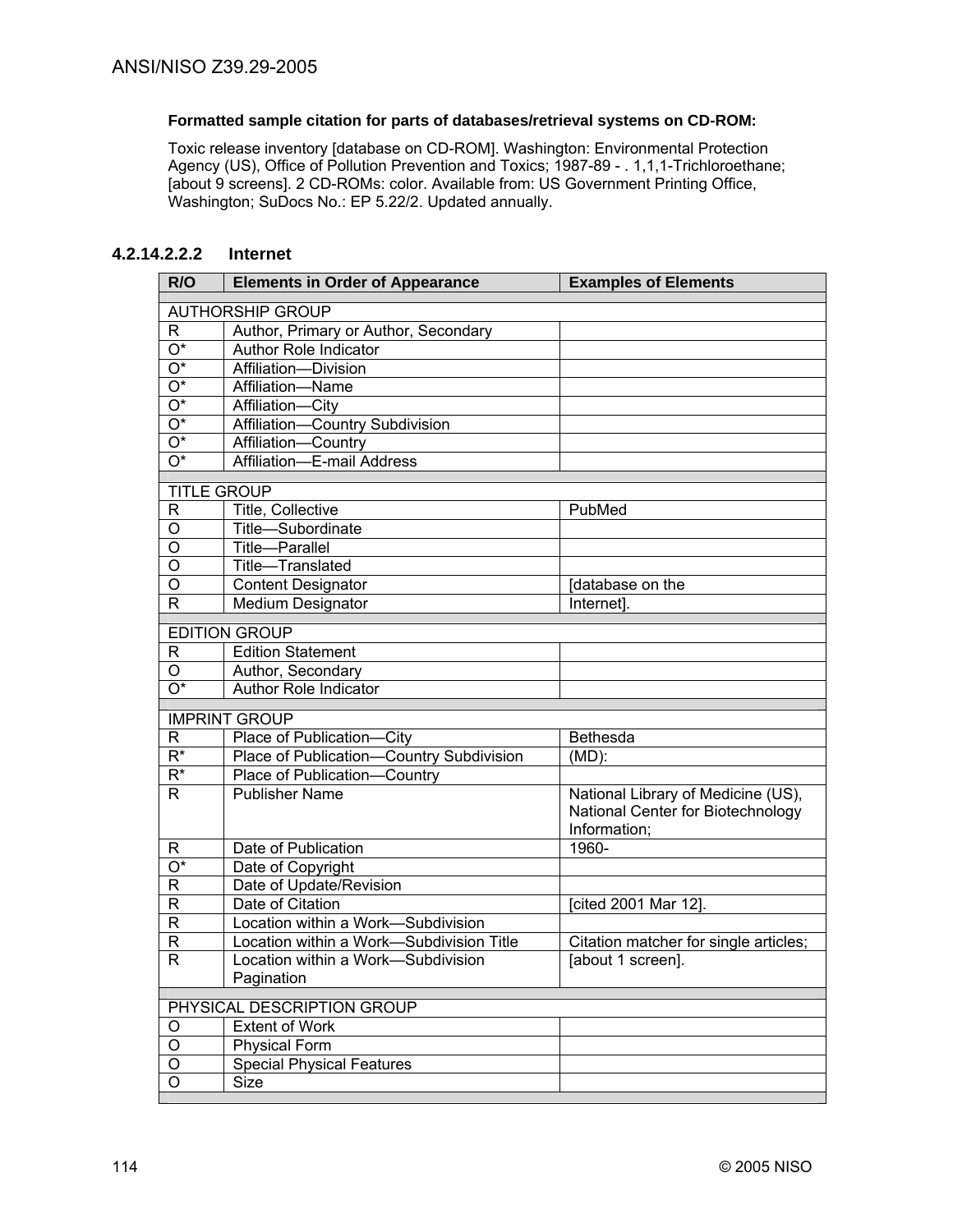| R/O                           | <b>Elements in Order of Appearance</b>                   | <b>Examples of Elements</b>                                            |
|-------------------------------|----------------------------------------------------------|------------------------------------------------------------------------|
| <b>SERIES STATEMENT GROUP</b> |                                                          |                                                                        |
| O                             | Author, Primary or Author, Secondary                     |                                                                        |
| $\overline{\mathrm{O}^*}$     | <b>Author Role Indicator</b>                             |                                                                        |
| O                             | <b>Title, Collective</b>                                 |                                                                        |
| $\overline{\mathsf{o}}$       | Title-Abbreviated                                        |                                                                        |
| $\overline{\mathsf{o}}$       | Title-Translated                                         |                                                                        |
| $\circ$                       | Volume                                                   |                                                                        |
| $\overline{O}$                | Volume-Subdivision                                       |                                                                        |
| $\overline{0}$                | <b>Issue</b>                                             |                                                                        |
| $\overline{\mathsf{o}}$       | Issue-Subdivision                                        |                                                                        |
|                               |                                                          |                                                                        |
|                               | <b>NOTES GROUP</b>                                       |                                                                        |
| O<br>$\overline{O^*}$         | <b>Accompanying Material</b>                             |                                                                        |
| $\overline{O^*}$              | Availability-Division                                    |                                                                        |
|                               | Availability-Name                                        |                                                                        |
| $\overline{O^*}$              | <b>Availability-Street Address</b>                       |                                                                        |
| $\overline{O^*}$              | Availability-City                                        |                                                                        |
| $\overline{O^*}$              | Availability-Country Subdivision                         |                                                                        |
| $\overline{O^*}$              | Availability-Country                                     |                                                                        |
| O                             | Availability-Postal Code                                 |                                                                        |
| $\mathsf{R}$                  | Availability-Storage Location                            | Available from:<br>http://www.ncbi.nlm.nih.gov/PubMe<br>d/wgetcit.html |
| O                             | <b>Acquisition Number</b>                                |                                                                        |
| $\overline{\mathsf{o}}$       | <b>Creation Statement</b>                                |                                                                        |
| $\overline{0}$                | Language of Work                                         |                                                                        |
| $\overline{O}$                | Language of Abstract                                     |                                                                        |
| $\overline{O}$                | Sponsoring Body-Name                                     |                                                                        |
| $\overline{O}$                | Sponsoring Body-Location                                 |                                                                        |
| $\overline{0}$                | <b>ISBN</b>                                              |                                                                        |
| $\overline{\mathsf{o}}$       | <b>ISSN</b>                                              |                                                                        |
| $\overline{0}$                | <b>Supplemental Material</b>                             |                                                                        |
| $\overline{0}$                | Supplemental Material-Availability                       |                                                                        |
| $\overline{0}$                | <b>Supplementary Notes</b>                               |                                                                        |
|                               | * R or O depending on presence/content of other elements |                                                                        |

## **Formatted sample citation for parts of databases/retrieval systems on the Internet:**

PubMed [database on the Internet]. Bethesda (MD): National Library of Medicine (US), National Center for Biotechnology Information; 1960- [cited 2001 Mar 12]. Citation matcher for single articles; [about 1 screen]. Available from: http://www.ncbi.nlm.nih.gov/PubMed/wgetcit.html

## **4.2.14.2.3 Contributions to Databases/Retrieval Systems**

# **4.2.14.2.3.1 CD-ROM**

| R/O              | <b>Elements in Order of Appearance</b> | <b>Examples of Elements</b> |
|------------------|----------------------------------------|-----------------------------|
|                  |                                        |                             |
|                  | AUTHORSHIP GROUP                       |                             |
| R.               | Author, Primary or Author, Secondary   | Hofmeyr, G.J.; Kulier, R.   |
| $\overline{O^*}$ | Author Role Indicator                  |                             |
| $\overline{O^*}$ | Affiliation-Division                   |                             |
| $\overline{O^*}$ | Affiliation-Name                       |                             |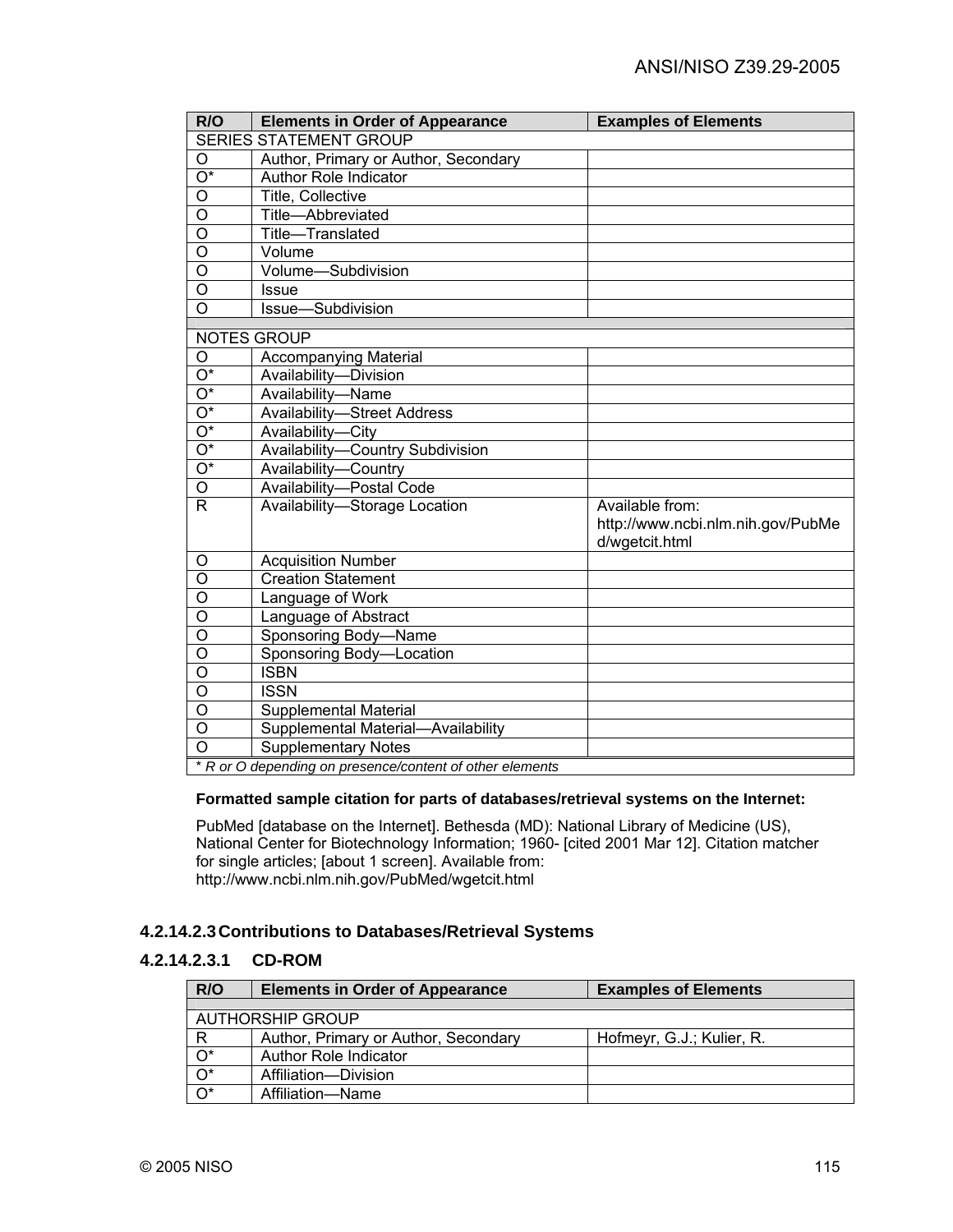| R/O                       | <b>Elements in Order of Appearance</b>   | <b>Examples of Elements</b> |
|---------------------------|------------------------------------------|-----------------------------|
| $\overline{\mathrm{O}^*}$ | Affiliation-City                         |                             |
| $\overline{O^*}$          | Affiliation-Country Subdivision          |                             |
| $\overline{O^*}$          | Affiliation-Country                      |                             |
| $\overline{O^*}$          | Affiliation-E-mail Address               |                             |
|                           |                                          |                             |
|                           | TITLE GROUP (Analytic Level)             |                             |
| R                         | Title, Analytic                          | Abdominal decompression in  |
|                           |                                          | normal pregnancy.           |
| O                         | Title-Subordinate                        |                             |
| $\overline{O}$            | <b>Title-Parallel</b>                    |                             |
| $\overline{\mathsf{o}}$   | Title-Translated                         |                             |
|                           | <b>CONNECTIVE PHRASE</b>                 | In:                         |
|                           |                                          |                             |
|                           | <b>AUTHORSHIP GROUP</b>                  |                             |
| R                         | Author, Primary or Author, Secondary     |                             |
| $\overline{O^*}$          | <b>Author Role Indicator</b>             |                             |
| $\overline{O^*}$          | Affiliation-Division                     |                             |
| $\overline{O^*}$          | Affiliation-Name                         |                             |
| $\overline{O^*}$          | Affiliation-City                         |                             |
| $\overline{O^*}$          | Affiliation-Country Subdivision          |                             |
| $\overline{O^*}$          | Affiliation-Country                      |                             |
| $\overline{O^*}$          | Affiliation-E-mail Address               |                             |
|                           | <b>TITLE GROUP (Collective Level)</b>    |                             |
| R                         | Title, Collective                        | Cochrane library            |
| O                         | Title-Subordinate                        |                             |
| O                         | Title-Parallel                           |                             |
| O                         | Title-Translated                         |                             |
| O                         | <b>Content Designator</b>                | database on                 |
| R                         | <b>Medium Designator</b>                 | CD-ROM].                    |
|                           |                                          |                             |
|                           | <b>IMPRINT GROUP</b>                     |                             |
| R                         | Place of Publication-City                | Oxford                      |
| $\overline{R^*}$          | Place of Publication-Country Subdivision |                             |
| $R^*$                     | Place of Publication-<br>Country         | (UK)                        |
| $\mathsf R$               | <b>Publisher Name</b>                    | Update Software Ltd.;       |
| R                         | Date of Publication                      | 2001, c1996-2001.           |
| $\overline{O^*}$          | Date of Copyright                        |                             |
| ${\sf R}$                 | Date of Update/Revision                  |                             |
| $\overline{R}$            | Volume                                   |                             |
| $\overline{R}$            | Volume-Subdivision                       |                             |
| $\overline{R}$            | Issue                                    | No. 4,                      |
| $\overline{R}$            | Issue-Subdivision                        | Pt 2.;                      |
| $\overline{\mathsf{R}}$   | Location with a Work                     | [about 7 p].                |
|                           | PHYSICAL DESCRIPTION GROUP               |                             |
| O                         | <b>Extent of Work</b>                    | 1                           |
| O                         | <b>Physical Form</b>                     | CD-ROM:                     |
| O                         | <b>Special Physical Features</b>         | color.                      |
| O                         | Size                                     |                             |
|                           |                                          |                             |
|                           | <b>NOTES GROUP</b>                       |                             |
| O                         | <b>Accompanying Material</b>             |                             |
| $\overline{\mathrm{O}^*}$ | Availability-Division                    |                             |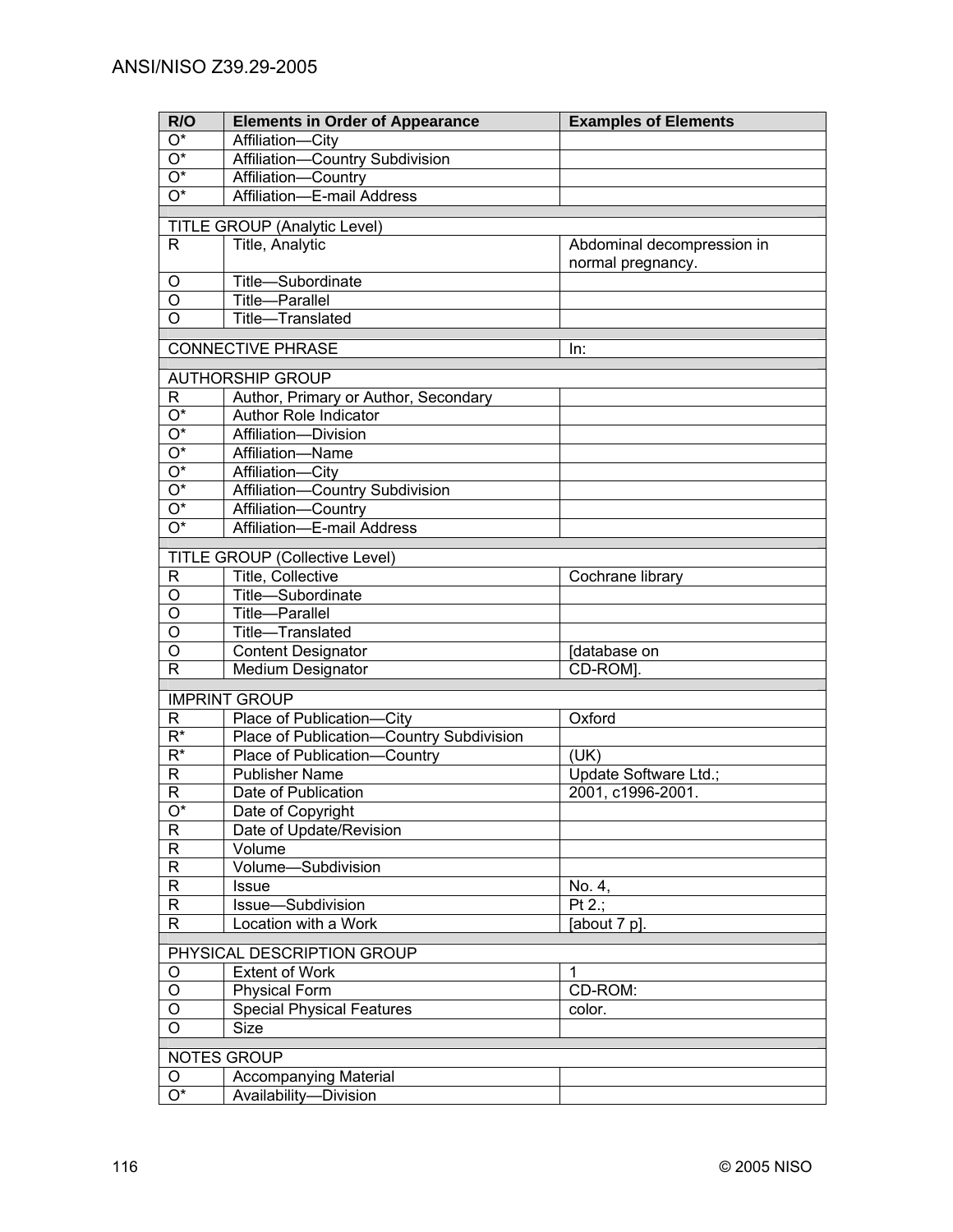| R/O              | <b>Elements in Order of Appearance</b>                   | <b>Examples of Elements</b>      |  |
|------------------|----------------------------------------------------------|----------------------------------|--|
| $O^*$            | Availability-Name                                        |                                  |  |
| $O^*$            | <b>Availability-Street Address</b>                       |                                  |  |
| $\overline{O^*}$ | Availability-City                                        |                                  |  |
| $\overline{O^*}$ | Availability-Country Subdivision                         |                                  |  |
| $O^*$            | Availability-Country                                     |                                  |  |
| O                | Availability-Postal Code                                 |                                  |  |
| R                | Availability-Storage Location                            |                                  |  |
| O                | <b>Acquisition Number</b>                                |                                  |  |
| O                | <b>Creation Statement</b>                                |                                  |  |
| O                | Language of Work                                         |                                  |  |
| O                | Language of Abstract                                     |                                  |  |
| O                | Sponsoring Body-Name                                     |                                  |  |
| O                | Sponsoring Body-Location                                 |                                  |  |
| $\circ$          | ISSN                                                     |                                  |  |
| $\circ$          | Supplemental Material                                    |                                  |  |
| $\Omega$         | Supplemental Material-Availability                       |                                  |  |
| Ω                | <b>Supplementary Notes</b>                               | System Requirements: 250 MB free |  |
|                  |                                                          | hard disk space; CD-ROM drive.   |  |
|                  | * R or O depending on presence/content of other elements |                                  |  |

#### **Formatted sample citation for contributions to databases/retrieval systems on CD-ROM:**

Hofmeyr, G.J.; Kulier, R. Abdominal decompression in normal pregnancy. In: Cochrane library [database on CD-ROM]. Oxford (UK): Update Software Ltd.; 2001, c1996-2001. No. 4, Pt 2.; [about 7 p.]. 1 CD-ROM: color. System Requirements: 250 MB free hard disk space; CD-ROM drive.

## **4.2.14.2.3.2 Internet**

| R/O                       | <b>Elements in Order of Appearance</b> | <b>Examples of Elements</b>                    |
|---------------------------|----------------------------------------|------------------------------------------------|
|                           |                                        |                                                |
|                           | <b>AUTHORSHIP GROUP</b>                |                                                |
| R                         | Author, Primary or Author, Secondary   | Franz, M.J.                                    |
| $\overline{\mathrm{O}^*}$ | Author Role Indicator                  |                                                |
| $O^*$                     | Affiliation-Division                   |                                                |
| $\mathrm{O}^\star$        | Affiliation-Name                       |                                                |
| O*                        | Affiliation-City                       |                                                |
| $\mathrm{O}^\star$        | Affiliation-Country Subdivision        |                                                |
| $\mathrm{O}^\star$        | Affiliation-Country                    |                                                |
| O*                        | Affiliation-E-mail Address             |                                                |
|                           |                                        |                                                |
|                           | <b>TITLE GROUP (Analytic Level)</b>    |                                                |
| R                         | Title, Analytic                        | Nutrition:                                     |
| O                         | Title-Subordinate                      | can it give athletes with diabetes a<br>boost? |
| Ο                         | Title-Parallel                         |                                                |
| O                         | Title-Translated                       |                                                |
|                           |                                        |                                                |
|                           | <b>TITLE GROUP (Collective Level)</b>  |                                                |
| R                         | Title, Collective                      | Diabetes Educator.                             |
| O                         | Title-Abbreviated                      |                                                |
| O                         | Title-Subordinate                      |                                                |
| O                         | Title-Parallel                         |                                                |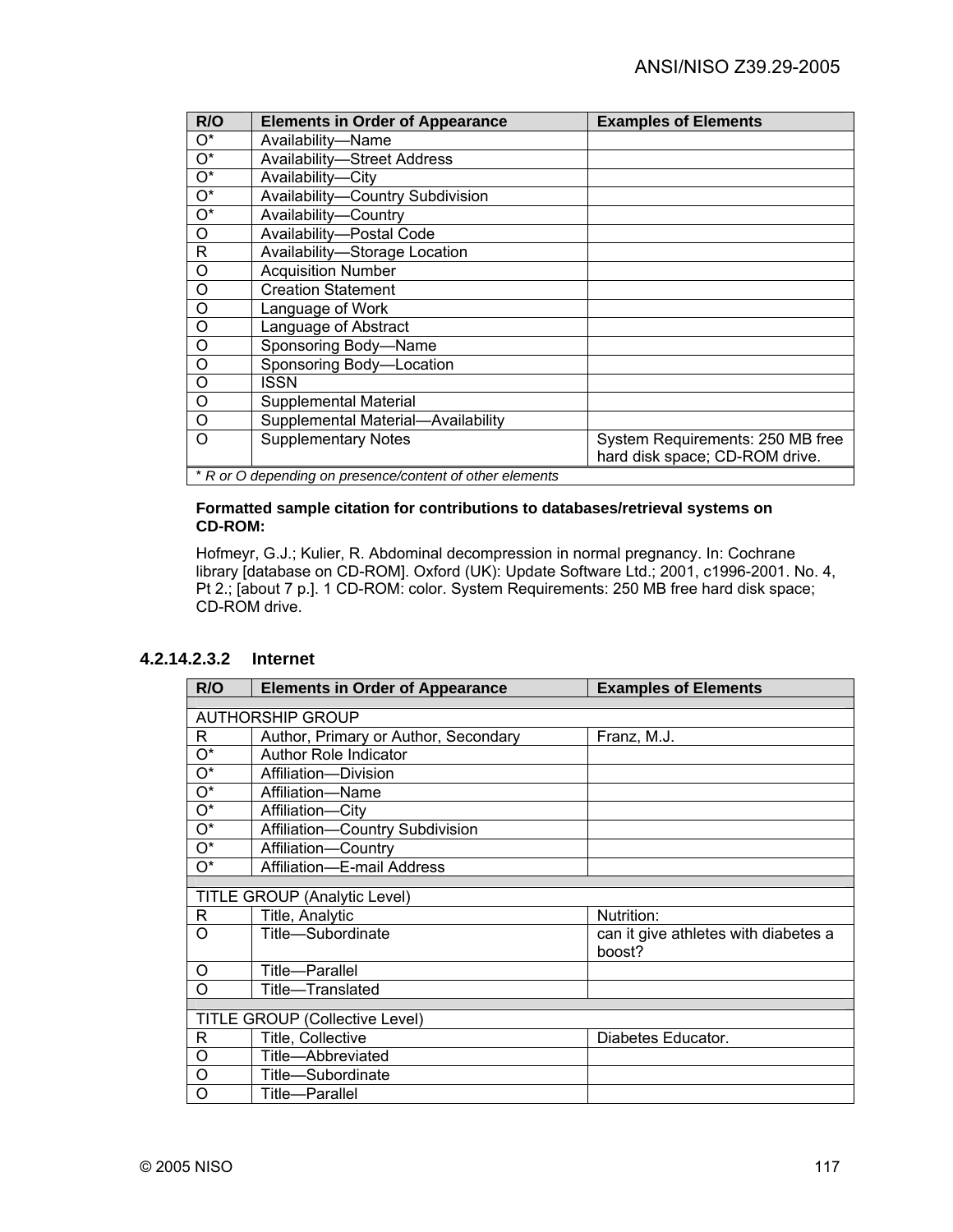| R/O                     | <b>Elements in Order of Appearance</b>          | <b>Examples of Elements</b>         |
|-------------------------|-------------------------------------------------|-------------------------------------|
| O                       | Title-Translated                                |                                     |
|                         | <b>EDITION GROUP</b>                            |                                     |
| R                       | <b>Edition Statement</b>                        |                                     |
|                         |                                                 |                                     |
|                         | <b>IMPRINT GROUP</b>                            |                                     |
| $\mathsf{R}$            | Date of Publication                             | 1991 May-Jun;                       |
| $\overline{R}$          | Date-Subdivision                                |                                     |
| $\overline{O^*}$        | Date of Copyright                               |                                     |
| $\overline{R}$          | Volume                                          | 17                                  |
| $\overline{\mathsf{R}}$ | Volume-Subdivision                              |                                     |
| $\overline{\mathsf{R}}$ | <b>Issue</b>                                    | $(3)$ :                             |
| $\overline{\mathsf{R}}$ | Issue-Subdivision                               |                                     |
| $\overline{R}$          | Location within a Work                          | 163-172.                            |
|                         | <b>CONNECTIVE PHRASE</b>                        | In:                                 |
|                         |                                                 |                                     |
|                         | <b>AUTHORSHIP GROUP</b>                         |                                     |
| R.                      | Author, Primary or Author, Secondary            |                                     |
| $\overline{O^*}$        | <b>Author Role Indicator</b>                    |                                     |
| O*                      | Affiliation-Division                            |                                     |
| O*                      | Affiliation-Name                                |                                     |
| O*                      | Affiliation-City                                |                                     |
| O*                      | Affiliation-Country Subdivision                 |                                     |
| O*                      | Affiliation-Country                             |                                     |
| $O^*$                   | Affiliation-E-mail Address                      |                                     |
|                         | <b>TITLE GROUP (Collective Level)</b>           |                                     |
| R                       | Title, Collective                               | <b>AGRICOLA</b>                     |
| O                       | Title-Subordinate                               |                                     |
| $\overline{0}$          | Title-Parallel                                  |                                     |
| O                       | Title-Translated                                |                                     |
| O                       | <b>Content Designator</b>                       | database on the                     |
| $\mathsf{R}$            | <b>Medium Designator</b>                        | Internet].                          |
|                         |                                                 |                                     |
|                         | <b>IMPRINT GROUP</b>                            |                                     |
| R                       | Place of Publication-City                       | <b>Beltsville</b>                   |
| $\overline{R^*}$        | <b>Place of Publication-Country Subdivision</b> | $(MD)$ :                            |
| $\overline{R^*}$        | Place of Publication-Country                    |                                     |
| $\mathsf{R}$            | <b>Publisher Name</b>                           | National Agricultural Library (US); |
| $\overline{R}$          | Date of Publication                             | 1970-                               |
| $\overline{O^*}$        | Date of Copyright                               |                                     |
| $\overline{R}$          | Date of Update/Revision                         | [modified 2000 May 1;               |
| $\overline{\mathsf{R}}$ | Date of Citation                                | cited 2000 Jun 3].                  |
| $\overline{R}$          | Location with a Work                            | [about 2 screens].                  |
|                         | PHYSICAL DESCRIPTION GROUP                      |                                     |
| O                       | <b>Extent of Work</b>                           |                                     |
| O                       | <b>Physical Form</b>                            |                                     |
| O                       | <b>Special Physical Features</b>                |                                     |
| O                       | <b>Size</b>                                     |                                     |
|                         |                                                 |                                     |
|                         | NOTES GROUP                                     |                                     |
| O                       | <b>Accompanying Material</b>                    |                                     |
| $\overline{O^*}$        | Availability-Division                           |                                     |
| $\overline{O^*}$        | Availability-Name                               |                                     |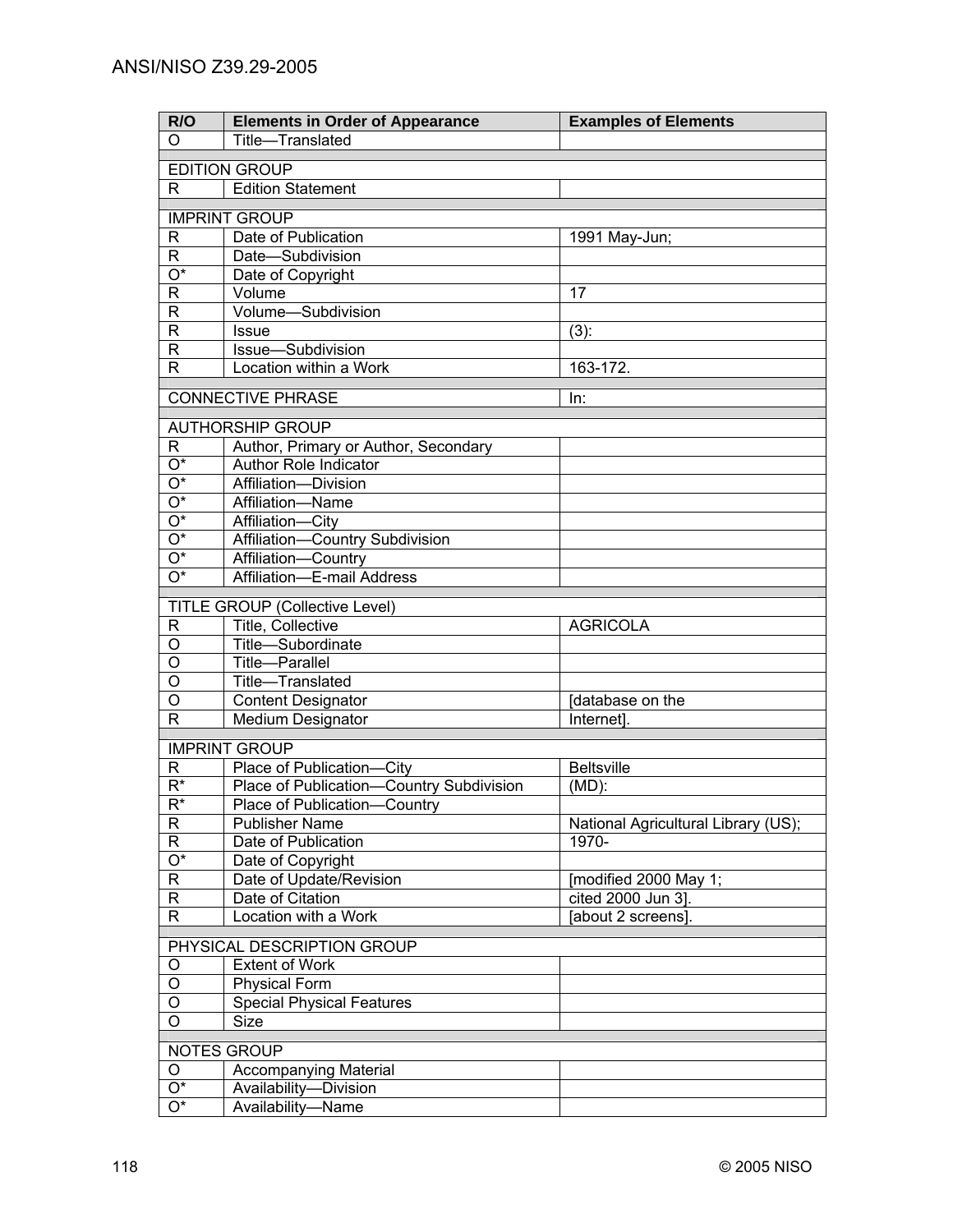| R/O                                                      | <b>Elements in Order of Appearance</b> | <b>Examples of Elements</b>   |
|----------------------------------------------------------|----------------------------------------|-------------------------------|
| $O^*$                                                    | <b>Availability-Street Address</b>     |                               |
| $O^*$                                                    | Availability-City                      |                               |
| $O^*$                                                    | Availability-Country Subdivision       |                               |
| $\overline{O^*}$                                         | Availability-Country                   |                               |
| O                                                        | Availability-Postal Code               |                               |
| R                                                        | Availability-Storage Location          | Available from:               |
|                                                          |                                        | http://www.nal.usda.gov/ag98/ |
| O                                                        | <b>Acquisition Number</b>              | Accession No.: FNI91001444.   |
| O                                                        | <b>Creation Statement</b>              |                               |
| O                                                        | Language of Work                       |                               |
| $\circ$                                                  | Language of Abstract                   |                               |
| O                                                        | Sponsoring Body-Name                   |                               |
| $\circ$                                                  | Sponsoring Body-Location               |                               |
| O                                                        | <b>CODEN</b>                           |                               |
| O                                                        | DOI                                    |                               |
| O                                                        | ISSN                                   |                               |
| $\circ$                                                  | <b>Supplemental Material</b>           |                               |
| O                                                        | Supplemental Material-Availability     |                               |
| O                                                        | <b>Supplementary Notes</b>             |                               |
| * R or O depending on presence/content of other elements |                                        |                               |

#### **Formatted sample citation for contributions to databases/retrieval systems on the Internet:**

Franz, M.J. Nutrition: can it give athletes with diabetes a boost? Diabetes Educator. 1991 May-Jun;17(3):163-172. In: AGRICOLA [database on the Internet]. Beltsville (MD): National Agricultural Library (US); 1970- [modified 2000 May 1; cited 2000 Jun 3]. [about 2 screens]. Available from: http://www.nal.usda.gov/ag98/ Accession No. FNC91001441.

# **4.2.14.3 Journals in Electronic Formats**

# **4.2.14.3.1 Entire Journal Titles in Electronic Formats**

## **4.2.14.3.1.1 Disk**

| R/O                  | <b>Elements in Order of Appearance</b>   | <b>Examples of Elements</b>      |  |  |
|----------------------|------------------------------------------|----------------------------------|--|--|
|                      |                                          |                                  |  |  |
| <b>TITLE GROUP</b>   |                                          |                                  |  |  |
| R                    | Title, Collective                        | Cyberlog:                        |  |  |
| Ω                    | Title-Subordinate                        | the quarterly of applied medical |  |  |
|                      |                                          | software                         |  |  |
| O                    | Title—Parallel                           |                                  |  |  |
| O                    | Title—Translated                         |                                  |  |  |
| R                    | Edition Statement +                      | (Release 1.1)                    |  |  |
| O                    | <b>Content Designator</b>                | [serial on                       |  |  |
| R                    | <b>Medium Designator</b>                 | disk].                           |  |  |
|                      |                                          |                                  |  |  |
|                      | <b>EDITION GROUP</b>                     |                                  |  |  |
| Ω                    | Author, Secondary                        |                                  |  |  |
| $O^*$                | <b>Author Role Indicator</b>             |                                  |  |  |
|                      |                                          |                                  |  |  |
| <b>IMPRINT GROUP</b> |                                          |                                  |  |  |
| R                    | Place of Publication-City                | <b>Eden Prairie</b>              |  |  |
| $R^*$                | Place of Publication-Country Subdivision | (MN):                            |  |  |
| R*                   | Place of Publication-Country             |                                  |  |  |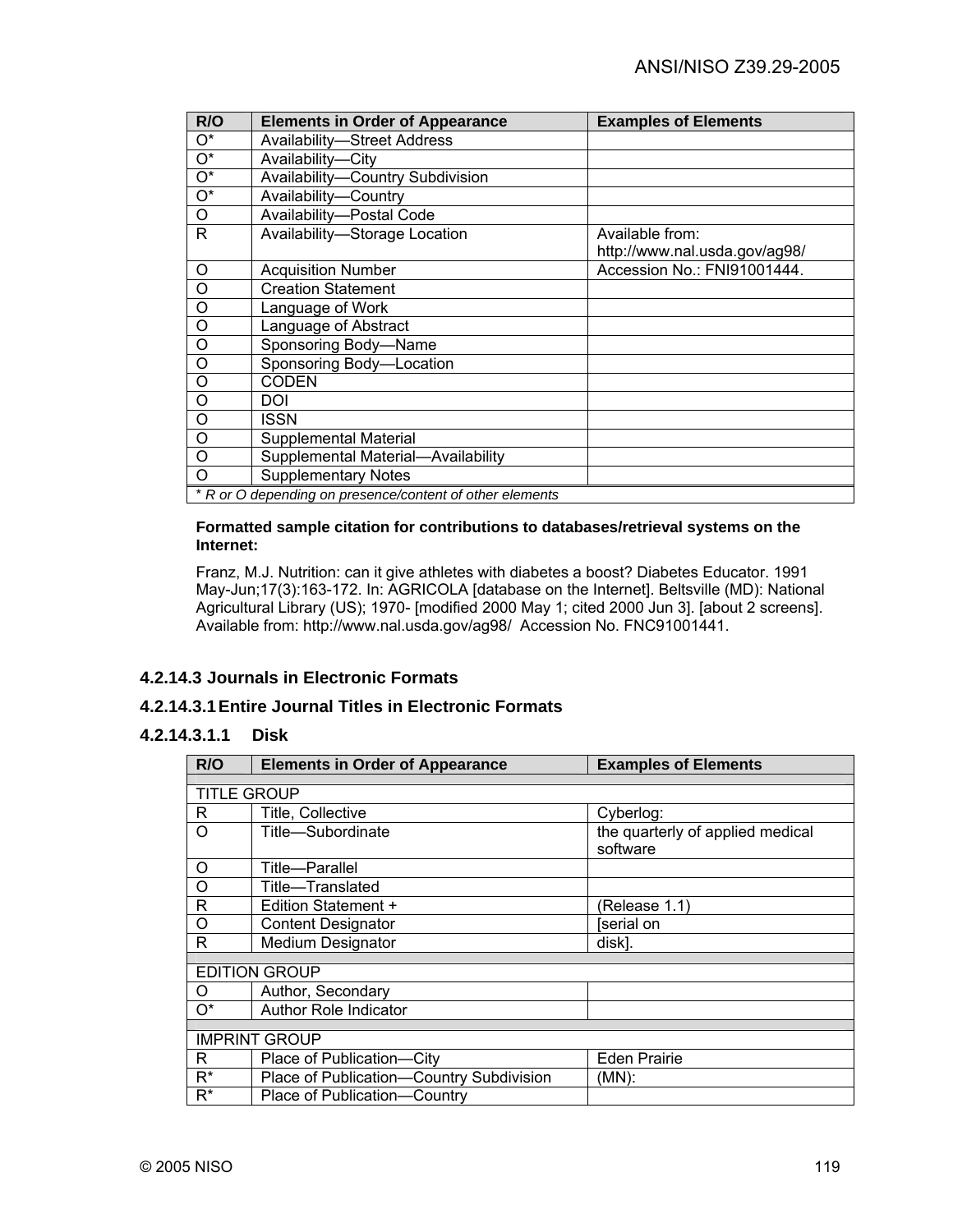| R/O              | <b>Elements in Order of Appearance</b>                                             | <b>Examples of Elements</b>    |  |
|------------------|------------------------------------------------------------------------------------|--------------------------------|--|
| R                | <b>Publisher Name</b>                                                              | Cardinal Health Systems, Inc.  |  |
| R                | Volume                                                                             | Vol. 1,                        |  |
| R                | <b>Issue</b>                                                                       | No. 1,                         |  |
| $\mathsf{R}$     | Date of Publication                                                                | Spring 1985-.                  |  |
| $\overline{O^*}$ | Date of Copyright                                                                  |                                |  |
|                  | PHYSICAL DESCRIPTION GROUP                                                         |                                |  |
| O                | Extent of Work                                                                     | 2                              |  |
| O                | <b>Physical Form</b>                                                               | computer disks:                |  |
| O                | <b>Special Physical Features</b>                                                   | color,                         |  |
| O                | <b>Size</b>                                                                        | 5 1/4 in.                      |  |
|                  | SERIES STATEMENT GROUP                                                             |                                |  |
| O                | Author, Primary or Author, Secondary                                               |                                |  |
| $\overline{O^*}$ | Author Role Indicator                                                              |                                |  |
| O                | Title, Collective                                                                  |                                |  |
| $\overline{0}$   | Title-Abbreviated                                                                  |                                |  |
| $\overline{0}$   | Title-Translated                                                                   |                                |  |
| $\overline{0}$   | Volume                                                                             |                                |  |
| $\overline{0}$   | Volume-Subdivision                                                                 |                                |  |
| O                | Issue                                                                              |                                |  |
| $\overline{O}$   | Issue-Subdivision                                                                  |                                |  |
|                  |                                                                                    |                                |  |
|                  | <b>NOTES GROUP</b>                                                                 |                                |  |
| O                | <b>Accompanying Material</b>                                                       | Accompanied by: Users' guide.  |  |
| O*               | Availability-Division                                                              |                                |  |
| O*               | Availability-Name                                                                  |                                |  |
| O*               | <b>Availability-Street Address</b>                                                 |                                |  |
| O*               | Availability-City                                                                  |                                |  |
| $O^*$            | Availability-Country Subdivision                                                   |                                |  |
| $O^*$            | Availability-Country                                                               |                                |  |
| O                | Availability-Postal Code                                                           |                                |  |
| O                | Availability-Storage Location                                                      |                                |  |
| O                | <b>Acquisition Number</b>                                                          |                                |  |
| O                | <b>Creation Statement</b>                                                          |                                |  |
| O                | Language of Work                                                                   |                                |  |
| O                | Language of Abstract                                                               |                                |  |
| $\bigcirc$       | Sponsoring Body-Name                                                               |                                |  |
| O                | Sponsoring Body-Location                                                           |                                |  |
| O                | <b>ISSN</b>                                                                        |                                |  |
| O                | Supplemental Material                                                              |                                |  |
| O                | -Availability<br>Supplemental Material-                                            |                                |  |
| O                | <b>Supplementary Notes</b>                                                         | System Requirements: IBM PC;   |  |
|                  |                                                                                    | 192K; DOS 2.0 or higher; color |  |
|                  |                                                                                    | graphics adapter; composite or |  |
|                  |                                                                                    | RGB monitor.                   |  |
|                  | + An Edition Statement is considered part of the TITLE GROUP when citing journals. |                                |  |

#### **Formatted sample citation for entire journal titles in electronic formats on disk:**

Cyberlog: the quarterly of applied medical software (Release 1.1) [serial on disk]. Eden Prairie (MN): Cardinal Health Systems, Inc. Vol. 1, No. 1, Spring 1985 - . 2 computer disks: color, 5 1/4 in. Accompanied by: Users' guide. System Requirements: IBM PC; 192K; DOS 2.0 or higher; color graphics adapter; composite or RGB monitor.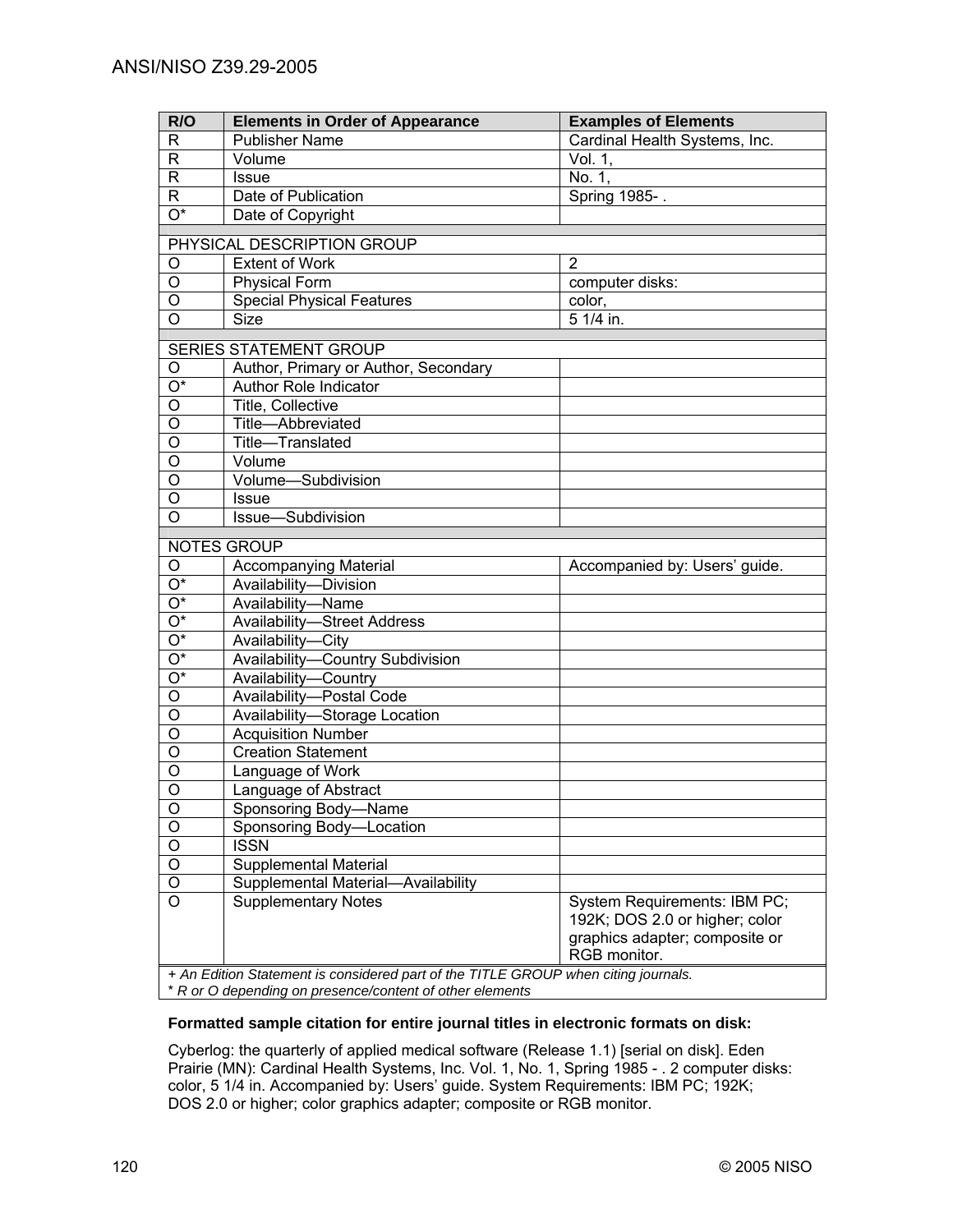## **4.2.14.3.1.2 Internet**

| R/O                | <b>Elements in Order of Appearance</b>   | <b>Examples of Elements</b>                 |
|--------------------|------------------------------------------|---------------------------------------------|
| <b>TITLE GROUP</b> |                                          |                                             |
| $\mathsf{R}$       | Title, Collective                        | Online Journal of Issues in Nursing         |
| O                  | Title-Subordinate                        |                                             |
| $\circ$            | Title-Parallel                           |                                             |
| O                  | Title-Translated                         |                                             |
| $\mathsf{R}$       | <b>Edition Statement +</b>               |                                             |
| O                  | <b>Content Designator</b>                | [serial on the                              |
| R                  | Medium Designator                        | Internet].                                  |
|                    | <b>EDITION GROUP</b>                     |                                             |
| O                  | Author, Secondary                        | Jones, Susan L.,                            |
| $O^*$              | Author Role Indicator                    | editor-in-chief.                            |
|                    |                                          |                                             |
|                    | <b>IMPRINT GROUP</b>                     |                                             |
| R                  | Place of Publication-City                | Kent                                        |
| $R^*$              | Place of Publication-Country Subdivision | $(OH)$ :                                    |
| $R^*$              | Place of Publication-Country             |                                             |
| R                  | <b>Publisher Name</b>                    | Kent State University School of<br>Nursing. |
| R                  | Volume                                   |                                             |
| $\mathsf{R}$       | Volume-Subdivision                       |                                             |
| R                  | <b>Issue</b>                             |                                             |
| R                  | Issue-Subdivision                        |                                             |
| R                  | Date of Publication                      |                                             |
| $\overline{O^*}$   | Date of Copyright                        | c1996-                                      |
| $\mathsf{R}$       | Date of Update/Revision                  |                                             |
| $\mathsf{R}$       | Date of Citation                         | [cited 1998 Mar 12].                        |
|                    | PHYSICAL DESCRIPTION GROUP               |                                             |
| O                  | <b>Extent of Work</b>                    |                                             |
| O                  | <b>Physical Form</b>                     |                                             |
| O                  | <b>Special Physical Features</b>         |                                             |
| O                  | <b>Size</b>                              |                                             |
|                    | <b>NOTES GROUP</b>                       |                                             |
| O                  | <b>Accompanying Material</b>             |                                             |
| $O^*$              | Availability-Division                    |                                             |
| $\mathrm{O}^\star$ | Availability-Name                        |                                             |
| O*                 | <b>Availability-Street Address</b>       |                                             |
| $\mathrm{O}^\star$ | Availability-City                        |                                             |
| $\mathrm{O}^\star$ | Availability-Country Subdivision         |                                             |
| $O^*$              | Availability-Country                     |                                             |
| O                  | Availability-Postal Code                 |                                             |
| R.                 | Availability-Storage Location            | Available from:                             |
|                    |                                          | http://www.ana.org/ojin/                    |
| O                  | <b>Acquisition Number</b>                |                                             |
| $\overline{O}$     | <b>Creation Statement</b>                |                                             |
| $\overline{O}$     | Language of Work                         |                                             |
| $\overline{O}$     | Language of Abstract                     |                                             |
| $\mathsf O$        | Sponsoring Body-Name                     |                                             |
| $\overline{O}$     | Sponsoring Body-Location                 |                                             |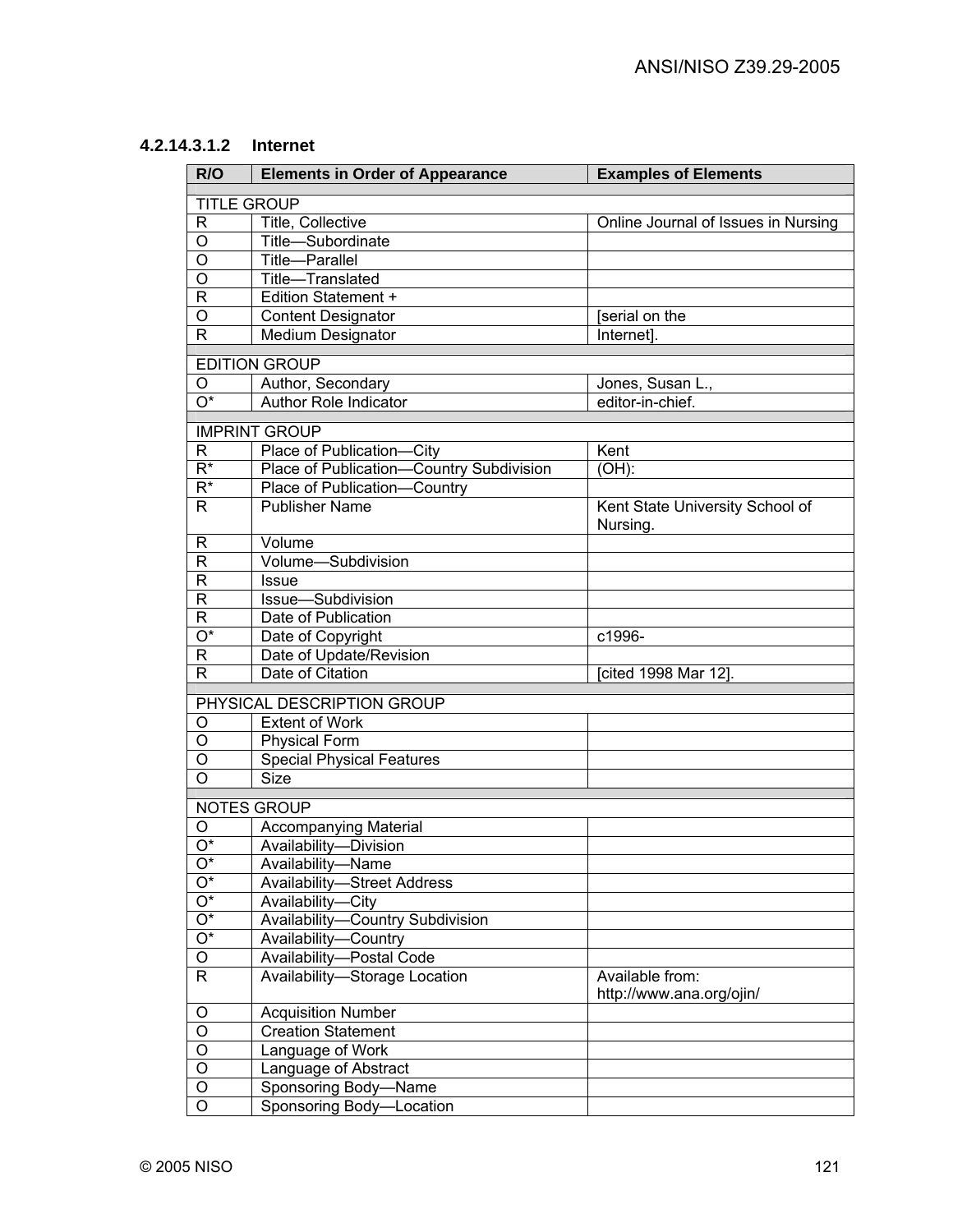| R/O                                                                                | <b>Elements in Order of Appearance</b> | <b>Examples of Elements</b>       |
|------------------------------------------------------------------------------------|----------------------------------------|-----------------------------------|
| O                                                                                  | ISBN                                   |                                   |
|                                                                                    | ISSN                                   |                                   |
|                                                                                    | Supplemental Material                  |                                   |
| $\circ$                                                                            | Supplemental Material-Availability     |                                   |
| $\Omega$                                                                           | <b>Supplementary Notes</b>             | Published in partnership with the |
|                                                                                    |                                        | American Nurses Association.      |
| + An Edition Statement is considered part of the TITLE GROUP when citing journals. |                                        |                                   |
| * R or O depending on presence/content of other elements                           |                                        |                                   |

### **Formatted sample citation for entire journal titles in electronic formats on the Internet:**

Online Journal of Issues in Nursing [serial on the Internet]. Jones, Susan L., editor-in-chief. Kent (OH): Kent State University School of Nursing. c1996- [cited 1998 Mar 12]. Available from: http://www.ana.org/ojin/ Published in partnership with the American Nurses Association.

# **4.2.14.3.2 Contributions to Journals (Journal Articles) in Electronic Formats**

# **4.2.14.3.2.1 CD-ROM**

| R/O                       | <b>Elements in Order of Appearance</b>                 | <b>Examples of Elements</b>       |
|---------------------------|--------------------------------------------------------|-----------------------------------|
|                           | <b>AUTHORSHIP GROUP</b>                                |                                   |
| $\overline{R}$            | Author, Primary or Author, Secondary                   | Mady, E.A.                        |
| $\overline{O^*}$          | <b>Author Role Indicator</b>                           |                                   |
| $\overline{\mathrm{O}^*}$ | Affiliation-Division                                   | (Department of Biochemistry,      |
| $\overline{O^*}$          | Affiliation-Name                                       | Ain Shams University,             |
| $\overline{O^*}$          | Affiliation-City                                       | Cairo,                            |
| $\overline{O^*}$          | Affiliation-Country Subdivision                        |                                   |
| $\overline{O^*}$          | Affiliation-Country                                    | Egypt).                           |
| $\overline{O^*}$          | Affiliation-E-mail Address                             |                                   |
|                           |                                                        |                                   |
| R                         | <b>TITLE GROUP (Analytic Level)</b><br>Title, Analytic | Antitumor and biochemical effects |
|                           |                                                        | of Echis coloratus crude venom on |
|                           |                                                        | ascites carcinoma cells in vivo.  |
| O                         | Title-Subordinate                                      |                                   |
| $\Omega$                  | Title-Parallel                                         |                                   |
| O                         | Title-Translated                                       |                                   |
|                           |                                                        |                                   |
|                           | <b>TITLE GROUP (Collective Level)</b>                  |                                   |
| R                         | Title, Collective                                      |                                   |
| O                         | Title-Abbreviated                                      | J Venom AnimToxins                |
| O                         | Title-Subordinate                                      |                                   |
| O                         | Title-Parallel                                         |                                   |
| O                         | Title-Translated                                       |                                   |
| R                         | <b>Edition Statement +</b>                             |                                   |
| O                         | <b>Content Designator</b>                              | <b>Serial</b>                     |
| R                         | Medium Designator                                      | on CD-ROM].                       |
|                           | <b>IMPRINT GROUP</b>                                   |                                   |
| R                         | Date of Publication                                    | 2002                              |
| R                         | Date-Subdivision                                       |                                   |
| $\overline{O^*}$          | Date of Copyright                                      |                                   |
| $\mathsf{R}$              | Volume                                                 | 8                                 |
|                           |                                                        |                                   |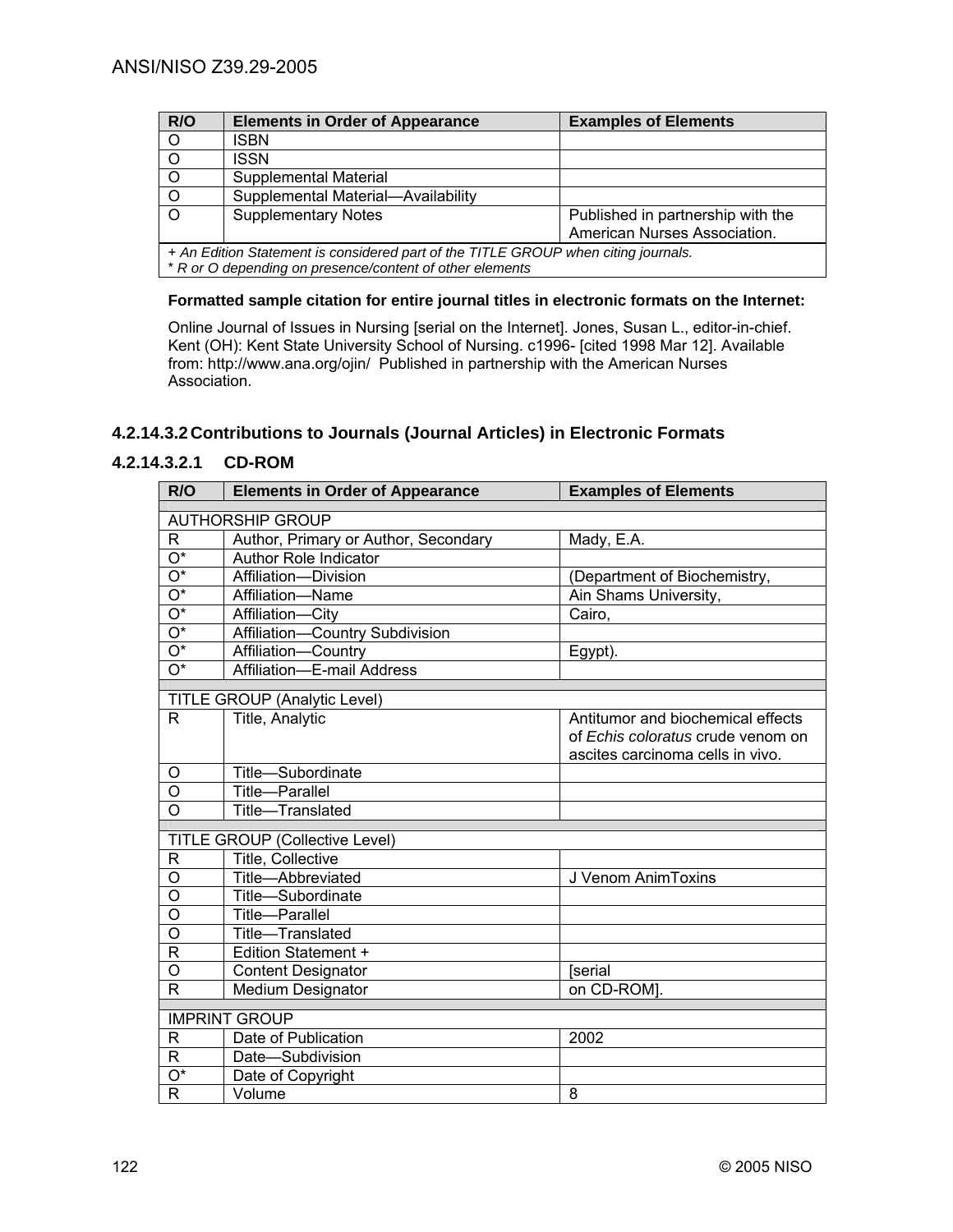| R/O                                                                                | <b>Elements in Order of Appearance</b>                   | <b>Examples of Elements</b>     |  |
|------------------------------------------------------------------------------------|----------------------------------------------------------|---------------------------------|--|
| R                                                                                  | Volume-Subdivision                                       |                                 |  |
| $\overline{R}$                                                                     | Issue                                                    | $(2)$ :                         |  |
| $\overline{\mathsf{R}}$                                                            | Issue-Subdivision                                        |                                 |  |
| $\mathsf{R}$                                                                       | Location within a Work                                   | 283-296.                        |  |
|                                                                                    | PHYSICAL DESCRIPTION GROUP                               |                                 |  |
| O                                                                                  | Extent of Work                                           | 1                               |  |
| $\overline{O}$                                                                     |                                                          | CD-ROM:                         |  |
| $\circ$                                                                            | <b>Physical Form</b>                                     |                                 |  |
| $\overline{\mathsf{o}}$                                                            | <b>Special Physical Features</b><br>Size                 | color.                          |  |
|                                                                                    |                                                          |                                 |  |
|                                                                                    | <b>NOTES GROUP</b>                                       |                                 |  |
| O                                                                                  | <b>Accompanying Material</b>                             |                                 |  |
| $\overline{\mathrm{O}^*}$                                                          | Availability-Division                                    |                                 |  |
| $\overline{\mathrm{O}^*}$                                                          | Availability-Name                                        |                                 |  |
| $\overline{O^*}$                                                                   | <b>Availability-Street Address</b>                       |                                 |  |
| $\overline{O^*}$                                                                   | Availability-City                                        |                                 |  |
| $\overline{O^*}$                                                                   | Availability-Country Subdivision                         |                                 |  |
| $\overline{O^*}$                                                                   | Availability-Country                                     |                                 |  |
| $\overline{O}$                                                                     | Availability-Postal Code                                 |                                 |  |
| $\overline{\circ}$                                                                 | Availability-Storage Location                            |                                 |  |
| $\overline{\mathsf{o}}$                                                            | <b>Acquisition Number</b>                                |                                 |  |
| $\overline{\circ}$                                                                 | <b>Creation Statement</b>                                |                                 |  |
| $\overline{\mathsf{o}}$                                                            | Language of Work                                         |                                 |  |
| $\overline{0}$                                                                     | Language of Abstract                                     |                                 |  |
| $\overline{\mathsf{o}}$                                                            | Sponsoring Body-Name                                     |                                 |  |
| $\overline{\mathsf{o}}$                                                            | Sponsoring Body-Location                                 |                                 |  |
| $\overline{\mathsf{o}}$                                                            | <b>CODEN</b>                                             |                                 |  |
| $\overline{\mathsf{o}}$                                                            | <b>ISSN</b>                                              |                                 |  |
| $\overline{\mathsf{o}}$                                                            | Supplemental Material                                    |                                 |  |
| $\overline{0}$                                                                     | Supplemental Material-Availability                       |                                 |  |
| $\overline{O}$                                                                     | <b>Supplementary Notes</b>                               | System Requirements: 386 IBM or |  |
|                                                                                    |                                                          | IBM compatible; Windows 3.1 or  |  |
|                                                                                    |                                                          | greater; CD-ROM drive.          |  |
| + An Edition Statement is considered part of the TITLE GROUP when citing journals. |                                                          |                                 |  |
|                                                                                    | * R or O depending on presence/content of other elements |                                 |  |

#### **Formatted sample citation for contributions to journals (journal articles) in electronic formats on CD-ROM:**

Mady, E.A. (Department of Biochemistry, Ain Shams University, Cairo, Egypt). Antitumor and biochemical effects of *Echis coloratus* crude venom on ascites carcinoma cells in vivo. J Venom Anim Toxins [serial on CD-ROM]. 2002;8(2):283-296. 1 CD-ROM: color. System Requirements: 386 IBM or IBM compatible; Windows 3.1 or greater; CD-ROM drive.

### **4.2.14.3.2.2 Internet**

| R/O              | <b>Elements in Order of Appearance</b> | <b>Examples of Elements</b>  |
|------------------|----------------------------------------|------------------------------|
|                  | <b>AUTHORSHIP GROUP</b>                |                              |
|                  |                                        |                              |
| R                | Author, Primary or Author, Secondary   | Roberts, A.A.; Cochran, A.J. |
| $O^*$            | Author Role Indicator                  |                              |
| $O^*$            | Affiliation-Division                   |                              |
| $\overline{O^*}$ | Affiliation-Name                       |                              |
| $\overline{O^*}$ | Affiliation-City                       |                              |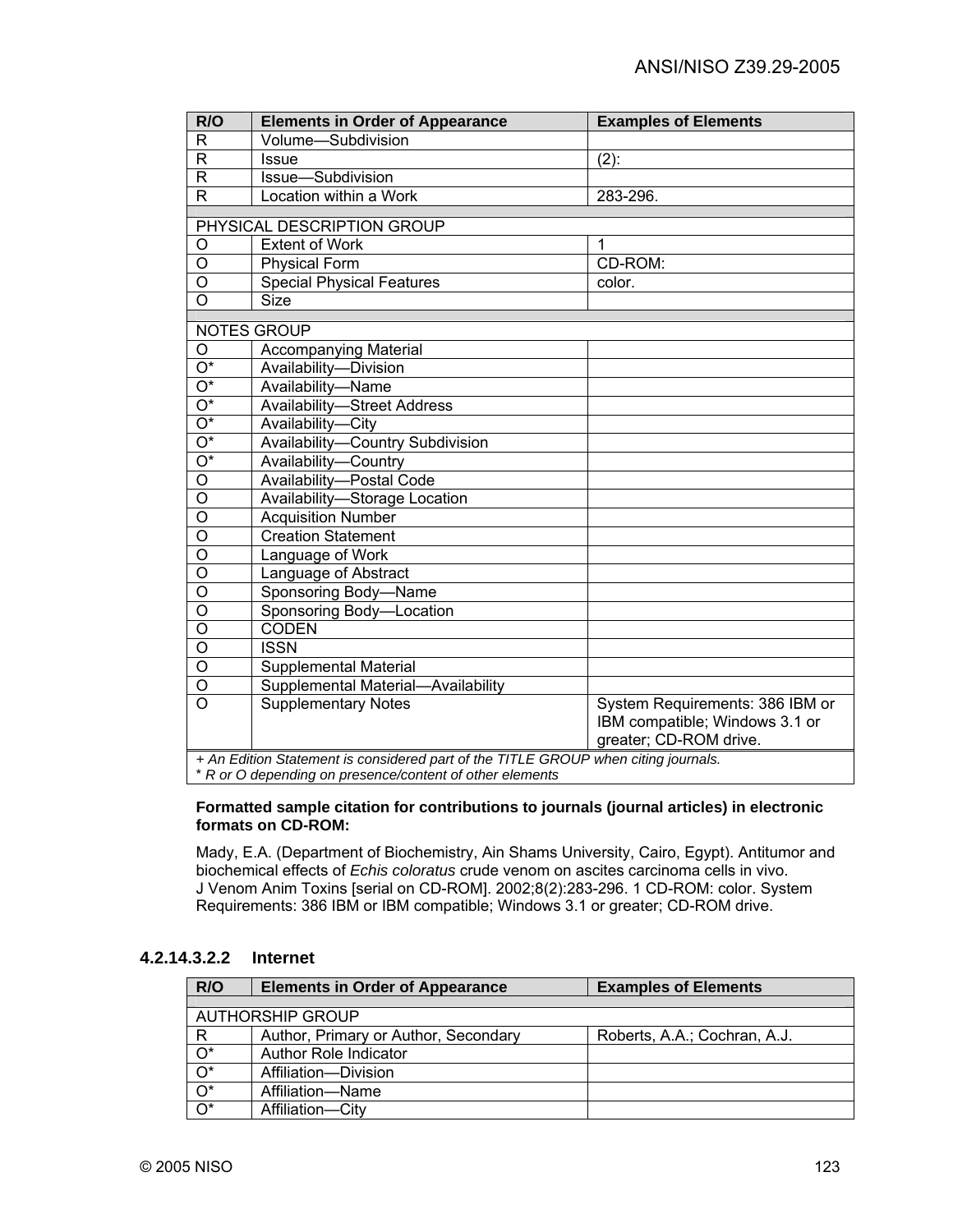| R/O                       | <b>Elements in Order of Appearance</b> | <b>Examples of Elements</b>         |
|---------------------------|----------------------------------------|-------------------------------------|
| $O^*$                     | Affiliation-Country Subdivision        |                                     |
| O*                        | Affiliation-Country                    |                                     |
| $\overline{O^*}$          | Affiliation-E-mail Address             |                                     |
|                           |                                        |                                     |
|                           | TITLE GROUP (Analytic Level)           |                                     |
| $\mathsf{R}$              | Title, Analytic                        | Pathologic analysis of sentinel     |
|                           |                                        | lymph nodes in melanoma patients:   |
| O                         | Title-Subordinate                      | current and future trends.          |
| O                         | Title-Parallel                         |                                     |
| $\overline{O}$            | Title-Translated                       |                                     |
|                           | <b>TITLE GROUP (Collective Level)</b>  |                                     |
| R                         | Title, Collective                      |                                     |
| $\mathsf O$               | Title-Abbreviated                      | J Surg Oncol                        |
| $\overline{O}$            | Title-Subordinate                      |                                     |
| $\overline{O}$            | <b>Title-Parallel</b>                  |                                     |
| $\overline{0}$            | Title-Translated                       |                                     |
| $\mathsf{R}$              | <b>Edition Statement +</b>             |                                     |
| O                         | <b>Content Designator</b>              | [serial                             |
| $\mathsf{R}$              | Medium Designator                      | on the Internet].                   |
|                           |                                        |                                     |
|                           | <b>IMPRINT GROUP</b>                   |                                     |
| R                         | Date of Publication                    | 2004                                |
| R                         | Date-Subdivision                       | Mar                                 |
| $\overline{\mathrm{O}^*}$ | Date of Copyright                      |                                     |
| R                         | Date of Update/Revision                |                                     |
| R                         | Date of Citation                       | [cited 2004 Mar 3];                 |
| R                         | Volume                                 | 85                                  |
| R                         | Volume-Subdivision                     |                                     |
| R                         | <b>Issue</b>                           | $(3)$ :                             |
| R                         | Issue-Subdivision                      |                                     |
| $\mathsf{R}$              | Location within a Work                 | 152-61.                             |
|                           | PHYSICAL DESCRIPTION GROUP             |                                     |
| O                         | <b>Extent of Work</b>                  |                                     |
| O                         | <b>Physical Form</b>                   |                                     |
| O                         | <b>Special Physical Features</b>       |                                     |
| $\circ$                   | <b>Size</b>                            |                                     |
|                           |                                        |                                     |
|                           | <b>NOTES GROUP</b>                     |                                     |
| O                         | Accompanying Material                  |                                     |
| $\overline{\mathrm{O}^*}$ | Availability-Division                  |                                     |
| $\overline{\mathrm{O}^*}$ | Availability-Name                      |                                     |
| $\overline{\mathrm{O}^*}$ | <b>Availability-Street Address</b>     |                                     |
| $\overline{\mathrm{O}^*}$ | Availability-City                      |                                     |
| $\overline{\mathrm{O}^*}$ | Availability-Country Subdivision       |                                     |
| $\overline{O^*}$          | Availability-Country                   |                                     |
| O                         | Availability-Postal Code               |                                     |
| $\overline{O}$            | Availability-Storage Location          | Available from:                     |
|                           |                                        | http://www3.interscience.wiley.com/ |
|                           |                                        | cgi-                                |
|                           |                                        | bin/fulltext/107629331/PDFSTART     |
| O                         | <b>Acquisition Number</b>              |                                     |
| O                         | <b>Creation Statement</b>              |                                     |
| O                         | Language of Work                       |                                     |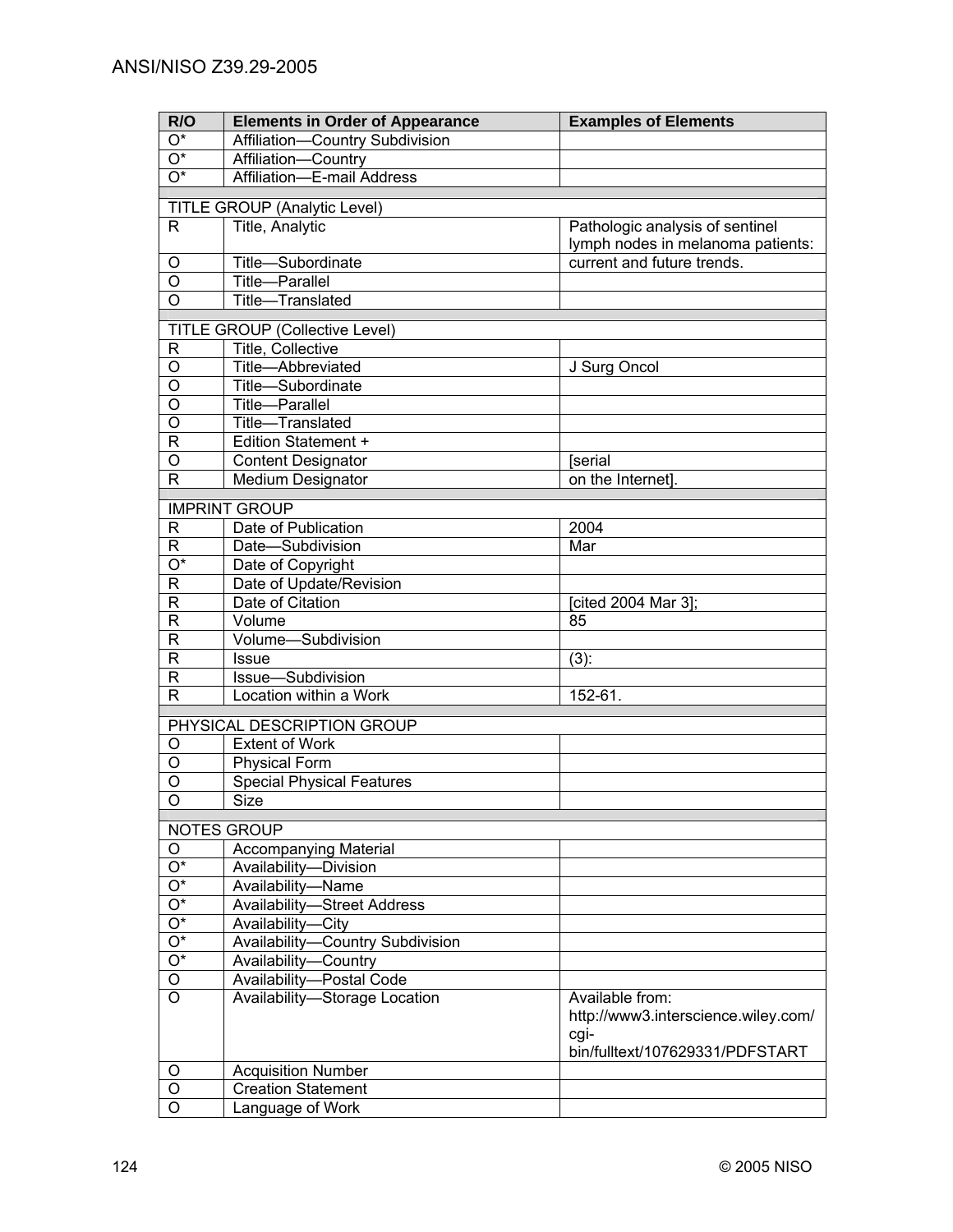| R/O                                                                                | <b>Elements in Order of Appearance</b> | <b>Examples of Elements</b> |
|------------------------------------------------------------------------------------|----------------------------------------|-----------------------------|
| $\circ$                                                                            | Language of Abstract                   |                             |
| $\circ$                                                                            | Sponsoring Body-Name                   |                             |
| $\circ$                                                                            | Sponsoring Body-Location               |                             |
| $\circ$                                                                            | <b>CODEN</b>                           |                             |
| $\circ$                                                                            | DOI                                    | DOI: 10.1002/jso.20028      |
| $\circ$                                                                            | ISSN                                   |                             |
| $\overline{0}$                                                                     | Supplemental Material                  |                             |
| $\circ$                                                                            | Supplemental Material-Availability     |                             |
| $\Omega$                                                                           | <b>Supplementary Notes</b>             |                             |
| + An Edition Statement is considered part of the TITLE GROUP when citing journals. |                                        |                             |

#### **Formatted sample citation for contributions to journals (journal articles) in electronic formats on the Internet:**

Roberts, A.A.; Cochran, A.J. Pathologic analysis of sentinel lymph nodes in melanoma patients: current and future trends. J Surg Oncol [serial on the Internet]. 2004 Mar [cited 2004 Mar 3];85(3):152-61. Available from: http://www3.interscience.wiley.com/cgibin/fulltext/107629331/PDFSTART DOI: 10.1002/jso.20028.

## **4.2.14.4 Monographs in Electronic Formats**

### **4.2.14.4.1 Entire Monographs in Electronic Formats**

### **4.2.14.4.1.1 CD-ROM**

| R/O                       | <b>Elements in Order of Appearance</b>   | <b>Examples of Elements</b>     |
|---------------------------|------------------------------------------|---------------------------------|
|                           |                                          |                                 |
|                           | <b>AUTHORSHIP GROUP</b>                  |                                 |
| R                         | Author, Primary or Author, Secondary     |                                 |
| $\overline{\mathrm{O}^*}$ | <b>Author Role Indicator</b>             |                                 |
| $\overline{\mathrm{O}^*}$ | Affiliation-Division                     |                                 |
| $\overline{\mathrm{O}^*}$ | Affiliation-Name                         |                                 |
| $\overline{\mathrm{O}^*}$ | Affiliation-City                         |                                 |
| $\overline{O^*}$          | Affiliation-Country Subdivision          |                                 |
| $\overline{\mathrm{O}^*}$ | Affiliation-Country                      |                                 |
| $\overline{\mathrm{O}^*}$ | Affiliation-E-mail Address               |                                 |
|                           |                                          |                                 |
| <b>TITLE GROUP</b>        |                                          |                                 |
| R                         | Title, Monographic                       | Oxford textbook of medicine:    |
| Ο                         | Title-Subordinate                        | electronic edition              |
| O                         | <b>Title-Parallel</b>                    |                                 |
| O                         | Title-Translated                         |                                 |
| O                         | <b>Content Designator</b>                | [monograph on                   |
| R                         | <b>Medium Designator</b>                 | CD-ROM].                        |
|                           |                                          |                                 |
|                           | <b>EDITION GROUP</b>                     |                                 |
| R                         | <b>Edition Statement</b>                 | 2nd ed.                         |
| O                         | Author, Secondary                        |                                 |
| $\overline{\mathrm{O}^*}$ | Author Role Indicator                    |                                 |
|                           | <b>IMPRINT GROUP</b>                     |                                 |
| R                         | Place of Publication-City                | New York:                       |
| $\overline{\mathsf{R}^*}$ | Place of Publication-Country Subdivision |                                 |
| $R^*$                     | Place of Publication-Country             |                                 |
| R                         | <b>Publisher Name</b>                    | <b>Oxford University Press;</b> |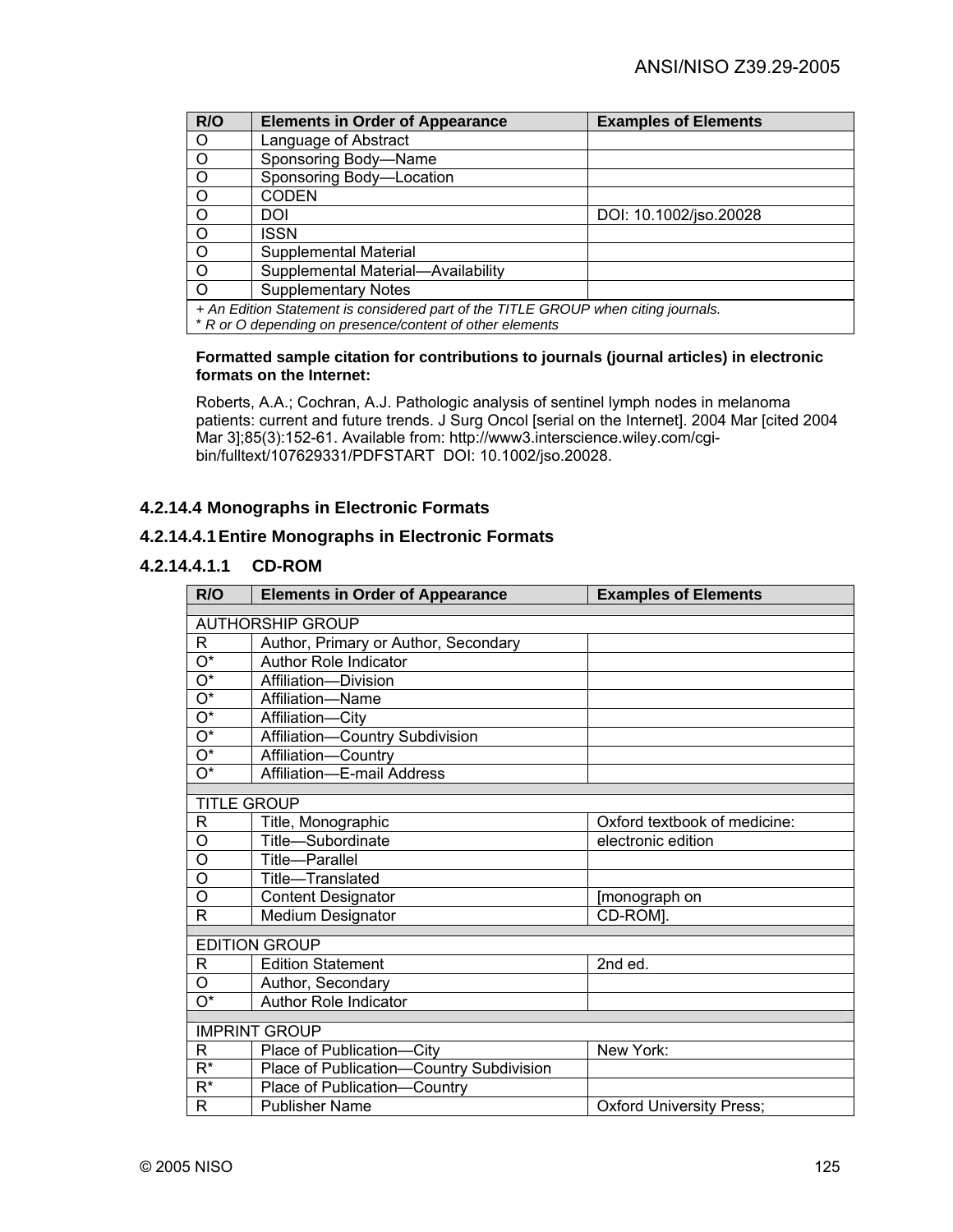| R/O                              | <b>Elements in Order of Appearance</b>                       | <b>Examples of Elements</b>    |
|----------------------------------|--------------------------------------------------------------|--------------------------------|
| R                                | Date of Publication                                          | 1987                           |
| $O^*$                            | Date of Copyright                                            |                                |
| R                                | Date of Update/Revision                                      | [updated 1990].                |
|                                  | PHYSICAL DESCRIPTION GROUP                                   |                                |
| O                                | <b>Extent of Work</b>                                        | $\mathbf{1}$                   |
| $\overline{O}$                   | <b>Physical Form</b>                                         | computer disk:                 |
| O                                | <b>Special Physical Features</b>                             | color,                         |
| $\overline{O}$                   | <b>Size</b>                                                  | 3 1/2 in.;                     |
|                                  | PHYSICAL DESCRIPTION GROUP (Repeated for more than one type) |                                |
| O                                | <b>Extent of Work</b>                                        |                                |
| O                                | <b>Physical Form</b>                                         | CD-ROM:                        |
| O                                | <b>Special Physical Features</b>                             | color.                         |
| O                                | Size                                                         |                                |
|                                  |                                                              |                                |
|                                  | SERIES STATEMENT GROUP                                       |                                |
| O                                | Author, Primary or Author, Secondary                         |                                |
| $\overline{O^*}$                 | Author Role Indicator                                        |                                |
| $\overline{O}$                   | Title, Collective                                            |                                |
| $\overline{O}$                   | Title-Abbreviated                                            |                                |
| $\overline{O}$<br>$\overline{O}$ | Title-Translated                                             |                                |
| $\overline{O}$                   | Volume                                                       |                                |
| O                                | Volume-Subdivision                                           |                                |
| $\overline{O}$                   | <b>Issue</b><br>Issue-Subdivision                            |                                |
|                                  |                                                              |                                |
|                                  | <b>NOTES GROUP</b>                                           |                                |
| O                                | <b>Accompanying Material</b>                                 | Accompanied by: 1 user manual. |
| O*                               | Availability-Division                                        |                                |
| O*                               | Availability-Name                                            |                                |
| $O^*$                            | <b>Availability-Street Address</b>                           |                                |
| O*                               | Availability-City                                            |                                |
| O*                               | Availability-Country Subdivision                             |                                |
| $O^*$                            | Availability-Country                                         |                                |
| O                                | Availability-Postal Code                                     |                                |
| O                                | Availability-Storage Location                                |                                |
| $\circ$                          | <b>Acquisition Number</b>                                    |                                |
| O                                | <b>Creation Statement</b>                                    |                                |
| $\mathsf O$                      | Language of Work                                             |                                |
| $\mathsf O$                      | Language of Abstract                                         |                                |
| $\overline{O}$                   | Sponsoring Body-Name                                         |                                |
| $\overline{O}$                   | Sponsoring Body-Location                                     |                                |
| $\overline{O}$                   | <b>ISBN</b>                                                  |                                |
| $\mathsf O$                      | Supplemental Material                                        |                                |
| O                                | Supplemental Material-Availability                           |                                |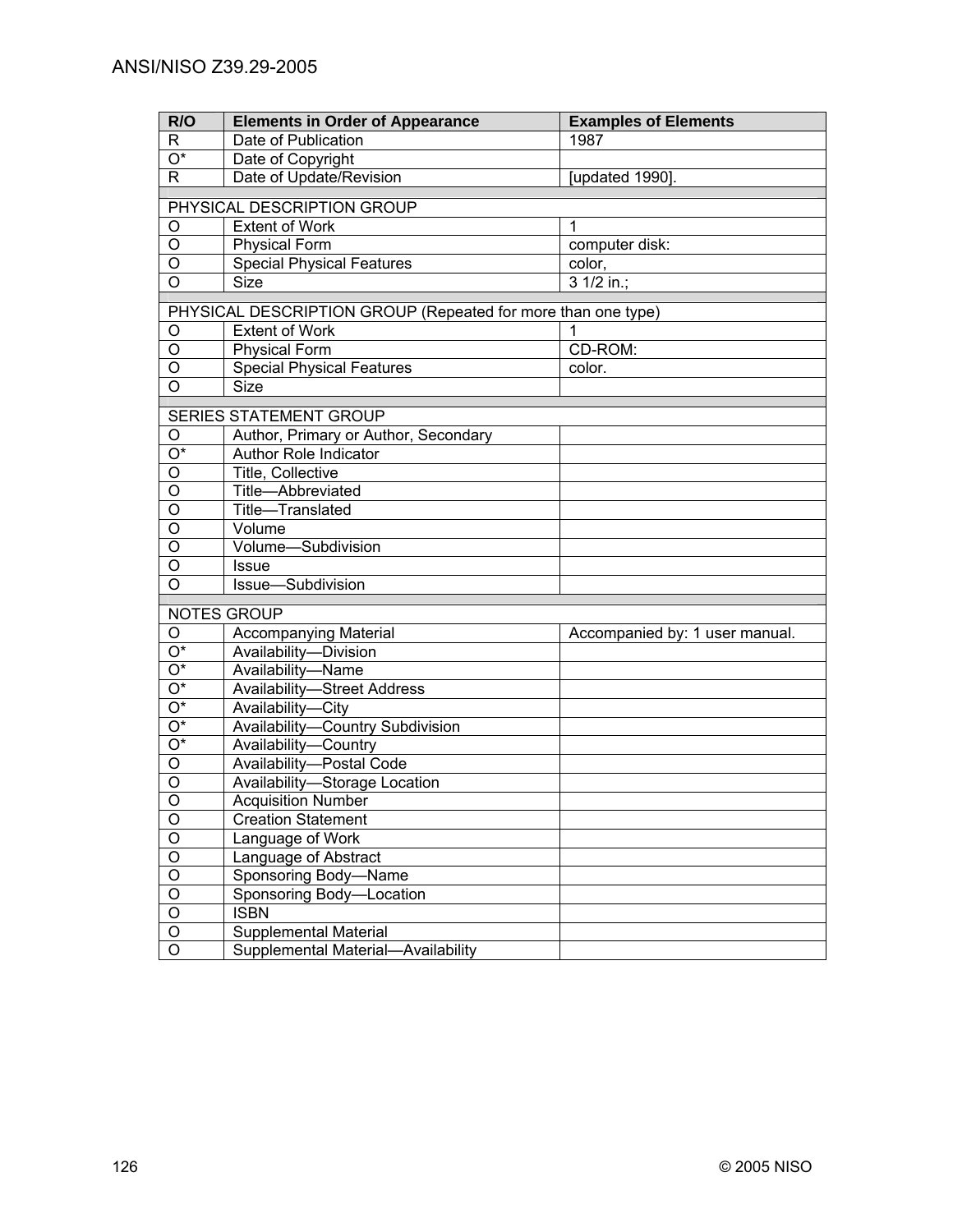| R/O     | <b>Elements in Order of Appearance</b>                   | <b>Examples of Elements</b>                                                                                                                                                                                                                       |
|---------|----------------------------------------------------------|---------------------------------------------------------------------------------------------------------------------------------------------------------------------------------------------------------------------------------------------------|
| $\circ$ | <b>Supplementary Notes</b>                               | System Requirements: IBM PC,<br>PS/2 or compatible; hard disk<br>recommended; 512K memory; MS-<br>DOS 3.0 or higher; CGA or EGA<br>card recommended; monochrome<br>monitor (color recommended);<br>Microsoft CD-ROM Extensions; CD-<br>ROM drive. |
|         | * R or O depending on presence/content of other elements |                                                                                                                                                                                                                                                   |

#### **Formatted sample citation for entire monographs in electronic formats on CD-ROM:**

Oxford textbook of medicine: electronic edition [monograph on CD-ROM]. 2nd ed. New York: Oxford University Press; 1987 [updated 1990]. 1 computer disk: color, 3 1/2 in.; 1 CD-ROM: color. Accompanied by: 1 user manual. System Requirements: IBM PC, PS/2 or compatible; hard disk recommended; 512K memory; MS-DOS 3.0 or higher; CGA or EGA card recommended; monochrome monitor (color recommended); Microsoft CD-ROM Extensions; CD-ROM drive.

# **4.2.14.4.1.2 Internet**

| R/O                       | <b>Elements in Order of Appearance</b>   | <b>Examples of Elements</b> |
|---------------------------|------------------------------------------|-----------------------------|
|                           |                                          |                             |
|                           | <b>AUTHORSHIP GROUP</b>                  |                             |
| R                         | Author, Primary or Author, Secondary     |                             |
| $\overline{O^*}$          | <b>Author Role Indicator</b>             |                             |
| $\overline{O^*}$          | Affiliation-Division                     |                             |
| $\overline{\mathrm{O}^*}$ | Affiliation-Name                         |                             |
| $\overline{O^*}$          | Affiliation-City                         |                             |
| $\overline{O^*}$          | Affiliation-Country Subdivision          |                             |
| $\overline{O^*}$          | Affiliation-Country                      |                             |
| $\overline{O^*}$          | Affiliation-E-mail Address               |                             |
| <b>TITLE GROUP</b>        |                                          |                             |
| R                         | Title, Monographic                       | Skeletal dysplasias         |
| O                         | Title-Subordinate                        |                             |
| $\overline{0}$            | Title-Parallel                           |                             |
| O                         | Title-Translated                         |                             |
| $\overline{0}$            | <b>Content Designator</b>                | [monograph on the           |
| $\mathsf{R}$              | Medium Designator                        | Internet].                  |
|                           | <b>EDITION GROUP</b>                     |                             |
|                           | <b>Edition Statement</b>                 |                             |
| R                         |                                          |                             |
| O<br>$\overline{O^*}$     | Author, Secondary                        |                             |
|                           | <b>Author Role Indicator</b>             |                             |
|                           | <b>IMPRINT GROUP</b>                     |                             |
| $\mathsf{R}$              | Place of Publication-City                | Seattle                     |
| $\overline{R^*}$          | Place of Publication-Country Subdivision | (WA):                       |
| $R^*$                     | Place of Publication-Country             |                             |
| $\mathsf R$               | <b>Publisher Name</b>                    | Michael L. Richardson;      |
| R                         | Date of Publication                      |                             |
| $\overline{\mathrm{O}^*}$ | Date of Copyright                        | c1994                       |
| $\mathsf{R}$              | Date of Update/Revision                  | [revised 1994 Aug 6;        |
| $\mathsf{R}$              | Date of Citation                         | cited 1997 Nov 6].          |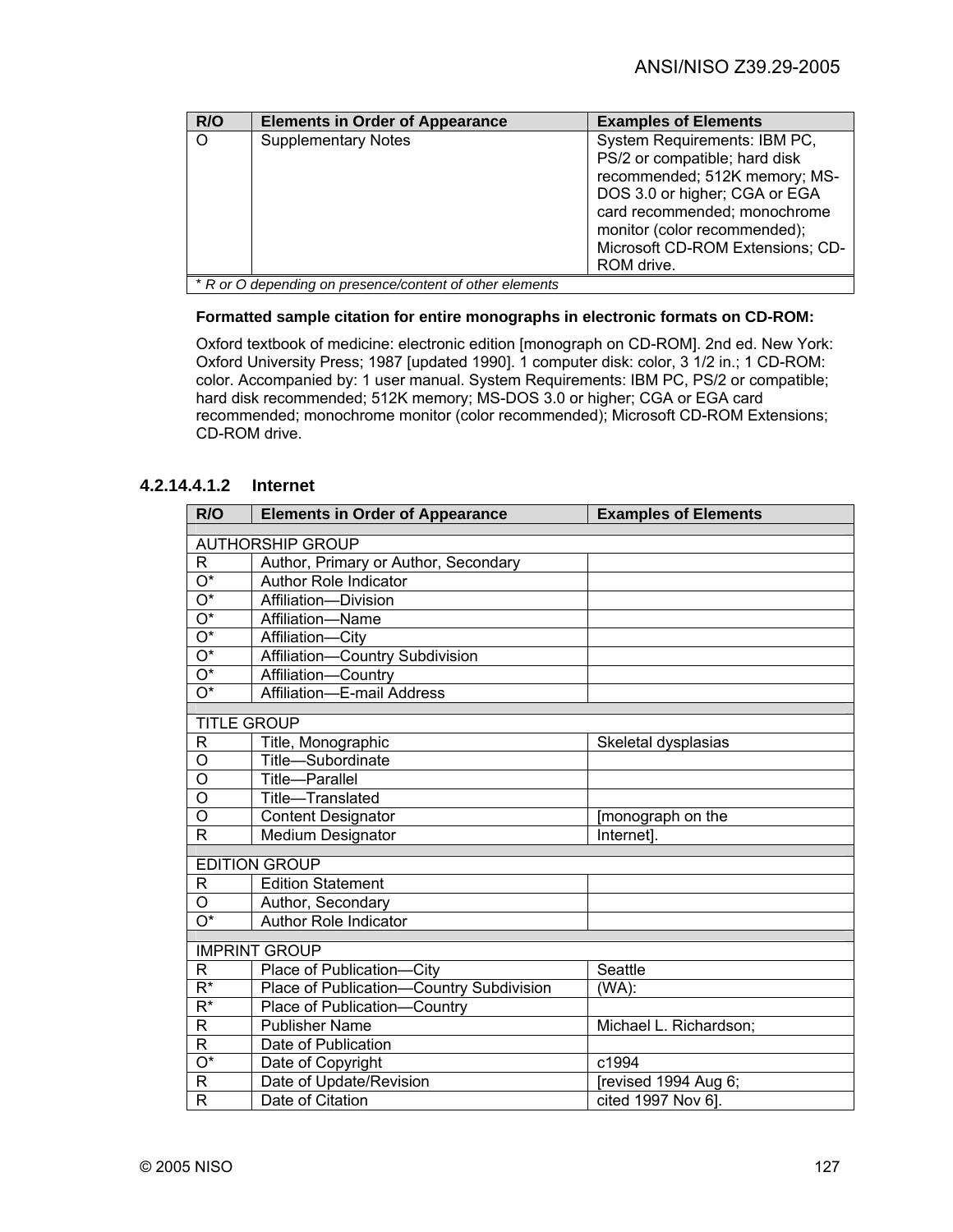| R/O                     | <b>Elements in Order of Appearance</b>                   | <b>Examples of Elements</b>       |  |
|-------------------------|----------------------------------------------------------|-----------------------------------|--|
|                         | PHYSICAL DESCRIPTION GROUP                               |                                   |  |
| O                       | <b>Extent of Work</b>                                    | 680                               |  |
| $\circ$                 | <b>Physical Form</b>                                     | $\overline{KB}$ .                 |  |
| O                       | <b>Special Physical Features</b>                         |                                   |  |
| O                       | <b>Size</b>                                              |                                   |  |
|                         | <b>SERIES STATEMENT GROUP</b>                            |                                   |  |
| O                       | Author, Primary or Author, Secondary                     |                                   |  |
| $\overline{O^*}$        | <b>Author Role Indicator</b>                             |                                   |  |
|                         | <b>Title, Collective</b>                                 |                                   |  |
| O                       |                                                          |                                   |  |
| $\overline{0}$          | Title-Abbreviated                                        |                                   |  |
| $\overline{0}$          | Title-Translated                                         |                                   |  |
| $\circ$                 | Volume                                                   |                                   |  |
| $\overline{O}$          | Volume-Subdivision                                       |                                   |  |
| $\overline{O}$          | <b>Issue</b>                                             |                                   |  |
| O                       | Issue-Subdivision                                        |                                   |  |
|                         | NOTES GROUP                                              |                                   |  |
| O                       | Accompanying Material                                    |                                   |  |
| $\overline{O^*}$        | Availability-Division                                    |                                   |  |
| $\overline{O^*}$        | Availability-Name                                        |                                   |  |
| $\overline{O^*}$        | <b>Availability-Street Address</b>                       |                                   |  |
| $\overline{O^*}$        | Availability-City                                        |                                   |  |
| $\overline{O^*}$        | Availability-Country Subdivision                         |                                   |  |
| $O^*$                   | Availability-Country                                     |                                   |  |
| O                       | Availability-Postal Code                                 |                                   |  |
| $\overline{R}$          | Availability-Storage Location                            | Available from:                   |  |
|                         |                                                          | http://www.rad.washington.edu/Boo |  |
|                         |                                                          | ks/Approach/Dysplasia.htm         |  |
| O                       | <b>Acquisition Number</b>                                |                                   |  |
| $\overline{0}$          | <b>Creation Statement</b>                                |                                   |  |
| $\overline{0}$          | Language of Work                                         |                                   |  |
| $\overline{\mathsf{o}}$ | Language of Abstract                                     |                                   |  |
| O                       | Sponsoring Body-Name                                     |                                   |  |
| O                       | Sponsoring Body-Location                                 |                                   |  |
| $\overline{O}$          | $\overline{DOI}$                                         |                                   |  |
| $\overline{O}$          | <b>ISBN</b>                                              |                                   |  |
| $\overline{0}$          | <b>Supplemental Material</b>                             |                                   |  |
| O                       | Supplemental Material-Availability                       |                                   |  |
| $\Omega$                | <b>Supplementary Notes</b>                               |                                   |  |
|                         | * R or O depending on presence/content of other elements |                                   |  |

#### **Formatted sample citation for entire monographs in electronic formats on the Internet:**

Skeletal dysplasias [monograph on the Internet]. Seattle (WA): Michael L. Richardson; c1994 [revised 1994 Aug 6; cited 1997 Nov 6]. 680 KB. Available from: http://www.rad.washington.edu/Books/Approach/Dysplasia.htm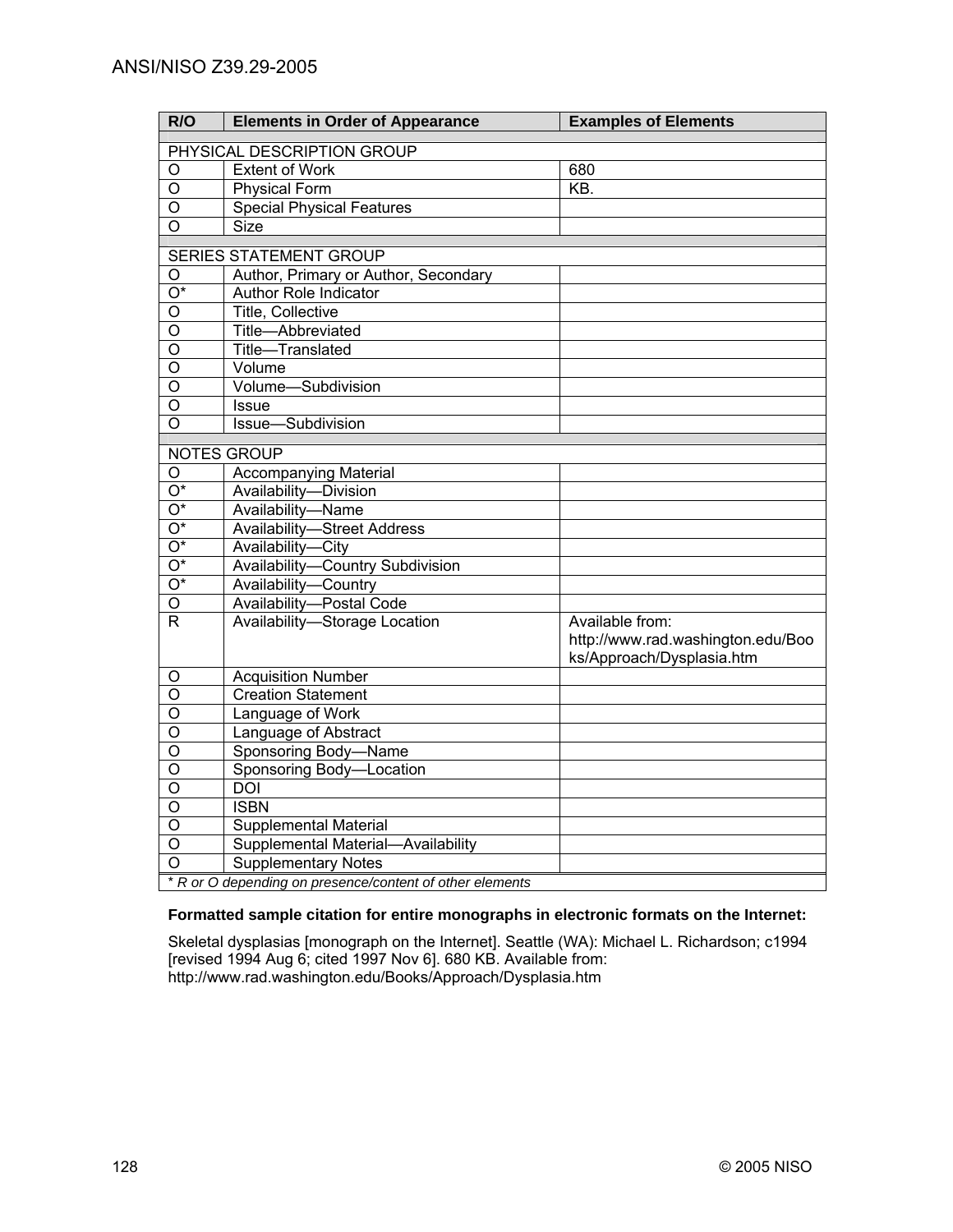# **4.2.14.4.2 Parts of Monographs in Electronic Formats**

## **4.2.14.4.2.1 CD-ROM**

| R/O                     | <b>Elements in Order of Appearance</b>            | <b>Examples of Elements</b>                  |
|-------------------------|---------------------------------------------------|----------------------------------------------|
|                         | <b>AUTHORSHIP GROUP</b>                           |                                              |
| R                       | Author, Primary or Author, Secondary              | Rubenstein, Edward,                          |
| $\overline{O^*}$        | Author Role Indicator                             | editor.                                      |
| $\overline{O^*}$        | Affiliation-Division                              |                                              |
| $\overline{O^*}$        | Affiliation-Name                                  |                                              |
| $\overline{O^*}$        | Affiliation-City                                  |                                              |
| $\overline{O^*}$        | Affiliation-Country Subdivision                   |                                              |
| $\overline{O^*}$        | Affiliation-Country                               |                                              |
| $\overline{O^*}$        | Affiliation-E-mail Address                        |                                              |
| <b>TITLE GROUP</b>      |                                                   |                                              |
| R.                      | Title, Monographic                                | Scientific American medicine<br>consult      |
| O                       | Title-Subordinate                                 |                                              |
| $\overline{0}$          | <b>Title-Parallel</b>                             |                                              |
| $\overline{0}$          | Title-Translated                                  |                                              |
| $\overline{0}$          | Content designator                                | [monograph on                                |
| $\overline{\mathsf{R}}$ | <b>Medium Designator</b>                          | CD-ROM].                                     |
|                         | <b>EDITION GROUP</b>                              |                                              |
| R                       | <b>Edition Statement</b>                          | Version 2.5a.                                |
| O                       |                                                   |                                              |
| O*                      | Author, Secondary<br><b>Author Role Indicator</b> |                                              |
|                         |                                                   |                                              |
|                         | <b>IMPRINT GROUP</b>                              |                                              |
| R                       | Place of Publication-City                         | New York:                                    |
| $\overline{R^*}$        | Place of Publication-Country Subdivision          |                                              |
| $R^*$                   | Place of Publication-Country                      |                                              |
| R                       | <b>Publisher Name</b>                             | Scientific American, Inc.;                   |
| R                       | Date of Publication                               | 1990                                         |
| O*                      | Date of Copyright                                 |                                              |
| R                       | Date of Update/Revision                           | [updated 1990 Sep].                          |
| R                       | Location within a Work-Subdivision                | Section 3,                                   |
| $\mathsf{R}$            | Location within a Work-Subdivision Title          | Exercise for peripheral vascular<br>disease; |
| R                       | Location within a Work-Subdivision                | lines 56-112.                                |
|                         | Pagination                                        |                                              |
|                         | PHYSICAL DESCRIPTION GROUP (Monographic Level)    |                                              |
| O                       | <b>Extent of Work</b>                             | $\mathbf{1}$                                 |
| O                       | Physical Form                                     | computer disk:                               |
| O                       | <b>Special Physical Features</b>                  | color,                                       |
| O                       | Size                                              | 5 1/4 in.;                                   |
|                         | PHYSICAL DESCRIPTION GROUP (Monographic Level)    | (Repeated for more than one type)            |
| O                       | <b>Extent of Work</b>                             |                                              |
| $\mathsf O$             | <b>Physical Form</b>                              | CD-ROM.                                      |
| O                       | <b>Special Physical Features</b>                  |                                              |
| $\overline{O}$          | Size                                              |                                              |
|                         |                                                   |                                              |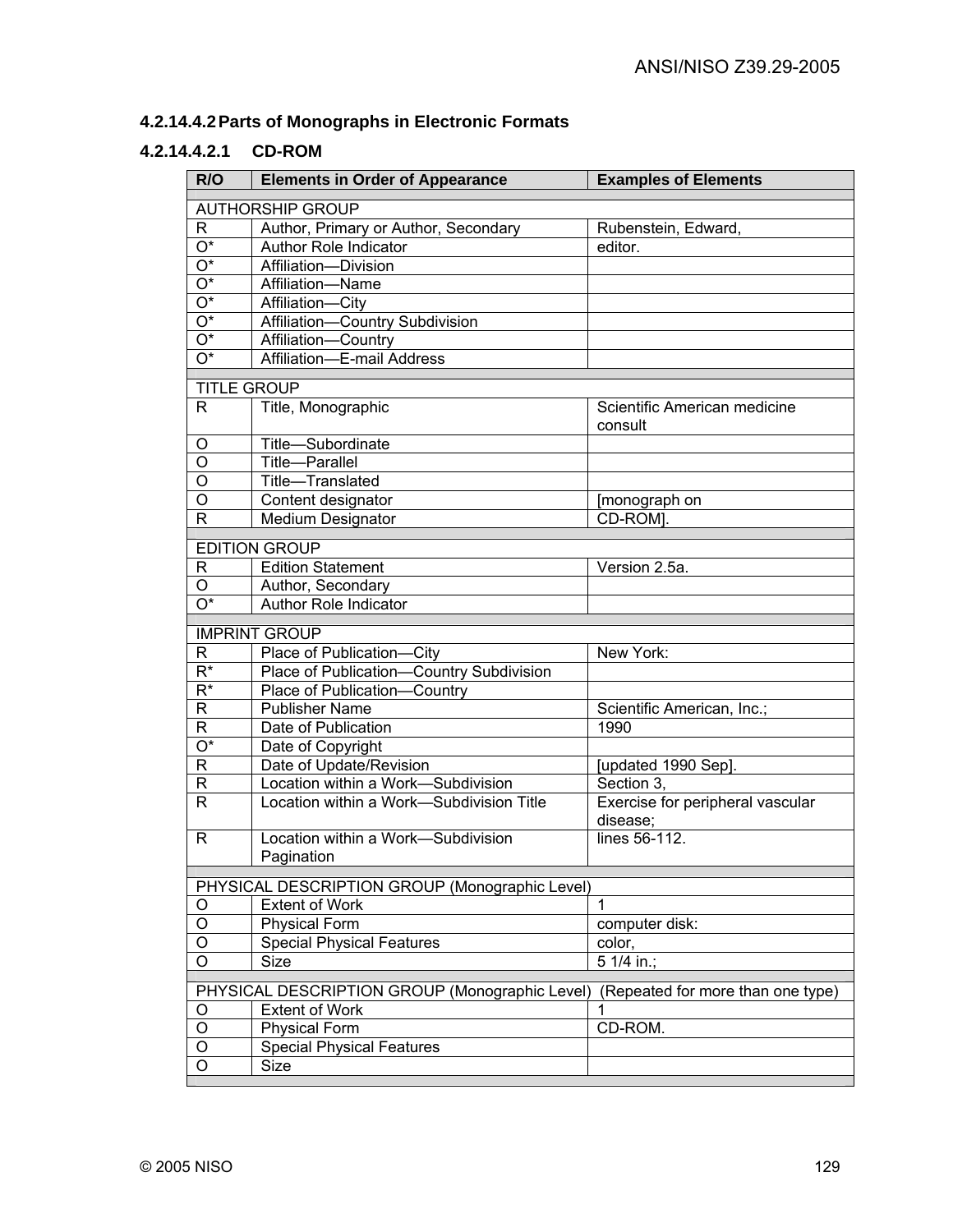| R/O                     | <b>Elements in Order of Appearance</b> | <b>Examples of Elements</b>                                                                                                                                                                                                                                     |
|-------------------------|----------------------------------------|-----------------------------------------------------------------------------------------------------------------------------------------------------------------------------------------------------------------------------------------------------------------|
|                         | <b>SERIES STATEMENT GROUP</b>          |                                                                                                                                                                                                                                                                 |
| $\circ$                 | Author, Primary or Author, Secondary   |                                                                                                                                                                                                                                                                 |
| $\overline{O^*}$        | <b>Author Role Indicator</b>           |                                                                                                                                                                                                                                                                 |
| O                       | Title, Collective                      |                                                                                                                                                                                                                                                                 |
| O                       | Title-Abbreviated                      |                                                                                                                                                                                                                                                                 |
| $\circ$                 | Title-Translated                       |                                                                                                                                                                                                                                                                 |
| O                       | Volume                                 |                                                                                                                                                                                                                                                                 |
| O                       | Volume-Subdivision                     |                                                                                                                                                                                                                                                                 |
| O                       | <b>Issue</b>                           |                                                                                                                                                                                                                                                                 |
| $\overline{O}$          | Issue-Subdivision                      |                                                                                                                                                                                                                                                                 |
|                         | NOTES GROUP                            |                                                                                                                                                                                                                                                                 |
| O                       | <b>Accompanying Material</b>           |                                                                                                                                                                                                                                                                 |
| $\overline{O^*}$        | Availability-Division                  |                                                                                                                                                                                                                                                                 |
| $\overline{O^*}$        | Availability-Name                      |                                                                                                                                                                                                                                                                 |
| $\overline{O^*}$        | <b>Availability-Street Address</b>     |                                                                                                                                                                                                                                                                 |
| $\overline{O^*}$        | Availability-City                      |                                                                                                                                                                                                                                                                 |
| $\overline{O^*}$        | Availability-Country Subdivision       |                                                                                                                                                                                                                                                                 |
| $\overline{O^*}$        | Availability-Country                   |                                                                                                                                                                                                                                                                 |
| $\overline{O}$          | Availability-Postal Code               |                                                                                                                                                                                                                                                                 |
| $\overline{0}$          | Availability-Storage Location          |                                                                                                                                                                                                                                                                 |
| $\overline{\mathsf{o}}$ | <b>Acquisition Number</b>              |                                                                                                                                                                                                                                                                 |
| $\overline{\mathsf{o}}$ | <b>Creation Statement</b>              |                                                                                                                                                                                                                                                                 |
| $\overline{0}$          | Language of Work                       |                                                                                                                                                                                                                                                                 |
| $\overline{0}$          | Language of Abstract                   |                                                                                                                                                                                                                                                                 |
| $\overline{\mathsf{o}}$ | Sponsoring Body-Name                   |                                                                                                                                                                                                                                                                 |
| $\overline{\mathsf{o}}$ | Sponsoring Body-Location               |                                                                                                                                                                                                                                                                 |
| $\overline{0}$          | <b>ISBN</b>                            |                                                                                                                                                                                                                                                                 |
| $\overline{0}$          | <b>ISSN</b>                            |                                                                                                                                                                                                                                                                 |
| $\overline{\mathsf{o}}$ | <b>Supplemental Material</b>           |                                                                                                                                                                                                                                                                 |
| $\overline{O}$          | Supplemental Material-Availability     |                                                                                                                                                                                                                                                                 |
| $\overline{O}$          | <b>Supplementary Notes</b>             | System Requirements: IBM PC,<br>PS/2, or compatible; hard disk with<br>100KB free; 640K memory with<br>530K free (560K required for use<br>with VGA card); VGA card and<br>monitor required to view graphics;<br>Microsoft CD-ROM Extensions; CD-<br>ROM drive. |

#### **Formatted sample citation for parts of monographs in electronic formats on CD-ROM:**

Rubenstein, Edward, editor. Scientific American medicine consult [monograph on CD-ROM]. Version 2.5a. New York: Scientific American, Inc.; 1990 [updated 1990 Sep]. Section 3, Exercise for peripheral vascular disease; lines 56-112. 1 computer disk: color, 5 1/4 in.; 1 CD-ROM. System Requirements: IBM PC, PS/2, or compatible; hard disk with 100KB free; 740K memory with 530K free (560K required for use with VGA card); VGA card and motor required to view graphics; Microsoft CD-ROM Extensions; CD-ROM drive.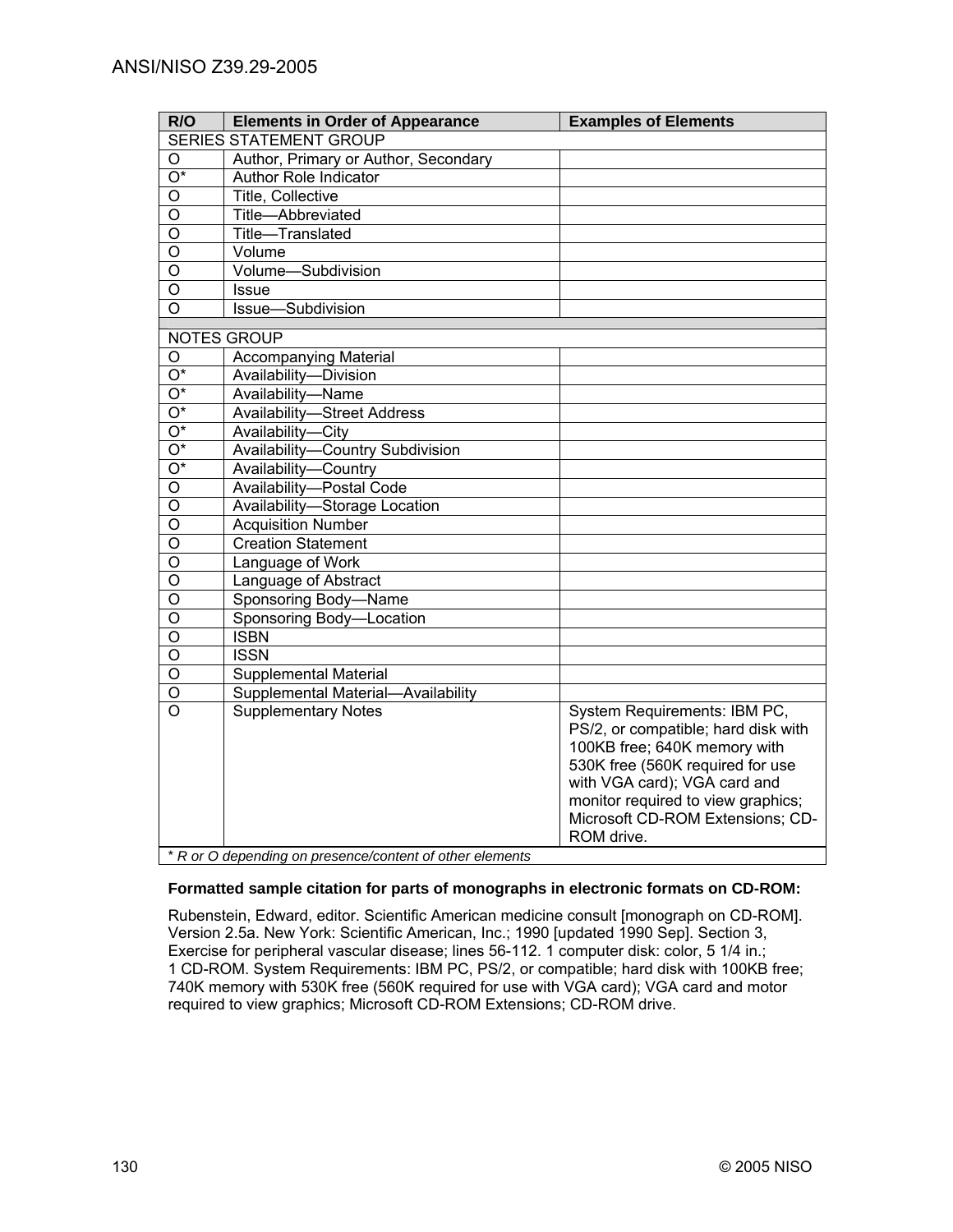# **4.2.14.4.2.2 Internet**

| R/O                       | <b>Elements in Order of Appearance</b>   | <b>Examples of Elements</b>                  |
|---------------------------|------------------------------------------|----------------------------------------------|
|                           | <b>AUTHORSHIP GROUP</b>                  |                                              |
| R.                        | Author, Primary or Author, Secondary     | Berkow, R.; Fletcher, A.J.; Beers,           |
|                           |                                          | M.H.; Lohnde, A.R.,                          |
| $O^*$                     | Author Role Indicator                    | editors.                                     |
| $\overline{O}$            | Affiliation-Division                     |                                              |
| $\overline{\mathrm{O}^*}$ | Affiliation-Name                         |                                              |
| $\overline{O^*}$          | Affiliation-City                         |                                              |
| $\overline{O^*}$          | Affiliation-Country Subdivision          |                                              |
| $\overline{\mathrm{O}^*}$ | Affiliation-Country                      |                                              |
| $\overline{O^*}$          | Affiliation-E-mail Address               |                                              |
|                           |                                          |                                              |
| <b>TITLE GROUP</b>        |                                          |                                              |
| R.                        | Title, Monographic                       | The Merck manual of diagnosis and<br>therapy |
| O                         | Title-Subordinate                        |                                              |
| $\overline{\mathsf{o}}$   | Title-Parallel                           |                                              |
| $\overline{O}$            | Title-Translated                         |                                              |
| $\overline{O}$            | <b>Content Designator</b>                | [monograph on the                            |
| $\mathsf{R}$              | <b>Medium Designator</b>                 | Internet].                                   |
|                           | <b>EDITION GROUP</b>                     |                                              |
| R                         | <b>Edition Statement</b>                 | Internet ed.                                 |
| O                         | Author, Secondary                        |                                              |
| O*                        | <b>Author Role Indicator</b>             |                                              |
|                           |                                          |                                              |
|                           | <b>IMPRINT GROUP</b>                     |                                              |
| R                         | Place of Publication-City                | <b>Whitehouse Station</b>                    |
| $R^*$                     | Place of Publication-Country Subdivision | $(NJ)$ :                                     |
| $\overline{\mathsf{R}^*}$ | Place of Publication-Country             |                                              |
| $\overline{R}$            | <b>Publisher Name</b>                    | Merck & Co., Inc.;                           |
| $\overline{R}$            | Date of Publication                      |                                              |
| $\overline{O^*}$          | Date of Copyright                        | c1996-97                                     |
| $\mathsf R$               | Date of Update/Revision                  |                                              |
| $\overline{R}$            | Date of Citation                         | [cited 1997 Nov 12].                         |
| $\overline{R}$            | Location within a Work-Subdivision       | Section 126,                                 |
| $\overline{\mathsf{R}}$   | Location within a Work-Subdivision Title | Neoplasms: Prostate diagnosis;               |
| $\overline{\mathsf{R}}$   | ocation within a Work-Subdivision        | [about 26 lines].                            |
|                           | Pagination                               |                                              |
|                           | PHYSICAL DESCRIPTION GROUP               |                                              |
| O                         | <b>Extent of Work</b>                    |                                              |
| O                         | <b>Physical Form</b>                     |                                              |
| O                         | <b>Special Physical Features</b>         |                                              |
| $\circ$                   | Size                                     |                                              |
|                           |                                          |                                              |
|                           | <b>SERIES STATEMENT GROUP</b>            |                                              |
| O                         | Author, Primary or Author, Secondary     |                                              |
| $O^*$                     | Author Role Indicator                    |                                              |
| O                         | Title, Collective                        |                                              |
| O                         | Title-Abbreviated                        |                                              |
| O                         | Title-Translated                         |                                              |
| O                         | Volume                                   |                                              |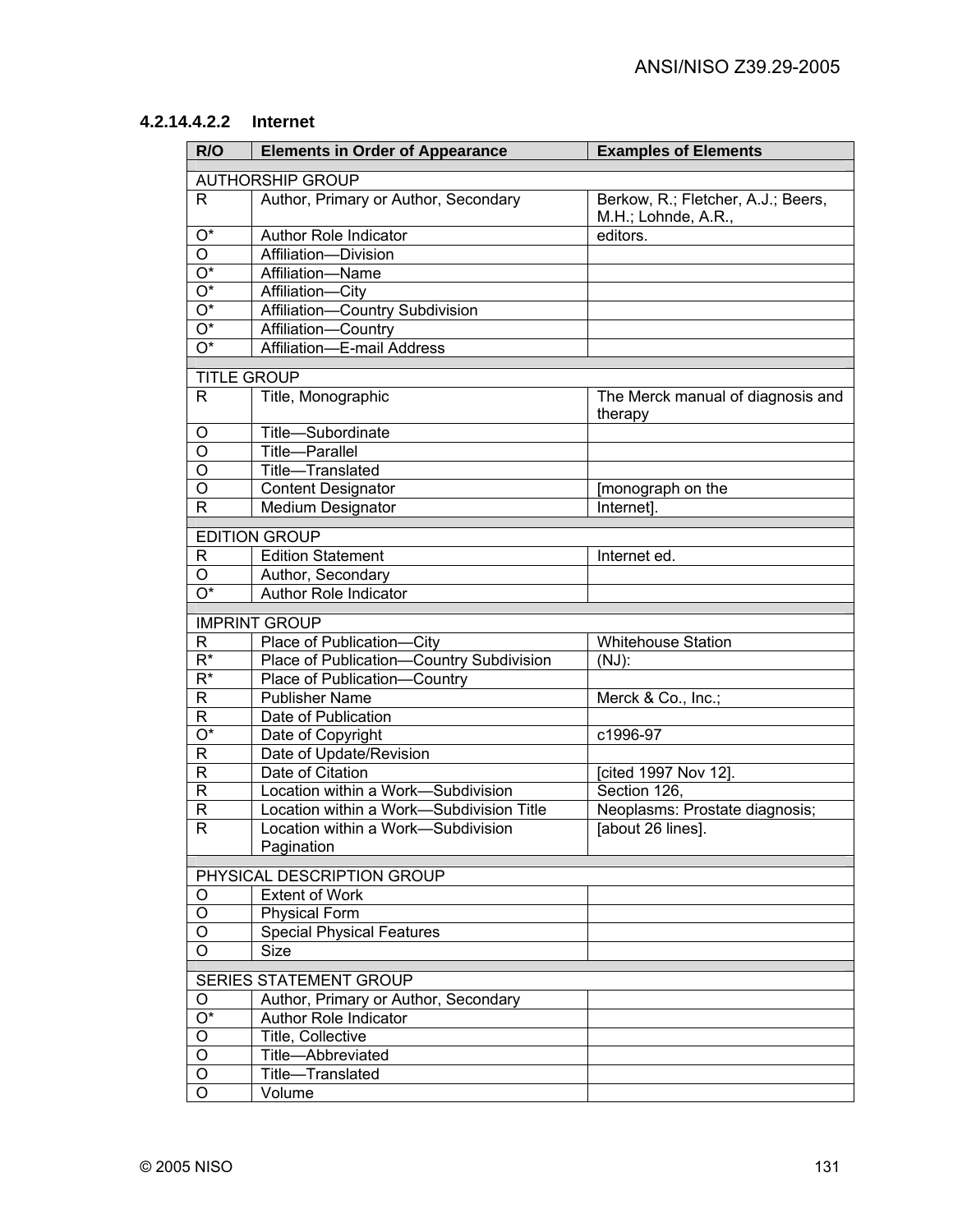| R/O                       | <b>Elements in Order of Appearance</b>                   | <b>Examples of Elements</b>       |  |
|---------------------------|----------------------------------------------------------|-----------------------------------|--|
| O                         | Volume-Subdivision                                       |                                   |  |
| $\circ$                   | <b>Issue</b>                                             |                                   |  |
| $\circ$                   | Issue-Subdivision                                        |                                   |  |
|                           |                                                          |                                   |  |
| <b>NOTES GROUP</b>        |                                                          |                                   |  |
| $\overline{\mathrm{O}^*}$ | Availability-Division                                    |                                   |  |
| $O^*$                     | Availability-Name                                        |                                   |  |
| $\overline{\mathrm{O}^*}$ | <b>Availability-Street Address</b>                       |                                   |  |
| $\overline{O^*}$          | Availability-City                                        |                                   |  |
| $\overline{\mathrm{O}^*}$ | Availability-Country Subdivision                         |                                   |  |
| $\overline{\mathrm{O}^*}$ | Availability-Country                                     |                                   |  |
| O                         | Availability-Postal Code                                 |                                   |  |
| R                         | Availability-Storage Location                            | Available from:                   |  |
|                           |                                                          | http://www.merck.com/pubs/mmanu   |  |
|                           |                                                          | al/html/iimleiec.htm              |  |
| O                         | <b>Acquisition Number</b>                                |                                   |  |
| $\overline{0}$            | <b>Creation Statement</b>                                |                                   |  |
| $\overline{0}$            | Language of Work                                         |                                   |  |
| $\overline{0}$            | Language of Abstract                                     |                                   |  |
| $\circ$                   | Sponsoring Body-Name                                     |                                   |  |
| $\overline{\mathsf{o}}$   | Sponsoring Body-Location                                 |                                   |  |
| $\overline{0}$            | <b>DOI</b>                                               |                                   |  |
| $\overline{O}$            | <b>ISBN</b>                                              |                                   |  |
| $\overline{O}$            | <b>ISSN</b>                                              |                                   |  |
| O                         | Supplemental Material                                    |                                   |  |
| $\circ$                   | Supplemental Material-Availability                       |                                   |  |
| $\overline{O}$            | <b>Supplementary Notes</b>                               | Also available in paper copy from |  |
|                           |                                                          | the publisher.                    |  |
|                           | * R or O depending on presence/content of other elements |                                   |  |

#### **Formatted sample citation for parts of monographs in electronic formats on the Internet:**

Berkow, R.; Fletcher, A.J.; Beers, M.H.; Lohnde, A.R., editors. The Merck manual of diagnosis and therapy [monograph on the Internet]. Internet ed. Whitehouse Station (NJ): Merck & Co., Inc.; c1996-97 [cited 1997 Nov 12]. Section 126, Neoplasms: Prostate diagnosis; [about 26 lines]. Available from:

http://www.merck.com/pubs/mmanual/html/iimleiec.htm Also available in paper copy from the publisher.

## **4.2.14.5 Homepages**

## **4.2.14.5.1 Entire Homepages**

| R/O                     | <b>Elements in Order of Appearance</b> | <b>Examples of Elements</b> |  |
|-------------------------|----------------------------------------|-----------------------------|--|
|                         |                                        |                             |  |
| <b>AUTHORSHIP GROUP</b> |                                        |                             |  |
| R                       | Author, Primary or Author, Secondary   |                             |  |
| $O^*$                   | Author Role Indicator                  |                             |  |
| $\overline{O^*}$        | Affiliation-Division                   |                             |  |
| $\overline{O^*}$        | Affiliation-Name                       |                             |  |
| $O^*$                   | Affiliation-City                       |                             |  |
| $O^*$                   | Affiliation-Country Subdivision        |                             |  |
| $O^*$                   | Affiliation-Country                    |                             |  |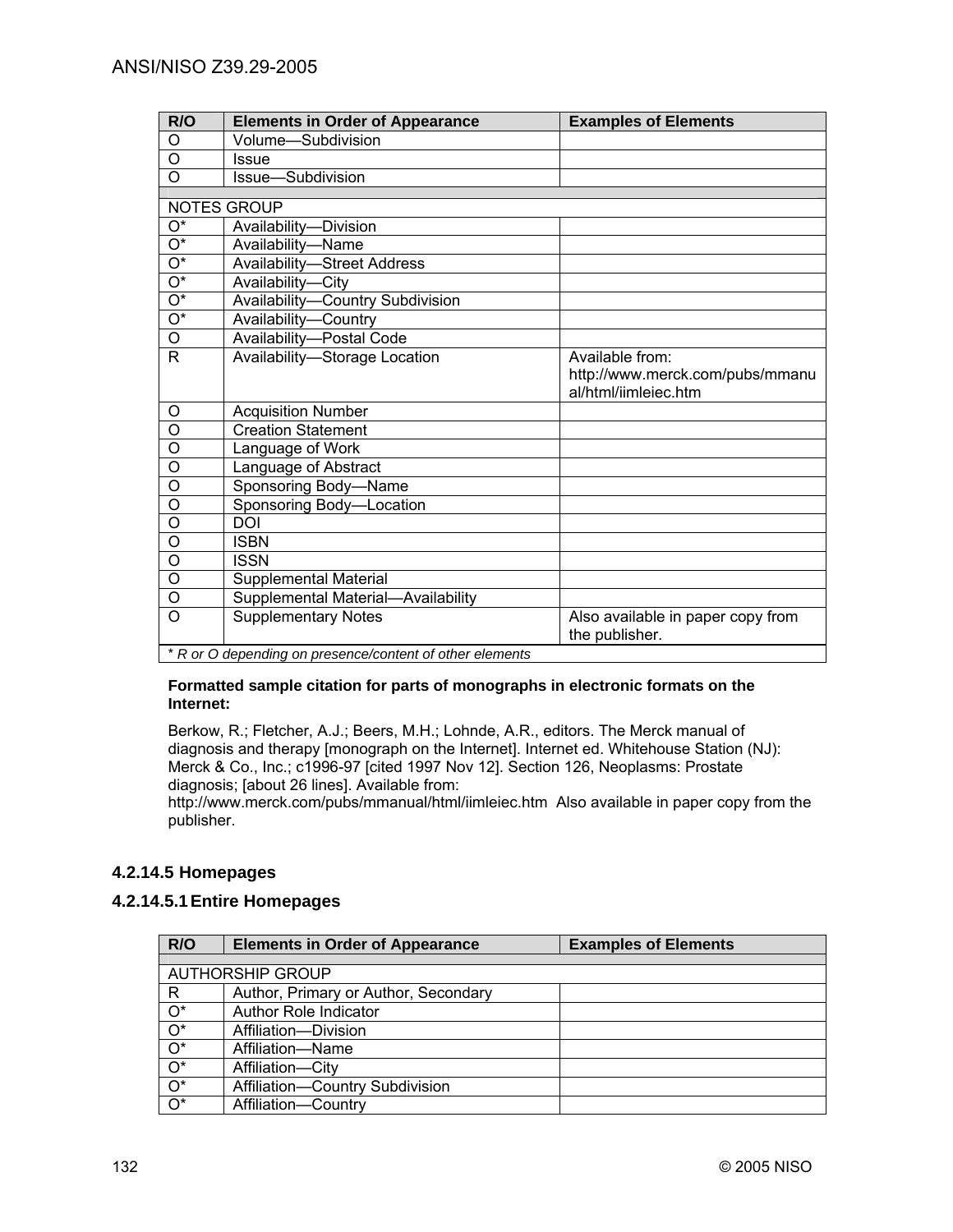| R/O                       | <b>Elements in Order of Appearance</b>                   | <b>Examples of Elements</b>                          |
|---------------------------|----------------------------------------------------------|------------------------------------------------------|
| $\overline{O^*}$          | Affiliation-E-mail Address                               |                                                      |
| <b>TITLE GROUP</b>        |                                                          |                                                      |
| $\mathsf{R}$              | Title, Monographic                                       |                                                      |
| $\overline{O}$            | Title-Subordinate                                        | NursingWorld:<br>nursing's future at your fingertips |
| $\overline{O}$            | Title-Parallel                                           |                                                      |
| $\overline{O}$            | Title-Translated                                         |                                                      |
| $\overline{\mathsf{o}}$   | <b>Content Designator</b>                                | [homepage on the                                     |
| R                         | Medium Designator                                        | Internet].                                           |
|                           |                                                          |                                                      |
|                           | <b>IMPRINT GROUP</b>                                     |                                                      |
| R                         | Place of Publication-City                                | Washington                                           |
| $\overline{R^*}$          | Place of Publication-Country Subdivision                 | $(DC)$ :                                             |
| $\overline{\mathsf{R}^*}$ | Place of Publication-Country                             |                                                      |
| $\overline{R}$            | <b>Publisher Name</b>                                    | American Nurses Association;                         |
| $\overline{R}$            | Date of Publication                                      |                                                      |
| $\overline{\mathrm{O}^*}$ | Date of Copyright                                        | c1998                                                |
| $\mathsf R$               | Date of Update/Revision                                  |                                                      |
| $\mathsf{R}$              | Date of Citation                                         | [cited 1998 Mar 12].                                 |
|                           | <b>NOTES GROUP</b>                                       |                                                      |
| O*                        | Availability-Division                                    |                                                      |
| $\overline{O^*}$          | Availability-Name                                        |                                                      |
| O*                        | <b>Availability-Street Address</b>                       |                                                      |
| $\overline{O^*}$          | Availability-City                                        |                                                      |
| $\overline{O^*}$          | Availability-Country Subdivision                         |                                                      |
| $\overline{O^*}$          | Availability-Country                                     |                                                      |
| $\overline{\mathsf{o}}$   | Availability-Postal Code                                 |                                                      |
| $\mathsf{R}$              | Availability-Storage Location                            | Available from: http://www.ana.org/                  |
| $\overline{O}$            | <b>Acquisition Number</b>                                |                                                      |
| O                         | <b>Creation Statement</b>                                |                                                      |
| $\overline{O}$            | Language of Work                                         |                                                      |
| $\overline{O}$            | Language of Abstract                                     |                                                      |
| $\circ$                   | Sponsoring Body-Name                                     |                                                      |
| O                         | Sponsoring Body-Location                                 |                                                      |
| $\overline{O}$            | <b>Supplementary Notes</b>                               | Best viewed with Netscape                            |
|                           |                                                          | Navigator 3.0 or Microsoft Internet                  |
|                           |                                                          | Explorer 3.0 or higher.                              |
|                           | * R or O depending on presence/content of other elements |                                                      |

### **Formatted sample citation for entire homepages:**

NursingWorld: nursing's future at your fingertips [homepage on the Internet]. Washington (DC): American Nurses Association; c1998 [cited 1998 Mar 12]. Available from: http://www.ana.org/ Best viewed with Netscape Navigator or Microsoft Internet Explorer 3.0 or higher.

## **4.2.14.5.2 Parts of Homepages**

| R/O                     | <b>Elements in Order of Appearance</b> | <b>Examples of Elements</b> |
|-------------------------|----------------------------------------|-----------------------------|
|                         |                                        |                             |
| <b>AUTHORSHIP GROUP</b> |                                        |                             |
| R                       | Author, Primary or Author, Secondary   |                             |
| $O^*$                   | Author Role Indicator                  |                             |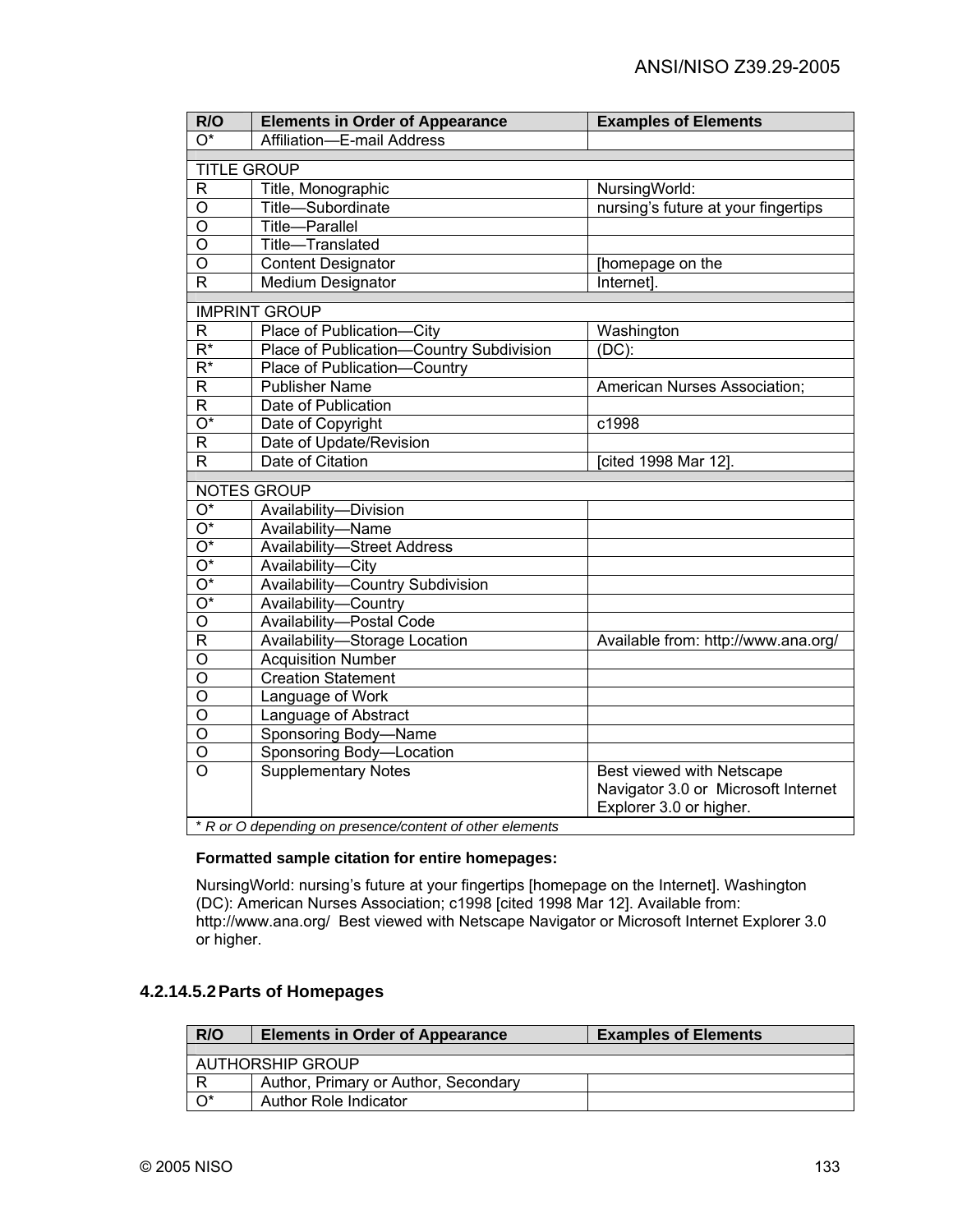| R/O                       | <b>Elements in Order of Appearance</b>       | <b>Examples of Elements</b>                |
|---------------------------|----------------------------------------------|--------------------------------------------|
| O*                        | Affiliation-Division                         |                                            |
| $\overline{O^*}$          | Affiliation-Name                             |                                            |
| $\overline{O^*}$          | Affiliation-City                             |                                            |
| $\overline{O^*}$          | Affiliation-Country Subdivision              |                                            |
| $\overline{O^*}$          | Affiliation-Country                          |                                            |
| $\overline{O^*}$          | Affiliation-E-mail Address                   |                                            |
| <b>TITLE GROUP</b>        |                                              |                                            |
| R                         | Title, Monographic                           | The AAMC's Academic Medicine               |
|                           |                                              | <b>Web Site</b>                            |
| O                         | Title-Subordinate                            |                                            |
| O                         | <b>Title-Parallel</b>                        |                                            |
| $\overline{O}$            | Title-Translated                             |                                            |
| $\overline{O}$            | <b>Content Designator</b>                    | [homepage on the                           |
| $\mathsf{R}$              | Medium Designator                            | Internet].                                 |
|                           |                                              |                                            |
|                           | <b>IMPRINT GROUP</b>                         |                                            |
| R                         | Place of Publication-City                    | Washington                                 |
| $\overline{\mathsf{R}^*}$ | Place o f Publication-Country Subdivision    | $(DC)$ :                                   |
| $R^*$                     | Place of Publication-Country                 |                                            |
| R                         | <b>Publisher Name</b>                        | <b>Association of American Medical</b>     |
|                           | Date of Publication                          | Colleges;                                  |
| R<br>$\overline{O^*}$     |                                              | c1995-97                                   |
| $\overline{R}$            | Date of Copyright<br>Date of Update/Revision | [revised 1997 Nov 1;                       |
| $\overline{\mathsf{R}}$   | Date of Citation                             | cited 1997 Nov 4].                         |
| ${\sf R}$                 | Location within a Work-Subdivision           |                                            |
| $\mathsf{R}$              | Location within a Work-Subdivision Title     | Academic medicine: the                     |
|                           |                                              | cornerstone of the American health         |
|                           |                                              | care system;                               |
| R                         | Date of Publication                          |                                            |
| $\overline{O^*}$          | Date of Copyright                            |                                            |
| $\overline{R}$            | Date of Update/Revision                      | [revised 1997 Oct 3;                       |
| $\mathsf R$               | Date of Citation                             | $cited$ 1997 Nov 4].                       |
| $\overline{R}$            | Location within a Work-Subdivision           | [about 5 screens].                         |
|                           | Pagination                                   |                                            |
|                           | NOTES GROUP                                  |                                            |
| $O^*$                     | Availability-Division                        |                                            |
| $\overline{O^*}$          | Availability-Name                            |                                            |
| $\overline{O^*}$          | <b>Availability-Street Address</b>           |                                            |
| $\overline{O^*}$          | Availability-City                            |                                            |
| $\overline{O^*}$          | Availability-Country Subdivision             |                                            |
| $\overline{O^*}$          | Availability-Country                         |                                            |
| $\overline{O}$            | Availability-Postal Code                     |                                            |
| $\mathsf{R}$              | Availability-Storage Location                | Available from:                            |
|                           |                                              | http://www.aamc.org/hlthcare/start.<br>htm |
| O                         | <b>Acquisition Number</b>                    |                                            |
| O                         | <b>Creation Statement</b>                    |                                            |
| O                         | Language of Work                             |                                            |
| O                         | Language of Abstract                         |                                            |
| O                         | Sponsoring Body-Name                         |                                            |
| O                         | Sponsoring Body-Location                     |                                            |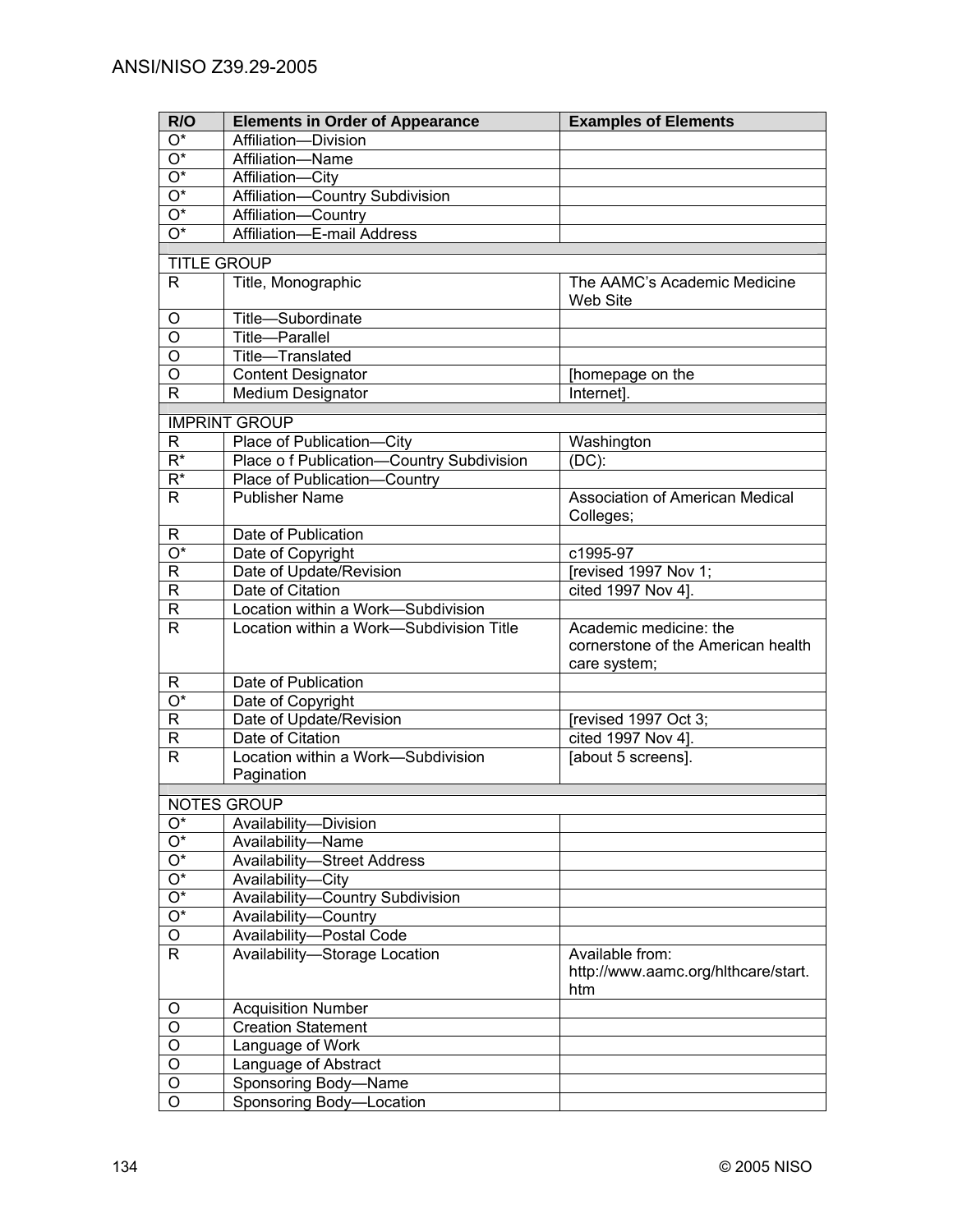| R/O                                                      | <b>Elements in Order of Appearance</b> | <b>Examples of Elements</b> |
|----------------------------------------------------------|----------------------------------------|-----------------------------|
| ח ו                                                      | <b>Supplementary Notes</b>             |                             |
| * R or O depending on presence/content of other elements |                                        |                             |

# **Formatted sample citation for parts of homepages:**

The AAMC's Academic Medicine Web Site [homepage on the Internet]. Washington (DC): Association of American Medical Colleges; c1995-97 [revised 1997 Nov 1; cited 1997 Nov 4]. Academic medicine: the cornerstone of the American health care system; [revised 1997 Oct 3; cited 1997 Nov 4]; [about 5 screens]. Available from: http://www.aamc.org/hlthcare/start.htm

# **4.2.14.6 Electronic Mail**

| R/O                                     | <b>Elements in Order of Appearance</b>              | <b>Examples of Elements</b>     |
|-----------------------------------------|-----------------------------------------------------|---------------------------------|
| <b>AUTHORSHIP GROUP</b>                 |                                                     |                                 |
| R                                       | Author, Primary                                     | Harris, Pat                     |
| $\overline{\mathrm{O}^*}$               | Affiliation-Division                                | (National Information Standards |
|                                         |                                                     | Organization,                   |
| $\overline{O^*}$                        | Affiliation-Name                                    |                                 |
| $\overline{O^*}$                        | Affiliation-City                                    | Bethesda,                       |
| $\overline{O^*}$                        | Affiliation-Country Subdivision                     | MD.                             |
| $\overline{\mathrm{O}^*}$               | Affiliation-Country                                 |                                 |
| R                                       | Affiliation-E-mail Address                          | pharris@niso.org).              |
| <b>TITLE GROUP</b>                      |                                                     |                                 |
| R                                       | Title, Monographic                                  | New Z39.50 resource             |
| $\overline{\mathsf{o}}$                 | Title-Subordinate                                   |                                 |
| $\overline{\rm o}$                      | <b>Title-Parallel</b>                               |                                 |
| Ο                                       | Title-Translated                                    |                                 |
| $\overline{\rm o}$                      | <b>Content Designator</b>                           | <b>Jelectronic mail on the</b>  |
| R                                       | Medium Designator                                   | Internet].                      |
| <b>CONNECTIVE PHRASE</b><br>Message to: |                                                     |                                 |
| <b>RECIPIENT GROUP</b>                  |                                                     |                                 |
| R                                       | <b>Recipient Name</b>                               | Karen Patrias                   |
| $\overline{\mathrm{O}^*}$               | Affiliation-Division                                | (National Library of Medicine,  |
| $\overline{O^*}$                        | Affiliation-Name                                    |                                 |
| $\overline{O^*}$                        | Affiliation-City                                    | Bethesda,                       |
| $\overline{\mathrm{O}^*}$               | Affiliation-Country Subdivision                     | MD).                            |
| $\overline{O^*}$                        | Affiliation-Country                                 |                                 |
| R                                       | Affiliation-E-mail Address                          |                                 |
|                                         | <b>IMPRINT GROUP</b>                                |                                 |
| R                                       | Date of Publication                                 | 1998 Feb 27, 1:18 pm            |
| $\overline{\mathsf{R}}$                 | Date of Citation                                    | [cited 1998 Feb 28].            |
|                                         |                                                     |                                 |
|                                         | PHYSICAL DESCRIPTION GROUP<br><b>Extent of Work</b> |                                 |
| O<br>$\overline{\mathsf{o}}$            | <b>Physical Form</b>                                | [about 2                        |
|                                         |                                                     | screens].                       |
|                                         | <b>NOTES GROUP</b>                                  |                                 |
| O                                       | <b>Accompanying Material</b>                        |                                 |
| $\overline{O^*}$                        | Availability-Division                               |                                 |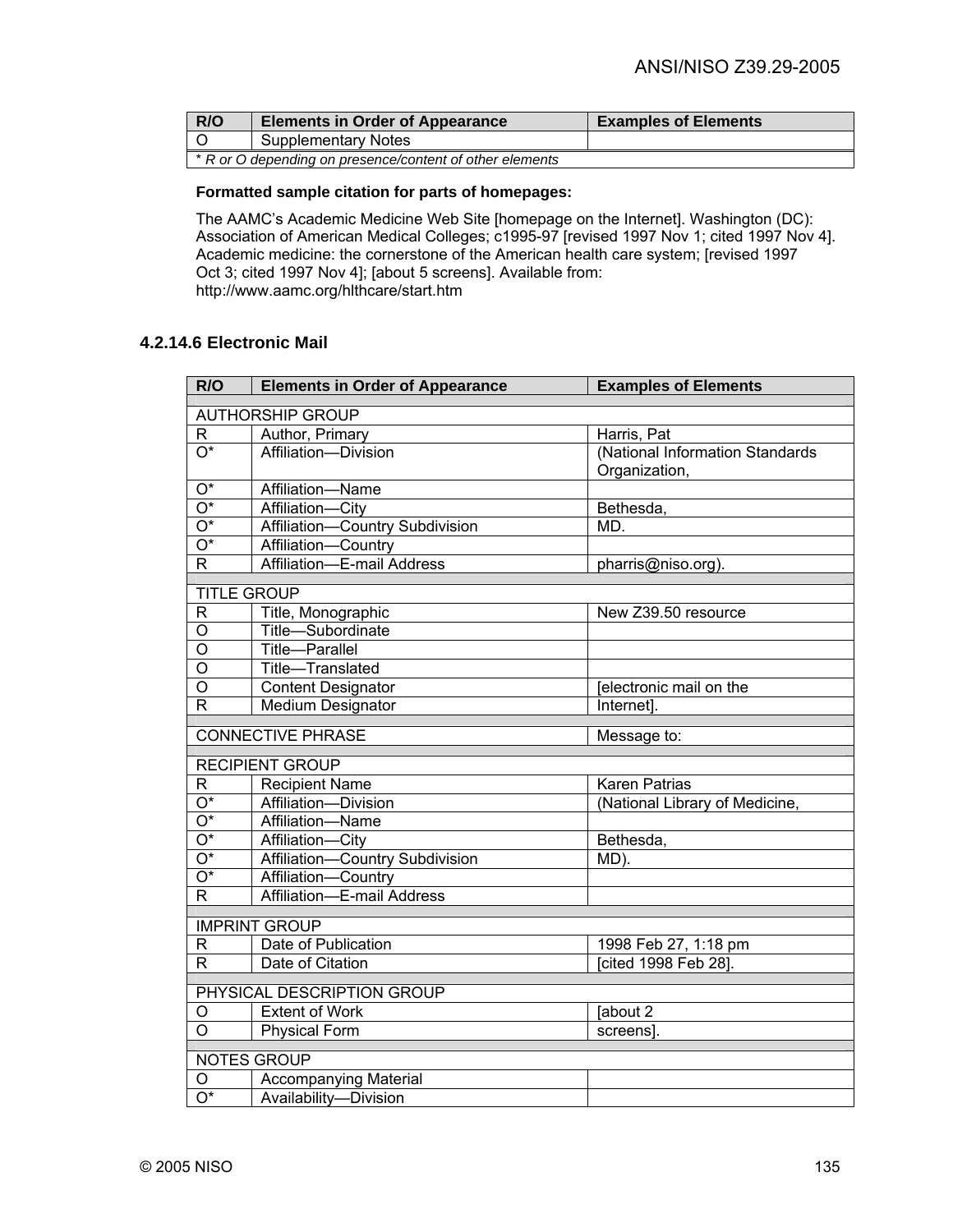| R/O              | <b>Elements in Order of Appearance</b>                   | <b>Examples of Elements</b> |
|------------------|----------------------------------------------------------|-----------------------------|
| $O^*$            | Availability-Name                                        |                             |
| $\overline{O^*}$ | <b>Availability-Street Address</b>                       |                             |
| $\overline{O^*}$ | Availability-City                                        |                             |
| $\overline{O^*}$ | Availability-Country Subdivision                         |                             |
| $\overline{O}^*$ | Availability-Country                                     |                             |
| $\overline{O}$   | Availability-Postal Code                                 |                             |
| $\overline{O}$   | Availability-Storage Location                            |                             |
| $\overline{O}$   | Language of Work                                         |                             |
| $\overline{O}$   | <b>Supplementary Notes</b>                               |                             |
|                  | * R or O depending on presence/content of other elements |                             |

# **Formatted sample citation for electronic mail:**

Harris, Pat (National Information Standards Organization, Bethesda, MD. pharris@niso.org). New Z39.50 resource [electronic mail on the Internet]. Message to: Karen Patrias (National Library of Medicine, Bethesda, MD). 1998 Feb 27, 1:18 pm [cited 1998 Feb 28]. [about 2 screens].

# **4.2.14.7 Discussion Lists**

# **4.2.14.7.1 From a LISTSERV**

| R/O                     | <b>Elements in Order of Appearance</b>   | <b>Examples of Elements</b>   |
|-------------------------|------------------------------------------|-------------------------------|
| <b>AUTHORSHIP GROUP</b> |                                          |                               |
| R.                      | Author, Primary                          | Steward, Auburn               |
| $\overline{O^*}$        | Affiliation-Division                     |                               |
| $O^*$                   | Affiliation-Name                         | (Center for Toxicology &      |
|                         |                                          | Environmental Health,         |
| $\mathrm{O}^\star$      | Affiliation-City                         | Little Rock,                  |
| $\overline{O^*}$        | Affiliation-Country Subdivision          | AR.                           |
| $\overline{O^*}$        | Affiliation-Country                      |                               |
| $\mathsf{R}$            | Affiliation-E-mail Address               | stewarde@cteh.uams.edu).      |
|                         |                                          |                               |
| R                       | TITLE GROUP (Analytic Level)             |                               |
|                         | Title, Analytic                          | Internet searching vs. online |
|                         |                                          | services/WebMaster liability. |
| O                       | Title-Subordinate                        |                               |
| O                       | <b>Title-Parallel</b>                    |                               |
| $\overline{0}$          | Title-Translated                         |                               |
|                         | <b>CONNECTIVE PHRASE</b>                 | In:                           |
|                         |                                          |                               |
|                         | <b>TITLE GROUP (Collective Level)</b>    |                               |
| R                       | Title, Collective                        | <b>MEDLIB-L</b>               |
| O                       | Title-Subordinate                        |                               |
| O                       | Title-Parallel                           |                               |
| O                       | Title-Translated                         |                               |
| O                       | <b>Content Designator</b>                | discussion list on the        |
| $\mathsf{R}$            | Medium Designator                        | Internet].                    |
|                         |                                          |                               |
|                         | <b>IMPRINT GROUP</b>                     |                               |
| O                       | Place of Publication-City                | [Chicago                      |
| O*                      | Place of Publication-Country Subdivision | $(IL)$ :                      |
| $\overline{O^*}$        | Place of Publication-Country             |                               |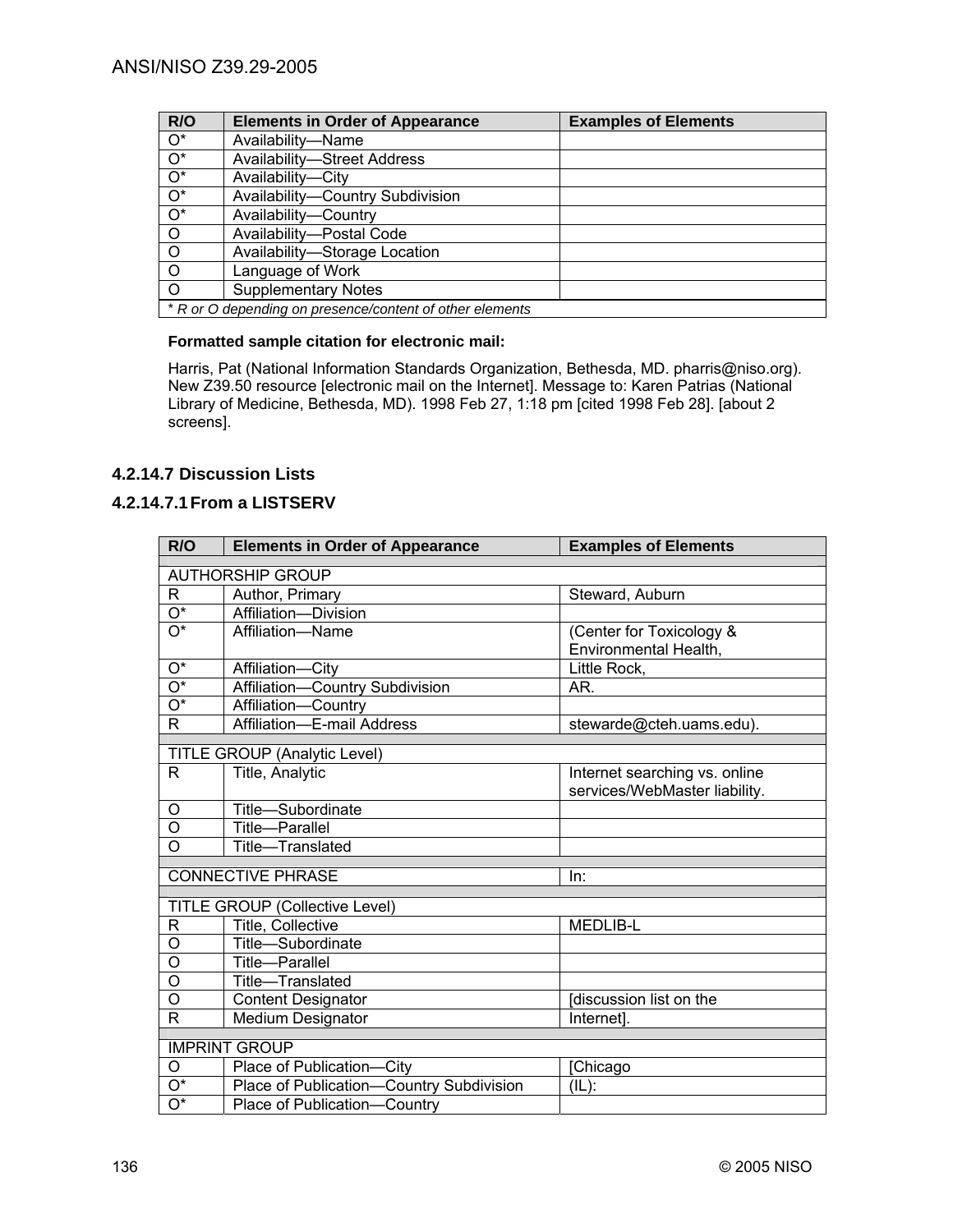| R/O                                                      | <b>Elements in Order of Appearance</b> | <b>Examples of Elements</b>   |
|----------------------------------------------------------|----------------------------------------|-------------------------------|
| O                                                        | <b>Publisher Name</b>                  | Medical Library Association]; |
| $\mathsf{R}$                                             | Date of Publication                    | 1998 Feb 23, 10:27 am         |
| $\overline{\mathrm{O}^*}$                                | Date of Copyright                      |                               |
| $\overline{\mathsf{R}}$                                  | Date of Citation                       | [cited 1998 Feb 24].          |
|                                                          |                                        |                               |
|                                                          | PHYSICAL DESCRIPTION GROUP             |                               |
| O                                                        | <b>Extent of Work</b>                  | [19                           |
| $\circ$                                                  | <b>Physical Form</b>                   | lines].                       |
| <b>NOTES GROUP</b>                                       |                                        |                               |
| O                                                        | <b>Accompanying Material</b>           |                               |
| $\overline{O^*}$                                         | Availability-Division                  |                               |
| $\overline{\mathrm{O}^*}$                                | Availability-Name                      |                               |
| $\overline{\mathrm{O}^*}$                                | <b>Availability-Street Address</b>     |                               |
| $\overline{O^*}$                                         | Availability-City                      |                               |
| $\overline{O^*}$                                         | Availability-Country Subdivision       |                               |
| $\overline{O^*}$                                         | Availability-Country                   |                               |
| O                                                        | Availability-Postal Code               |                               |
| $\mathsf{R}$                                             | Availability-Storage Location          | Available from: MEDLIB-L@     |
|                                                          |                                        | LISTSERV.ACSU.BUFFALO.EDU     |
| O                                                        | <b>Acquisition Number</b>              |                               |
| $\overline{0}$                                           | <b>Creation Statement</b>              |                               |
| O                                                        | Language of Work                       |                               |
| $\circ$                                                  | Language of Abstract                   |                               |
| $\overline{0}$                                           | Sponsoring Body-Name                   |                               |
| O                                                        | Sponsoring Body-Location               |                               |
| O                                                        | <b>Supplementary Notes</b>             |                               |
| * R or O depending on presence/content of other elements |                                        |                               |

# **Formatted sample citation for a LISTSERV discussion list:**

Steward, Auburn (Center for Toxicology & Environmental Health, Little Rock, AR. stewarde@cteh.uams.edu). Internet searching vs. online services/WebMaster liability. In: MEDLIB-L [discussion list on the Internet]. [Chicago (IL): Medical Library Association]; 1998 Feb 23, 10:27 am [cited 1998 Feb 24]. [19 lines]. Available from: MEDLIB-L@LISTSERV.ACSU.BUFFALO.EDU

# **4.2.14.7.2 From a UseNet Group**

| R/O              | <b>Elements in Order of Appearance</b> | <b>Examples of Elements</b> |  |
|------------------|----------------------------------------|-----------------------------|--|
|                  |                                        |                             |  |
|                  | <b>AUTHORSHIP GROUP</b>                |                             |  |
| R                | Author, Primary                        | Burt                        |  |
| $\circ$          | Affiliation-Division                   |                             |  |
| $\overline{O^*}$ | Affiliation-Name                       |                             |  |
| $O^*$            | Affiliation-City                       |                             |  |
| $\overline{O^*}$ | Affiliation-Country Subdivision        |                             |  |
| $\overline{O^*}$ | Affiliation-Country                    |                             |  |
| R                | Affiliation-E-mail Address             | (poppler@rmci.net).         |  |
|                  |                                        |                             |  |
|                  | TITLE GROUP (Analytic Level)           |                             |  |
| R                | Title, Analytic                        | Mitsubishi VS50803 PTV.     |  |
| $\circ$          | Title-Subordinate                      |                             |  |
| O                | Title-Parallel                         |                             |  |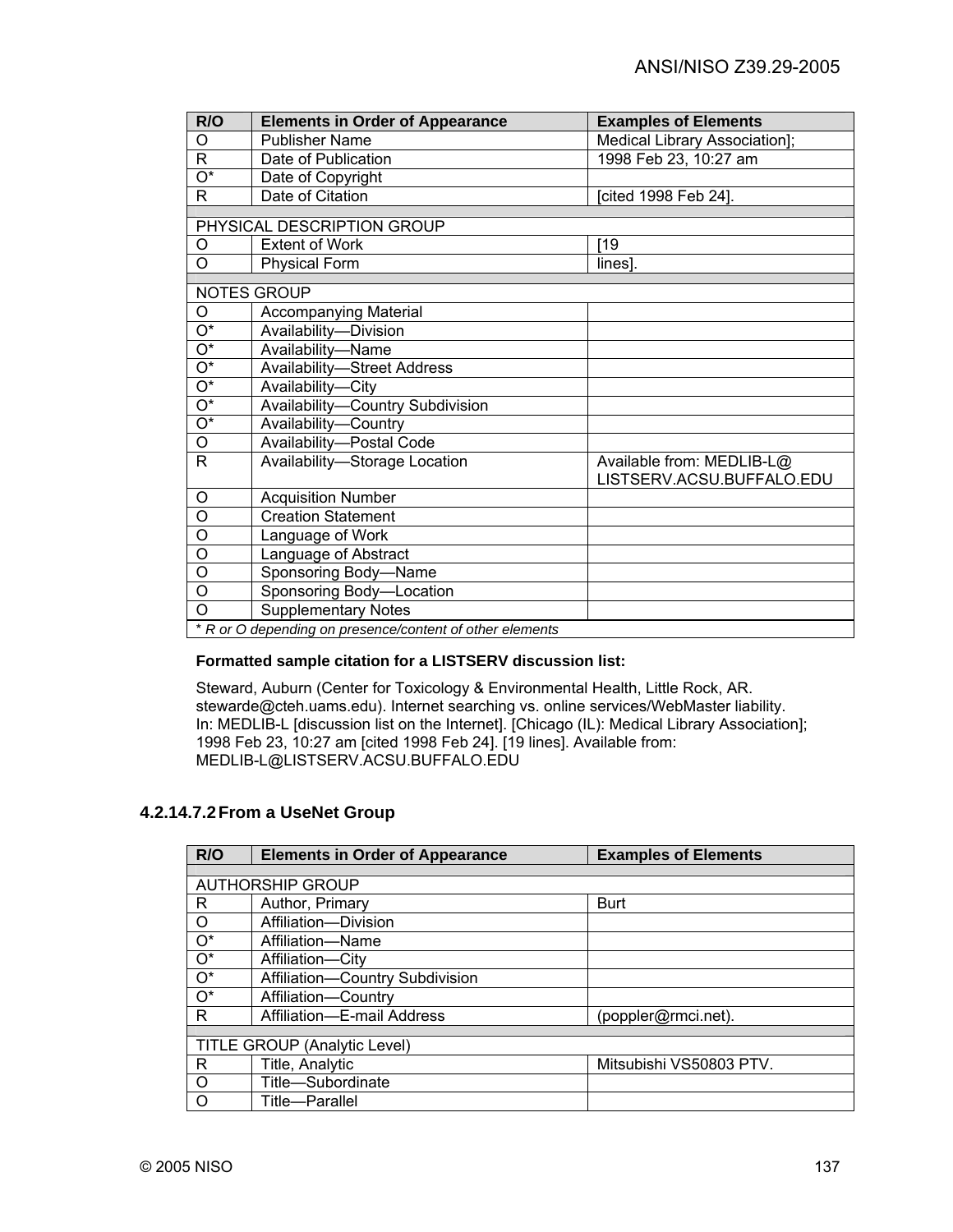| R/O                     | <b>Elements in Order of Appearance</b>                   | <b>Examples of Elements</b>                |
|-------------------------|----------------------------------------------------------|--------------------------------------------|
| O                       | Title-Translated                                         |                                            |
|                         | <b>CONNECTIVE PHRASE</b>                                 | In:                                        |
|                         |                                                          |                                            |
|                         | <b>TITLE GROUP (Collective Level)</b>                    |                                            |
| R                       | Title, Collective                                        | Deja News                                  |
| O                       | Title-Subordinate                                        |                                            |
| $\overline{0}$          | Title-Parallel                                           |                                            |
| $\overline{0}$          | Title-Translated                                         |                                            |
| $\overline{0}$          | <b>Content Designator</b>                                | [discussion list on the                    |
| $\overline{\mathsf{R}}$ | <b>Medium Designator</b>                                 | Internet].                                 |
|                         | <b>IMPRINT GROUP</b>                                     |                                            |
| O                       | Place of Publication-City                                | [Austin                                    |
| O*                      | Place of Publication-Country Subdivision                 | (TX):                                      |
| O*                      | Place of Publication-Country                             |                                            |
| O                       | Publisher Name                                           | Deja News, Inc.];                          |
| R                       | Date of Publication                                      | 1998 Nov 15, 5:02 pm                       |
| O*                      | Date of Copyright                                        |                                            |
| $\mathsf{R}$            | Date of Update/Revision                                  |                                            |
| $\mathsf{R}$            | Date of Citation                                         | [cited 1998 Nov 16].                       |
|                         | PHYSICAL DESCRIPTION GROUP                               |                                            |
| O                       | <b>Extent of Work</b>                                    | [17]                                       |
| $\overline{O}$          | <b>Physical Form</b>                                     | lines].                                    |
|                         |                                                          |                                            |
|                         | NOTES GROUP                                              |                                            |
| $\overline{O^*}$        | Availability-Division                                    |                                            |
| $\overline{O^*}$        | Availability-Name                                        |                                            |
| $\overline{O^*}$        | <b>Availability-Street Address</b>                       |                                            |
| $\overline{O^*}$        | Availability-City                                        |                                            |
| $\overline{O^*}$        | Availability-Country Subdivision                         |                                            |
| $\overline{O^*}$        | Availability-Country                                     |                                            |
| $\overline{O}$          | Availability-Postal Code                                 |                                            |
| $\overline{R}$          | Availability-Storage Location                            | Available from:<br>http://www.dejanews.com |
| O                       | <b>Acquisition Number</b>                                |                                            |
| $\overline{0}$          | <b>Creation Statement</b>                                |                                            |
| O                       | Language of Work                                         |                                            |
| $\overline{O}$          | Language of Abstract                                     |                                            |
| $\overline{O}$          | Sponsoring Body-Name                                     |                                            |
| $\overline{O}$          | Sponsoring Body-Location                                 |                                            |
| $\overline{0}$          | <b>Supplementary Notes</b>                               |                                            |
|                         |                                                          |                                            |
|                         | * R or O depending on presence/content of other elements |                                            |

# **Formatted sample citation for a UseNet group discussion list:**

Burt (poppler@rmci.net). Mitsubishi VS50803 PTV. In: Deja News [discussion list on the Internet]. [Austin (TX): Deja News, Inc.]; 1998 Nov 15, 5:02 pm [cited 1998 Nov 16]. [17 lines]. Available from: http://www.dejanews.com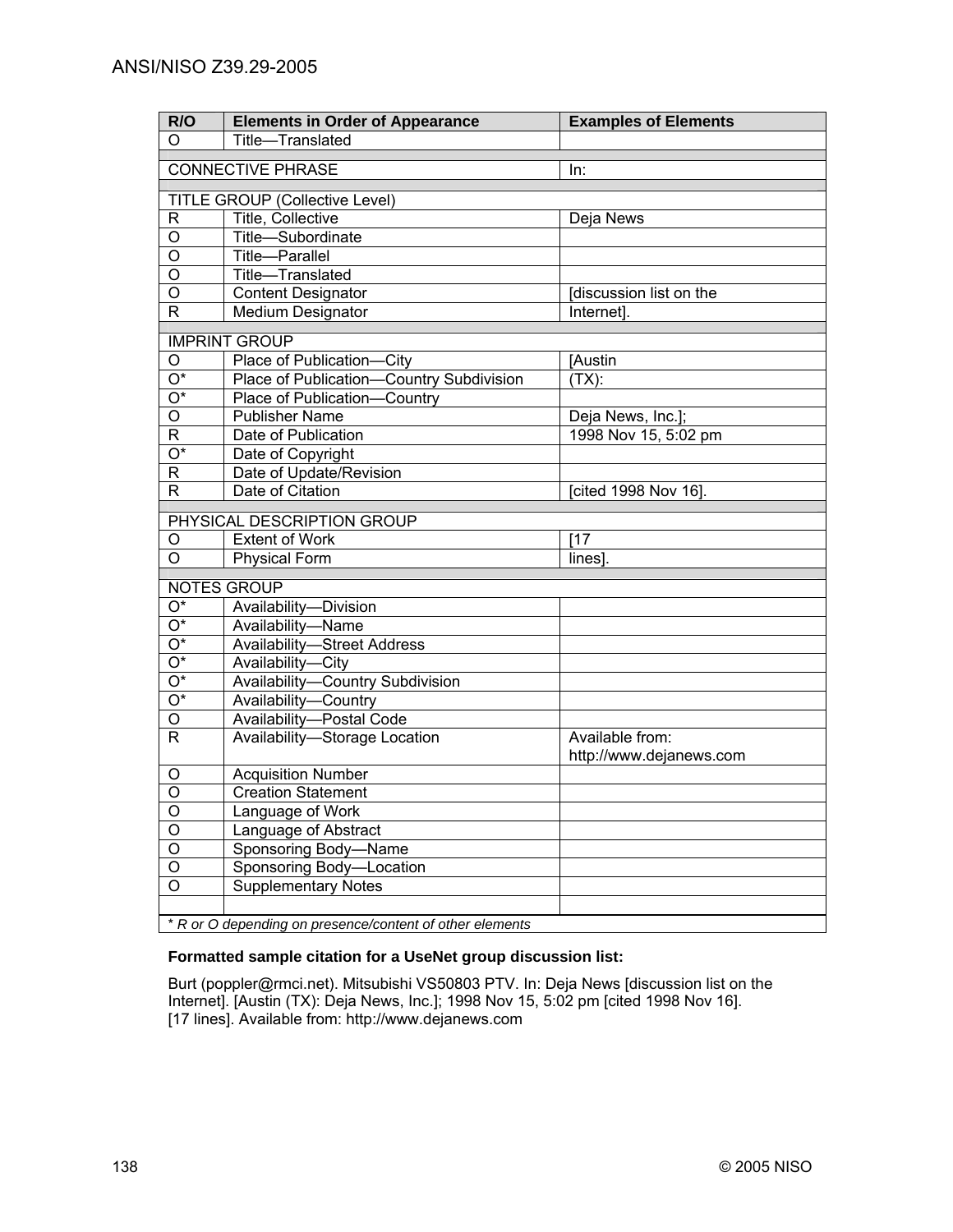| R/O                     | <b>Elements in Order of Appearance</b>        | <b>Examples of Elements</b>        |
|-------------------------|-----------------------------------------------|------------------------------------|
| <b>AUTHORSHIP GROUP</b> |                                               |                                    |
| R                       | Author, Primary                               | Woodsmall, Rose                    |
| $\overline{O^*}$        | Affiliation-Division                          | (National Center for Biotechnology |
|                         |                                               | Information,                       |
| O*                      | Affiliation-Name                              | National Library of Medicine,      |
| $\overline{O^*}$        | Affiliation-City                              | Bethesda,                          |
| $\overline{O^*}$        | Affiliation-Country Subdivision               | MD).                               |
| $\overline{O^*}$        | Affiliation-Country                           |                                    |
| $\mathsf{R}$            | Affiliation-E-mail Address                    |                                    |
|                         |                                               |                                    |
|                         | <b>TITLE GROUP (Analytic Level)</b>           |                                    |
| R                       | Title, Analytic                               | Charging for searches.             |
| O                       | Title-Subordinate                             |                                    |
| O<br>O                  | Title-Parallel                                |                                    |
|                         | Title-Translated                              |                                    |
|                         | <b>CONNECTIVE PHRASE</b>                      | Message to:                        |
|                         | <b>RECIPIENT GROUP</b>                        |                                    |
| R                       | <b>Recipient Name</b>                         | John Faughan.                      |
| $\overline{O^*}$        | Affiliation-Division                          |                                    |
| $\overline{O^*}$        | Affiliation-Name                              |                                    |
| $\overline{O^*}$        | Affiliation-City                              |                                    |
| $\overline{O^*}$        | Affiliation-Country Subdivision               |                                    |
| $\overline{O^*}$        | Affiliation-Country                           |                                    |
| $\overline{R}$          | Affiliation-E-mail Address                    |                                    |
|                         |                                               |                                    |
|                         | <b>CONNECTIVE PHRASE</b>                      | In:                                |
|                         | <b>TITLE GROUP (Collective Level)</b>         |                                    |
| $\mathsf{R}$            | Title, Collective                             | <b>GRATEFUL MED BBS</b>            |
| $\overline{0}$          | Title-Subordinate                             |                                    |
| $\overline{\mathsf{o}}$ | Title-Parallel                                |                                    |
| $\overline{\mathsf{o}}$ | Title-Translated                              |                                    |
| $\overline{0}$          | <b>Content Designator</b>                     | <b>Idiscussion list</b>            |
| $\mathsf{R}$            | Medium Designator                             | online].                           |
|                         | <b>IMPRINT GROUP</b>                          |                                    |
| R                       | Place of Publication-City                     | <b>[Bethesda</b>                   |
| $R^*$                   | -Country Subdivision<br>Place of Publication- | (MD)!                              |
| $R^*$                   | Place of Publication-<br>Country              |                                    |
| R                       | <b>Publisher Name</b>                         | National Library of Medicine (US); |
| R                       | Date of Publication                           | 1990 Nov 2, 10:05 am               |
| R                       | Date of Citation                              | [cited 1991 Apr 3].                |
|                         |                                               |                                    |
|                         | PHYSICAL DESCRIPTION GROUP                    |                                    |
| O                       | <b>Extent of Work</b>                         | [6]                                |
| $\overline{O}$          | <b>Physical Form</b>                          | lines].                            |
|                         | <b>NOTES GROUP</b>                            |                                    |
| $\mathrm{O}^\star$      | Availability-Division                         |                                    |
| Ο*                      | Availability-Name                             |                                    |
| O*                      | <b>Availability-Street Address</b>            |                                    |
|                         |                                               |                                    |

# **4.2.14.7.3 From a Bulletin Board System**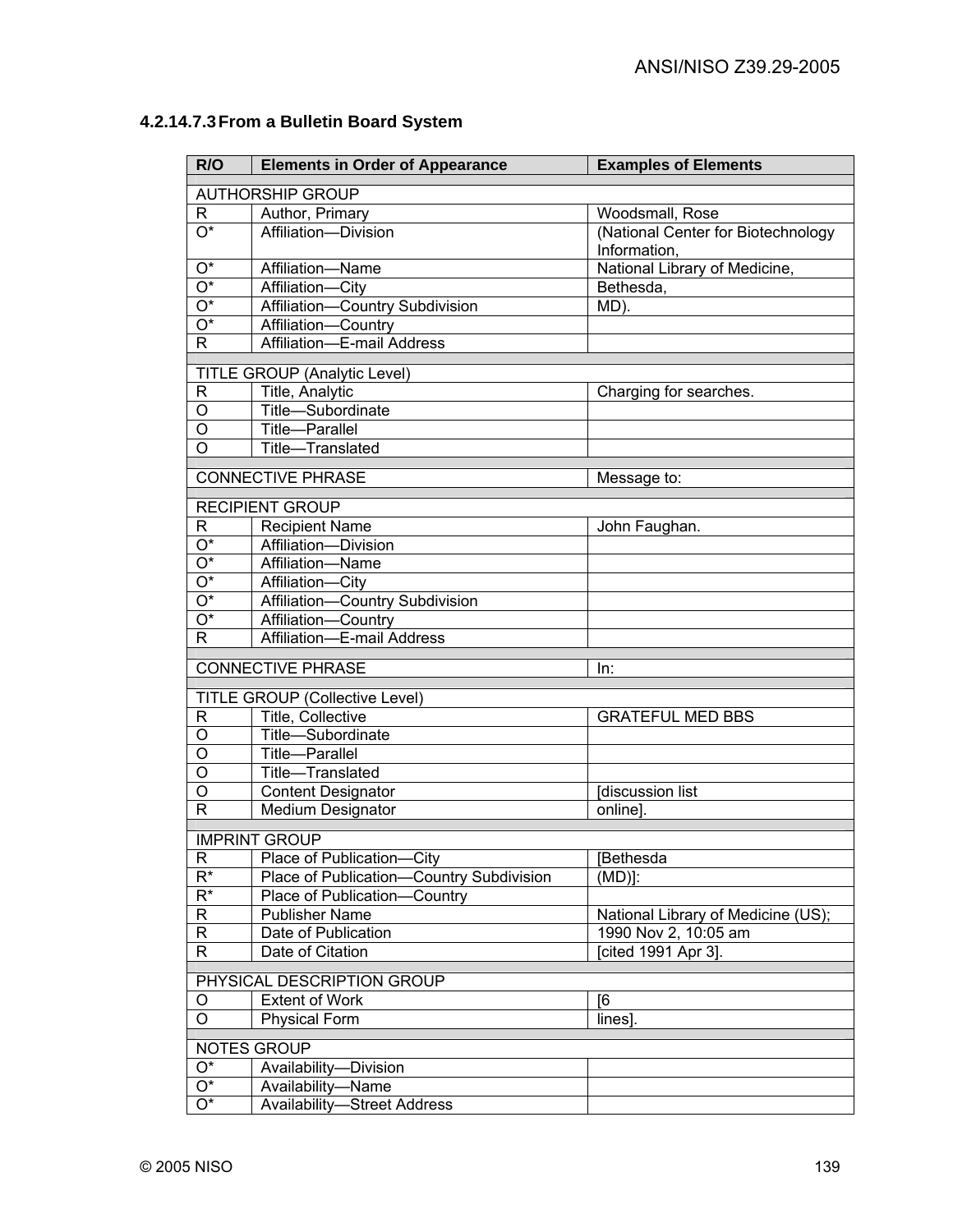| R/O              | <b>Elements in Order of Appearance</b>                   | <b>Examples of Elements</b>   |
|------------------|----------------------------------------------------------|-------------------------------|
| $O^*$            | Availability-City                                        |                               |
| $\overline{O^*}$ | Availability-Country Subdivision                         |                               |
| $\overline{O^*}$ | Availability-Country                                     |                               |
| $\circ$          | Availability-Postal Code                                 |                               |
| $\circ$          | Availability-Storage Location                            | Available from: 800-525-5756. |
| $\circ$          | <b>Acquisition Number</b>                                | Message No.: 11356            |
| $\circ$          | <b>Creation Statement</b>                                |                               |
| $\circ$          | Language of Work                                         |                               |
| $\circ$          | Sponsoring Body-Name                                     |                               |
| $\circ$          | Sponsoring Body-Location                                 |                               |
| $\Omega$         | <b>Supplementary Notes</b>                               |                               |
|                  | * R or O depending on presence/content of other elements |                               |

# **Formatted sample citation for a bulletin board system discussion list:**

Woodsmall, Rose (National Center for Biotechnology Information, National Library of Medicine, Bethesda, MD). Charging for searches. Message to: John Faughan. In: GRATEFUL MED BBS [discussion list online]. [Bethesda (MD)]: National Library of Medicine (US); 1990 Nov 2, 10:05 am [cited 1991 Apr 3]. [6 lines]. Available from: 800-525-5756. Message No.: 11356.

# **4.2.15 Archives, Manuscripts, Personal Communications, and Other Unpublished Works**

# **4.2.15.1 Manuscript/Archival Collections**

# **4.2.15.1.1 Entire Collections**

| R/O                        | <b>Elements in Order of Appearance</b>          | <b>Examples of Elements</b> |
|----------------------------|-------------------------------------------------|-----------------------------|
|                            |                                                 |                             |
|                            | <b>AUTHORSHIP GROUP</b>                         |                             |
| R                          | Author, Primary or Author, Secondary            | Kissinger, Henry.           |
| $\mathrm{O}^\star$         | <b>Author Role Indicator</b>                    |                             |
| $\mathrm{O}^\star$         | Affiliation-Division                            |                             |
| $O^*$                      | Affiliation-Name                                |                             |
| $\mathrm{O}^\star$         | Affiliation-City                                |                             |
| $O^*$                      | Affiliation-Country Subdivision                 |                             |
| $\mathrm{O}^\star$         | Affiliation-Country                             |                             |
| O*                         | Affiliation-E-mail Address                      |                             |
|                            |                                                 |                             |
|                            | TITLE GROUP (Collective or Monographic Level) + |                             |
| R                          | Title, Collective or Title, Monographic         | Papers of Henry Kissinger.  |
| O                          | Title-Subordinate                               |                             |
| O                          | Title-Parallel                                  |                             |
| O                          | Title-Translated                                |                             |
| R                          | Medium Designator                               |                             |
|                            |                                                 |                             |
| <b>IMPRINT</b>             |                                                 |                             |
| R                          | Date                                            | 1957-1982.                  |
| PHYSICAL DESCRIPTION GROUP |                                                 |                             |
|                            |                                                 |                             |
| O                          | <b>Extent of Work</b>                           | 224,000                     |
| O                          | <b>Physical Form</b>                            | items;                      |
| O                          | <b>Extent of Work</b>                           | 561                         |
| O                          | <b>Physical Form</b>                            | containers;                 |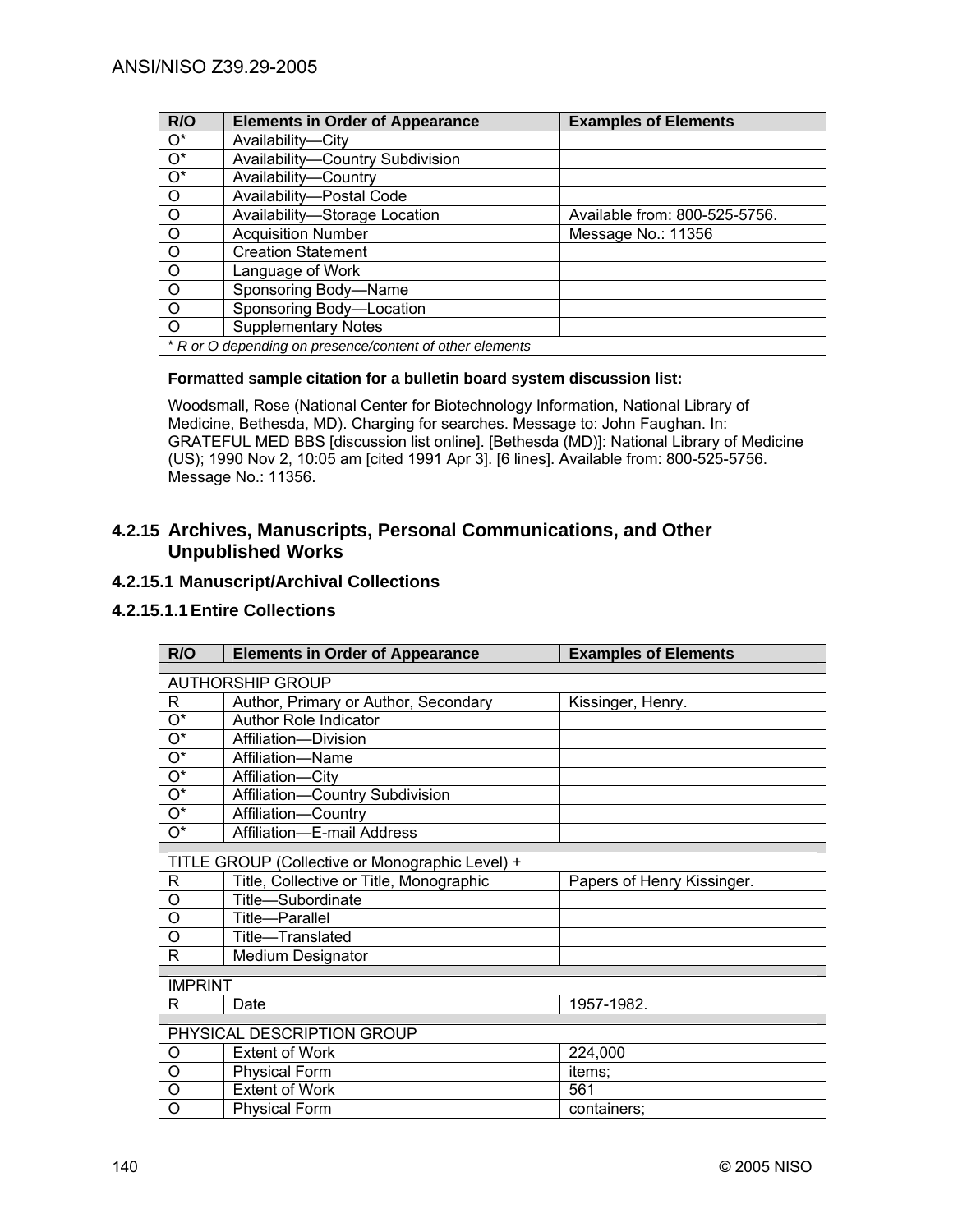| R/O                                                      | <b>Elements in Order of Appearance</b> | <b>Examples of Elements</b>      |
|----------------------------------------------------------|----------------------------------------|----------------------------------|
| O                                                        | <b>Extent of Work</b>                  | 223.8                            |
| $\circ$                                                  | <b>Physical Form</b>                   | linear feet.                     |
| O                                                        | <b>Special Physical Features</b>       |                                  |
| O                                                        | <b>Size</b>                            |                                  |
| O                                                        | Reproduction Rate or Ratio             |                                  |
|                                                          | <b>NOTES GROUP</b>                     |                                  |
|                                                          |                                        |                                  |
| O                                                        | <b>Accompanying Material</b>           | Finding aid available.           |
| $\overline{O^*}$                                         | Availability-Division                  | Located at: Manuscript Division, |
| $\overline{\mathrm{O}^*}$                                | Availability-Name                      | Library of Congress,             |
| $\overline{\mathrm{O}^*}$                                | <b>Availability-Street Address</b>     |                                  |
| $\overline{\mathrm{O}^*}$                                | Availability-City                      | Washington,                      |
| $\overline{\mathrm{O}^*}$                                | Availability-Country Subdivision       | DC;                              |
| $\overline{O^*}$                                         | Availability-Country                   |                                  |
| O                                                        | Availability-Postal Code               |                                  |
| $\circ$                                                  | Availability-Storage Location          | Manuscript No.: MSS75867         |
| O                                                        | <b>Acquisition Number</b>              |                                  |
| O                                                        | <b>Creation Statement</b>              |                                  |
| O                                                        | Language of Work                       |                                  |
| O                                                        | Supplemental Material                  |                                  |
| O                                                        | Supplemental Material-Availability     |                                  |
| O                                                        | <b>Supplementary Notes</b>             | Classified. Restrictions apply.  |
| + Collective level when citing a multivolume set         |                                        |                                  |
| * R or O depending on presence/content of other elements |                                        |                                  |

# **Formatted sample citation for entire manuscript/archival collections:**

Kissinger, Henry. Papers of Henry Kissinger. 1957-1982. 224,000 items; 561 containers; 223.8 linear feet. Finding aid available. Located at: Manuscript Division, Library of Congress, Washington, DC; Manuscript No.: MSS75867. Classified. Restrictions apply.

# **4.2.15.1.2 Contributions to Manuscript/Archival Collections**

| <b>Elements in Order of Appearance</b> | <b>Examples of Elements</b>                             |  |
|----------------------------------------|---------------------------------------------------------|--|
|                                        |                                                         |  |
|                                        |                                                         |  |
| Author, Primary or Author, Secondary   | Odell, Jonathan; Stansbury,                             |  |
|                                        | Joseph.                                                 |  |
| <b>Author Role Indicator</b>           |                                                         |  |
| Affiliation-Division                   |                                                         |  |
| Affiliation-Name                       |                                                         |  |
| Affiliation-City                       |                                                         |  |
| Affiliation-Country Subdivision        |                                                         |  |
| Affiliation-Country                    |                                                         |  |
| Affiliation-E-mail Address             |                                                         |  |
|                                        |                                                         |  |
|                                        |                                                         |  |
| Title, Analytic                        | Loyalist rhapsodies:                                    |  |
| Title-Subordinate                      | notebook, 1775-1786.                                    |  |
| Title—Parallel                         |                                                         |  |
| Title-Translated                       |                                                         |  |
|                                        |                                                         |  |
| <b>CONNECTIVE PHRASE</b><br>ln:        |                                                         |  |
|                                        | <b>AUTHORSHIP GROUP</b><br>TITLE GROUP (Analytic Level) |  |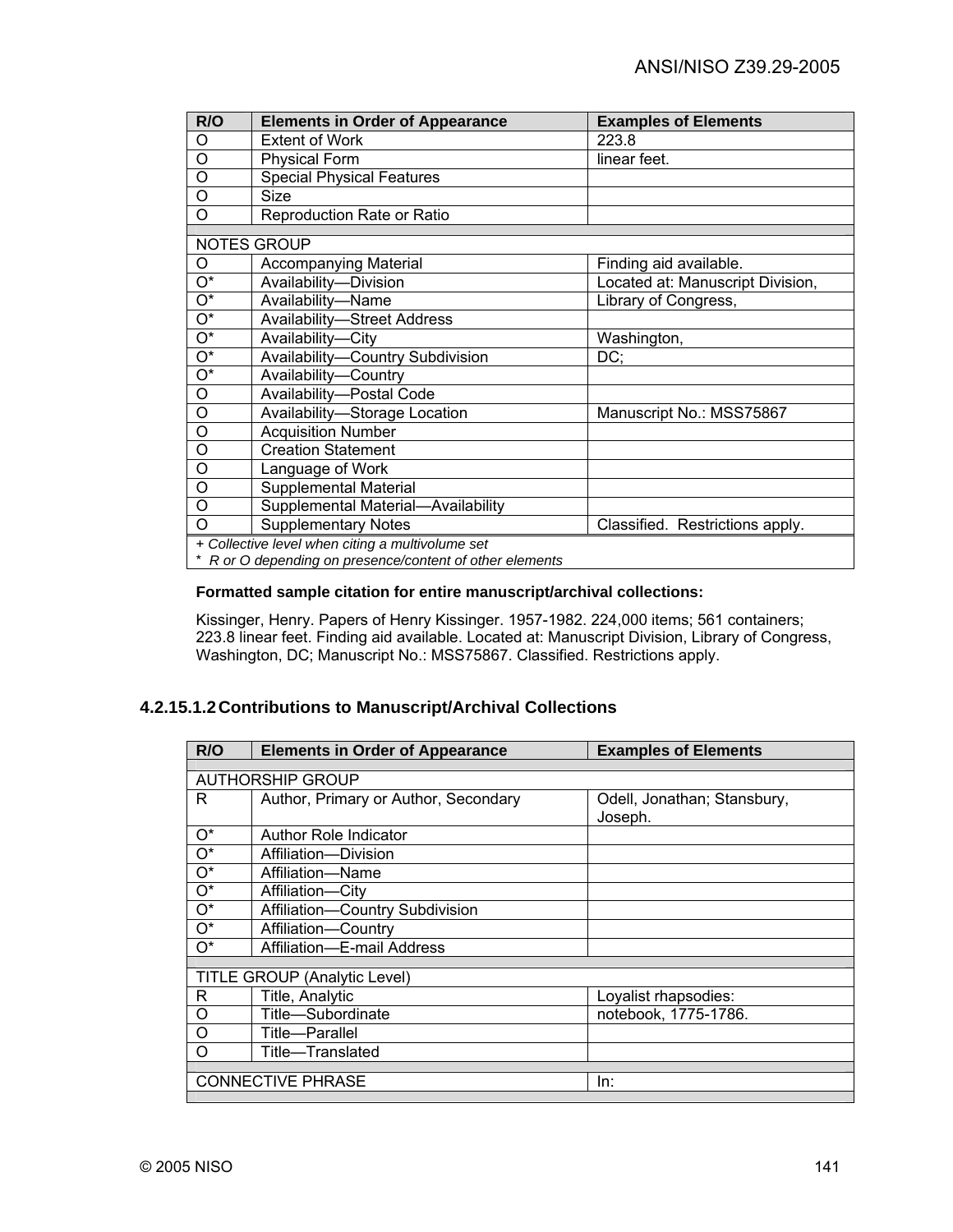| R/O                     | <b>Elements in Order of Appearance</b>                       | <b>Examples of Elements</b>         |
|-------------------------|--------------------------------------------------------------|-------------------------------------|
|                         | <b>AUTHORSHIP GROUP</b>                                      |                                     |
| R                       | Author, Primary or Author, Secondary                         | Force, Peter.                       |
| $O^*$                   | <b>Author Role Indicator</b>                                 |                                     |
|                         | TITLE GROUP (Collective or Monographic Level) +              |                                     |
| R.                      | Title, Collective or Title, Monographic                      | Papers and collection of Peter      |
|                         |                                                              | Force.                              |
| O                       | Title-Subordinate                                            |                                     |
| O                       | <b>Title-Parallel</b>                                        |                                     |
| O                       | Title-Translated                                             |                                     |
| R                       | Medium Designator                                            |                                     |
|                         | <b>IMPRINT GROUP</b>                                         |                                     |
| R                       | Date                                                         | $\sqrt{1170} - 1961$ ].             |
| $\mathsf{R}$            | Location within a Work                                       | [1 container].                      |
|                         |                                                              |                                     |
|                         | PHYSICAL DESCRIPTION GROUP (Collective or Monographic Level) |                                     |
| O                       | <b>Extent of Work</b>                                        |                                     |
| O                       | <b>Physical Form</b>                                         |                                     |
| O                       | <b>Special Physical Features</b><br><b>Size</b>              |                                     |
| O                       |                                                              |                                     |
| O                       | Reproduction Rate or Ratio                                   |                                     |
|                         | <b>NOTES GROUP</b>                                           |                                     |
| O                       | <b>Accompanying Material</b>                                 |                                     |
| $\overline{O^*}$        | Availability-Division                                        | Located at: Manuscript Division,    |
| $\overline{O^*}$        | Availability-Name                                            | Library of Congress,                |
| $\overline{O^*}$        | <b>Availability-Street Address</b>                           |                                     |
| $\overline{O^*}$        | Availability-City                                            | Washington,                         |
| $\overline{O^*}$        | <b>Availability-Country Subdivision</b>                      | DC:                                 |
| $\overline{O^*}$        | Availability-Country                                         |                                     |
| $\overline{\circ}$      | Availability-Postal Code                                     |                                     |
| $\overline{\rm o}$      | Availability-Storage Location                                | Manuscript No.: MSS60004; Shelf     |
|                         |                                                              | Location: 0314B FORCE: Series       |
|                         |                                                              | 8D: entry 90; Microfilm No.: 17,137 |
| O                       | <b>Acquisition Number</b>                                    | (reel 49).                          |
| $\overline{\mathsf{o}}$ | <b>Creation Statement</b>                                    |                                     |
| O                       | Language of Work                                             |                                     |
| $\overline{\circ}$      | Sponsoring Body-Name                                         |                                     |
| $\overline{O}$          | Sponsoring Body-Location                                     |                                     |
| $\overline{O}$          | Supplemental Material                                        |                                     |
| $\overline{O}$          | Supplemental Material-Availability                           |                                     |
| $\overline{\circ}$      | <b>Supplementary Notes</b>                                   | Notebook of 58 songs and verses     |
|                         |                                                              | expressing sympathy for the British |
|                         |                                                              | cause during the American           |
|                         |                                                              | Revolution.                         |
|                         | + Collective level when citing a multivolume set             |                                     |

\* *R or O depending on presence/content of other elements*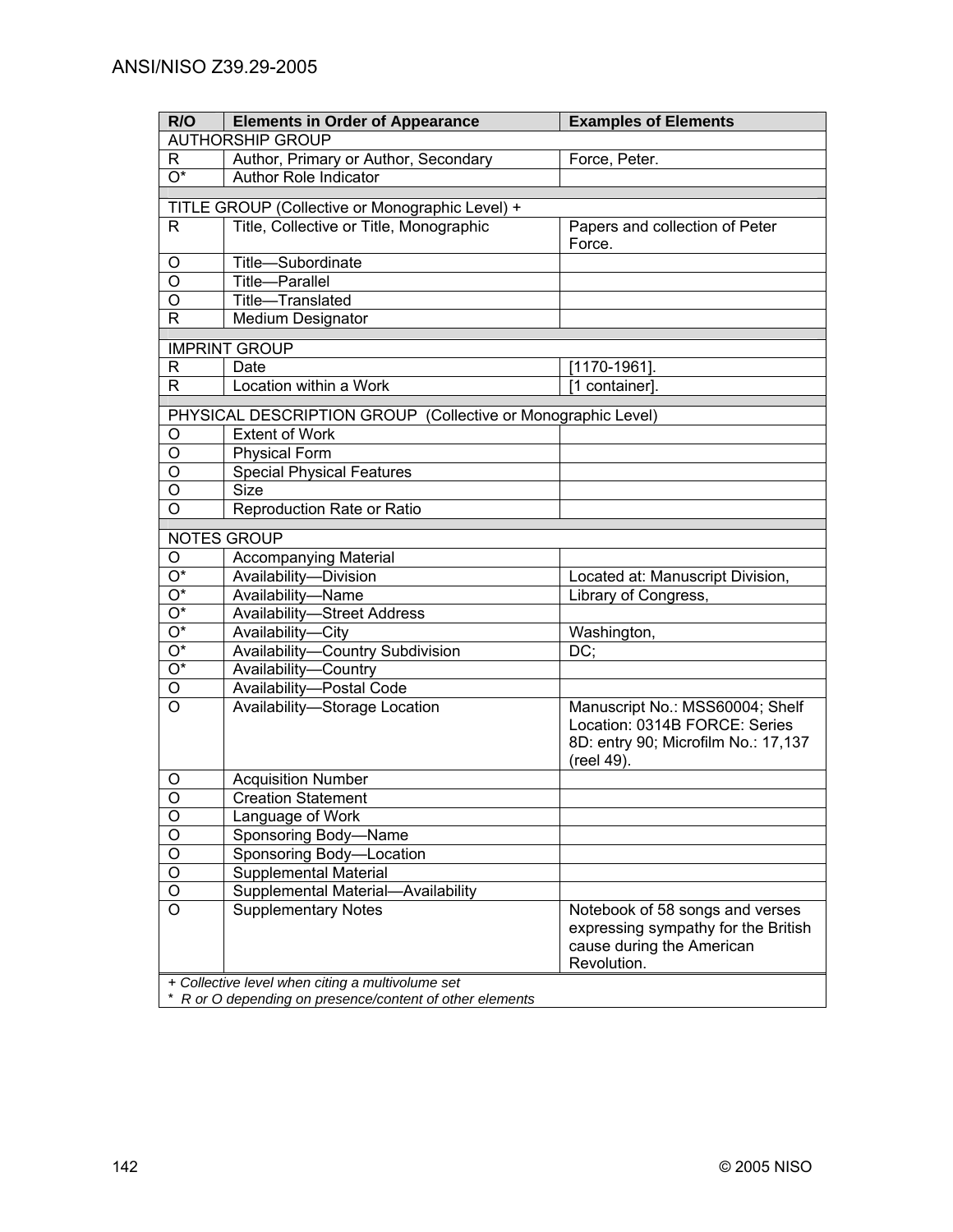# **Formatted sample citation for contributions to manuscript/archival collections:**

Odell, Jonathan; Stansbury, Joseph. Loyalist rhapsodies: notebook, 1775-1786. In: Force, Peter. Papers and collection of Peter Force. [1170-1961]. [1 container]. Located at: Manuscript Division, Library of Congress, Washington, DC; Manuscript No.: MSS60004; Shelf Location: 0314B FORCE: Series 8D: entry 90; Microfilm No.: 17,137 (reel 49). Notebook of 58 songs and verses expressing sympathy for the British cause during the American Revolution.

# **4.2.15.1.3 Individual Manuscripts**

| R/O                     | <b>Elements in Order of Appearance</b> | <b>Examples of Elements</b>     |
|-------------------------|----------------------------------------|---------------------------------|
| <b>AUTHORSHIP GROUP</b> |                                        |                                 |
| R.                      | Author, Primary or Author, Secondary   |                                 |
| $O^*$                   | Author Role Indicator                  |                                 |
| $\overline{O^*}$        | Affiliation-Division                   |                                 |
| $\overline{O^*}$        | Affiliation-Name                       |                                 |
| $\overline{O^*}$        | Affiliation-City                       |                                 |
| $\overline{O^*}$        | Affiliation-Country Subdivision        |                                 |
| $O^*$                   | Affiliation-Country                    |                                 |
| $\overline{O^*}$        | Affiliation-E-mail Address             |                                 |
|                         | <b>TITLE GROUP</b>                     |                                 |
| $\overline{\mathsf{R}}$ | Title, Monographic                     | Novum botanicum.                |
| O                       | Title-Subordinate                      |                                 |
| $\overline{\mathsf{o}}$ | <b>Title-Parallel</b>                  |                                 |
| $\circ$                 | Title-Translated                       |                                 |
| $\overline{\mathsf{R}}$ | Medium Designator                      |                                 |
|                         | <b>IMPRINT GROUP</b>                   |                                 |
| R                       | Date                                   | [date unknown].                 |
|                         |                                        |                                 |
|                         | PHYSICAL DESCRIPTION GROUP             |                                 |
| O                       | <b>Extent of Work</b>                  | 1                               |
| $\overline{\circ}$      | <b>Physical Form</b>                   | leaf.                           |
| $\circ$                 | <b>Special Physical Features</b>       |                                 |
| $\overline{O}$          | <b>Size</b>                            |                                 |
| O                       | Reproduction Rate or Ratio             |                                 |
|                         | <b>NOTES GROUP</b>                     |                                 |
| O                       | <b>Accompanying Material</b>           |                                 |
| $\overline{O^*}$        | Availability-Division                  |                                 |
| $\overline{O^*}$        | Availability-Name                      | Located at: University Library, |
| $\overline{O^*}$        | <b>Availability-Street Address</b>     |                                 |
| $\overline{O^*}$        | Availability-City                      | Edinburgh,                      |
| $\overline{O^*}$        | Availability-Country Subdivision       |                                 |
| $\overline{O^*}$        | Availability-Country                   | Scotland;                       |
| $\overline{\mathsf{o}}$ | Availability-Postal Code               |                                 |
| O                       | Availability-Storage Location          | Manuscript No.: MS D.c. 2-392.  |
| O                       | <b>Acquisition Number</b>              |                                 |
| $\overline{\mathsf{o}}$ | <b>Creation Statement</b>              |                                 |
| $\overline{0}$          | Language of Work                       | Latin.                          |
| $\overline{\mathsf{o}}$ | Sponsoring Body-Name                   |                                 |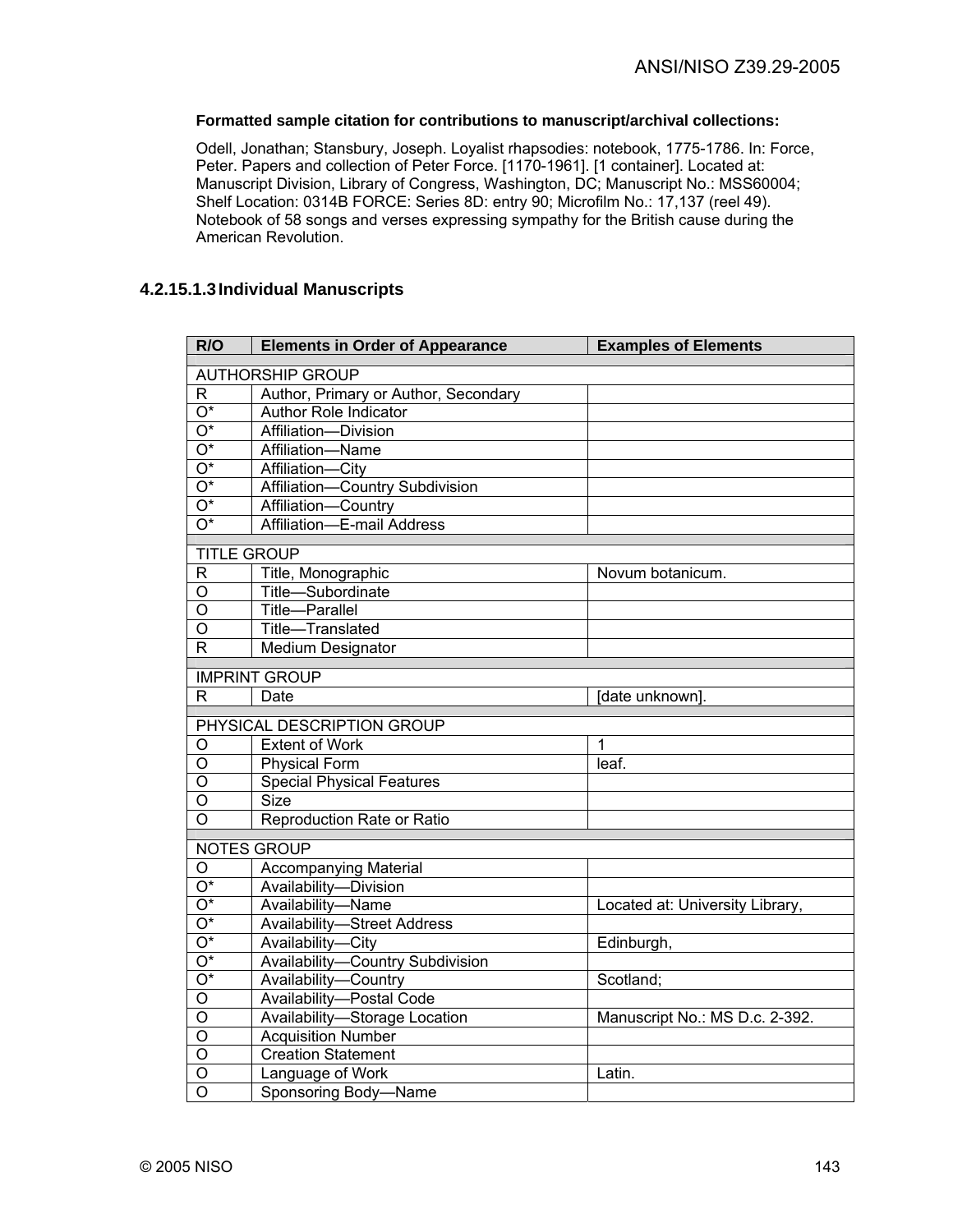| R/O                                                      | <b>Elements in Order of Appearance</b> | <b>Examples of Elements</b> |
|----------------------------------------------------------|----------------------------------------|-----------------------------|
| $\overline{O}$                                           | Sponsoring Body-Location               |                             |
| $\overline{O}$                                           | <b>Supplemental Material</b>           |                             |
| $\overline{\circ}$                                       | Supplemental Material-Availability     |                             |
| $\overline{0}$                                           | <b>Supplementary Notes</b>             |                             |
| * R or O depending on presence/content of other elements |                                        |                             |

# **Formatted sample citation for individual manuscripts:**

Novum botanicum. [date unknown]. 1 leaf. Located at: University Library, Edinburgh, Scotland; Manuscript No.: MS D.c. 2-392. Latin.

# **4.2.15.2 Personal Communications (Letters, Telephone Conversations, etc.)**

# **4.2.15.2.1 Letters**

See also: 4.2.14.6, *Electronic Mail,*

4.2.14.7, *Discussion Lists*.

| R/O                       | <b>Elements in Order of Appearance</b> | <b>Examples of Elements</b>          |
|---------------------------|----------------------------------------|--------------------------------------|
| <b>AUTHORSHIP GROUP</b>   |                                        |                                      |
| R                         | Author, Primary                        | Marshall, John                       |
| $\overline{O^*}$          | Affiliation-Division                   |                                      |
| $\overline{O^*}$          | Affiliation-Name                       |                                      |
| $\overline{\mathrm{O}^*}$ | Affiliation-City                       | (Washington,                         |
| $\overline{O^*}$          | Affiliation-Country Subdivision        | DC).                                 |
| $\overline{O^*}$          | Affiliation-Country                    |                                      |
| $\overline{\mathrm{O}^*}$ | Affiliation-E-mail Address             |                                      |
|                           | <b>CONNECTIVE PHRASE</b>               | Letter to:                           |
|                           |                                        |                                      |
|                           | <b>RECIPIENT GROUP</b>                 |                                      |
| R                         | <b>Recipient Name</b>                  | James Taylor                         |
| $\overline{O^*}$          | Affiliation-Division                   |                                      |
| $\overline{O^*}$          | Affiliation-Name                       |                                      |
| $\overline{O^*}$          | Affiliation-City                       | (Richmond,                           |
| $\overline{O^*}$          | Affiliation-Country Subdivision        | VA).                                 |
| $\overline{O^*}$          | Affiliation-Country                    |                                      |
| $\overline{O^*}$          | Affiliation-E-mail Address             |                                      |
|                           | <b>IMPRINT GROUP</b>                   |                                      |
| R.                        | Date                                   | 1808 Jan 12                          |
|                           | PHYSICAL DESCRIPTION GROUP             |                                      |
| O                         | <b>Extent of Work</b>                  | 1                                    |
| O                         | <b>Physical Form</b>                   | leaf.                                |
| $\overline{\rm o}$        | <b>Special Physical Features</b>       |                                      |
| $\overline{O}$            | <b>Size</b>                            |                                      |
|                           |                                        |                                      |
|                           | <b>NOTES GROUP</b>                     |                                      |
| O                         | <b>Accompanying Material</b>           |                                      |
| $\overline{O^*}$          | Availability-Division                  | Located at: Special Collections,     |
| $\overline{O^*}$          | Availability-Name                      | Kentucky Historical Society Library, |
| $\overline{O^*}$          | <b>Availability-Street Address</b>     |                                      |
| $\overline{O^*}$          | Availability-City                      | Frankfort,                           |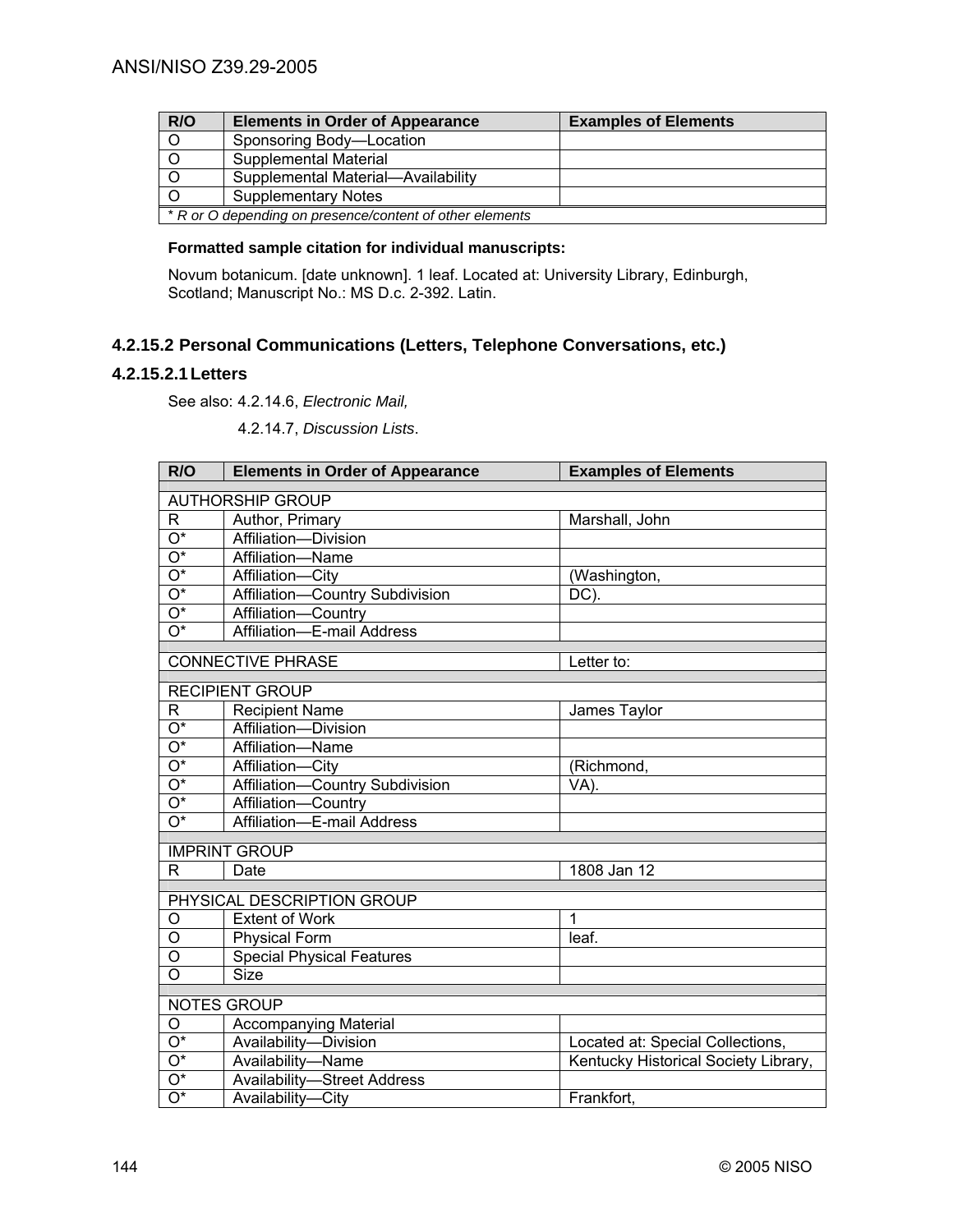| R/O              | <b>Elements in Order of Appearance</b>                   | <b>Examples of Elements</b>                                                                                                                                                              |
|------------------|----------------------------------------------------------|------------------------------------------------------------------------------------------------------------------------------------------------------------------------------------------|
| $O^*$            | Availability-Country Subdivision                         | KY;                                                                                                                                                                                      |
| $\overline{O^*}$ | Availability-Country                                     |                                                                                                                                                                                          |
| $\circ$          | Availability-Postal Code                                 |                                                                                                                                                                                          |
| $\circ$          | Availability-Storage Location                            | Accession No.: 39086429.                                                                                                                                                                 |
| $\circ$          | <b>Acquisition Number</b>                                |                                                                                                                                                                                          |
| O                | <b>Creation Statement</b>                                |                                                                                                                                                                                          |
| O                | Language of Work                                         |                                                                                                                                                                                          |
| O                | Sponsoring Body-Name                                     |                                                                                                                                                                                          |
| O                | Sponsoring Body-Location                                 |                                                                                                                                                                                          |
| $\circ$          | <b>Supplemental Material</b>                             |                                                                                                                                                                                          |
| $\circ$          | Supplemental Material-Availability                       |                                                                                                                                                                                          |
| $\Omega$         | <b>Supplementary Notes</b>                               | Chief Justice John Marshall wrote<br>to Col. Taylor to discuss Gen. John<br>Blackwell. Original fragile, access<br>at Historical Society only; available<br>on microfilm, Clift No. 632. |
|                  | * R or O depending on presence/content of other elements |                                                                                                                                                                                          |

# **Formatted sample citation for letters:**

Marshall, John (Washington, DC). Letter to: James Taylor (Richmond, VA). 1808 Jan 12. 1 leaf. Located at: Special Collections, Kentucky Historical Society Library, Frankfort, KY; Accession No.: 39086429. Chief Justice John Marshall wrote to Col. Taylor to discuss Gen. John Blackwell. Original fragile, access at Historical Society only; available on microfilm, Clift No. 632.

# **4.2.15.2.2 Telephone Conversations**

| R/O                       | <b>Elements in Order of Appearance</b> | <b>Examples of Elements</b>   |  |
|---------------------------|----------------------------------------|-------------------------------|--|
|                           |                                        |                               |  |
|                           | <b>AUTHORSHIP GROUP</b>                |                               |  |
| R                         | Author, Primary                        | Cain, John                    |  |
| 0*                        | Affiliation-Division                   | (Acquisitions Department,     |  |
| $\overline{\mathrm{O}^*}$ | Affiliation-Name                       | Allegheny County Library,     |  |
| 0*                        | Affiliation-City                       | Pittsburgh,                   |  |
| 0*                        | Affiliation-Country Subdivision        | PA).                          |  |
| 0*                        | Affiliation-Country                    |                               |  |
|                           |                                        |                               |  |
|                           | <b>CONNECTIVE PHRASE</b>               | Telephone conversation with:  |  |
|                           | <b>RECIPIENT GROUP</b>                 |                               |  |
| R                         | <b>Recipient Name</b>                  | Linda C. Castile              |  |
| O*                        | Affiliation-Division                   | (Technical Services Division, |  |
| 0*                        | Affiliation-Name                       | Pennsylvania State Library,   |  |
| O*                        | Affiliation-City                       | Harrisburg,                   |  |
| O*                        | Affiliation-Country Subdivision        | PA).                          |  |
| О*                        | Affiliation-Country                    |                               |  |
|                           |                                        |                               |  |
|                           | <b>IMPRINT GROUP</b>                   |                               |  |
| R                         | Date                                   | 1990 Sep 10.                  |  |
| <b>NOTES GROUP</b>        |                                        |                               |  |
|                           |                                        |                               |  |
| O                         | <b>Accompanying Material</b>           |                               |  |
| O*                        | Availability-Division                  |                               |  |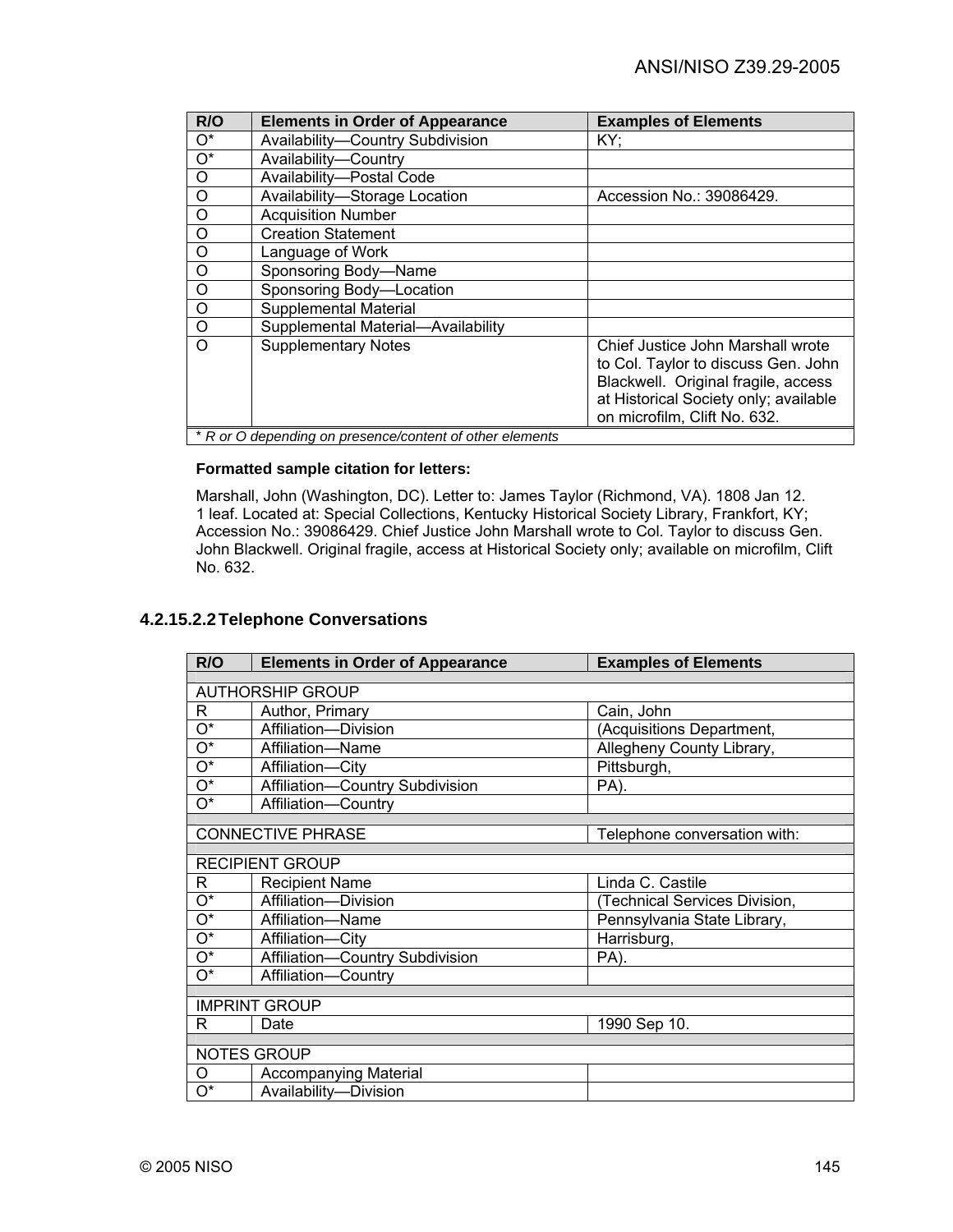| R/O              | <b>Elements in Order of Appearance</b>                   | <b>Examples of Elements</b> |
|------------------|----------------------------------------------------------|-----------------------------|
| $O^*$            | Availability-Name                                        |                             |
| $O^*$            | <b>Availability-Street Address</b>                       |                             |
| $\overline{O^*}$ | Availability-City                                        |                             |
| $\overline{O^*}$ | Availability-Country Subdivision                         |                             |
| $\overline{O^*}$ | Availability-Country                                     |                             |
| $\circ$          | Availability-Postal Code                                 |                             |
| $\circ$          | Availability-Storage Location                            |                             |
| $\circ$          | <b>Acquisition Number</b>                                |                             |
| $\circ$          | <b>Creation Statement</b>                                |                             |
| $\circ$          | Sponsoring Body-Name                                     |                             |
| $\Omega$         | Sponsoring Body-Location                                 |                             |
| $\circ$          | <b>Supplemental Material</b>                             |                             |
| $\circ$          | Supplemental Material-Availability                       |                             |
| $\Omega$         | <b>Supplementary Notes</b>                               | Discussion of new state     |
|                  |                                                          | acquisitions guidelines.    |
|                  | * R or O depending on presence/content of other elements |                             |

# **Formatted sample citation for telephone conversations:**

Cain, John (Acquisitions Department, Allegheny County Library, Pittsburgh, PA). Telephone conversation with: Linda C. Castile (Technical Services Division, Pennsylvania State Library, Harrisburg, PA). 1990 Sep 10. Discussion of new state acquisitions guidelines.

# **4.2.15.2.3 Conversations**

| R/O                | <b>Elements in Order of Appearance</b> | <b>Examples of Elements</b> |
|--------------------|----------------------------------------|-----------------------------|
|                    |                                        |                             |
|                    | <b>AUTHORSHIP GROUP</b>                |                             |
| R                  | Author, Primary                        | Smith, Alan E.              |
| O*                 | Affiliation-Division                   |                             |
| $O^*$              | Affiliation-Name                       |                             |
| O*                 | Affiliation-City                       |                             |
| O*                 | Affiliation-Country Subdivision        |                             |
| $O^*$              | Affiliation-Country                    |                             |
|                    | <b>CONNECTIVE PHRASE</b>               | Conversation with:          |
|                    |                                        |                             |
|                    | <b>RECIPIENT GROUP</b>                 |                             |
| R                  | <b>Recipient Name</b>                  | James A. Jones.             |
| $O^*$              | Affiliation-Division                   |                             |
| $O^*$              | Affiliation-Name                       |                             |
| $\mathrm{O}^\star$ | Affiliation-City                       |                             |
| $\mathrm{O}^\star$ | Affiliation-Country Subdivision        |                             |
| $\overline{O^*}$   | Affiliation-Country                    |                             |
|                    | <b>IMPRINT GROUP</b>                   |                             |
| R                  | Date                                   | 1990 Dec. 7.                |
|                    |                                        |                             |
|                    | <b>NOTES GROUP</b>                     |                             |
| O                  | <b>Accompanying Material</b>           |                             |
| $O^*$              | Availability-Division                  |                             |
| $O^*$              | Availability-Name                      |                             |
| $\mathrm{O}^\star$ | <b>Availability-Street Address</b>     |                             |
| $\mathrm{O}^\star$ | Availability-City                      |                             |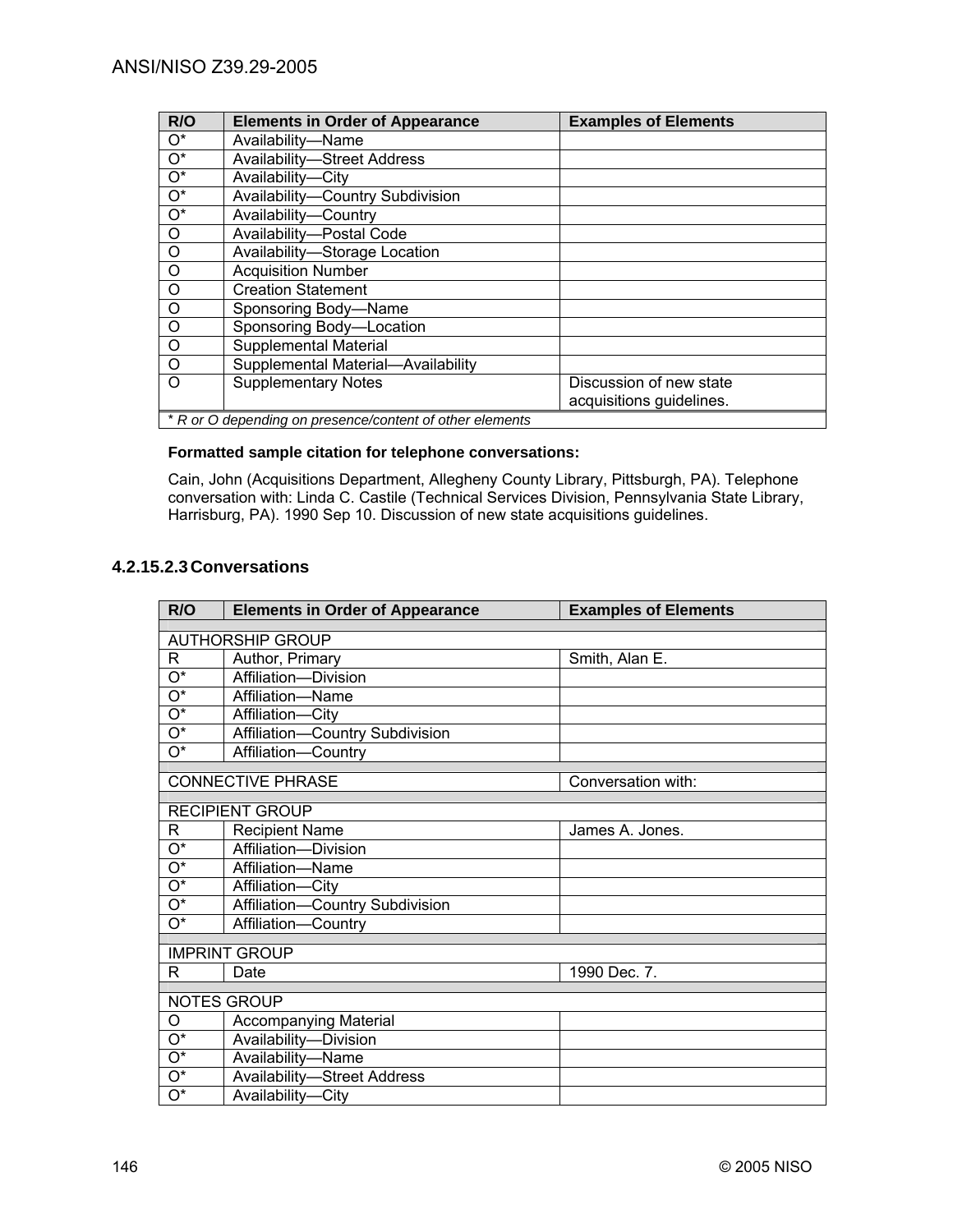| R/O              | <b>Elements in Order of Appearance</b>                   | <b>Examples of Elements</b>                                                                                            |
|------------------|----------------------------------------------------------|------------------------------------------------------------------------------------------------------------------------|
| $O^*$            | Availability-Country Subdivision                         |                                                                                                                        |
| $\overline{O^*}$ | Availability-Country                                     |                                                                                                                        |
| $\circ$          | Availability-Postal Code                                 |                                                                                                                        |
| $\circ$          | Availability-Storage Location                            |                                                                                                                        |
| $\circ$          | <b>Acquisition Number</b>                                |                                                                                                                        |
| $\circ$          | <b>Creation Statement</b>                                |                                                                                                                        |
| O                | Sponsoring Body-Name                                     |                                                                                                                        |
| $\circ$          | Sponsoring Body-Location                                 |                                                                                                                        |
| $\circ$          | <b>Supplemental Material</b>                             |                                                                                                                        |
| $\circ$          | Supplemental Material-Availability                       |                                                                                                                        |
| $\Omega$         | <b>Supplementary Notes</b>                               | Held during the American Library<br>Association mid-winter meeting to<br>discuss plans for the Elections<br>Committee. |
|                  | * R or O depending on presence/content of other elements |                                                                                                                        |

# **Formatted sample citation for conversations:**

Smith, Alan E. Conversation with: James A. Jones. 1990 Dec 7. Held during the American Library Association mid-winter meeting to discuss plans for the Elections Committee.

# **4.2.15.3 Papers Presented at Meetings**

For papers presented but not published.

See also: 4.2.3.2, *Contributions to Conference Proceedings,*

4.2.3.3, *Meeting Abstracts.*

| R/O                       | <b>Elements in Order of Appearance</b>         | <b>Examples of Elements</b>        |
|---------------------------|------------------------------------------------|------------------------------------|
|                           |                                                |                                    |
|                           | <b>AUTHORSHIP GROUP</b>                        |                                    |
| R                         | Author, Primary                                | Walencik, Vince                    |
| О*                        | Affiliation-Division                           | (Department of Curriculum and      |
|                           |                                                | Teaching,                          |
| $\overline{O^*}$          | Affiliation-Name                               | Montclair State University,        |
| $\overline{O^*}$          | Affiliation-City                               | Montclair,                         |
| $\overline{O^*}$          | Affiliation-Country Subdivision                | RI).                               |
| $\overline{O^*}$          | Affiliation-Country                            |                                    |
| $\overline{\mathrm{O}^*}$ | Affiliation-E-mail Address                     |                                    |
|                           |                                                |                                    |
|                           | <b>TITLE GROUP (Analytic Level)</b>            |                                    |
| R                         | Title, Analytic                                | Learning how to learn:             |
| O                         | Title-Subordinate                              | one of the new basics for the 21st |
|                           |                                                | century.                           |
| O                         | Title-Parallel                                 |                                    |
| O                         | Title-Translated                               |                                    |
|                           |                                                |                                    |
|                           | <b>CONNECTIVE PHRASE</b>                       | Paper presented at:                |
|                           | TITLE GROUP (Collective or Monographic Level)+ |                                    |
| R                         | Number of Meeting                              |                                    |
| R                         | Title, Collective or Title, Monographic        |                                    |
| O                         | Title-Subordinate                              |                                    |
| Ο                         | Title-Parallel                                 |                                    |
| O                         | Title-Translated                               |                                    |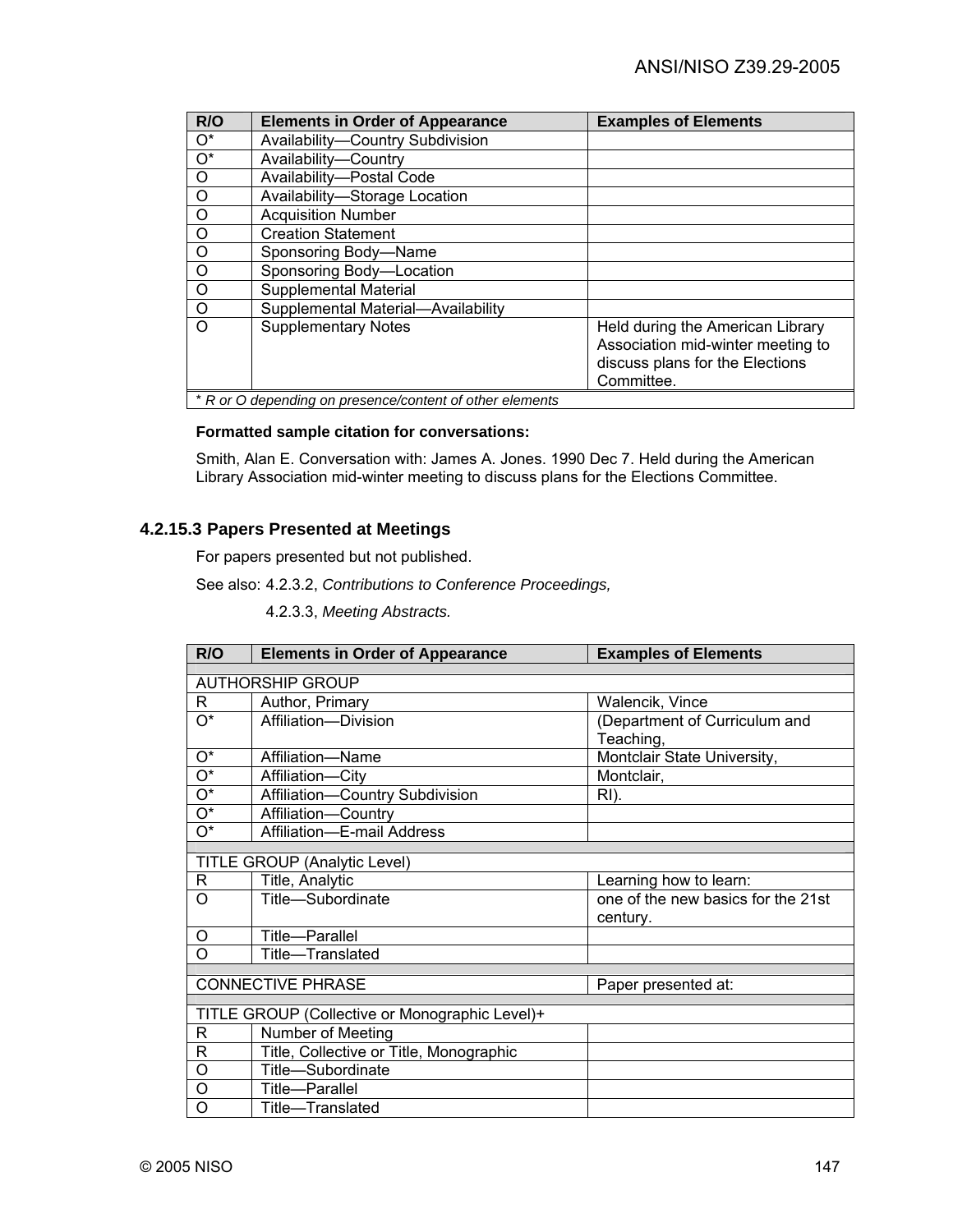| R/O                                                                                      | <b>Elements in Order of Appearance</b>                                                              | <b>Examples of Elements</b>   |  |
|------------------------------------------------------------------------------------------|-----------------------------------------------------------------------------------------------------|-------------------------------|--|
| O                                                                                        | Date of Meeting                                                                                     |                               |  |
| $\overline{O^*}$                                                                         | Place of Meeting-Division                                                                           |                               |  |
| $\overline{\mathrm{O}^*}$                                                                | Place of Meeting-Name                                                                               |                               |  |
| $\overline{O^*}$                                                                         | Place of Meeting-City                                                                               |                               |  |
| $\overline{\mathrm{O}^*}$                                                                | Place of Meeting-Country Subdivision                                                                |                               |  |
| $\overline{0}$                                                                           | Place of Meeting-Country                                                                            |                               |  |
| $\mathsf{R}$                                                                             | <b>Medium Designator</b>                                                                            |                               |  |
|                                                                                          | TITLE GROUP (Collective Level)++                                                                    |                               |  |
| R                                                                                        | Number of Meeting                                                                                   |                               |  |
| $\mathsf R$                                                                              | Title, Collective                                                                                   | <b>ALA Annual Conference;</b> |  |
| O                                                                                        | Title-Subordinate                                                                                   |                               |  |
| $\overline{O}$                                                                           | Title-Parallel                                                                                      |                               |  |
| O                                                                                        | Title-Translated                                                                                    |                               |  |
| $\overline{\mathsf{o}}$                                                                  | Date of Meeting                                                                                     | 1997 Jun 26-Jul 2;            |  |
| $\overline{O^*}$                                                                         | Place of Meeting-Division                                                                           |                               |  |
| $\overline{O^*}$                                                                         | Place of Meeting-Name                                                                               |                               |  |
| $\overline{O^*}$                                                                         | Place of Meeting-City                                                                               | San Francisco,                |  |
| $\overline{O^*}$                                                                         | Place of Meeting-Country Subdivision                                                                | CA.                           |  |
| O                                                                                        | Place of Meeting-Country                                                                            |                               |  |
| $\overline{R}$                                                                           | <b>Medium Designator</b>                                                                            |                               |  |
|                                                                                          | <b>NOTES GROUP</b>                                                                                  |                               |  |
| O                                                                                        | <b>Accompanying Material</b>                                                                        |                               |  |
| $\overline{O^*}$                                                                         | Availability-Division                                                                               |                               |  |
| $\overline{O^*}$                                                                         | Availability-Name                                                                                   |                               |  |
| $\overline{O^*}$                                                                         | <b>Availability-Street Address</b>                                                                  |                               |  |
| $\overline{O^*}$                                                                         | Availability-City                                                                                   |                               |  |
| $\overline{O^*}$                                                                         | Availability-Country Subdivision                                                                    |                               |  |
| $\overline{O^*}$                                                                         | Availability-Country                                                                                |                               |  |
| $\overline{O}$                                                                           | Availability-Postal Code                                                                            |                               |  |
| $\overline{\mathsf{o}}$                                                                  | Avail ability-Storage Location                                                                      |                               |  |
| $\overline{0}$                                                                           | <b>Acquisition Number</b>                                                                           |                               |  |
| $\overline{\mathsf{o}}$                                                                  | <b>Creation Statement</b>                                                                           |                               |  |
| $\overline{\mathsf{o}}$                                                                  | Sponsoring Body-Name                                                                                |                               |  |
| $\overline{\mathsf{o}}$                                                                  | Sponsoring Body-Location                                                                            |                               |  |
| $\overline{0}$                                                                           | <b>Supplemental Material</b>                                                                        |                               |  |
| $\overline{0}$                                                                           | Supplemental Material-Availability                                                                  |                               |  |
| $\overline{\circ}$                                                                       | <b>Supplementary Notes</b>                                                                          |                               |  |
| $+$                                                                                      | Collective level used when there is no separate title for the monograph, only the conference title; |                               |  |
| monographic level used when the monograph has a title in addition to the conference name |                                                                                                     |                               |  |
|                                                                                          | ++ Collective level used for name of the conference when there is a separate title given at the     |                               |  |
| monographic level above                                                                  |                                                                                                     |                               |  |

\* *R or O depending on presence/content of other elements* 

# **Formatted sample citation for papers presented at meetings:**

Walencik, Vince (Department of Curriculum and Teaching, Montclair State University, Montclair, RI). Learning how to learn: one of the new basics for the 21st century. Paper presented at: ALA Annual Conference; 1997 Jun 26-Jul 2; San Francisco, CA.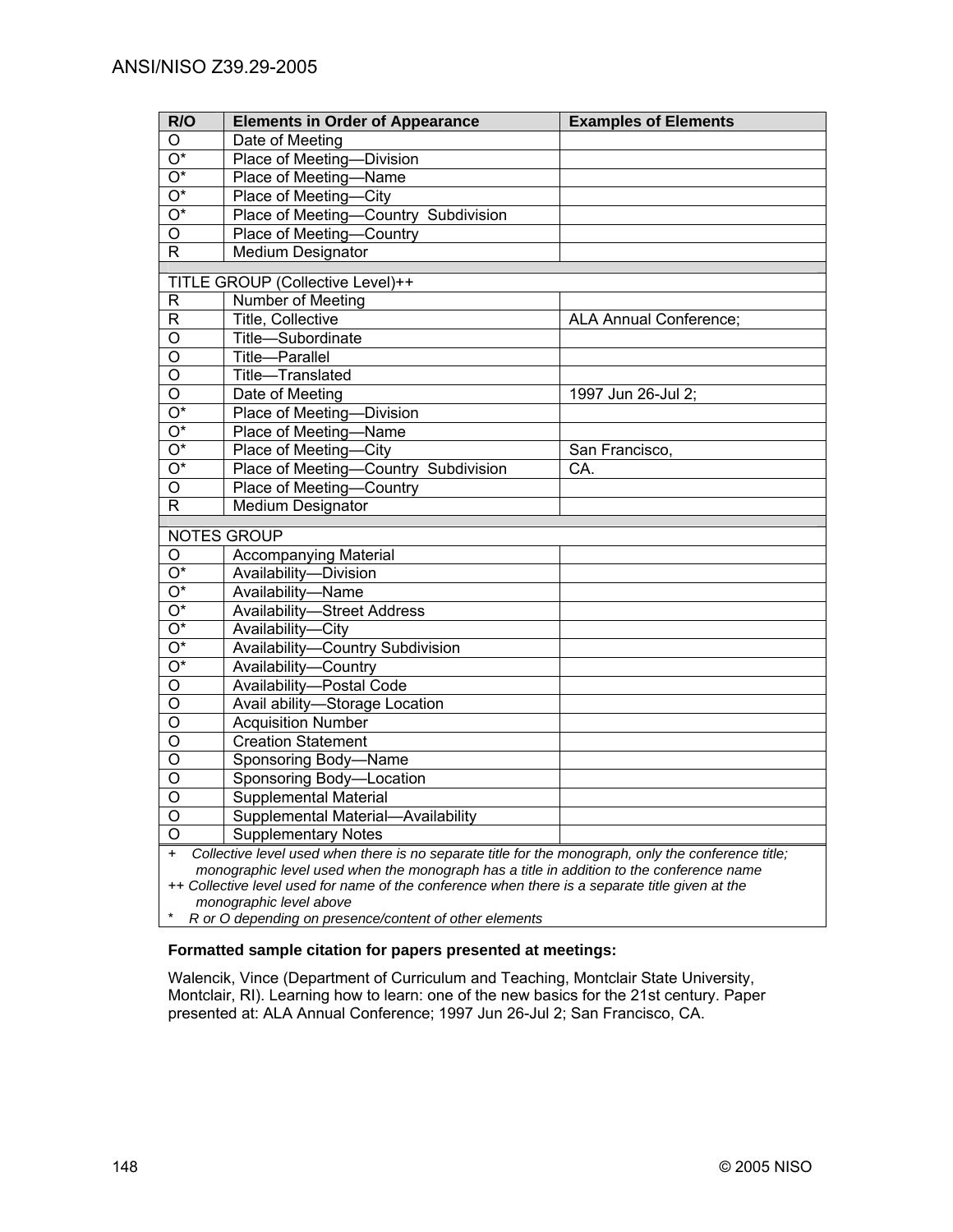# **4.2.15.4 Forthcoming Publications**

# **4.2.15.4.1 Forthcoming Monographs**

For monographs which have been accepted for publication but are not yet published.

| R/O                       | <b>Elements in Order of Appearance</b>                   | <b>Examples of Elements</b> |
|---------------------------|----------------------------------------------------------|-----------------------------|
| <b>AUTHORSHIP GROUP</b>   |                                                          |                             |
| R.                        | Author, Primary or Author, Secondary                     | Clark, Mary Jo.             |
| $\overline{O^*}$          | <b>Author Role Indicator</b>                             |                             |
| $\overline{O^*}$          | Affiliation-Division                                     |                             |
| $\overline{\mathrm{O}^*}$ | Affiliation-Name                                         |                             |
| $\overline{\mathrm{O}^*}$ | Affiliation-City                                         |                             |
| $\overline{O^*}$          | Affiliation-Country Subdivision                          |                             |
| $\overline{O^*}$          | Affiliation-Country                                      |                             |
| $\overline{O^*}$          | Affiliation-E-mail Address                               |                             |
| <b>TITLE GROUP</b>        |                                                          |                             |
| $\mathsf{R}$              | Title, Monographic                                       | Community health nursing:   |
| $\circ$                   | Title-Subordinate                                        | caring for populations.     |
| O                         | Title-Parallel                                           |                             |
| O                         | Title-Translated                                         |                             |
| $\mathsf{R}$              | <b>Medium Designator</b>                                 |                             |
|                           | <b>EDITION GROUP</b>                                     |                             |
| R                         | <b>Edition Statement</b>                                 | 4th ed.                     |
| O                         | Author, Secondary                                        |                             |
| $\overline{O^*}$          | <b>Author Role Indicator</b>                             |                             |
|                           |                                                          |                             |
|                           | <b>IMPRINT GROUP</b>                                     |                             |
| R                         | Place of Publication-City                                | <b>Upper Saddle River</b>   |
| $\overline{\mathsf{R}^*}$ | Place of Publication-Country Subdivision                 | $(NJ)$ :                    |
| $\overline{\mathsf{R}^*}$ | Place of Publication-<br>Country                         |                             |
| R.                        | <b>Publisher Name</b>                                    | Prentice Hall.              |
|                           | <b>NOTES GROUP</b>                                       |                             |
| $O^*$                     | Availability-Division                                    |                             |
| $\overline{\mathrm{O}^*}$ | Availability-Name                                        |                             |
| $\overline{O^*}$          | <b>Availability-Street Address</b>                       |                             |
| $\overline{O^*}$          | Availability-City                                        |                             |
| $\overline{O^*}$          | Availability-Country Subdivision                         |                             |
| $\overline{O^*}$          | Availability-Country                                     |                             |
| O                         | Availability-Postal Code                                 |                             |
| $\circ$                   | Availability-Storage Location                            |                             |
| O                         | <b>Acquisition Number</b>                                |                             |
| O                         | Creation Statement                                       |                             |
| O                         | Language of Work                                         |                             |
| O                         | Language of Abstract                                     |                             |
| O                         | Sponsoring Body-Name                                     |                             |
| O                         | Sponsoring Body-Location                                 |                             |
| O                         | <b>ISBN</b>                                              |                             |
| O                         | <b>Supplementary Notes</b>                               | Forthcoming in 2003.        |
|                           | * R or O depending on presence/content of other elements |                             |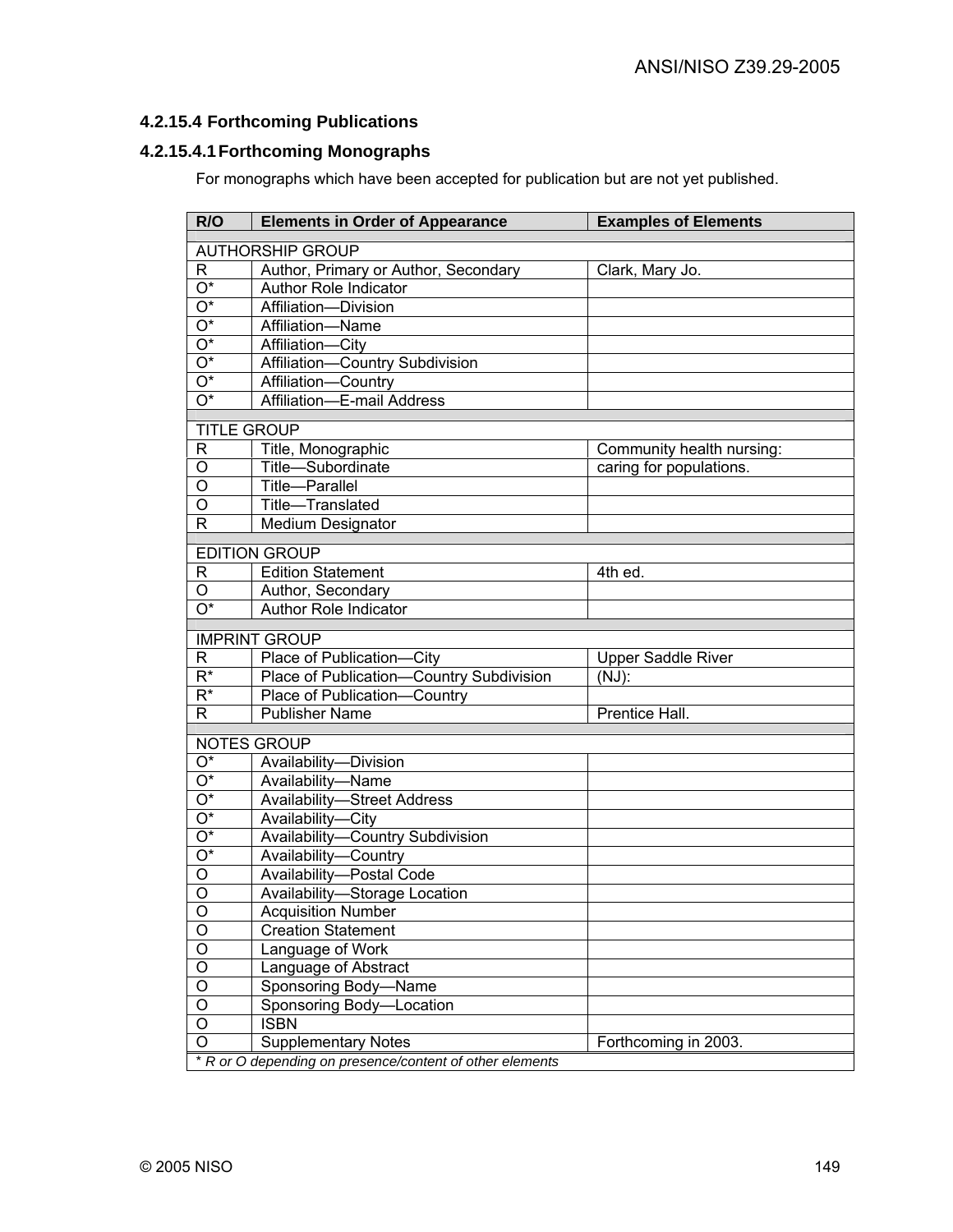# **Formatted sample citation for forthcoming monographs:**

Clark, Mary Jo. Community health nursing: caring for populations. 4th ed. Upper Saddle River (NJ): Prentice Hall. Forthcoming in 2003.

# **4.2.15.4.2 Forthcoming Contributions to Journals (Journal Articles)**

For articles which have been accepted for publication but are not yet published.

| R/O                          | <b>Elements in Order of Appearance</b> | <b>Examples of Elements</b>    |  |
|------------------------------|----------------------------------------|--------------------------------|--|
| <b>AUTHORSHIP GROUP</b>      |                                        |                                |  |
| R.                           | Author, Primary or Author, Secondary   | Berger, D.H.                   |  |
| $O^*$                        | Author Role Indicator                  |                                |  |
| O*                           | Affiliation-Division                   | (Michael E. DeBakey Department |  |
|                              |                                        | of Surgery,                    |  |
| $O^*$                        | Affiliation-Name                       | Baylor College of Medicine,    |  |
| $\overline{\mathrm{O}^*}$    | Affiliation-City                       | Houston,                       |  |
| $\overline{\mathrm{O}^*}$    | Affiliation-Country Subdivision        | TX)                            |  |
| $\overline{\mathrm{O}^*}$    | Affiliation-Country                    |                                |  |
| $\overline{\mathrm{O}^*}$    | Affiliation-E-mail Address             |                                |  |
| TITLE GROUP (Analytic Level) |                                        |                                |  |
| R.                           | Title, Analytic                        | Plasmin/plasminogen system in  |  |
|                              |                                        | colorectal cancer.             |  |
| O                            | Title-Subordinate                      |                                |  |
| $\overline{O}$               | Title-Parallel                         |                                |  |
| O                            | Title-Translated                       |                                |  |
| $\overline{O}$               | <b>Content Designator</b>              |                                |  |
|                              | <b>TITLE GROUP (Collective Level)</b>  |                                |  |
| $R^*$                        | Title, Collective                      |                                |  |
| $\overline{\mathrm{O}^*}$    | Title-Abbreviated                      | World J Surg.                  |  |
| O                            | Title-Subordinate                      |                                |  |
| O                            | <b>Title-Parallel</b>                  |                                |  |
| O                            | Title-Translated                       |                                |  |
| R                            | Edition Statement +                    |                                |  |
| R                            | Medium Designator                      |                                |  |
| <b>IMPRINT GROUP</b>         |                                        |                                |  |
| R                            | Volume                                 |                                |  |
| $\mathsf{R}$                 | Volume-Subdivision                     |                                |  |
| $\mathsf{R}$                 | <b>Issue</b>                           |                                |  |
| $\mathsf{R}$                 | Issue-Subdivision                      |                                |  |
| <b>NOTES GROUP</b>           |                                        |                                |  |
| O*                           | Availability-Division                  |                                |  |
| O*                           | Availability-Name                      |                                |  |
| O*                           | <b>Availability-Street Address</b>     |                                |  |
| $\mathrm{O}^\star$           | Availability-City                      |                                |  |
| $O^*$                        | Availability-Country Subdivision       |                                |  |
| $O^*$                        | Availability-Country                   |                                |  |
| $\overline{O}$               | Availability-Postal Code               |                                |  |
| $\overline{O}$               | Availability-Storage Location          |                                |  |
| $\mathsf O$                  | <b>Acquisition Number</b>              |                                |  |
| $\mathsf O$                  | <b>Creation Statement</b>              |                                |  |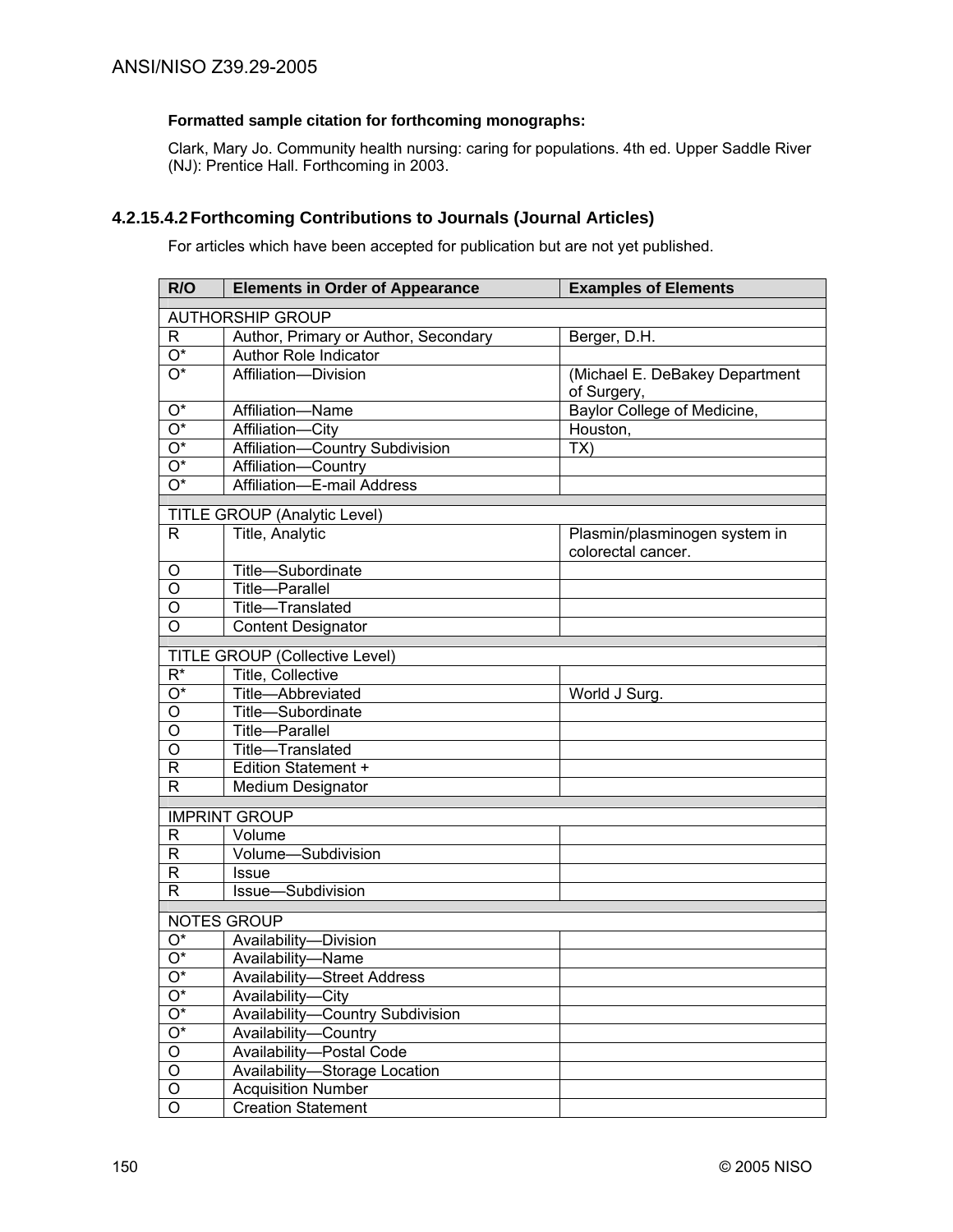| R/O                                                                                | <b>Elements in Order of Appearance</b> | <b>Examples of Elements</b> |  |
|------------------------------------------------------------------------------------|----------------------------------------|-----------------------------|--|
| $\circ$                                                                            | Language of Work                       |                             |  |
| $\circ$                                                                            | Language of Abstract                   |                             |  |
| $\overline{O}$                                                                     | Sponsoring Body-Name                   |                             |  |
| $\circ$                                                                            | Sponsoring Body-Location               |                             |  |
| $\circ$                                                                            | <b>CODEN</b>                           |                             |  |
| . O                                                                                | <b>ISSN</b>                            |                             |  |
| $\circ$                                                                            | <b>Supplementary Notes</b>             | Forthcoming in 2002.        |  |
| + An Edition Statement is considered part of the TITLE GROUP when citing journals. |                                        |                             |  |
| * R or O depending on presence/content of other elements                           |                                        |                             |  |

# **Formatted sample citation for forthcoming contributions to journals (journal articles):**

Berger, D.H. (Michael E. DeBakey Department of Surgery, Baylor College of Medicine, Houston, TX). Plasmin/plasminogen system in colorectal cancer. World J Surg. Forthcoming in 2002.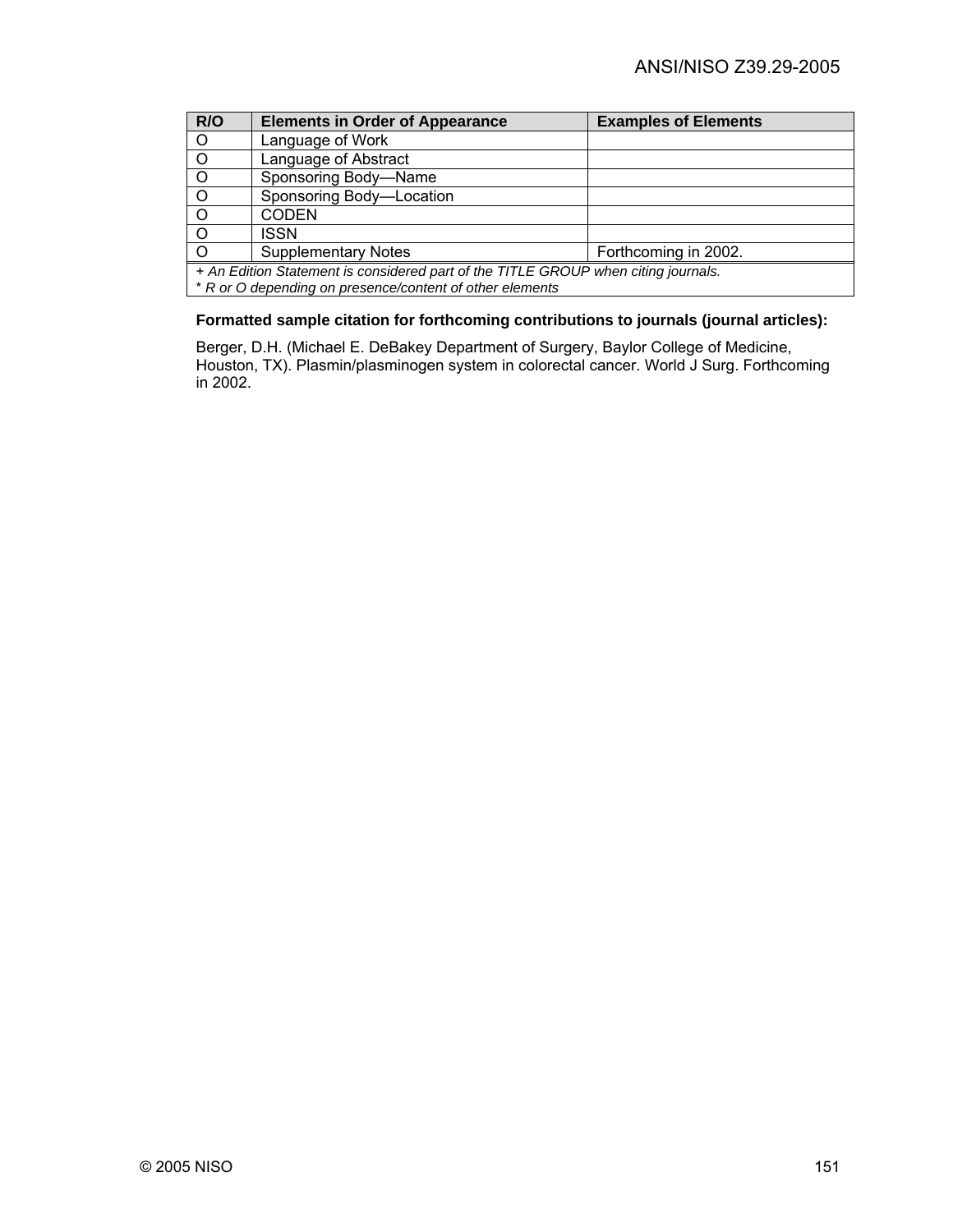# **Appendix A Bibliography**

(This appendix is not part of *Bibliographic References*, ANSI/NISO Z39.29-2005. It is included for information only.)

Anglo-American cataloging rules. 2nd ed., 1988 revision. Chicago: American Library Association; 1988. 620 p.

Columbia Law Review Association; Harvard Law Review Association; University of Pennsylvania Law Review; Yale Law Journal. The bluebook: a uniform system of citation. 17th ed. Cambridge (MA): Harvard Law Review Association; 2000. 391 p.

CONSER cataloging manual. Module 31. Remote access electronic serials (online serials) [Internet]. Washington: Library of Congress (US), Program for Cooperative Cataloging; 2002 [updated Fall 2002; cited 2002 Nov 27]. [Available from: http://www.loc.gov/acq/conser/Module31.pdf](http://www.loc.gov/acq/conser/Module31.pdf) 

Dickerson, Darby. ALWD citation manual: a professional system of citation. Gaithersburg (MD): Aspen Law and Business; 2000. 470 p.

Documentation—bibliographic references—content, form and structure. Geneva: International Organization for Standardization; 1987. 11 p. (ISO 690:1987).

Handbook on industrial property information and documentation. Geneva: World Intellectual Property Organization; c1995. Glossary of terms concerning industrial property information and documentation; p.19. (WIPO publication; no. 208(E)).

Ihnatko, Andy. Cyberspeak: an online dictionary. New York: Random House; c1997. 218 p.

Information and documentation—bibliographic description and references—rules for the abbreviation of bibliographic terms. Geneva: International Organization for Standardization; 1994. 5 p. (ISO 832:1994).

Information and documentation—bibliographic references. Part 2: Electronic documents or parts thereof. Geneva: International Organization for Standardization; 1997. 18 p. (ISO 690-2:1997).

Information and documentation—codes for the representation of countries and their subdivisions. Part 1: Country codes. Geneva: International Organization for Standardization; 1997. 58 p. (ISO 3166-1:1997).

Information and documentation—codes for the representation of countries and their subdivisions. Part 2: Country subdivision code. Geneva: International Organization for Standardization; 1998. 105 p. (ISO 3166-2:1998).

Information and documentation—International Standard Audiovisual Number (ISAN). Geneva: International Organization for Standardization; 2002. 12 p. (ISO 15706:2002).

Information and documentation—international standard book numbering (ISBN). Geneva: International Organization for Standardization; 1992. 3 p. (ISO 2108:1992).

Information and documentation—International Standard Musical Work Code (ISWC). Geneva: International Organization for Standardization; 2001. 10 p. (ISO 15707:2001).

Information and documentation—International Standard Recording Code (ISRC). Geneva: International Organization for Standardization; 2001. 9 p. (ISO 3901:2001).

Information and documentation—International Standard Serial Number (ISSN). Geneva: International Organization for Standardization; 1998. 7 p. (ISO 3297:1998).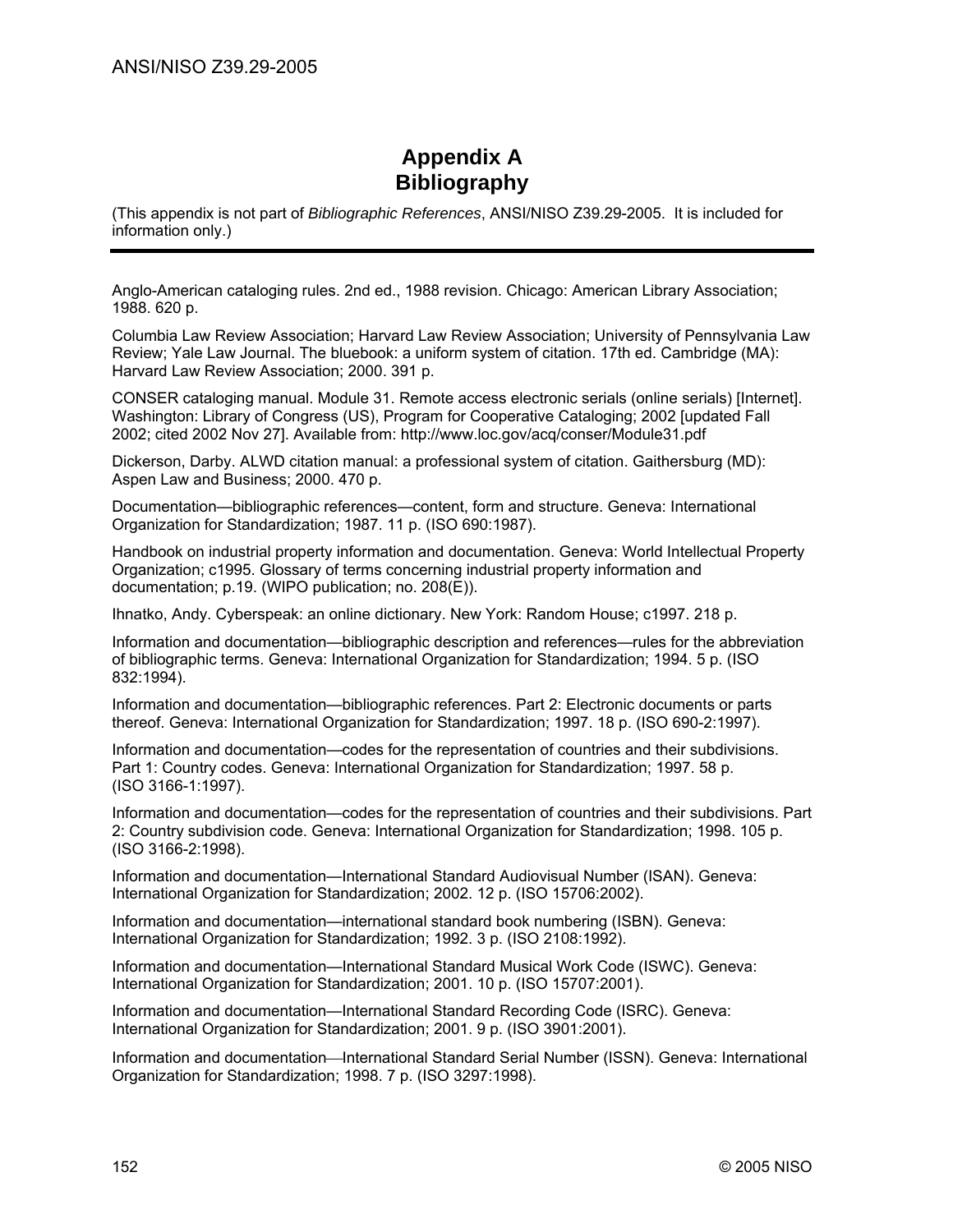Information and documentation—International Standard Technical Report Number (ISRN). Geneva: International Organization for Standardization; 1994. 5 p. (ISO 10444:1994).

Information and documentation—rules for the abbreviation of title words and titles of publications. Geneva: International Organization for Standardization; 1997. 11 p. (ISO 4:1997).

International standard serial numbering (ISSN). Bethesda (MD): NISO Press; 1992. 15 p. (ANSI/NISO Z39.9-1992 (R2001)).

Interrante, C.G.; Heymann, F.J., editors. Standardization of technical terminology: principles and practices. Proceedings of a symposium; 1982 Jun 23; Toronto, ON. Philadelphia: ASTM; c1983. 148 p. (ASTM special technical publication; 806).

Newton, Harry; Horak, Ray. Newton's telecom dictionary: the authoritative resource for telecommunications, networking, the Internet and information technology. 18th ed. New York: CMP Books; 2002. 859 p.

Prytherch, Raymond J.; Harrod, Leonard M. Harrod's librarians' glossary of terms used in librarianship, documentation, and the book crafts, and reference book. 5th ed. Aldershot (UK): Gower; 1984. 861 p.

Standard technical report number format and creation. Bethesda (MD): NISO Press; c1997. 12 p. (ANSI/NISO Z39.23-1997(R2002)).

University of Chicago Law Review; University of Chicago Legal Forum, editors. The University of Chicago manual of legal citation. Rochester (NY): Lawyer's Co-operative; 1989. 63 p.

(Wĕbopēdia) [Internet]. [Darien (CT): Jupitermedia]; 2000. Available from: http://webopedia.com

Webster's new world college dictionary. 3rd ed. Hoboken: Wiley and Sons; 1999. 1716 p.

Wellisch, Hans H. Glossary of terminology in abstracting, classification, indexing and thesaurus construction. 2nd ed. Medford (NJ): Information Today, Inc.; c2000. 77 p.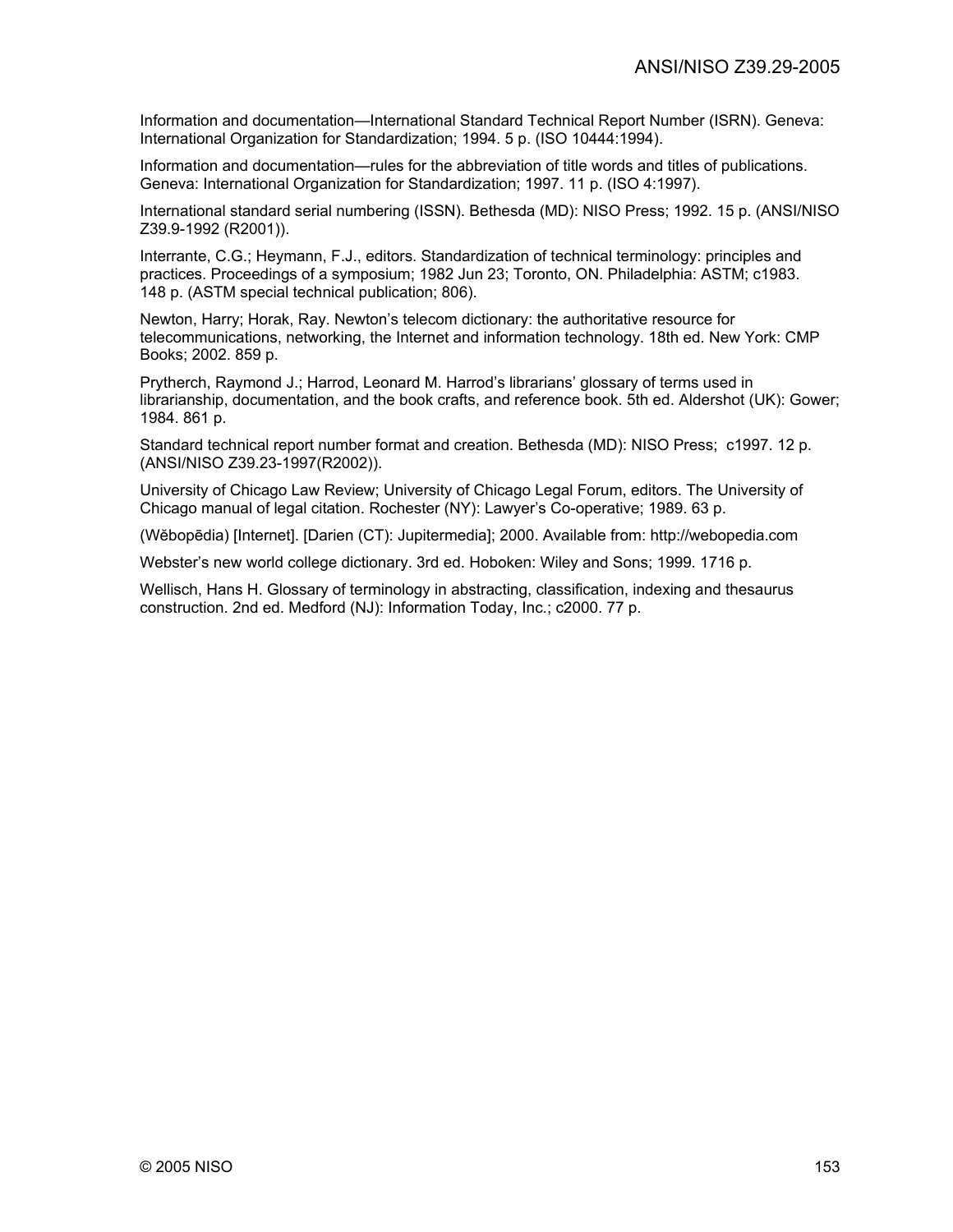# **Appendix B Summary List of Formatted Sample Citations**

(This appendix is not part of *Bibliographic References*, ANSI/NISO Z39.29-2005. It is included for information only.)

This list is a summary of all the sample formatted citations that are included in the standard. Entries are ordered alphabetically by type of material. The number in parentheses following each material type is the relevant clause number of the standard. Refer to this clause for details on formatting the particular material type.

# **Bibliographies, entire (4.2.6.1):**

van de Kamp, Jacqueline, compiler. Blood substitutes [bibliography]. Patrias, Karen, editor. Bethesda (MD): National Library of Medicine (US), Reference Section; 1990. 35 p. (Current bibliographies in medicine; no. 90-16). Available from: US Government Printing Office, Washington, DC; Stock No.: 817-006-00016-7. 744 citations from January 1986 through December 1990.

# **Bibliographies, parts of (4.2.6.2):**

van de Kamp, Jacqueline, compiler. Blood substitutes [bibliography]. Patrias, Karen, editor. Bethesda (MD): National Library of Medicine (US), Reference Section; 1990. Adverse effects; p. 4-6. (Current bibliographies in medicine; no. 90-16). Available from: US Government Printing Office, Washington, DC; Stock No.: 817-006-00016-7. 744 citations from January 1986 through December 1990.

# **Computer programs (4.2.14.1):**

Kacamarek, Robert M. Respiratory care programs: ventilator-induced lung injury [computer program on disk]. Version 1.0. Baltimore (MD): Williams & Wilkins; c1996. 2 computer disks: color, 3 1/2 in. (Medi-Sim computer-assisted instruction). Accompanied by: 1 guide. Located at: National Library of Medicine, Bethesda, MD; WF 140 CA no. 6 1996. System Requirements: IBM-PC or compatible, 486; 33 MHZ or faster CPU; 8 MB RAM; Windows 3.1, 3.11, or Windows 95; SVGA display supporting at least 256 colors.

#### **Conference publications, contributions to (conference papers) (4.2.3.2):**

Matsu, John (Department of Ethics, Nagasaki University, Nagasaki, Japan). Ethical implications: what does the next century hold? In: Yamaha, Edward, editor. The new science. 3rd Japanese Conference on the Future of Science; 1995 Mar 5-10; Hokkaido University, Sapporo, Japan. Smith, Edward, translator. Tokyo: Rising Sun Press; 1996. p. 35-42.

#### **Conference publications, entire (conference proceedings) (4.2.3.1):**

Yamaha, Edward, editor. The new science. 3rd Japanese Conference on the Future of Science; 1995 Mar 5-10; Hokkaido University, Sapporo, Japan. Smith, Edward, translator. Tokyo: Rising Sun Press; 1996. 325 p.

# **Conversations (4.2.15.2.3):**

Smith, Alan E. Conversation with: James A. Jones. 1990 Dec 7. Held during the American Library Association mid-winter meeting to discuss plans for the Elections Committee.

# **Conversations, telephone (4.2.15.2.2):**

Cain, John (Acquisitions Department, Allegheny County Library, Pittsburgh, PA). Telephone conversation with: Linda C. Castile (Technical Services Division, Pennsylvania State Library, Harrisburg, PA). 1990 Sep 10. Discussion of new state acquisitions guidelines.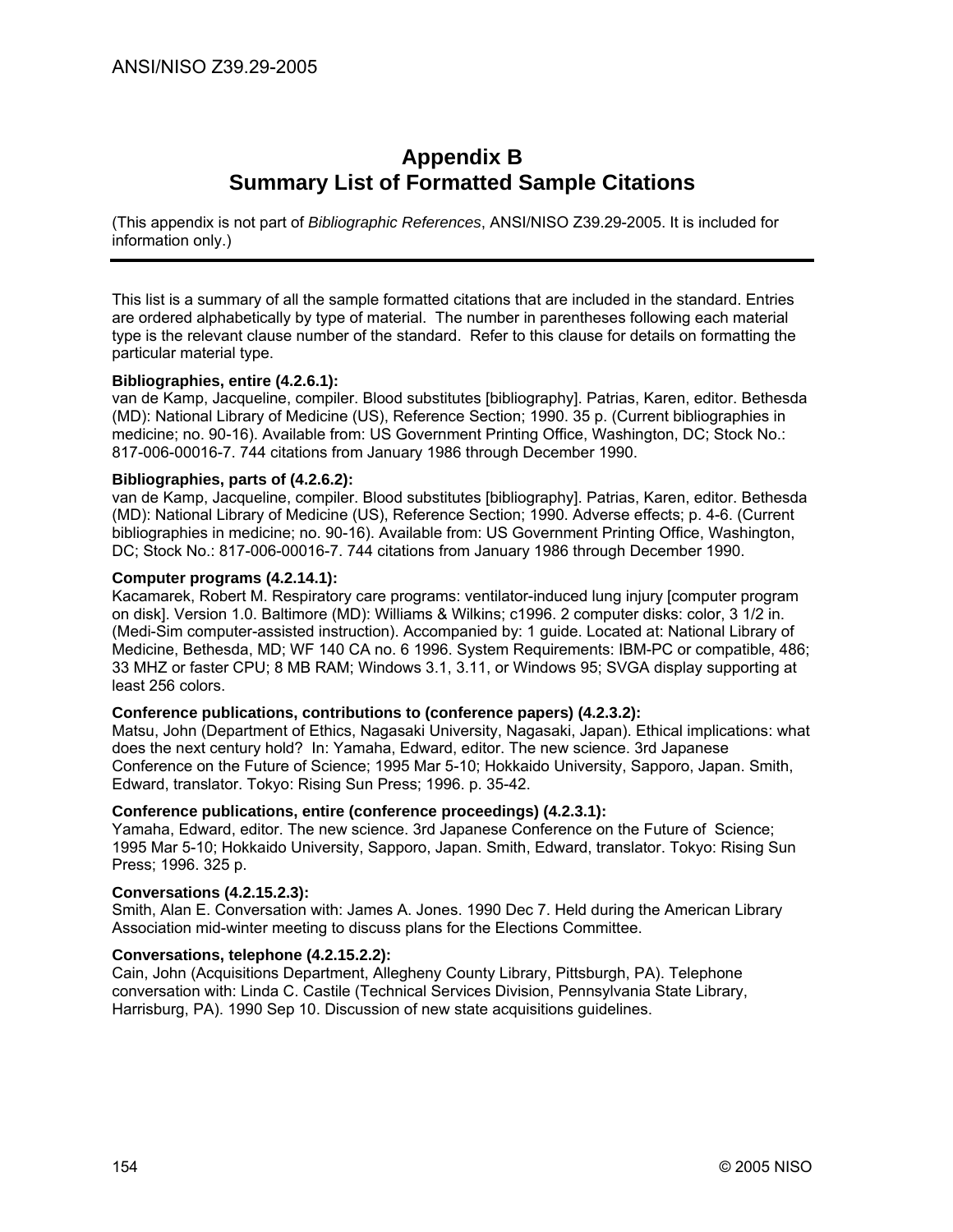# **Databases/retrieval systems, entire, on CD-ROM (4.2.14.2.1.1):**

Compact library: AIDS [database on CD-ROM]. Version 1.55a. Boston: Massachusetts Medical Society, Medical Publishing Group. 1980-1990 [updated 1990 Oct]. 1 computer disk: color, 5 1/4 in.; 1 CD-ROM: color. Accompanied by: 1 manual. System Requirements: IBM PC, PS/2 or compatible; floppy drive; hard disk with at least 1MB free space; 640 K memory; MS-DOS 3.0 or higher; Microsoft CD-ROM Extensions; Amdek CD-1 or Hitachi 1502S CD-ROM drive. Updated quarterly.

# **Databases/retrieval systems, entire, on the Internet(4.2.14.2.1.2):**

DialogWeb [retrieval system on the Internet]. Version 2.1. Cary (NC): The Dialog Corporation. c1997- 2000 - [cited 2001 May 5]. Available from: http://www.dialogweb.com Subscription required.

# **Databases/retrieval systems, parts of, on CD-ROM (4.2.14.2.2.1):**

Toxic release inventory [database on CD-ROM]. Washington: Environmental Protection Agency (US), Office of Pollution Prevention and Toxics; 1987-89 - . 1,1,1-Trichloroethane; [about 9 screens]. 2 CD-ROMs: color. Available from: US Government Printing Office, Washington; SuDocs No.: EP 5.22/2. Updated annually.

#### **Databases/retrieval systems, parts of, on the Internet(4.2.14.2.2.2):**

PubMed [database on the Internet]. Bethesda (MD): National Library of Medicine (US), National Center for Biotechnology Information; 1960- [cited 2001 Mar 12]. Citation matcher for single articles; [about 1 screen]. Available from: http://www.ncbi.nlm.nih.gov/PubMed/wgetcit.html

#### **Databases/retrieval systems, contributions to, on CD-ROM (4.2.14.2.3.1):**

Hofmeyr, G.J.; Kulier, R. Abdominal decompression in normal pregnancy. In: Cochrane library [database on CD-ROM]. Oxford (UK): Update Software Ltd.; 2001, c1996-2001. No. 4, Pt 2.; [about 7 p.]. 1 CD-ROM: color. System Requirements: 250 MB free hard disk space; CD-ROM drive.

# **Databases/retrieval systems, contributions to, on the Internet (4.2.14.2.3.2):**

Franz, M.J. Nutrition: can it give athletes with diabetes a boost? Diabetes Educator. 1991 May-Jun;17(3):163-172. In: AGRICOLA [database on the Internet]. Beltsville (MD): National Agricultural Library (US); 1970- [modified 2000 May 1; cited 2000 Jun 3]. [about 2 screens]. Available from: http://www.nal.usda.gov/ag98/ Accession No. FNC91001441.

#### **Discussion lists, bulletin board system (4.2.14.7.3):**

Woodsmall, Rose (National Center for Biotechnology Information, National Library of Medicine, Bethesda, MD). Charging for searches. Message to: John Faughan. In: GRATEFUL MED BBS [discussion list online]. [Bethesda (MD)]: National Library of Medicine (US); 1990 Nov 2, 10:05 am [cited 1991 Apr 3]. [6 lines]. Available from: 800-525-5756. Message No.: 11356.

#### **Discussion lists, LISTSERVs (4.2.14.7.1):**

Steward, Auburn (Center for Toxicology & Environmental Health, Little Rock, AR. stewarde@cteh.uams.edu). Internet searching vs. online services/WebMaster liability. In: MEDLIB-L [discussion list on the Internet]. [Chicago (IL): Medical Library Association]; 1998 Feb 23, 10:27 am [cited 1998 Feb 24]. [19 lines]. Available from: MEDLIB-L@LISTSERV.ACSU.BUFFALO.EDU

#### **Discussion lists, UseNet group (4.2.14.7.2):**

Burt (poppler@rmci.net). Mitsubishi VS50803 PTV. In: Deja News [discussion list on the Internet]. [Austin (TX): Deja News, Inc.]; 1998 Nov 15, 5:02 pm [cited 1998 Nov 16]. [17 lines]. Available from: http://www.dejanews.com

#### **Dissertations and theses, entire (4.2.5.1):**

Weir, David R. Fertility transition in rural France, 1740-1829 [dissertation]. [Stanford (CA)]: Stanford University; 1982. 366 p. Available from: UMI, Ann Arbor, MI; AAD82-17006.

#### **Dissertations and theses, parts of (4.2.5.2):**

Weir, David R. Fertility transition in rural France, 1740-1829 [dissertation]. [Stanford (CA)]: Stanford University; 1982. Table 1, Female age at first marriage; p. 19. Available from: UMI, Ann Arbor, MI; AAD82-17006.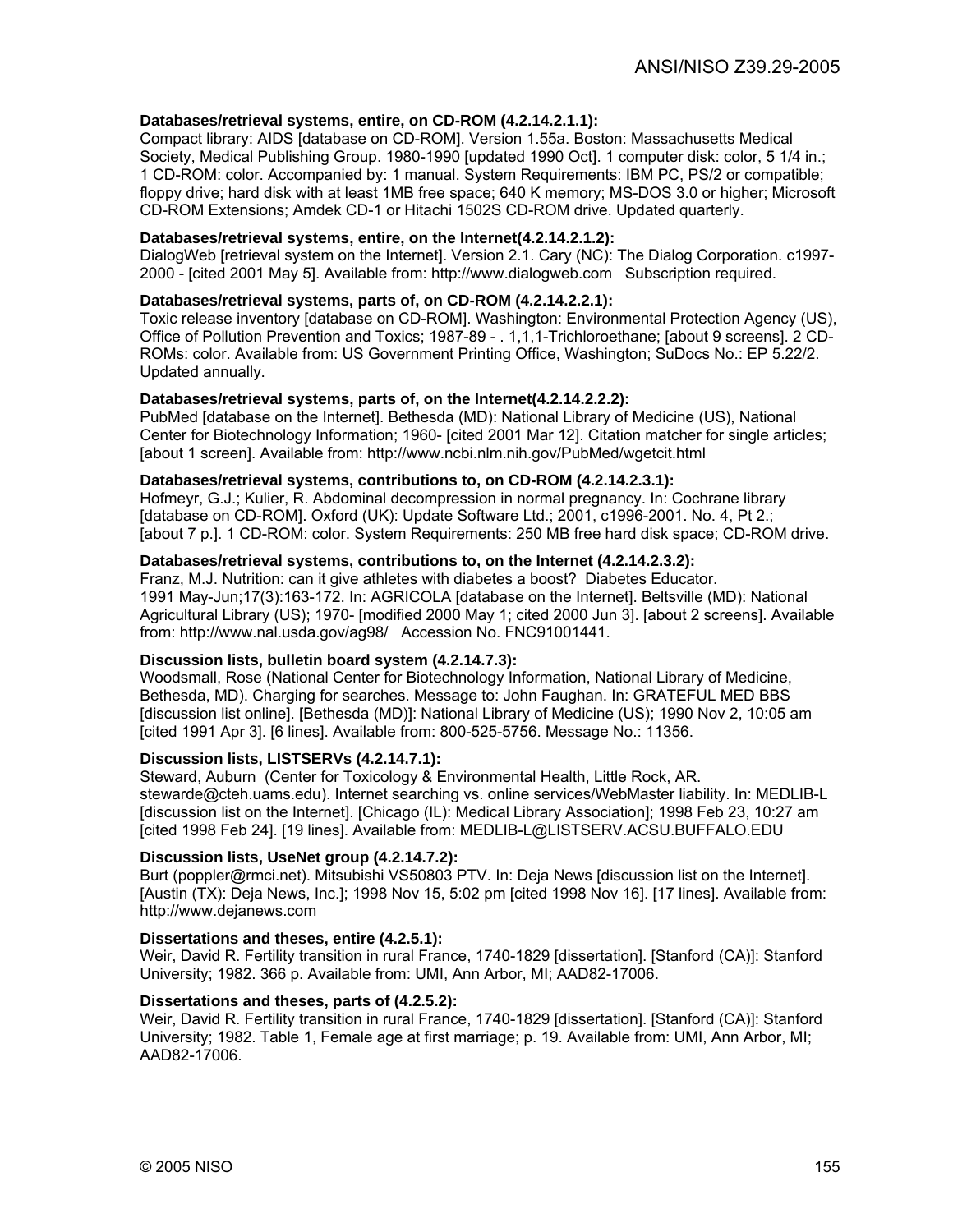# **Electronic mail (4.2.14.6):**

Harris, Pat (National Information Standards Organization, Bethesda, MD. pharris@niso.org). New Z39.50 resource [electronic mail on the Internet]. Message to: Karen Patrias (National Library of Medicine, Bethesda, MD). 1998 Feb 27, 1:18 pm [cited 1998 Feb 28]. [about 2 screens].

#### **Homepages, entire (4.2.14.5.1):**

NursingWorld: nursing's future at your fingertips [homepage on the Internet]. Washington (DC): American Nurses Association; c1998 [cited 1998 Mar 12]. Available from: http://www.ana.org/ Best viewed with Netscape Navigator or Microsoft Internet Explorer 3.0 or higher.

#### **Homepages, parts of (4.2.14.5.2):**

The AAMC's Academic Medicine Web Site [homepage on the Internet]. Washington (DC): Association of American Medical Colleges; c1995-97 [revised 1997 Nov 1; cited 1997 Nov 4]. Academic medicine: the cornerstone of the American health care system; [revised 1997 Oct 3; cited 1997 Nov 4]; [about 5 screens]. Available from: http://www.aamc.org/hlthcare/start.htm

# **Journals, contributions to (journal articles) (4.2.2.2):**

Gardos, George; Cole, Jonathan O.; Haskell, David; Marby, David; Paine, Susan Schniebolk; Moore, Patricia. The natural history of tardive dyskinesia. J Clin Psychopharmacol. 1988 Aug;8(4 Suppl):31S-37S.

# **Journals, entire titles (4.2.2.1):**

BMJ: British Medical Journal (Clinical Research Edition). London: British Medical Association. Vol. 297, No. 6640, Jul 2, 1988- . Weekly. Continues: British Medical Journal.

# **Journals, forthcoming, contributions to (journal articles) (4.2.15.4.2):**

Berger, D.H. (Michael E. DeBakey Department of Surgery, Baylor College of Medicine, Houston, TX). Plasmin/plasminogen system in colorectal cancer. World J Surg. Forthcoming in 2002.

#### **Journals, parts of contributions to (parts of journal articles) (4.2.2.3):**

Gardos, George; Cole, Jonathan O.; Haskell, David; Marby, David; Paine, Susan Schniebolk; Moore, Patricia. The natural history of tardive dyskinesia. J Clin Psychopharmacol. 1988 Aug;8(4 Suppl):31S-37S. Table 3, Occurrence in the United States; p. 32S.

#### **Journals in audiovisual formats, contributions to (journal articles) (4.2.13.2.2):**

Wilson, J.H. (Good Samaritan Hospital, Cincinnati, OH); Singhoffer, J.H. (University of Cincinnati, Cincinnati, OH). Paradoxical embolus in evolution: report of a case. Dyn Cardiovasc Imaging [videocassette]. 1990 Jan;3(1):[presentation 2, 4 min., 15 sec.]. 1 videocassette: sound, color, 1/2 in. Accompanied by: 1 guide, p. 26-27.

#### **Journals in audiovisual formats, entire titles (4.2.13.2.1):**

Podiatry Tracts [audiocassette]. Baltimore (MD): Williams & Wilkins. Vol. 1, No. 1, Jan 1988- . 1 audiocassette: 1 7/8 ips. Accompanied by: 1 guide. Bimonthly.

# **Journals in audiovisual formats, parts of contributions to (parts of journal articles) (4.2.13.2.3):**

Wilson J.H. (Good Samaritan Hospital, Cincinnati, OH); Singhoffer, J.H. (University of Cincinnati, Cincinnati, OH). Paradoxical embolus in evolution: report of a case. Dyn Cardiovasc Imaging [videocassette]. 1990 Jan;3(1):[presentation 2, 4 min., 15 sec.]. Table 4, Evolutionary scale. 1 videocassette: sound, color, 1/2 in. Accompanied by: 1 guide, p. 26-27.

**Journals in electronic formats, contributions to (journal articles), on CD-ROM (4.2.14.3.2.1):**  Mady, E.A. (Department of Biochemistry, Ain Shams University, Cairo, Egypt). Antitumor and biochemical effects of *Echis coloratus* crude venom on ascites carcinoma cells in vivo. J Venom Anim Toxins [serial on CD-ROM]. 2002;8(2):283-296. 1 CD-ROM: color. System Requirements: 386 IBM or IBM compatible; Windows 3.1 or greater; CD-ROM drive.

#### **Journals in electronic formats, contributions to (journal articles), on the Internet (4.2.14.3.2.2):**  Roberts, A.A.; Cochran, A.J. Pathologic analysis of sentinel lymph nodes in melanoma patients: current and future trends. J Surg Oncol [serial on the Internet]. 2004 Mar [cited 2004 Mar 3]; 85(3):152-61. Available from: http://www3.interscience.wiley.com/cgibin/fulltext/107629331/PDFSTART DOI: 10.1002/jso.20028.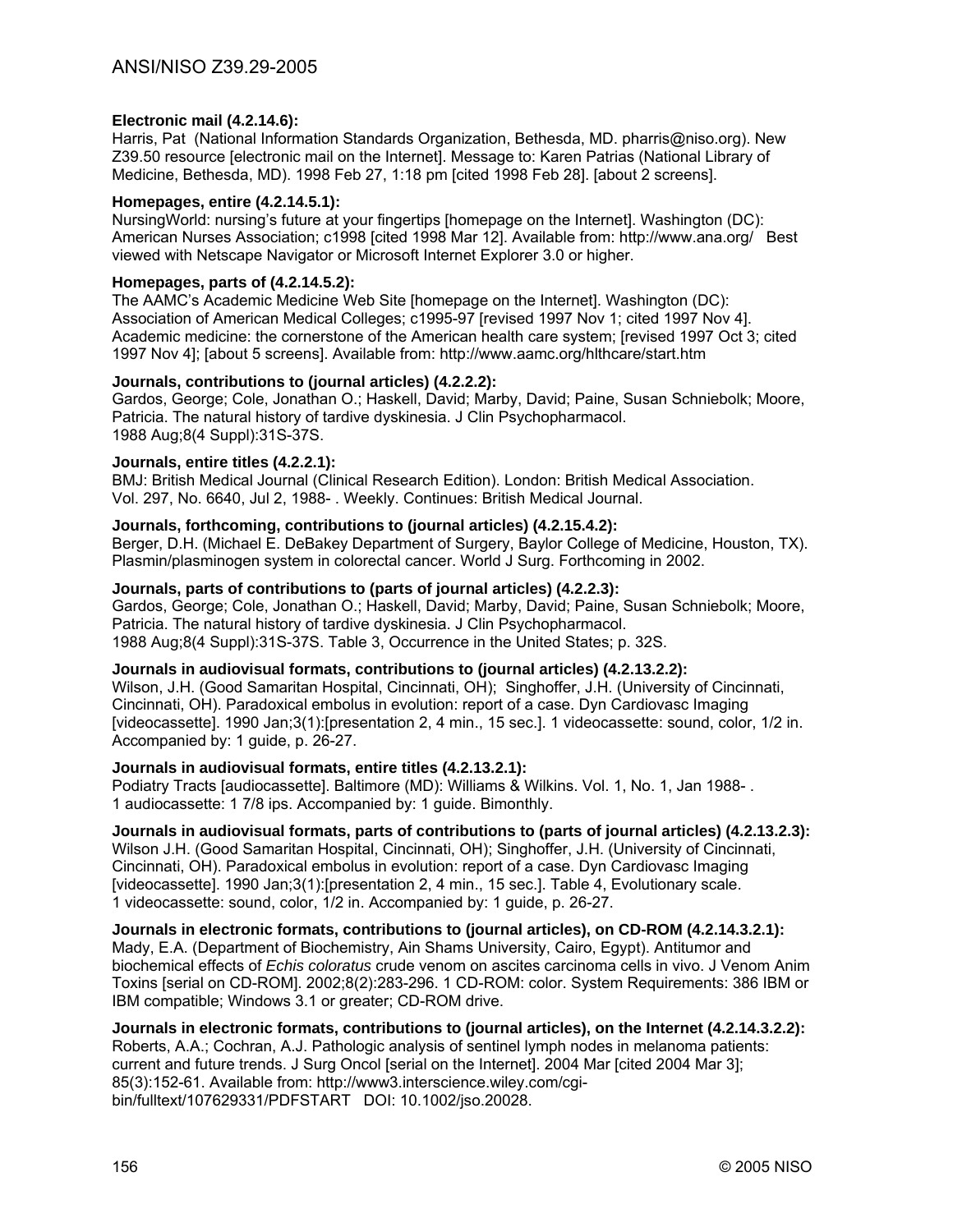# **Journals in electronic formats, entire titles, on disk (4.2.14.3.1.1):**

Cyberlog: the quarterly of applied medical software (Release 1.1) [serial on disk]. Eden Prairie (MN): Cardinal Health Systems, Inc. Vol. 1, No. 1, Spring 1985 - . 2 computer disks: color, 5 1/4 in. Accompanied by: Users' guide. System Requirements: IBM PC; 192K; DOS 2.0 or higher; color graphics adapter; composite or RGB monitor.

#### **Journals in electronic formats, entire titles, on the Internet (4.2.14.3.1.2):**

Online Journal of Issues in Nursing [serial on the Internet]. Jones, Susan L., editor-in-chief. Kent (OH): Kent State University School of Nursing. c1996- [cited 1998 Mar 12]. Available from: http://www.ana.org/ojin/ Published in partnership with the American Nurses Association.

#### **Letters (4.2.15.2.1):**

Marshall, John (Washington, DC). Letter to: James Taylor (Richmond, VA). 1808 Jan 12. 1 leaf. Located at: Special Collections, Kentucky Historical Society Library, Frankfort, KY; Accession No.: 39086429. Chief Justice John Marshall wrote to Col. Taylor to discuss Gen. John Blackwell. Original fragile, access at Historical Society only; available on microfilm, Clift No. 632.

# **Manuscript/archival collections, contributions to (4.2.15.1.2):**

Odell, Jonathan; Stansbury, Joseph. Loyalist rhapsodies: notebook, 1775-1786. In: Force, Peter. Papers and collection of Peter Force. [1170-1961]. [1 container]. Located at: Manuscript Division, Library of Congress, Washington, DC; Manuscript No.: MSS60004; Shelf Location: 0314B FORCE: Series 8D: entry 90; Microfilm No.: 17,137 (reel 49). Notebook of 58 songs and verses expressing sympathy for the British cause during the American Revolution.

#### **Manuscript/archival collections, entire (4.2.15.1.1):**

Kissinger, Henry. Papers of Henry Kissinger. 1957-1982. 224,000 items; 561 containers; 223.8 linear feet. Finding aid available. Located at: Manuscript Division, Library of Congress, Washington, DC; Manuscript No.: MSS75867. Classified. Restrictions apply.

#### **Manuscripts, individual (4.2.15.1.3):**

Novum botanicum. [date unknown]. 1 leaf. Located at: University Library, Edinburgh, Scotland; Manuscript No.: MS D.c. 2-392. Latin.

#### **Maps (4.2.9):**

McDonald, Robert, cartographer. Antarctica [map]. Rev. ed. Washington: US Geological Survey; 1972. 1 sheet: 1:250,000; 80 x 44.5 cm; color. (Reconnaissance series; ST 57-60/0).

#### **Meeting abstracts (4.2.3.3):**

Miller, P.D. (Center for Bone Research, University of Colorado Health Sciences Center, Denver, CO). The treatment of post-menopausal osteoporosis with long-term cyclical etidronate [abstract]. In: Ring, E.F.J.; Elvins, D.M.; Bhalla, A.K., editors. Current research in osteoporosis and bone mineral measurement 4: 1996. 5th Bath Conference on Osteoporosis and Bone Mineral Measurement; 1996 Jun 24-26; Bath, UK. London: British Institute of Radiology; 1996. p. 138. Sponsored by the Royal National Hospital for Rheumatic Diseases, Bath, UK; National Osteoporosis Society. ISBN: 0-905747-34-9.

#### **Meeting papers (unpublished) (4.2.15.3):**

Walencik, Vince (Department of Curriculum and Teaching, Montclair State University, Montclair, RI). Learning how to learn: one of the new basics for the 21st century. Paper presented at: ALA Annual Conference; 1997 Jun 26-Jul 2; San Francisco, CA.

#### **Monographs, contributions to (4.2.1.3):**

Kessler, Robert M.; Freeman, Mark P. Ischemic cerebrovascular disease. In: Partain, C.L.; Price, Ronald R., editors. Magnetic imaging. 2nd ed. Vol. 1, Clinical principles. Philadelphia: Saunders; 1988. p. 197-210.

#### **Monographs, entire (4.2.1.1):**

Luzikov, Valentin N. Mitochondrial biogenesis and breakdown. 2nd ed. Galkin, Alexander V., translator. New York: Consultants Bureau; 1985. 362 p. (Mitochondria library; vol. 3). Translation of: Reguliatsiia formirovaniia mitokhondrii.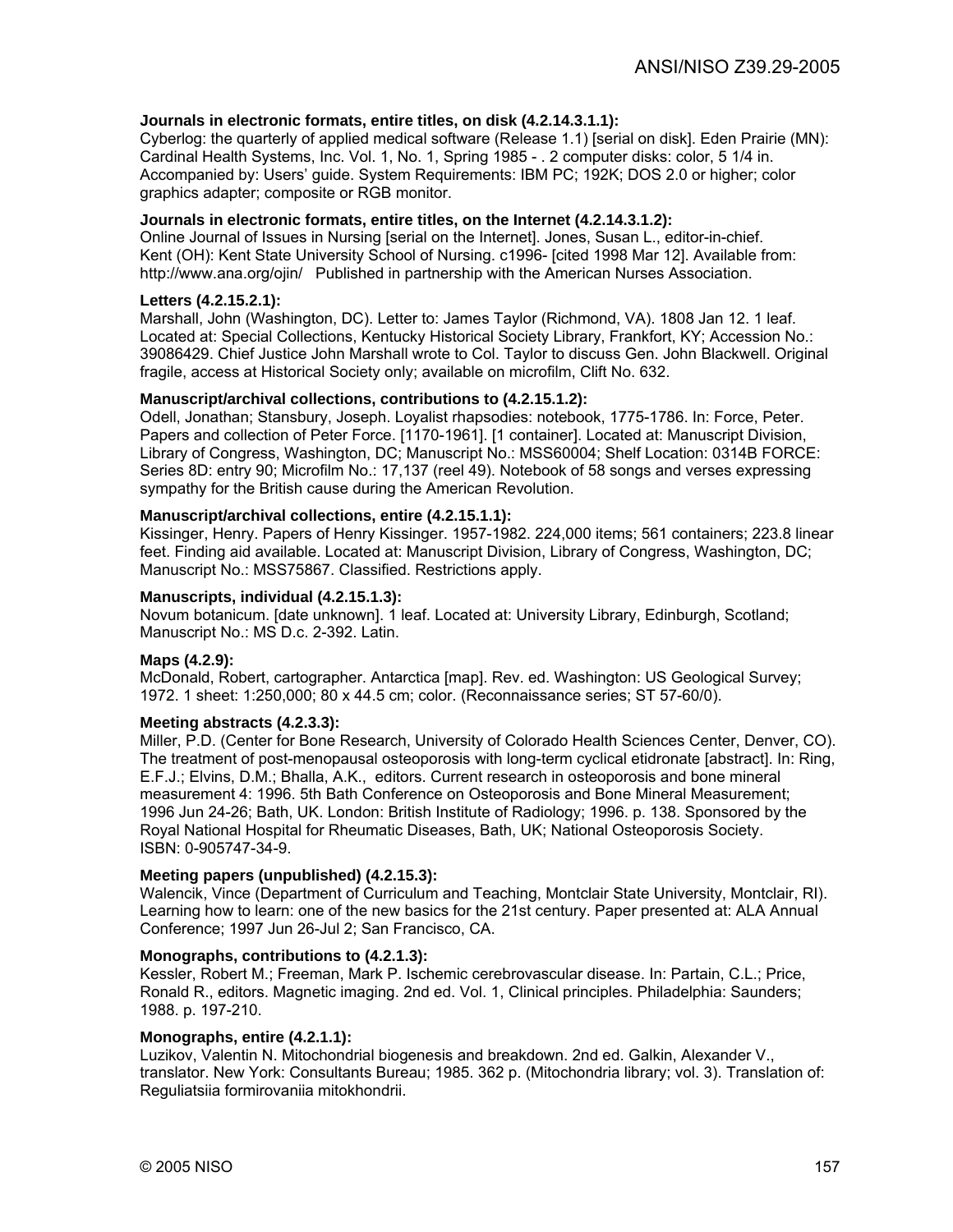# **Monographs, forthcoming (4.2.15.4.1):**

Clark, Mary Jo. Community health nursing: caring for populations. 4th ed. Upper Saddle River (NJ): Prentice Hall. Forthcoming in 2003.

#### **Monographs, parts (4.2.1.2):**

Shakelford, Richard T. Surgery of the alimentary tract. 2nd ed. Vol. 1, The esophagus. Philadelphia: Saunders; 1978. Chapter 3, Esophagoscopy; p. 29-40.

# **Monographs in audiovisual formats, contributions to (4.2.13.1.3):**

Rogers, Arvey. Breast cancer. In: Locker, Gershon Y., editor. Specialty review in medical oncology [videocassette]. University of Texas Video Productions, producer. Mt. Laurel (NJ): CMEVideo, Inc.; 1995. [18 min.]. 17 videocassettes: 32 hours, 10 min., sound, color, 1/2 in. (CMEVideo; no. 145). Accompanied by: 1 syllabus and 2 post-tests. Sponsored by the National Center for Advanced Medical Education.

# **Monographs in audiovisual formats, entire (4.2.13.1.1):**

Coche, Judith; Coche, Erich. Techniques in couples group psychology [videocassette]. Blue Sky Productions, producer. New York: Brunner/Mazel; 1990. 1 videocassette: 48 min., sound, color, 1/2 in. Accompanied by: 1 guide.

# **Monographs in audiovisual formats, parts of (4.2.13.1.2):**

The promise of recovery: a psychiatric illness guide for consumers and their families [videocassette]. Wilmette (IL): Gerald T. Rogers Productions; c1995. Segment C, How to use therapy and counseling; [30 min., 30 sec.]. 11 videocassettes: 315 min., sound, color, 1/2 in. Accompanied by: 1 manual and 1 workbook.

# **Monographs in electronic formats, entire, on CD-ROM (4.2.14.4.1.1):**

Oxford textbook of medicine: electronic edition [monograph on CD-ROM]. 2nd ed. New York: Oxford University Press; 1987 [updated 1990]. 1 computer disk: color, 3 1/2 in.; 1 CD-ROM: color. Accompanied by: 1 user manual. System Requirements: IBM PC, PS/2 or compatible; hard disk recommended; 512K memory; MS-DOS 3.0 or higher; CGA or EGA card recommended; monochrome monitor (color recommended); Microsoft CD-ROM Extensions; CD-ROM drive.

#### **Monographs in electronic formats, entire, on the Internet (4.2.14.4.1.2):**

Skeletal dysplasias [monograph in the Internet]. Seattle (WA): Michael L. Richardson; c1994 [revised 1994 Aug 6; cited 1997 Nov 6]. 680 KB. Available from:

http://www.rad.washington.edu/Books/Approach/Dysplasia.htm

# **Monographs in electronic formats, parts of, on CD-ROM (4.2.14.4.2.1):**

Rubenstein, Edward, editor. Scientific American medicine consult [monograph on CD-ROM]. Version 2.5a. New York: Scientific American, Inc.; 1990 [updated 1990 Sep]. Section 3, Exercise for peripheral vascular disease; lines 56-112. 1 computer disk: color, 5 1/4 in.; 1 CD-ROM. System Requirements: IBM PC, PS/2, or compatible; hard disk with 100KB free; 740K memory with 530K free (560K required for use with VGA card); VGA card and motor required to view graphics; Microsoft CD-ROM Extensions; CD-ROM drive.

#### **Monographs in electronic formats, parts of, on the Internet (4.2.14.4.2.2):**

Berkow, R.; Fletcher, A.J.; Beers, M.H.; Lohnde, A.R., editors. The Merck manual of diagnosis and therapy [monograph on the Internet]. Internet ed. Whitehouse Station (NJ): Merck & Co., Inc.; c1996- 97 [cited 1997 Nov 12]. Section 126, Neoplasms: Prostate diagnosis; [about 26 lines]. Available from: http://www.merck.com/pubs/mmanual/html/iimleiec.htm Also available in paper copy from the publisher.

# **Motion pictures, entire (4.2.12.1):**

Gone with the wind [motion picture]. Selznick, David O., producer. Culver City (CA): Metro-Goldwyn-Mayer; 1939. 7 film reels: 222 min., sound, color, 16 mm. VHS format. Credits: Directed by Victor Fleming, screenplay by Sidney Howard, music score by Max Steiner, starring Clark Gable, Vivien Leigh, Leslie Howard, Olivia de Havilland, and Hattie McDaniel.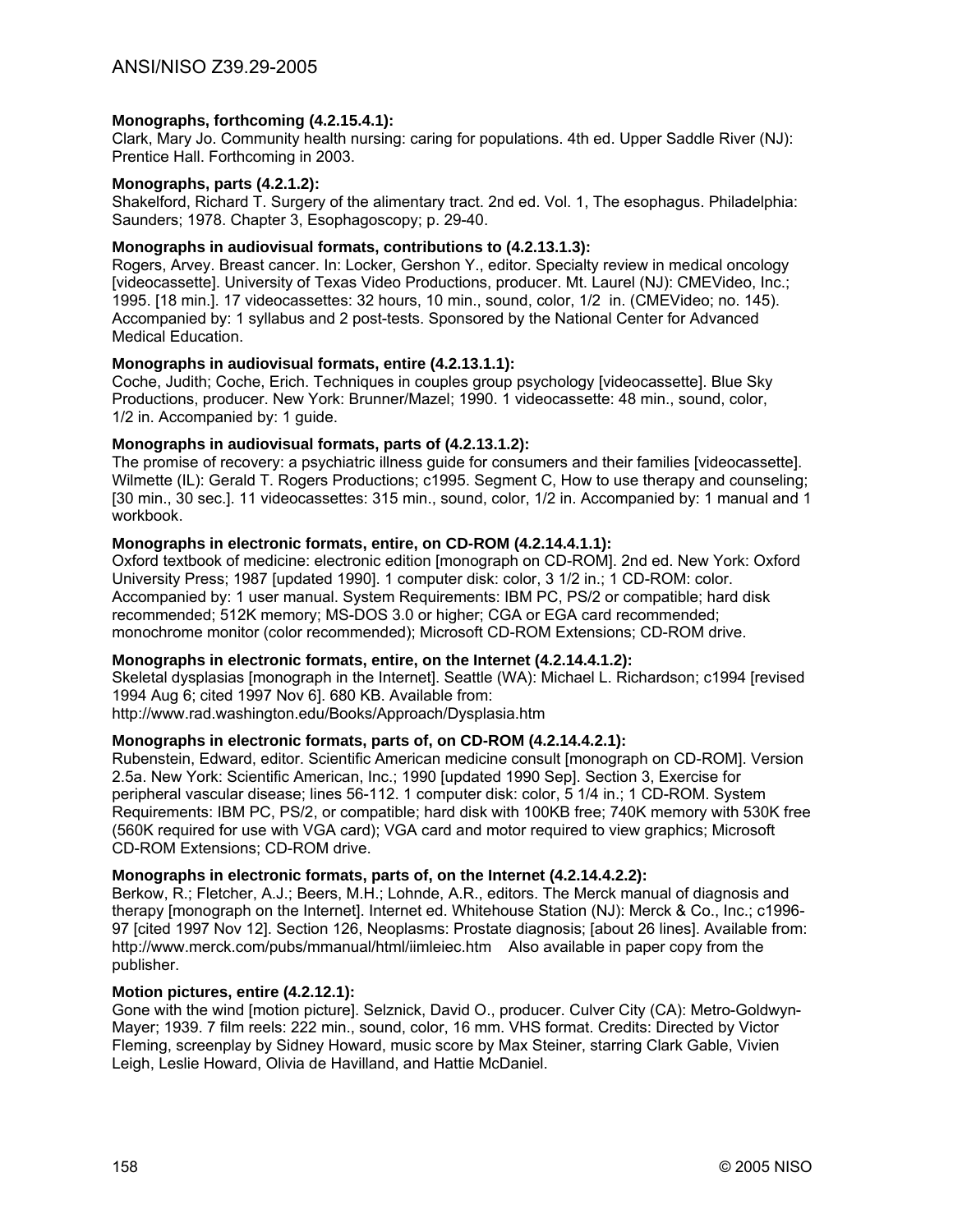#### **Motion pictures, parts (sequences) of (4.2.12.3):**

Big town [motion picture]. Miller, William, producer. New York: Texture Films; 1973. 1st vignette, Mannequin; [25 min.]. 3 film reels: 91 min., sound, color, 16 mm.

# **Motion pictures in videocassette format (4.2.12.2):**

The lion in winter [videocassette]. Poll, Martin, producer. Los Angeles: Embassy Home Entertainment; 1986. 1 videocassette: 136 min., sound, color, 1/2 in. Motion picture originally released to theaters in 1968. VHS format. Credits: Directed by Anthony Harvey, adapted by James Goldman from his play, starring Peter O'Toole and Katherine Hepburn, musical score by John Barry.

# **Music, recordings, contributions to (4.2.11.2.3):**

Upshaw, Dawn, vocalist. Someone to watch over me. In: Gershwin, George; Gershwin, Ira, composers. George & Ira Gershwin: standards and gems [compact disc]. New York: Nonesuch; 1998. Band 6; [2 min., 45 sec.]. 1 compact disc. Acquisition No.: B0000A7SK. Liner notes by Edward Jablonski are included in jewel case.

# **Music, recordings, entire (4.2.11.2.1):**

Beethoven, [Ludwig van], composer. Concerto no. 1 in C major for piano and orchestra: op. 15 [phonograph record]. Serkin, Rudolf, pianist; Philadelphia Orchestra; Ormandy, Eugene, conductor. New York: Columbia; 1954. 1 phonograph record: 12 in., 33 1/3 rpm. Acquisition No.: ML 4914.

### **Music, recordings, parts (segments) of (4.2.11.2.2):**

The Lettermen, performers. In love with The Lettermen [audiocassette]. [place unknown]: Capitol Records, Inc.; c1984. Segment 3, Too young; [2 min., 12 sec.]. 1 audiocassette.

#### **Music, recorded music liner notes (4.2.11.2.4):**

Crouch, Stanley. [Liner notes]. In: Marsalis, Wynton, composer and performer. The resolution of romance [audiocassette]. New York: CBS Records; 1990. 1 audiocassette. (Marsalis standard time). Acquisition No.: CT 46143. Liner notes are on insert in cassette case.

#### **Music, score (4.2.11.1.1):**

Tchaikovsky, Peter Ilich, composer. The swan lake ballet: op. 20 = Le lac des cygnes: grand ballet en 4 actes: op. 20 [score]. New York: Broude Brothers; [1951]. 685 p. Plate No.: B.B.59.

#### **Music, sheet music (4.2.11.1.2):**

Bachrach, Burt, composer. Raindrops keep fallin' on my head [sheet music]. David, Hal, librettist. New York: Columbia; 1969. 6 p. Plate No.: C6939. For the piano.

#### **Newspapers, contributions to (newspaper articles) (4.2.8.2):**

Okie, Susan. Probe of alleged scientific fraud urged. The Washington Post (Final ed.). 1989 Jan 13; Sect. A:18 (col. 2).

#### **Newspapers, entire titles (4.2.8.1):**

The Washington Post. Downie, Leonard, Jr., executive editor. Washington (DC): The Washington Post Co. 1877- . ISSN: 0190-8286. Daily.

#### **Paintings (4.2.10.1):**

O'Keeffe, Georgia. Ranchos Church – Taos [painting]. [1930]. Oil on canvas; 24 x 36 in. Located at: Alfred Stieglitz Collection, Metropolitan Museum of Art, New York.

#### **Patents (4.2.7):**

Steer, Peter L., inventor; E.L. Squibb and Sons, Inc., assignee. Urostomy appliance. United States patent US 4,867,749. 1989 Sep. 19. 8 p. Int. Cl. A61F-005/44.

### **Photographs (4.2.10.3):**

Adams, Ansel. Monolith: the face of half dome [photograph]. [1927]. Black and white vintage print; 6 x 8 in. Located at: The Ansel Adams Gallery, Yosemite, CA. Taken in Yosemite National Park.

#### **Sculpture (4.2.10.2):**

Calder, Alexander. The white frame [sculpture]. [1934]. Wood, wire, and sheet metal, with engine; 228 x 224 cm. Located at: Moderna Museet, Stockholm, Sweden.